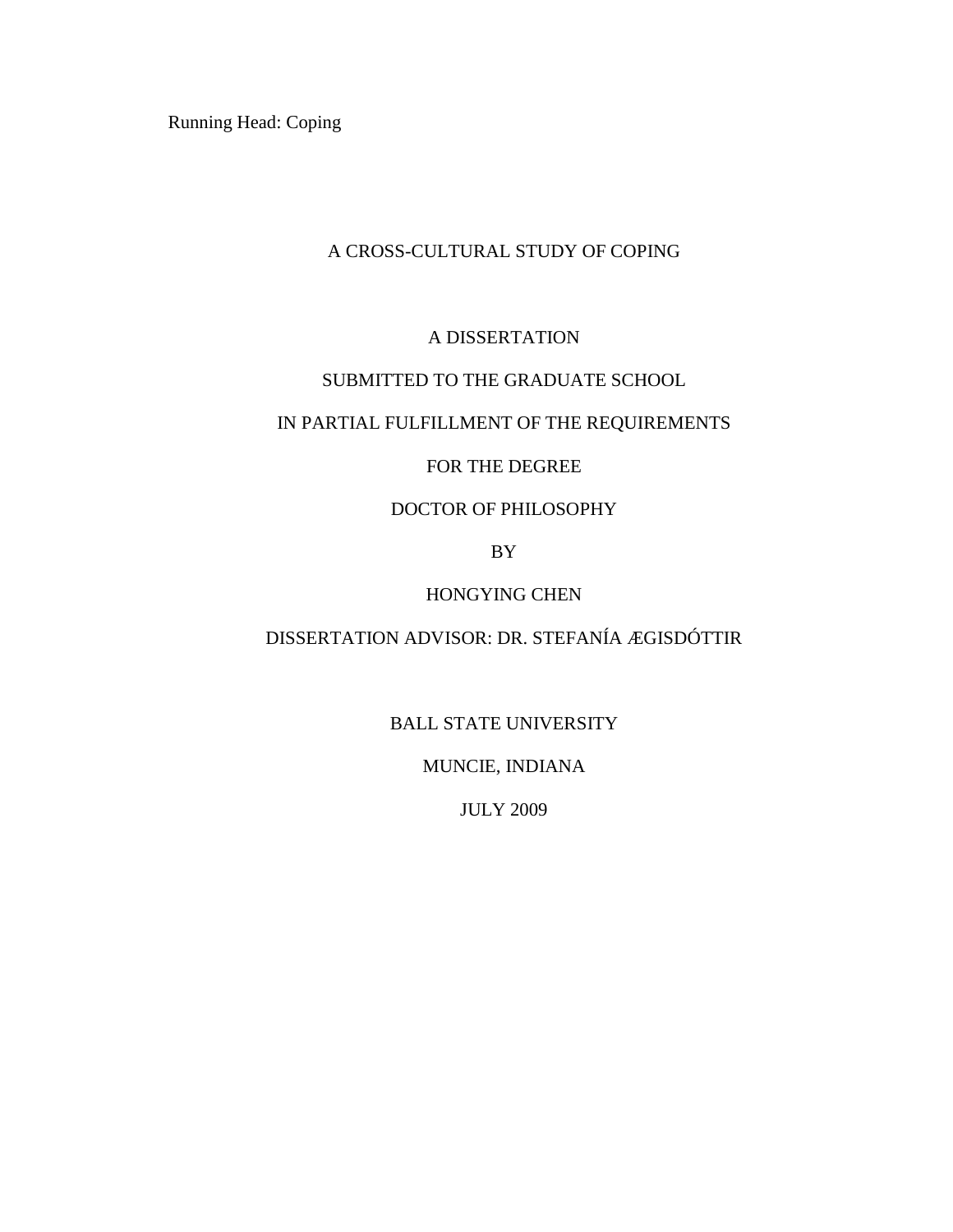#### ACKNOWLEDGEMENTS

I would like to express my sincere gratitude to the members of my committee. Thanks to Dr. Stefanía Ægisdóttir for being my chair and mentor. You are an example of a great researcher. Your insights, guidance, and dedication have inspired me. Thanks to Dr. Larry Gerstein for your wisdom, advice, and humor. You brought me to a different level of awareness. Thanks to Dr. Donald Nicholas for serving on my committee and providing me with support and advice. Thanks to Dr. Linh Littleford for serving on my committee and sharing your wisdom.

I would like to thank Dr. Sharon Bowman for being there for me during the ups and downs of the doctoral journey. Your compassion and support carried me through.

Thank you Zach, Glenn, and Monica, my intern cohort from the Texas A&M University Student Counseling Service, for the support, laughter, and tears we shared. Thanks to Robert, Mary Ann, James, and all the other staff members at SCS for your support and encouragements.

Thanks to my doctoral buddies, Seong-In, Erin, Jamie, Michael, and Jane, for sharing the fun and pains throughout the doctoral course. Thanks to Elena, Jan, Sarah, Ying, Li-xia, and Phoebe for being great friends to me with your emotional support.

Thanks to Dr. Zhong Wen-Fang, Dr. Xin Xue-Yan and Xiao-Qing for helping me with data collection. Special thanks to Dr. James Jones for assisting me with statistical analyses. Thank you Yu-yan, Yong-hong, Ying, and Hui-min for your help in the translation-and-back-translation of the instruments. Special recognition goes to Dr. Lou Himes for helping me editing my writing. Without your help this project could not have come through.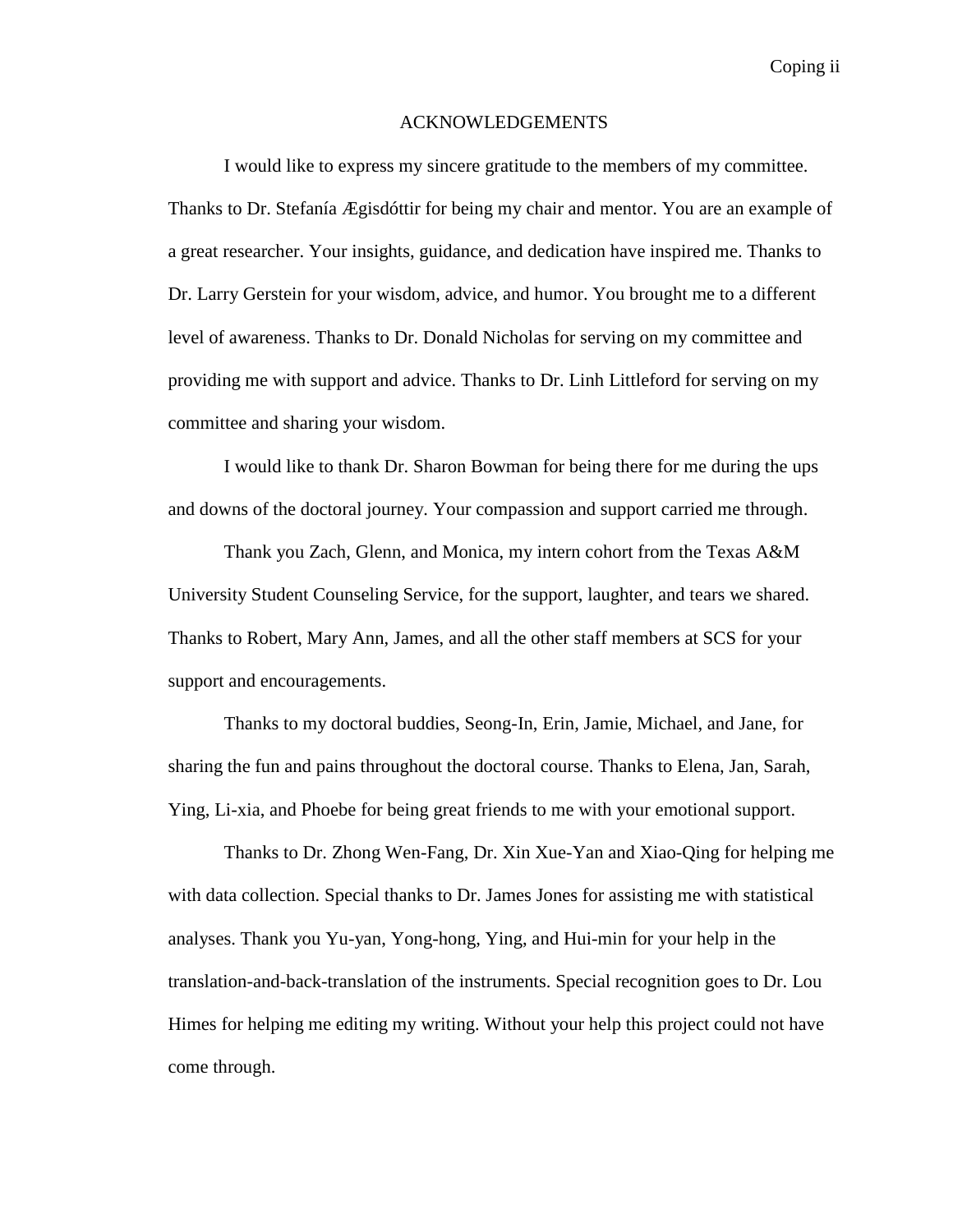# Table of Contents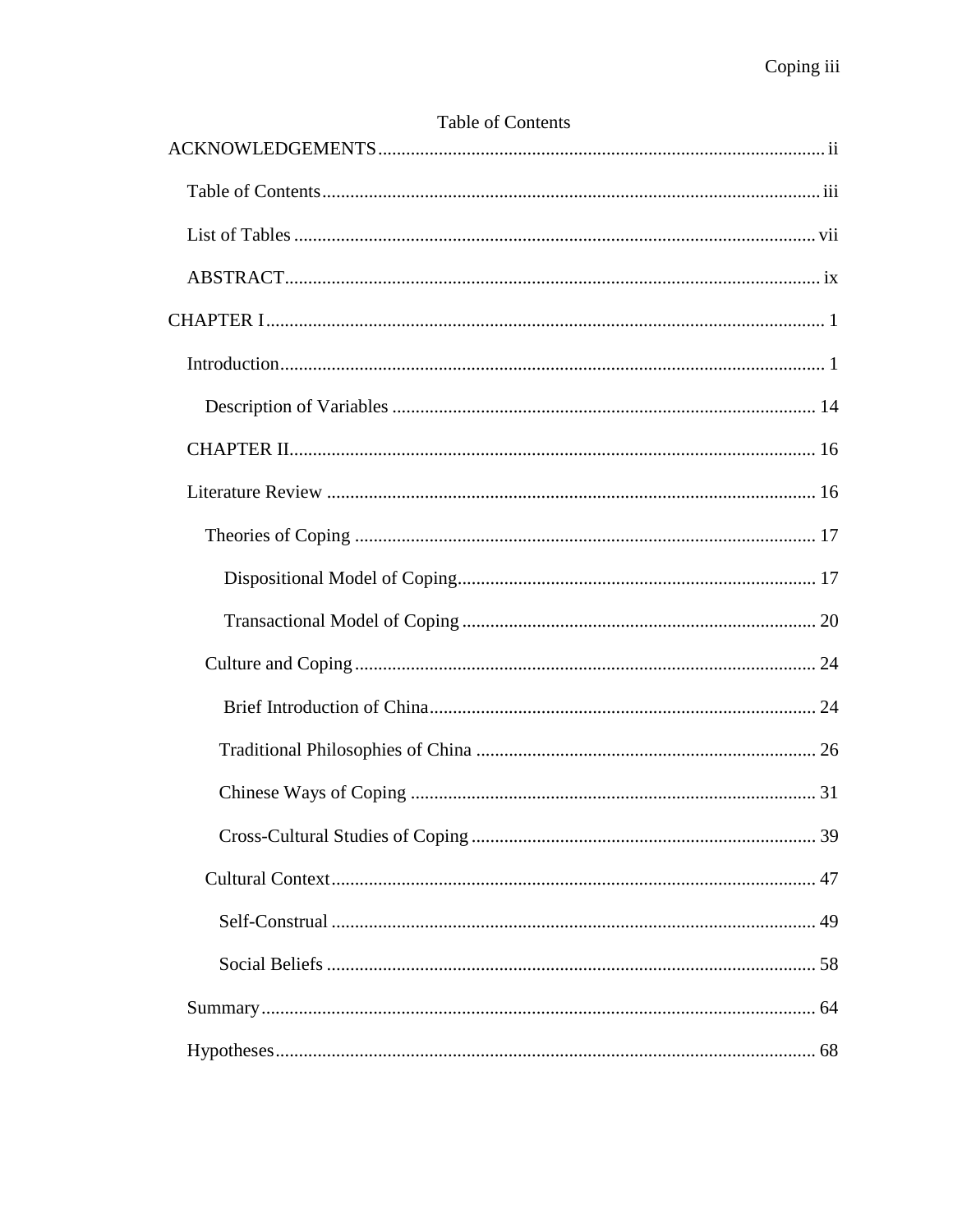| Associations between Self-Construal, Social Beliefs and Coping in the U.S. Students |
|-------------------------------------------------------------------------------------|
|                                                                                     |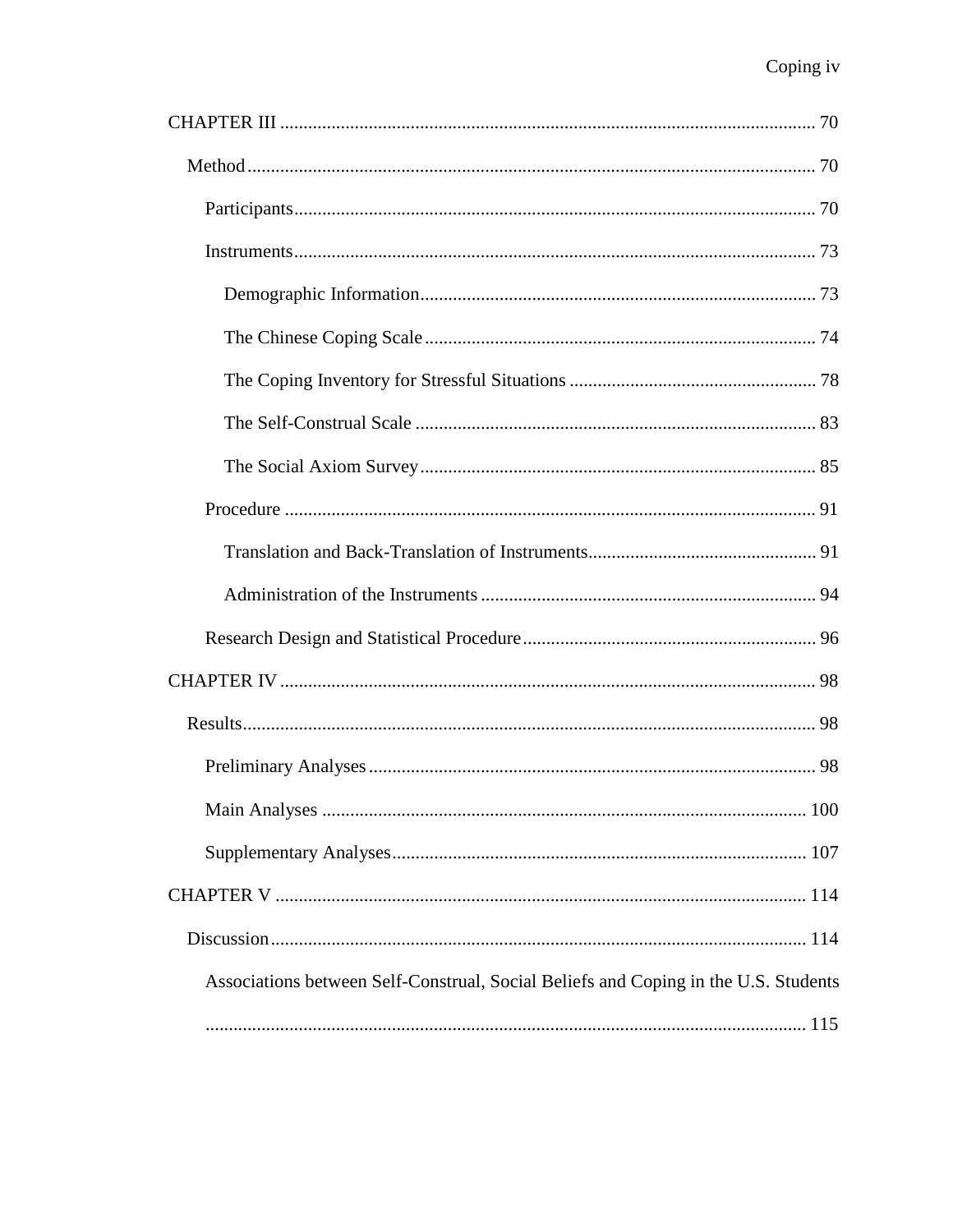| Associations between Self-Construal, Social Beliefs and Coping in the Chinese    |
|----------------------------------------------------------------------------------|
|                                                                                  |
| Comparison of Associations between Self-Constural, Social Beliefs and Coping     |
|                                                                                  |
| Gender Difference in the Associations between Self-Construal, Social Beliefs and |
|                                                                                  |
|                                                                                  |
|                                                                                  |
|                                                                                  |
|                                                                                  |
|                                                                                  |
|                                                                                  |
|                                                                                  |
|                                                                                  |
|                                                                                  |
|                                                                                  |
| 182                                                                              |
|                                                                                  |
|                                                                                  |
|                                                                                  |
|                                                                                  |
|                                                                                  |
|                                                                                  |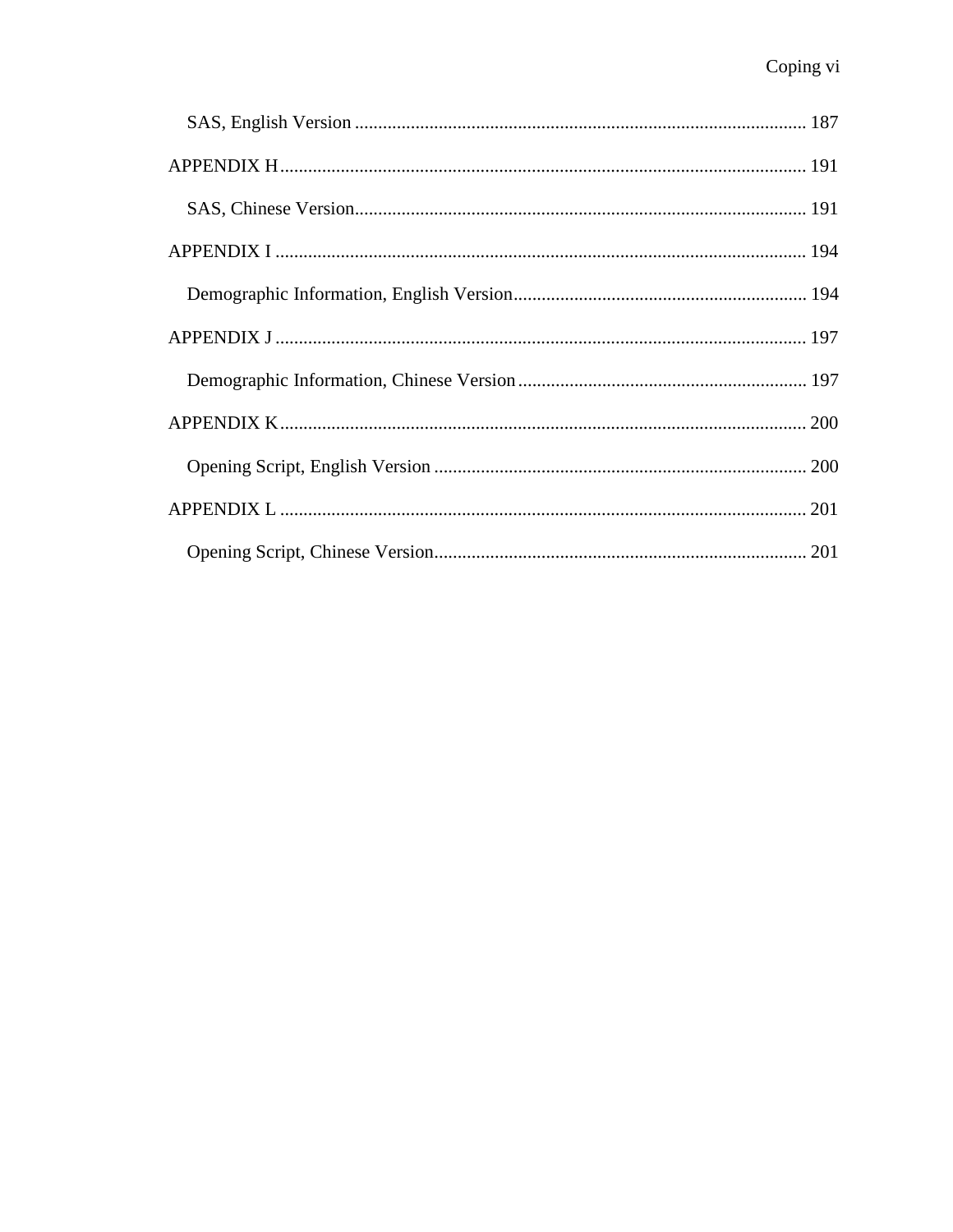# List of Tables

| Means and Standard Deviation of Family and Social Relationships and Family     |
|--------------------------------------------------------------------------------|
|                                                                                |
|                                                                                |
|                                                                                |
|                                                                                |
| Correlation among and between the Predictor and Criterion Variables (U.S.)164  |
|                                                                                |
| Correlation among and between the Predictor and Criterion Variables (China)165 |
|                                                                                |
| Canonical Analysis of Self-Construal, Social Beliefs and Coping (U.S.)166      |
|                                                                                |
| Canonical Analysis of Self-Construal, Social Beliefs and Coping (China)167     |
|                                                                                |
| Correlation among and between the Predictor and Criterion Variables (combined  |
|                                                                                |
|                                                                                |
| Correlation among and between the Predictor and Criterion Variables (combined  |
|                                                                                |
|                                                                                |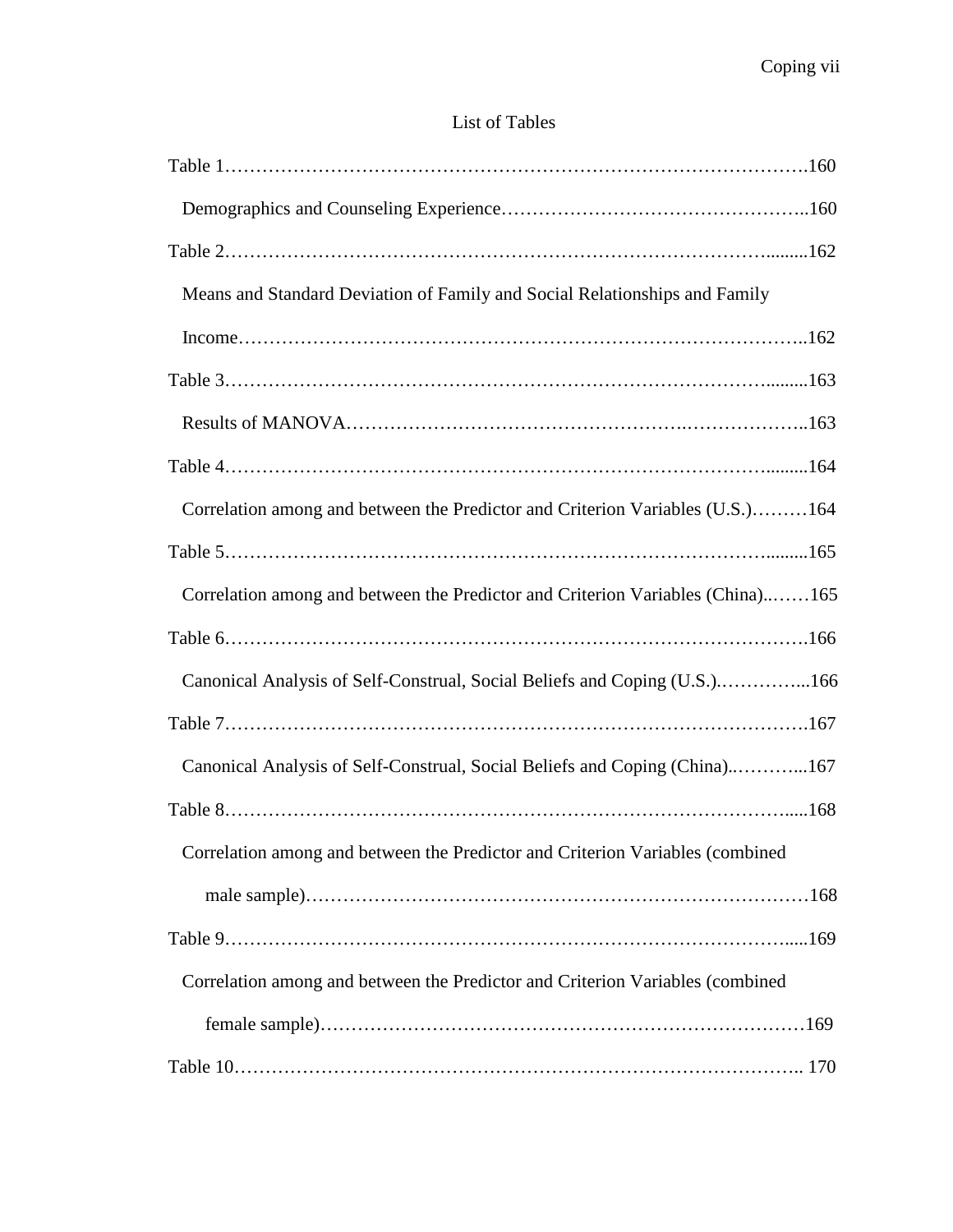| Correlation among and between the Predictor and Criterion Variables (U.S. male       |
|--------------------------------------------------------------------------------------|
|                                                                                      |
|                                                                                      |
| Correlation among and between the Predictor and Criterion Variables (U.S.female      |
|                                                                                      |
|                                                                                      |
| Correlation among and between the Predictor and Criterion Variables (Chinese male    |
|                                                                                      |
|                                                                                      |
| Correlation among and between the Predictor and Criterion Variables (Chinese female  |
|                                                                                      |
|                                                                                      |
| Canonical Analysis of Self-Construal, Social Beliefs and Coping by Gender, Combined  |
|                                                                                      |
|                                                                                      |
| Canonical Analysis of Self-Construal, Social Beliefs and Coping by Gender (U.S.)175  |
|                                                                                      |
| Canonical Analysis of Self-Construal, Social Beliefs and Coping by Gender (China)176 |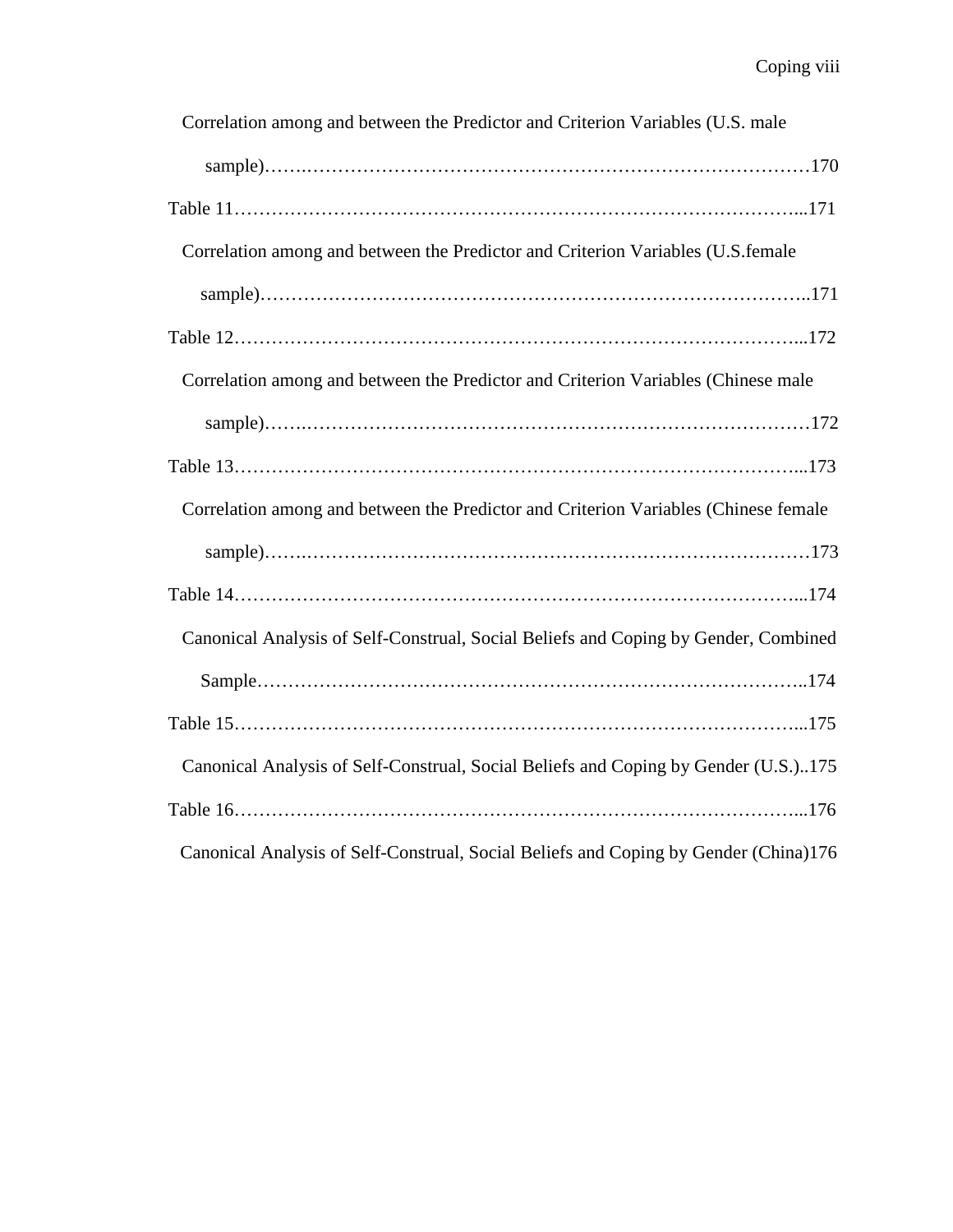Coping ix

#### ABSTRACT

The purpose of the present study was to examine the influence of cultural factors, such as self-construal, and social beliefs, on coping for U.S. and Chinese college students. Data from 325 U.S. and 321 Chinese college students were used for the analyses. It was found that independent self-construal, beliefs in reward for application and social complexity predicted task-oriented coping and self-regulation for both the U.S. and Chinese students. It was also found that beliefs in both fate control and social cynicism were associated with avoidance and emotion-focused coping in both groups. These two patterns of relationships were also observed across gender in each sample. Differences were also noted between the two countries. For the U.S. students, independent self-construal and interdependent self-construal contributed equally to taskoriented coping and self regulation, whereas for the Chinese students, only independent self-construal predicted these coping strategies. Moreover, religiosity was associated with emotion-focused coping and self regulation for the Chinese participants, while this pattern was not found in the U.S. student sample.

The results of this study support the transactional model of coping. Consistent with previous findings, significant associations were found between three of the cultural variables (independent self-construal, beliefs in social complexity, and reward in application) and task-oriented coping. In contrast to prior research, the current study indicates that both independent and interdependent self-construal predicted task-oriented coping for the U.S. students. This contradicts Lam and Zane's (2004) findings which suggested that these two dimensions of self-construal affect coping differently. Moreover, the current study found associations in the U.S. sample between self-construal, social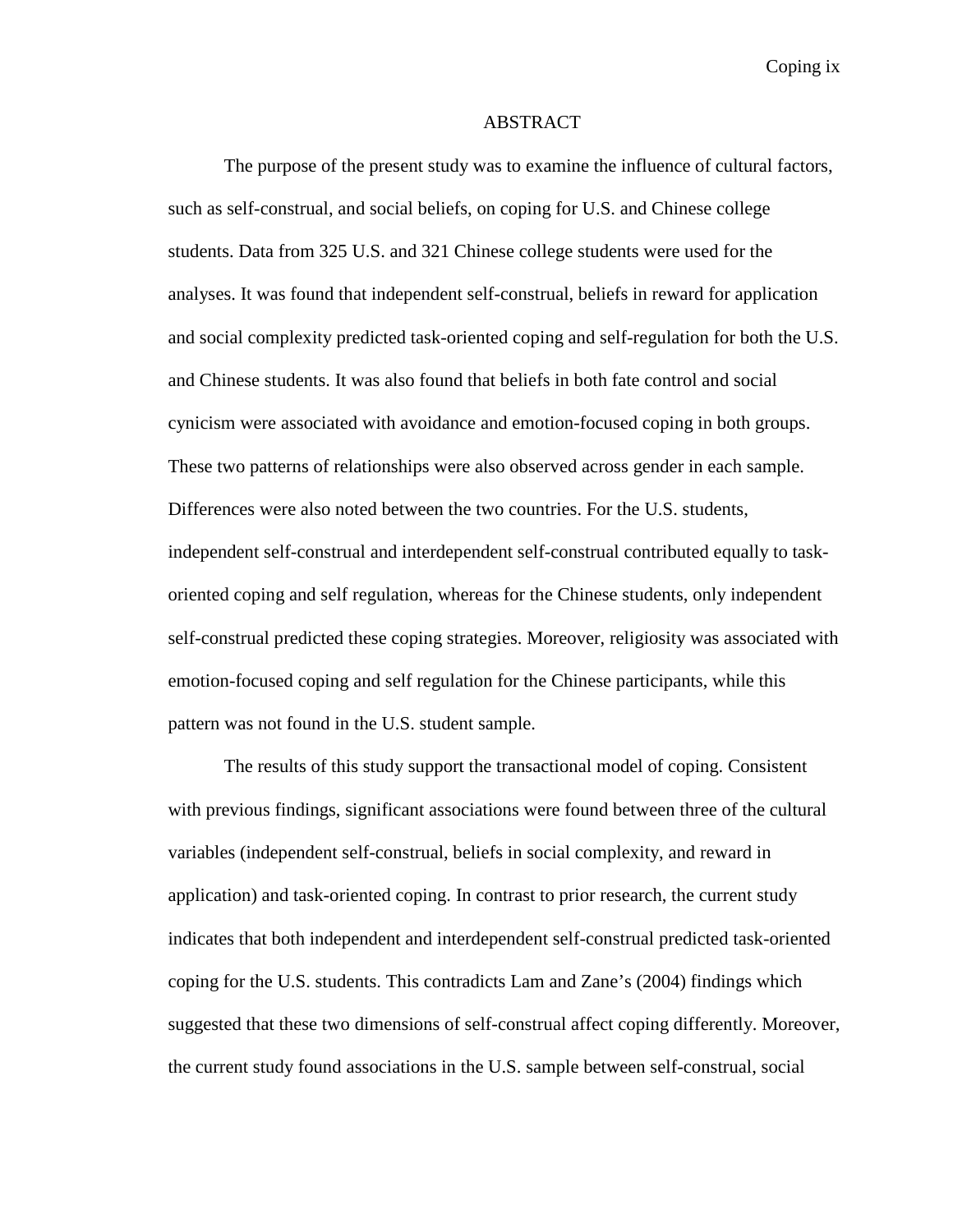beliefs, and coping dimensions which were originally identified in Chinese populations (i.e., self-regulation and help seeking). Similarly, the current research illuminated relationships in the Chinese sample between self-construal, social beliefs, and coping dimensions which were originally identified in the West (i.e., task-oriented and emotionoriented coping). These findings suggest that current conceptualizations of coping in the West and China may not fully capture important aspects of coping in these two cultures. These results were discussed in relation to past findings in the literature, as well as the cultural contexts of the U.S. and China.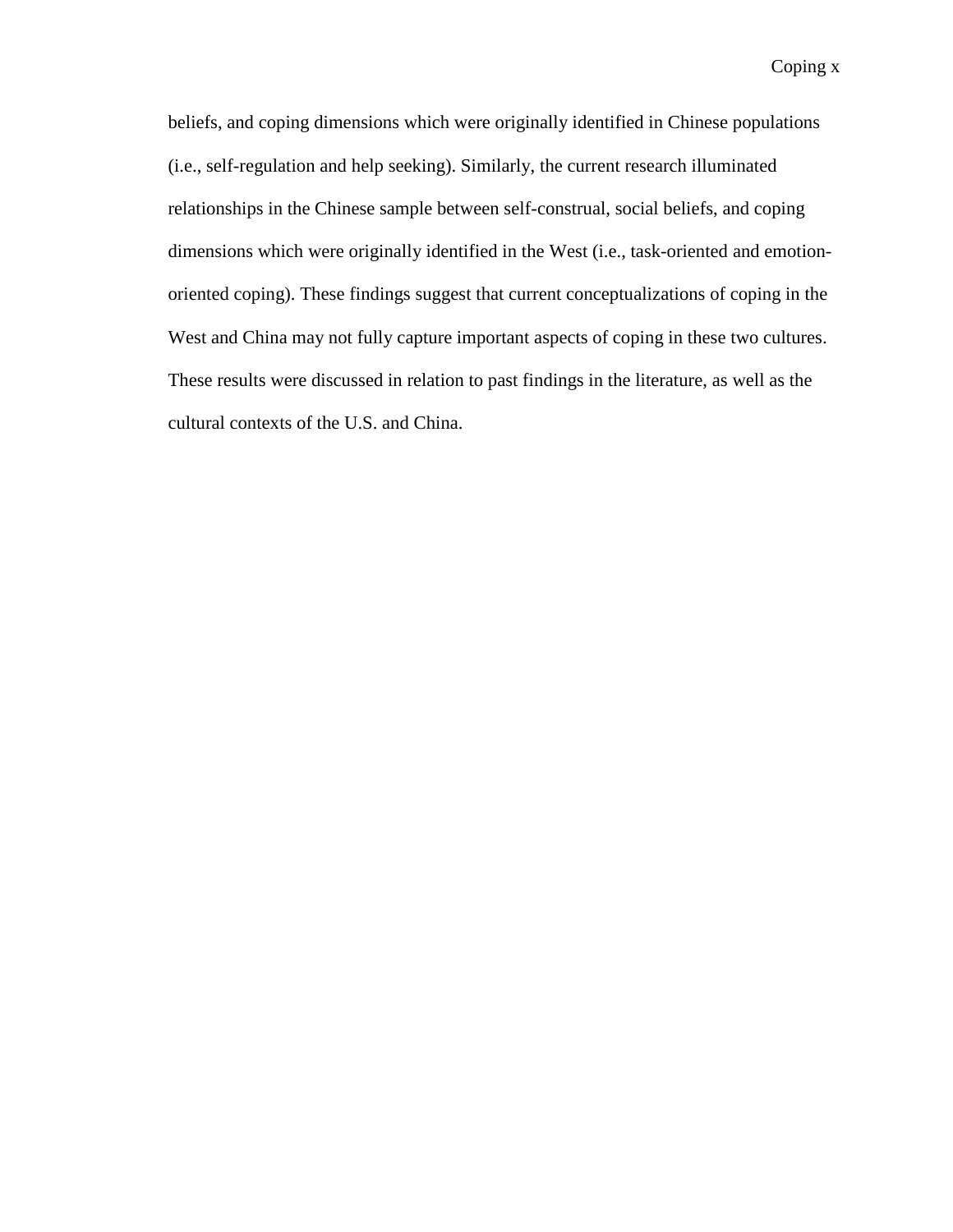#### CHAPTER I

#### **Introduction**

Coping has been defined as the cognitive and behavioral approaches used to manage stressful life events (Lazarus & Folkman, 1984). In the U.S., coping has been a focus of research in social and behavioral science, medicine, public health, and nursing for more than thirty years (Folkman & Moskowitz, 2004). Coping was first conceptualized as a relatively stable style or trait for different individuals (Parker & Endler, 1992). This dispositional model of coping allowed for the development of reliable coping measures and the comparison of individual coping behaviors. Later, Lazarus and his colleagues (Lazarus & Folkman, 1984) proposed the transactional model of coping which holds that coping changes according to individual characteristics, environmental factors, and the interaction between the person and the environment. This model recognizes the importance of context in understanding coping behaviors and implies that coping responses are influenced by social and cultural factors.

Much attention has been given to the influence of situational phenomena on coping since the introduction of the transactional model, whereas the effect of sociocultural context has been examined far less (Cross & Vick, 2001). Heppner (2008) pointed out that cultural context affects all aspects of coping and that it has been overlooked in the vast majority of research in the U.S. Culture affects coping behavior in several ways (Aldwin, 1994; Heppner, 2008). Cultural beliefs and values inherently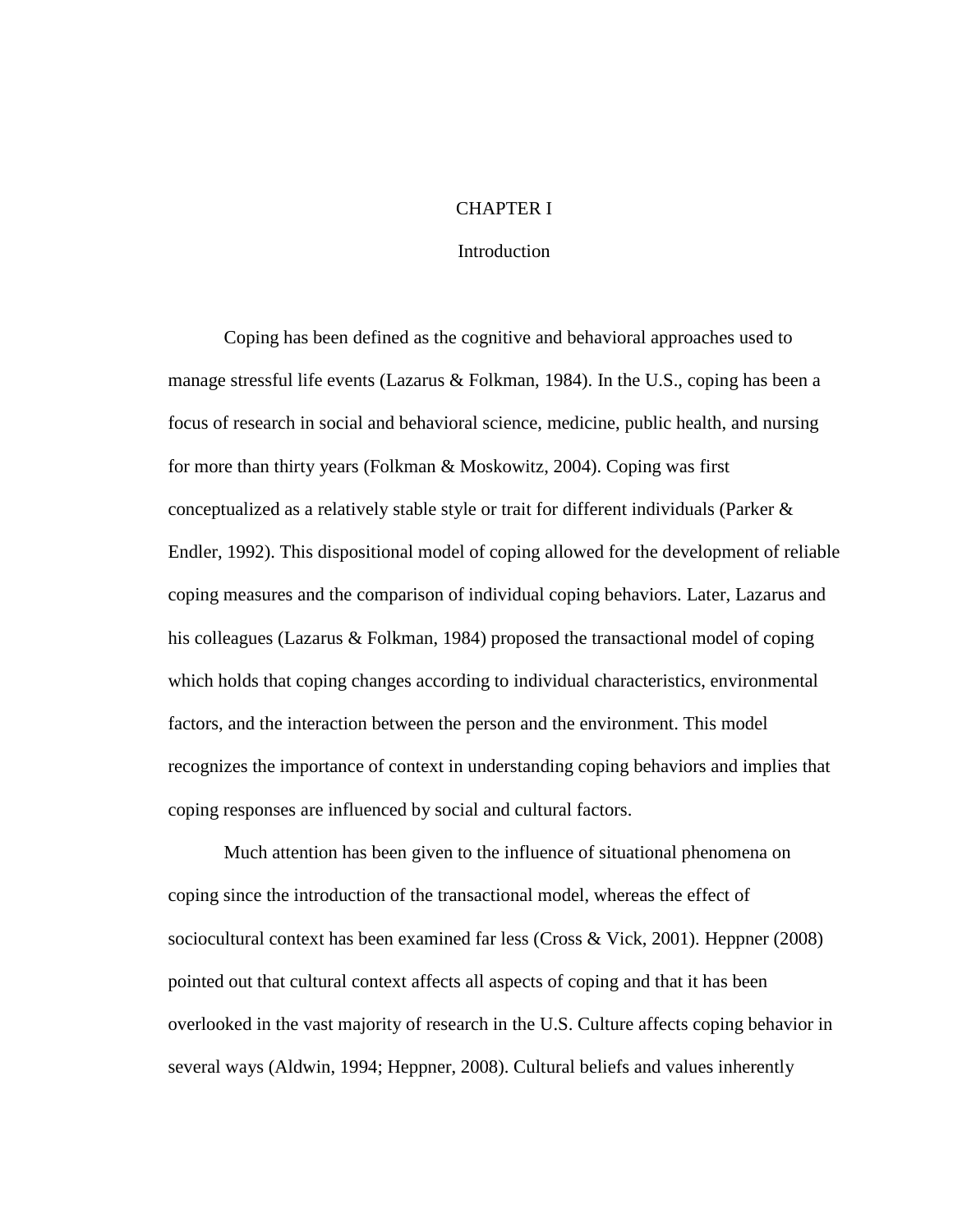affect the ways in which situational stressors are perceived and the coping strategies an individual uses to address these stressors. Furthermore, depending on the cultural setting, certain coping strategies may be more or less appropriate than others (Chun, Moos, & Cronkite, 2006; Heppner, 2008). For example, coping by removing the barrier to one's desired outcome is considered appropriate in individualistic societies because autonomy and independence are valued. In contrast, compromise and accommodation are deemed more appropriate in collectivistic societies in which interpersonal harmony is stressed. To understand the complexity of coping, it is important to include culture-specific constructs in the conceptual model of coping (Heppner, 2008).

One purpose of the current study was to understand the role of specific cultural factors on coping. Coping strategies used by U.S. and Chinese college students were compared in relation to how cultural factors influence coping strategies used by persons in these two countries. The purpose of the study was two-fold: a) to investigate the relationship between self-construal, social beliefs and coping in both countries, and b) to compare the interrelationship between self-construal, social beliefs, and coping in the two countries.

The literature contains many cross-cultural studies on coping behaviors (Hoedaya & Anshel, 2003; Lam & Zane, 2004; O'Connor & Shimizu 2002; Sheu & Sedlacek, 2002; Tweed, White, & Lehman, 2004). In these studies, the coping strategies utilized within individualistic societies (i.e., Britain, U.S., Canada, and Australia ) were compared with those found in collectivistic societies (i.e., Indonesia, Japan, and East Asia). These studies found that individuals from both societies used similar coping strategies when faced with difficult situations. These strategies included taking action, seeking emotional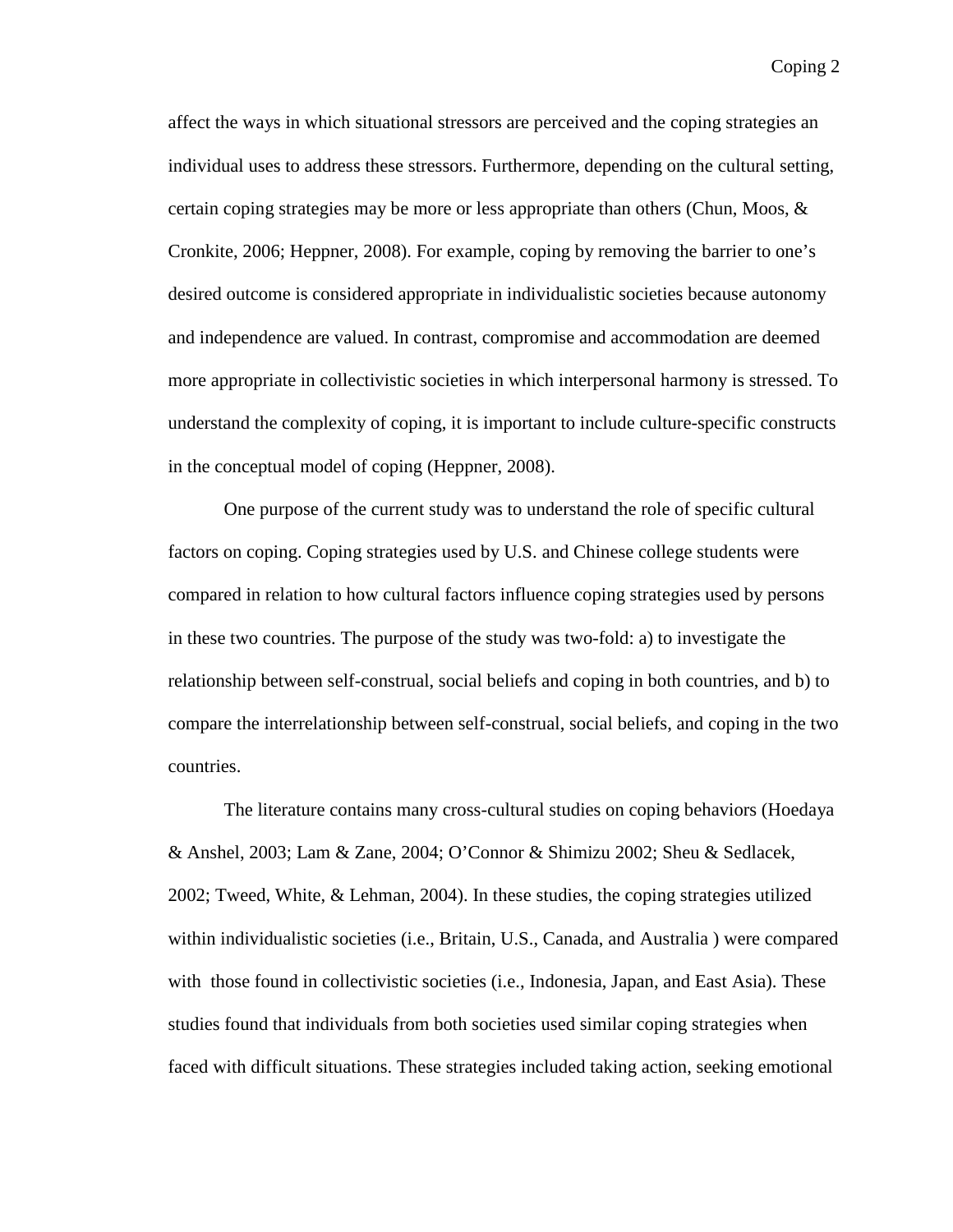social support, avoidance and denial. Despite the similarities, these studies also revealed that individuals from collectivistic societies were more likely than those from individualistic societies to use internally targeted coping strategies, such as acceptance of and taking responsibility for the problem, self-control, and adjusting one's feelings and thoughts to accommodate the external environment.

The studies mentioned above have provided great insight regarding the cultural differences in coping. Still, the body of literature is not free of significant limitations. One such limitation lies in the assumption that a coping construct conceptualized in the West is universal and applicable to all cultures. Coping theories presented in the U.S. literature have been developed within the U.S. cultural context (Dunahoo, Hobfoll, Monnier, Hulsizer, & Johnson, 1998; Lazarus and Folkman, 1984; Parker & Endler, 1992). These theories include the dispositional model, which emphasizes the role of individual traits on coping (Parker & Endler, 1992), the transactional model which stresses the importance of cognitive appraisal and context on coping (Lazarus and Folkman, 1984), and the multiaxial model which incorporates the social dimensions of coping (Dunahoo et al., 1998). While these theories may describe coping constructs in the United States, they may not capture indigenous coping strategies used in other cultures. As Heppner (2008) pointed out, constructs based solely on the U.S. culture do not tell the whole story about coping for different cultures in the world.

It is highly likely that theories developed within a Western cultural context only identify values that influence coping behaviors that are salient to that particular world view. Thus, important values that are prominent in non-Western cultures are likely overlooked and undocumented. For example, individualism is a predominant social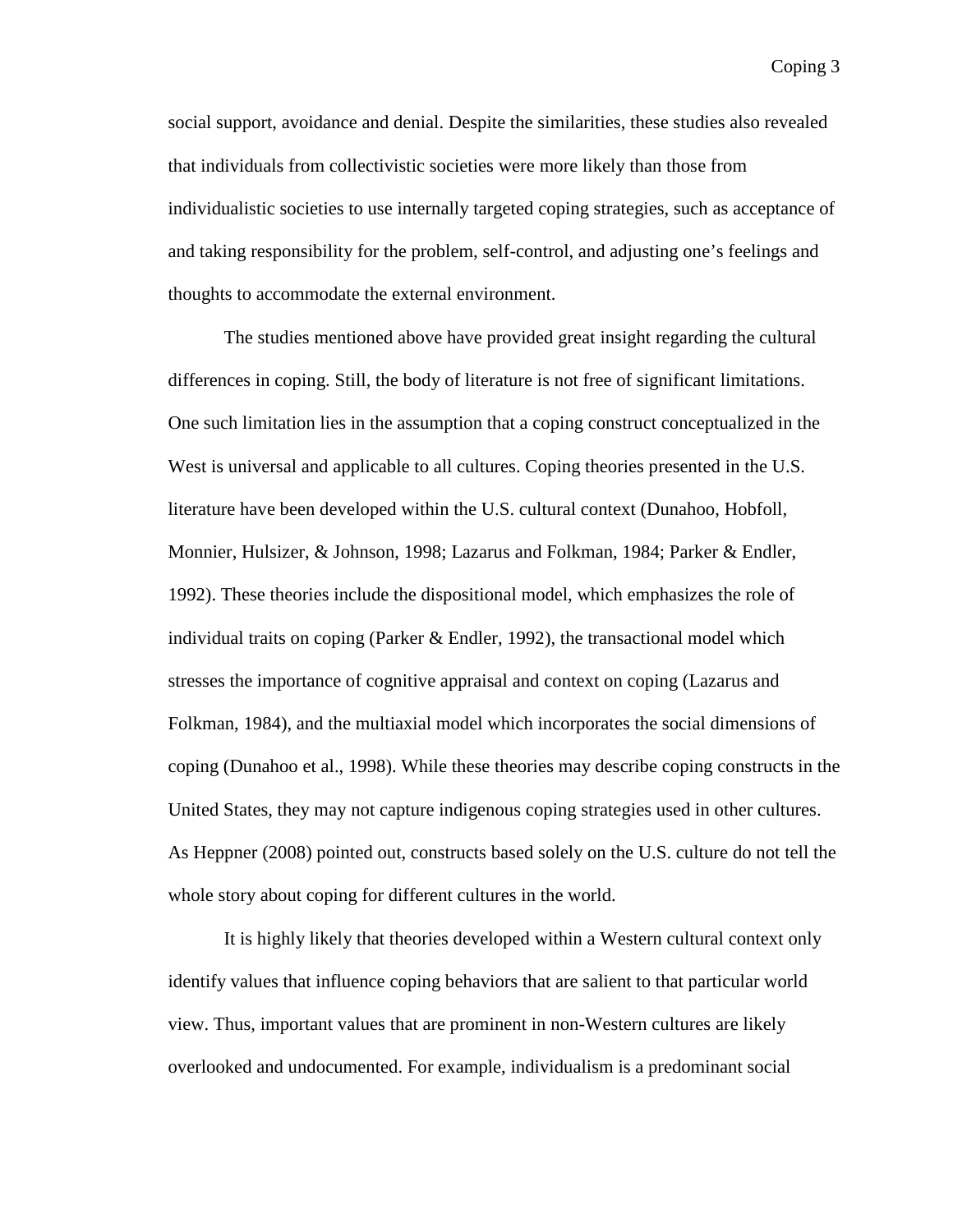framework in Western culture while collectivism is a predominant perspective in many non-Western cultures (Triandis, Bontempo, Villareal, Asai, & Lucca, 1988). Individualism assumes that individuals are independent of one another and that one's identity is based on self-fulfillment (Oyserman, Coon, & Kemmelmeier, 2002). In an individualistic society, well-being is associated with the attainment of personal goals and the ability to take control of a situation. Thus, active problem-focused coping is encouraged and is usually associated with positive outcomes (Norman, Collins, Conner, & Martin, 1995; Ptacek, Smith, & Zana, 1992; Zakowski, Hall, Klein, & Baum, 2001). In contrast, problem-focused efforts may be considered antisocial in collectivistic societies because such efforts ignore the effect one's behavior has on others (Dunahoo et al., 1998). Instead, people in collectivistic societies may prefer doing nothing or adjusting their own thoughts and feelings to the external environment.

Coping theories developed in the West may not capture strategies which are nonaction oriented or which require adaptation of internal thoughts/feelings to the environment. These theories are limited in the conceptualization of coping in other cultures, which leads to questions about the applicability of Western based measures in cross-cultural studies of coping. In their studies of cultural differences in coping, Hoedaya and Anshel (2003), Lam and Zane (2004), O'Connor and Shimizu (2002), Sheu and Sedlacek (2002), and Tweed at al. (2004), employed Western based measures of the coping construct without first assessing the equivalence of the construct within the cultures that were examined. The validity of these studies can be questioned, as the coping construct may not have identical meaning and function across the cultures that were being compared (Van de Vijver, 2003; Ægisdóttir, Gerstein, & Çinarbaş, 2008). It is,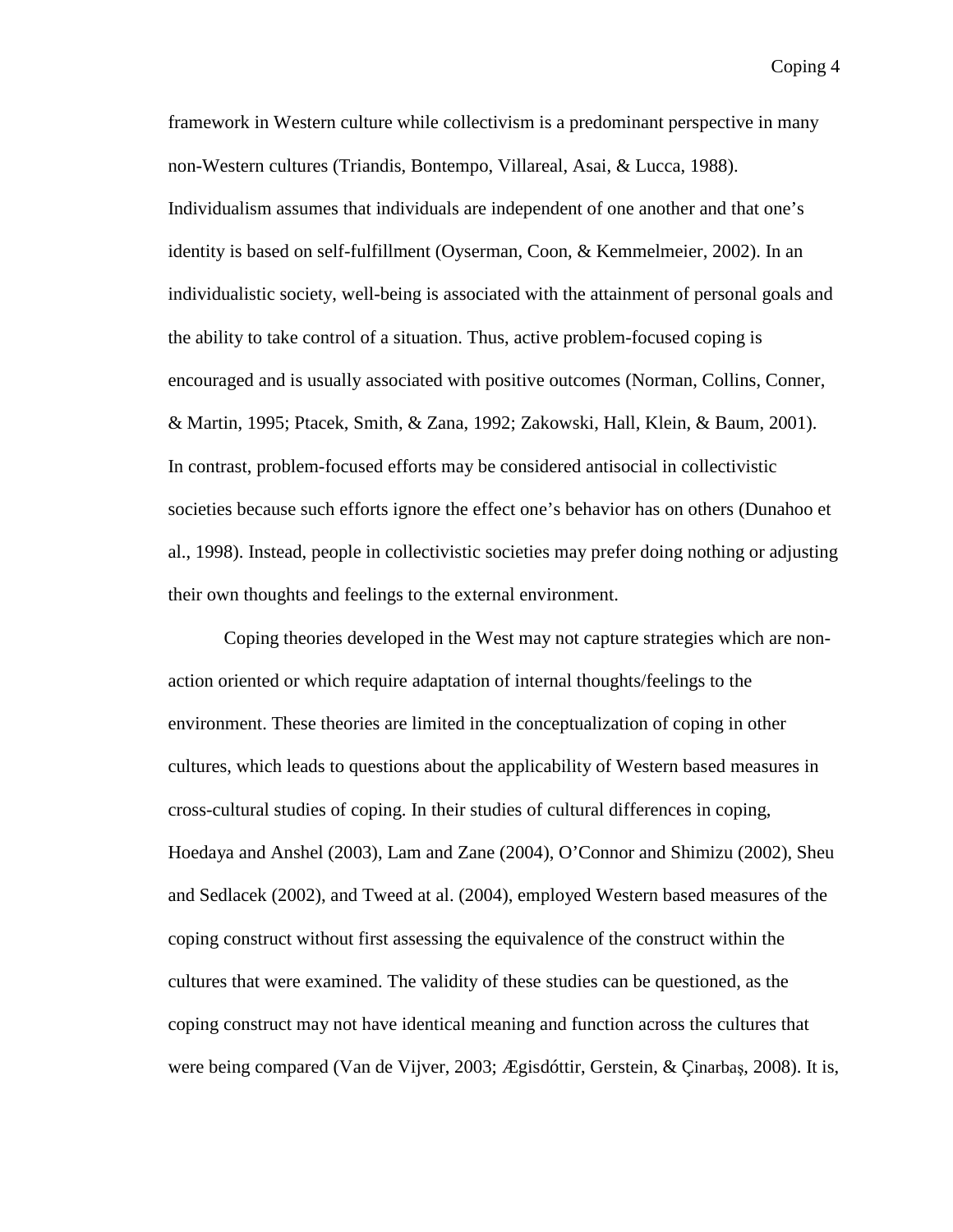for instance, possible that using coping instruments specifically developed to measure common coping strategies in the United States may not fully capture common coping strategies employed in countries outside the United States. This raises questions of a significant construct bias which may create serious limitations in cross-cultural comparisons (Ægisdóttir et al., 2008).

Indigenous studies conducted on the Chinese population have provided evidence that the coping construct in China and the United States are very different (Heppner, Heppner, Lee, Wang, & Park, 2005; Kwang, 1977, 1978, cited in Shek & Cheung, 1990, Yue, 2001). These studies identified some unique coping strategies employed in China that were seldom mentioned in the U. S. literature. These coping strategies included selfcontrol, self-reflection, reframing, endurance, mobilizing personal resources, striving, seeking help from social resources, seeking family support, acceptance, appealing to a supernatural power, and adopting a philosophy of doing nothing. From these unique coping strategeis, Shek and Cheung (1990) derived two major coping dimensions, which were referred to as "self regulation" and "seeking practical social support." These unique coping strategies reflect behavioral characteristics of persons in a collectivistic society where perpetuation of group harmony and interdepedence are valued more than individual fulfillment (Tweed & Conway, 2006). Therefore, these coping dimensions, better reflect the behavior of persons in collectivistic societies who are more likely to choose compromise or to adjust their own thoughts/feelings than to confront another or disrupt social relationships when dealing with difficult situations. These strategies stand in stark contrast to the coping mechanisms emphasized in U.S. culture, such as problemfocused and emotion-focused coping which are proposed in the transactional model of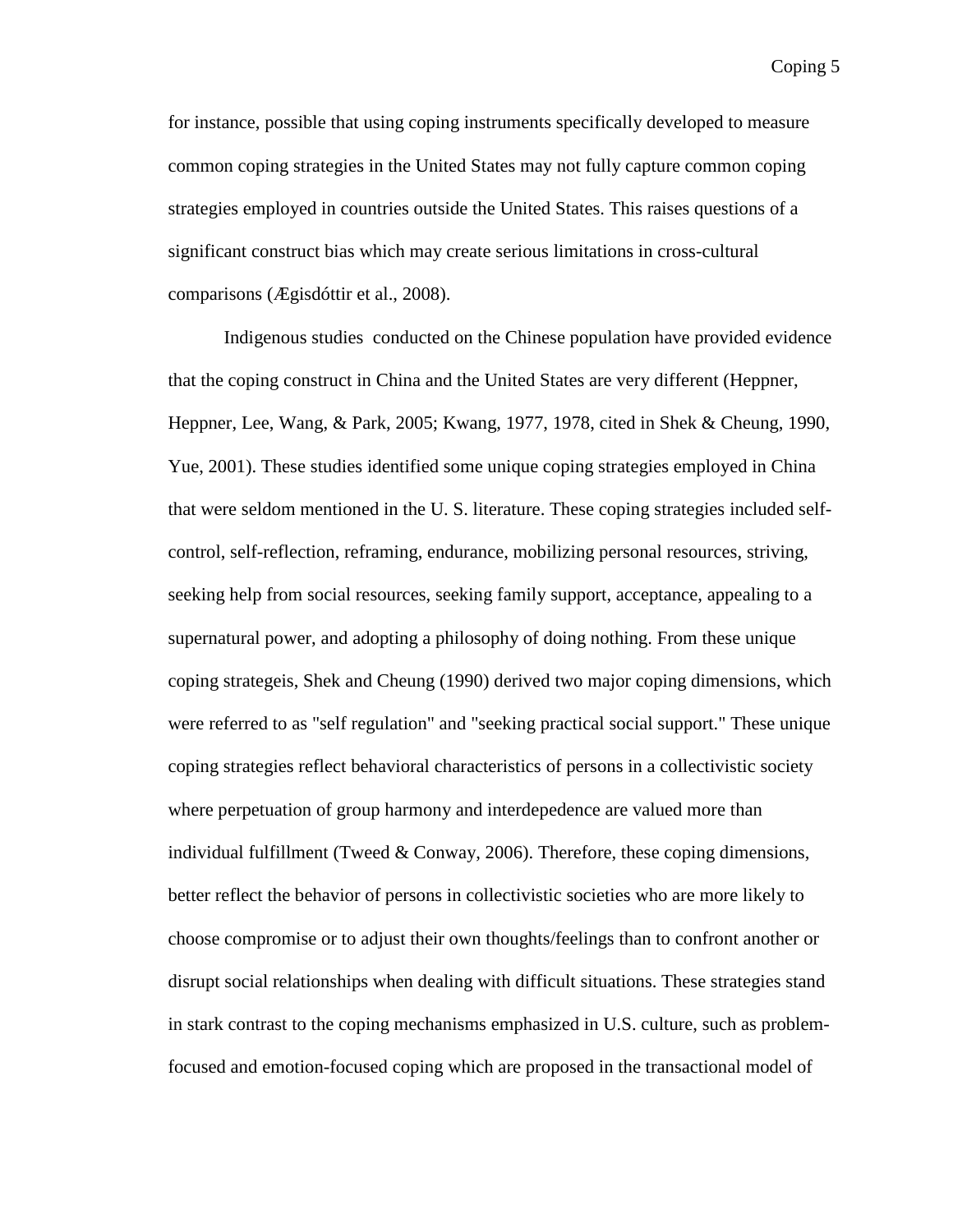coping (Lazarus & Folkman, 1984) and are commonly cited in the coping literature (Norman et at., 1995; Ptacek, Smith, & Zanas, 1992; Zakowski, Hall, Klein, & Baum, 2001). Problem-focused and emotion-focused coping reflect a preference for confrontation and modification of the external environment (Tweed  $& Conway, 2006$ ), and the importance of emotional expression (Markus & Kitayama, 1991) when coping with stressful events.

The identification of different coping behaviors in non-Western cultures points to the importance of addressing construct bias in cross-cultural research. In their discussion of methodological issues in cross-cultural studies, Ægisdóttir and colleagues (2008) suggested that researchers pay attention to construct bias and construct equivalence when making decisions about how to measure and study psychological phenomena. Similarly, Van de Vijver and Leung (1997) argued that investigating the applicability of a construct, and the instrument used to measure it, should involve the collection of additional data about local cultures, and that the study's design should represent both cultures equally. Based on these recommendations (Van de Vijver & Leung, 1997; Ægisdóttir et al., 2008), in the current study a convergence approach was employed to enhance the measurement of the coping construct in both the Chinese and the U.S. student samples. The convergence approach involved an administration of a Chinese (Chinese Coping Scale, CCS; Shek & Cheung, 1990) and a U.S. based (Coping Inventory for Stressful Situation, CISS; Endler & Parker, 1994) coping measure to both the U.S. and Chinese samples. It was assumed that this approach would provide a more comprehensive understanding of coping behaviors in China and the United States and would therefore provide a more valid comparison of factors affecting coping in these two cultures.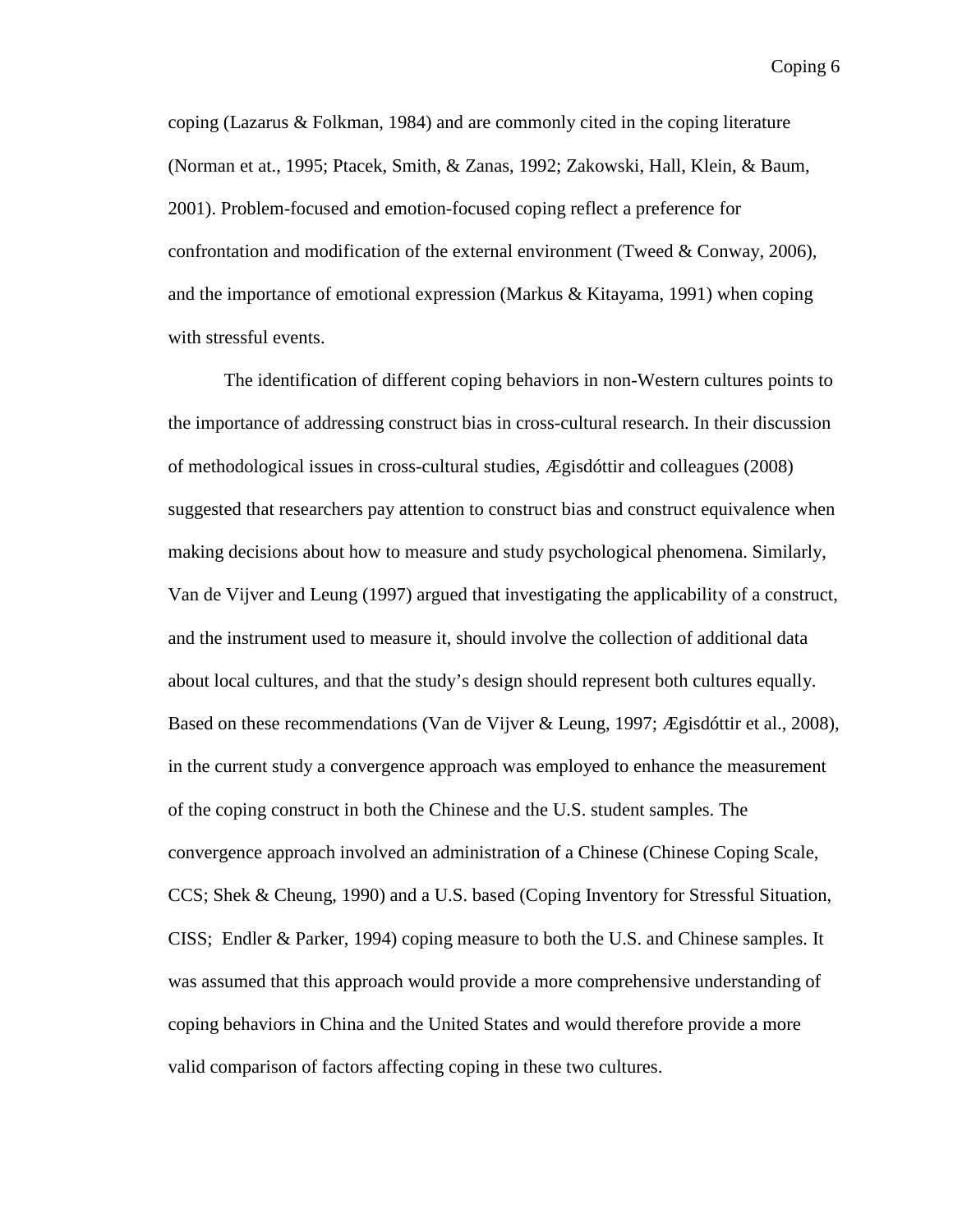Lot of consideration was taken in the selection of a Chinese based coping measure. There have been a limited numbers of coping measures developed to capture indigenous coping strategies by the Chinese population. Two measures were identified by the time of data collection. One was the Collectivistic Coping Styles Inventory (CCSI; Heppner et al., 2005) and the other one was the CCS (Shek & Cheung, 1990). The CCSI was developed to measure present-day Taiwanese college students' coping with traumatic or stressful events. This scale has sound reliability and validity (Heppner et al., 2005; Wei, Heppner, Ku & Liao, 2008). The CCS measures middle-age Chinese adults' coping with interpersonal and work related stress. In comparison of these two scales, the CCSI stood out as strong candidate in comparison to the CCS since it targets current issues with college students and has been validated in other studies (Wei et al., 2008). However, it was not used in the current study due to several reasons. First, some of the coping dimensions in CCSI overlap with the dimensions of CISS (Endler & Parker, 1994), the U.S. based coping measure. For example, the Avoidance and Emotional Outlet subscales are similar to the Avoidance and Emotion-oriented coping in the CISS. There is, however, no overlap in coping dimension between CISS and CCS (Shek & Cheung, 1990). Second, the CCSI items were written to assess how helpful the coping strategy was in actually resolving the specific stressful event. For example, participants rated the helpfulness of the item on a Likert-type scale (0=never used this strategy; 1=used not of no help at all; 5=a tremendous amount of help). Because the current study aimed to measure the frequency of using certain coping strategies and both CISS and CCS met this criteria, the CCS was used instead of the CCSI.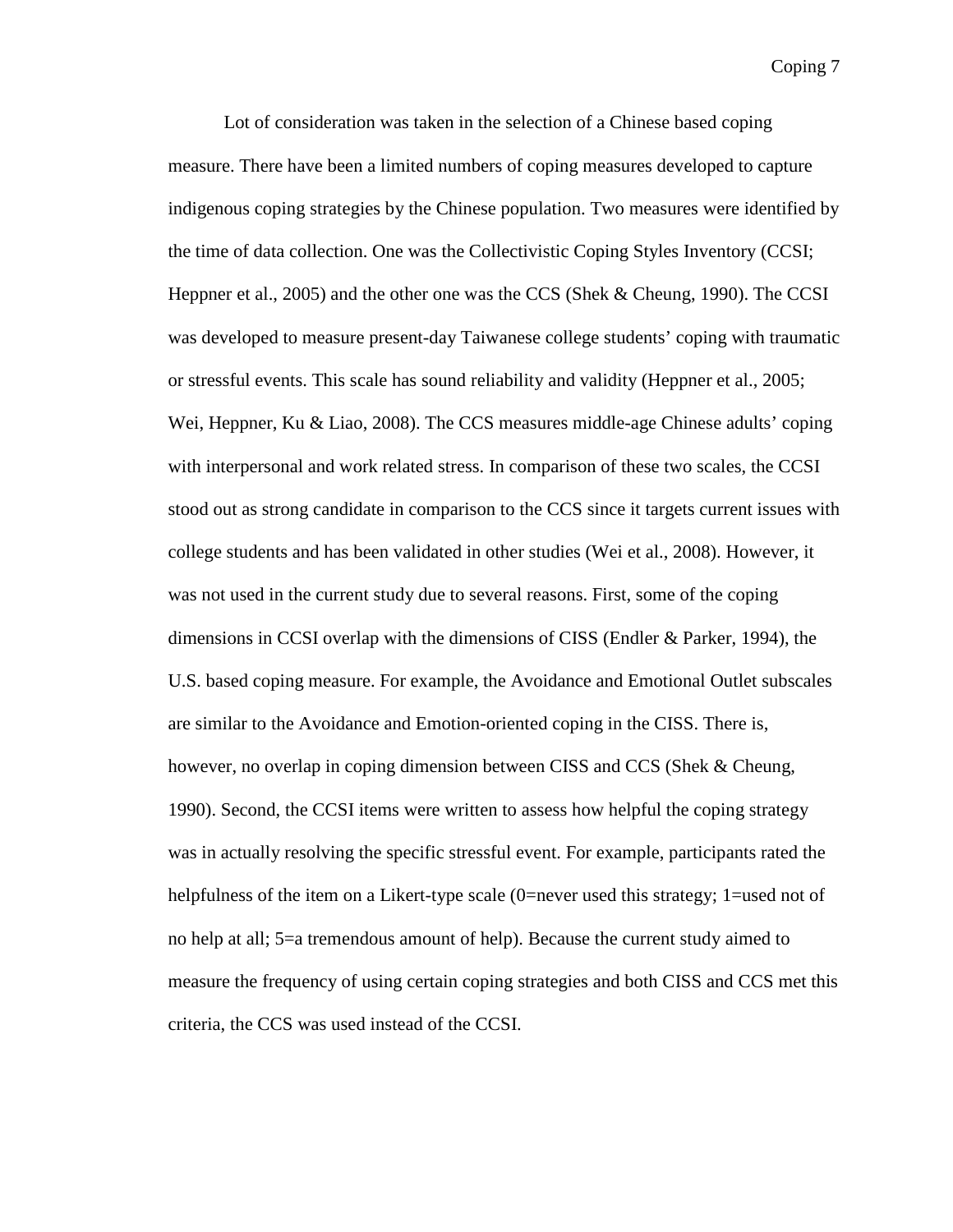In addition to expanding the conceptualization of the coping construct to limit construct bias, the current study addressed another methodological limitation in the current literature (Hoedaya & Anshel; 2003; O'Connor & Shimizu, 2002; Sheu & Sedlacek, 2002; Tweed et al., 2004). Previous studies have relied on level-oriented analyses such as *t*-tests and analyses of (co)variance to compare mean scores and to determine cultural differences in coping. Yet, level-oriented analyses are only applicable when scalar equivalence has been established (*Ægisdóttir et al.*, 2008) and when there is no construct and/or measurement bias. Because there is some evidence that the coping construct may not be similar in China and the United States (Heppner et al., 2005; Kwang, 1977, 1978, cited in Shek & Cheung, 1990, Yue, 2001), a nomological network approach was used in this study. A nomological network approach involved an examination of a relationship among coping behaviors and cultural variables in each country as opposed to an examination of mean score differences in coping between countries (e.g., Van de Vijver, 2003). In this study, the coping construct's nomological network was examined by looking at the interrelationship between coping behaviors and cultural factors for the Chinese and U.S. student samples, separately. Similarities and differences in these relationship patterns would suggest cross-cultural variations in coping.

In addition to addressing the methodological limitations of previous studies, the current research examined a less explored subject in the literature – the influence of specific cultural variables on coping. One such variable is self-construal. Self-construal refers to the way people perceive themselves and is influenced by the shared subjective feature of one's culture (i.e., Western or Eastern philosophy) (Markus & Kitayama,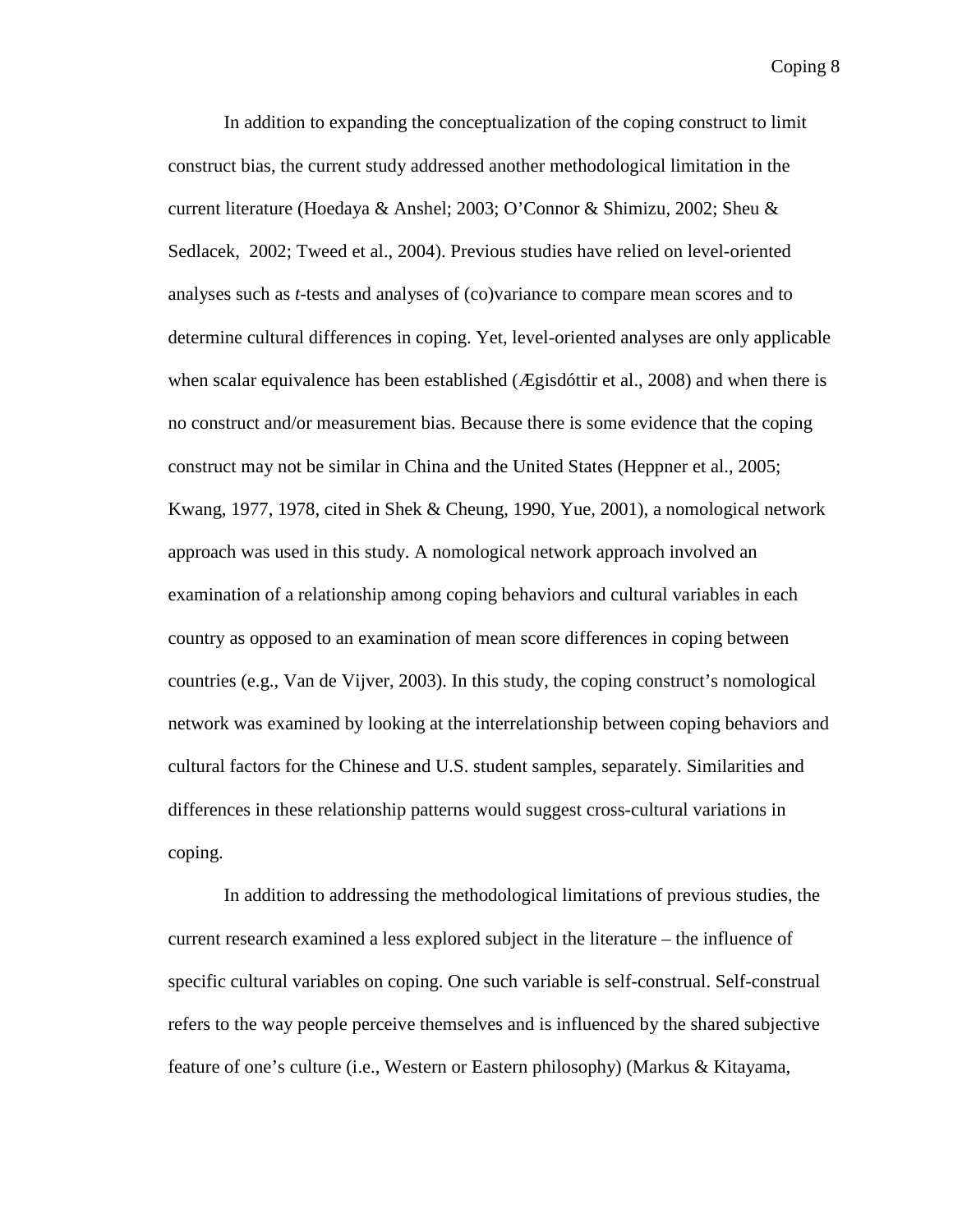1991). Research has shown that people in individualistic cultures tend to construct an independent self-construal, whereas persons in collectivistic cultures are more likely to develop an interdependent self-construal (Markus & Kitayama, 1991; Triandis, 1995). A study (Hofstede, 1980) on cultural dimensions across 50 countries showed that the distribution of individualism-collectivism separates most Asian, Latin American, and African cultures from most North American and northern and western European cultures. Among these, Chinese culture is more collectivistic than mainstream U.S. culture (Bond, 1986; Hofstede, 1980; Smith, Dugan, & Trompenaars, 1996). Moreover, Chinese individuals have been found to be interdependent, while U.S. persons are more independent (Triandis et al., 1993). This link between individualism/collectivism and self-construal provides a theoretical framework to explain behavior through an examination of cultural influence.

The current research also suggests a relationship between self-construal and coping. Lam and Zane (2004) investigated Asian and White American student coping when faced with interpersonal stressors. It was found that Asian American students tended to use internally targeted coping (i.e., adjusting one's thoughts and feelings to accommodate the environment), whereas White American students were more likely to use externally targeted coping (i.e., take action to change the external environment). In addition, in comparison to the White Americans, Asian Americans were more oriented toward an interdependent self-construal and less oriented toward an independent selfconstrual. Moreover, Lam and Zane (2004) showed that self-construal had a mediating affect on ethnic differences in coping. Orientation toward an interdependent selfconstrual partially explained the greater use of internally targeted coping by Asian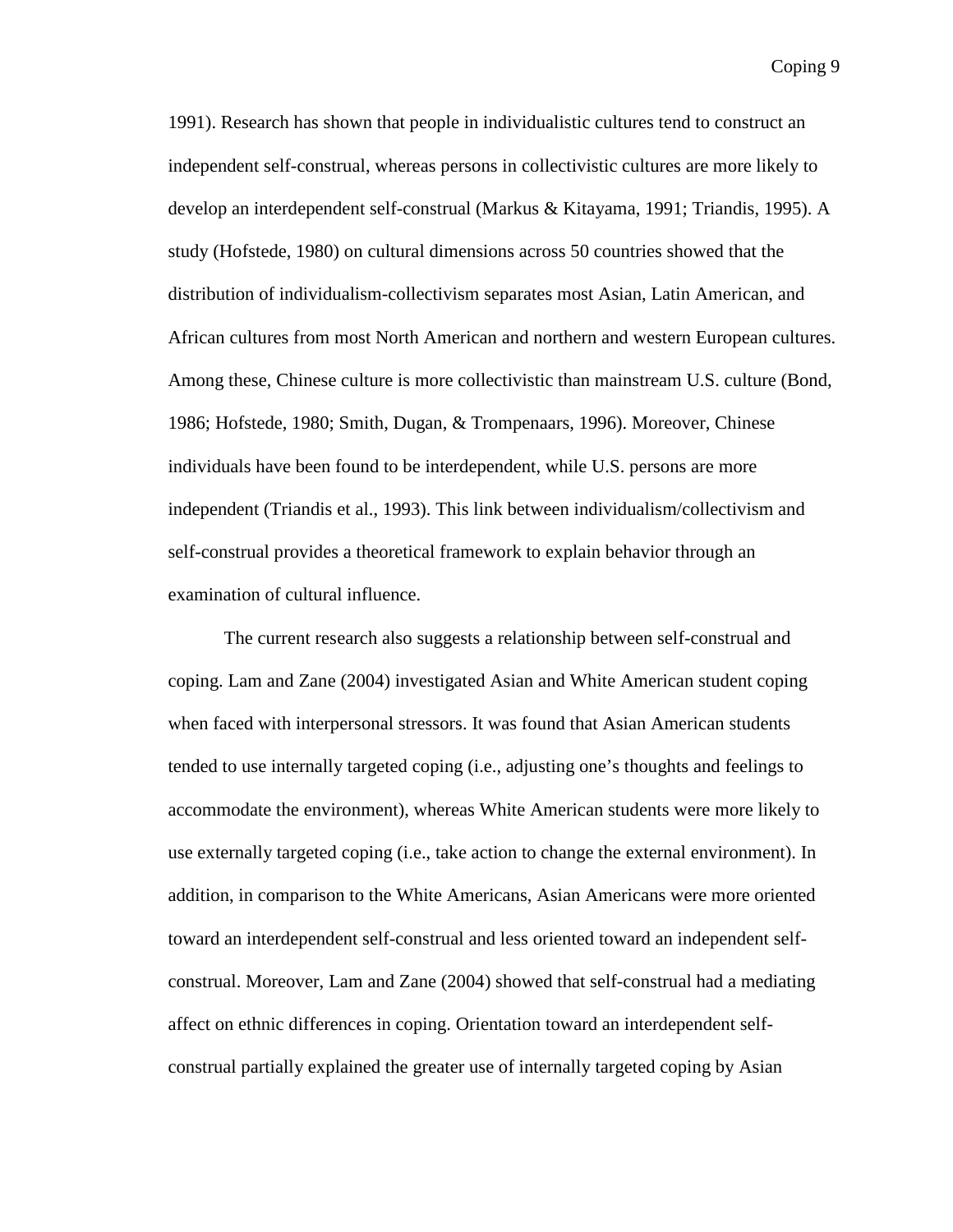American students. On the other hand, orientation toward an independent self-construal fully accounted for the greater use of externally targeted coping by White American students (Lam & Zane, 2004).

The relationship between self-construal and coping may explain why emotionfocused coping is more prevalent in the United States than in China. In an individualistic culture, expression of emotion is an important way of asserting one's internal attributes (i.e., traits, abilities, values) and enhancing one's self confirmation (Markus & Kitayama, 1991). In contrast, in a collectivistic culture like China where the maintenance of interpersonal harmony takes precedence over individual autonomy, the expression of emotion in public can be troublesome as it may disturb social interaction and may lead to interpersonal conflicts. Studies by Matsumoto and colleagues (Matsumoto, 1989; Matsumoto, Kudoh, Scherer & Wallbott, 1988) provide support for this view by showing that U.S. college students tended to experience emotions longer and more intensely than did their Japanese counterparts. These studies indicated that self-construal was an important construct in understanding differences in coping across culture.

Another important variable related to coping is social beliefs. The influence of social beliefs has long been addressed in the transactional model of coping (Park & Folkman, 1997). The transactional model pays attention to the interaction between the appraisal process and one's belief system, which involves both global meaning and situational meaning in the context of coping. Global meaning refers to beliefs about the world, the self, and the relationship between the two constructs. Situational meaning refers to the appraisal of the circumstances of person-environment transactions. Social beliefs, or global meanings, shape appraisals of events, which in turn affect coping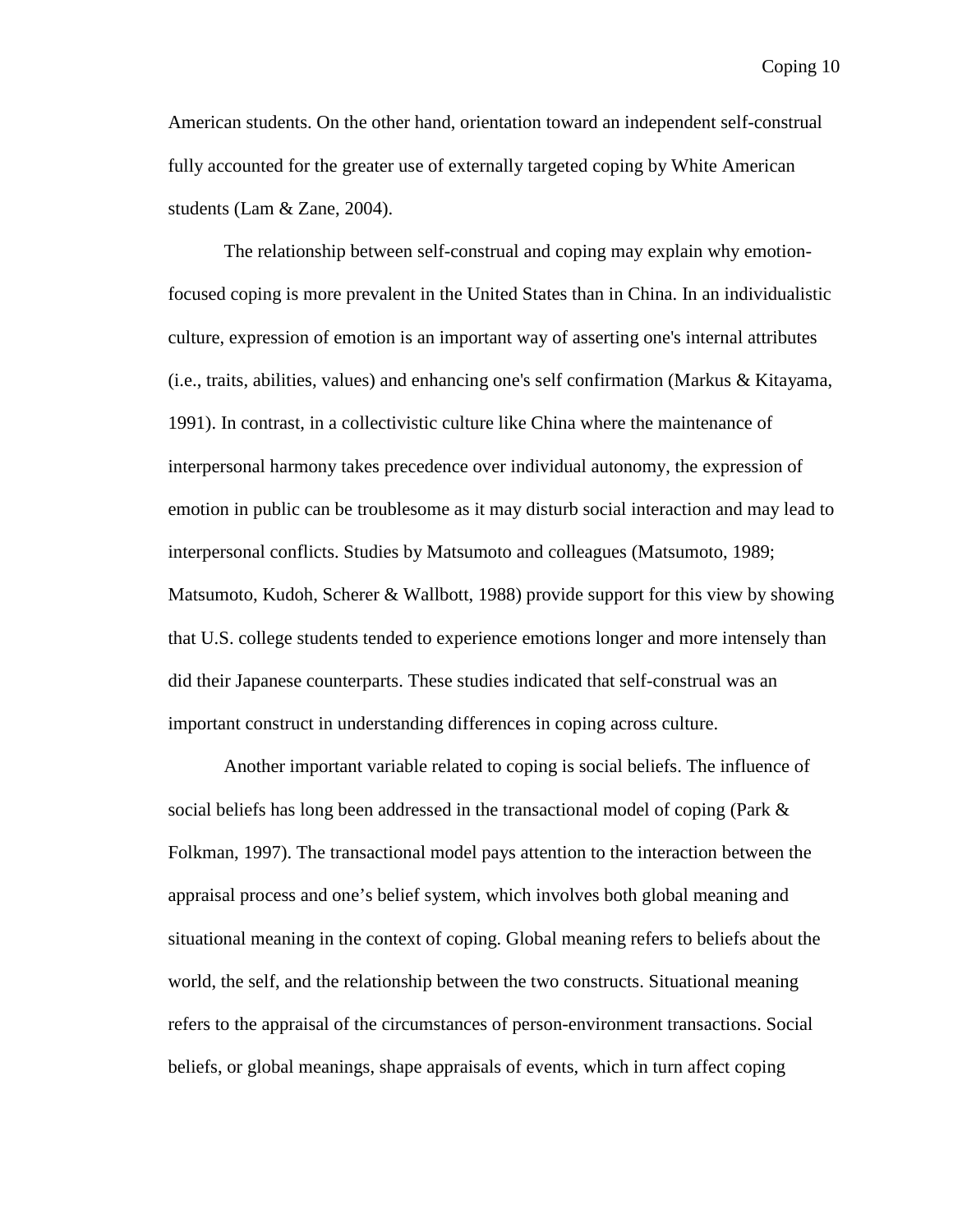strategies (Parker & Folkman, 1997). Based on a review of the literature on social beliefs from North America and on input from Chinese people and Venenzuelans, Leung et al. (2002) identified five dimensions of social beliefs, which include social cynicism, social complexity, reward for application, spirituality, and fate control. Social cynicism represents a negative perception of human nature such as a biased view about certain groups of people, a mistrust of social institutions, and a disregard for ethical means of achieving an end. Social complexity refers to the view that there are multiple solutions to social issues and that the outcome of events is uncertain. Reward for application represents the belief that investment of human resources results in positive outcomes. Spirituality refers to the view that spiritual forces influence the world and that religious institutions have a positive influence on social outcomes. Fate control refers to the beliefs that social events are determined by external forces (Leung et al., 2002).

Studies investigating the relations between social beliefs and coping in China, Iran and Canada showed that individuals who believe in destiny, as well as those who have a negative view of life and others, tend to attempt to cope with stressors by avoidance (Bond, Leung, Au, Tong, Cemonges-Nielson, 2004; Safdar, Lewis, Daneshpour, 2006). In addition, individuals who believe in social complexity and multiple solutions to problem solving are more likely to engage in problem-focused coping, as are people who believe that their efforts can produce positive outcomes. These studies indicate that beliefs about human nature and society have an impact on the coping strategies utilized.

In summary, the current study was based on the theoretical frameworks of the dispositional and transactional models of coping. While coping is relatively stable and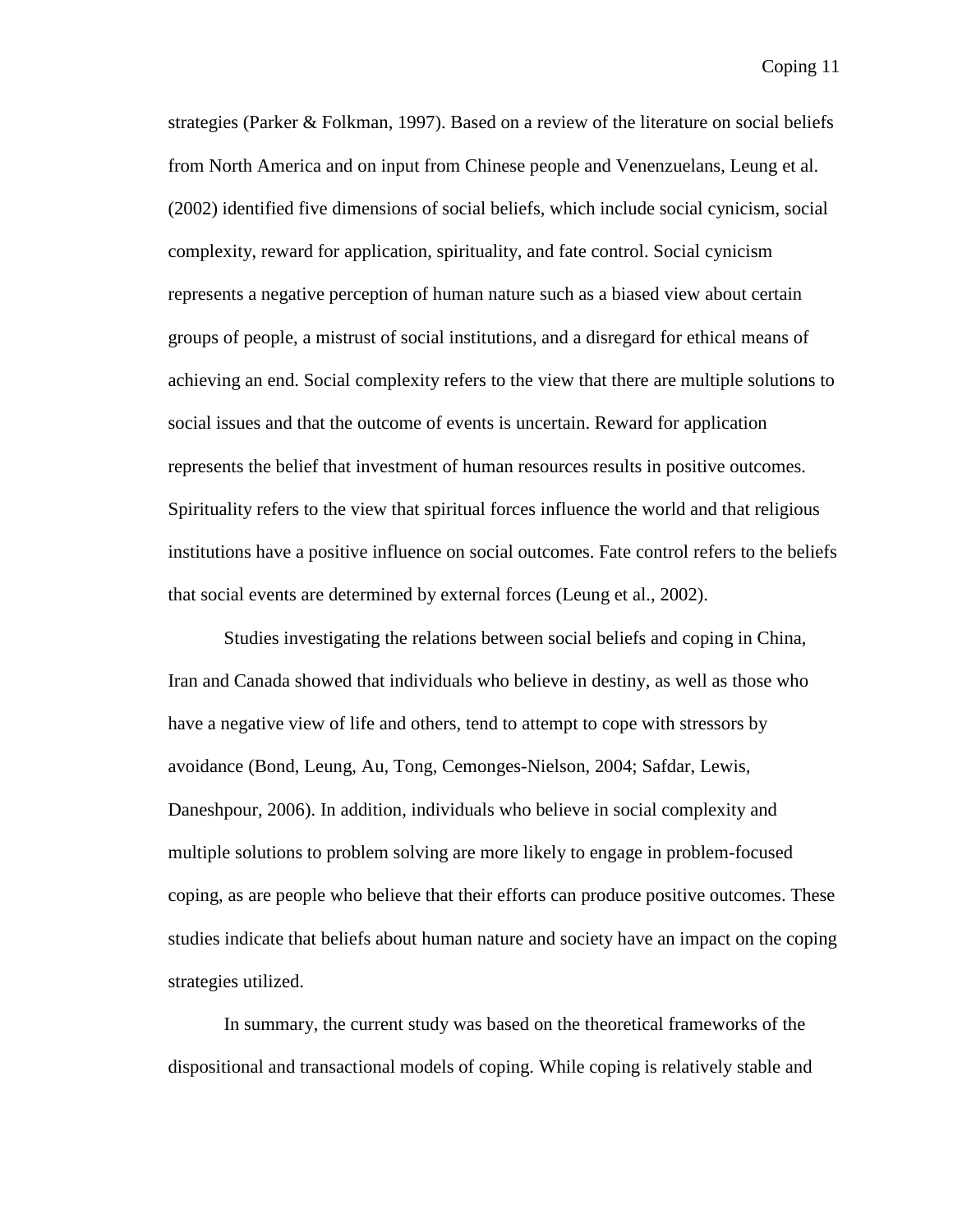consistent across situation and time, the current study draws attention to the impact of cultural factors on coping by examining coping behaviors in relation to cultural factors such as self-construal and social beliefs.

This study also elaborated on previous cross-cultural studies of coping in several ways. First, it addressed some methodological limitations in the current body of research, A convergence approach was adopted to maximize coverage of the coping construct in the U.S. and Chinese cultures and a nomological network approach was used to further address the issue of cross-cultural validity. Furthermore, instead of measuring culture simply by nationality, this study utilized specific cultural variables, such as self-construal and social beliefs, to better understand the influence of culture on coping.

The findings of the current study have implications for both research and practice. One criticism of current coping research is a Eurocentric bias. Western-based theories and research methodologies are repeatedly utilized when studying cultures that are grounded in different worldviews and philosophies. Over the last 20 years, many coping studies have focused on problem-focused and emotion-focused coping behaviors that are specific to individualistic cultures, rather than examining culturally-bound coping strategies (e.g., internally targeted coping and seeking help from social resources; Billings & Moos, 1981; Endler & Parker, 1994; Lazarus & Folkman, 1984; Norman, et al., 1995; Ptacek et al., 1992; Zakowski et al., 2001). Furthermore, many studies have relied upon conceptualizations of coping and measurement scales that were developed in the United States and later adapted to other cultures without questioning the equivalence of the concept or the measurements (Hoedaya & Anshel, 2003; Lam & Zane, 2004; O'Connor & Shimizu, 2002; Sheu & Sedlacek, 2002). Relying solely on Western-based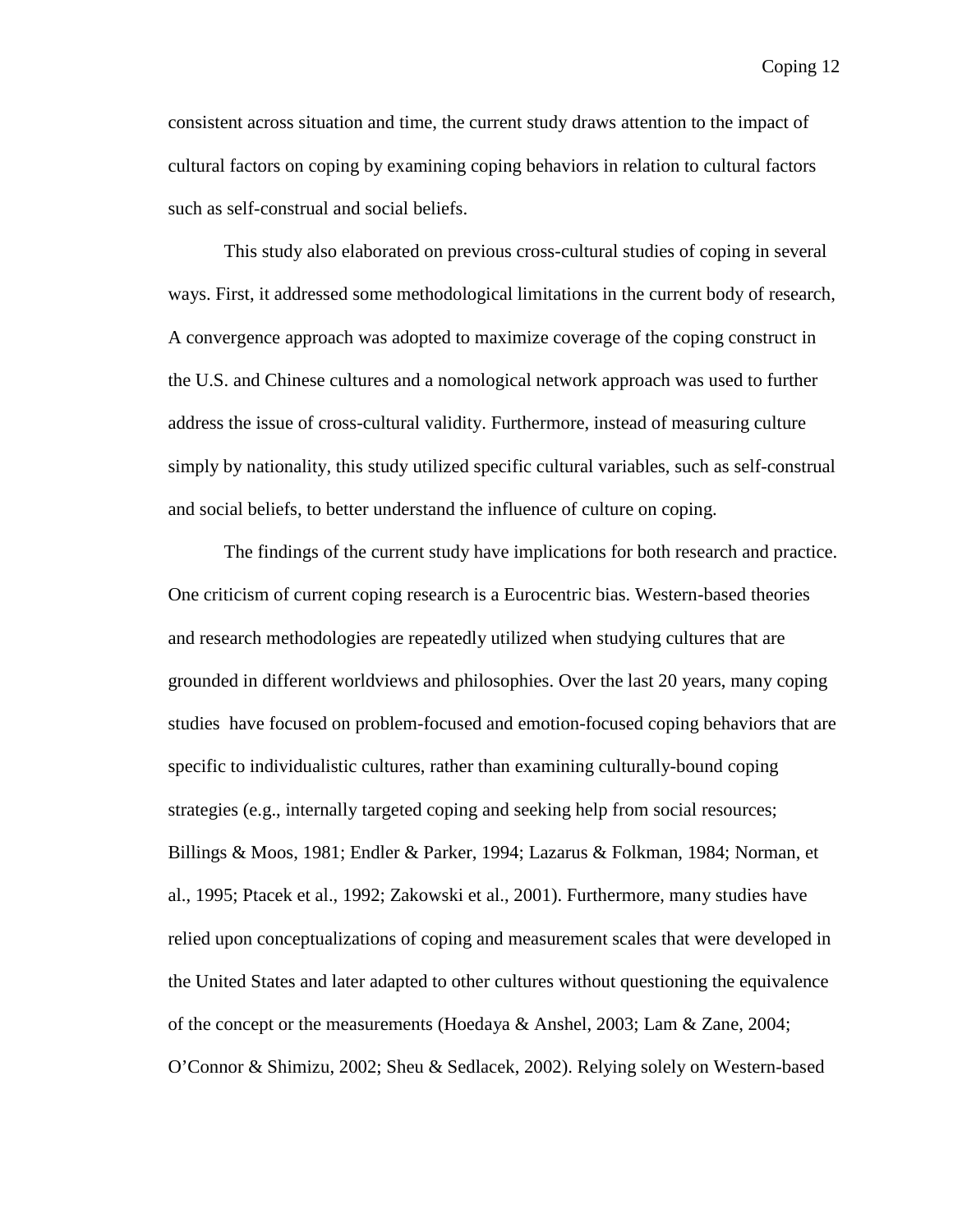measures and conceptualizations prevents one from truly understanding coping behaviors in other cultures. The current study attempted to break away from the Eurocentric bias by exploring more diverse coping dimensions and by utilizing a convergence approach. Moreover, the examination of the impact of self construal and social beliefs on coping in both China and the U.S. is a step forward in constructing a socio-cultural theoretical framework for understanding coping.

Expanding the concept of coping, as was done in the current study, has clinical implications as well. Research has indicated that flexibility in using different coping strategies in different situations is related to better personal adjustment and outcome (Cheng, 2003). For instance, in a study comparing the coping strategies of Malaysian, U.S., and German persons, Essau and Trommsdorff (1996) found that persons who learned and adopted coping strategies from cultures other than their own reported less distress than those who did not. More specifically, they found that the U.S. nationals and Germans who used similar coping strategies as Malayasian persons, reported fewer physical symptoms than those who did not. Furthermore, the Malaysian persons who coped in ways similar to the U.S. and German respondents, reported fewer physical symptoms than those who did not. These findings suggest the advantages of possessing a large collection of coping tools from different cultures and having the competencies to know what coping strategies are effective in different situations and cultural contexts. This study is the only study identified so far that focused on the benefits of coping flexibility in a cross-cultural context. Although other studies (Catanzaro, 1997; Kardum & Krapic, 2001) have examined coping and mental health by looking at dispositional differences and situational influences, these studies did not address the process of coping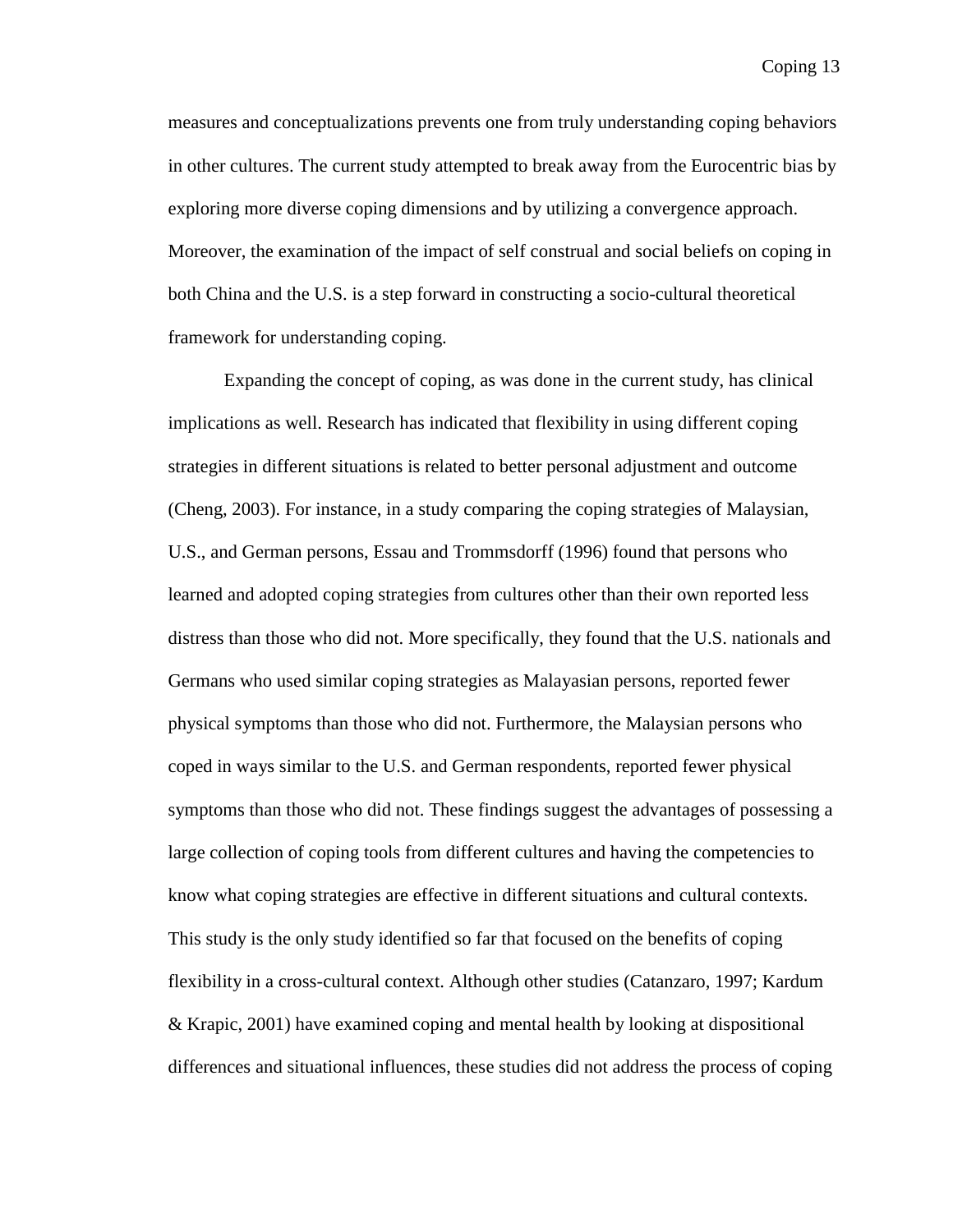flexibility across cultures. More studies are needed to address the outcome of learning coping strategies from different cultures. Because the current study focused on coping among the U.S. and Chinese college populations and investigated the influence of culture on coping across cultures, the results of this study can provide suggestions for clinicians on how to help clients of various cultural backgrounds adopt new, more flexible coping strategies.

#### Description of Variables

Predictor variables:

Self-Construal: perceptions about one's thoughts, feelings and actions in relation to others.

*Independent Self-Construal*: a "bounded, unitary, stable" self that is separate from social context; emphasizes internal attributes such as individual thoughts, feelings, abilities, and personal goals, individual uniqueness, and self expression (Markus & Kitayama, 1991).

*Interdependent Self-Construal*: a "flexible, variable" self that emphasizes external features such as roles and relationships, belonging and fitting in, one's proper place and behaviors in groups, and indirectness in communication (Markus & Kitayama, 1991).

Social Beliefs: general beliefs about people, social groups, social institutions, the physical environment and the spiritual environment, and events and phenomena in the social world.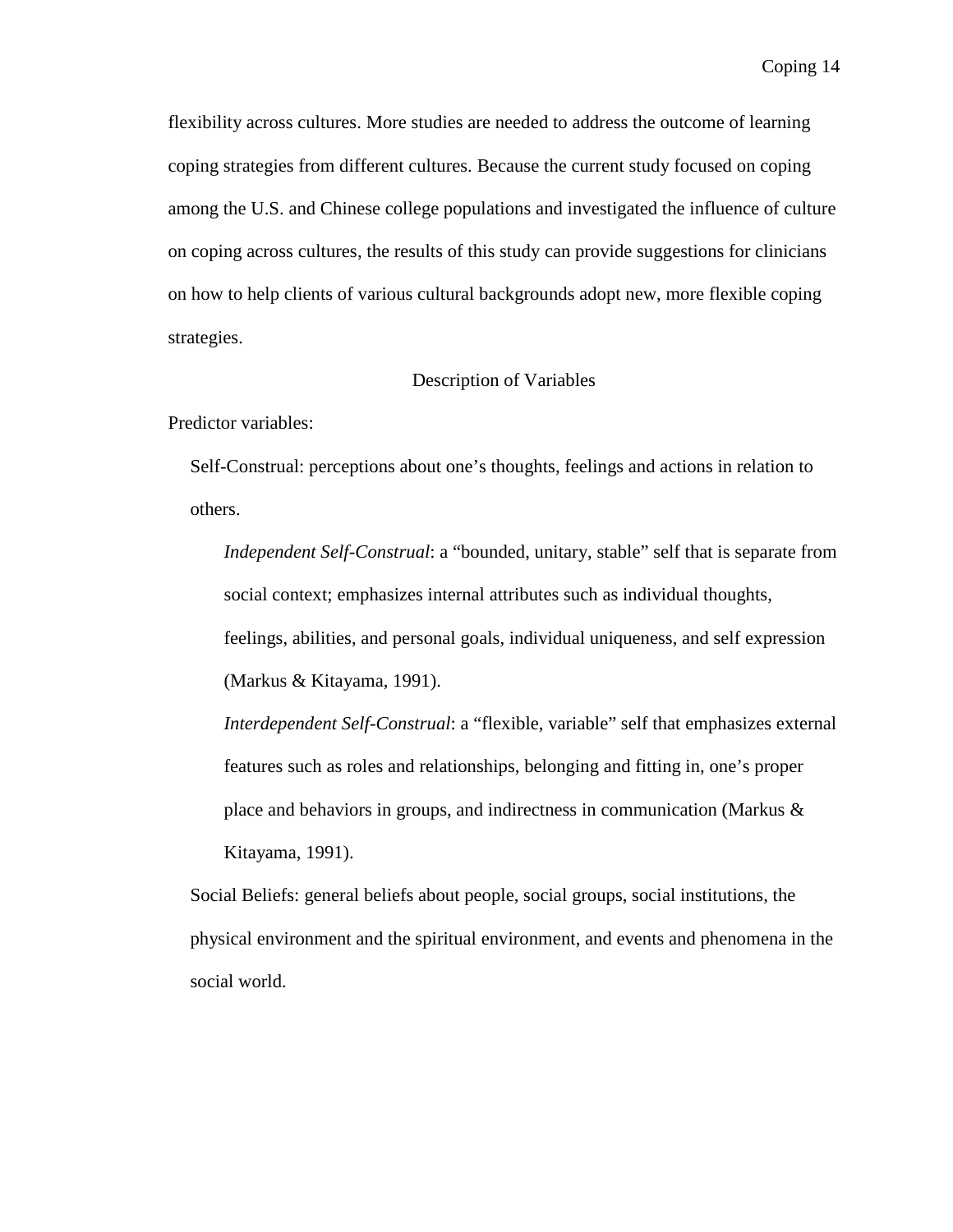*Social Cynicism*: a negative perception of human nature such as a biased view about certain groups of people, a mistrust of social institutions, and a disregard of ethical means for achieving an end (Leung et al., 2002)

*Reward for Application*: the belief that investment of human resources results in a positive outcome (Leung et al., 2002)

*Social Complexity*: the belief that there are multiple solutions to social issues and that the outcome of events is uncertain (Leung et al., 2002)

*Fate Control*: the belief that social events are determined by external factors and there are no ways to influence outcomes (Leung et al., 2002).

*Religiosity*: the view that spiritual forces influence the world and that religious institutions have a positive influence on social outcomes (Leung et al., 2002).

Criterion Variables:

*Task-oriented Coping*: action taken to remove the stressor or to solve the problem (Endler & Parker, 1990)

*Emotion-Oriented Coping*: regulation of effect and emotional support seeking (Endler & Parker, 1990)

*Avoidance*: distance or withdraw self from the stressor (Endler & Parker, 1990) *Self-Regulation*: reliance on self, which include mobilization of personal resources, self-reflection, and self-control (Shek & Cheung, 1990). *Help Seeking*: behaviors that involve seeking out assistance and/or advice from others (Shek & Cheung, 1990).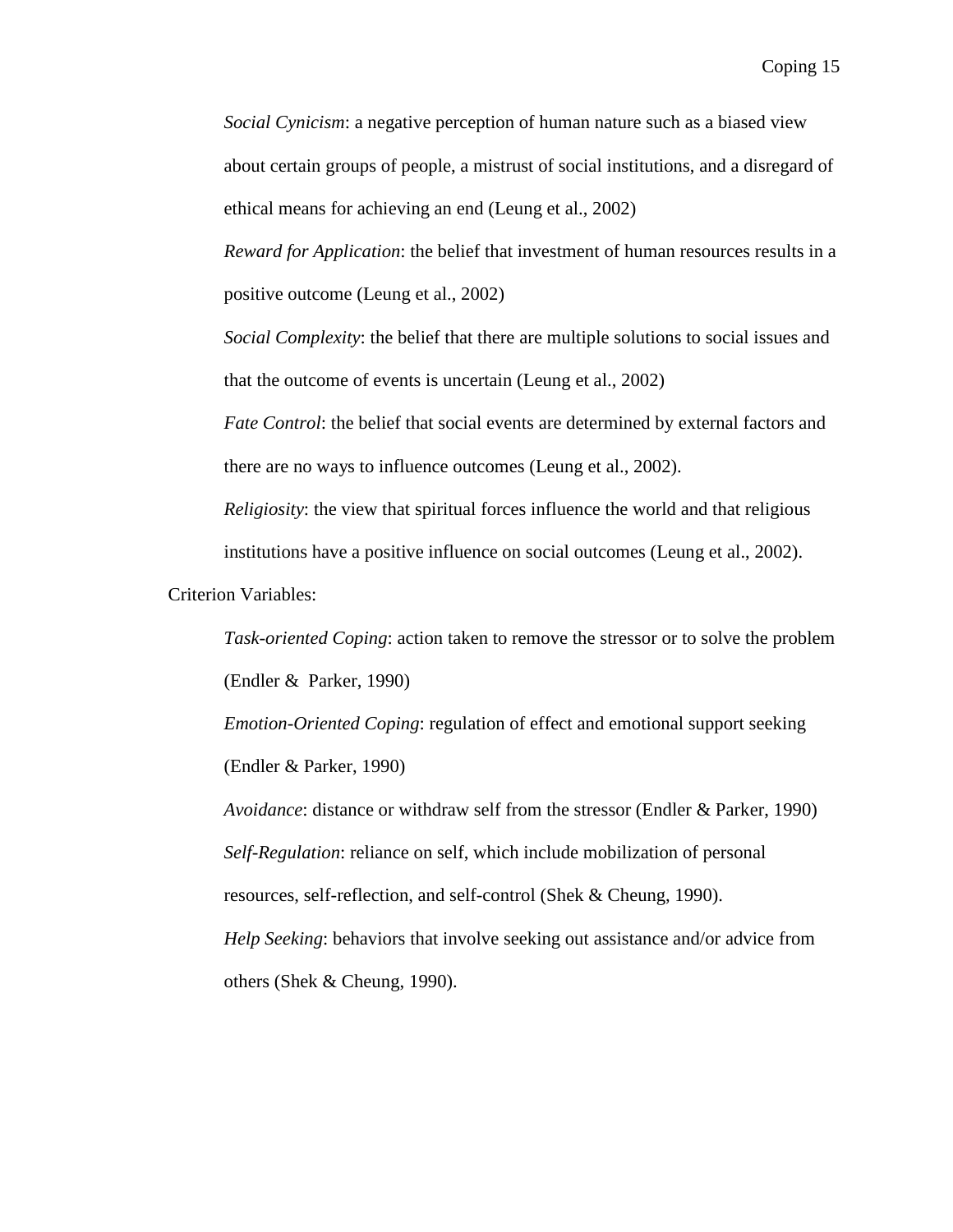#### CHAPTER II

#### Literature Review

In this chapter, theories of coping are discussed with a focus on two theories: the dispositional model and the transactional model of coping. The Chinese coping literature and cross-cultural studies of coping are also reviewed, as are methodological issues in cross-cultural research. This discussion is followed by a review of the influence of cultural factors on coping, such as self-construal and social beliefs.

Literature showed that the coping construct may not be identical across societies (Heppner et al., 2005; Shek & Cheung, 1990; Phillips & Pearson, 1996). Distinctive coping strategies used by people from collectivistic societies are self-regulation and accommodation to the environment (Heppner et al., 2005, Shek & Cheung, 1990), whereas the most common coping strategies in individualistic societies are confrontation/active problem solving and emotional expression (Endler & Parker, 1994; Lazarus & Folkman, 1984). Therefore, it can be problematic to compare coping between individuals in China, a collectivistic society (Smith, Dugan, & Trompenaars, 1996) and individuals in the Unites States, an individualistic society (Smith et al., 1996) based on theories and measures that are developed and validated in the United States with an emphasis on individualism. To address this methodological issue, the current study employed a more balanced approach to studying coping in China and the United States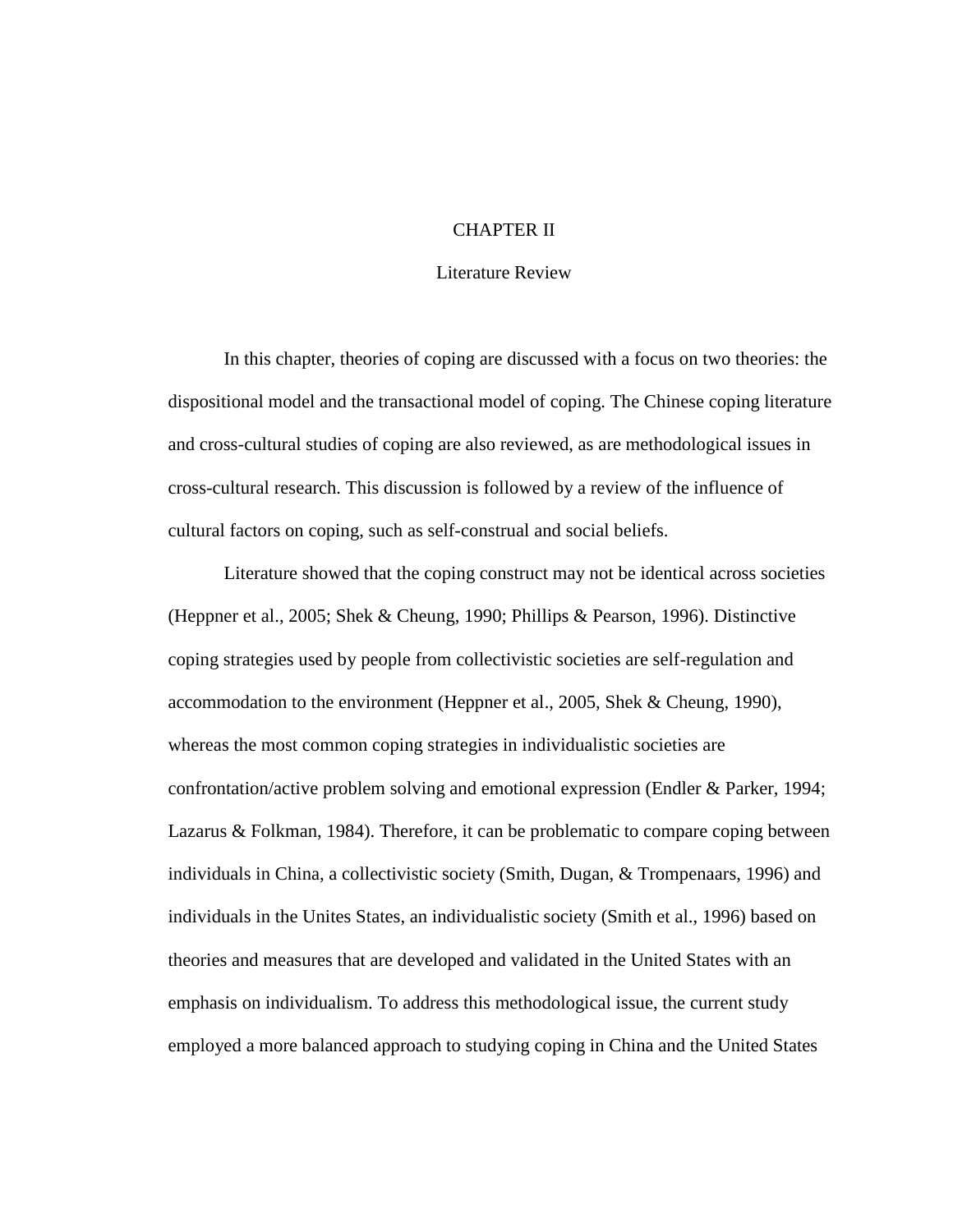by combining dimensions of coping discovered in both cultures as a way to incorporate both individualistic and collectivistic cultural values. In addition, it has also been argued that coping behavior is influenced and shaped by social and cultural factors (Aldwin, 1994; Heppner, 2008). Therefore, it is important to examine coping in relation to cultural variables that may contribute to coping differences across societies. This is addressed in the current study by examining how cultural variables, such as social axioms and selfconstrual, affect the coping behaviors of U.S. and Chinese college students.

#### Theories of Coping

#### *Dispositional Model*

Rooted in the psychoanalytic conceptualization of defense mechanisms, the dispositional model of coping emphasizes the influence of individual traits on coping. In this model, coping is considered a relatively stable style or trait across different individuals (Parker & Endler, 1992). The dispositional view of coping is valuable in its ability to predict a person's coping response and its outcomes because personality traits are relatively stable and affect the extent to which a person is affected by a stressful situation.

In support of this conceptualization, a significant amount of empirical studies have demonstrated that there is some consistency in coping responses across situations and time (Costa, Somerefiled, & McCrae, 1996; Endler & Parker, 1994; Parker & Endler, 1992). There seems to be some evidence indicating that coping can be conceptualized as a personality trait. Evidence of this was demonstrated in longitudinal studies of coping behaviors of U.S. adults over a seven-year period beginning in 1980 and ending in 1987 (MaCrae, 1989; McCrae, 1992). Two parallel longitudinal studies were conducted in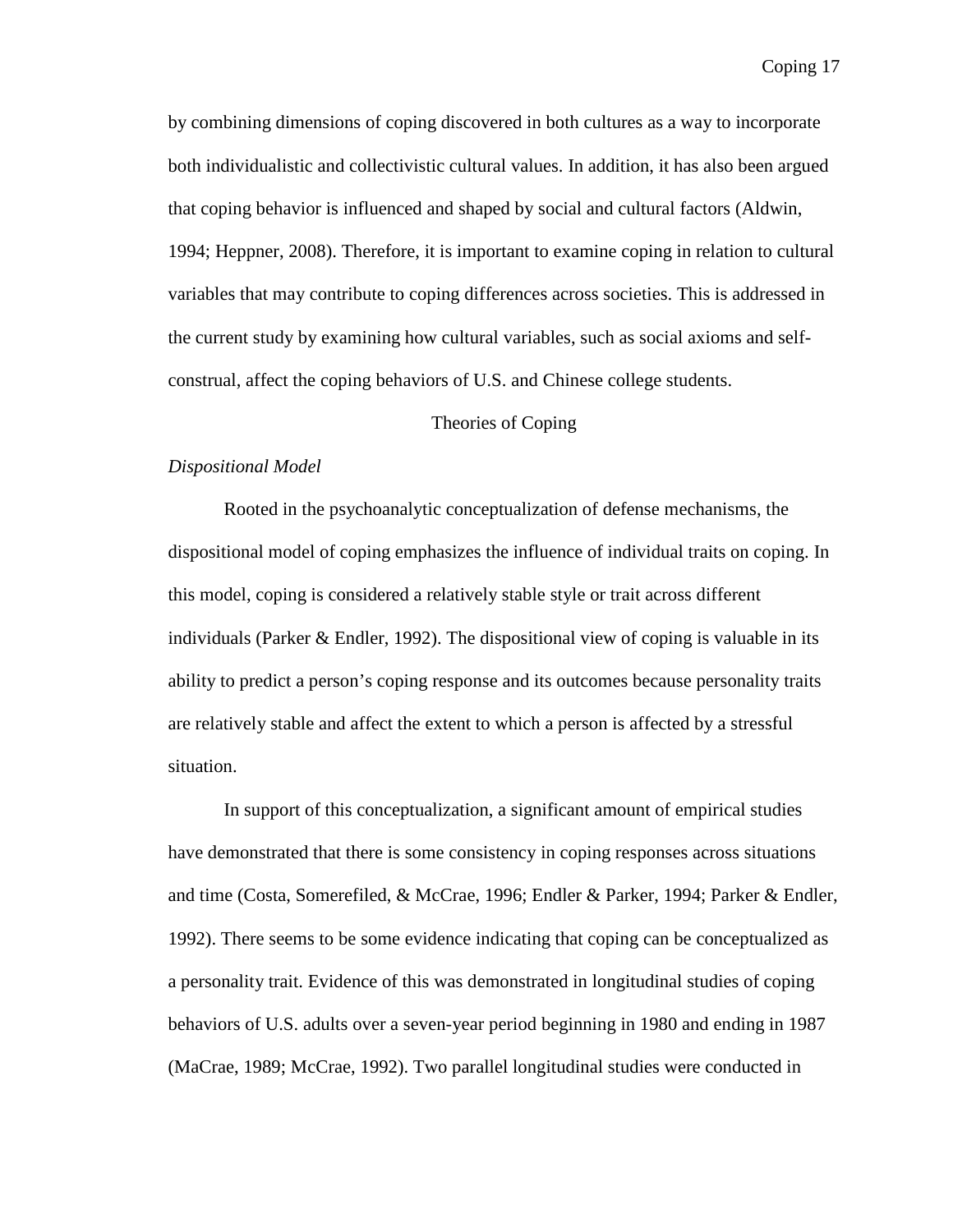1980 with community volunteers from the Baltimore area. In one of them, the participants (group A) were asked to think about three different stressful situations they had experienced in the past six months: a loss, a threat, and a challenge. Following this, they completed the Ways of Coping Questionnaires (WCQ; Folkman & Lazarus, 1988) for each of the three situations. In the other study, a different group of participants (group B) completed the WCQ concerning the ways they had dealt with a single stressful event they had previously reported on a check-list of life events. Seven years later, in 1987, group A and group B were tested again. For the participants in group A in which three stressful situations were elicited, both a situational influence and cross-situational consistency of coping behaviors were observed. For example, it was found that fatalism, social comparison, and wishful thinking were often used when individuals were facing a loss or threat. In contrast, intellectual denial, thriving from adversity, and humor were frequently used when they were facing a challenge. The effects of these influences were, however, not large (i.e., ranging from .02 to .06). This indicated a weak situational influence on the consistency of coping behaviors. Cross-situational consistency was also seen in the way these participants coped, as indicated by medium-size correlations (i.e., ranging from -.01 to .59) between their coping responses to the three stressors. Eightythree percent of the correlations that were calculated were significant. In addition, it was found that the most cross-situational consistent coping responses were escaping fantasy, resorting to faith, and hostile reactions. The least consistent coping mechanisms were seeking help and avoidance. These results indicate that there is some consistency in how individuals cope across different situations and that some coping responses are more consistent than others. Moreover, test-retest results of the coping responses reported by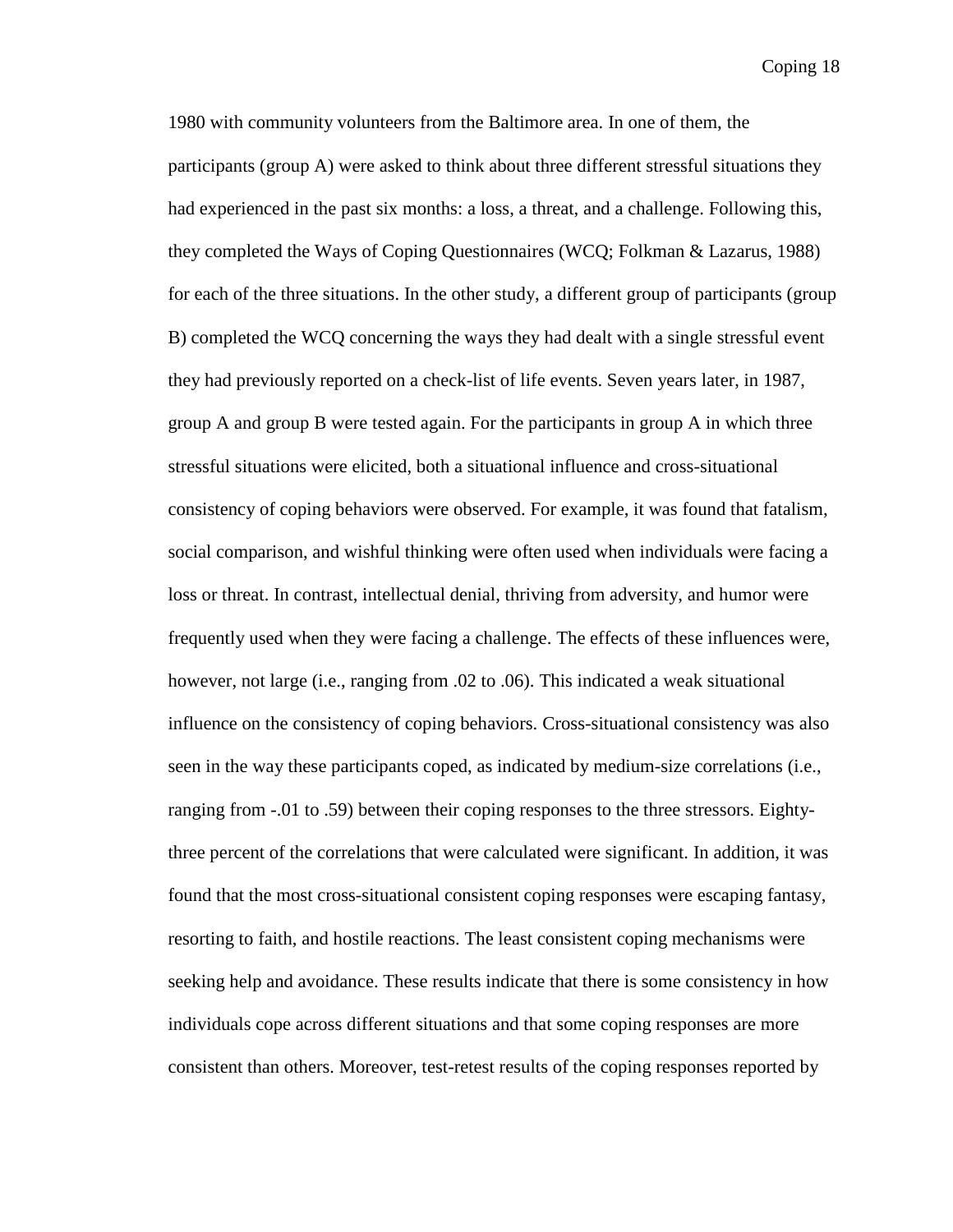groups A and B over the seven-year period showed medium-size (i.e., ranging from -.10 to .60) test-retest correlations. Also, sixty-five percent of the test-retest correlations of the coping responses were significant. This indicates an enduring dispositional basis for coping.

Other studies (Grace & Schill, 1986; Rim, 1987; Smith, Rope, Rhodewalt, & Poulton, 1989) have also supported the dispositional model of coping. For instance, Grace and Schill (1986), Rim (1987), and Smith et al. (1989) showed that people with a "neurotic" personality tended to use wishful thinking and avoidance coping when encountering a stressful situation, whereas people characterized as extroverted used problem-focused coping and positive thinking, and people grouped as having an agreeable personality tended to seek social support.

The dispositional model of coping enabled the development of standardized measures of the construct with good psychometric properties. For example, the Coping Inventory for Stressful Situations (CISS; Endler & Parker, 1990), which is a dispositional oriented measure, has been shown to produce more stable factors and higher internal reliabilities than the WCQ (Folkman & Lazarus, 1988), which is a situationally oriented measure (Schwarzer & Schwarzer, 1996). The dispositional view of coping and the psychometric rigor of dispositional oriented measures are applicable when comparing individuals' coping across cultures in empirical studies.

Despite the good psychometric properties of the coping construct as measured by dispositional oriented measures and the evidence of dispositional influences on coping, the dispositional theory of coping on which they are based is often criticized for its ignorance of the influence of environmental conditions and the overgeneralization of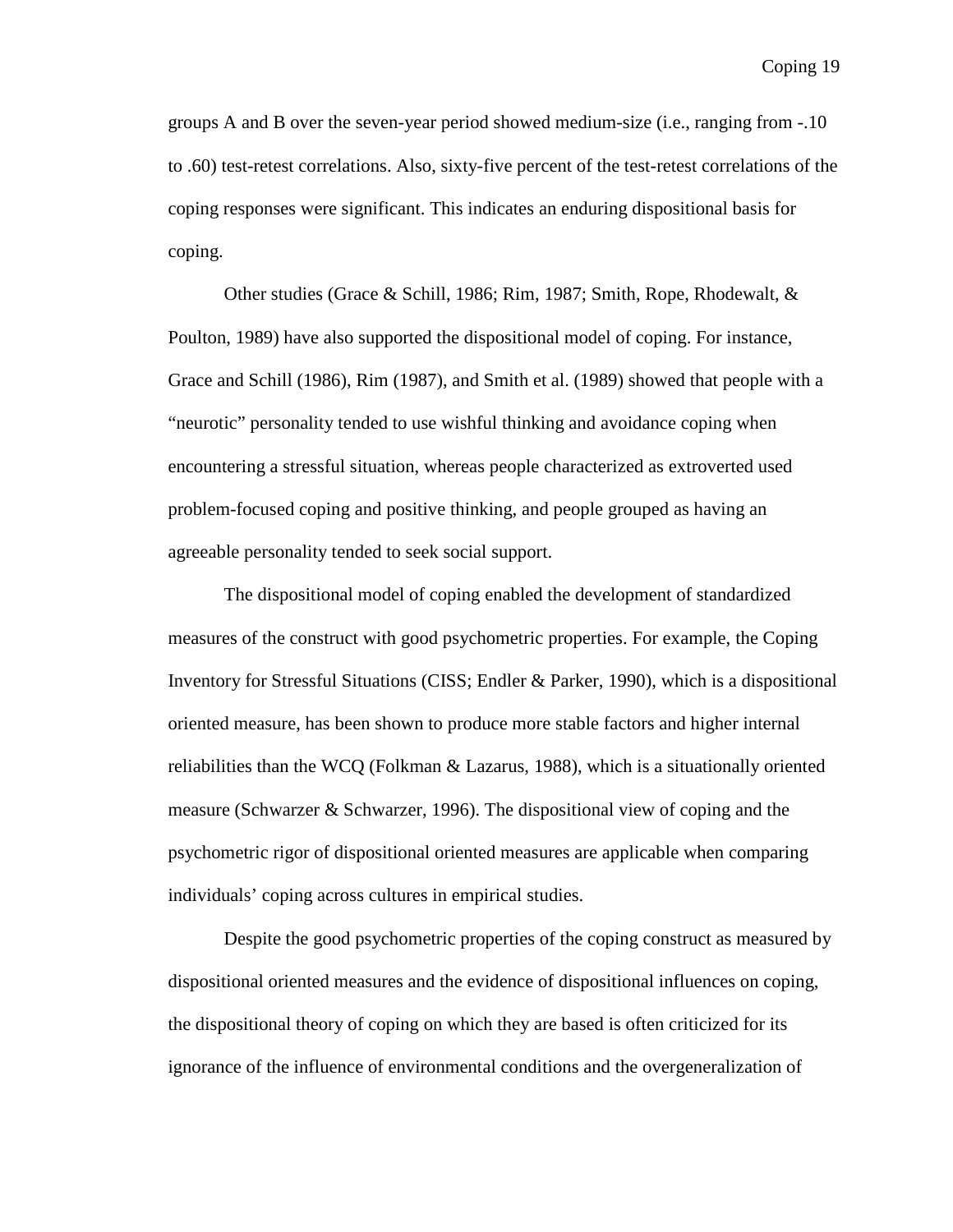personal styles (Donnelly, 2002). Some researchers (Aldwin, 1995; Lazarus & Folkman, 1984) pointed out that individuals' coping depends largely on the context in which the stressors occur. Coping, therefore, varies based on an individual's capacity, the external environmental factors, and the relationship between the individual and environment. Moreover, according to Aldwin (1995) and Heppner (2008), coping should be examined in the context of social and cultural factors, which indirectly influence individuals' appraisal of the stress and shapes their responses to the stress.

#### *Transactional Model*

The transactional model of coping was proposed by Lazarus and Folkman (1984). One important aspect of this model is its emphasis on the role of cognitive appraisal in shaping individuals' coping responses. Cognitive appraisal refers to persons' evaluation of the degree to which stressors are threats, challenges, or harmful in relation to their wellbeing, and the consideration of ways to best respond to these stressors (Carver & Scheier, 1994). Moreover, the transactional model emphasizes individual differences in the appraisal of the situation. That is, what is considered stressful to one person may not be considered as stressful to another person. Furthermore, the transactional model stresses that persons' appraisal of a stressful situation is influenced and shaped by social and cultural factors (Aldwin, 1994; Donnelly, 2002).

In elaboration of the transactional framework, Park and Folkman (1997) pointed out that the interaction between the appraisal process and one's belief system can be viewed as a joint involvement of global meaning and situational meaning in the context of coping. Global meaning refers to persons' fundamental beliefs and goals and is shaped by culture. Fundamental beliefs include people's beliefs about the world (i.e., estimates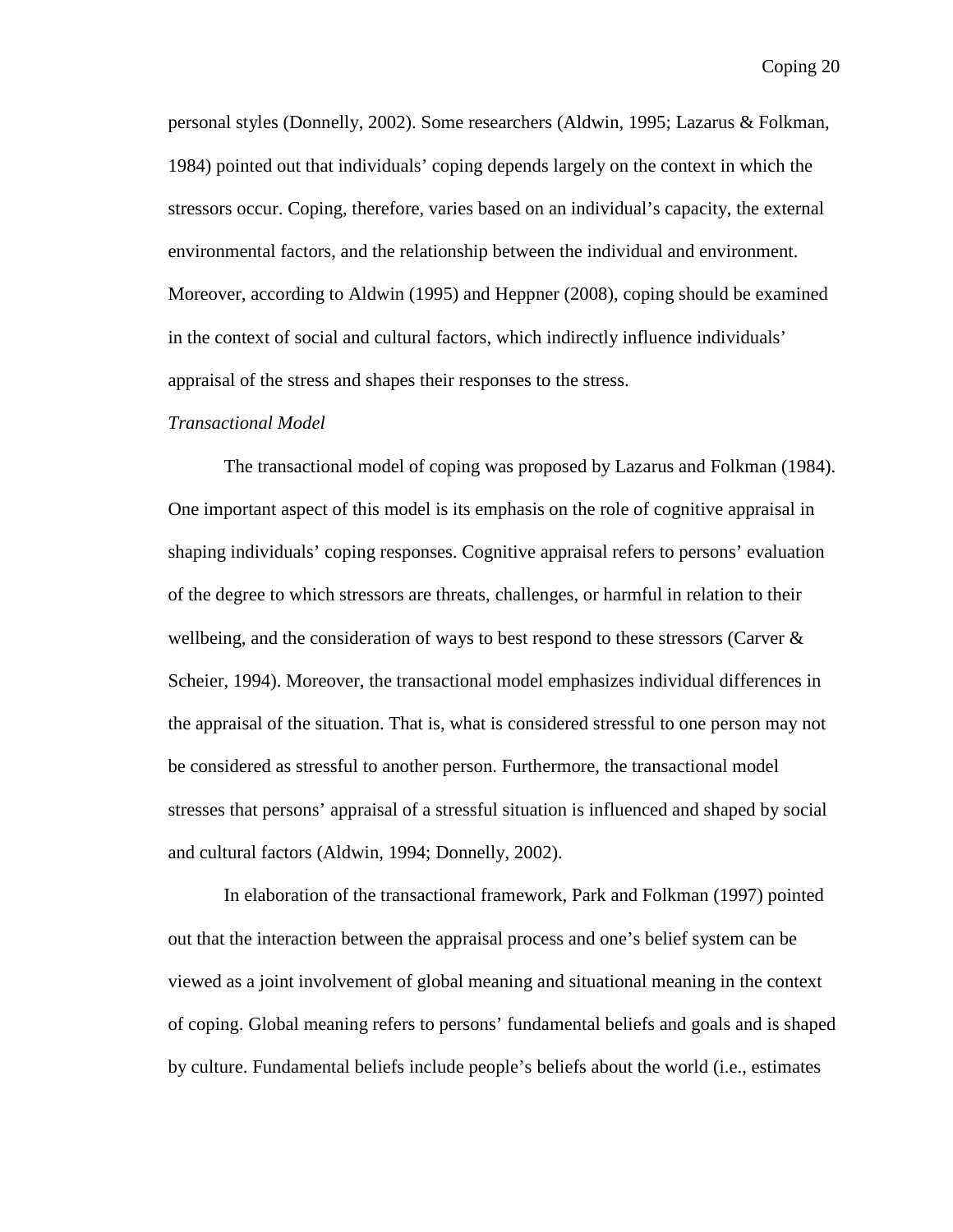of how benevolent the world is and how benevolent other people are), the self (i.e., evaluations of one's essential goodness and morality, perception of control), and the relation between the self and the world (i.e., the trustworthiness and value of intimate relationships with others, optimism, and expectations that situations will work out favorably) (Park & Folkman, 1997). Goals give people a sense of purpose, which include pleasure, power, independence, connectedness, and generativity. Although some stressors are universal, such as natural disasters and bereavement, the definitions of stressors and persons' appraisal regarding the degree of stressfulness of a given event vary with different cultural contexts (Aldwin, 1994). For example, in a study that compared Euro-Canadian and Japanese college students' appraisal of a stressful event, Heine and Lehman (1995) found that Euro-Canadian students were oriented more toward independent self-construal and rated an individual-oriented event (i.e., sometimes in the future you will become an alcoholic) as more severe than an interpersonal-oriented event (i.e., sometimes in the future you will do something that will bring shame to your family). The opposite was true for the Japanese students who were more oriented toward an interdependent self-construal and rated an event focused on their family more stressful than an event geared toward themselves. Similarly, Heppner et al. (2005) found that the most traumatic events among Taiwanese college students were related to stresses in interpersonal relationship and societal expectations, whereas the most distressing events reported by U.S. college students were events perceived to threaten their individual autonomy and uniqueness. These studies indicate the importance culture plays in the appraisal of and coping with stressful events.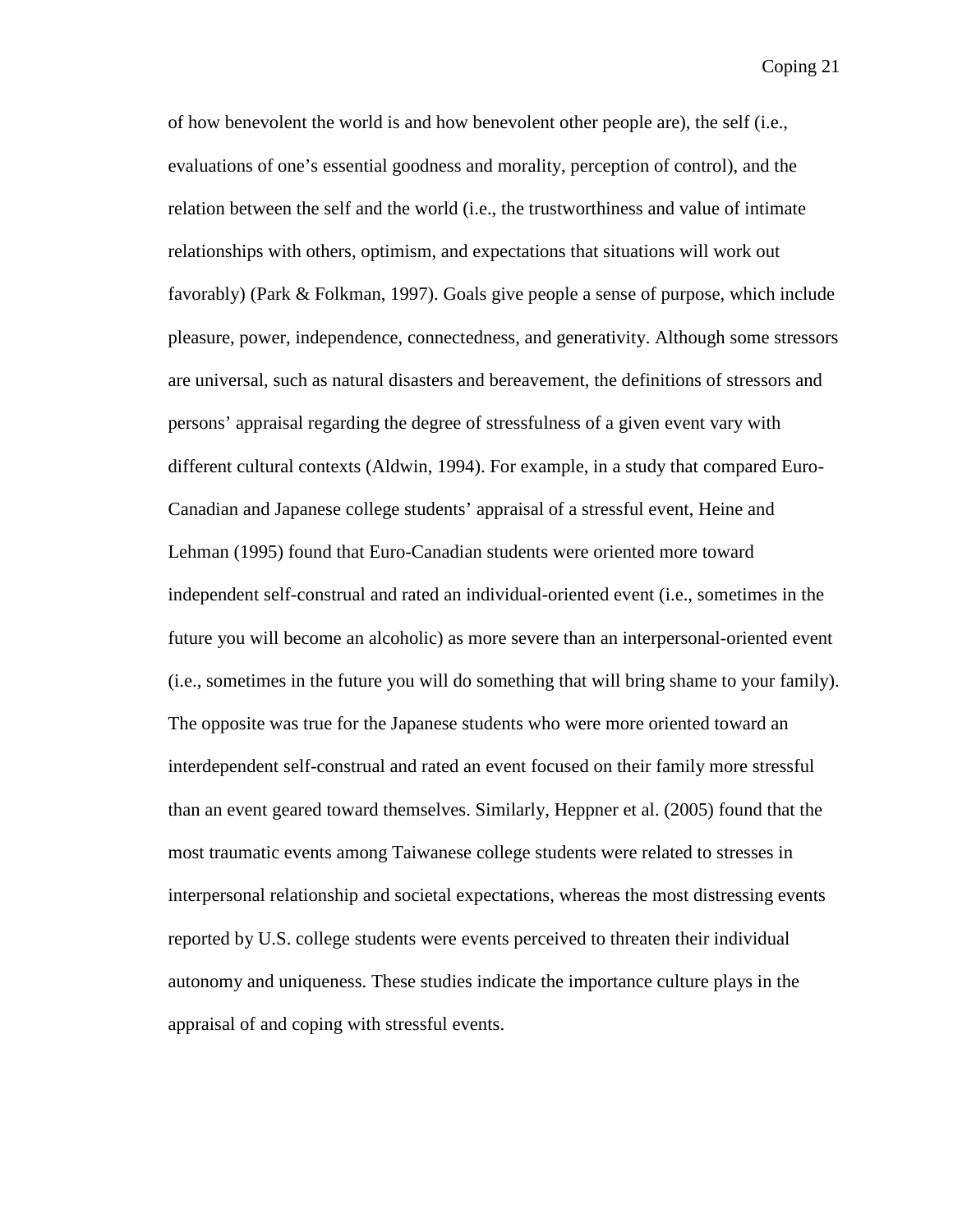Another important feature of the transactional model is that it differentiates two coping dimensions: problem-focused and emotion-focused coping (Lazarus & Folkman, 1984). With problem-focused coping, persons attempt to change the situation to minimize the effect of a stressor. They do this by confronting the problem and making an action plan. For example, a college student who fails a test may try to schedule his or her time better for the next test, think about and apply successful testing strategies that were used in the past, prepare a study guide, or talk to the instructor for advice. With emotionfocused coping, individuals regulate their affect or turn to other activities as a way to alleviate the stress. Using the same example as before, upon failing a test, the student may blame him/herself for the failure, feel very anxious about the next test, deny what has happened, become angry with the instructor, or talk to friends about his/her frustration. By expressing emotions regarding the problem and seeking emotional support from others, he/she may alleviate the stress the event has on him/her. Although in recent years, the classification of coping strategies proposed by the transactional model has been challenged and new dimensions have been proposed, such as avoidance coping (i.e., withdrawing oneself from the stressor), direct/indirect coping (i.e., confronting the stressor vs. seeking help from others), and active/passive coping (i.e., taking active steps to remove the stressor vs. accepting the reality) (Billings & Moos, 1981; Ender & Parker, 1994), these new dimensions share content similar with those of problem-focused and emotion-focused coping.

In studies of the White population in the U.S., the use of problem-focused coping strategies is often viewed as a more effective strategy than emotion-focused coping, which is often associated with a negative outcome (Norman et al., 1995; Ptacek et al.,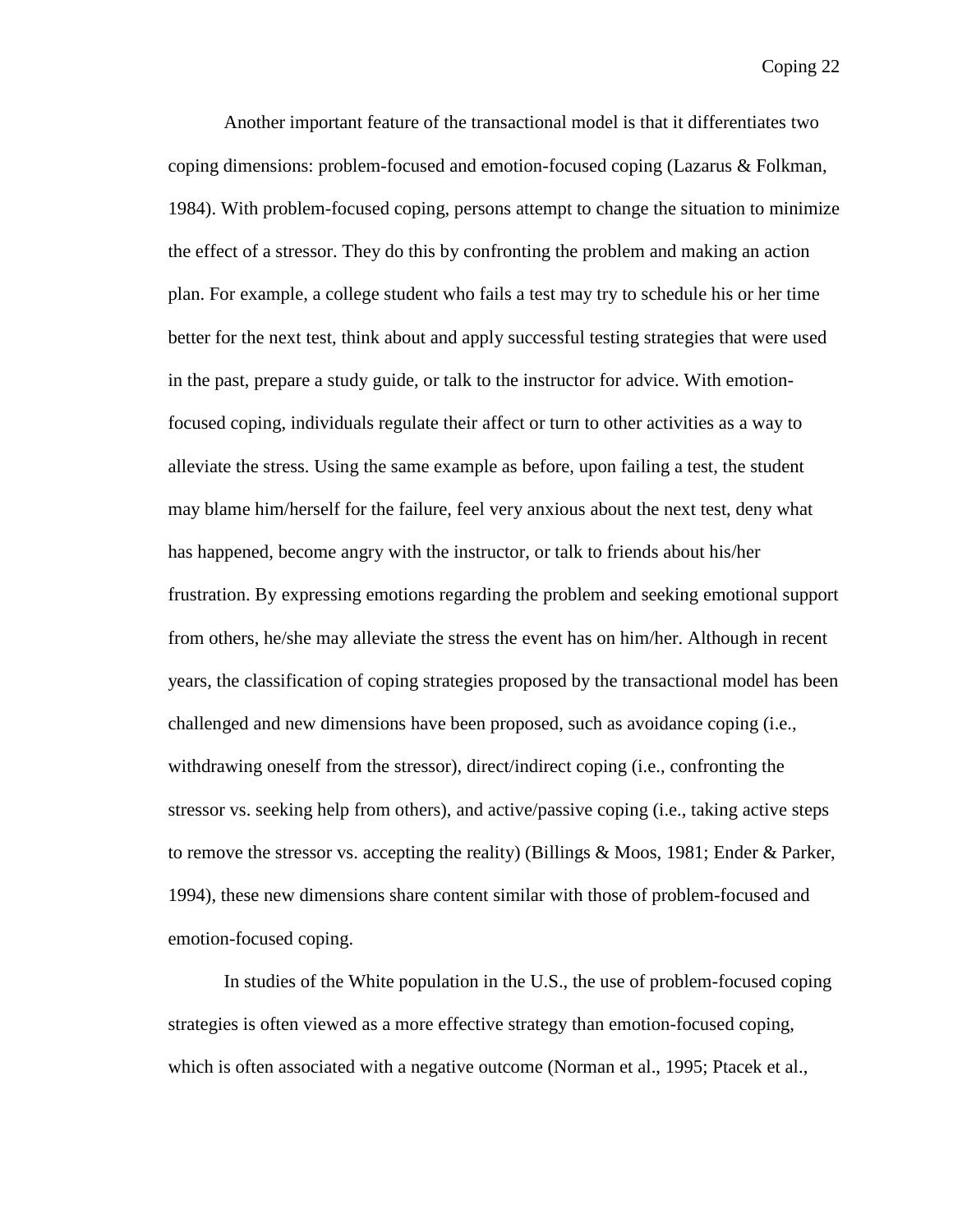1992; Zakowski et al., 2001). In these studies (Norman, 1995; Ptacek et al., 1992; Zakowski et al., 2001), it was found that problem-focused coping was associated with greater perceived control of the situation than emotion-focused coping, and that emotionfocused coping predicted higher levels of reported distress. It has also been found that in the United States, women were more likely than men to use emotion-focused coping, while men tended to employ problem-focused coping more often (Carver, Scheier, Weintraub, 1989; Dyson & Renk, 2006; Lawrence, Ashford, & Dent, 2006). These gender differences in coping, however, have not been found in some Eastern countries such as Singapore, India, Pakistan, and also countries such as Guyana, Trinidad, Barbados, and Jamaica (Nevo & Yin, 2001; Rokach, 1999).

One criticism of the classification of coping in the transactional model is that it represents an individualistic perspective without taking into account the collectivistic aspects of coping (Buchwald, 2003; Dunahoo et al., 1998). The individualistic perspective assumes that successful coping involves persons taking control of the situation, which is reflected in the emphasis on cognitive coping and the link between effective coping and problem-focused coping. Because of an emphasis on independence and autonomy in individualistic cultures (e.g., the United State and some other Western cultures), people in such societies may desire to master and directly control their environment to meet their own personal needs (Markus & Kitayama, 1991). In contrast, persons in collectivistic cultures (e.g., China, and other Eastern countries) tend to emphasize interdependence and group cohesion (Yue, Arora, & Wu, 2006). Individuals in such societies may prefer seeking help from family and social groups in times of distress and focus on changing themselves to adjust to social situations. Thus, it can be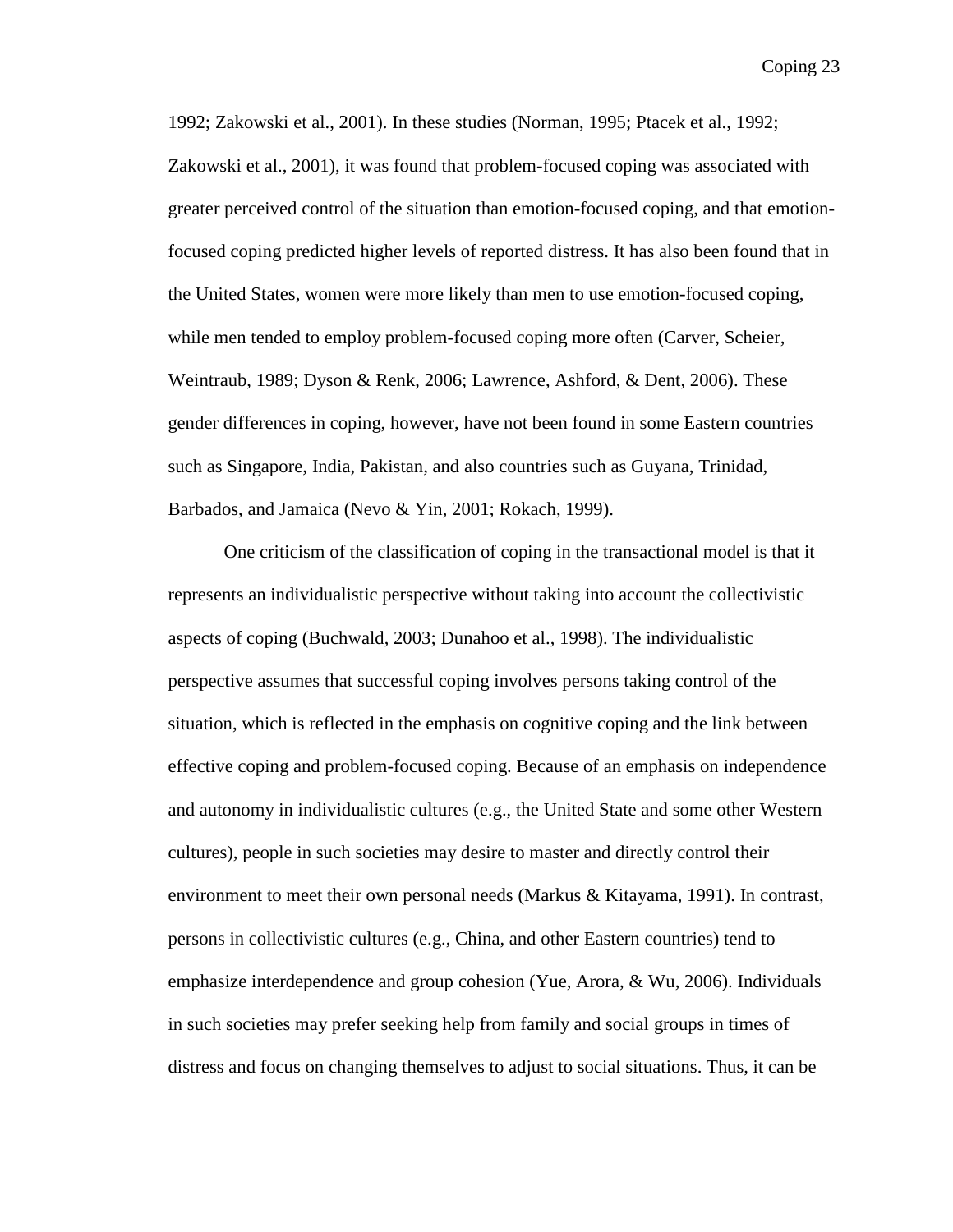argued that the emphasis on cognitive coping and the link between effective coping and problem-focused coping supported in the coping literature in the Unites States has grossly ignored coping constructs that are more frequently adopted by non-Western cultural societies.

In summary, the dispositional and the transactional models of coping both have merits and limitations. The dispositional model of coping points out that coping is relatively stable and consistent across time and situations. This has allowed for the development of reliable coping measures and the comparison of individuals' coping behaviors. The downside of this model is that it overemphasizes the influence of personality and underestimates environmental factors. The transactional model of coping emphasizes the role of appraisal in coping and also the environmental factors that influence the appraisal. The limitations of this model are that it categorizes coping and defines the success of coping from an individualistic perspective without considering collectivistic dimensions of coping. Because both the dispositional and transactional models were based on Western cultural values emphasizing individualism, these models may not fully capture effective coping strategies used in non-individualistic cultures.

#### Culture and Coping

#### *Brief Introduction of China*

China has one of the world's longest continuous civilization. Distinctively, Chinese culture dates back to 3,000 BC. For 4,000 years, feudalism was the dominant economic and cultural model. Then in 1911, the revolution led by Sun Yat-sen brought the monarchy to an end and resulted in the establishment of the Republic of China, which signifies the beginning of the modern era in the Chinese history (www.sacu.org). The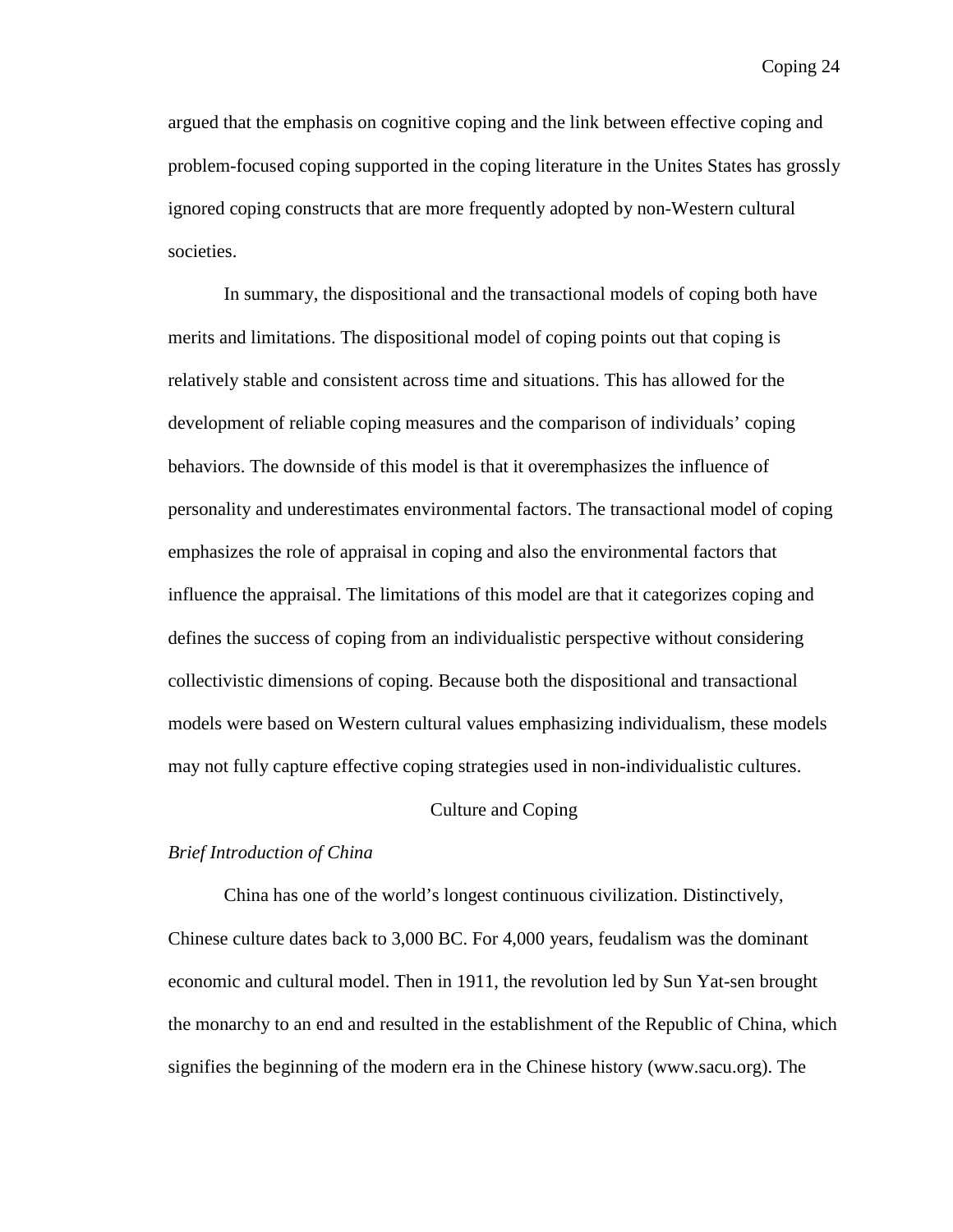Chinese civil war, which ended in 1949, led to the split of the country into two parts, Mainland China ruled by the Communist Party and Taiwan governed by the Chinese Nationalist Party. In the current study, the term *China* refers to Mainland China.

China is a country with 56 ethnic groups. The majority (92%) are Han Chinese. Most ethnic groups have their own languages and most regions have their own dialects. The language Chinese, spoken by most people in China, has been the language that bridges communication between Chinese people of different ethnic backgrounds and societies.

The education level is relatively low in China. According to the State Statistical Bureau (2005), by 2005, only 17% of women and 21% of men completed Junior high school. Five percent of women completed senior high school, as compared to seven percent of men. Only two percent of women and three percent of men had a college degree in 2005. Similarly, income level is low in China. The average annual income per capita in urban areas was about \$3,000 in 2008 (State Statistical Bureau, 2008).

Traditional Chinese culture is more collectivistic than individualistic (Hofstede, 1980; Oyserman et al., 2002), and is characterized by an emphasis on in-group cohesion and social deference. A strong emphasis is also placed on the maintenance of harmony. Chinese traditional values were derived from Confucianism, Buddhism, and Taoism (see discussion later). Also influential is a hierarchical form of social control which is reflected in wide-spread government monitoring of media, economics, education, and family planning (Dimitrov, 2008). As a result, subjugation of self-interest to group expectations and conformities, the endorsement of cooperation, and reciprocal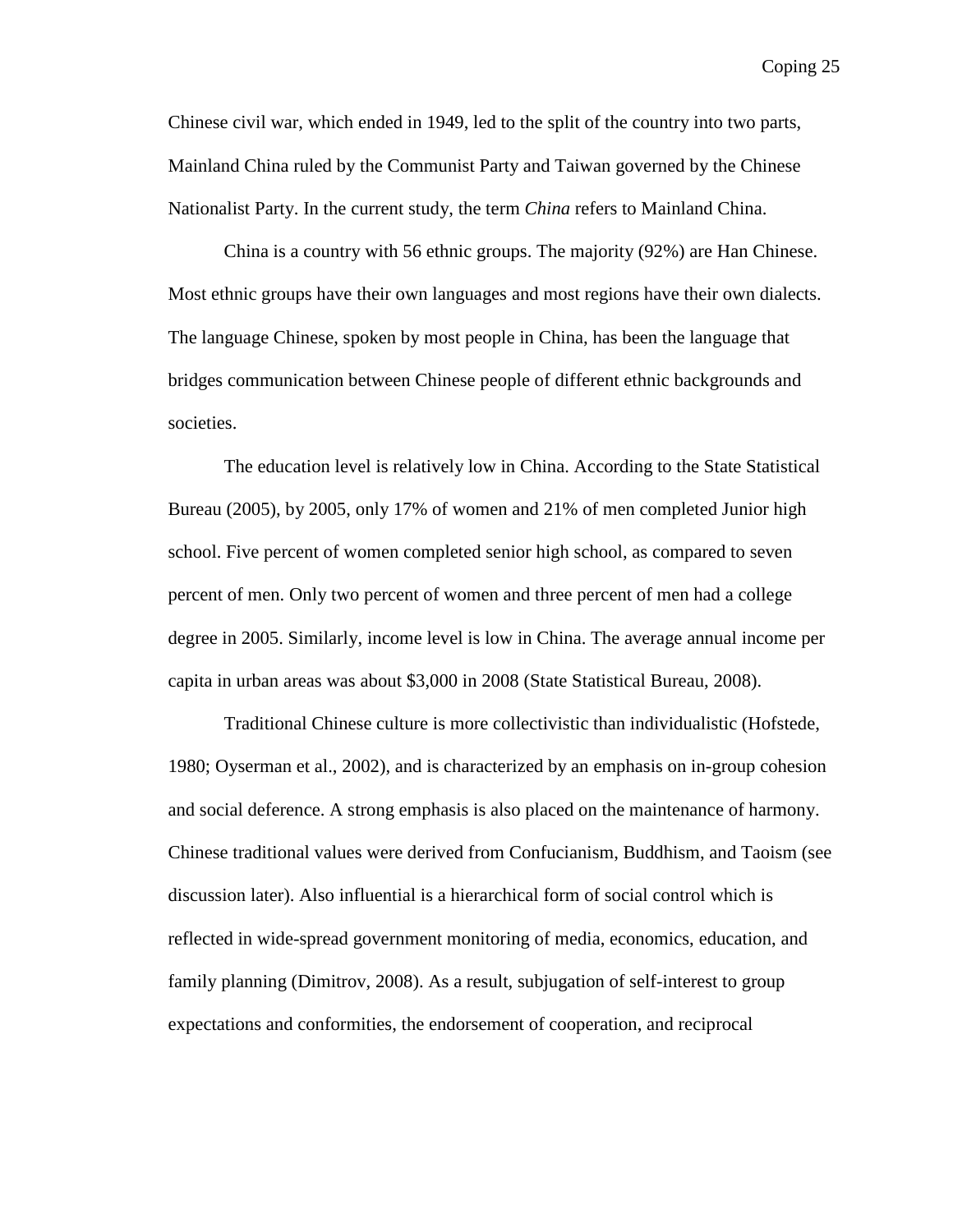involvement in relationships are often observed in Chinese people's social interaction (Lau, 1996).

China has witnessed tremendous economic growth since the endorsement of the Open-Door Policy at the end of the 70's. Since then, China has accelerated the process of urban growth. During the last 30 years, the proportion of China's urban dwellers increased from 18% to 52% of its total population, which was 1.3 billion by the year 2005 (State Statistical Bureau, 2005). The Open-Door Policy and industrialization process brought not only a huge amount of foreign investment, but also the influence of Western culture. Reform in technology and the importation of Western movies, books and other commercial products definitely has impacted people's thinking. Studies (Jin, 2003; Yu, 1997) have showed increased prevalence of an awakened individualism in college students, which is manifested as an emphasis on individual happiness, increased self-awareness, and a stronger sense of independence.

Despite profound influence from the West, current Chinese social ethics still reflect the legacy of a powerful Chinese cultural tradition (Lau, 1996). Traditional literature, the arts, history, traditional morality and ethics have remained an important part of the school curriculum. Traditional values are taught through childhood socialization in family, school, and community. Some Chinese scholars concerned about the Chinese youth's possible break-away from Chinese tradition in the process of modernization have proposed that the strength of cultural tradition should carry on, side by side with Western influences (Chen & Lan, 1998; Wang, 2006).

*Traditional Philosophies of China*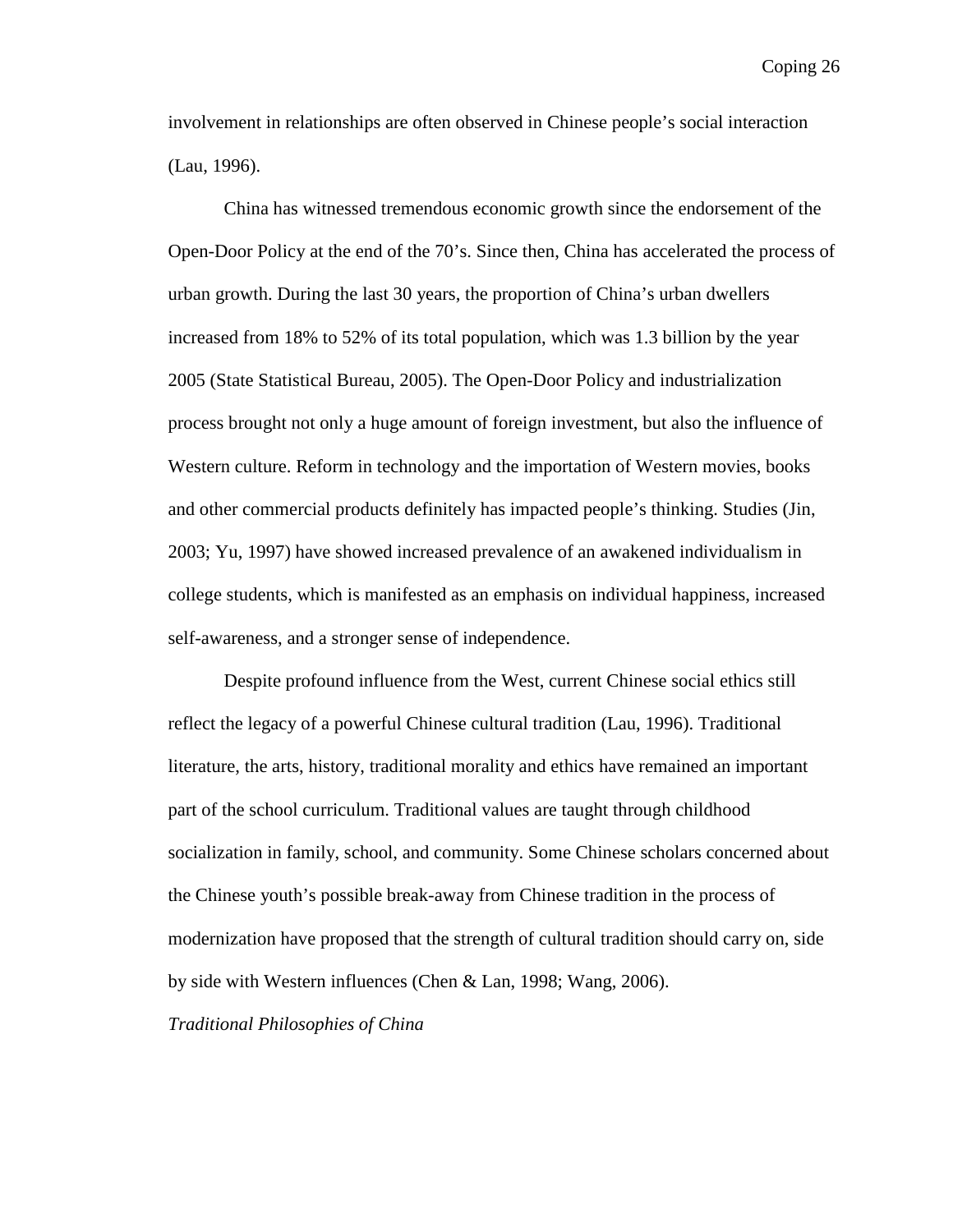The traditional philosophies of China, namely, Confucianism, Buddhism, and Taoism, share an approach to the understanding of coping which is different from how coping may be influenced by Western philosophies. Confucianism was once considered the "state philosophy" (Dreyer, 1999) in China. It has been one of the most influential schools of philosophy in China for the past 2,500 years. The central tenet of Confucianism is that people are essentially benevolent and that all individuals have the potential to be developed (Lau, 1996). This view has had a major impact on the social behaviors of Chinese people. For example, Chinese persons believe that hard work will result in positive outcome, regardless of one's social and economic background. People can achieve a higher social status through education and learning. In addition to the concept of human benevolence, Confucian tradition emphasizes the individual's responsibilities in maintaining harmonious relations with others. In Confucian teaching, a person is defined by his or her relationships with others. For example, a Chinese person is often introduced as the father, the mother, the child, the boss or colleagues of another person who is known to the other person. It is also quite common to refer to a person's position or title instead of his or her name. Social order and harmony are maintained by each member's fulfilling the requirements and responsibilities of interpersonal relationships (Chao, 1994). In a family, parents are expected to provide support to and educate their children to be responsible citizens. Similarly, children are expected to respect and take care of their parents when they are old and have difficulty with self-care. This reciprocal give-and-take pattern is also observed in friendships. Because interpersonal harmony and modesty are highly valued in Chinese culture, individuals tend to subordinate their personal goals to the goals of the group (Lau, 1996). The concern is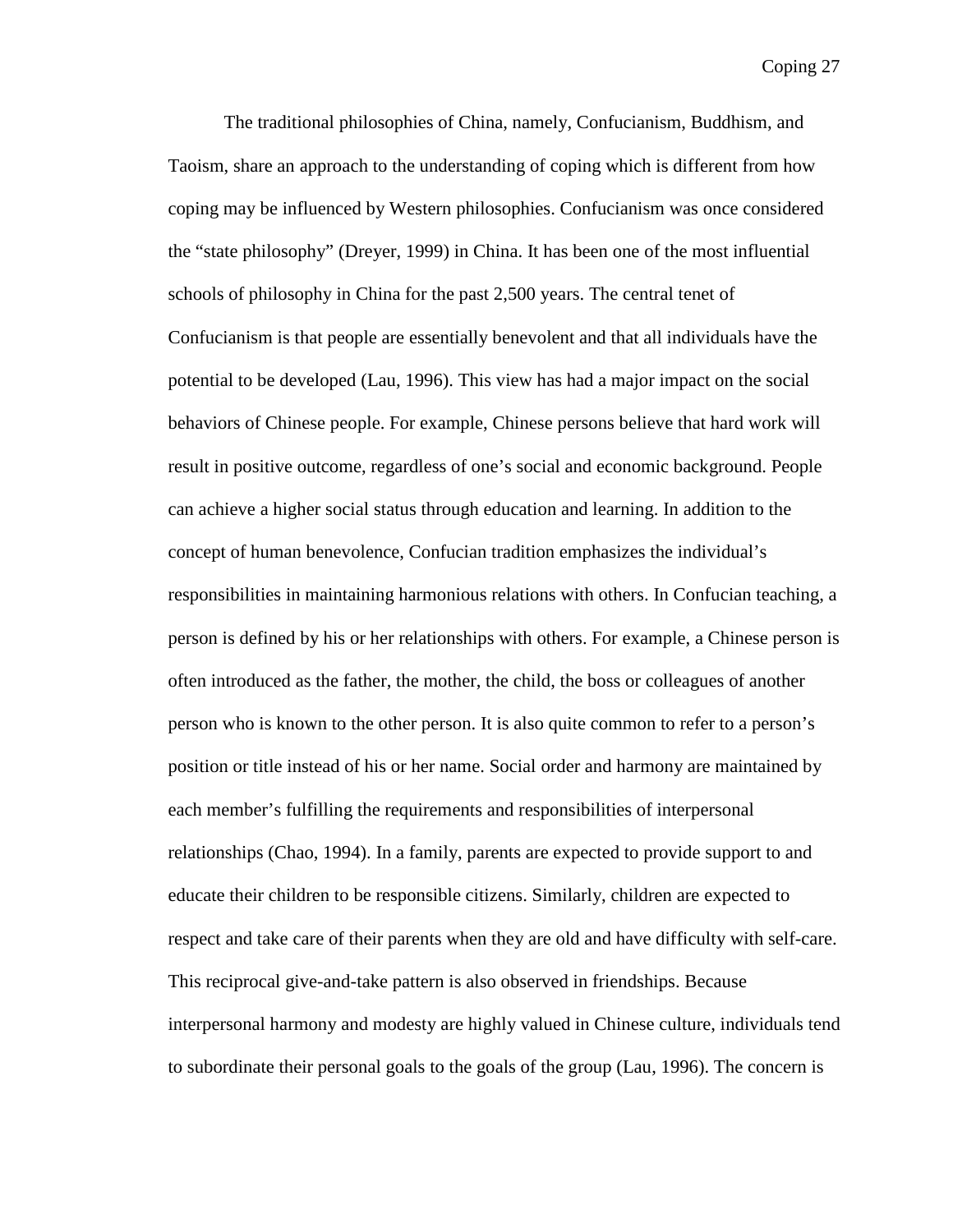with the proper conduct expected by a situation rather than with the direct expression of opinions or emotions. Negotiation and compromise are preferred over confrontation in problem resolution (Lau, 1996).

If Confucianism focuses on the maintenance of social order and harmony and thus is more social-oriented, then Taoism is more nature-oriented as it emphasizes the relationship between humans and nature. Originated in 500 BC, Taoism has been recognized as the most influential cultural root for the Chinese mind (Cheng, 1995). Its influence is still profound in modern days. One important teaching of Taoism is that individuals should follow the way of nature, which is often referred to as *Tao* (the Way) (Han, 1998). The belief that it is most effective to deal with things as they are allows individuals to accept the misfortunes and limitations in their lives. People will be blessed when they follow the way of nature and unhappy if they do not. As a result, people tend to take a non-action position and choose to accept the situation when they perceive the situation as uncontrollable. For example, a college student following the Taoist principles may acknowledge his or her lack of interest in math and numbers. When he/she makes decision about a career path, he/she chooses majors and occupations that do not require advanced knowledge in math and much work dealing with numbers. Because they are realistic about their capacity, they may be happier in terms of career choice compared to individuals who do not enjoy math and numbers but still choose an occupation requiring these skills. Following the law of nature also helps lessen unnecessary competition, struggle, and confusion (Cheng, 1995). In addition, Taoism sees "ego" as one of the major barriers that prevents individuals from following the way of nature (Han, 1998). It maintains that only when persons let go of the "ego", they are able to perceive and accept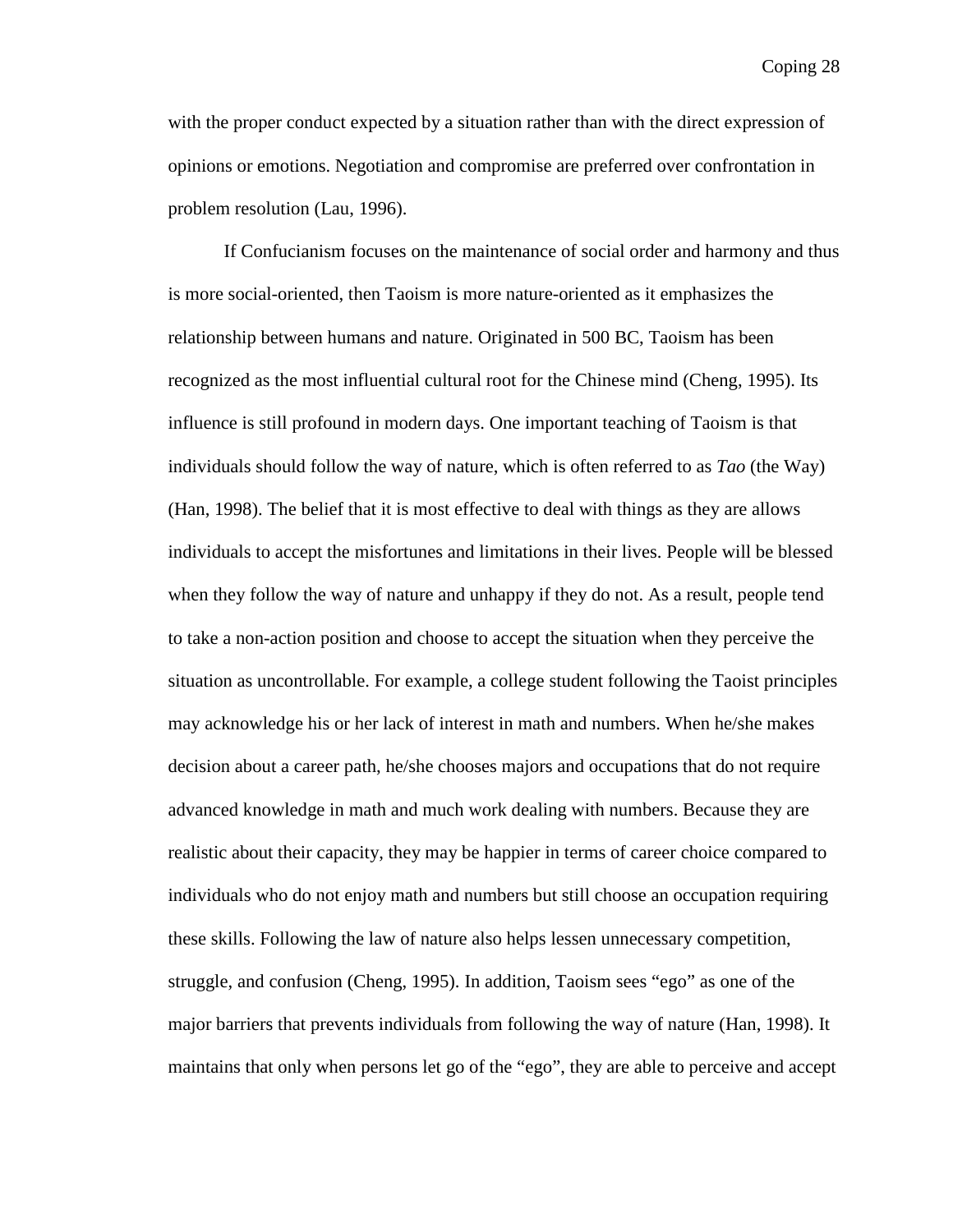situations as they are, and respond to them in the most effective way. Instead of emphasizing the importance of self assertion and self attainment, Taoism encourages the state of transcendence. It holds that true happiness comes from within rather than from outward conditions such as appearance, wealth, and honor, as these conditions are perishable. Not only can one be transcended from materialistic possession, but also from one's own emotion and others' influence (Cheng, 1995). A person with a high level of transcendence is able to adapt to every kind of social environment. Therefore, adaptation and endurance are favored over change or confrontation in times of difficulty.

Together with Confucianism and Taoism, Buddhism also plays an important role in forming the root of the Chinese traditional culture. Buddhism was introduced to China from India during the  $1<sup>st</sup>$  century (Engler, 1997). The core of Buddhist teaching can be summarized in the "Four Noble Truths", which recognizes that life is suffering and that suffering is inevitable. More importantly, it points out ways to liberate one self from suffering by removing attachments and gaining insights into the cause of suffering and living a mindful life, which is often referred to as the "Middle Way" (Engler, 1997). Buddhism emphasizes the cultivation of mindfulness and a compassionate attitude. The ability to be mindful, that is, to have an on-going awareness of one's emotions, cognitions and bodily sensations has a beneficial effect on recovery from trauma and distress (Silva, 2006). Similarly, a compassionate attitude toward oneself and others enhances one's psychological well-being. Buddhism also stresses the concept of "Karma" or "cause and effect" (Engler, 1997), which tells that each event is connected to one another, each affecting and being affected by the other. Therefore, always doing well to others and being a good person is of great importance.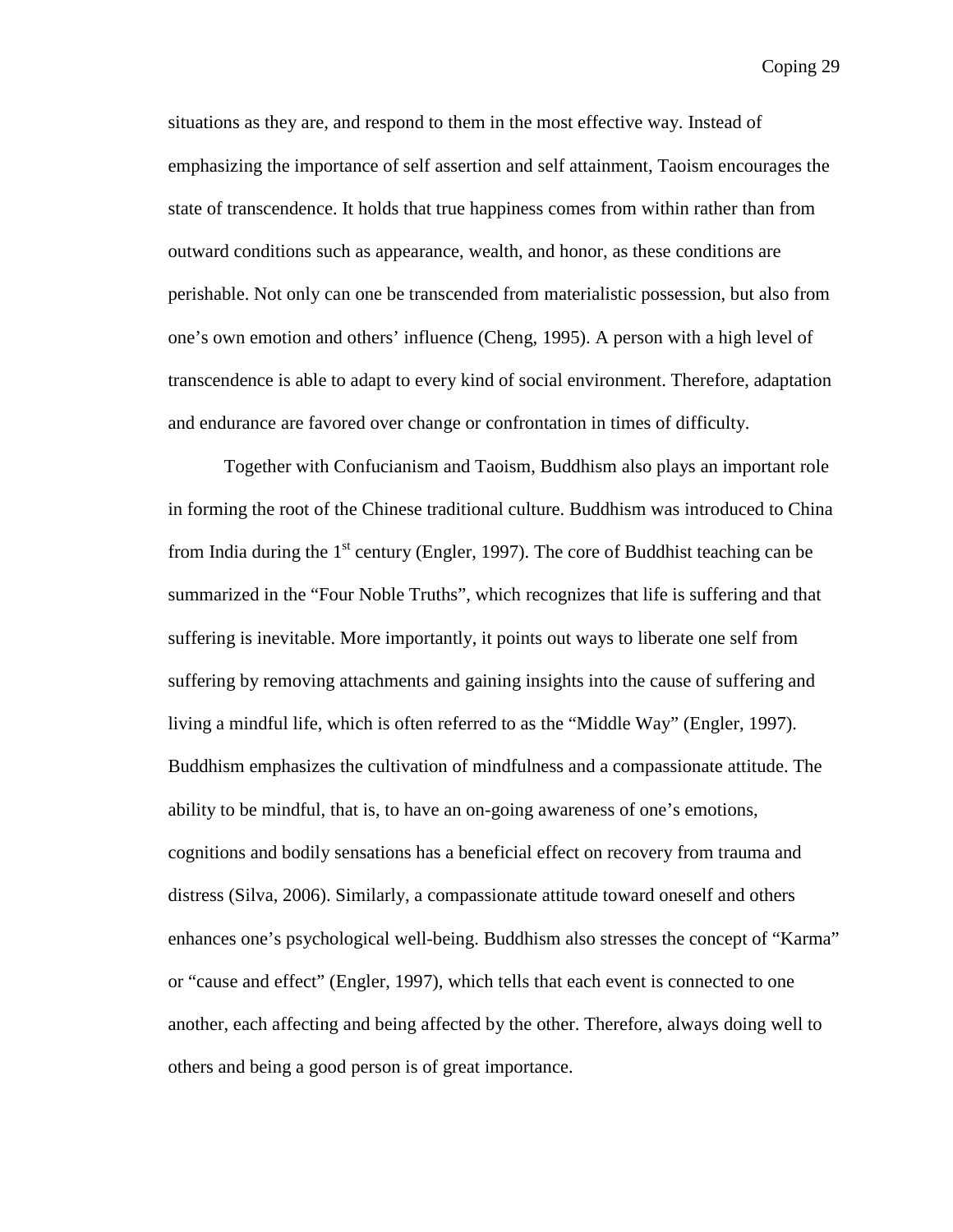As demonstrated above, the major philosophical influences on traditional Chinese culture are marked with an emphasis on the cultivation of the inner self and interpersonal harmony. Much focus is placed on self awareness as in Buddhism, transcendence as in Taoism, and individual effort in Confucianism. These philosophies all hold that meaningful transformation comes from within, not from the outside. Meanwhile, the emphasis on interpersonal harmony over individual attainment leads Chinese people to choose compromise over confrontation in conflict resolution, and to subordinate their personal goals to those of others.

Moreover, all these philosophies value self reflection over self expression. In Western cultural traditions, expression of thoughts and feelings is considered a way to express and assert one's selfhood, and is thus a sign of individual freedom (Kim & Sherman, 2007). In contrast, self expression is not encouraged in the traditional Chinese culture because individual attributes give way to group identity and social harmony, as indicated in Confucianism. Similarly, in Taoism and Buddhism, individuals are encouraged to self reflect, develop mindfulness, and eventually transcend from their emotions and others' influence to a higher level of consciousness. The de-emphasis on self expression can be understood from the perception of the self in Chinese culture. In Chinese tradition, the self is understood primarily as a relational entity rather than an independent entity (Kim & Sherman, 2007). Because meaningful aspects of the self are social and external, such as roles and relationships, expressing internal attributes such as beliefs and values is less significant. In fact, the self as a separate entity is considered a barrier to psychological well-being. In Confucianism, it stands in the way of interpersonal harmony. In Taoism, it is an obstacle to the following of *Tao*. In Buddhism, it is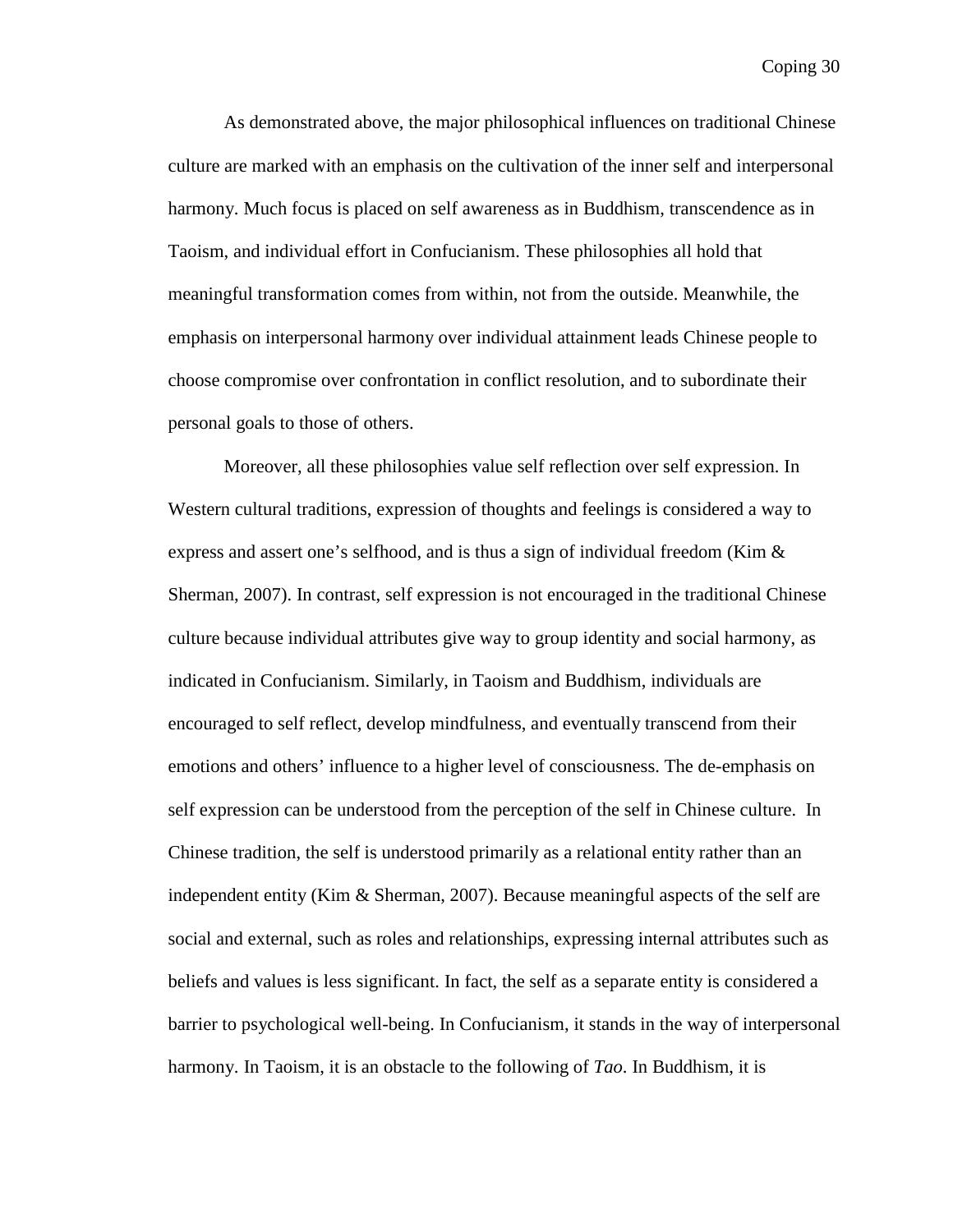perceived as a false belief or an illusion constructed through the avoidance of unpleasant feelings and sensations (Silva, 2006). This false belief or illusion leads to a false sense of continuity that resists the inevitable impermanence that comes with life.

Because of the profound influences of Chinese philosophies on Chinese culture and behaviors of the people, it is reasonable to believe that these philosophies also have an impact on people's responses to stressful events. To gain insights about how these philosophies are reflected in people's coping responses, it is necessary to look at what research studies have found about Chinese ways of coping.

## *Chinese Ways of Coping*

Studies on coping strategies of people in the Chinese community can be divided into two categories. In the first category, Western based measures were translated and adapted. In these studies, a Western based conceptual framework was used to understand Chinese peoples' means of coping. For example, Zhang (2001) examined the dimensionality of the Chinese version of the COPE (Carver et al., 1989) using a confirmatory factor analysis. Participants were 736 college students in Beijing. The study supported the eight dimensions of the COPE that have been hypothesized to represent the measure in the United States. These eight dimensions include seeking social support, active control and planning, accumulation of mental resources, positive appraisal, focusing on and venting of emotions, denial and mental disengagement, superstition coping, and helplessness reaction. In another study validating the COPE instrument for Chinese persons, Shi et al. (2002) used an exploratory factor analysis to determine the dimensionality of the COPE. Relying on responses from 1,144 individuals, Shi et al. (2002) discovered four major coping styles: a) active coping focused on the problems, b)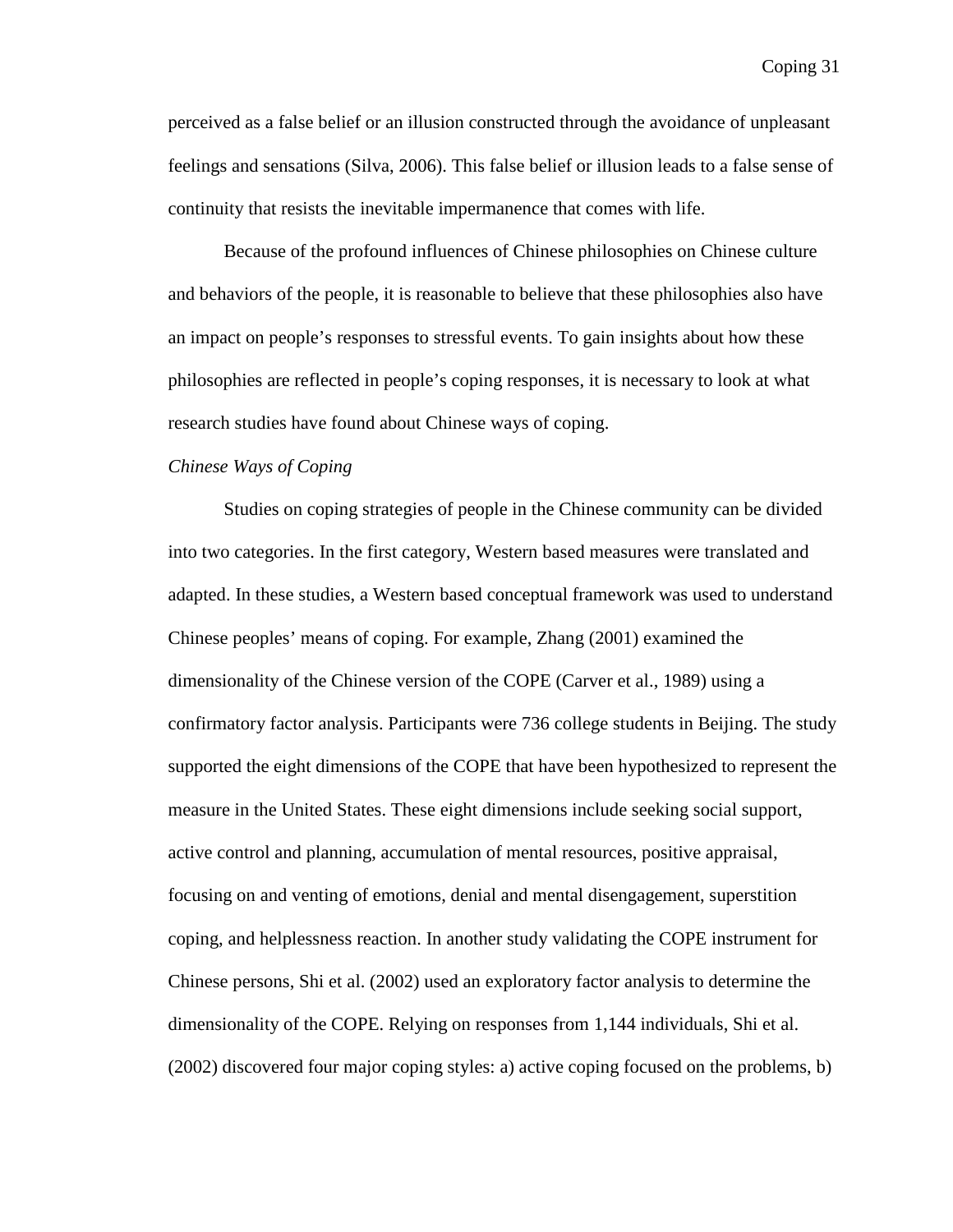denying the problems and mental disengagement, c) seeking emotional support and venting of emotions, and d) avoiding the problems and shifting attention. Another study by Liu and Tao (2005) investigated the relationship between stress, negative emotions, and coping in 239 female college students using Structural Equation Modeling. The COPE was adapted in the study to measure coping. Second order factor analysis of the 14 subscales identified in the original study in the United States (Carver et al., 1989) of coping responses yielded three major dimensions: positive coping, passive coping, and seeking support. This study also showed that stress, passive coping, and seeking support predicted negative emotions. Stress was found to predict negative emotions through the mediating effect of passive coping and seeking support.

Overall, these studies suggest that Chinese college students used a variety of coping strategies when facing stress. Also, it appears from these studies that coping dimensions discovered in the West were applicable to college students in China. One major limitation of these studies, however, is that by using a Western conceptualization of coping some potentially unique aspects of Chinese coping were ignored. In none of these studies (Liu & Tao, 2005; Shi et al., 2002; Zhang, 2001) did the researchers openly question whether the adapted Western based measure they used (i.e., the COPE) captured the Chinese ways of coping. This may be a serious concern, given that scholars (e.g., Van de Vijver & Leung, 1997; Ægisdóttir et al., 2008) emphasized that researchers performing cross-cultural and international research need to pay a special attention to construct bias and construct equivalence when making decision about a measurement. *Construct bias* occurs, for instance, when the constructs measured are not identical across groups, such that the construct may not be fully captured in both groups (Van de Vijver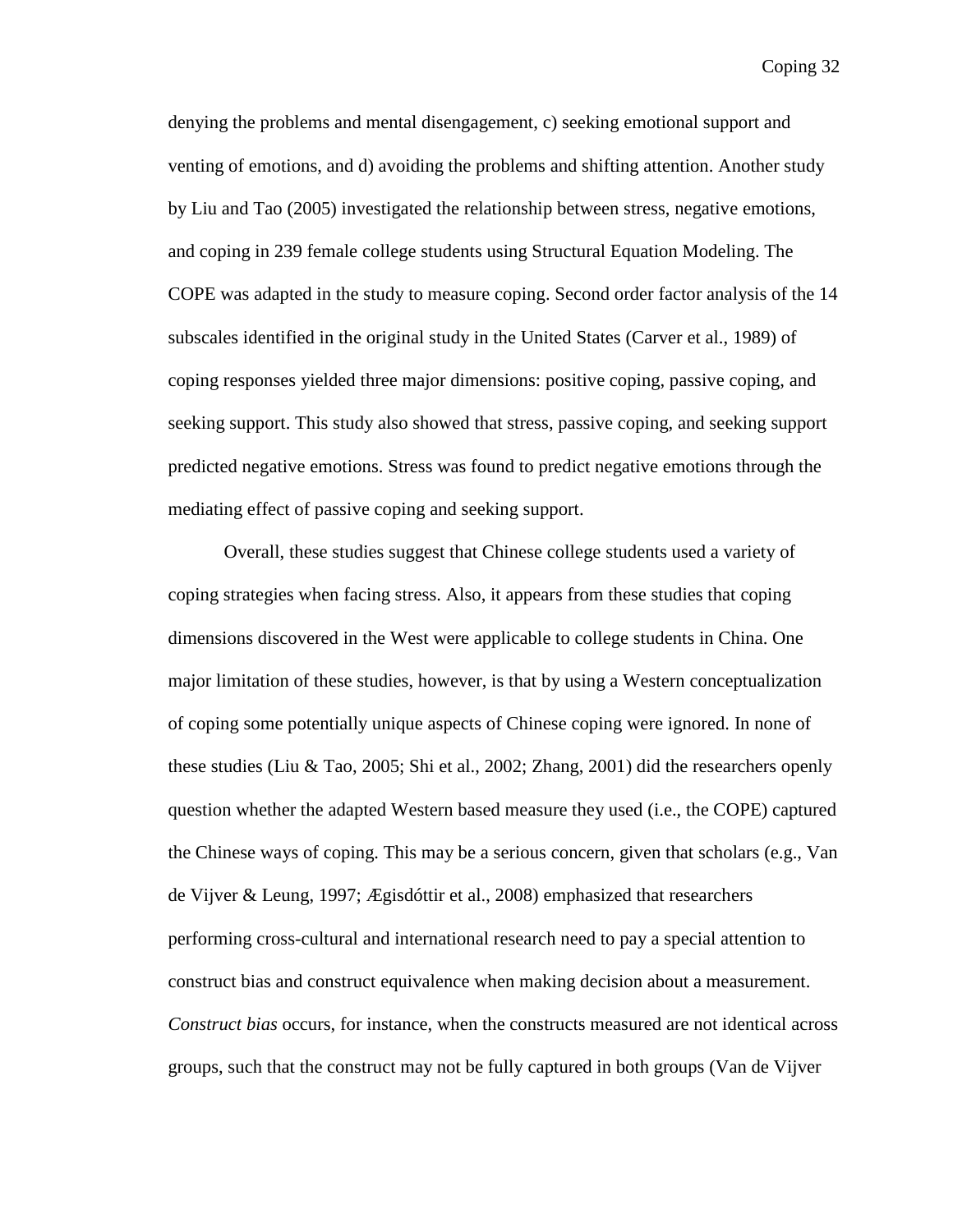& Leung, 1997; Ægisdóttir et al., 2008). *Construct equivalence* refers to the extent to which how accurately and well the construct is measured in both groups (Van de Vijver & Leung, 1997; Ægisdóttir et al., 2008). A meaningful cross-cultural comparison of a construct is impossible without established construct equivalence. When existing measures do not capture indigenous constructs satisfactorily, emic approaches have been recommended (Ægisdóttir et al., 2008). An emic approach explores a particular construct from within the cultural system. With this approach, instruments and theories meaningful to the target culture are developed to generate a set of indigenous attributes (Benet-Martinez, 2007). To accurately understand Chinese ways of coping, it may be necessary to utilize instruments that reflect the unique aspects of Chinese coping.

Another limitation to Liu and Tao (2005), Shi et al. (2002) and Zhang's (2001) studies on coping, is that in none of the articles did the authors discuss the translation procedures used when translating and adapting the COPE into the Chinese language. A thorough translation-back-translation process is an important step toward enhancing equivalence between multilingual versions of an instrument (Ægisdóttir et al., 2008). Without a thorough translation and back translation process and some evidence the measure's language versions equivalence, the validity of studies using U.S. based measures to understand Chinese ways of coping is questionable. Thus, it can be argued that the information gained from these studies (Liu & Tao, 2005; Shi et al., 2002; Zhang, 2001) about coping of Chinese individuals may not be sufficient. It is highly conceivable that some coping strategies commonly used by Chinese persons were not captured by the COPE. Therefore, these studies may not have painted a complete picture of coping behaviors in China.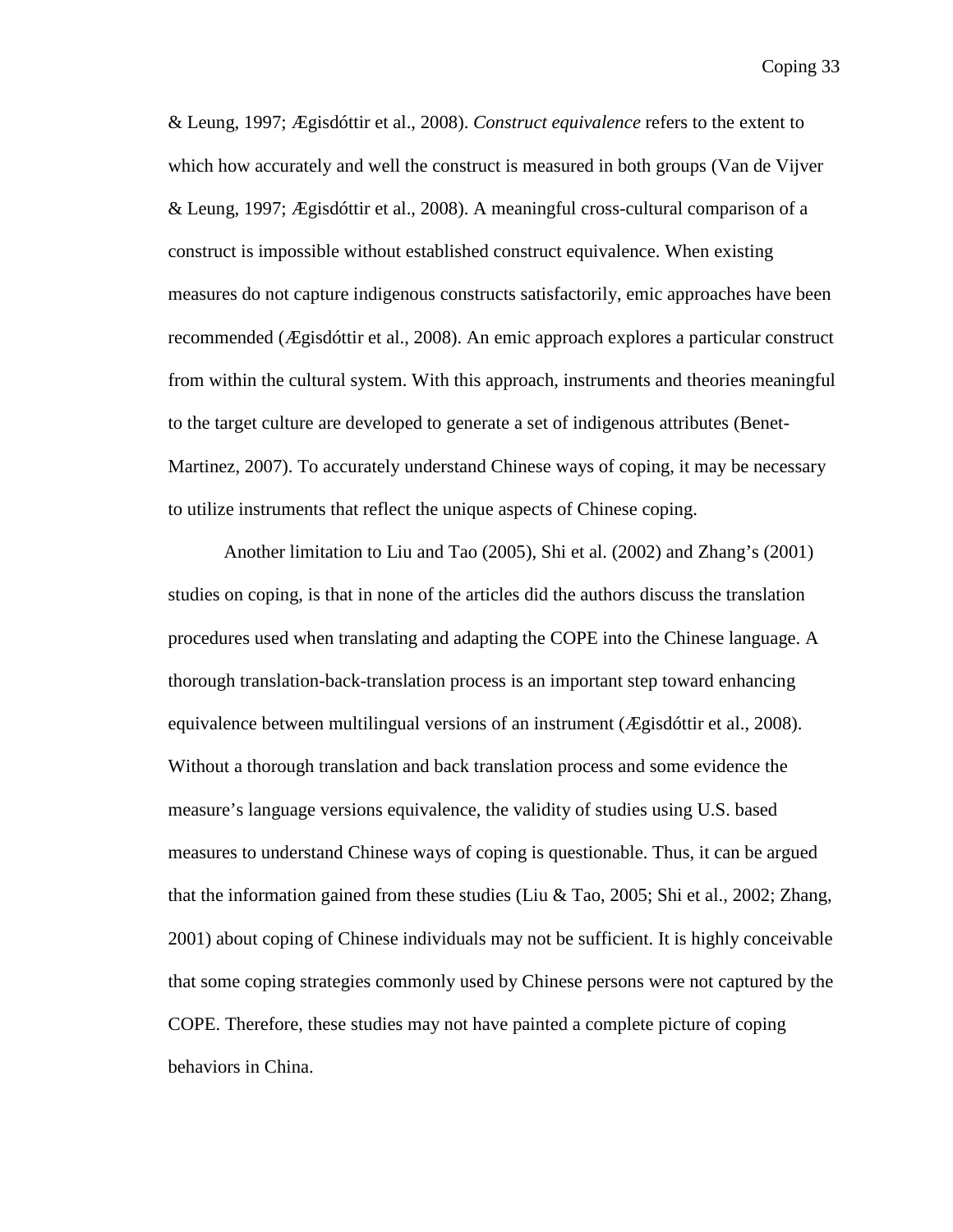The other category of studies investigated coping within the Chinese context by using scales or interviews specifically designed to reflect the Chinese reality. In these studies, some unique coping strategies were discovered that are rarely mentioned in the U.S. literature. For example, Yue (2001) used a qualitative approach to investigate Chinese college students' coping strategies in relation to academic underachievement, emotional frustrations, and interpersonal conflicts. Responses of 40 students in a college in Beijing revealed a variety of coping strategies, including self-reflection (i.e. see what I could have done differently), endurance (i.e., do not give up), self-control (i.e., forbear and remain calm), Ah-Qism -- the tendency to rationalize defeat as a spiritual victory (i.e,. be a better person even though I lost the game), and acceptance (i.e., resign to what is inevitable). The results demonstrated that self-regulation and self-preservation constituted the cultural protocol for coping with stress in Chinese society. Instead of trying to change the external environment, these persons looked within for the cause of their problems, regulated their emotions, or adjusted the way they viewed the situation. An emphasis on self regulation of thoughts and feelings, as reflected in these coping dimensions, is congruent with the Taoist philosophy of self-transcendence, and the Confucian teaching of self-discipline and self-cultivation (Phillips & Pearson, 1996).

Additionally, studies of a community sample in Taiwan (Hwang, 1977) using qualitative methods revealed similar coping patterns. A face to face interview was conducted with 180 Chinese in Taiwan. The participants were asked about methods that help them the most to deal with stress in life. Content analyses of their responses revealed five categories of coping. They included: (1) mobilization of personal resources (e.g., face the problem and devise a solution; to be clam; constant persistence, to adapt myself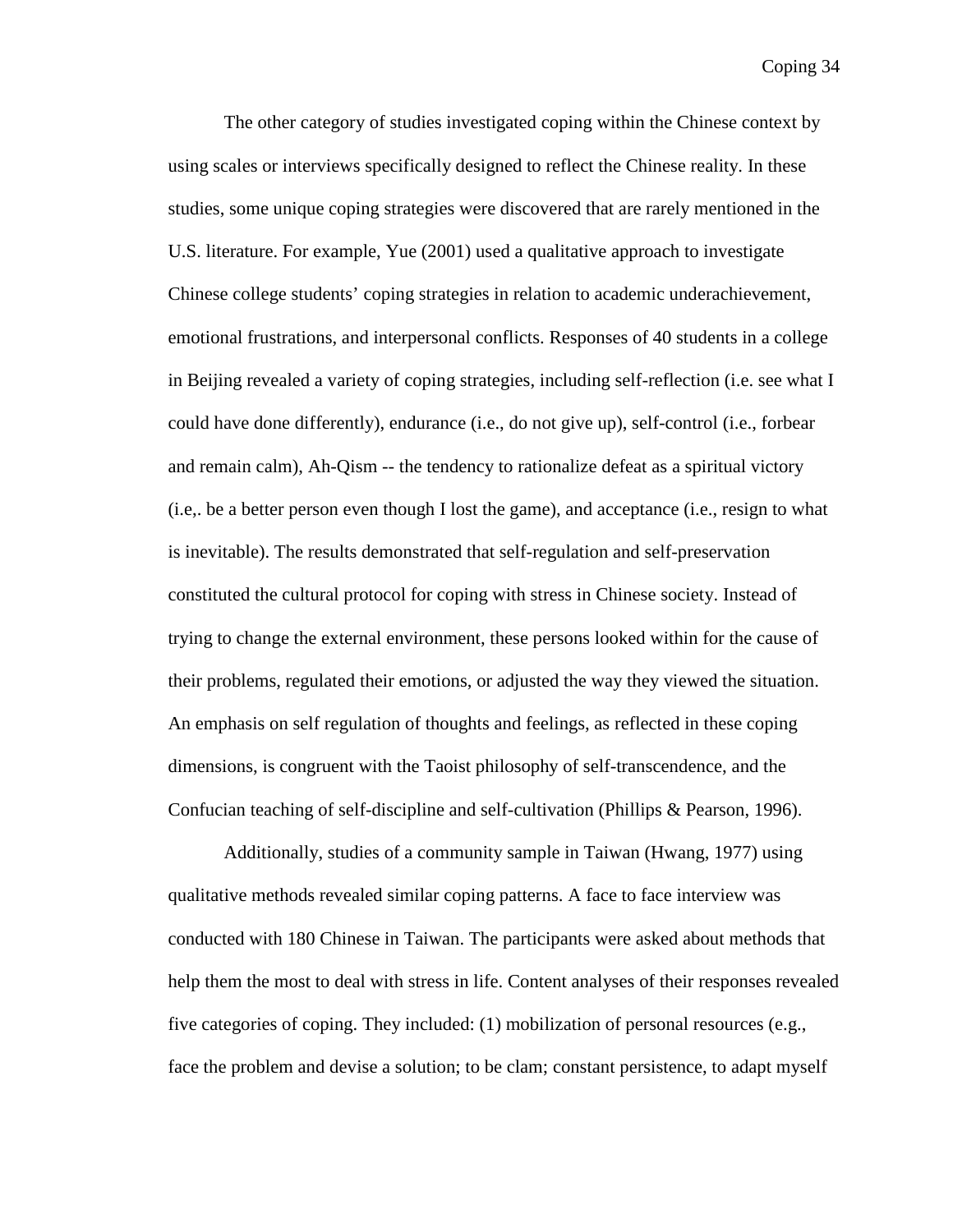quickly to the changing circumstances); (2) seeking help from social resources (e.g., seeking help from friends; seeking help from a relative); (3) appealing to supernatural power (e.g., pray for Buddha's protection; pray for God's blessing); (4) adopting a philosophy of doing nothing (e.g., wait as the difficulty will be gone as the time and situation change; it will take care of itself when the time comes); and (5) avoidance (wish that one's children may have a bright future; compare one self with persons who are inferior).

Furthermore, in a study that investigated Taiwanese college students' coping processes when dealing with traumatic events, Heppner et al. (2005) found that the most frequently used coping strategies were accepting or adjusting to reality, reframing the meaning of trauma, thriving from negative experiences, and seeking support from families and respected elders. In this study, 344 college students were asked to identify a stressful or traumatic event in the past year and then to fill out the Collectivist Coping Styles (CCS; Heppner et al., 2005) which was developed based on previous research on Asian Values and the coping literature in the United States. Eighty-eight percent of the respondents utilized self-regulation coping strategies such as "believed that I would grow from surviving the traumatic event," "believed in my potential to resolve the trauma however difficult it might be," "realized that often good comes after overcoming bad situations," "told myself that I could think of effective ideas," and "as a starting point, tried to accept the trauma for what it offered me," etc (Heppner et al., 2005, p. 113). Seeking social support was another frequently reported strategy. For example, respondents reported coping by sharing feelings with their family, following the guidance of family elders, and asking assistance from family.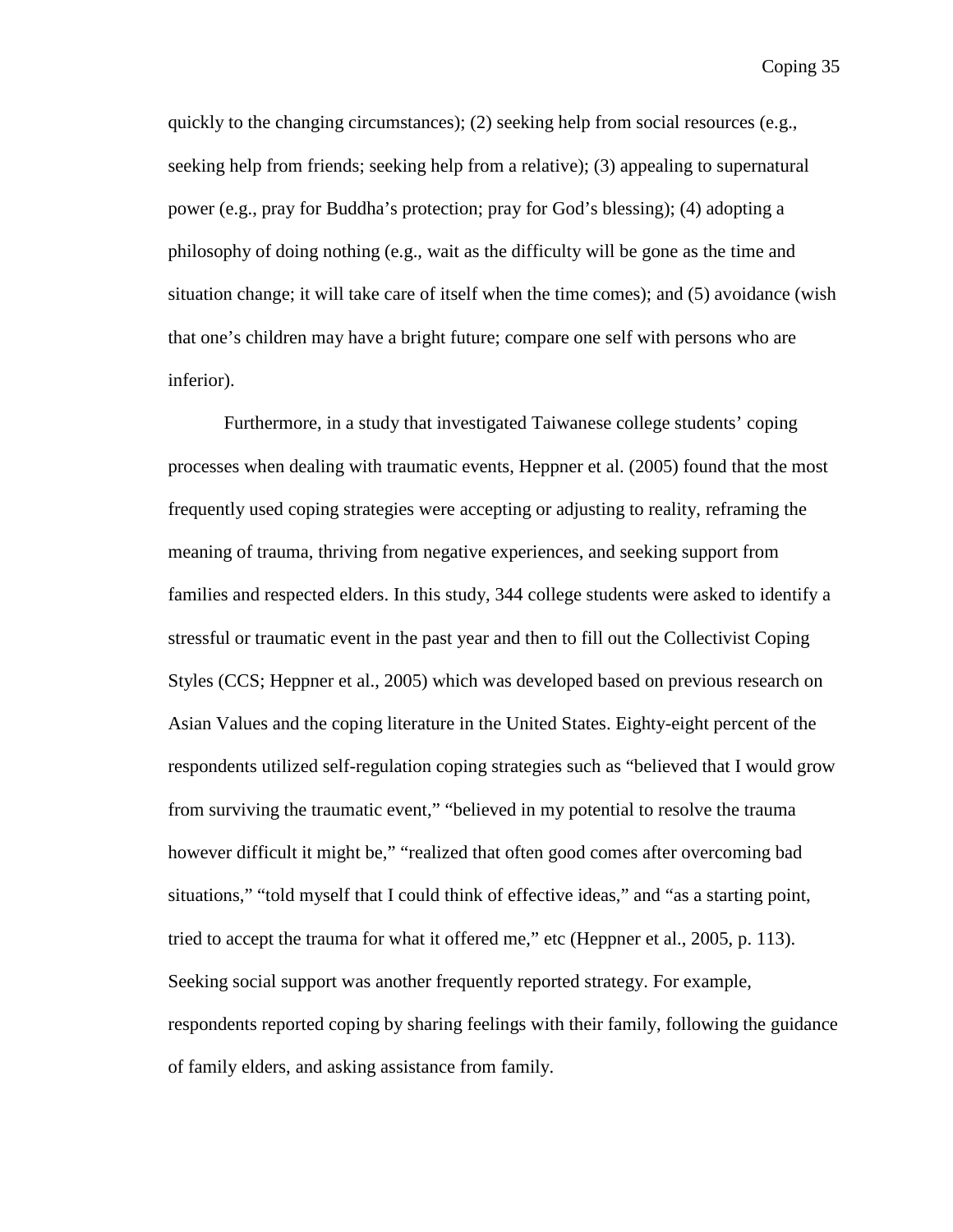Besides indigenous studies in native Chinese societies, researchers have conducted studies investigating the experiences of Chinese immigrant students in the United States. For example, Yeh and Inose (2002) used a semi-structured interview with 114 Chinese immigrant high school students in the United States asking about their struggles and corresponding coping strategies. The study revealed that communication problems, unfamiliar customs and values, interpersonal relationships, and academic/career issues were frequently reported adjustment difficulties. The top coping strategies used by these students included seeking help, keeping to oneself, endurance, and creative activities. When encountering stressors, these students were willing to seek help from people in their social support network. This coping strategy reflects the cultural value of interdependence. On the other hand, some of them tended to keep things within themselves or endure rather than confronting their problems. This may be related to the cultural emphasis on maintenance of interpersonal harmony. These students may have hesitated in confronting others to avoid creating interpersonal conflicts. Furthermore, using creative activities as a way to express oneself could be an effective coping strategy in a culture where direct emotional expression is not encouraged. A strong tendency to endure was also observed, which may be associated with the cultural emphasis on selftranscendence and self-cultivation.

The coping strategies described above highlight Chinese people's preference for self-regulation (i.e., self control, self-reflection, reframing, endurance, mobilizing personal resources, self-help, striving) as a way of handling stressors. Seeking help is another important coping strategy (i.e., seeking help from social resources, seeking family support). Another tendency is a fatalistic acceptance of circumstances (i.e.,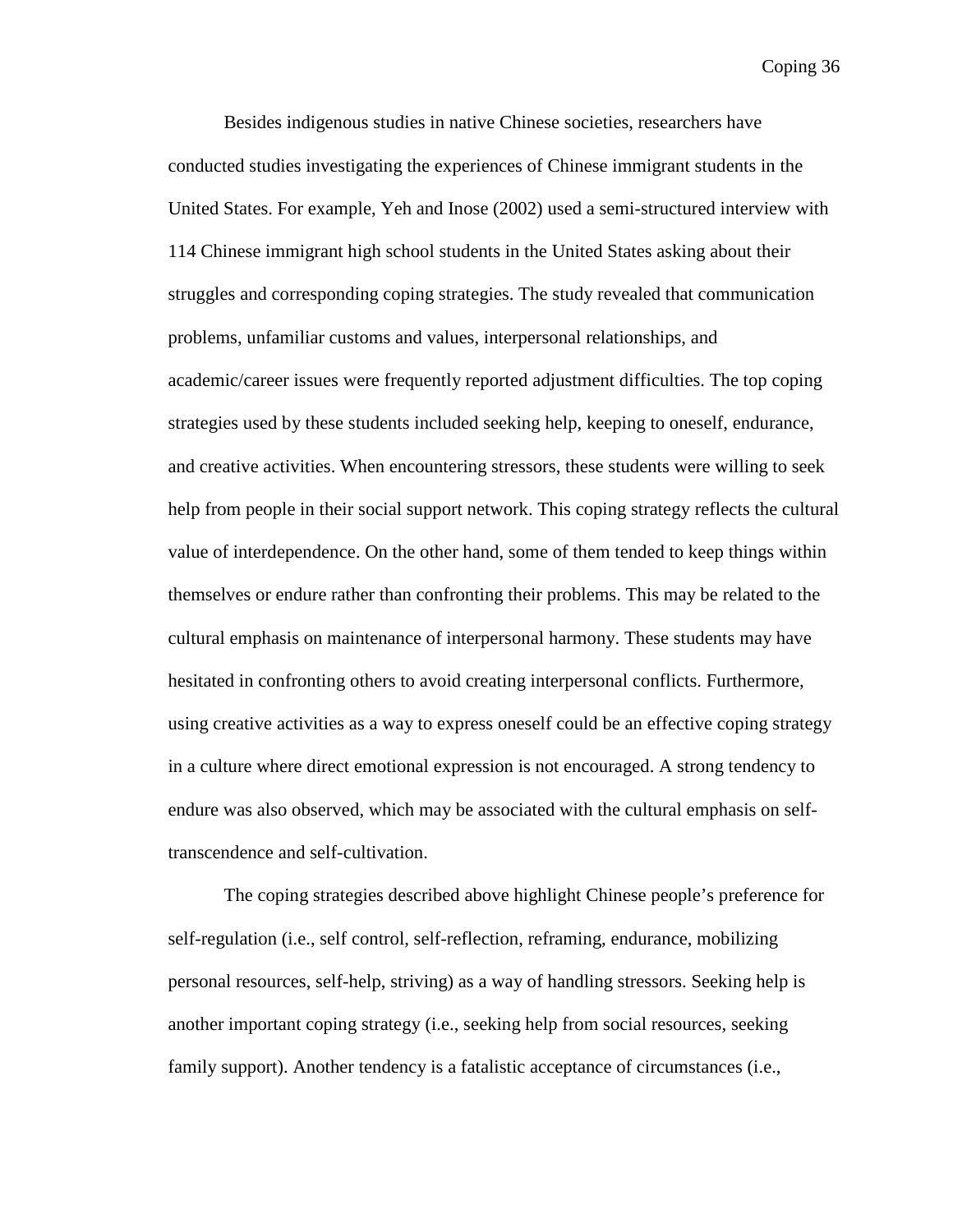acceptance, appealing to supernatural power, adopting a philosophy of doing nothing). These coping dimensions reflect behaviors characteristic of people in a collectivistic society where preservation of group harmony and interdependence are valued more than individual autonomy (Tweed & Conway, 2006). In contrast, prominent coping dimensions in the U.S. culture, such as problem-focused and emotion-focused coping, reflect people's preference for confrontation and modification of the external environment (Tweed & Conway, 2006), and the value of self assertion and expression (Markus & Kitayama, 1991). Emotional discharge does not appear to be a dominant coping strategy in collectivistic societies such as China, where expression of emotions, especially that of negative emotions, is discouraged (Russell & Yik, 1996).

Results from the above indigenous studies (Heppner et al., 2005; Kwang, 1977; Yue, 2001; Yue & Inose, 2002) indicate that the construct of coping in China and the United States are not identical. As these studies revealed, coping dimensions frequently cited in the United States include problem-focused coping, emotion-focused coping, and avoidance (Carver et al., 1989; Endler & Parker, 1994; Lazarus & Folkman, 1984), while those typically identified in China include self-regulation and seeking help (Hepper et al., 2006; Shek & Chueng, 1990; Yue, 2001; Yue & Inose,2002). For example, the selfregulation dimension in Chinese coping has several meanings: looking inward, selfreflection, and growth from adverse circumstances which is in contrast to the United States problem focused coping dimension which emphasizes efforts to alter the external environment to meet one's goals. Self-regulation coping is also different from avoidance coping because it is associated with a sense of self-cultivation, self-transcendence, and personal growth with a positive connotation. It emphasizes resolving the negative effect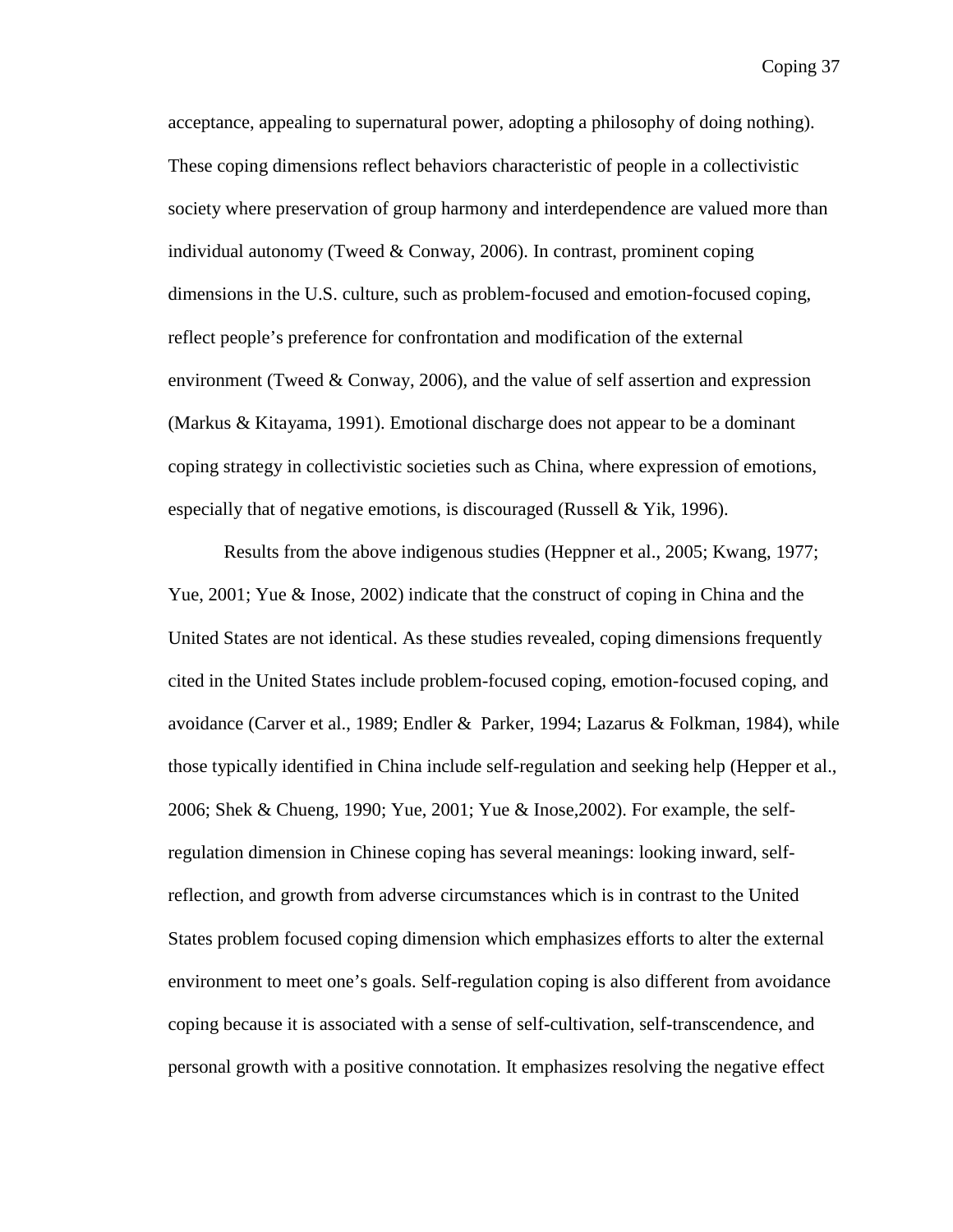of adversity from within rather than trying to avoid it. Along the same lines, the U.S. emotion-focused dimension emphasizes the regulation of feelings so that one feels better. People using these coping strategies may seek emotional support from others. This is, however, different from the Chinese coping dimension of seeking help as the former focuses on emotional relief while the latter focuses on practical advice and guidance on problem solution (Tweed et al., 2004).

Therefore, a comparison of typical coping dimensions identified in the United States and Chinese literature suggests that there is a lack of overlap in the definition of coping behaviors in these two countries. Because of this, using any one measure rooted in just one of these countries to understand coping behavior in China and the United States is problematic due to the lack of construct equivalence and the existence of construct bias. As demonstrated above, one source of construct bias is an incomplete overlap in the definition of a construct across cultural groups. Another source of a construct bias is the different meanings of behaviors related to a construct across cultures (Ægisdóttir et al., 2008). For example, studies of coping among U.S. and Chinese persons (Carver et al., 1989; Shek & Cheung, 1990) showed that resorting to a supernatural power/God is one major coping method for both populations. However, the specific behaviors under this dimension are different between the two groups when items of the measures of the COPE (COPE; Carver et al., 1989) and the Chinese Coping Scale (CCS; Shek & Cheung, 1990) are examined. When seeking help from a supernatural power, a U.S. person would "seek God's help," or "pray more than usual" (from the COPE), while a Chinese would typically "seek help from fortune-tellers" and "seek help from a supernatural power" (from the CCS). The concept of a supernatural power is different from that of God. In the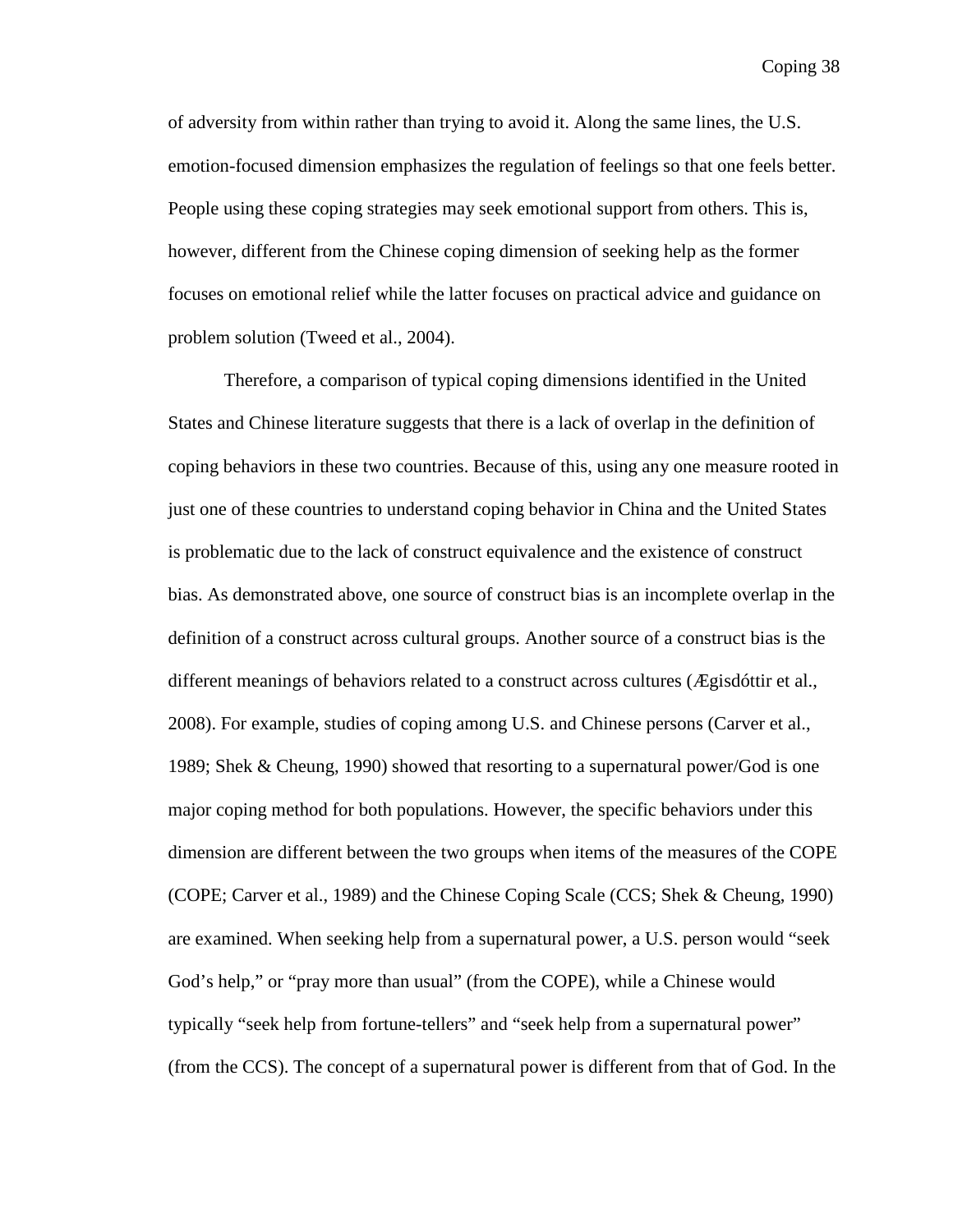Chinese culture, the supernatural power is a broad entity which may include ghosts, spirits of ancestors, and spirits or demons inhabited in natural wonders (Millay & Streeter, 2004). Chinese people may go to a fortune-teller to get advice how to avoid misfortune or to realize their wishes. They may pray to their ancestors at home or simply wear objects believed to carry some protective power. These activities are different from going to church, reading the bible or praying, as observed in the United States. Because of the different meanings of supernatural power across cultures, using a Western based measure, such as the COPE, to measure Chinese coping may miss the concept of "fortune-telling" in the Chinese context. Due to the different meanings and different behavioral domains targeted in coping between China and the U.S., there is a great risk of construct bias and a lack of construct equivalence when comparing coping between persons from each country using instruments developed in either the U.S. or China. *Cross-cultural studies of coping*

There have been cross-cultural studies on coping reported in the counseling literature comparing the similarities and differences of coping strategies used between people from individualistic and collectivistic societies. For example, O'Connor and Shimizu (2002) examined coping styles and perceived personal control of Japanese and British persons in dealing with life hassles. Their study was based on responses from 84 college students from Japan and 82 college students from England. Coping was assessed using the WCQ (Folkman & lazarus, 1988). Folkman and colleagues discovered that Japanese students reported a significantly lower sense of personal control compared to the British students. There were no significant differences found in the use of problemfocused coping between the Japanese and the British students and between the male and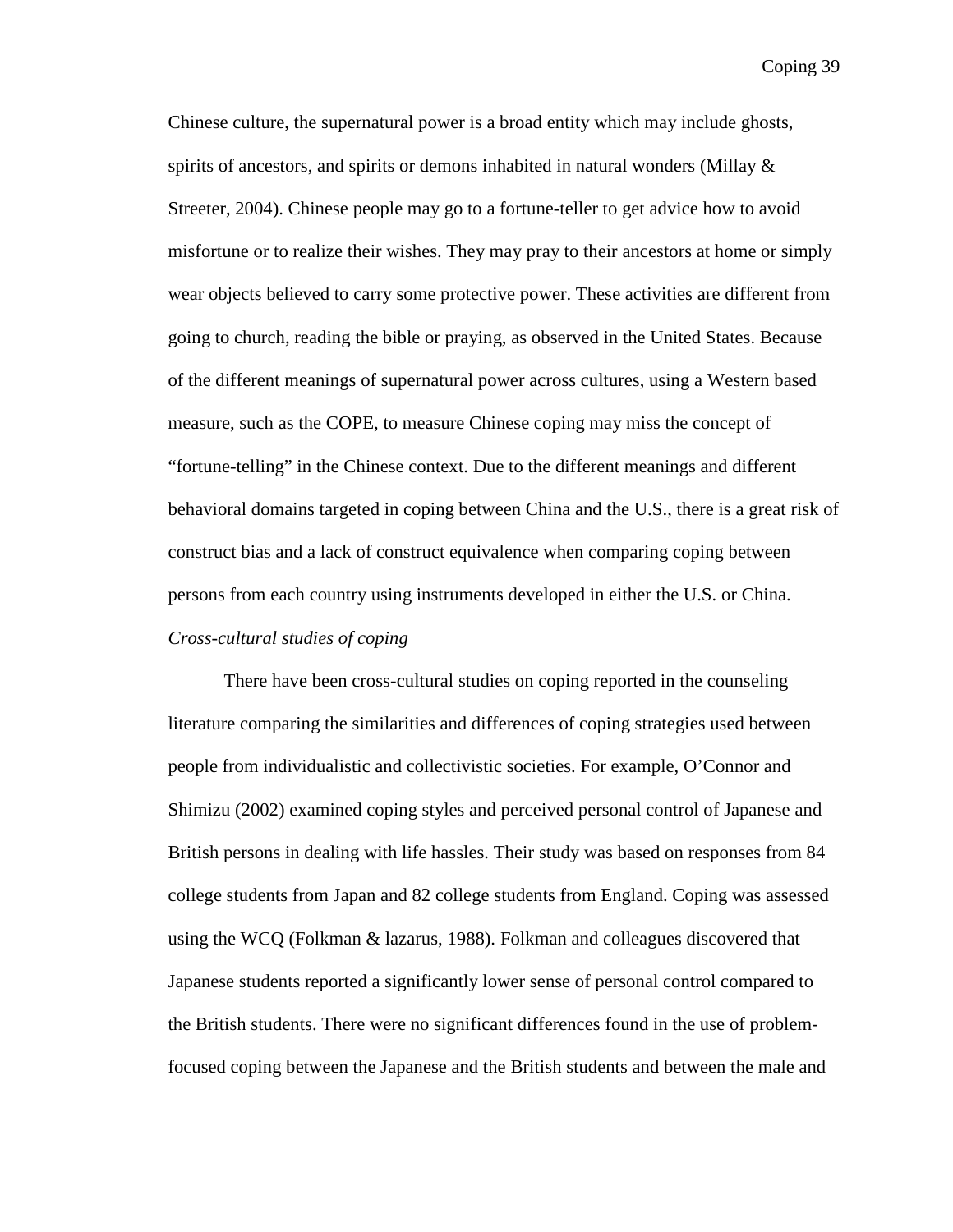female students. For emotion-focused coping, however, the Japanese students were found to employ significantly more escape-avoidance (i.e., refused to believe it had happened) and positive reframing (i.e., changed or grew as a person in a good way) than did the British students. This difference may reflect the variations in control beliefs held by the two samples. No gender difference was found for emotion-focused coping. In addition, this study showed that a sense of personal control was positively associated with problem-focused coping for the British students, but not for the Japanese students. This difference suggests that it may be a Western bias to assume that a sense of personal control determines coping behaviors (Anderson, 1977). In other words, the notion that control beliefs play an important role in determining coping behaviors may only apply to coping strategies of persons in Western cultures.

Along the same lines, Tweed and colleagues (Tweed et al., 2004) compared coping between Canadian college students, Chinese Canadian college students, and Japanese college exchange students. The Way of Coping Questionnaire (WCQ; Folkman & Lazarus, 1988) was combined with additional items developed by the Japanese researchers. This study revealed that Japanese and Chinese Canadian students were more likely than their Canadian counterparts to report coping strategies such as accepting responsibility, accepting the problem, self-control, and waiting. In contrast, Canadian students were more likely than Japanese students to confront others. Moreover, Canadians and Chinese Canadians were more likely than the Japanese to employ avoidance coping strategies. Canadians also were more likely than both Chinese Canadian and Japanese to engage in positive reframing. These findings suggest that compared to European Canadians, people with an East Asian background tend to use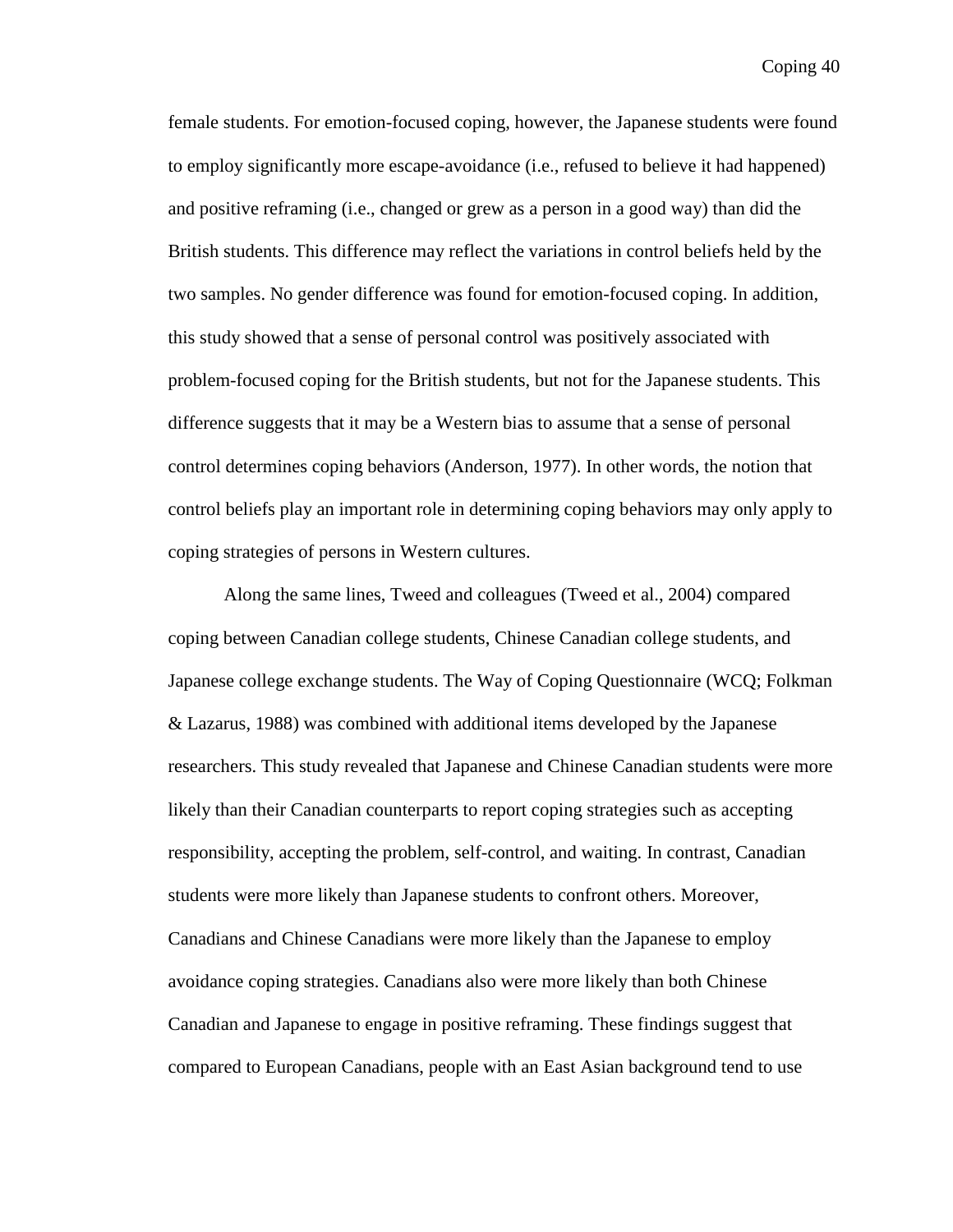internally targeted coping strategies such as accepting problems and responsibility, and using self control. This tendency can be explained by the Eastern cultural beliefs that the best solution to a problem is to adjust the self to accommodate the world rather than to change it.

In a related research, Lam and Zane (2004) investigated differences in coping between Asian and European American college students. The Primary and Secondary Control Questionnaire (PSCQ; Seginer, 1998) was used to assess control orientation in coping and was administered to 79 European American and 79 Asian American students. The majority of Asian American students in this study were individuals of East Asian descent (i.e., Chinese, Japanese, and Korean, 80%). The remaining sample included individual from Southeast Asian backgrounds (20%). Among the Asian American sample, 51% were foreign born and the average percentage of time lived in the United States was 62% of their lives (Lam & Zane, 2004). Participants were presented with 15 college-life situations involving interpersonal stressors with peers, family members, teachers, and authorities. Results showed that the Asian Americans were significantly less oriented toward primary control and more oriented toward secondary control compared to European Americans. In handling interpersonal stressors, Asian Americans tended to accommodate or adapt to existing circumstances, whereas European American tended to master the environment and gain control of the situation to fit their personal goals. This difference reflects cultural variations in self-construal (Lam & Zane, 2004). European Americans' cultural emphasis on individual autonomy may foster their preference for primary control coping. In contrast, Asian Americans' cultural values for interdependence and connectedness may foster their use of secondary control coping. It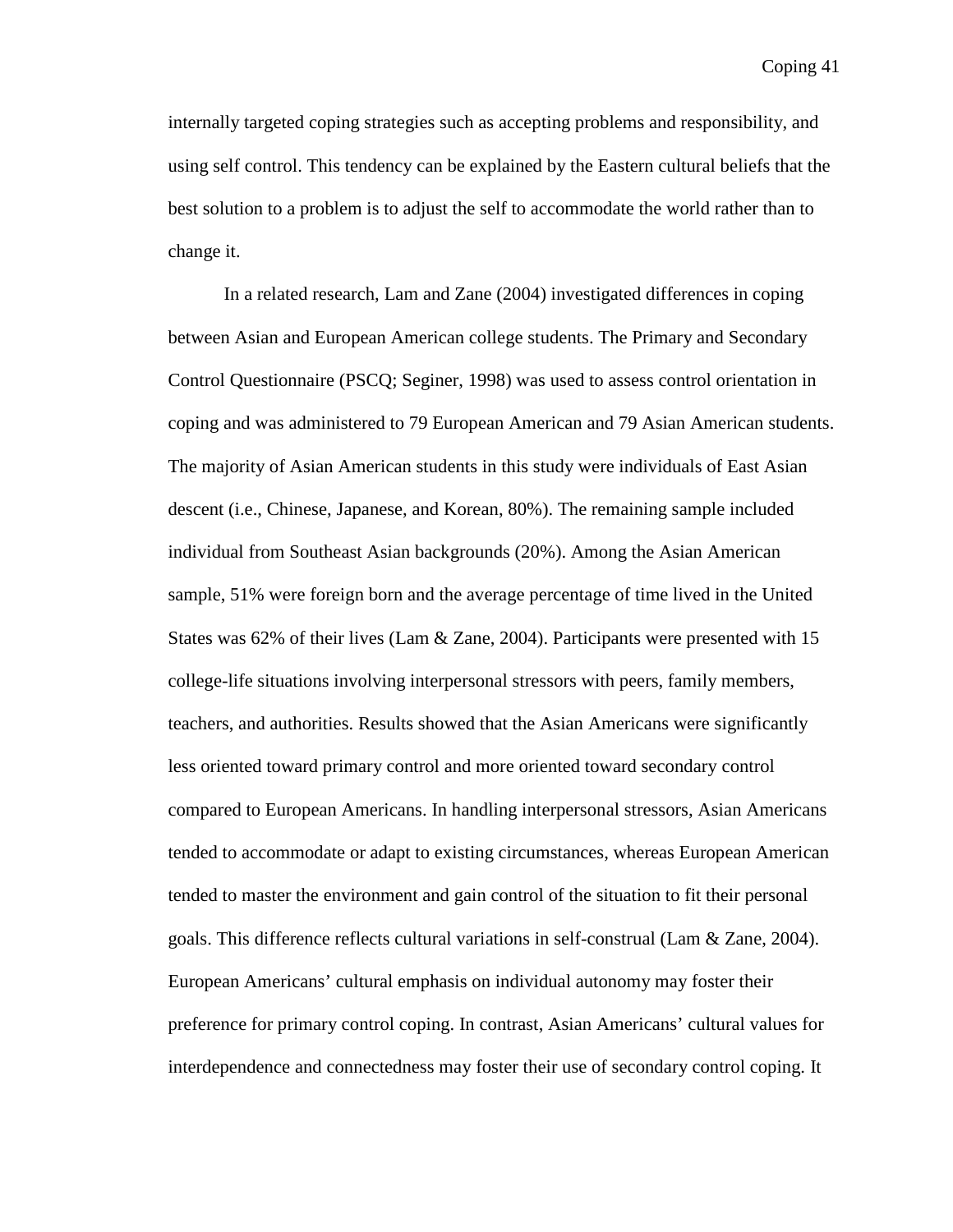should be noted that there may be within-group difference in the Asian American sample depending on their country of origin and acculturation level. To address this concern, Lam and Zane (2004) compared the mean of responses on the independent and interdependent self-construal on the three largest Asian ethnic groups and found no significant group differences. Meanwhile, Asian Americans in this study were less oriented toward independent self-construal and more oriented toward interdependent selfconstrual than European Americans. These results indicated that Asian Americans can be differentiated from European Americans in terms of their self-construal orientation. Nevertheless, caution should be taken in making conclusion about Asian Americans coping as there may be within-group difference and the sample in this study may not be representative of the general population of Asian Americans.

In another investigation of coping across cultures, Hoedaya and Anshel (2003) used the COPE (Carver et al., 1989) to measure how Australian and Indonesian athletes coped with sport related issues. In terms of coping frequency, Indonesian athletes used more social support, denial, restraint, and active coping than did the Australian athletes. These differences may be explained by cultural influences such as the discouragement of negative emotional expression and cultural emphasis on self-reflection and cooperation in the Indonesian society. These findings echo those from previous studies which suggest that individuals from East Asian societies tend to adopt coping strategies such as seeking social support and escape-avoidance. Moreover, this study suggested that the frequency of using a coping strategy is not an indicator of coping effectiveness. For example, regarding coping effectiveness, Australian athletes perceived active coping as being more effective in various situations, while the Indonesian athletes did not.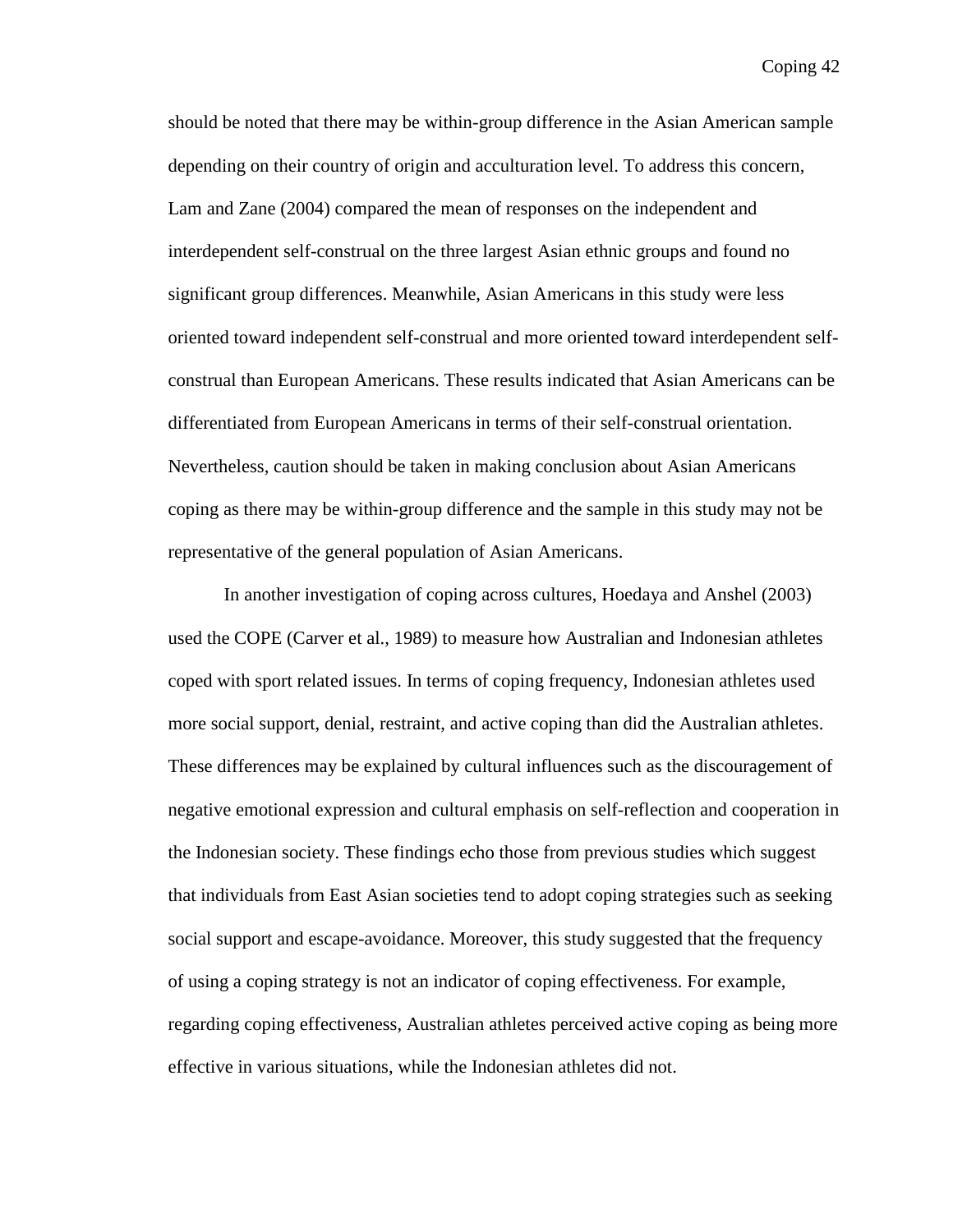According to the results of these studies, the most commonly reported coping strategies by people from collectivistic cultures (i.e., Japanese, Indonesian, Asian American, and East Asian Canadian, etc.) included *internally targeted coping* such as acceptance of a problem and responsibility, waiting, distancing, self-control, and changing one's feelings and thoughts to suit the environment (Lam & Zane, 2004; Tweed et al., 2004), *emotion-focused coping* such as seeking emotional social support (O'Connor & Shimizu 2002), avoidance and denial (Hoedaya & Anshel, 2003; O'Connor & Shimizu 2002; Sheu & Sedlacek, 2002), and *externally targeted coping* such as taking action (Hoedaya & Anshel, 2003). In contrast, people from individualistic societies (British people, European Canadian, and European American, etc.) tended to use *externally targeted coping* such as planful problem solving and confrontation (Lam & Zane, 2004; Hoedaya & Anshel, 2003; Tweed et al., 2004) and *avoidance* (Sheu & Sedlacek, 2002). These studies taken together suggest that there are similarities and differences in coping between people from individualistic and collectivistic societies. People from both societies tend to use strategies such as taking action and persons from individualistic societies are more likely to use direct coping such as confrontation when compared to persons from collectivistic societies. Some inconsistency, however, seems to be regarding the use of escape-avoidance and positive-reframing across cultures. For example, some studies (Hoedaya & Anshel, 2003; O'Connor & Shimizu, 2002) showed that persons from collectivistic cultures used more avoidance and positive thinking, whereas Tweed et al. (2004) indicated people from individualistic cultures employed these strategies more often. The coping strategies that were used by people from collectivistic societies but not shared by people from individualistic societies tend to be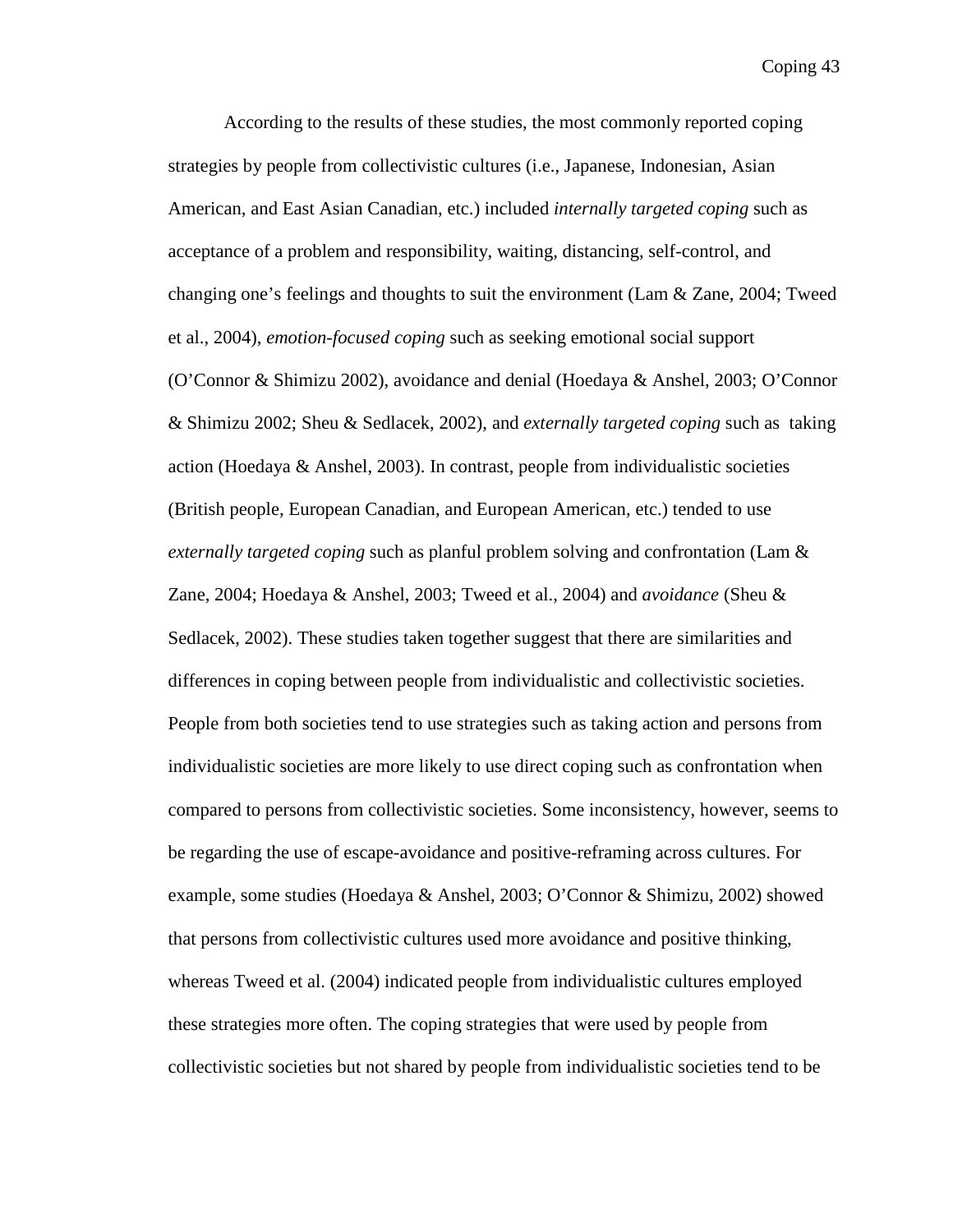internally targeted. The major feature of internally targeted coping is the adaptation of the self to external circumstances, which may have some overlap with the concept of selfregulation observed in the Chinese literature on coping. Both concepts describe strategies of accepting problems, taking responsibility, and changing one's thoughts according to the environment. The difference between these two is that internally targeted coping connotes a sense of passivity, while self-regulation emphasizes a sense of striving with personal resources. For example, items grouped under the dimension of internally targeted coping include "went on as if nothing had happened" "wished the situation would go away or somehow be over with" (WCQ; Folkman & Lazarus, 1988), "I accept the reality of the fact that it happened," "I hold off doing anything about it until the situation permits" (COPE; Carver et al., 1989). Unique self-regulation items not shared by internally targeted coping include "believed that I would grow from surviving the traumatic event," "believed in my potential to resolve the trauma however difficult it might be" (CCSI; Heppner et al., 2005), "maintained optimism and self-confidence," "forbear and remain calm" (CCS; Shek & Cheung, 1990). An examination of items of these measures suggests that coping instruments developed in the West do not capture some unique coping features depicted in Chinese instruments. This again provides support for the lack of the equivalence of the coping construct as understood and measured in the United States and China.

One limitation of the cross-cultural studies just reported (Hoedaya & Anshel, 2003; Lam & Zane, 2004; O'Connor & Shimizu, 2002; Sheu & Sedlacek, 2002) is that they all employed measures based on Western theories and populations without first assessing the equivalence of the construct of coping across the cultures being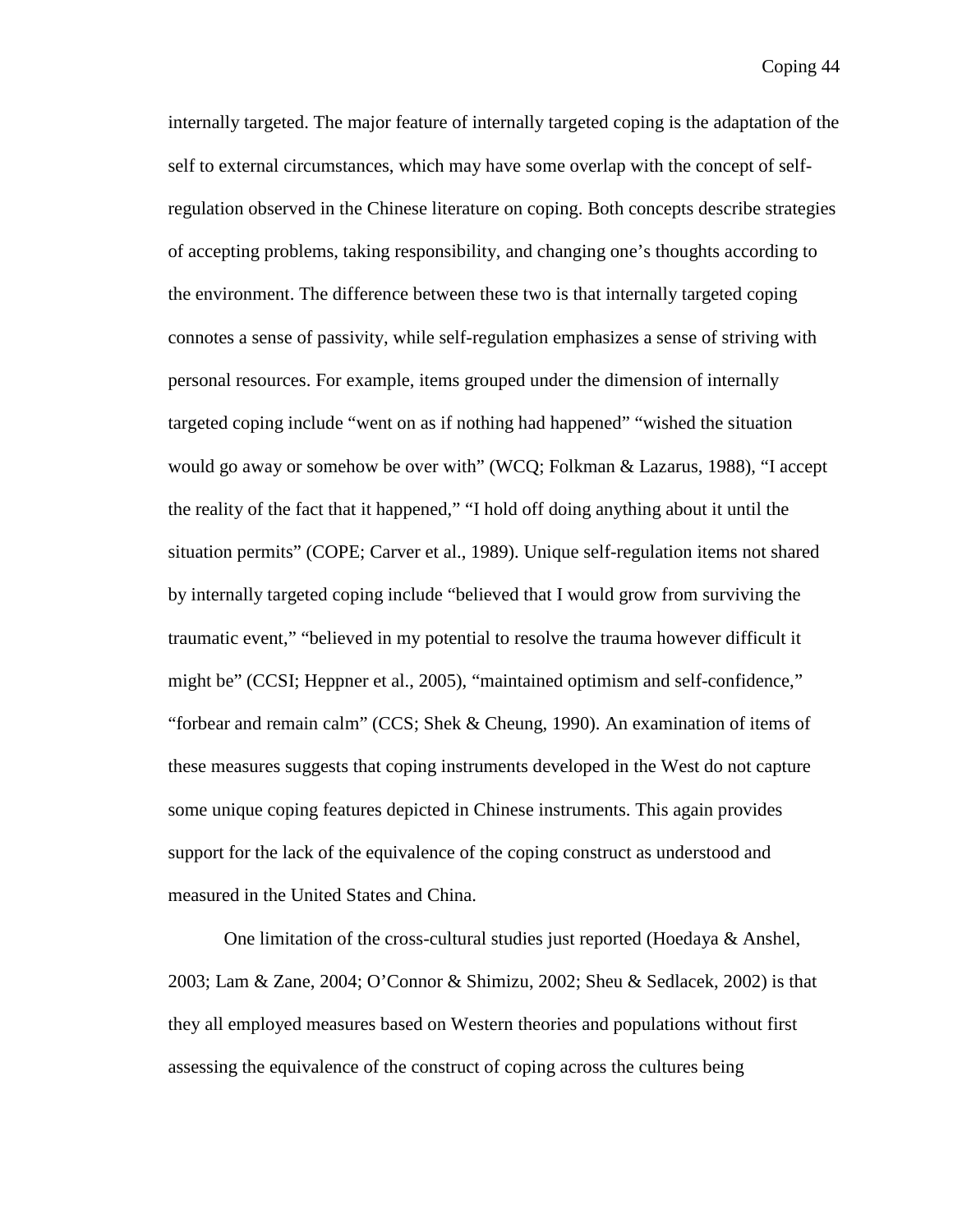investigated. The validity of the results is hindered in two ways. First, the measures only reflected dimensions of coping in individualistic societies. Second, coping comparison was not made on a common ground. The findings, therefore, may not explain the true differences between groups, which may explain some of the contradicting results discussed earlier.

Another limitation of these studies (Hoedaya & Anshel, 2003; Lam & Zane, 2004; O'Connor & Shimizu, 2002; Sheu & Sedlacek, 2002) lies in the use of level-oriented analysis such as *t*-tests and analyses of (co)variance to make cultural comparison. Leveloriented analysis is only applicable when measurement equivalence and scalar equivalence are evident (Ægisdóttir, et al., 2008). *Measurement equivalence* is ensured when the measurement units of the instruments are identical, whereas *scalar equivalence*  refers to if the instrument is on the same ratio/interval scale in each group. These two are higher-level equivalences which allow for fine grained cross-cultural comparison such as comparing mean scores using *t*-test or analysis of (co)variance (Van de Vijver, 2003; Ægisdóttir et al., 2008). Construct equivalence is a precondition for measurement equivalence, which in turn is a precondition for scalar equivalence. Even with evidence of construct equivalence, researchers need to establish scalar equivalences before comparing mean scores on multilingual versions of a measure. None of the studies listed above provided information about scalar equivalence, which limits the validity of their findings.

Another limitation of these studies (Hoedaya & Anshel, 2003; O'Connor & Shimizu, 2002; Sheu & Sedlacek, 2002) is their level of analysis. In these studies, nationality was used as an independent variable representing a culture, which assumes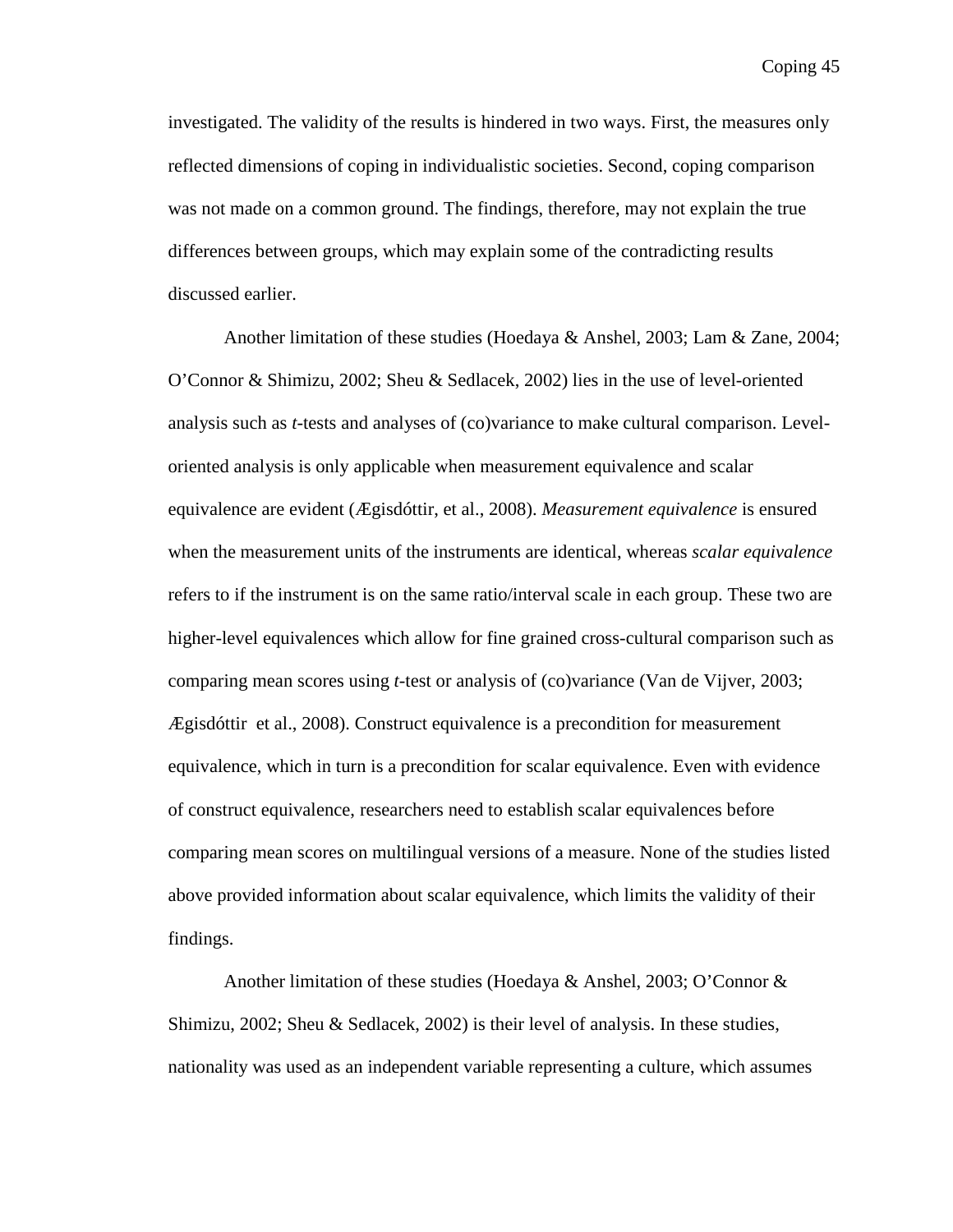homogeneity of coping styles within each country. The lack of attention to individual differences within a group may also contribute to the inconsistent findings across these studies. A better approach would be to use specific cultural variables (e.g., self-construal, social beliefs, etc.) measured on the individual level to get a better understanding of the role of culture in coping. Cultural differences in coping may be better explained by individual differences in self-construal and social beliefs within each country.

In summary, distinctive coping strategies used by people in collectivistic cultures are self-regulation and accommodation to the environment when dealing with stressful events. These responses may be explained by the emphasis in collective cultures on maintaining societal order and peace, harmony in interpersonal relationships, selfdiscipline, and self-transcendence. In contrast, in individualistic societies such as the United States, the most common coping strategies are confrontation/active problem solving and emotional expression (Lam & Zane, 2004; O'Connor & Shimizu, 2002; Sheu & Sedlacek, 2002). These latter coping strategies reflect a society where individual autonomy and achievement as well as personal assertion are highly valued. Furthermore, studies with Chinese samples (Heppner et al., 2006; Shek & Cheung, 1990; Yue, 1994) showed that there are some unique coping dimensions in the Chinese society which are not recognized in the literature on U.S. persons' coping. These coping strategies reflect a preference for self reflection and endurance, which do not fit into either the problemfocused or emotion-focused categories. Conversely, emotion-focused coping, a major coping dimension reported in the U.S. literature, does not appear to be a dominant coping strategy in the Chinese society. Thus, due to the complexity of the coping construct and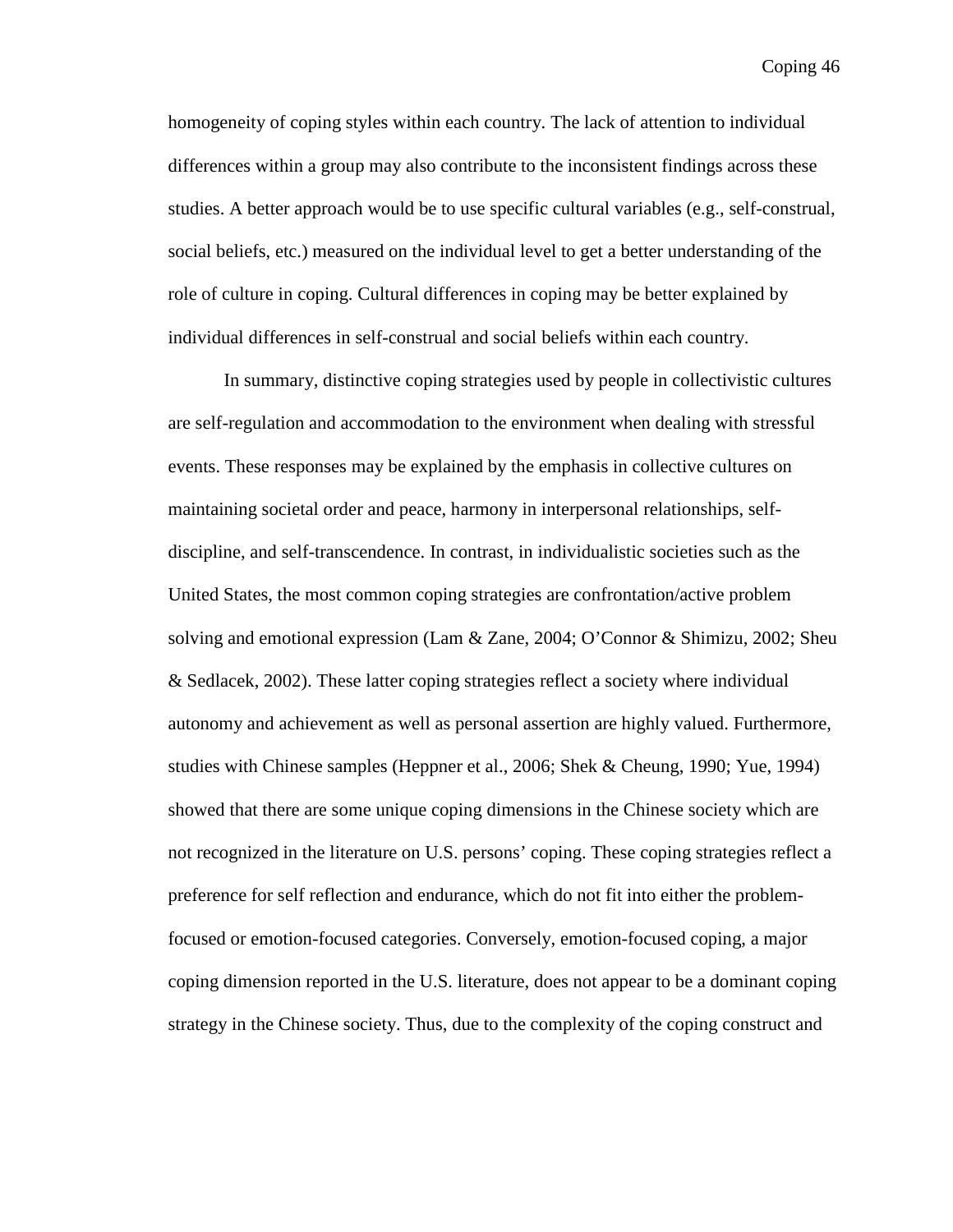its variability across cultures, special attention should be paid to construct equivalence in cross-cultural studies of coping.

In the current study, coping responses of U.S. and Chinese college students were examined by addressing some of the main limitations of previous studies. As mentioned earlier, the major limitation of extant studies is the assumption of the universality of the coping construct as conceptualized in the West. To enhance construct equivalence and limit construct bias, therefore, in the current study, a convergence approach (e.g., Ægisdóttir et al., 2008) was used, in which both Chinese based (Chinese Coping Scale, CCS; Shek & Chueng, 1990) and U.S. based (Coping Inventory for Stressful Situation, CISS; Endler & Parker, 1994) measures of coping were administered to both the U.S. and Chinese student samples. This method ensures a more complete coverage of coping behaviors in the cultures under study. These two measures together include five coping dimensions: task oriented/problem focused coping, emotion oriented coping, avoidance coping, self-regulation coping, and seeking support. An examination of the items of these five dimensions showed that their content does not overlap. Furthermore, all of the items within these two measures make sense in each cultural context. Because of the difficulty in establishing measurement unit and scalar equivalences, the coping construct's nomological network was examined instead of comparing mean scores on each coping dimension to investigate cultural similarities and differences in coping behaviors of U.S. and Chinese college students. That is, the interrelationship between coping and cultural variables (to be introduced below) was studied within each country, followed by a nonstatistical comparison of the relationship patterns found in each country.

Cultural Context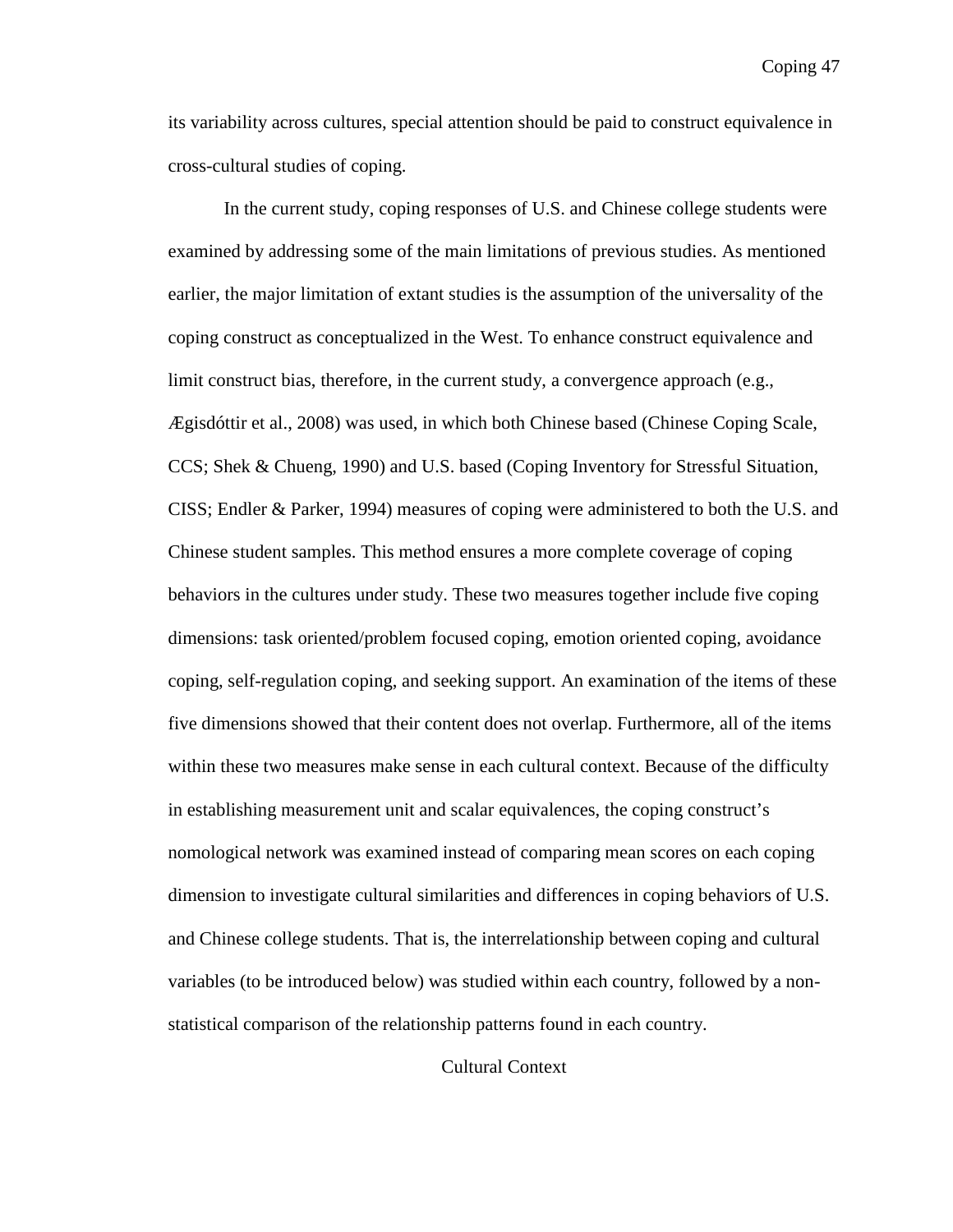Heppner (2008) pointed out that the assumption of the universality of U.S. based findings results from the ignorance of cultural context in coping. The cultural context affects all aspects of coping including appraisal of a situation and selection of coping strategies (Aldwin, 1994; Heppner, 2008). Thus, coping constructs based on the dominant U.S. culture without examining cultural context do not tell the whole story. To expand conceptualization of coping beyond the existing theoretical models, it is essential to include cultural context in coping research. Including culture-specific constructs will provide a more accurate picture of coping and bring about greater theoretical complexity.

To address this concern, the current study examined relationships between specific cultural variables and coping based on the transactional model of coping. According to the transactional model, coping involves the interaction between the appraisal process and one's belief system. People's fundamental beliefs include their beliefs about the world, the self, and about the relation between the self and the world (Park & Folkman, 1997). These fundamental beliefs shape persons appraisals of events, which in turn affect the coping strategies they use. Self-construal, a constellation of thoughts, feelings, and actions concerning the self and the relation of the self to others, is strongly linked to cultural norms and values. As a construct that measures cultural variability on the individual level, self construal links cultural variability and individual behaviors. Social beliefs, another cultural concept, refer to one's general beliefs about the self, the physical and social environment, and the spiritual world (Park & Folkman, 1997). People from diverse cultural backgrounds endorse and use these beliefs to guide their actions and choices. An examination of the influence of self construal and social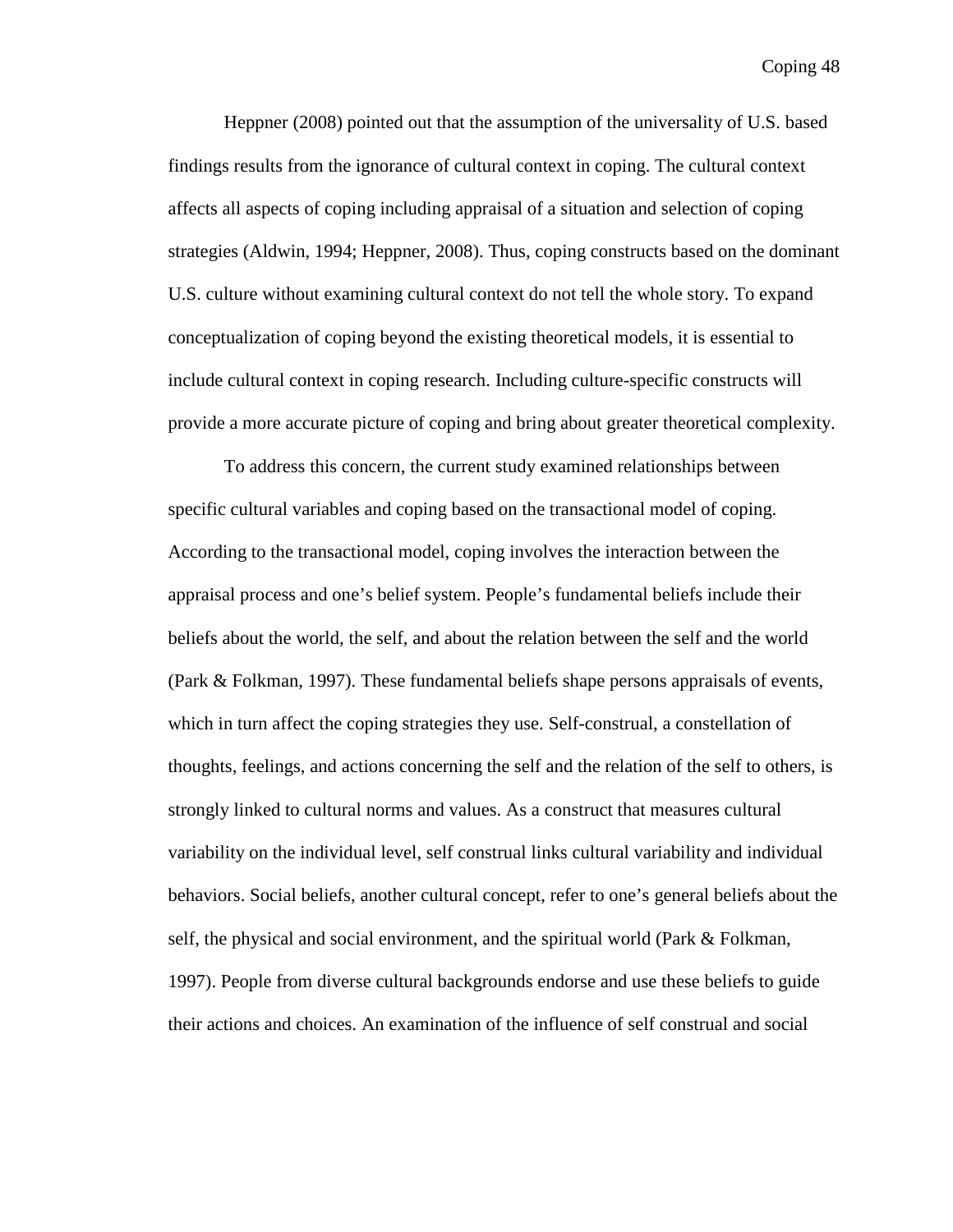beliefs on coping will enhance our understanding of coping similarities and differences between Chinese and U.S. persons.

## *Self-construal*

The way people conceive themselves is influenced by the culture into which they are socialized (Gudykunst, Matsumoto, Ting-Toomey, Hishida, Kim, & Heyman, 1996). To begin the discussion of self-construal, it is necessary to first look at related cultural variables. Individualism and collectivism are the most frequently researched dimensions of culture. An individualistic culture emphasizes the superiority of personal goals over those of the in-group, while a collectivistic culture emphasizes the subordination of personal goals to in-group goals (Triandis et al., 1988). Hofstede's (1980) cross cultural study of cultural dimensions across 50 countries and 117,000 individuals indicated that individualism and collectivism are opposite ends on a continuum, and that the distribution of individualism-collectivism contrasts most Asian, Latin American, and African cultures with most North-American and northern and western European cultures. In Hofstede's (1980) study, individualism-collectivism referred to the extent to which the identity of persons of a given culture was shaped primarily by personal choices and achievements or by the groups to which they belonged. Hofstede computed country mean scores on an Individualism Index (IDV; Hofstede, 1980), which described the extent to which a country tends to be individualistic. The Individualism Index ranges from zero to 100, the higher the score, the more individualistic. The highest IDV scores were found in the United States (92), Australia (90), U.K. (89), Canada (80), the Netherlands (80), and New Zealand (79). The lowest were found in Venzuela (12), Columbia (13), Pakistan (14), Peru (16), Taiwan (17), and Singapore (20). The individualism-collectivism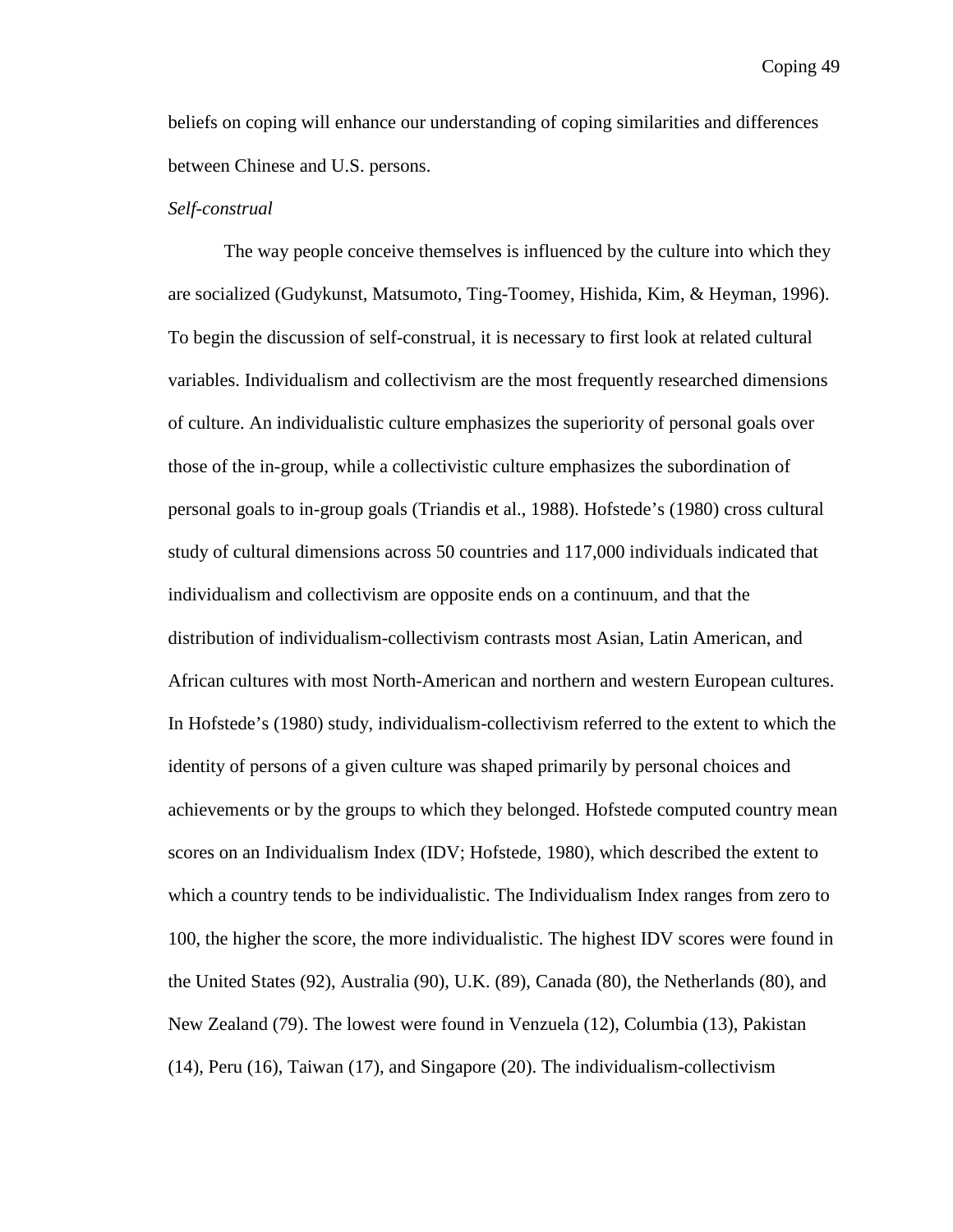dimension was further supported in another study by Smith, Dugan, and Trompenaars (1996) with data collected from 8,841 respondents from 43 nations. The authors devised 25 questions to measure facets of individualism-collectivism based on the definition proposed in Hofstede's study. Similar to Hofstede's findings, Smith et al. (1996) showed that China scored highly on collectivist values, while the U.S. scored high on individualistic values. Recently, a meta-analysis of 170 studies on the dimensions of individualism and collectivism (Oyserman et al., 2002) demonstrated that European Americans in the United States were more individualistic compared to people from Japan, Korea, China, India, Poland, and Singapore. European Americans were also less collectivistic than were people from Isreael, Nigeria, China, Mexico, and India. In contrast, the Chinese were robustly lower in individualism and higher in collectivism than European Americans in the United States. These studies, all conducted on a nation level (i.e., computation of country mean scores), have shown that Chinese culture is more collectivistic than the United States mainstream culture.

The individualism-collectivism continuum has been measured through culture/nation level analyses based on the aggregate of individual scores on variables including personal and in-group goals, self concept, perception of norms and duties, and interpersonal relationships. It represents the shared subjective feature of a culture and does not dictate individual differences within cultures. The corresponding cultural variable measured at the individual level is self-construal (Singelis, Bond, Sharkey, & Lai, 1999). Self-construal is influenced by the individualistic or collectivistic culture in which individuals are socialized. Markus and Kitayama (1991) identified two basic and relatively stable types of self-construal: independent self-construal and interdependent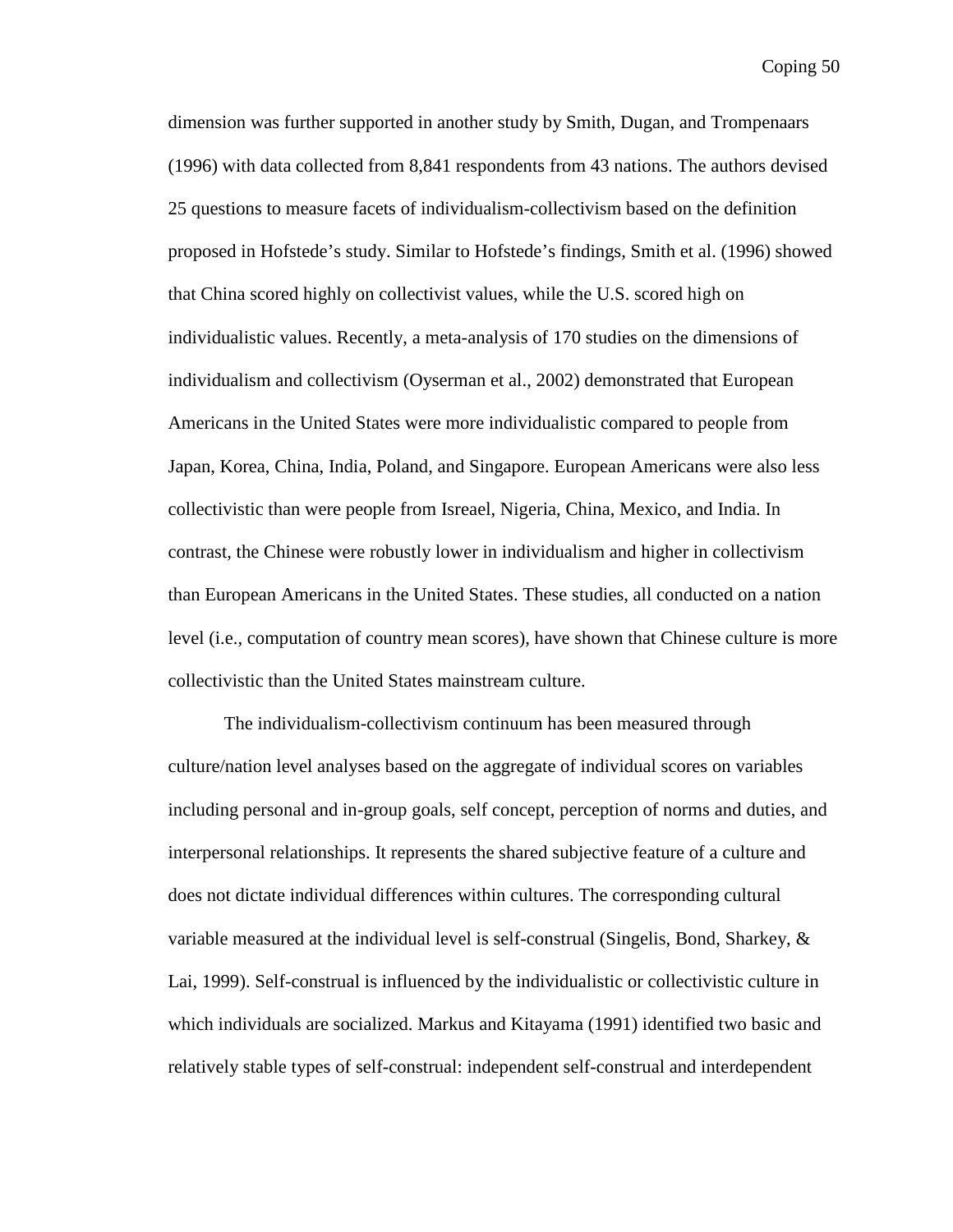self-construal. Independent self-construal is defined as a "bounded, unitary, and stable" self that is separate from social context (Markus & Kitayama, 1991, p. 230). It emphasizes internal attributes such as individual thoughts, feelings, abilities, and personal goals, individual uniqueness, and self expression. Persons with an independent selfconstrual regard the self as separate from groups, they use internal attributes to guide their behavior (i.e., make decision based on their desires or likes and dislikes), and evaluate relationships in terms of their costs and benefits. Persons in the United States and other individualistic societies are likely to construct an independent self-construal (Markus & Kitayama, 1991) because the United States society encourages directness and forthrightness in communication, expression of different opinions, and assertiveness of individual needs.

In contrast, interdependent self-construal is defined as a "flexible, variable" self (Markus & Kitayama, 1991, p. 230) that emphasizes external features such as roles and relationships, belonging and fitting in, one's proper place and behaviors in groups, and indirectness in communication. People with interdependent self-construal see the self as part of an in-group. They pay attention to norms and social obligations, and the importance of relationships regardless of immediate costs. People in a collectivistic culture are likely to construct an interdependent self-construal because they tend to define the self in terms of relationships with others (Markus & Kitayama, 1991; Triandis, 1988). For example, a person in China is usually referred to by his or her position at work or roles in the family, rather than by his or her name. Chinese students in Taiwan tended to act primarily in accordance with the expectations of others and social norms rather than with internal desires (Yang, 1981).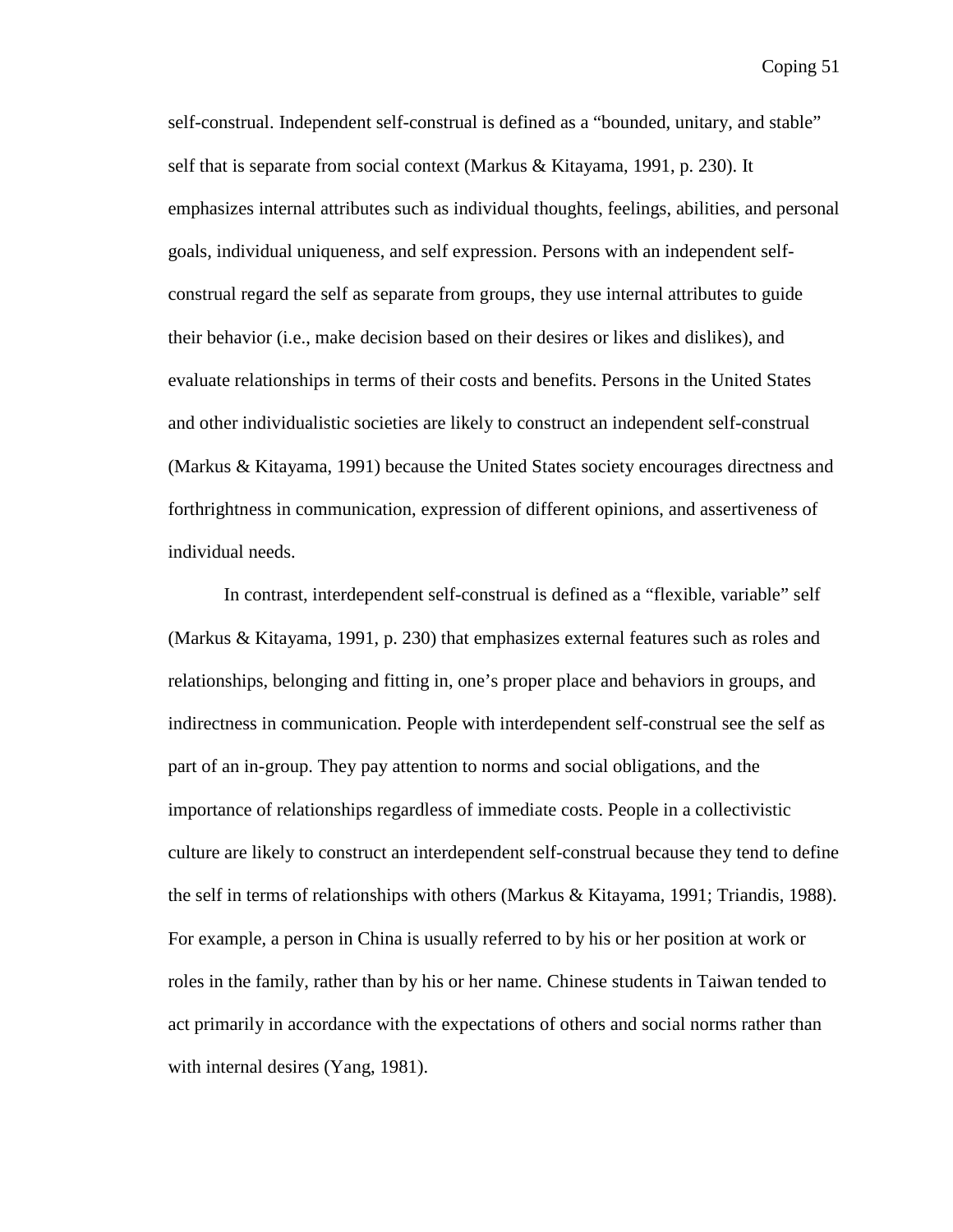Empirical studies have supported the association between the individualismcollectivism continuum and independent and interdependent self construal (Singelis et al., 1999). Specifically, these studies showed that collectivism is associated with stronger interdependent self construal and weaker independent self-construal. Another study conducted in nine countries/areas (Chile, France, Hong Kong, Illinois, India, Indonesia, Japan, China, Poland and Venezuela ) (Triandis, et al., 1993) showed that independence versus interdependence discriminated these cultural groups. On independence, China had the lowest scores, while Illinois in the U.S. had the highest score (i.e., -59 vs. 47). On interdependence, China had a higher score than Illinois (i.e., 33 vs. 15). The study indicates that U.S. persons have a much stronger independent self-construal compared to Chinese persons. Chinese persons are more interdependent than U.S. persons. In addition, it shows that interdependence and independence co-exist in a culture, which is observed in the scores of U.S. persons.

This link between individualism-collectivism and self-construal provides a theoretical framework that explains individual behavior through an examination of cultural differences. Individual coping behaviors, therefore, could be explained by cultural variability through the analyses of self-construal. As such, the current study used self-construal as one of the independent variables to investigate cultural influences on coping.

In addition to the discussion of self-construal as a feature of cultural variability at the individual level, there have been studies (Cross & Madson, 1997; Gabriel & Gardner, 1999; Kemmelmeier & Oyserman, 2001; Maddux & Brewer, 2005) on the relation between self-construal and gender. These studies showed that in Western societies,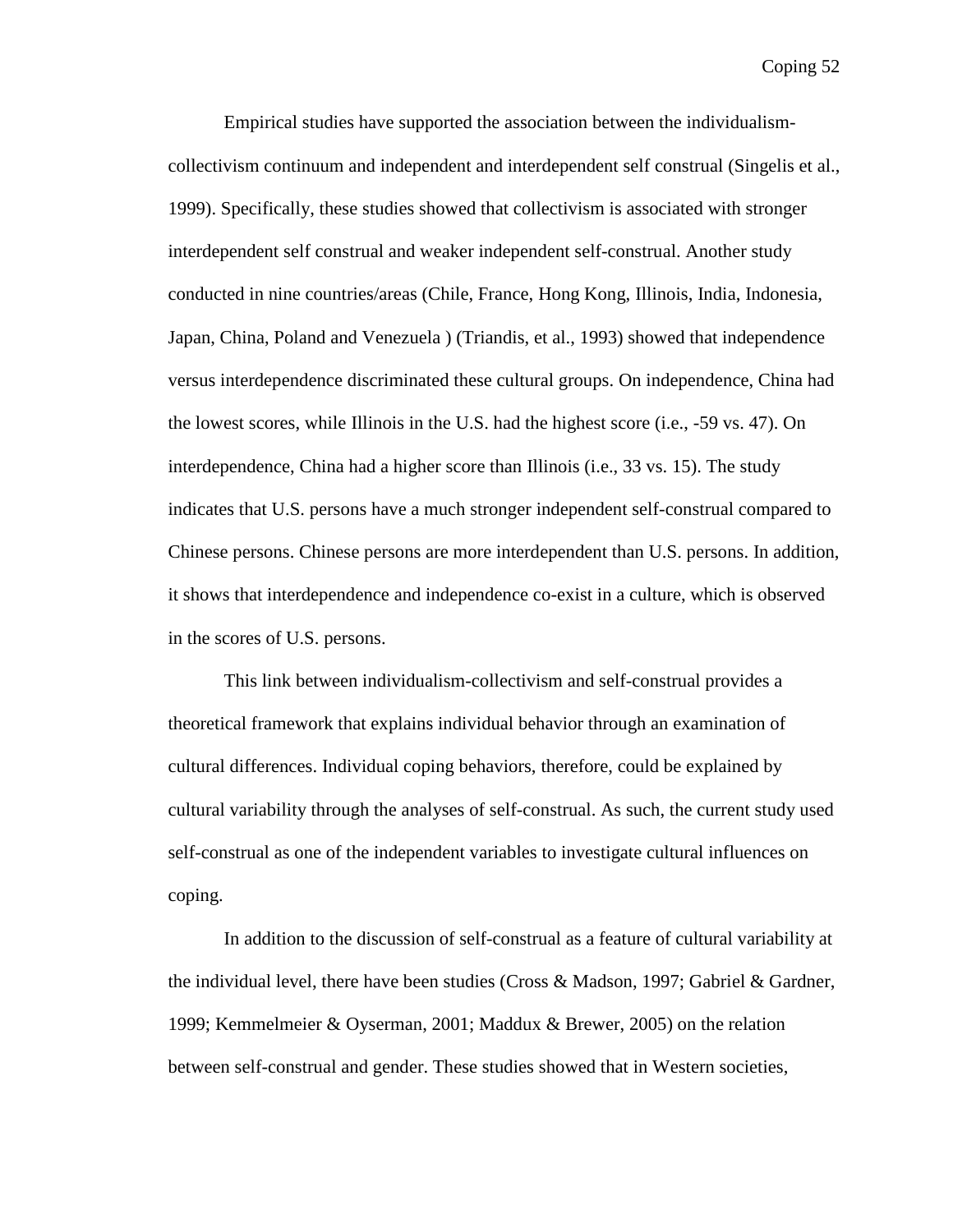women were more likely than men to develop an interdependent self-construal and that men were more likely than women to develop an independent self-construal. Children tended to define themselves very early as a function of their gender, with girls having a greater social sense of self than boys (McGuire & McGuire, 1988). Men's sense of worth is closely associated with autonomy and the sense of personal achievement, while women emphasized connectedness and sensitivity to others. However, such gender differences in self-construal were not found in a range of collectivistic societies including China, Nepal, India, Nigeria, and Zimbabwe, etc. (Watkins, Adair, Akande, Cheng, Flemming, Lefner, & Gerong, 2003). A recent study that compared responses from France, Belgium, the Netherlands, the United States, and Malaysia (Guimond et al.,, 2007) showed that gender differences in self-construal are in fact larger in American and European cultures where greater progress has been made toward gender equality. Variation of gender differences in self-construal can be explained by the role of social comparison processes in a particular culture. In individualistic cultures where more egalitarian gender role is emphasized, people are more likely to engage in between-group (gender) social comparison (Guimond, Chatard, Martinot, Crisp, & Redersdorff , 2006). When they compare themselves with out-group members, they define themselves in terms of characteristics that define the in-group as apposed to the out-group. As a result, they exhibit stronger gender differences in self-construal. In contrast, in collectivistic culture where power imbalance between men and women is larger, people tend to engage in intra-group (within-gender) social comparison, which results in weaker gender differences in self-construal.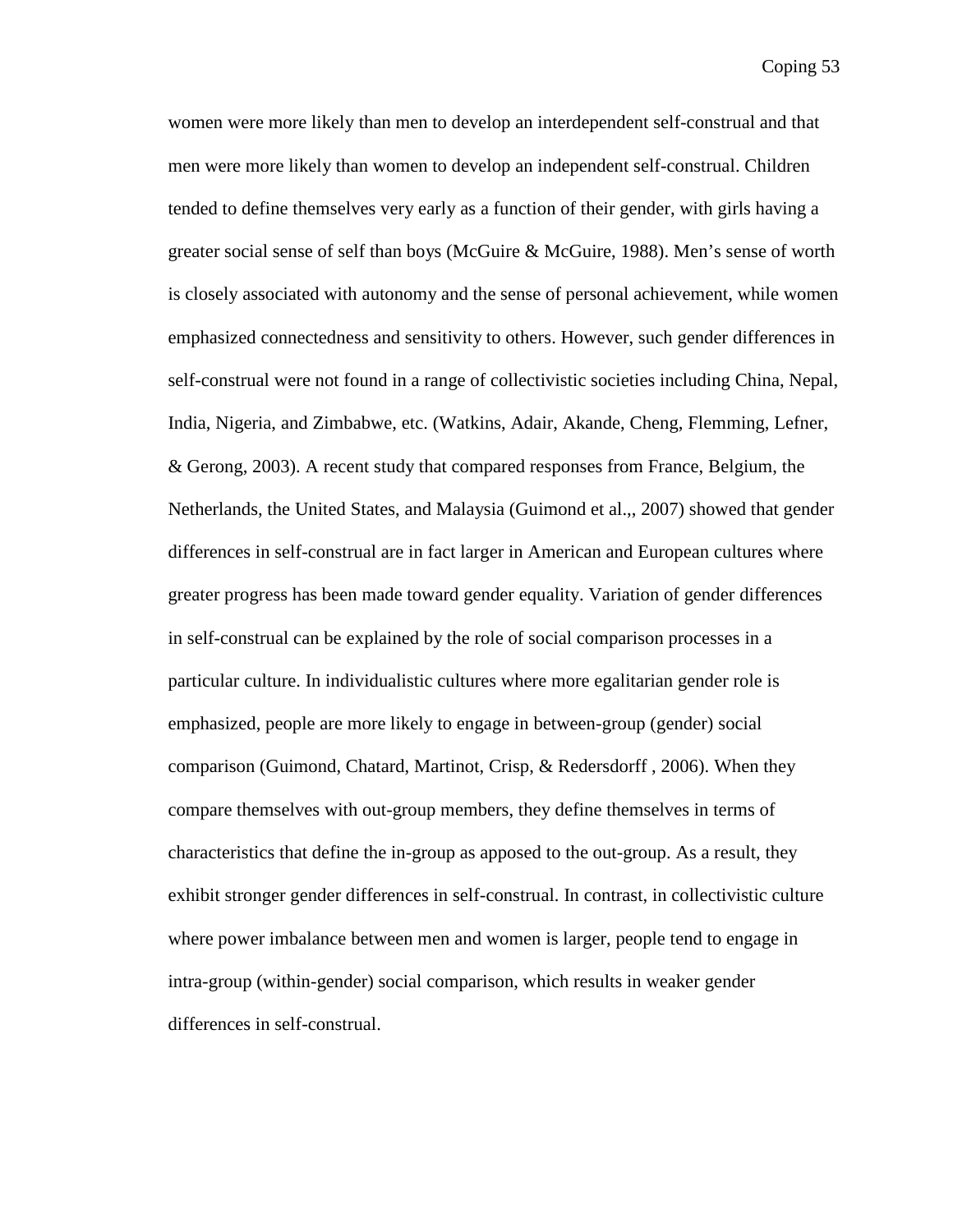*Self-construal and Coping*. The relation between self-construal and coping was investigated in a study by Lam and Zane (2004). In this study, differences between Asian and White American students' coping with interpersonal stressors were examined. It was found that Asian American students were less likely to use externally targeted coping such as doing something to change the external environment than the White American students. The Asian American students tended to use internally targeted coping such as changing their thoughts and feelings to adjust to the environment. Furthermore, it was found that the Asian American students were more oriented toward an interdependent self-construal and less towards independent self-construal than the White American students were. More importantly, the study showed that self-construal had a significant mediating effect on ethnic differences in coping. The relation between ethnicity and coping was significantly reduced after the effect of self-construal was controlled. Greater orientation toward an interdependent self-construal partially accounted for the greater use of internally targeted coping, and greater orientation toward an independent self-construal fully accounted for the greater use of externally targeted coping. These results make sense because people with an independent self-construal are oriented toward mastering and controlling the environment to fit their personal goals and needs. As a result, they take action to change the situation and use problem solving coping strategies when facing adversities. In contrast, for people with an interdependent self-construal, the self is defined in relation to others. Persons so oriented attempt to accommodate or adapt to the environment. As a result, they examine and change their thoughts and feelings to cope with stressful situations.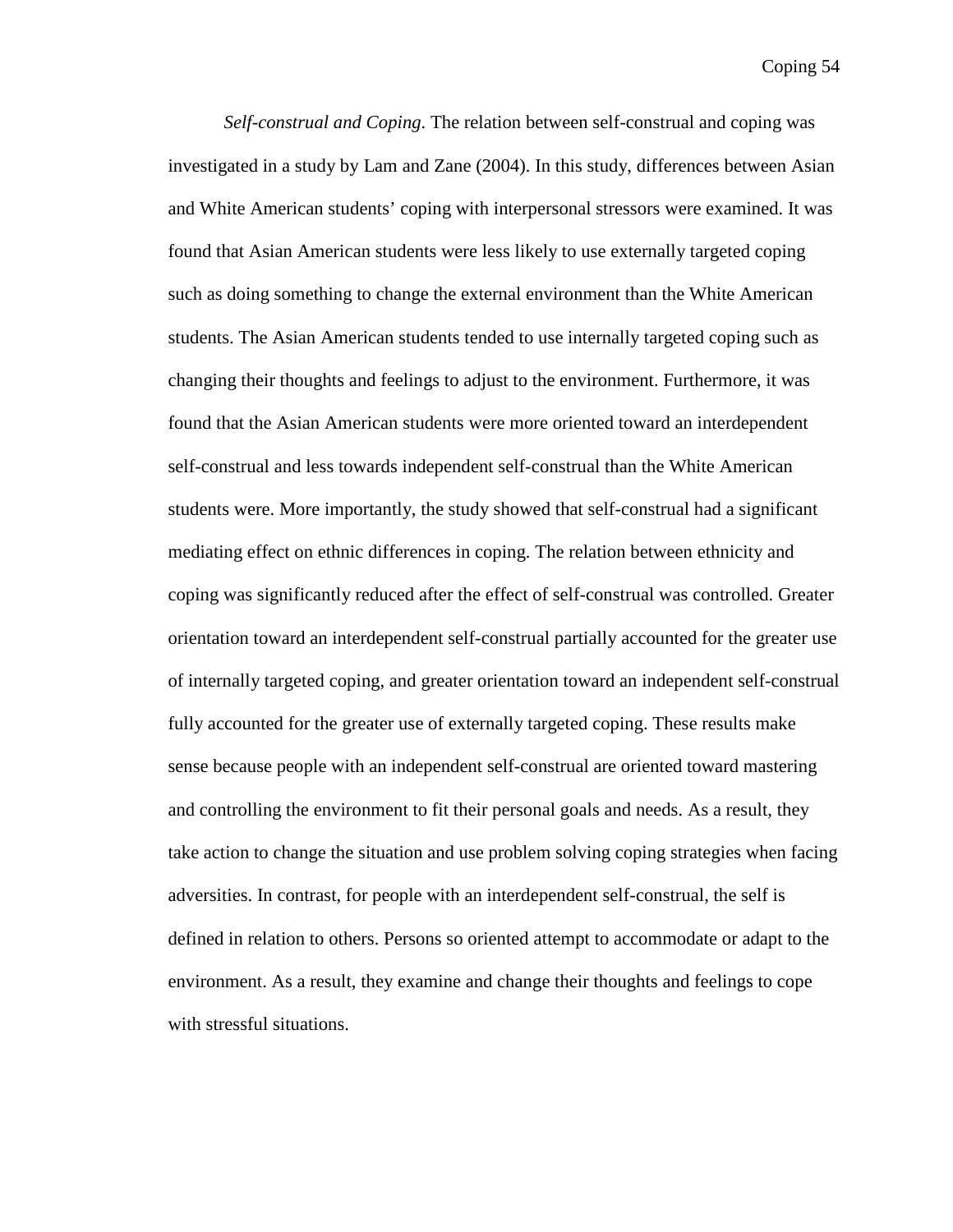Similarly, Cross (1995) investigated the differences in self-construal of American and East Asian students in the United States and the influence of self-construal on coping. Seventy-one East Asian students and 79 U.S. students participated in the study. The results showed that East Asian students in the first year of study in the U.S. were higher on the interdependent self-construal than were the American students. There was, however, no difference in both groups emphasis on the independent self-construal. It is possible that East Asian students who chose to travel to and study in the United States were more individualistic compared to their counter-parts in their home country. Moreover, the study demonstrated that East Asian students who were more independent oriented tended to take direct action in addressing school related problems. In contrast, the relation between self-construal and coping was not observed in the U.S. students. According to the author, this may due to the lower internal reliability of the self-construal measures for the U.S. students in this study. This limitation may result in the underestimation of the strength of the relationships between self-construal and coping for the U.S. sample. Although interpretation of the results was somehow impeded due to this limitation, the study provided evidence for the relationship between self-construal and coping in the East Asian sample.

In related research, Zaff, Blount, Phillips, and Cohen (2002) investigated the association between self-construal and coping among African and Caucasian American middle school students. Their study found that for both African Americans and Caucasian Americans, independent self-construal was associated with less use of self criticism and other-blaming, and more positive reframing of the stressor. The similarity between the two groups may be attributed to the acculturation of African Americans youth into the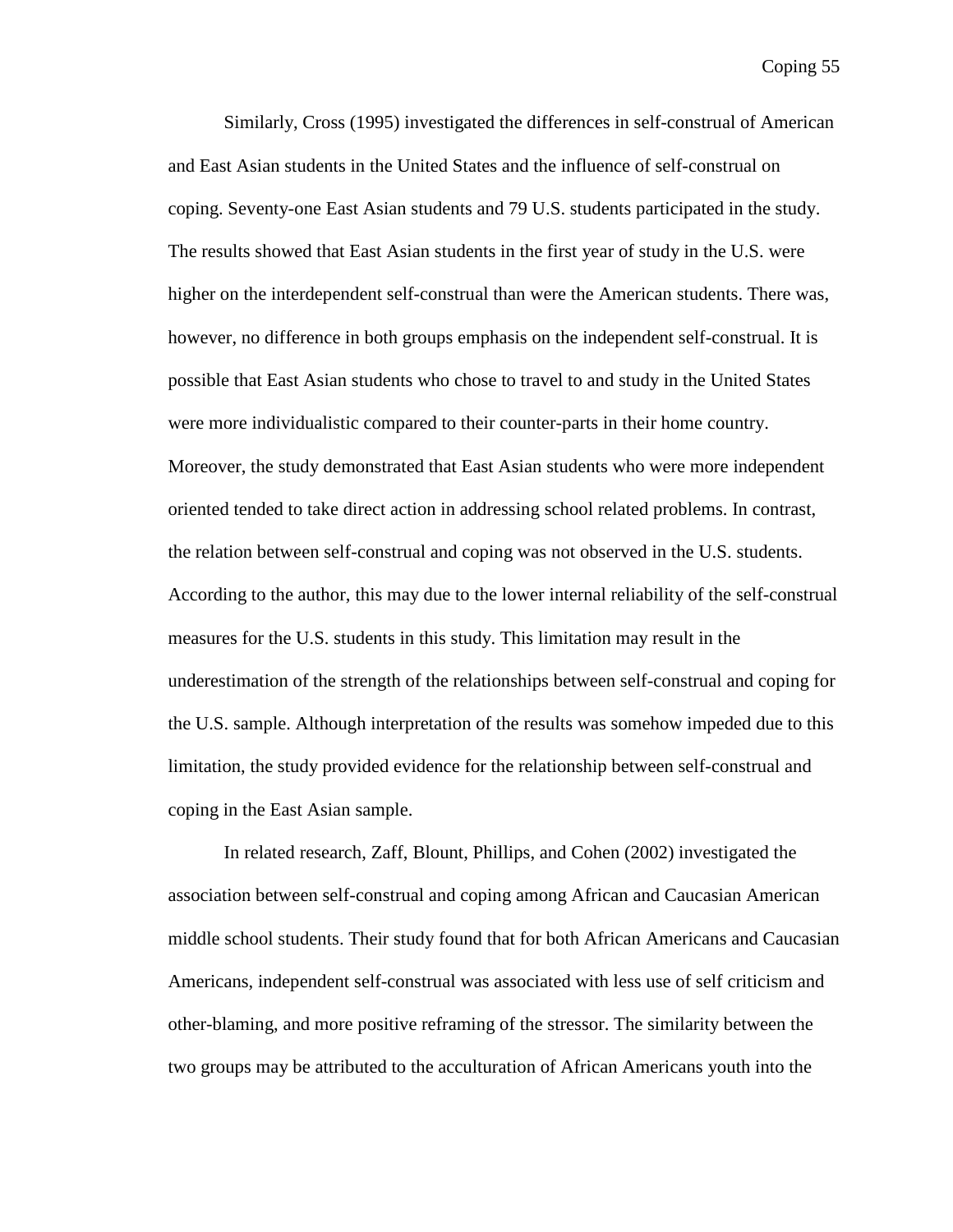majority culture. On the other hand, interdependent self-construal was found to contribute to more use of social support for African Americans, while independent self-construal was related to more use of social support for Caucasian Americans. For Caucasian Americans, interdependent self-construal was not associated with any coping strategies. This difference suggests a more independent ideology in Caucasian Americans.

The above studies indicate that self-construal influences coping. The relation between ethnicity and/or nationality and coping is somewhat mediated by people's selfconstrual. It is important to note that ethnicity and nationality are different concepts. Ethnicity refers to a cultural identity with which members share a common heritage including religious, or linguistic characteristics, whereas nationality refers to one's citizenship (Fischer & Moradi, 2001). Some studies discussed above concern ethnic minority groups in the U.S. (Lam & Zane, 2004; Zaff et al., 2002) and some concern East Asian international students (Cross (1995). As shown from these studies, coping differences across cultures may have more to do with how people perceive themselves and how they relate to others than it has to do with the cultural society they are from. Thus, to gather meaningful information on cross-cultural differences in social behaviors, specific cultural variables should be included. As mentioned earlier, self-construal reflects cultural variability at an individual level. The use of self-construal as an independent variable unpacks the specific aspect of culture that is associated with coping. Moreover, incorporating individual level analyses like this recognizes differences within cultures and that not all members of a culture are represented by the prototype that characterize a culture (e.g., some U.S. nationals may have a stronger interdependent selfconstrual than independent self-construal, and vice versa to some Chinese people).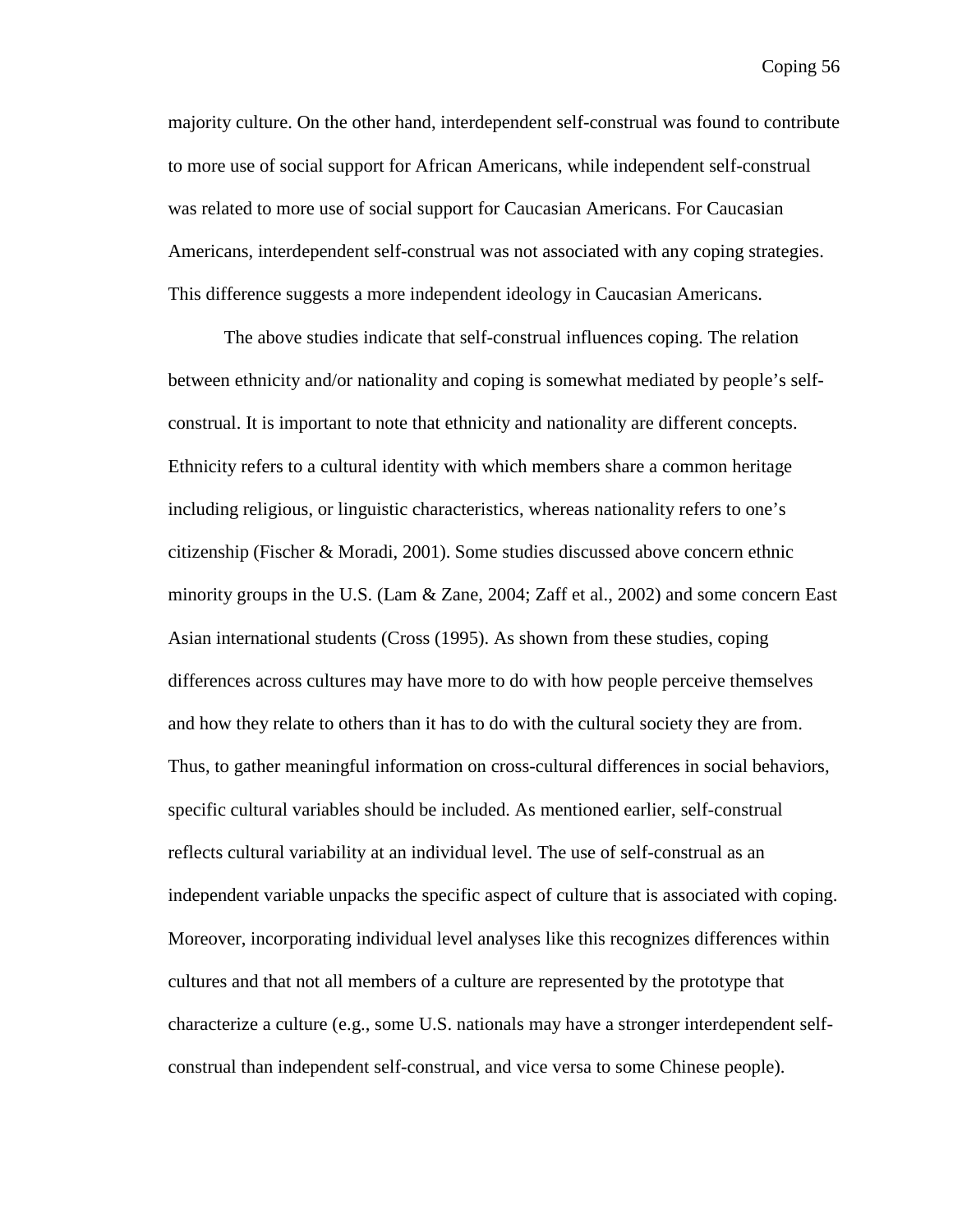Among previous cross cultural studies of coping (Hoedaya & Anshel, 2003; Lam  $\&$ Zane, 2004; O'Connor & Shimizu, 2002; Sheu & Sedlacek, 2002; Tweed et al., 2004), only one study (Lam & Zane, 2004) incorporated self-construal as a specific cultural variable to understand the mechanism underlying cultural differences in coping. Studying cultural differences in coping without an investigation of influences of specific cultural variables gives the impression that people's nationality or ethnicity determines their behaviors, which is misleading. In each culture, individuals may develop a different understanding of the self and the world due to a different personality and living environment, which in turn brings about different responses to stressors. Thus, the current study addressed this limitation by looking into the relations between coping and specific cultural variables, namely, self-construal and social beliefs.

Cultural differences in self-construal also explain why the emotion-focused coping dimension is prevalent in the United States but not China. Expression of emotions is important to people with an independent self because it highlights their internal attributes and enhances self confirmation in public and in private (Markus & Kitayama, 1991). In contrast, in collectivistic cultures such as China where an interdependent self is more prevalent, emotions are less frequently expressed. Public display of one's personal emotions may disturb the maintenance of interdependent and harmonious social interaction, and if unconstrained can lead to interpersonal conflict (Markus & Kitayama, 1991). The interpersonal context assumes priority over private feelings, and as a result, private feelings are de-emphasized to fit the interpersonal context. This position is supported by a study by Matsumoto and colleagues (Matsumoto et al., 1988). The researchers provided a semi-structured interview with 81 U.S. undergraduate students and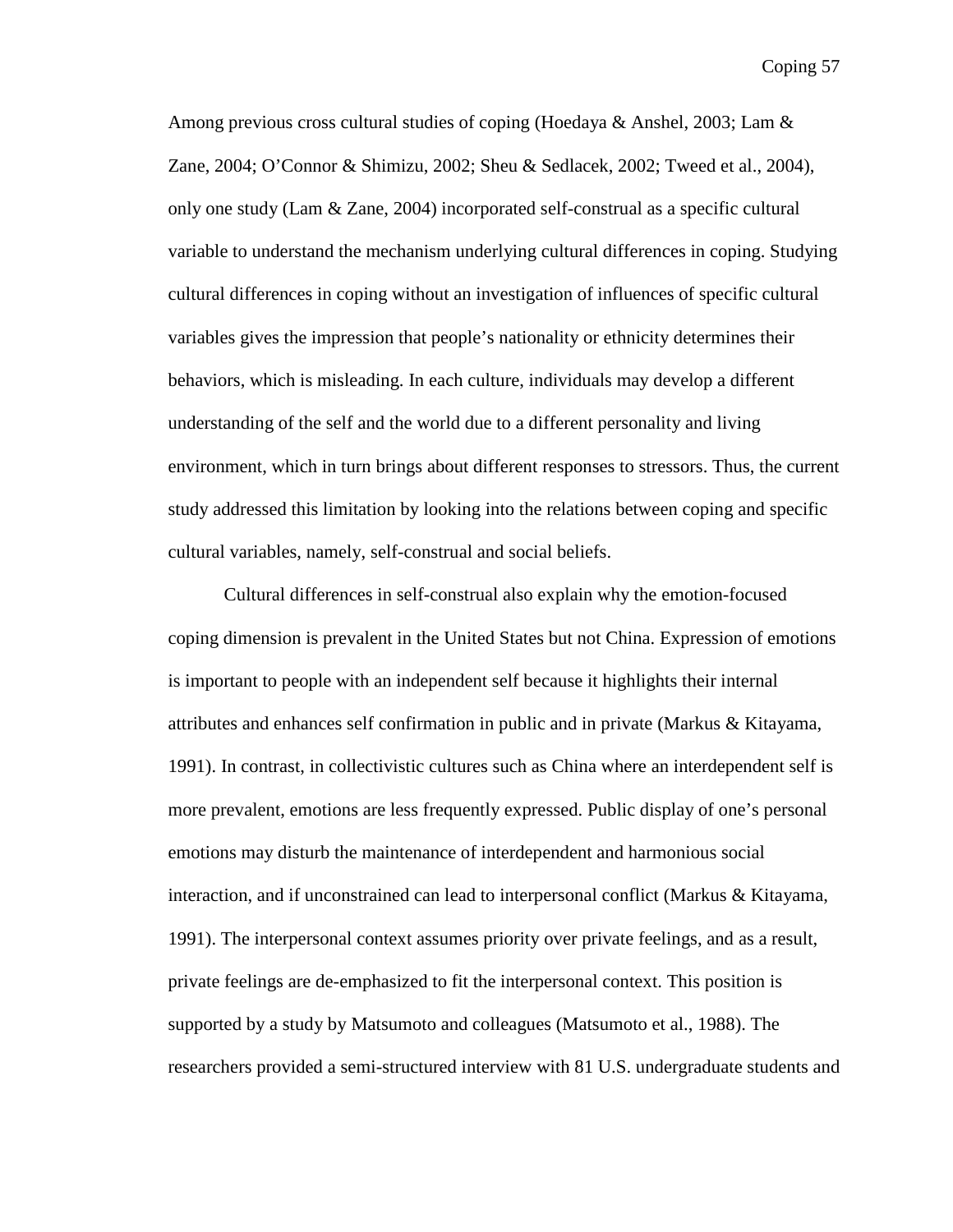193 undergraduate students from Japan. These students were asked about their experiences of emotions including joy, fear, anger, sadness, disgust, shame and guilt, the regulation of emotion, the subjective evaluation of emotion-eliciting events, and verbal, nonverbal, and physiological reactions. The study showed that the U.S. undergraduate students reported experiencing their emotions longer and more intensely than did the Japanese students. Moreover, the U.S. students reported more physiological and verbal reactions to the emotion-eliciting events than did the Japanese. Based on data collected from 15 countries, Matsumoto (1989) further investigated the relation between selfconstrual and emotion expression. Participants were asked to identify and rate emotions displayed by an individual in photographs. The results suggested that people from individualistic cultures perceived and experienced emotions more intensively to the same stimuli compared to people in collectivistic cultures. These studies (Matsumoto, 1989; Matsumoto et al., 1988) indicate that there is a positive relation between individualism and negative emotion expression. Cultures low in individualism stress group cohesion. In these cultures, expression of negative emotions is minimized as it threatens interpersonal harmony. On the other hand, cultures high in individualism may sanction the communication of negative emotions as they relate to individual freedom to express and perceive those emotions.

## *Social Beliefs*

Another cultural construct to be examined in the current study is social beliefs. The current study applies Leung and colleagues'(2002) definition of social beliefs which refers to general beliefs about people, social groups, social institutions, the physical environment and the spiritual environment, and events and phenomena in the social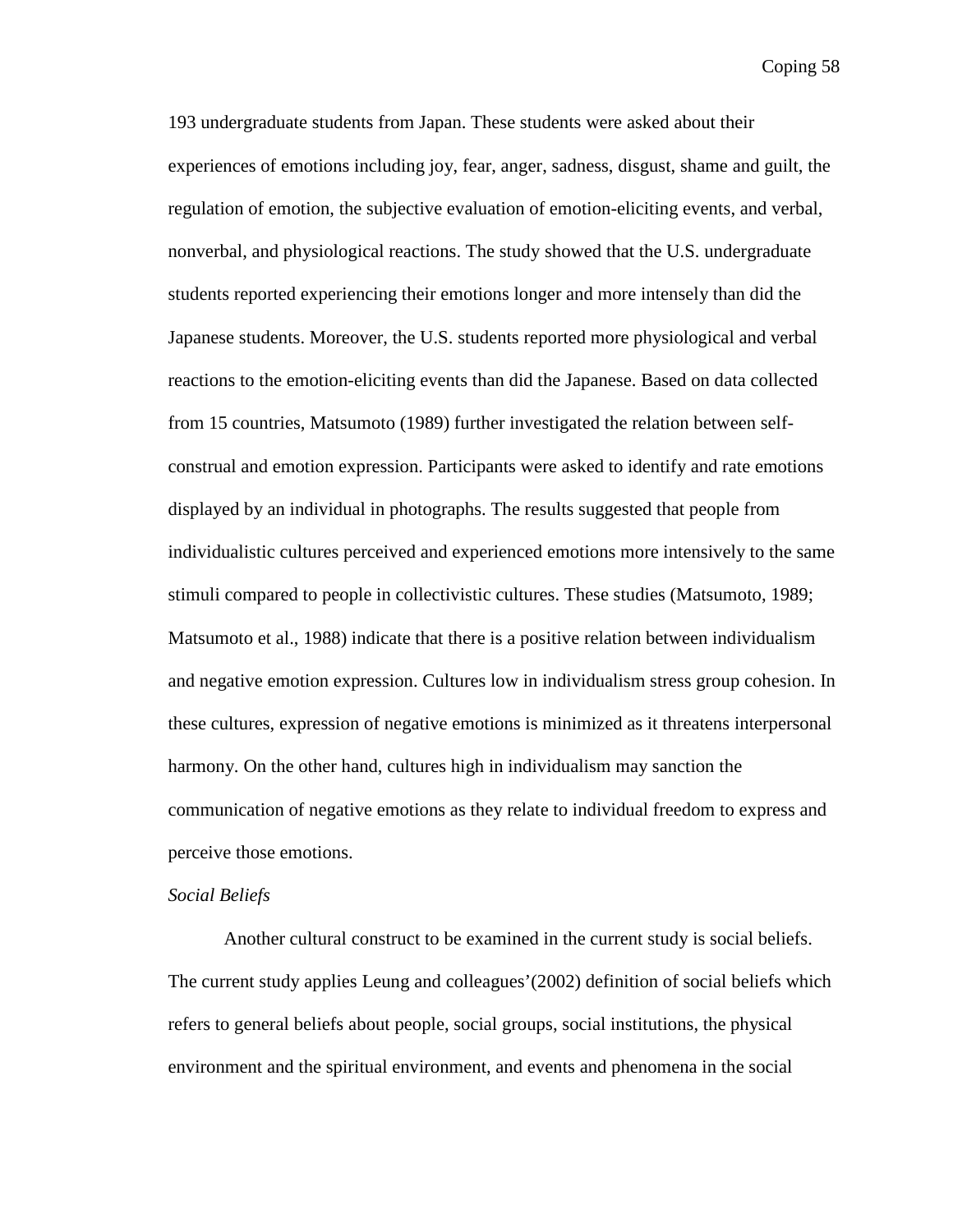world. Social beliefs are expressed in the form of an assertion about the relationship between two entities or concepts. Examples of social beliefs include statements such as, "good health leads to life satisfaction," or "Wars will lead to the destruction of civilization" (Leung et al., 2002, p. 289). Social beliefs are developed through people's socialization experiences. Thus, they reflect the social environment in which one grows up and influence the way one behaves and relates to others. Social beliefs is a broader concept than worldview as the former includes beliefs about the world, the self, and the relations between the self and the world, while the latter focuses on beliefs about the world only (Park & Folkman, 1997). In addition, social beliefs are different from values, as the former concerns the relationship between two concepts, while the latter makes assumption about only one concept (e.g., Wars are bad; Eating healthy is important) (Leung et al., 2002).

Despite the importance of social beliefs in understanding people's social behaviors, it was not until the early 2000s that researchers began to develop an instrument to identify and measure this construct at the individual level (Leung et al.; 2002). Based on a review of Western literature on beliefs and on cultural input from Hong Kong Chinese people and Venezuelans, the instrument *Social Axioms Survey* was developed. Specifically, the authors gathered survey instruments on beliefs in the psychological literature in English, which contained more than 300 scales. Items that were consistent with the said definition of social beliefs were selected. Meanwhile, 265 people in Hong Kong and 42 people in Venezuela were approached for an interview. The participants were asked to respond to three sets of questions: 1) beliefs and principles that "guide their interactions with others" as well as beliefs about "everyday matters," 2)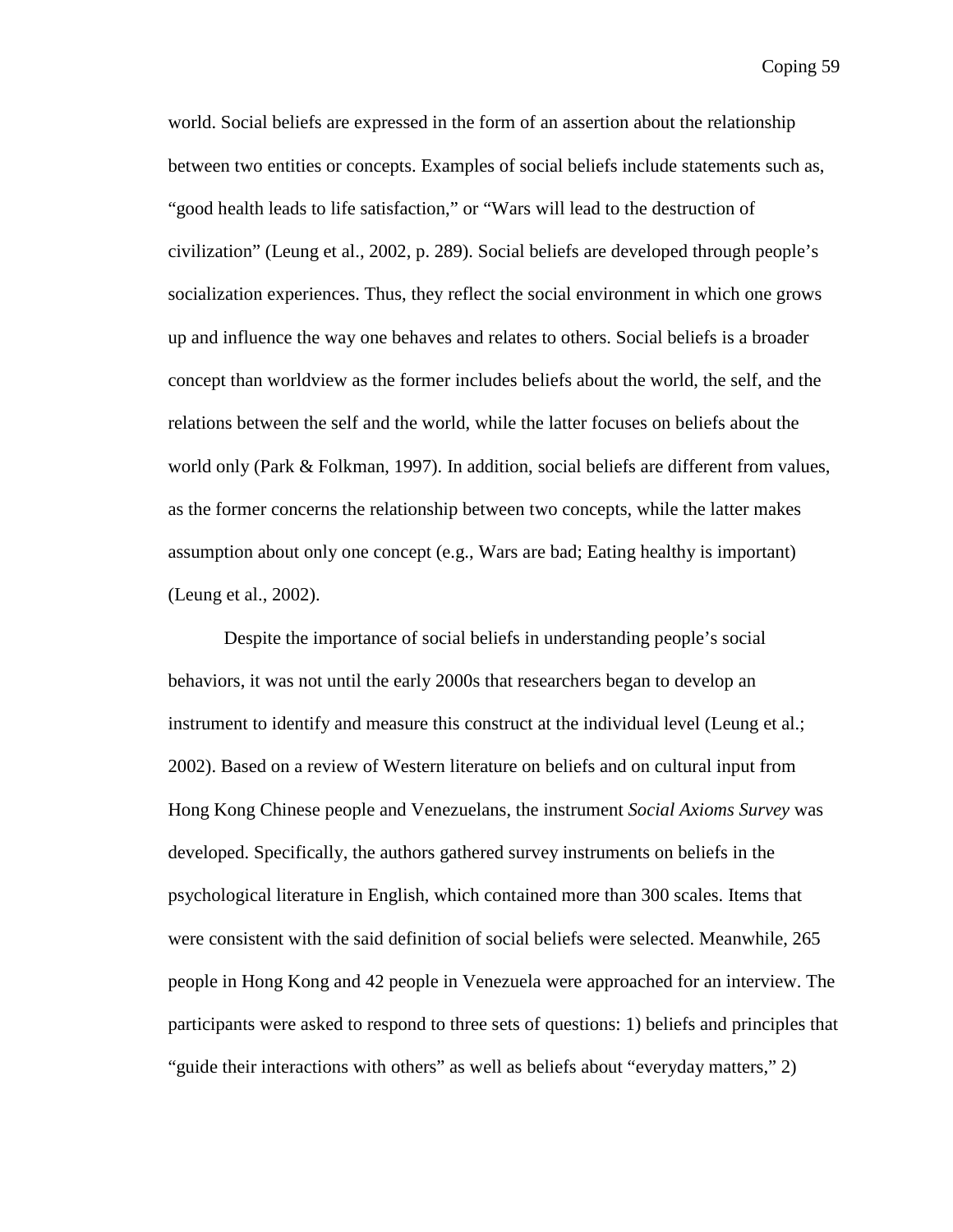beliefs about the "self, others, social relations, social groups, the environment, and the supernatural," and 3) beliefs about "issues on love, health, marriage, society, politics, religion, entertainment, work, family, sports, and life in general" (Leung et al., 2002, p. 290). In addition, content analyses were conducted of samples from Chinese and Venezuelans newspaper, magazines, popular songs, proverbs, primary and secondary textbook, poetry, and folklore to extract items of social beliefs. Based on a series of statistical analyses (see details in Chapter III) on populations in various cultures including Hong Kong, Venezuela, U.S., Japan, and Germany, five culture-general dimensions of social beliefs were identified which include *social cynicism, social complexity, reward for application, religiosity,* and *fate control*. Specifically, *Social cynicism* represents a negative perception of human nature such as a biased view about certain groups of people, a mistrust of social institutions, and a disregard of ethical means for achieving an end. People with social cynicism may expect negative outcomes from their involvement with life, especially with more powerful others. *Social complexity* refers to the view that there are multiple solutions to social issues and that the outcome of events is uncertain. People with social complexity recognize the variability of individual behaviors and multiple influences on social outcomes. *Reward for application* represents the belief that the investment of human resources results in a positive outcome. People believe in a just world where hard work and effort will pay off. *Religiosity* refers to the view that spiritual forces influence the world and that religious institutions have a positive influence on social outcomes. People with spirituality believe in the existence of supernatural powers. *Fate control* refers to the belief that social events are determined by external forces. People with fate control believe that outcomes are predetermined. Meanwhile, they also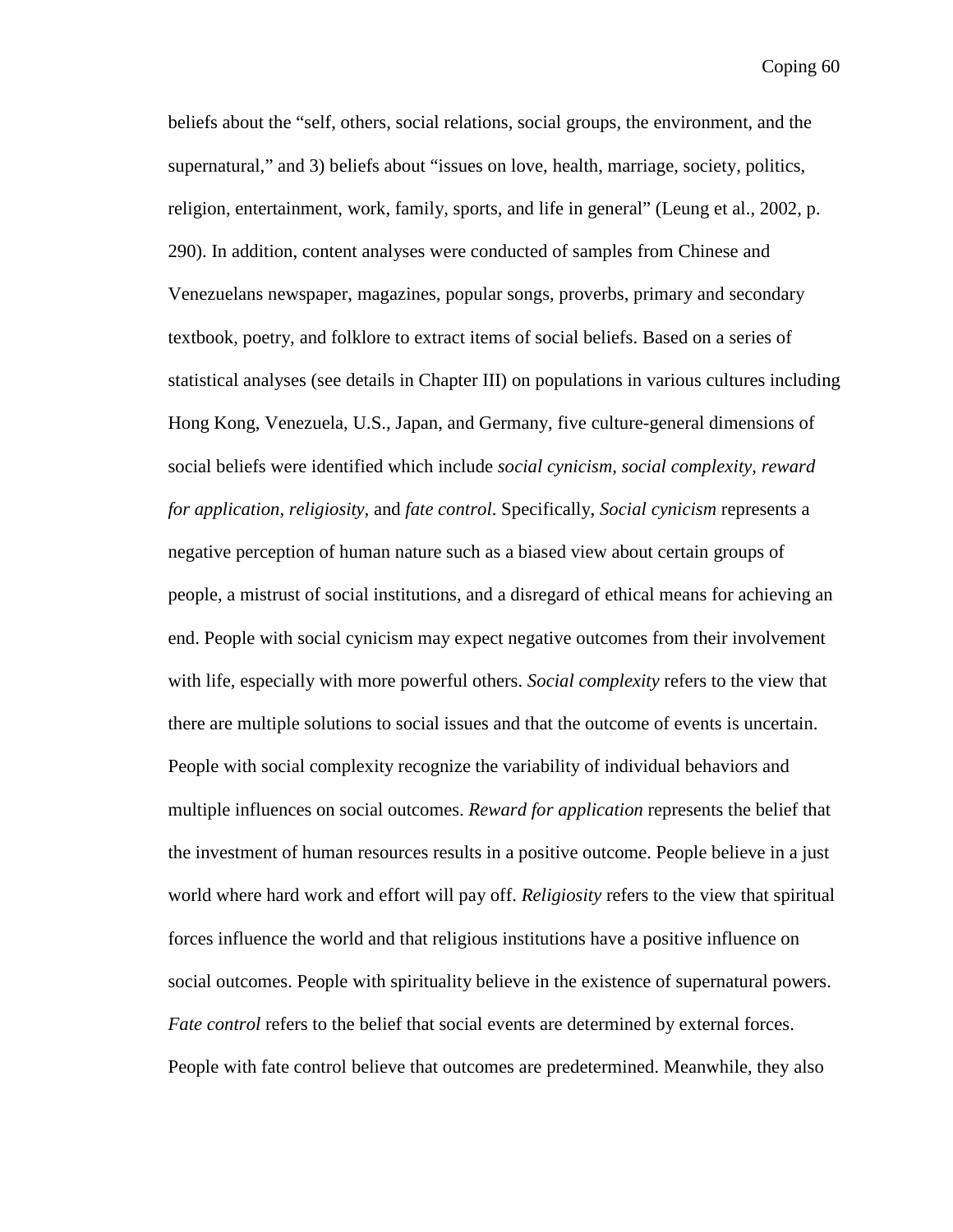believe that there are ways to influence outcomes (Leung et al., 2002). As such, people engage in certain practices (e.g., doing good, chanting, going to a fortuneteller) to avoid bad luck.

The relation between social beliefs and the cultural dimension of individualism and collectivism is yet to be explored as few studies have investigated this topic. In their study of examining the nomological network of social axioms on Chinese undergraduate students, Chen, Fok, Bond, and Matsumoto (2006) found that two dimensions of social axioms were associated with the social characteristics of individualism and collectivism. Specifically, *social cynicism* was associated with *vertical individualism. Vertical individualism* (emphasizing hierarchy) as compared to *horizontal individualism* (emphasizing equality), is characterized by a sense of competition and emphasis on hierarchical status. People in a vertical individualistic culture tend to be competitive and strive to be the best. Research showed that some individualistic cultures, such as Australia and Sweden, emphasize equality whereas other individualistic cultures, such as the United States, emphasize hierarchy (Triandis, 1995; 2001). The relation between *social cynicism* and *vertical individualism* makes sense as individuals with cynical worldviews tend to see social institutions as repressive and hierarchical structured, and thus are self-protecting due to their mistrust of others. In addition, *social complexity* was found to be associated with both vertical individualism and vertical collectivism. This may indicate that people in a hierarchical culture, either individualistic or collectivistic, believe in the inter-related nature of the world and thus apply multiple solutions to problems.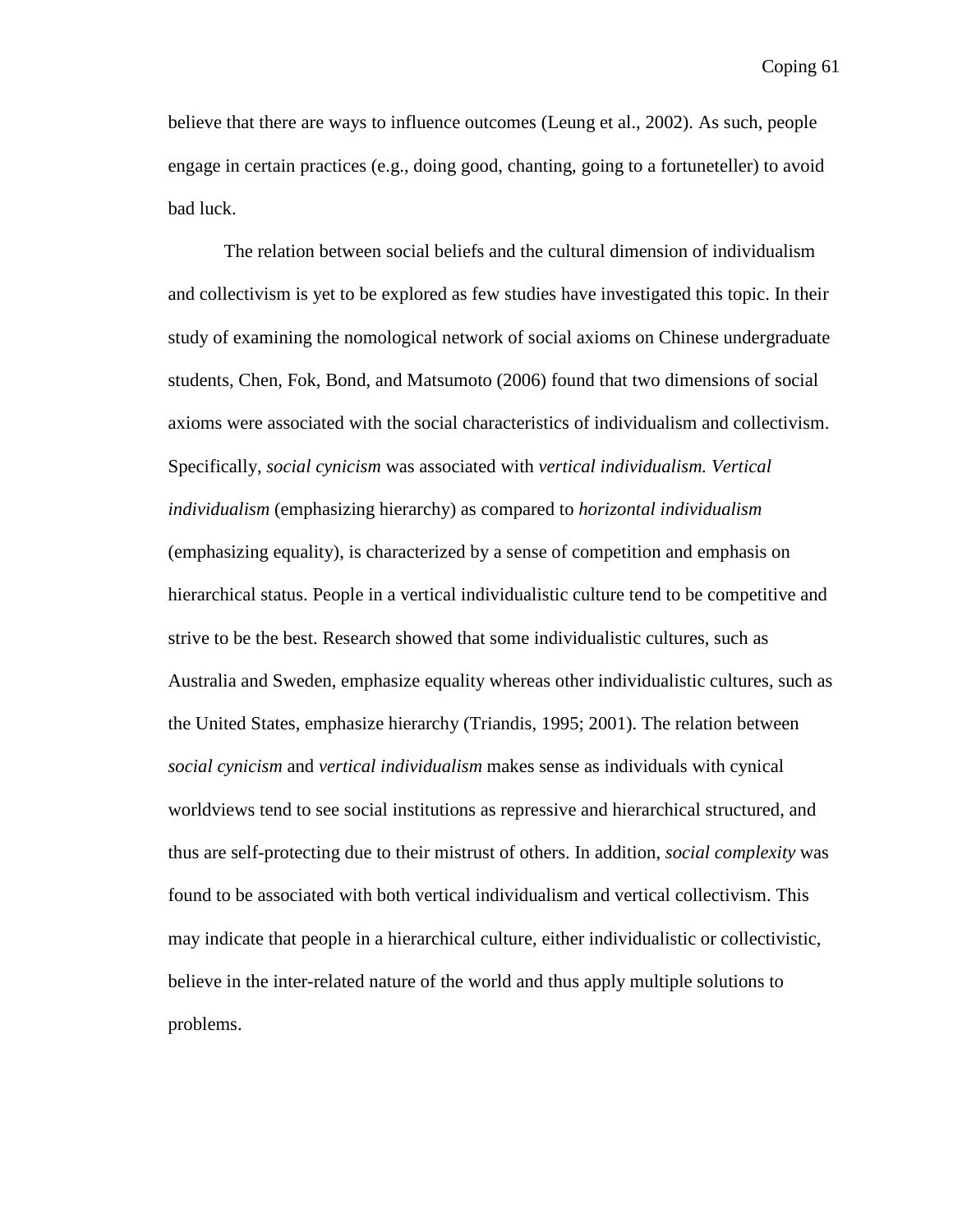*Social Beliefs and Coping.* Studies have been conducted to evaluate the relation between dimensions of social beliefs and coping (Bond et al., 2004; Safdar et al., 2006) in various populations. In a study of the social beliefs construct with Chinese college students, Bond et al. (2004) found that social beliefs predicted coping styles. Specifically, the dimensions of *fate control* and *social cynicism* were associated with avoidance coping. Individuals, who believe that events are destined and beyond the control of human beings, may choose to stay away from a difficult situation and wish for the reverse of fortune to occur. Similarly, people who perceive human nature and social events in a negative way may be skeptical about the outcome of active engagement with problems, and resort to distancing and wishful thinking. The study also demonstrated that *social complexity* was related to problem-focused coping. Resorting to problem solving when facing difficulties is consistent with the rationale of social complexity, that is, there are multiple solutions to a problem. The relation between problem-focused coping and social complexity suggests that a complex view of human behaviors encourages rational approaches to human difficulties (Bond et al., 2004).

In another study with U.S college students, Singelis, Hubbard, Her, and An (2003) found that *fate control* was associated with the belief of external control and the existence of a supernatural power. As a result, people who believed in fate control tended to read their horoscope to avoid unfavorable situations which can be categorized as avoidance coping. Meanwhile, *reward for application* was found to be related to trying hard following an unfortunate event and working hard to maintain good relationships with others which may be associated with problem-focused coping. In addition, *religiosity* was positively related to seeking help from a religious advisor, praying,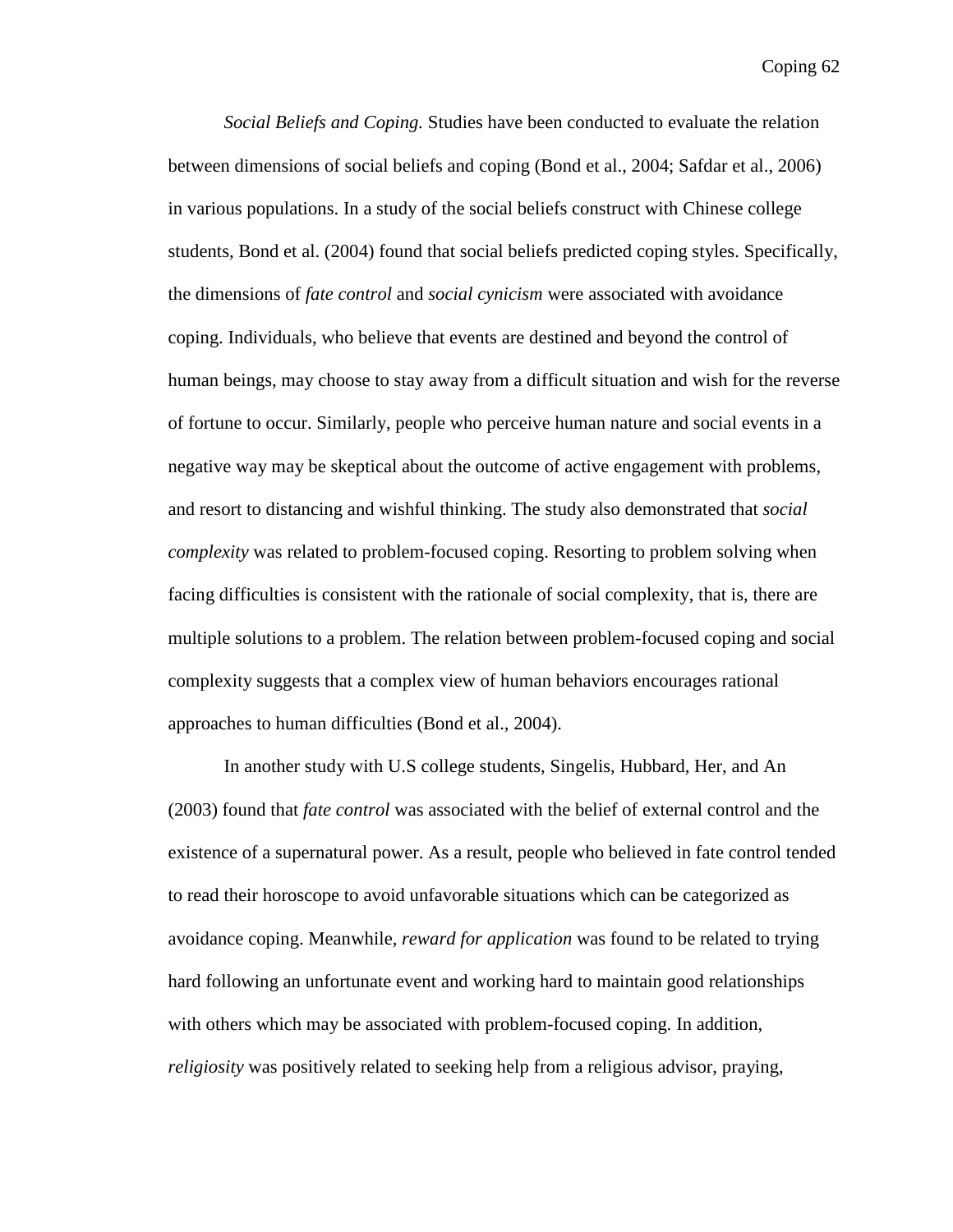reading scriptures, and attending church, which implies that people with religious beliefs tend to use social support. Last but not the least, *social complexity* was found to be associated with direct confrontation in interaction with others, which indicates a relation between social complexity and problem-focused coping. Again this study (Sengelis et al., 2003) provided evidence that people's choice of coping strategies was influenced by their beliefs about the world and the relation of the self to the world.

In related research, Safdar et al. (2006) examined the relations between social beliefs and coping strategies on Iranian college students. The study revealed that problem focused coping was positively associated with *reward for application*. This indicates that individuals who believe that efforts lead to positive outcome are more likely to engage in problem solving.

 Research on the relation between social beliefs and coping is still in its early stages as the social beliefs construct has been studied only in recent years. Despite the limited number of studies on this subject, related research has showed that there are relations between some dimensions of social axioms and some dimensions of coping. In studies of Chinese, U.S., and Iranian populations, it was found that *reward for application, social complexity* were associated with problem-focused coping, that *fate control* and *social cynicism* were related to avoidance coping, and that *religiosity* was related to help seeking. Yet these studies (Bond et al., 2004; Safdar et al., 2006; Singelis et al., 2003) investigated only the relationships between social beliefs and Western-based coping dimensions. The relationships between social beliefs and coping dimensions that include the Chinese dimensions remain unknown. The current study explored the relationships between social beliefs and coping (both U.S. and Chinese coping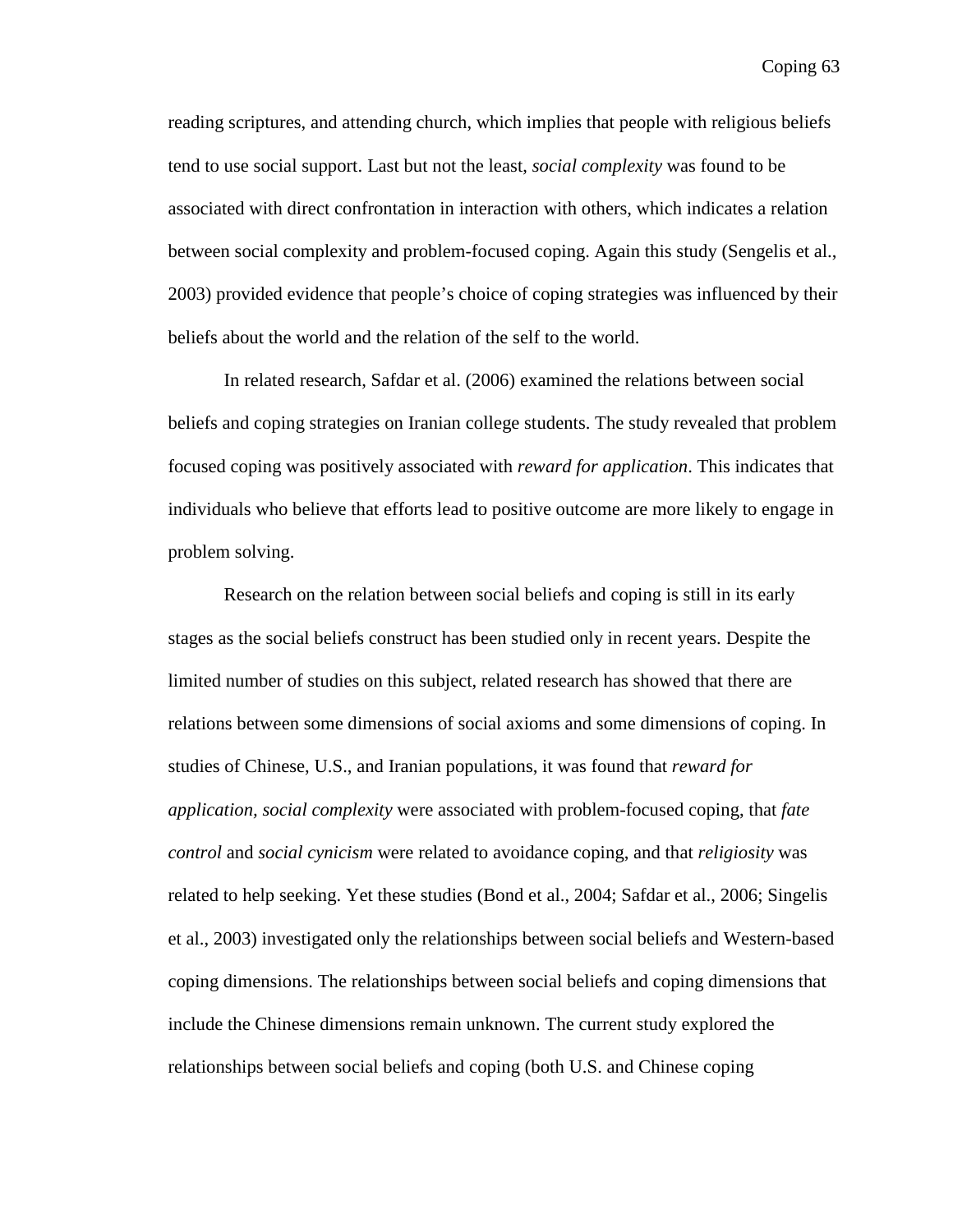dimensions) in U.S. and Chinese college populations separately. In addition, the relationship between social beliefs and coping in each culture were compared in a nonstatistical way to provide insights about similarities and differences of these relationships for these two cultures.

### Summary

Coping has been the focus of social studies on human behavior and health for more than 30 years. Numerous theories and research projects have been developed to understand the coping process as well as its influential factors and outcomes. The current study intended to understand the impact of culture on coping based on two theoretical models: the dispositional model and the transactional model. First, the dispositional model emphasizes the stability of coping across situations and time and the predictability of coping and outcomes (Parker & Endler, 1996). Hence, this model allowed for the development of standardized measures of coping with good psychometric properties. This model provides premise for the current study, that is, comparison of individual coping is possible since there is evidence of consistency in the way an individual responds to different stressors and at different times. Moreover, a coping measure, the *Coping Inventory for Stressful Situations* (CISS; Endler & Parker, 1994) based on this model is adopted in the current study. The CISS had demonstrated stability of subscales, and sound reliability and validity in the U.S. populations, which is a foundation for a good empirical study. Second, the transactional model looks at coping in the environmental context and pays attention to the interaction between one's belief system and coping appraisal (Lazurus  $&$  Folkman, 1984). It insists that to understand coping, social and cultural factors need to be considered. The current study recognized that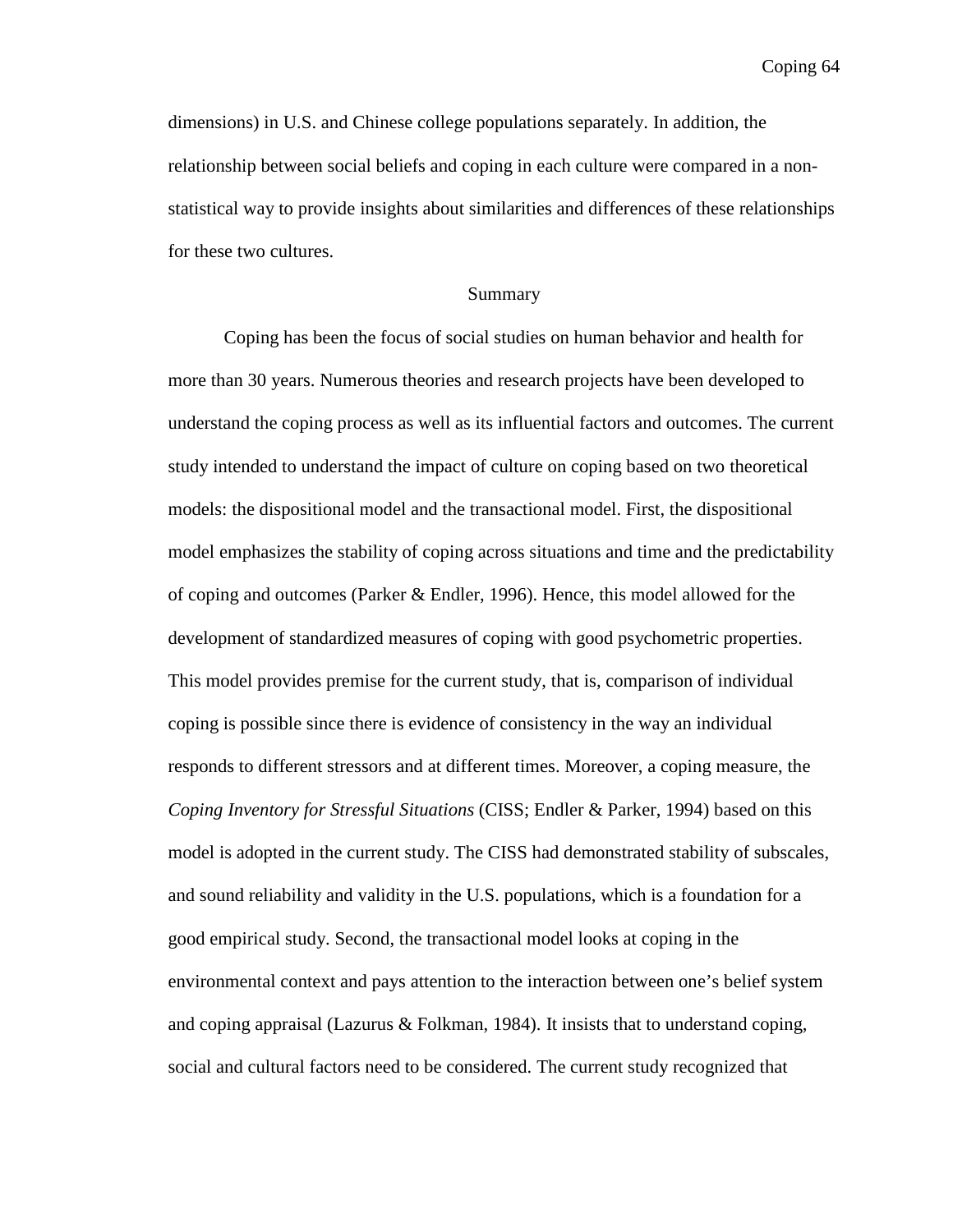people in different cultures cope differently due to their unique socialization and personal experiences. Thus, this study investigated relations between coping and specific cultural variables across U.S. and Chinese college populations to gain insights about influence of culture on coping.

A good way to demonstrate the impact of culture on coping is to conduct a crosscultural study in two societies that are distinct from each other in terms of cultural characteristics. In various nation-level studies, the United States has stood out as an individualistic society and China as a more collectivistic society (Hofstede, 1980; Oyserman et al., 2002; Smith et al., 1996). The current study aimed to examine coping among U.S. people and Chinese people and provide an explanation of coping similarities and differences by looking into cultural variables such as self-construal and social beliefs. Previous cross-cultural studies of coping (Hoedaya & Anshel, 2003; Lam & Zane, 2004; O'Connor & Shimizu, 2003; Sheu & Sedlacek, 2002) have used coping as the dependent variable and nationality or ethnicity as the independent variables based on the assumption that nationality or ethnicity differentiates people. This assumption does not take into account within-group differences (Zaff et al., 2002) because not all members of a culture are represented by the prototype that characterizes a culture. For example, not all U.S. persons have a strong independent self-construal (Tiandis et al., 1993). Moreover, this assumption does little to explain the mechanisms underlying the relationship between ethnicity/nationality and coping behavior. Ethnicity or nationality is a general cultural category that includes various shared aspects of the group and its environment. Using such a broad category as the independent variable does not inform which aspect of culture is associated with coping. Thus, the current study extended previous research on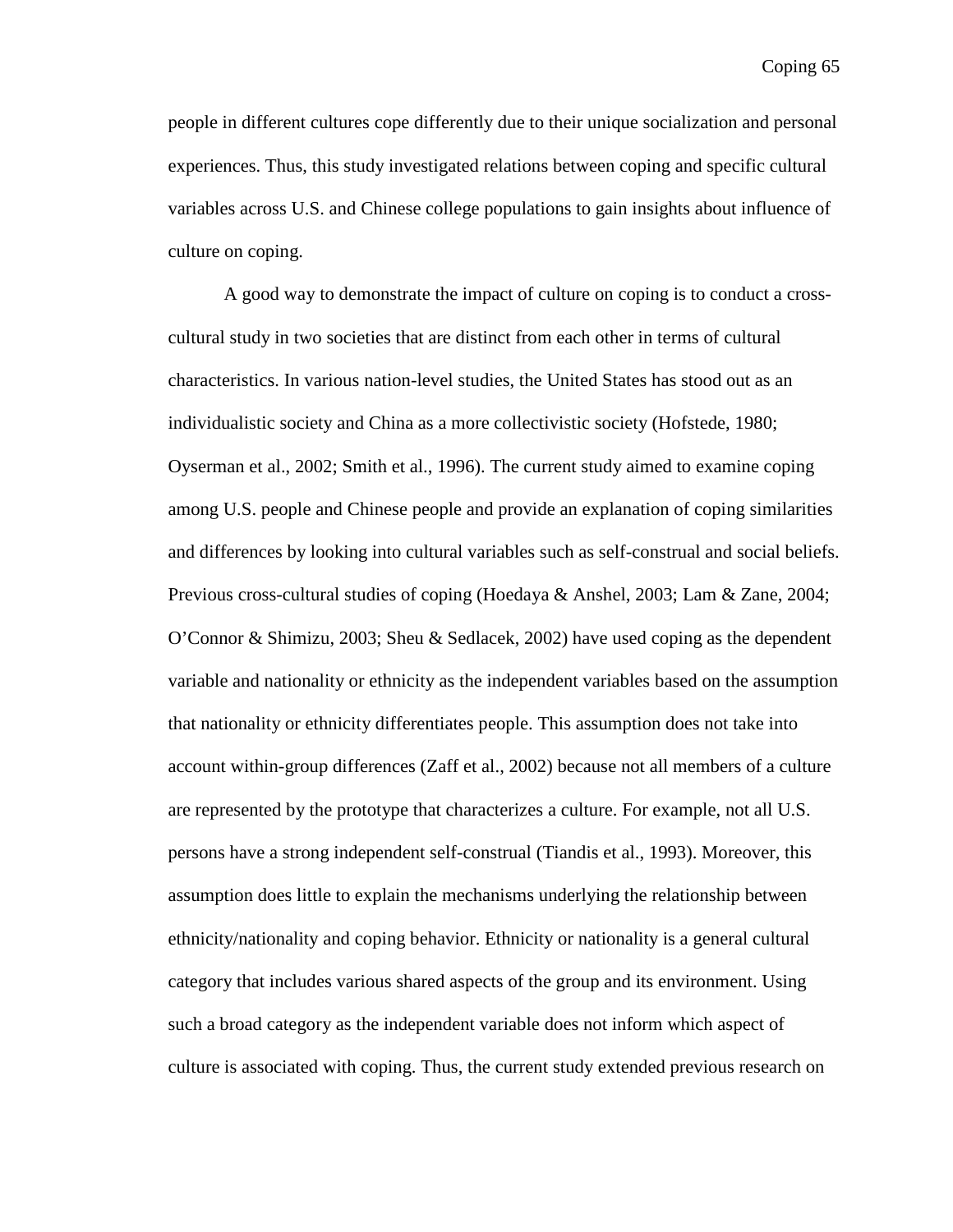cross-cultural coping by looking at the relationships between specific cultural variables such as self construal and social beliefs and their influence on coping. Studies (Cross, 1995; Lam & Zane, 2004; Zaff et al., 2002) have demonstrated that self-construal, as a cultural variable linked to the individual-collectivism dimension, influences one's coping behaviors. Moreover, social belief, a construct catching researchers' attention in crosscultural studies in recent years, is associated with coping (Bond et al., 2004; Safdar et al., 2006; Sengelis et al., 2003). These studies, however, investigated only the relationships between these two cultural variables and Western-based coping dimensions. Very little is known about specific relationships between cultural variables and the Chinese-based coping dimensions of self-regulation and seeking practical social help. Thus the current study aimed to further examine the relationships between cultural factors such as selfconstrual and social belief and a broader range of coping dimensions including taskoriented coping, emotion-oriented coping, avoidance coping, self-regulation coping, and seeking practical help.

Besides exploring the influence of specific cultural variables on coping across cultures, another task of the current study was to address methodological limitations in previous research. These limitations lie in a lack of attention to construct equivalence and construct bias, which hinder the validity of the results. Cross-cultural comparison is impossible when the construct discussed is not equivalent across cultures. Indigenous studies in China have revealed that the construct of coping in China and the United States are not identical. Major coping dimensions in the Chinese population are self-regulation and seeking practical social support (Heppner et al., 2005; Hwang, 1977, 1978, cited in Shek & Cheung, 1990; Yeh & Inose, 2002; Yue, 2001), whereas frequently cited coping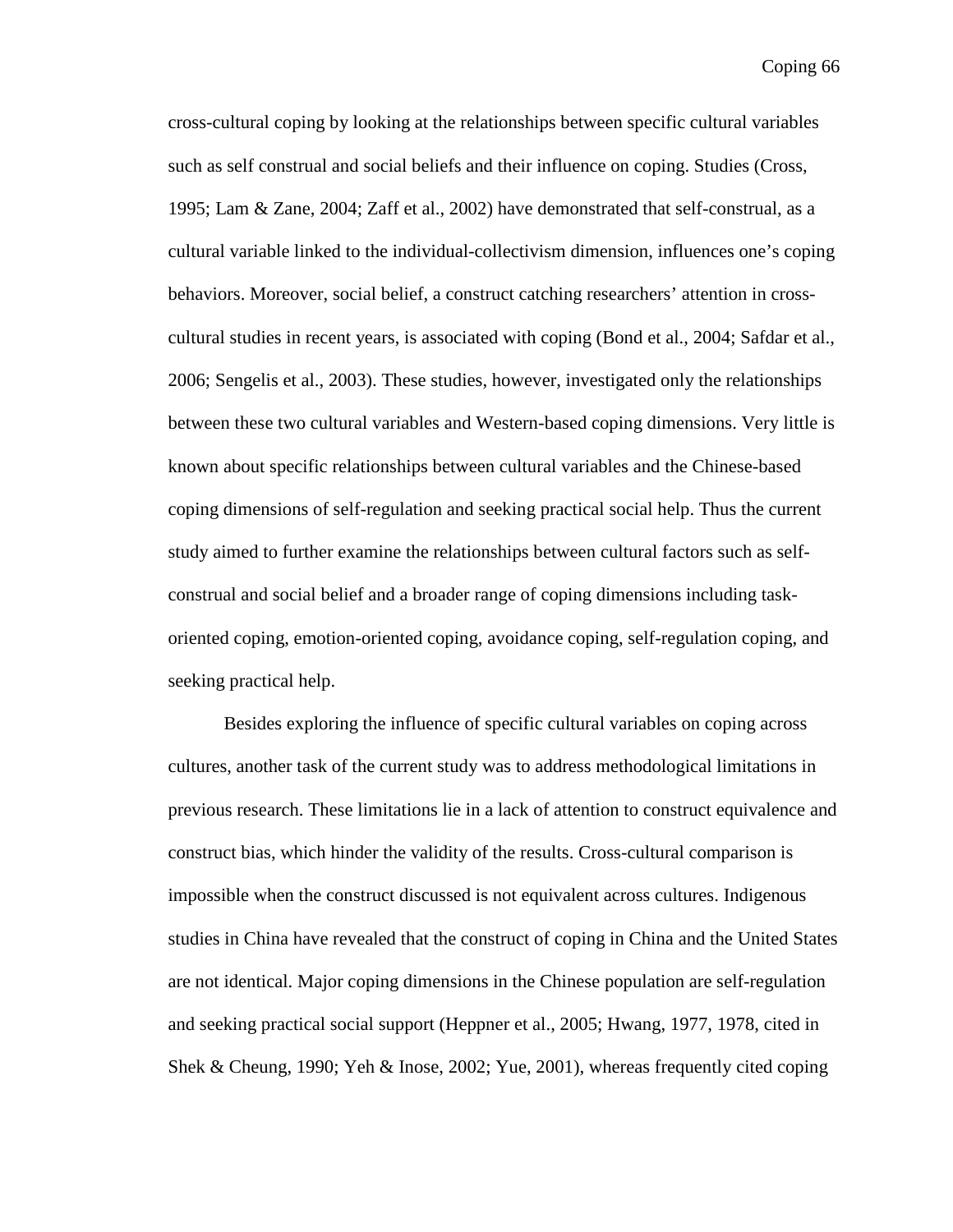dimensions in the United States are problem-focused and emotion-focused coping. Moreover, there is a lack of overlap in behaviors even connected to the same dimension of coping. Previous cross-cultural studies of coping (Hoedaya & Anshel, 2003; Lam  $\&$ Zane, 2004; O'Connor & Shimizu, 2002; Sheu & Sedlacek, 2002) have not addressed this issue as they all employed measures based on Western theories and populations without first assessing the equivalence of the construct. In addition, these studies used leveloriented analysis such as comparing mean scores without addressing measurement equivalence and scalar equivalence, which again limits the validity of the results. To address these methodological limitations, the current study adopted a convergence approach, which involved the use of both Chinese and U.S. based scales to measure coping. This research design provides a more comprehensive and balanced coverage of coping behaviors in the cultures under study. Also, to address the issue of measurement and scalar equivalence noted in past cross-cultural studies on coping, the current study used structure-level analysis by looking at the construct's nomological network in each country, followed by a comparison of the relationship patterns discovered in each of the two countries.

As a great deal of attention was paid to enhancing cross-cultural validity in this study, results of the study may provide a more accurate picture of differences in coping due to socio-cultural factors than prior studies have. The findings of the current study have important implications for both research and practice. In terms of research, this study challenges the Eurocentric bias, which assumes that theories and research methodologies in the West are the standard and thus applicable to all cultures. Instead of "exporting" Western ideas and instruments to another culture, the current study adopted a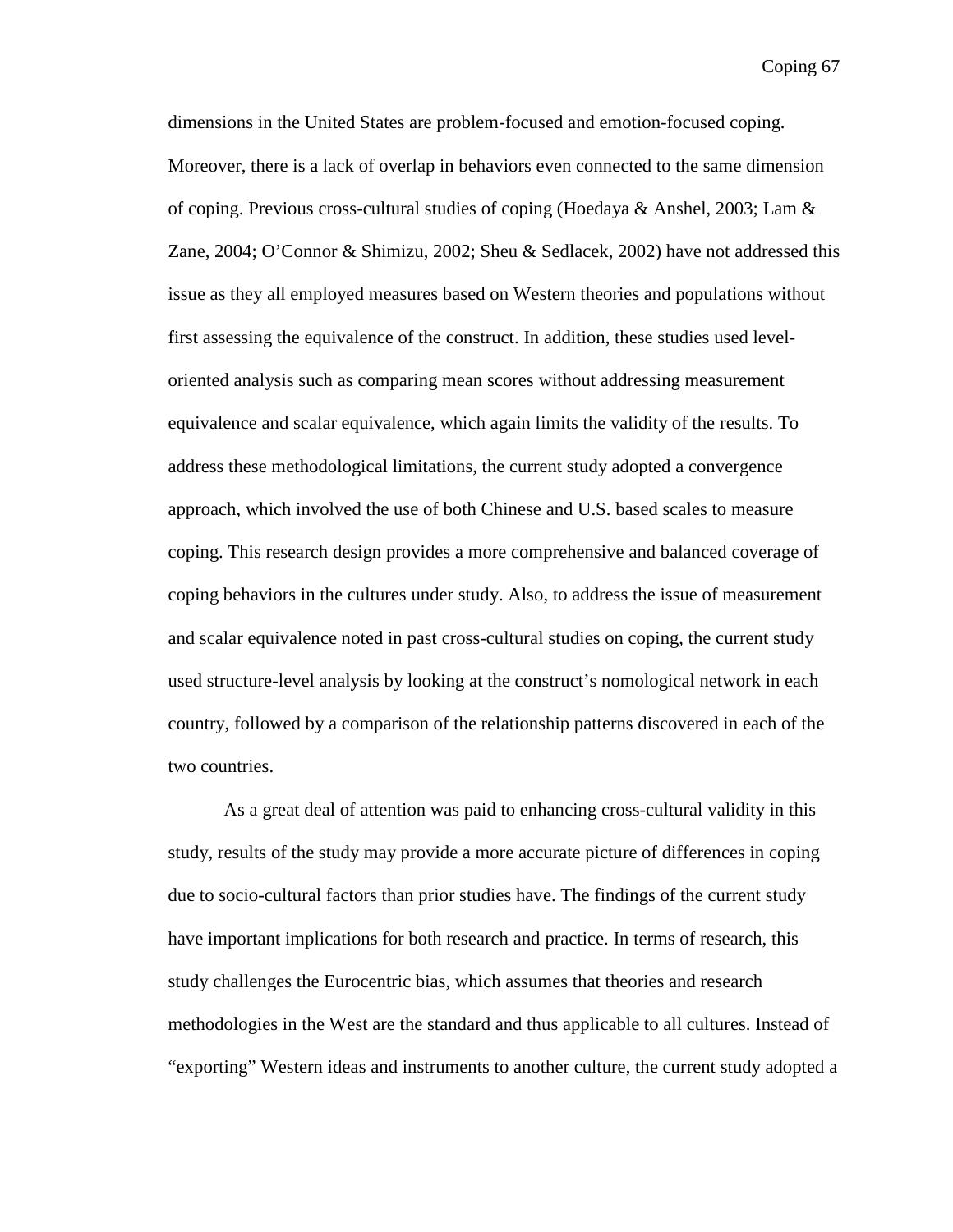more balanced approach, which involved borrowing dimensions of coping equally from both cultures (e.g., Ægisdóttir et al., 2008). As this approach is not commonly applied in cross-cultural counseling psychology research, this study may encourage cross-cultural counseling researchers in utilizing this methodology. In terms of practice, studies have shown that flexibility in using diverse coping strategies is associated with better adjustment (Essau & Trommsdorff, 1996). In a multicultural society, it is important that mental health practitioners as well as clients seeking mental health services are exposed to a large collection of coping tools with the knowledge of what works best in what type of situation. A multicultural competent practitioner respects clients' worldviews and seeks to understand their behaviors and thoughts in their cultural context. Cross-cultural studies of coping like the current one can certainly open the door for this mutual understanding and collaboration between practitioners and clients.

## Hypotheses

Based on the review of the current literature, the following hypotheses were tested:

1. Self-construal and social beliefs are associated with different coping dimensions in the U.S. and Chinese student samples.

For the U.S. sample,

- a. The greater their independent self-construal and the greater their beliefs in the complexity of society and the importance of efforts in attaining goals, the greater their likelihood of using task-oriented coping;
- b. The greater their interdependent self-construal, the greater their likelihood of using emotion-focused coping;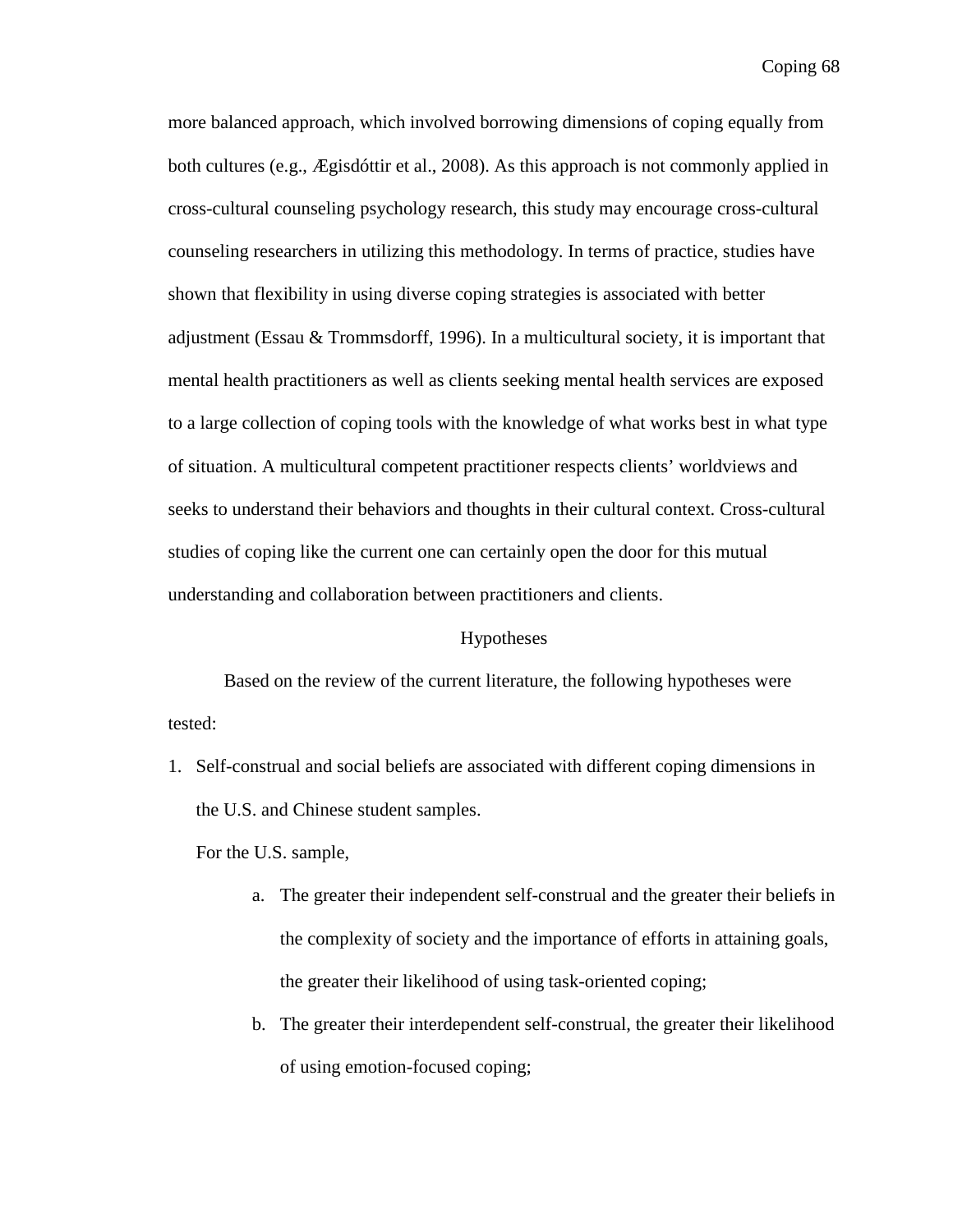c. The greater their belief in destiny and the more negative view of society they hold, the greater their likelihood of using avoidance coping.

For the Chinese sample,

- d. The greater their independent self-construal and the greater their beliefs in the complexity of society and the importance of efforts in attaining goals, the greater their likelihood of using task-oriented coping;
- e. The greater their interdependent self-construal, the greater their likelihood of using self regulation coping and seeking help from others;
- f. The greater their belief in destiny and the more negative view of society they hold, the greater their likelihood of using avoidance coping.

Because no prior studies have been performed on cultural variables and the Chinese coping dimensions, a general *non-directional* hypothesis is stated predicting the relationships between the Chinese coping dimensions, selfconstrual, and social beliefs for both the U.S. and the Chinese students:

- g. Self-construal and social beliefs will influence self regulation coping and seeking help for the U.S. and the Chinese students.
- 2. The relationship pattern between emotion-focused coping, self-construal, and social beliefs will be different between the Chinese and U.S. student samples.
- 3. The relationship pattern between religious beliefs and coping will be different between the Chinese and U.S. student samples.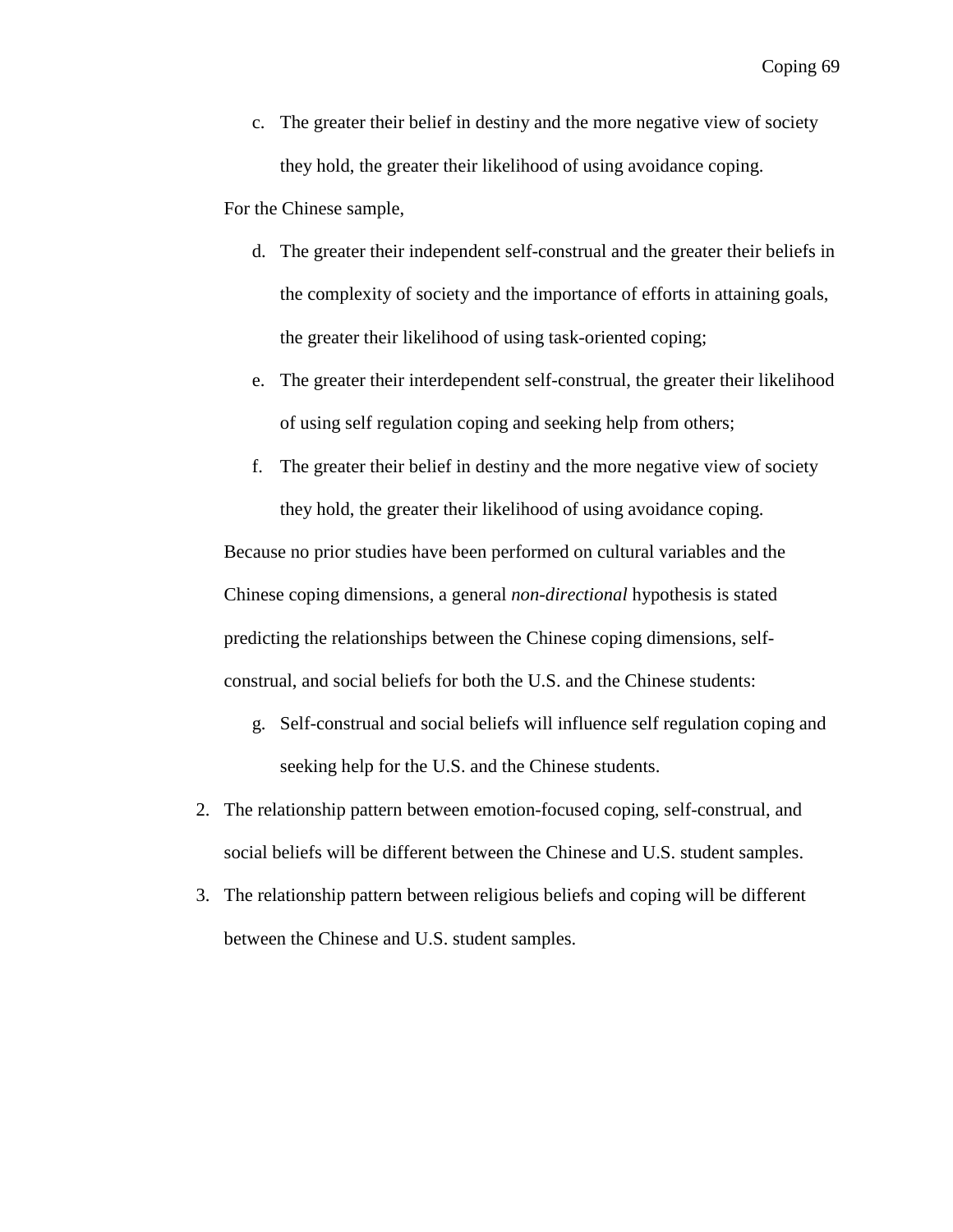# CHAPTER III

## Method

 The purpose of the current study was threefold. The first goal was to understand the impact of socio-cultural factors on coping. This was accomplished by examining the relationships between self construal, social beliefs, and coping among Chinese and U.S. college students. A Canonical Correlation was used to analyze the data for the Chinese and U.S. student samples separately. The second goal of this study was to examine if the inter-relationships between these variables would yield the same pattern for both groups of students. The relationships between these variables for both groups were compared in a non-statistical way to determine cross-cultural differences and similarities. The final goal of this study was to address some methodological limitations of previous crosscultural studies of the coping construct (Hoedaya & Anshel, 2003; Lam & Zane, 2004; O'Connor & Shimizu, 2002; Sheu & Sedlacek, 2002), by attending to and minimizing construct equivalence and construct bias. Special attention was also paid to the translation procedures to maximize equivalence between the instruments.

### *Participants*

A sample of 759 students participated in this study. Among them, 392 were undergraduate students at a university in China, and 367 were undergraduate students at a Midwestern university in the United States. Both universities started as teaching colleges and expanded to be comprehensive public universities. They are comparable in size and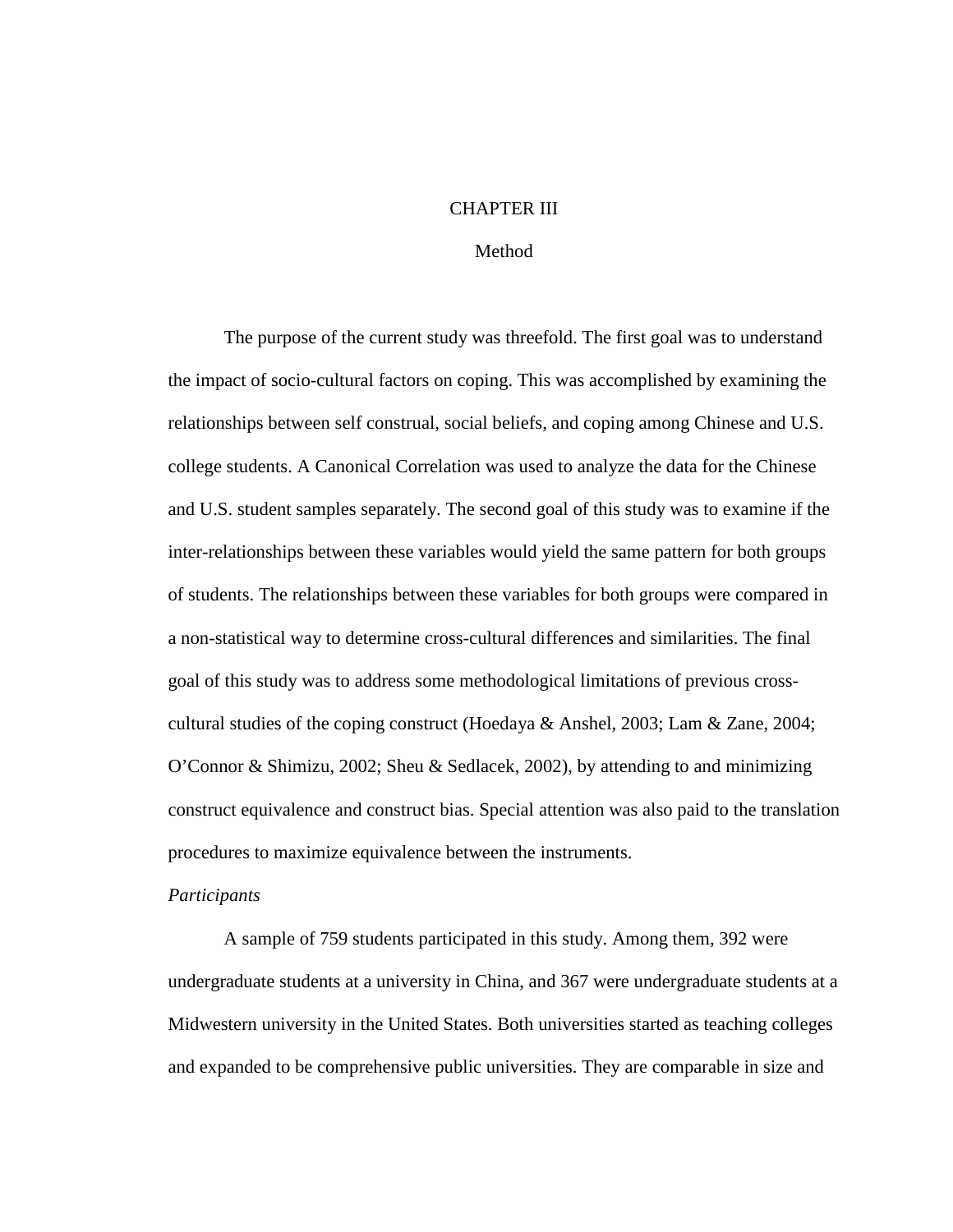students from both universities are familiar with paper-pencil self-report surveys. Responses from 42 U.S. students and 71 Chinese students were excluded from the study due to a large percentage (more than 10%) of missing data and because of outlier responses (see discussion below). This left 321 Chinese participants (114 men and 207 women) and 325 (147 men and 178 women) U.S. participants. The Chinese students were enrolled in any one of the courses offered by the Education, Economic, Business Management, Computer Science, Biology, Chemistry, and Psychology Departments at the Chinese university. To recruit the Chinese students, the researcher obtained permission from the instructor of each class to present the research project. The Chinese students participated in the study at the end of their respective class periods. They did not receive any incentives for their participation. The U.S. students were enrolled in various courses offered by the Business, Biology, Physiology, Chemistry, Nursing, Telecommunication, Counseling Psychology, History, and Computer Science Departments at the U.S. University. The students who were enrolled in counseling psychology and business management classes received one credit hour toward completion of a course requirement in exchange for participation. One out of every 25 U.S. students who were enrolled in other classes was randomly selected to receive a \$25 gift certificate. The U.S. students completed the survey at the end of class period, as well as outside of class.

As mentioned earlier, responses from 42 U.S. students and 71 Chinese students were removed either because their responses were outliers or they missed answering more than 10% of the questions. Several layers of criteria were used to refine the data set. To identify outliers, box plots were displayed for each variable within each of the two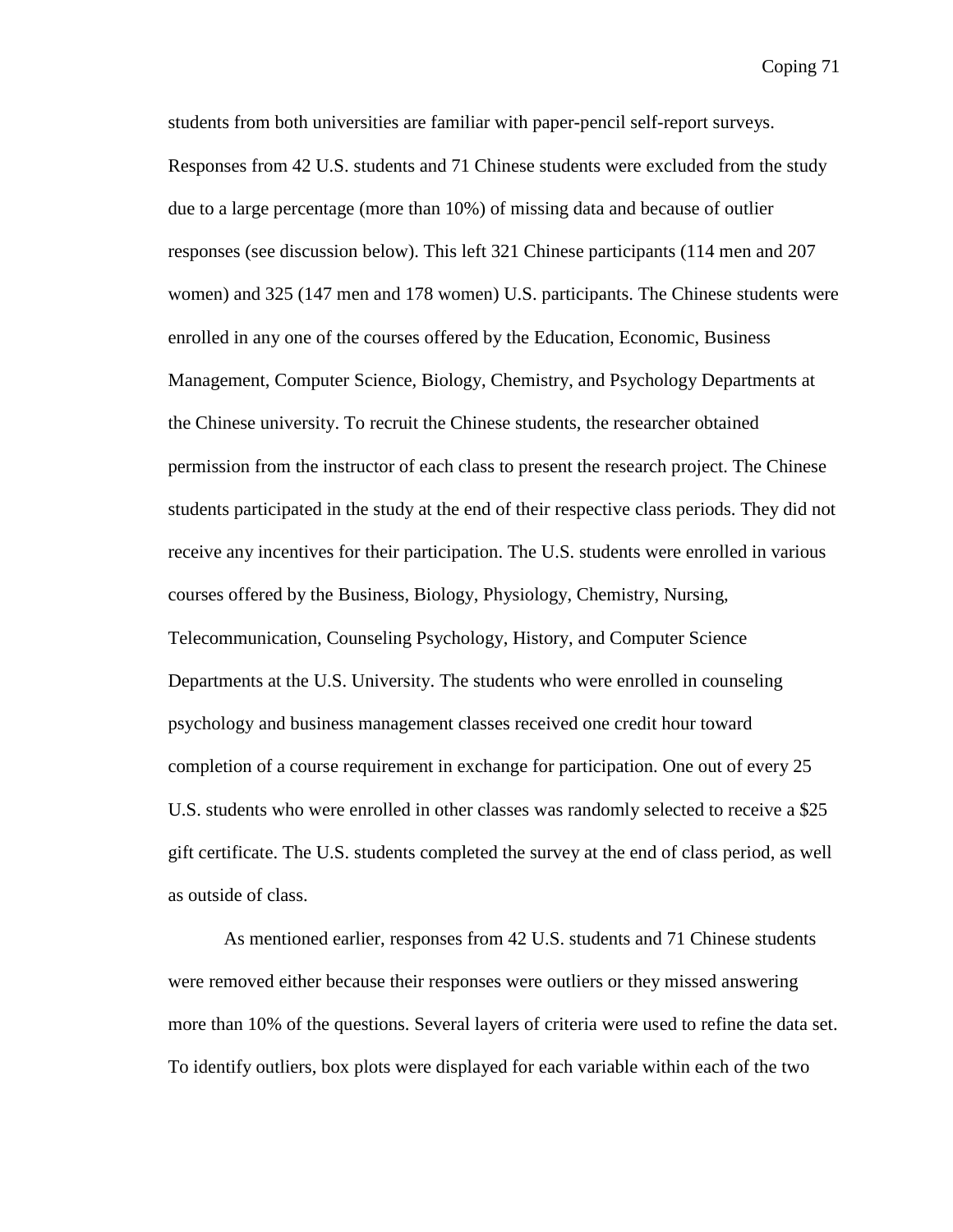samples. Responses were considered outlier responses when they fell more than 1.5 box lengths from the lower or upper edge of the box (Green & Salkind, 2004). An examination of the demographics of the outlier cases indicated that these respondents tended to be non-traditional students (e.g., older age and/or having children). Because these characteristics did not represent the majority of undergraduate students in either country, data from these participants were excluded from the study.

With regards to considerations for missing data, Tabachnick and Fidell's (2001) suggestions were consulted. These authors recommended removal of respondent data if the number of cases with missing data is relatively small and the percentage of missing data is relatively large. Based on this recommendation, cases with 10% or more of their data missing were excluded from the study. Therefore, all responses from the 40 U.S. and the 68 Chinese participants were deleted to avoid the confounding effects of large percentages of missing data. A different approach was adopted in handling missing data from the Chinese Coping Scale (CCS; Shek & Cheung, 1990) because two items on this scale were responded to intermittently. These two items asked about whether participants sought help from their (a) spouses and (b) in-laws. Since most of the participants were single, it is reasonable to assume that they may not have answered these questions because the questions were not relevant to their experience. Therefore, if the participants were single their responses were kept for the analyses whether or not they responded to these items. Individual mean substitution was used to score the scale. That is, the missing value was replaced by the mean of the items that had values (Shrive, Stuart, Quan, & Ghali, 2006).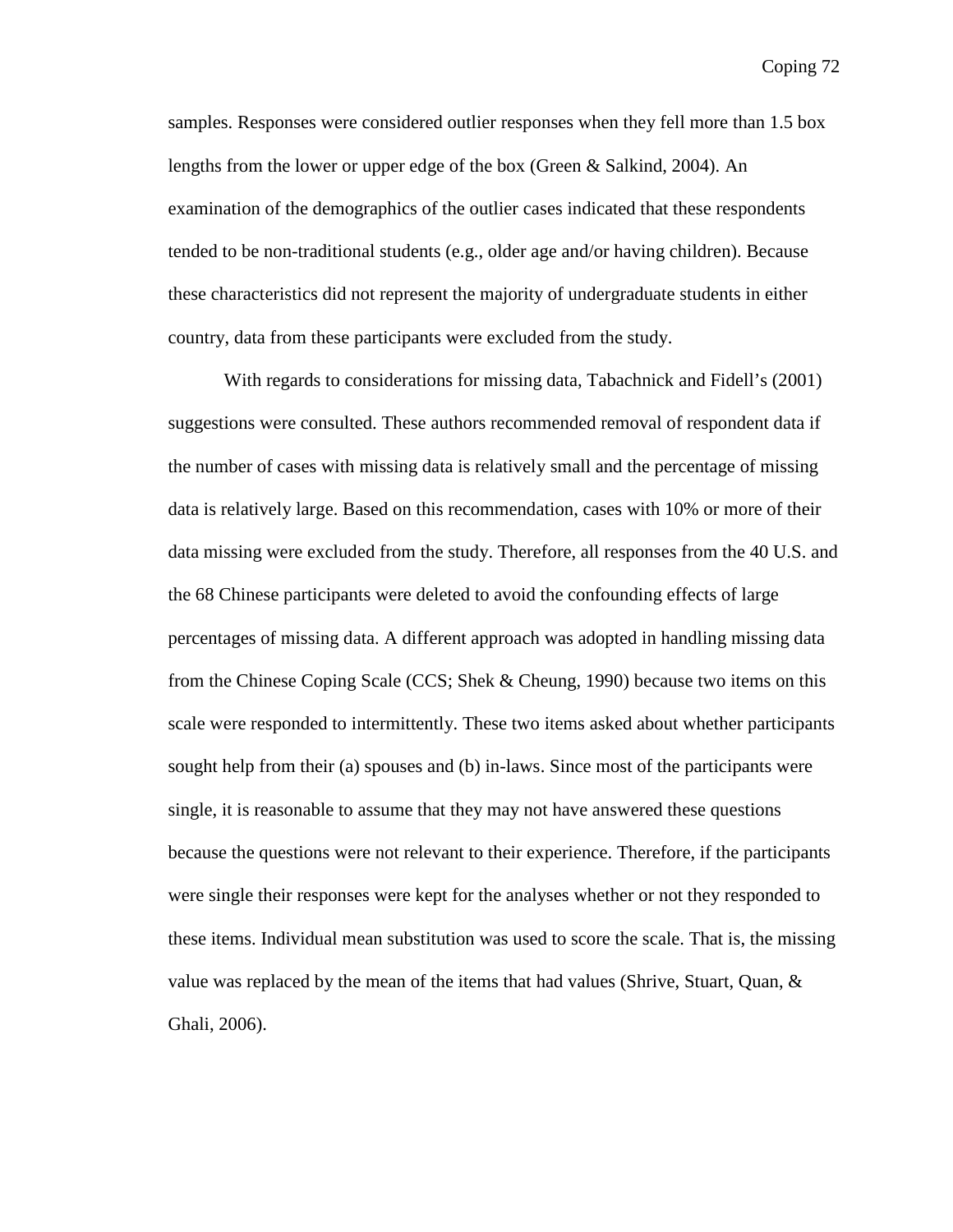After these exclusion measures were carried out, data from 325 U.S. participants (89%) and 321 Chinese participants (82%) remained. The mean age was  $20.71$  ( $SD = 1.1$ ) years for the Chinese students and 21.54 (*SD* = 3.4) years for the U.S. students. Twohundred-and-sixty-four U.S students (81%) identified as European American, 24 (7%) as African American, seven (2%) as Hispanic, six (2%) as Asian or Pacific Islander, three (1%) as American Indian and Alaskan Native, and 17 (5%) identified with another ethnic group. Four (1%) students did not indicate their racial or ethnic background. In the Chinese sample, 311 (97%) participants identified as Han, and nine (3%) as belonging to an ethnic minority group. Table 1 shows the frequency distribution of the participants' demographics and counseling experiences. As the table shows, the percentage of men and women were comparable across samples. For both samples, the majority of participants were single, with a higher percentage of single persons in the Chinese sample. Table 1 also shows that the U.S. students' parents tended to have higher levels of education compared to the Chinese students. Table 1 also shows that the frequency distributions of previous career counseling experience were comparable across samples, while that of previous personal counseling experience was higher for the U.S. student sample. Table 2 shows the quality of family and social relationships and family income. In general, close familial and social relationships were reported in both samples. The U.S. students reported higher familial income than did the Chinese students.

#### *Instruments*

*Demographic Information.* The demographic sheet was developed by the researcher and asked students to provide their age, gender, major, year in school, marital status, socio-economic status (i.e., their total family income, parents' education and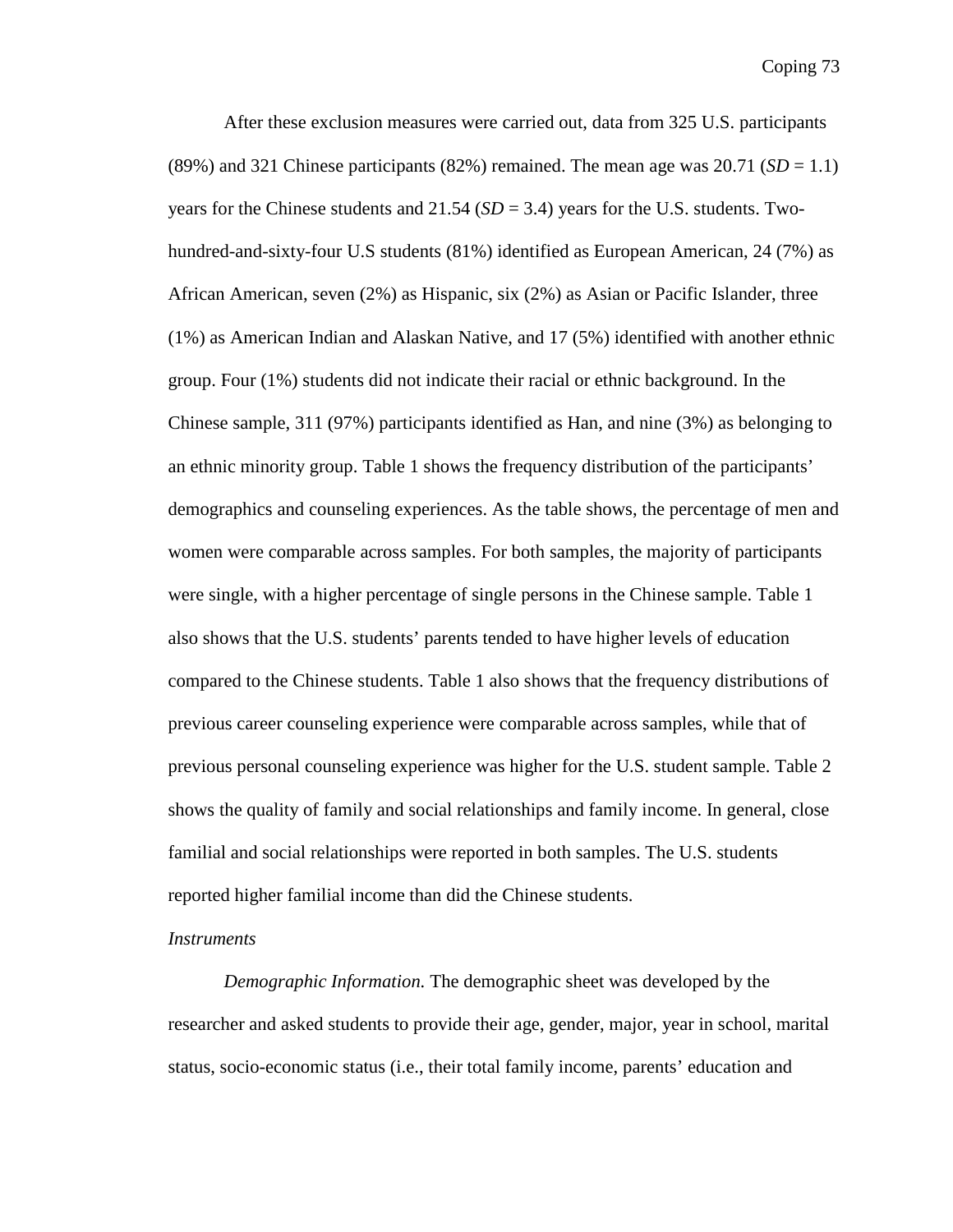occupation, and living arrangement prior to college), race/ethnicity, religion, and social relationships (familial relationships and friendships). Social relationships were measured by asking participants to rate the quality of their relationships with their family and friends on a scale from 1 (*very distant*) to 5 (*very close*). The students were also asked whether they had sought counseling or psychological services for career or personal problems, and the number of times they had sought such services (see Appendix A).

*Coping.* Coping was measured with two instruments, the *Chinese Coping Scale* (CCS; Shek & Cheung, 1990) developed on Hwang's (1977) conceptualization of Chinese ways of coping and *the Coping Inventory for Stressful Situations* (CISS; Endler & Parker, 1994) based on Lazarus' (Lazarus & Folkman, 1984) model of transactional coping and validated with U.S. populations. The CCS (Shek & Cheung, 1990) was selected over the CCSI (Heppner et al., 2005) as it measures coping behaviors that are commonly used in China and do not overlap with the coping dimensions measured by the CISS (Endler & Parker, 1994). Because the coping dimensions covered by either scale alone may not cover culture specific coping dimensions in the other culture, the two scales were used together to maximize the coverage of coping dimensions applicable in both cultures. Both the CCS and the CISS ask about the frequency of use of specific coping strategies when encountering a stressful situation.

*The Chinese Coping Scale.* Both the Chinese and English language versions of the CCS developed by Shek and Cheung (1990) were used in the current study. The CCS was developed utilizing Hwang's (1977) conceptualization of coping styles among Chinese people. Development of this scale incorporated responses from 180 Chinese persons in Taiwan. Respondents were asked to provide information about how they cope in high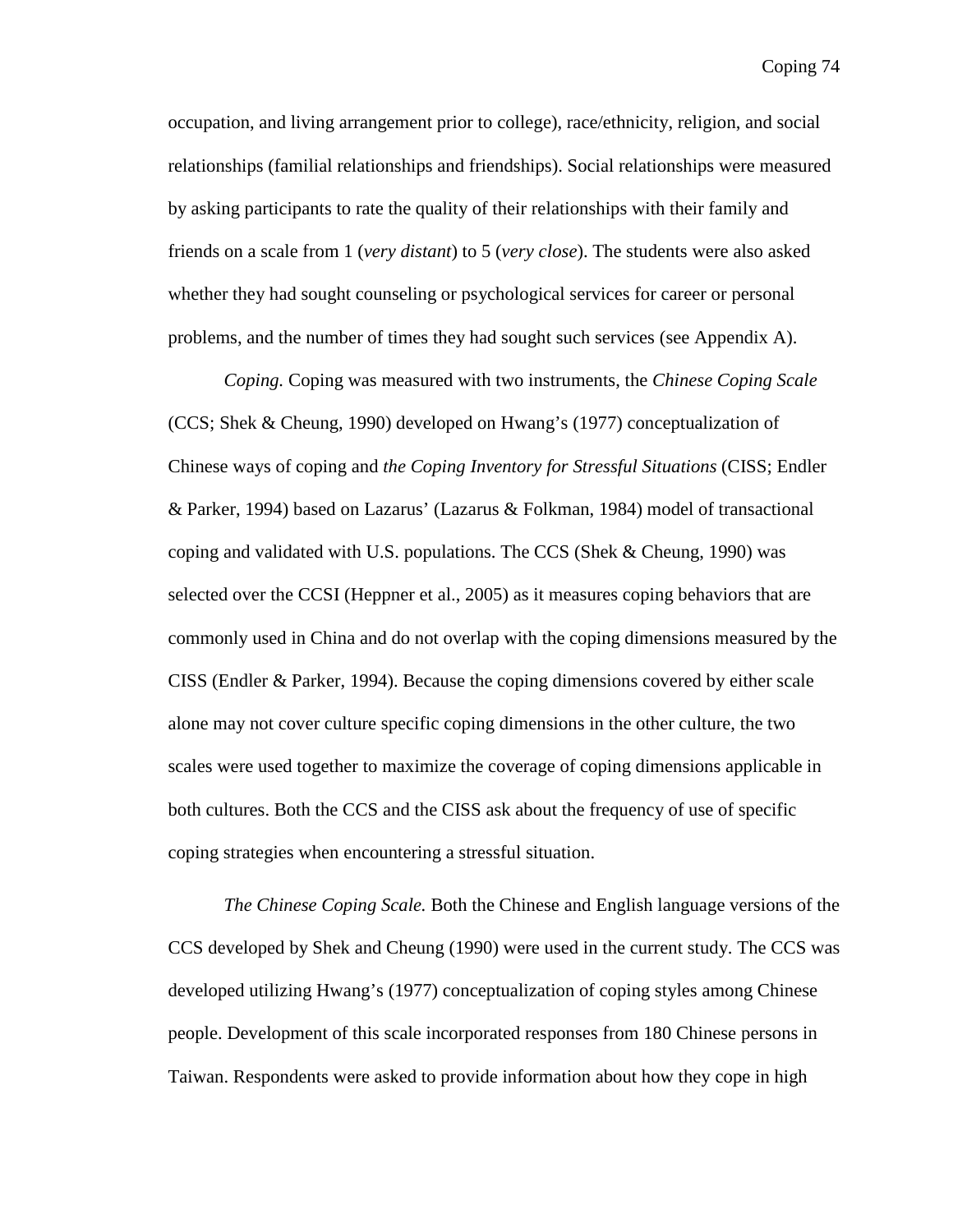stress situations. Five themes were extracted: (a) mobilization of personal resources (e.g., analyze the causes of problem and think about its solutions, forbearance, and being confident), (b) seeking help from social resources (e.g., seeking help from friends and relatives), (c) appealing to a supernatural power (e.g., pray for Buddha's protection, (d) adoption of the philosophy of doing nothing (e.g., let nature take it's course), and (e) avoidance (e.g., make self feel good by comparing self to persons who are less fortunate (Hwang, 1977). These five themes were then re-categorized by Shek and Cheung (1990) around the principle of involvement of self or others in the coping process, leading to two main dimensions: (1) coping by relying on self, which includes mobilization of personal resources, doing nothing, and avoidance. This dimension was referred to as internal coping; and (2) coping by relying on others, which includes seeking help from social networks and appealing to a supernatural power. This dimension was referred to as External Coping. Shek and Cheung (1990) developed sixteen items corresponding to Hwang's (1977) five categories of coping and the internal and external dimensions. Three items correspond to mobilization of personal resources, eight items measure attempts to seek social support, one item refers to appealing to a supernatural power, three items reflect "doing nothing," and one item measures avoidance.

 Shek and Chueng (1990) administered the CCS to 1000 Chinese adults instructed to think about marital, family, interpersonal, and work-related stressors. The participants were asked to indicate how often they used the 16 coping strategies on a Likert-type scale, ranging from 1 (*never*) to 4 (*always*). Based on a factor analysis of the responses, two subscales were extracted using Principal Component analysis. These two factors accounted for 40.8% to 43.4% of variance for each set of items pertaining to different life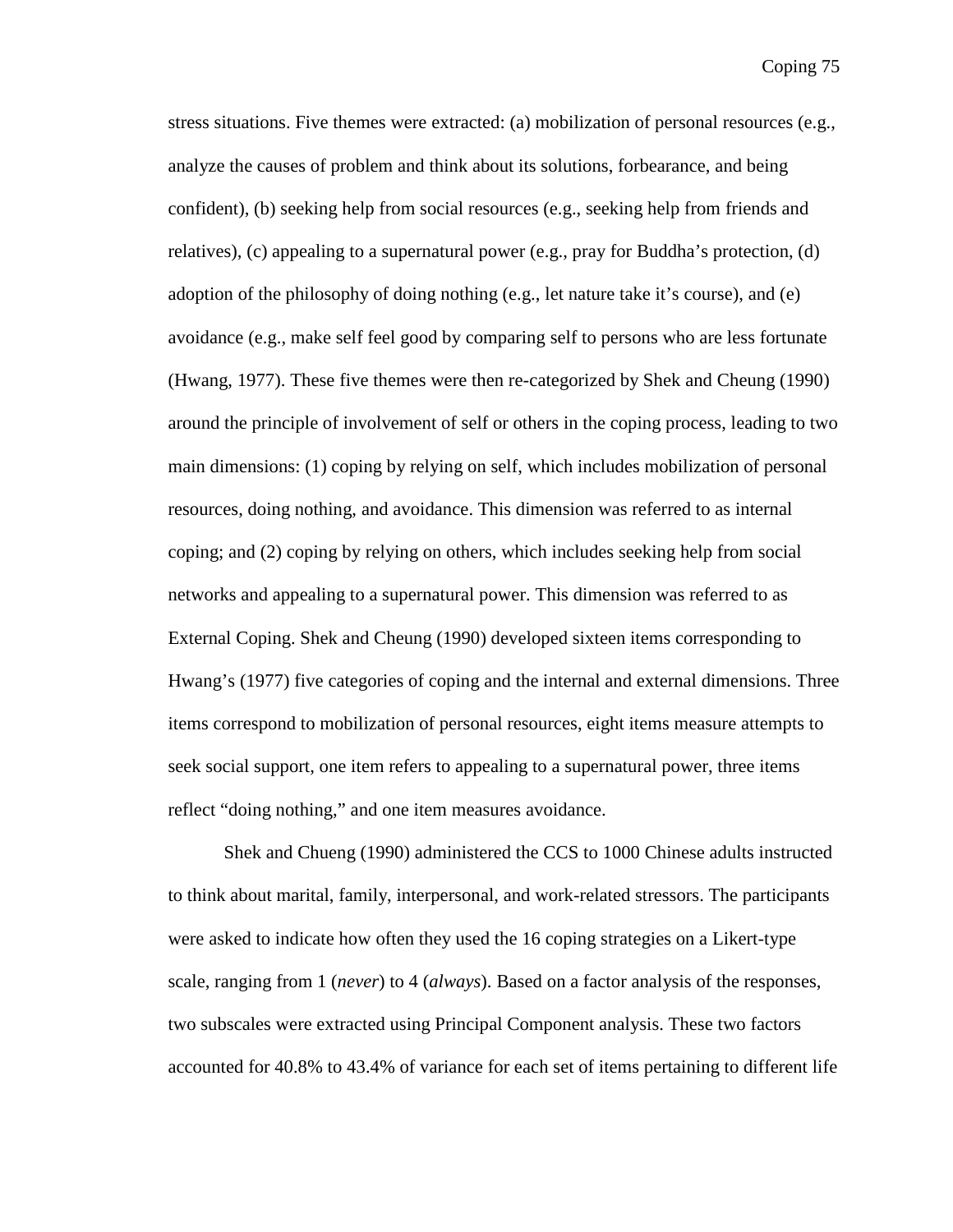domains (CCS-marital =  $41.85\%$ ; CCS-family =  $43.3\%$ ; CCS-interpersonal =  $43.4\%$ ;  $CCS$ -work = 40.8%). The two subscales are: Internal Coping (e.g., face the problem and devise a solution, forbear, and remain calm) and External Coping (e.g., seek help from spouse or friends). Individuals who score high on Internal Coping use internal resources for stress release, while those scoring high on External Coping look to external resources for problem solving. Scoring consisted of calculating the mean item response for each of the two subscales, with higher scores indicating higher frequency of a particular coping behavior (Shek & Cheung, 1990). The Cronbach's alpha coefficient for the CCS total score was .77 for work-related stressors, .78 for interpersonal stressors, .79 for family related stressors, and .75 for marital stressors. The Cronbach's alpha coefficient for the Internal Coping subscale was .86 for work-related stressors, .86 for interpersonal stressors, .86 for family related stressors, and .82 for marital stressors. The Cronbach's alpha coefficient for the External Coping subscale was .67 for work-related stressors, .72 for interpersonal stressors, .72 for family related stressors, and .72 for marital stressors (Shek & Chueng, 1990). The authors attributed the moderate reliability coefficients to the minimal number of items. When the items were aggregated across the four life domains, reliability increased, with a Cronbach's alpha coefficient of .93 for the CCS total score, .95 for Internal Coping, and .91 for External Coping (Shek & Cheung, 1990). Shek and Chueng (1990) also reported Cronbach's alpha reliabilities above .90 for the total score and the subscale scores when splitting the sample into two. Similarly, the authors examined the stability of the CCS's factor structure. In the same study, they randomly split the sample into two groups and conducted principal component analyses for each sample. The coefficients of congruence were high  $(> .95)$  showing that the factor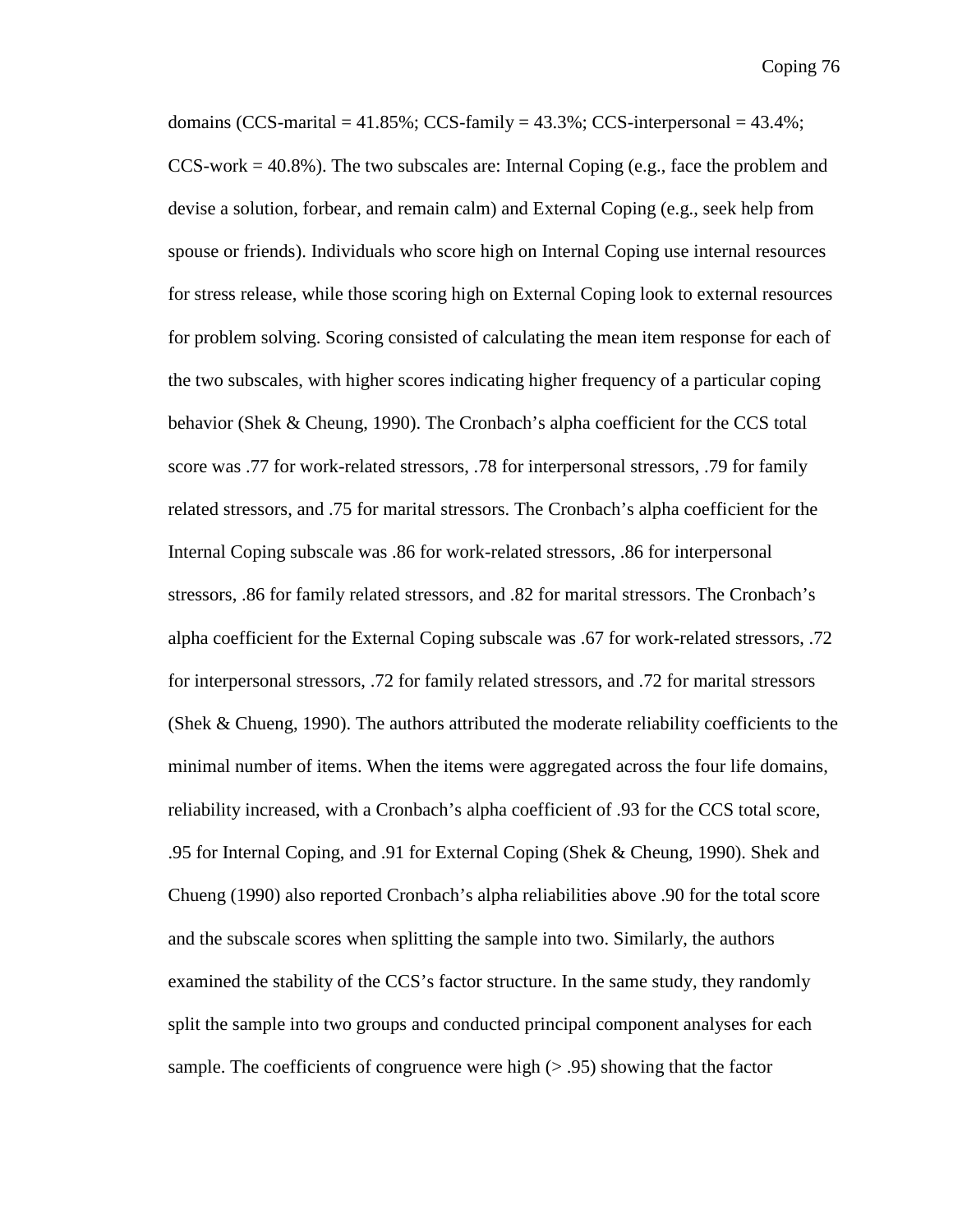structures of the two groups resembled that of the total sample.

 Shek and Cheung (1990) found a weak relationship between Internal Coping and External Coping which provided support for the divergent validity of the CCS. The correlation coefficients between the two subscales (Internal and External Coping) for the martial, family, interpersonal relations, and work related stress domains were .07, .13, .07, and .05, respectively. In support of convergent validity, Shek and Cheung (1990) reported that the factor loadings converged with the conceptualization of separate coping dimensions: Internal (referred to as the dimension of self-regulation in the proposed model) and External Coping (referred to as the dimension of seeking support in the proposed model). Furthermore, using the two subsamples, a multi-group confirmatory factor analysis demonstrated invariance in the factor pattern, which suggests convergent validity. Prior to this study, there was no literature on the reliability and validity of the CCS with U.S. samples. Additionally, no formal studies had been conducted to evaluate the CCS's cross-cultural validity. The author, a Chinese-English bilingual person, and a faculty member, who is knowledgeable about test development, reviewed the item content of the scale. It was agreed between the two persons that the content was appropriate for both cultures and that the CCS would be applicable for both U.S. and Chinese participants. Thus, in the current study, both the Internal Coping (referred to as Self Regulation) and External Coping (referred to as Help Seek Help) subscales were used.

In this study, Cronbach's alpha reliability for the Self Regulation and the Seek Help subscales were .53, and .71 respectively for the English version, and .64, and .66 respectively for the Chinese version. The Cronbach's alpha reliability of both versions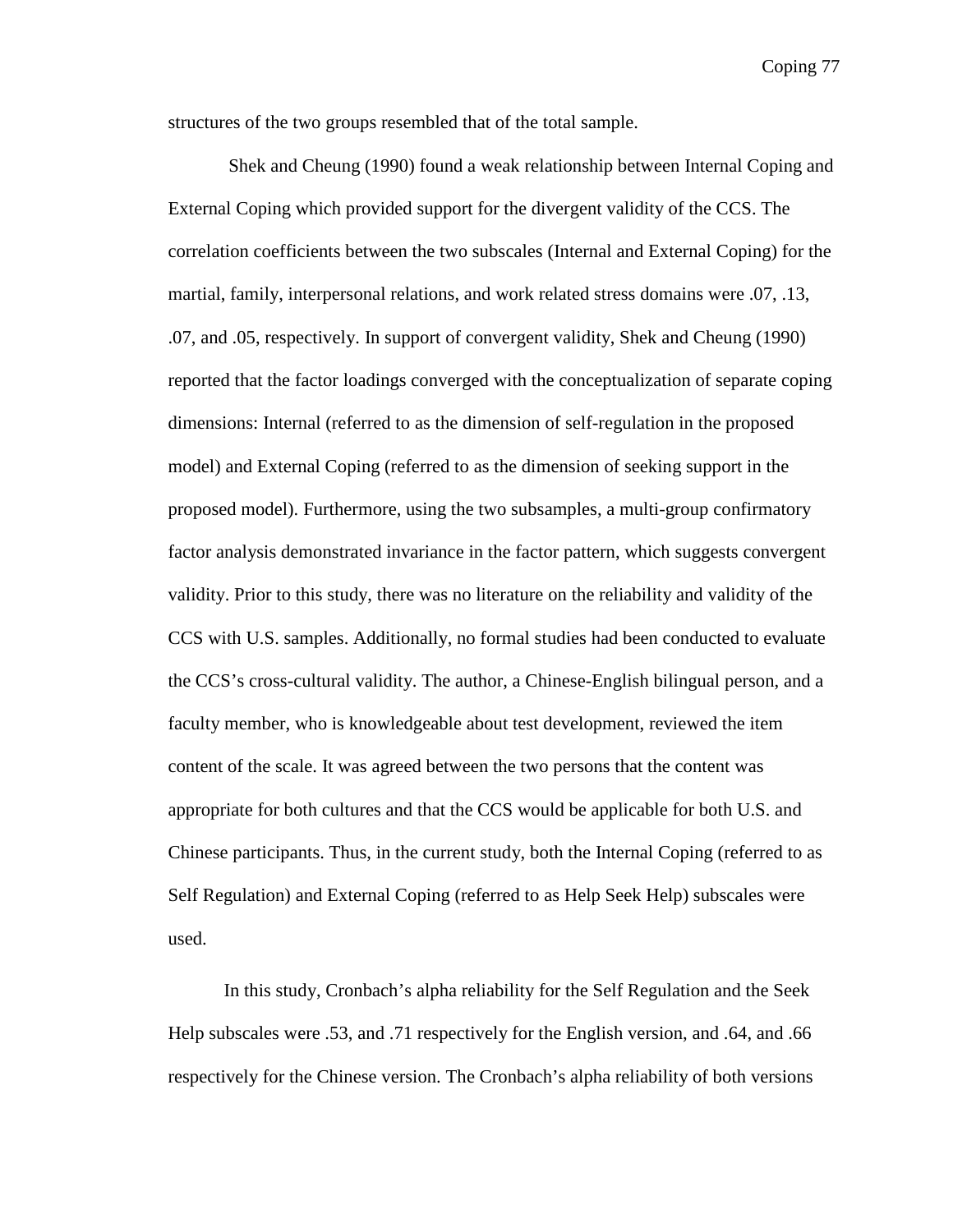were lower than those reported in the original study of the CCS (Shek & Cheung, 1990). This could be related to sample differences inherent in the current study. Shek and Cheung (1990) tested the scale on middle-aged Chinese adults whose use of coping strategies might be heavily influenced by traditional Chinese values. In the current study, however, the scale was used on younger Chinese and U.S. college students, who are likely less influenced by traditional Chinese values. Furthermore, the reliability coefficients were also impacted by the number of items in each of the subscales. The Self Regulation subscale consists of five items, and the Seek Help subscale is composed of seven items, which may affect the magnitude of the Cronbach's alpha coefficients as scales with fewer items may have a lower alpha score (Ponterotto & Ruckdeschel, 2007). Considering the nature of the current study, which is to examine the relationship between cultural factors and coping across cultures, rather than making individual high-stake decisions such as those involving clinical assessments (Ponterotto & Ruckdeschel, 2007), these two subscales were utilized in the analyses despite their lower than ideal Cronbach's alpha reliability. Limitations of the CCS subscales' reliability coefficients are discussed further in Chapter V.

*The Coping Inventory for Stressful Situations* (Endler & Parker, 1990, 1994) was developed in response to a criticism of the psychometric properties (e.g., relatively low reliabilities, and unstable factor structure of existing coping instruments, such as the WCQ (Folkman & Lazarus, 1988) and the COPE (Carver et al., 1989). The CISS was based on the transactional model of coping (Lazarus & Folkman, 1984) which suggests two dimensions of coping functions: problem-focused and emotion-focused. The CISS assesses coping styles that are used by individuals across different types of stressful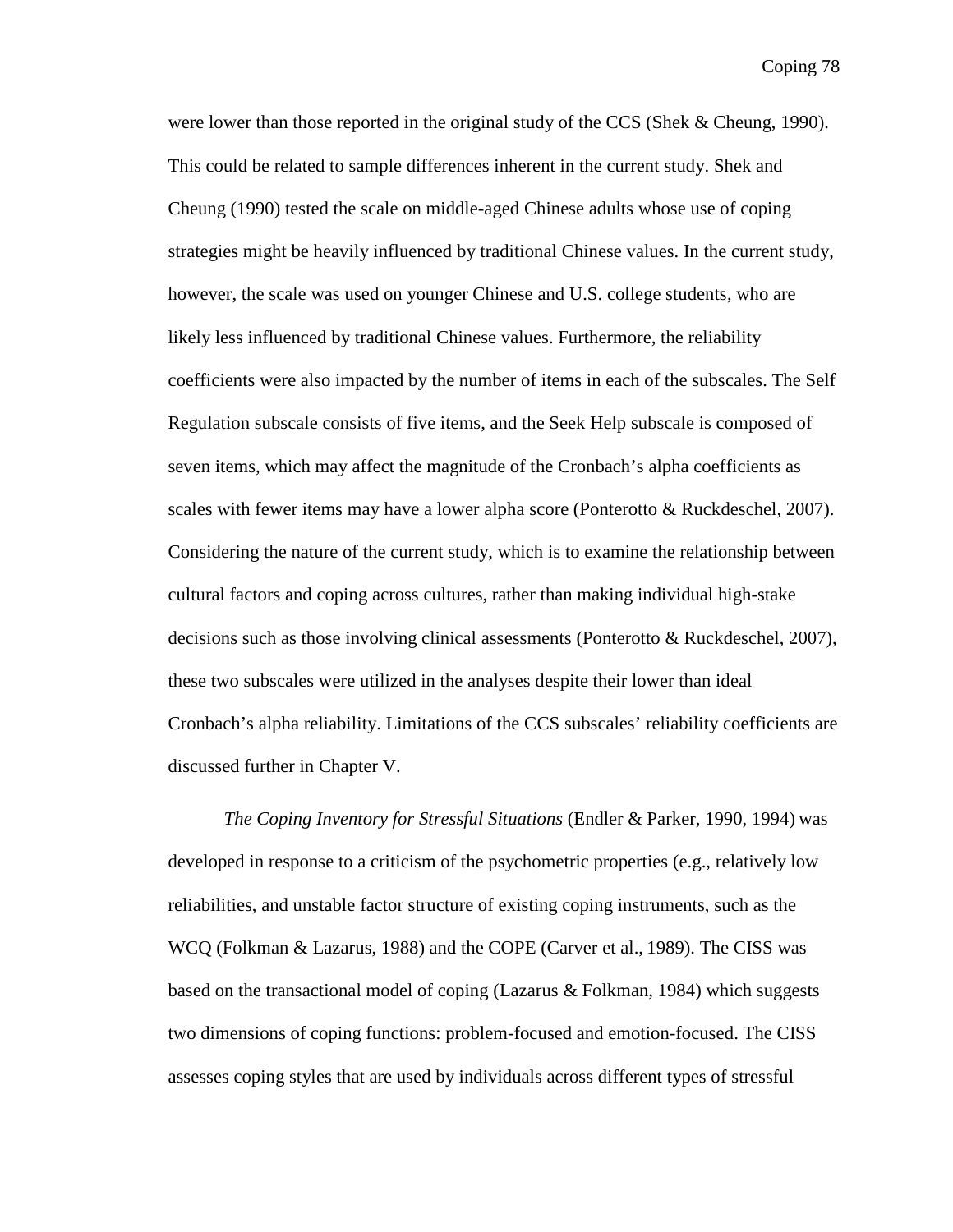situations (Endler & Parker, 1990; Endler & Parker, 1994; Parker & Endler, 1992). To develop the scale, seven psychologists and graduate students in psychology were asked to list their own coping strategies. Meanwhile, items from existing coping inventories and the literature on strategies of coping were identified and evaluated. Finally, redundancies were eliminated and items were removed that seemed biased towards certain groups of individuals.

As a result of the process mentioned above, a 70-item questionnaire was generated. This preliminary 70-item scale was administered to 559 undergraduate students in the United States. A Principal Component factor analysis with a Varimax rotation yielded three factors: Task Oriented Coping, Emotion Oriented Coping, and Avoidance Coping. An identical factor structure was observed for male and female students. Items that loaded below .35 were eliminated. To obtain subscales with equal number of items, new items were added to subscales that had a lower than average number of items. This left 66 items on the scale. This revised 66-item scale was then administered to 394 college students and 284 adults. Principal Component factor analysis with a Varimax rotation again yielded three factors. After deleting low loading items, 48 items were retained, with 16 items on each of the three subscales. Identical factor structures were found for both the college students, adult samples, and psychiatric inpatients in Endler and Parker's (1990, 1994) studies. Individuals who score high on Task Oriented Coping focus on problem solving (e.g., "Focus on the problem and see how I can solve it"). Those scoring high on Emotion Oriented Coping respond to stressful situations with self-blame, emotional outbursts, or wishful thinking (e.g., "I blame myself for procrastinating"). Persons scoring high on Avoidance Coping distract themselves with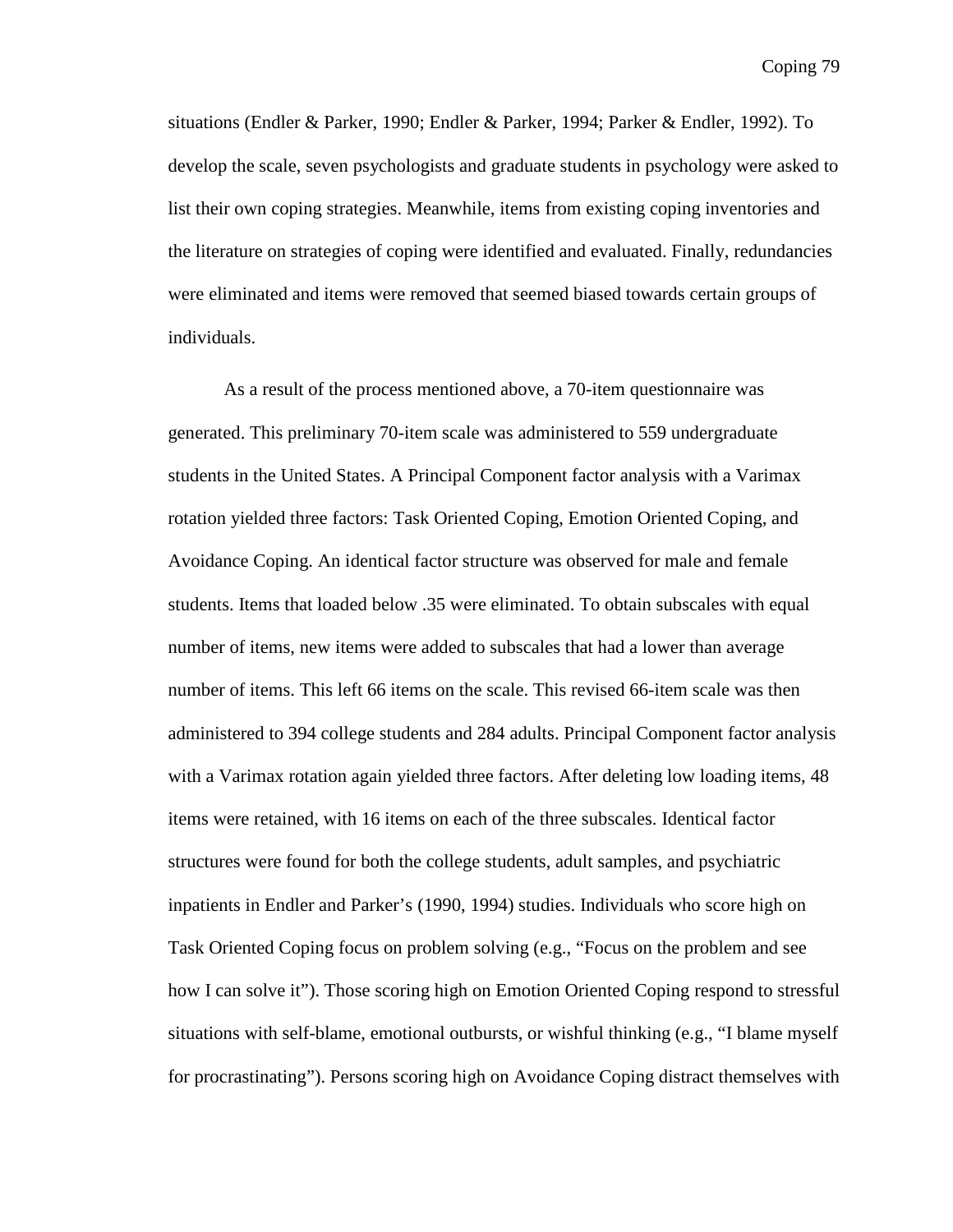other activities (e.g., "Window shopping" or "I think about the good times I have had") (Endler & Parker, 1990). The CISS has a 5-point Likert type rating scale on which respondents evaluate how often they use the coping strategies listed. The rating scale ranges from 1 (*not at all*) to 5 (*very much*). The CISS is scored by summing items on each factor and dividing the total score by the number of items.

In a study of 832 U.S. college students, Endler and Parker (1994) found Cronbach's alpha reliability coefficients for the Task, Emotional, and Avoidance subscales to be .90, .87, and .84, respectively for men, and .89, .87, and .83, for women. Over a 6-week interval, test-retest reliability was found to range from .51 to .73, for men, and from .59 to .72, for women.

Numerous studies have been conducted to evaluate the construct validity of the CISS using adolescent, undergraduate student, adult, and clinical populations in the United States (Endler & Parker, 1990). For instance, Endler and Parker (1990) investigated the relationship between responses of the CISS and the WCQ (Folkam  $\&$ Lazarus, 1985) in a study of 130 undergraduate students (33 men and 97 women). The pattern of correlations between responses of the CISS and the WCQ converged and diverged in a theoretically meaningful way. As predicted, responses of the CISS Task-Oriented subscale correlated highly with responses of the WCQ Problem-Focused subscale and the CISS Emotion-Oriented subscale correlated highly with the WCQ Wishful Thinking and Self-Blaming subscales. Responses of the CISS Avoidance subscale had a moderate correlation with responses of the WCQ Seeking Social Support and Tension-Reduction subscales, which may be due to the fact that the Avoidance subscale did not have a clearly defined counterpart on the WCQ (Endler & Parker, 1990).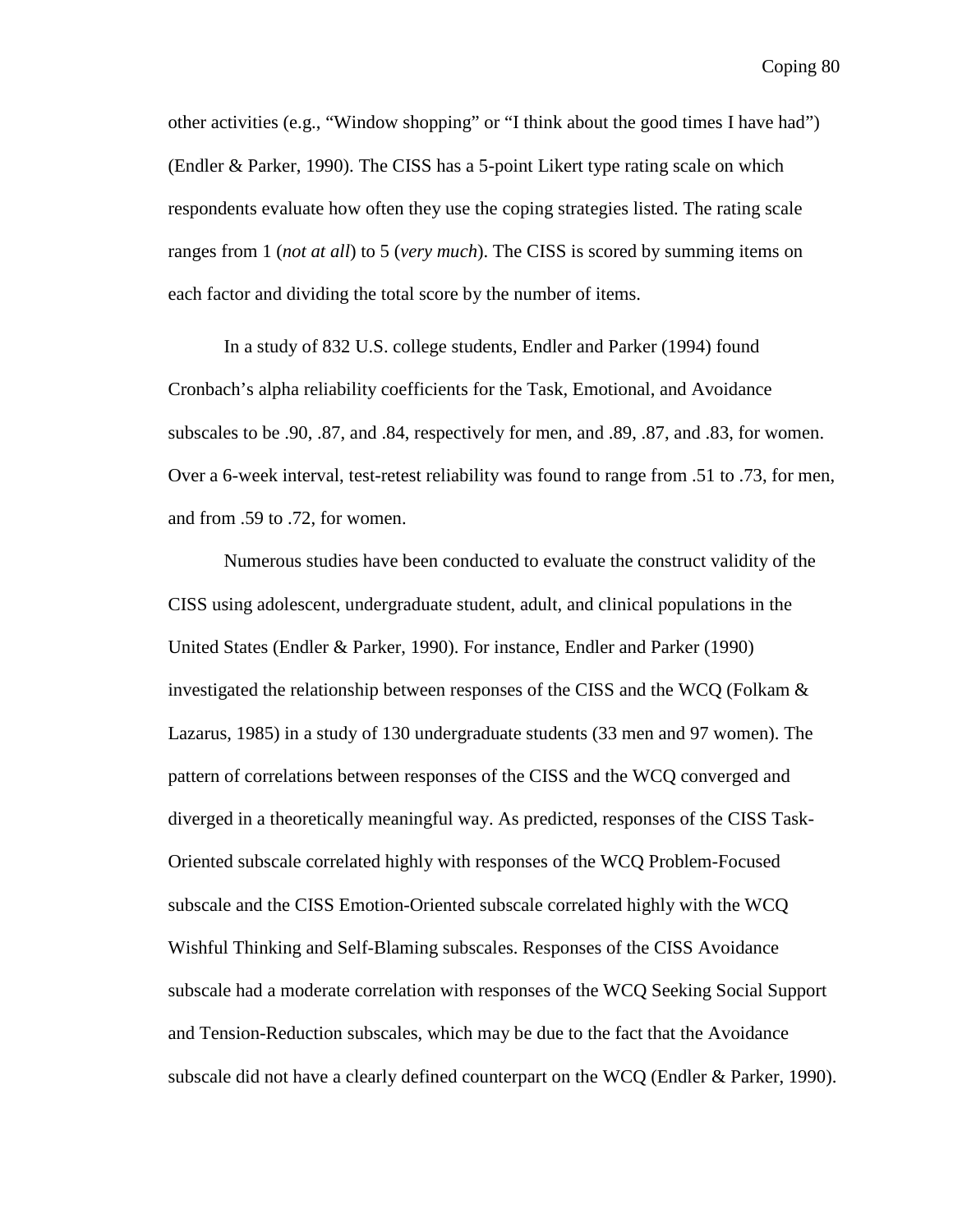Construct validity of the CISS was also demonstrated in another study by Endler and Parker (1994). In this study, the correlations between responses of the CISS and the Coping Strategy Indicator (CSI; Amirkhan, 1990) were examined utilizing the responses of 95 adult participants. Construct validity was supported by a high correlation between responses of the CISS Task-Oriented scale and the CSI Problem Solving scale, moderate correlations between responses of the CISS Social Diversion scale and the CSI Seeking Social Support scale, and moderate to high correlations between responses of the CISS Emotion and Avoidance scales and the CSI Avoidance scale.

In another study using 328 undergraduate students (132 men and 196 women), Endler and Parker (1994) examined the relationship between responses of the Basic Personality Inventory (BPI; Jackson, 1989) and the CISS subscales. The BPI measures psychopathology across three higher-order factors: Psychiatric Symptoms, Depression, and Social Impairment. Consistent with predictions, responses of Task-Oriented Coping was negatively related to psychopathology and psychological distress, while responses of Emotion-Oriented Coping were positively related to psychopathology and psychological distress. For both men and women, there were low negative correlations between responses of Task-Oriented Coping and Depression, moderated to high positive correlations between responses of Emotion-Oriented Coping and Depression, Social Impairment, and Psychiatric Symptoms. Furthermore, low to moderate positive correlations were found between responses of the Avoidance subscale and Psychiatric Symptoms, and between responses of the Avoidance subscale and Social Impairment for both genders. The results suggest that Task-Oriented coping is related to positive outcome, while Emotion-Oriented and Avoidance coping are associated with negative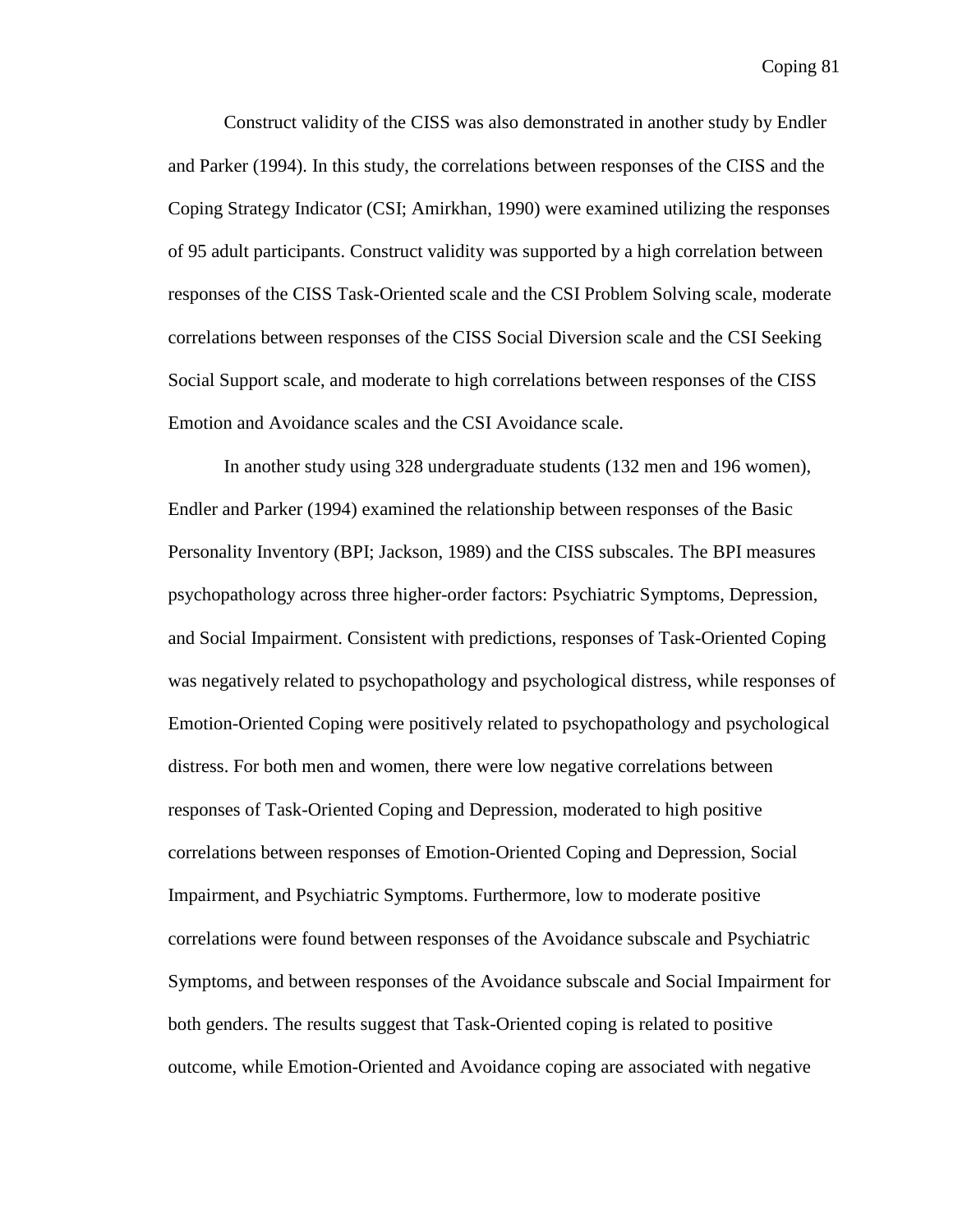outcomes. These links indicate that psychopathology differentiates the three coping styles, which provides evidence for the construct validity of the CISS (Endler & Parker, 1994) on a U.S. population.

The criterion validity of the CISS was evaluated through the examination of the relationship between this scale and measures of depression, state anxiety, trait anxiety, and Type A behavior. The analysis included responses on 275 undergraduate students in the United States (75 men and 200 women) (Endler & Parker, 1994). It was predicted that depression and anxiety would moderate the type of coping behaviors in which individuals engage and that Type-A individuals would be more likely to engage in Emotion-Oriented coping than Type-B individuals. The study revealed that depressed individuals reported relying heavily on Emotion-Oriented coping. Also, there were moderate positive correlations between Emotion-Focused coping and State Anxiety, Type A Behavior, and Neuroticism. State Anxiety and Depression were negatively related to Task-Oriented coping. These findings were consistent with the authors' predictions and indicate that coping styles vary by personality styles and type of psychopathology. These findings provide support for the criterion validity of the CISS for U.S. persons.

In contrast to the CCS, the CISS has only been used for U.S. participants (Endler & Parker, 1990, 1994). Furthermore, no studies have been conducted to evaluate its cross-cultural validity. In the current study, the CISS was utilized to explore the application of coping strategies identified in the U.S. for both the Chinese and the U.S. college students. Based on item content, the author determined that the items were appropriate for measuring coping behaviors of Chinese college students.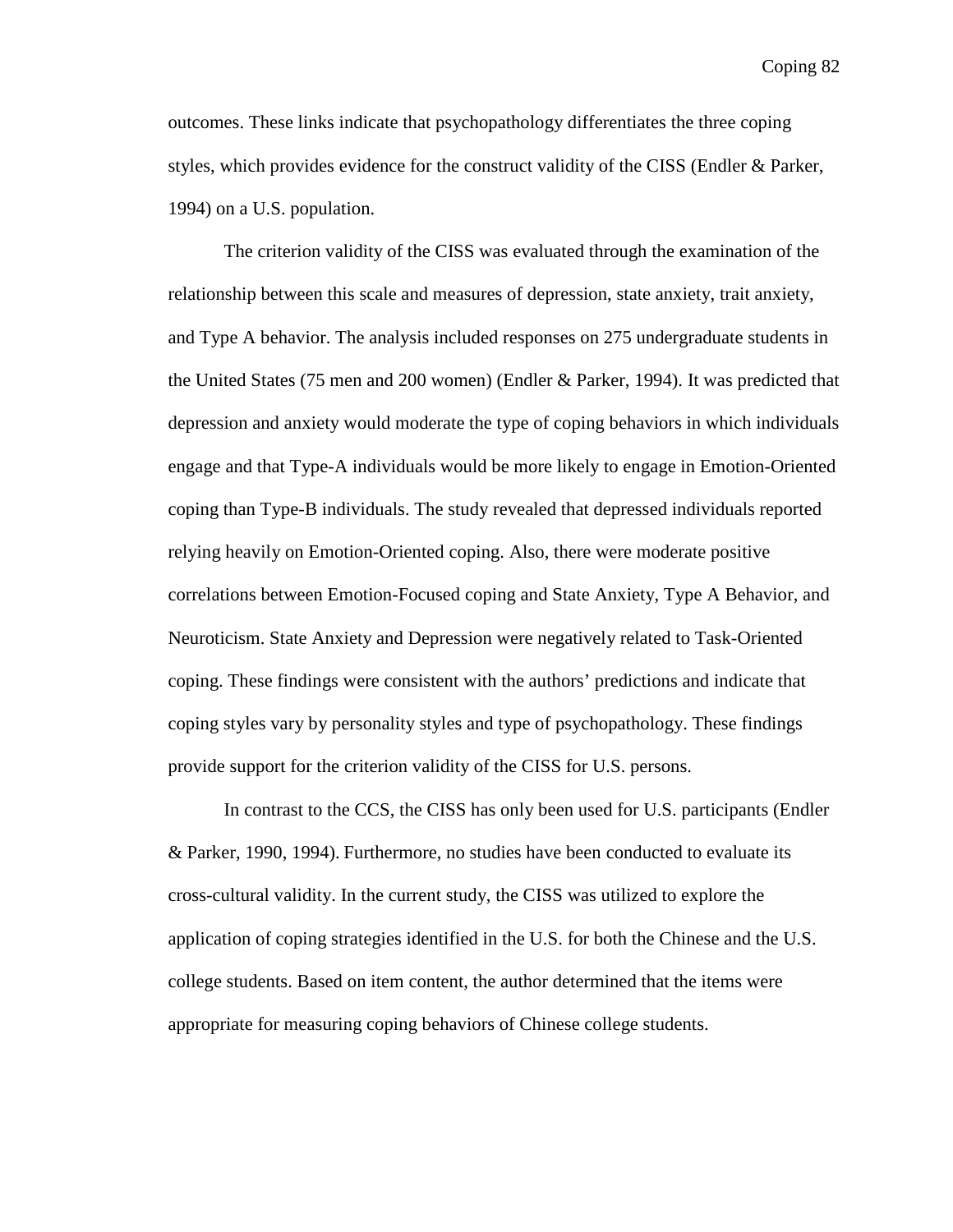For use on the Chinese college students, the CISS was translated into Chinese through a translation-back-translation process (see procedures) to ensure language equivalency with the English and U.S. language versions used in the current study. All of the CISS subscales were used: Task-Oriented Coping, Emotion-Oriented Coping, and Avoidance Coping. In this study, Cronbach's alpha reliabilities for the Task, Emotional, and Avoidance subscales were .89, .88, and .83, respectively for the English version, and .89, .85, and .83, for the Chinese version. These values were comparable to those reported in the literature.

*Cultural Factors*. The Cultural factors assessed in this study were self-construal measured by the *Self-Construal Scale* (SCS; Gudykunst et al., 1996) and social beliefs assessed by the *Social Axiom Survey* (SAS; Leung et al., 2002). Both the SCS and the SAS have been used and validated on U.S. and Chinese samples (Gudykunst et al., 1996; Leung et al., 2002; Moneta & Wang, 2001; Singelis, Hubbard, Her & An, 2003).

*The Self-Construal Scale* (SCS; Gudykunst et al., 1996) is a 29-item scale measuring two theoretically derived dimensions of self-construal: Independent and Interdependent. The Independent Self-Construal subscale consists of 15 items (e.g., "I should be judged on my own merits," "I prefer to be self-reliant rather than depend on others"). The Interdependent Self-Construal subscale consists of 14 items (e.g., "I consult with others before making important decisions," "I will sacrifice my self-interest for the benefits of my group").

Items are rated on a 7-point Likert-type scale, ranging from 1 (*strongly disagree*) to 7 (*strongly agree*). Persons who score high on the Independent Self-Construal subscale are more oriented towards autonomy, while those high on the Interdependent Self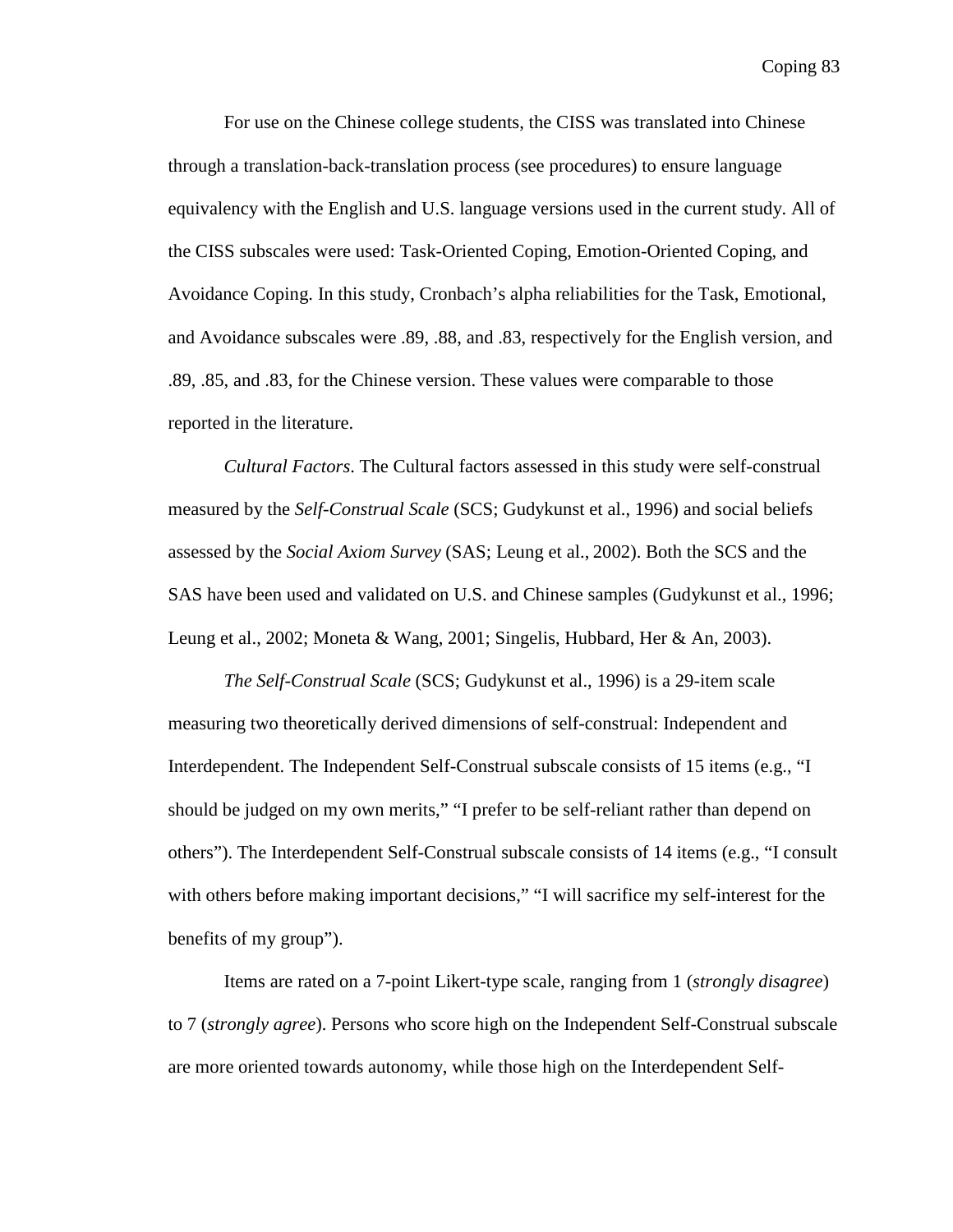Construal subscale tend to value the interconnected with others. Internal reliability was investigated in a study of 753 college students from four universities in four countries (283 from the U.S., 192 from Japan, 168 from Korea, and 110 from Australia) (Gudykunst et al., 1996). The following Cronbach's alpha reliability coefficients were obtained for Interdependent Self-Construal: United States .80, Japan .84, Korea .85, and Australia .85. For the Independent Self-Construal, the following Cronbach's alphas were found: United States .82, Japan .77, Korea .73, and Australia .83.

Convergent validity of the SCS was assessed by the associations between responses of the scale and measures of other theoretically related constructs such as communication styles, conflict styles, and leadership styles (Gudykunst  $&$  Lee, 2003). More specifically, responses of Independent Self-Construal was related to low-context communication (clarity and preciseness), whereas responses of Interdependent Self-Construal was associated with high-context communication (sensitivity) (Gudykunst et al., 1996). It has been reported that Independent Self-Construal is associated with dominating conflict styles, while Interdependent Self-Construal predicts avoiding, obliging, and compromising conflict styles (Oetzel, 1998). Difference in self-construal also differentiates leadership style. That is, Independent Self-Construal has been found to predict the initiation of structure in leadership (leader's focus on task function of the group), while Interdependent Self-Construal is related to consideration (leader's exhibition of concern for members' welfare) (Hackman, Ellis, Johnson, & Staley, 1999).

The Chinese version of the SCS was used in a study with 173 Hong Kong college students (Moneta  $\&$  Wang, 2001). In this study, it was demonstrated that the Chinese version had adequate internal reliability as had been found on other samples. The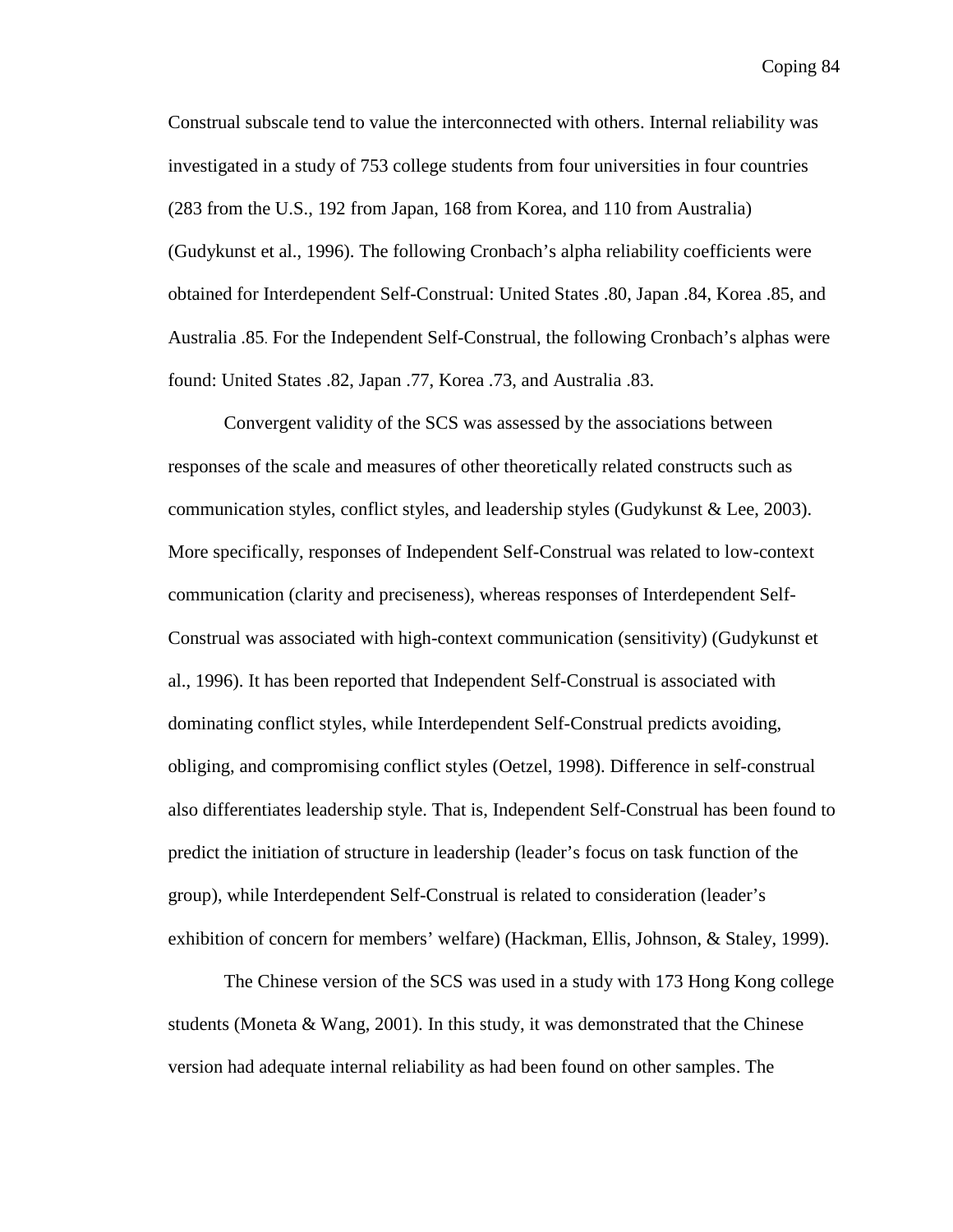Cronbach's alpha was .82 for Interdependent Self-Construal and .72 for Independent Self-Construal. In the same study, support was provided for the construct validity of the SCC with the Chinese sample. Specifically, for Independent Self-Construal, positive relationships were found with the dominant/control dimension of personality. Also for Interdependent Self-Construal, positive relationships were found with the affiliation and the nurturance dimensions of personality. These findings were consistent with the authors' conceptualization about the relationships between personality traits and selfconstrual. These relationships make sense as both dominant/control personality and Independent Self-Construal signal a tendency to separate oneself from the environment in order to act upon it, whereas both affiliation and nurturance personality and Interdependent Self-Construal indicate a tendency to merge with the environment. In the current study, both subscales of the SCS were used: the Independent Self-Construal subscale and the Interdependent Self-Construal subscale.

In this study, Cronbach's alpha reliabilities of the independent self-construal subscale were .80 and .79 for the English and Chinese versions, respectively. The Cronbach's alpha reliability for the Interdependent Self-Construal subscale were .80 and .83 for the English and Chinese versions, respectively. These values are comparable to those reported in the literature (Gudykunst et al., 1996; Moneta & Wang, 2001)

*The Social Axioms Survey*. The Social Axioms Survey (SAS, Leung et al., 2002) is a 60-item developed based on Euro-American literature. The SAS assesses not only general beliefs about the world and the self, but also the relationship *between* the world and the self. It also incorporates common beliefs from two non-Western cultural groups: Chinese persons from Hong Kong (East Asia) and individuals from Venezuela (South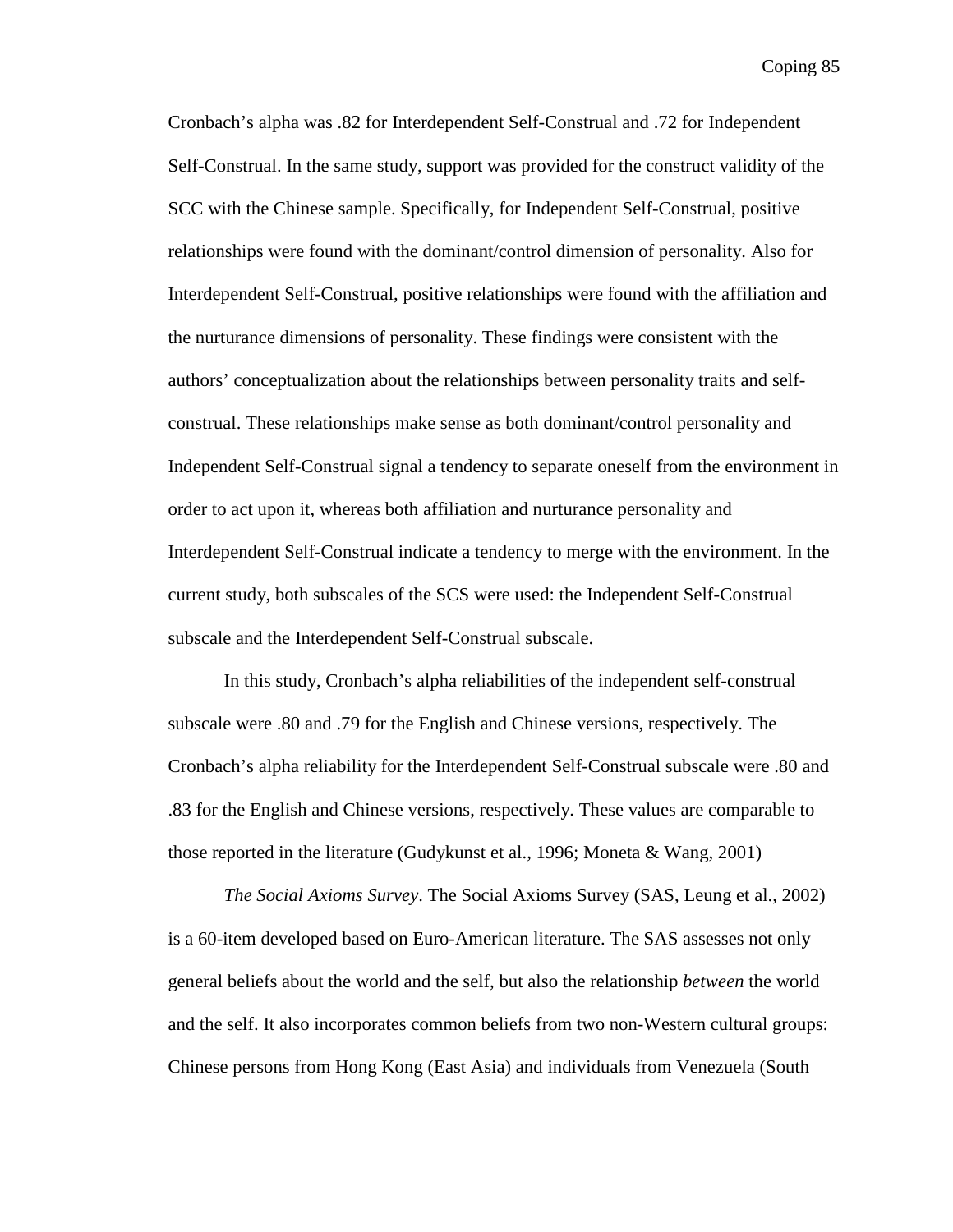American) (Leung et al., 2002). To elicit input from these two groups, 265 Chinese and 42 Venezuelan participants were asked to respond to three sets of questions: (a) their beliefs about everyday matters and the principles that guide their interaction with others, (b) beliefs regarding the self, others, social relations, social groups, the environment, and the supernatural, and (c) beliefs regarding issues of health, love, marriage, society, politics, religion, recreation, work, family, sports, and life in general. Meanwhile, Leung et al. (2002) reviewed samples from newspapers, magazines, popular songs, proverbs, and folklore from both cultures for the extraction of social axioms or beliefs. In the extraction of social axioms, almost 2,000 statements were identified with responses from the Chinese sample, more than 1,100 from Venezuelan participants, and more than 1,000 from the Euro-American psychological literature. The collection of these statements was condensed by eliminating statements of similar content. Many statements were rewritten to be less idiomatic and to be free of context limitations. Statements were grouped into four broad categories: Psychological Attributes (axioms concerning characteristics of individuals), Orientation toward the Social World (axioms concerning the social characteristics of groups, organizations, and societies), Social Interaction (axioms concerning the way people interact with each other), and Environment (axioms concerning aspects of the environment that have implications for social behavior). The final version of the SAS consisted of 182 items, rated on a 5-point Likert-type scale ranging from 1 (*strongly disbelieve*) to 5 (*strongly believe*). Three language versions were developed: Chinese, English, and Spanish, with the English version used as the standard. Translation and back- translation procedures were used in the development of the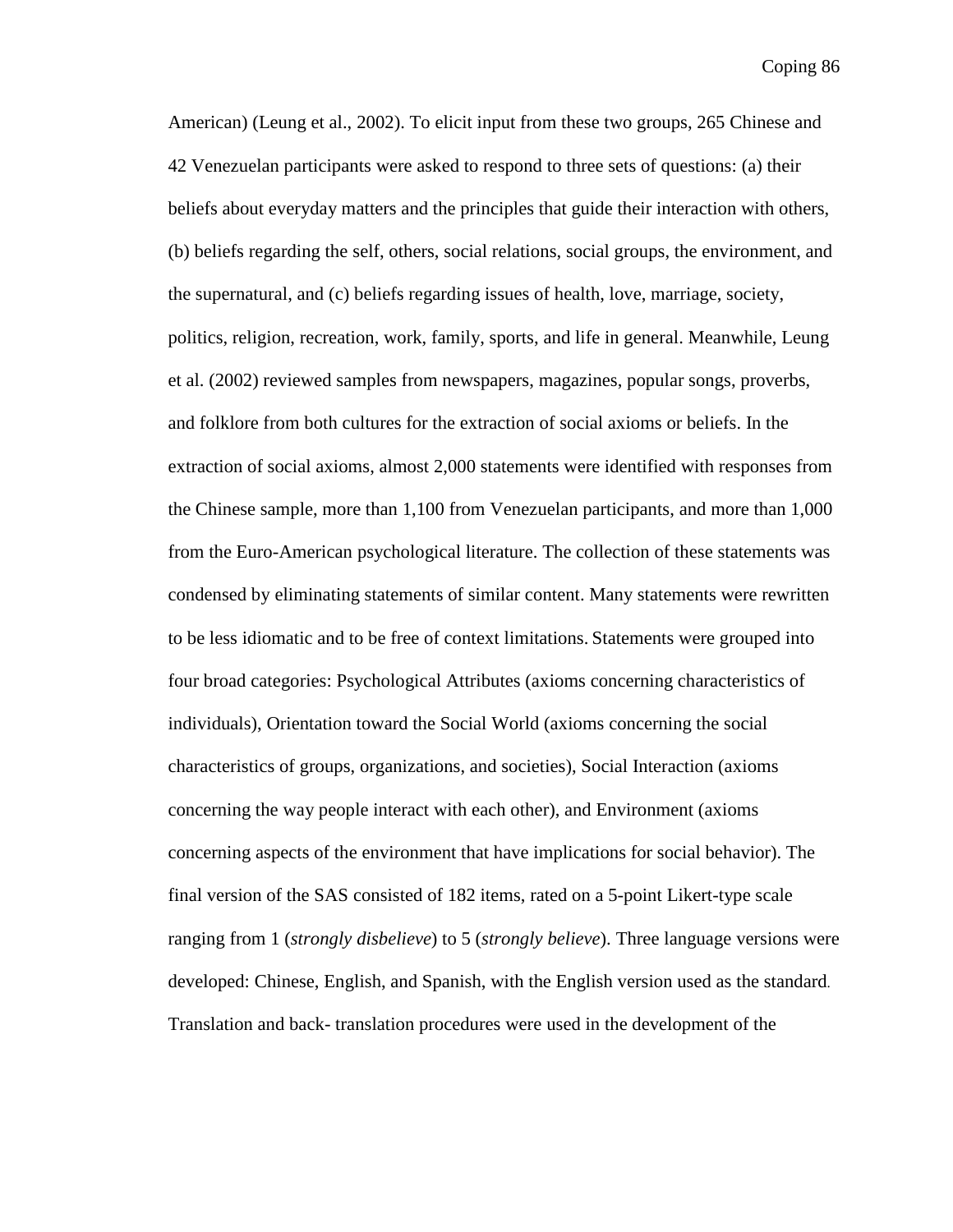Chinese and Spanish versions (Leung et al., 2002). The English and Chinese language versions were considered equivalent based on the author's evaluation.

In the original study of its psychometric properties and factor structure, the SAS was administered to students and adults in Hong Kong (128 college students and 230 community citizens) and in several Venezuelan metropolitan areas (100 college students and 122 non-student adults). A cluster analysis was first conducted in each culture to identify major clusters. A subsequent factor analysis was then conducted to identify factors underlying the items. As a result, a five-factor solution appeared as a best fit for the data in both cultures. To address response bias, Leung et al. (2002) applied a procedure recommended by Becker (1996) for the meta-analysis of factor structures. The correlation matrix of each cultural group was transformed by the Fisher transformation and averaged to generate a combined matrix. This combined matrix was then transformed back into a correlation matrix for factor analysis. Principal Component factor analyses with Varimax rotation were used to extract factors. Items with loading higher than .25 and consistent with the rest of the items on a particular factor were retained. Sixty items were selected to define the five factors. A subsequent factor analysis of these 60 items based on the combined sample was conducted. The five factors obtained were termed: Cynicism (e.g., "kind-hearted people usually suffer from losses"), Social Complexity (e.g., "human behavior changes with the social context"), Reward for Application (e.g., "one will succeed if s/he really tries"), Spirituality (e.g., "there is a supreme being controlling the universe"), and Fate Control (e.g., "fate determines one's successes and failures"). Altogether, these five factors accounted for 29.4% of the total variance. A Procrustes rotation was run to check how closely the factor structure of each cultural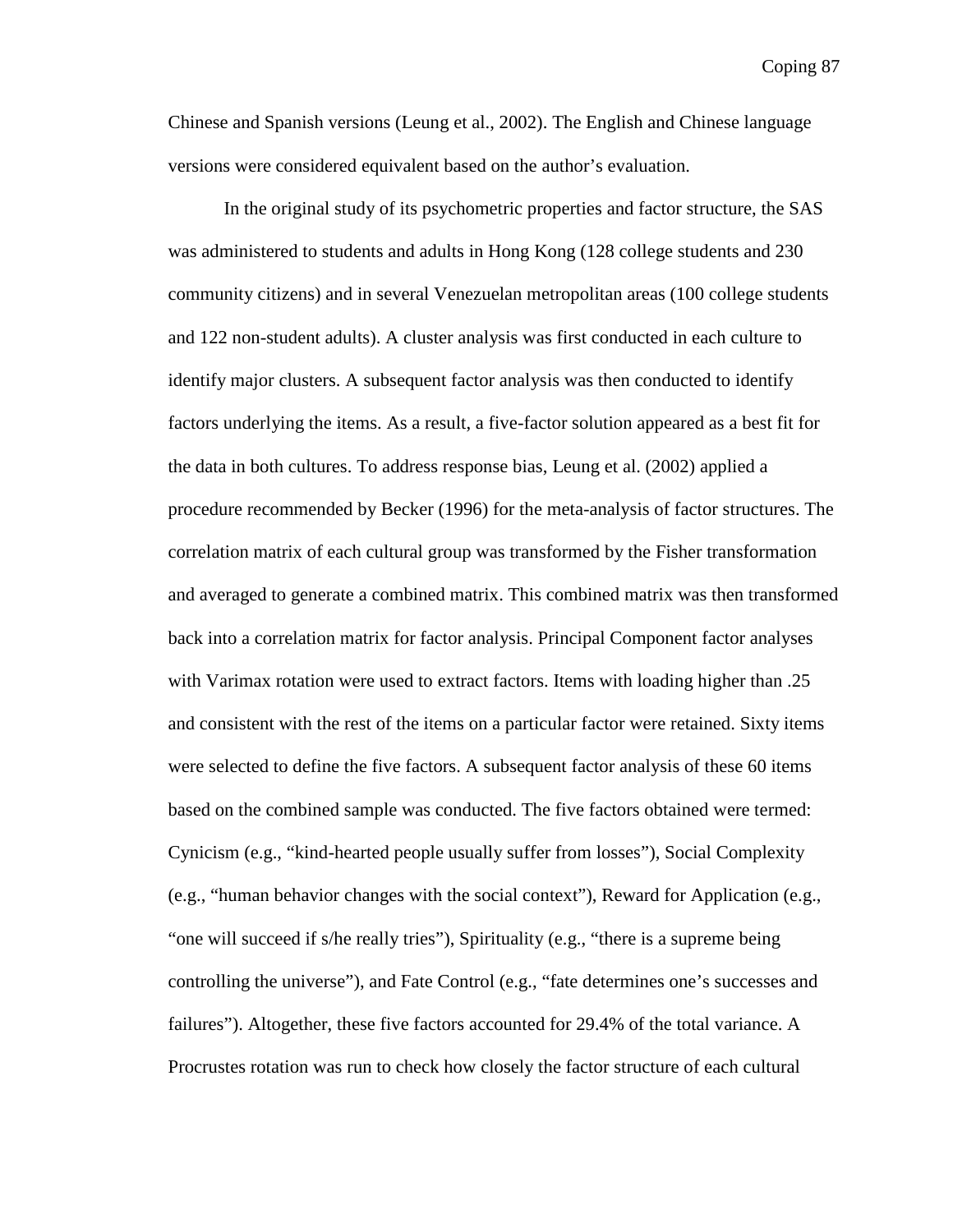group resembled the common factor structure. For each country, the five-factor model was obtained by rotating the factor structure toward the common structure. Congruence coefficients were calculated to evaluate the similarity between the resulting factor structure and the common structure. For the Chinese participants, the congruence coefficients ranged from .88 to .98. For the Venezuelan sample, the coefficients ranged from .90 to .97 (Leung et al., 2002). Although these numbers do not meet the standard for detailed comparison of similarities of the factor compositions suggested by (Vijver & Leung,  $1997$ ;  $> 0.95$ ), they nevertheless indicate factorial similarity at a global level and suggest that the common factor structure provides an adequate model for both groups (Leung et al., 2002).

The five-factor model was tested with a confirmatory factor analysis (CFA) based on data from university students in the United States (25 men and 89 women), Germany (45 men and 54 women), and Japan (93 men and 118 women) (Leung et al., 2002). The 60-item version of the SAS was administered to U.S. and Japanese participants, while due to resource constraint, a 33-item shorter version of the survey was administered to German participants. The 33-item version consisted of items randomly selected from the original 60-item version (12 items from Cynicism, 4 items from Reward for Application, 7 items from Social Complexity, 4 items from Fate Control, and 6 items from Spirituality). For the U.S. sample, the CFA results confirmed the five-factor model (GFI = .919, CFI = .969). For the Japanese sample, the fit was not as good, but was considered adequate (GFI =  $.879$ , CFI =  $.901$ ). Finally, for the German data, the fit between the data and the model was good (GFI = .950, CFI = .1.00) (Leung et al., 2002). This study suggested that the five-factor model was replicable across these three different cultural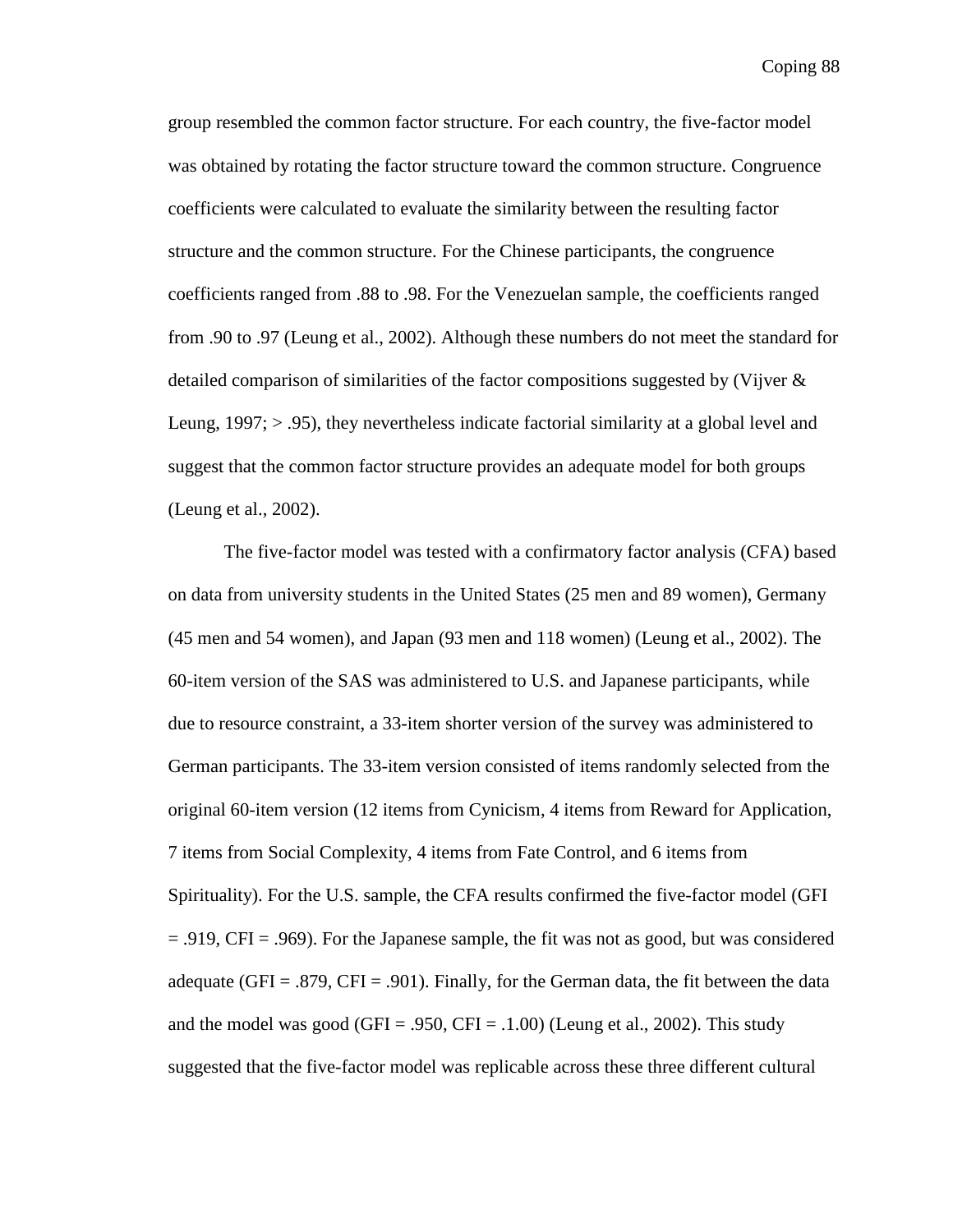groups. As had been done previously (Leung et al., 2002), a Procrustes rotation was run to check the equivalence of factor composition between the U.S. and Japanese groups. The five-factor structure in each group was rotated toward the common structure identified in the previous study. The congruence coefficients for each factor in the U.S. sample were .446 for Social Complexity, .538 for Fate Control, .582 for Reward for Application, .637 for Cynicism, and .792 for Religiosity. The congruence coefficients in the Japanese sample ranged from .562 for Religiosity, .568 for Fate Control, .593 for Social Complexity, .708 for Reward for Application, and .789 for Cynicism. Because of the low congruence coefficients for Fate Control for both the U.S. and Japanese groups, it was suggested that at least four of the five factors had the potential to be pan-cultural. These four factors were Cynicism, Social Complexity, Reward for Application, and Religiosity. Despite varying degrees of factor similarity, the authors argued that the results met their goal of identifying broad factors of social axioms across diverse cultures (Leung et al., 2002).

The Cronbach's alpha reliability of the Chinese version of the SAS administered to Chinese college students were reported as .79 for Social Cynicism, .72 for Reward for Application, .67 for Social Complexity, .59 for Fate Control, and .78 for Religiosity (Leung et al., 2002). The criterion validity of the Chinese version was supported by the ability of social axioms to predict social behaviors such as vocational choice, conflict resolution, and coping styles (Bond et al., 2004). That is, consistent with the theory of Leung and his colleagues (2002), Reward for Application predicted a preference for conventional jobs and a tendency to be accommodating in order to resolve conflict. Further, Religiosity predicted accommodation and competition in conflict resolution, and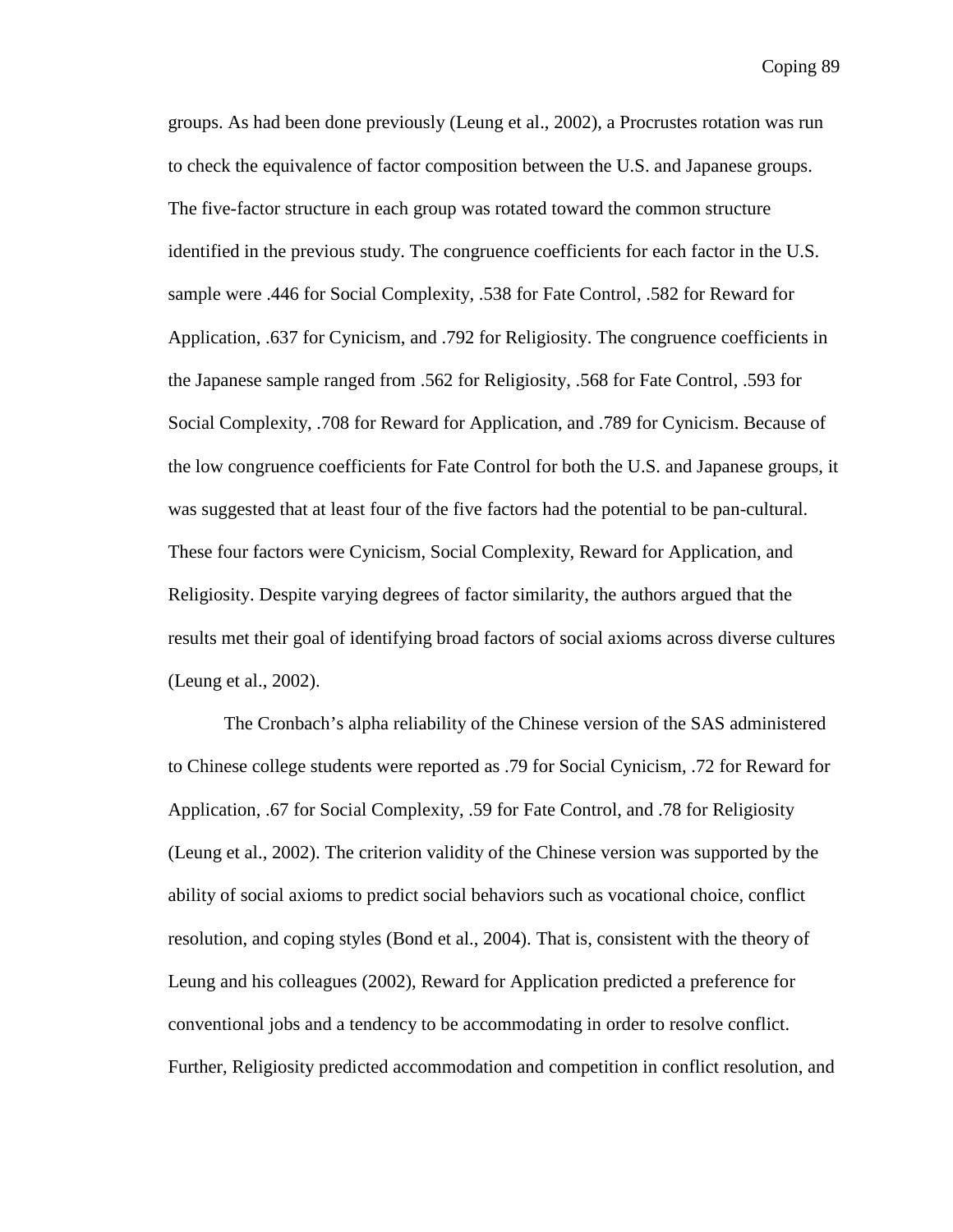Social Complexity predicted collaboration and compromise in conflict resolution and the use of problem focused coping. Finally, the Fate Control and the Social Cynicism dimensions predicted reliance on avoidance coping (Bond et al., 2004).

The internal consistency reliability of the English version of the SAS was gathered from a sample of 224 U.S. college students (Singelis et al., 2003). Lower than desired Cronbach's alphas were reported: Social Cynicism.76, Reward for Application .53, Social Complexity .51, Fate Control .54, and Religiosity .69. These lower than optimal internal consistency reliability coefficients were hypothesized to be due to the breadth of the items that were developed to cover aspects of the social belief construct in a variety of cultures (Singelis et al., 2001).

Despite low internal consistency reliabilities, the factor structure of the English version of the SAS was confirmed in Singelis et al's (2001) study. The convergent validity of the measure was supported through the demonstration of relations between the five dimensions of social axiom and theoretically related constructs, such as social desirability, locus of control, and various dimensions of personality. As predicted, social cynicism was positively related to external locus of control and negatively related to interpersonal trust, cognitive flexibility, and social desirability. Reward for Application was positively correlated with Social Desirability and Social Complexity was positively related to Cognitive Flexibility. In addition, Fate Control was positively related to both External Locus of Control and Beliefs in Precognition. Finally, Religiosity was positively related to Traditional Beliefs and Seeking Advice (Singelis et al., 2001).

Because the development of the dimensions of social axioms is still in its early stages, the current dimensions may not cover all aspects of beliefs around the world.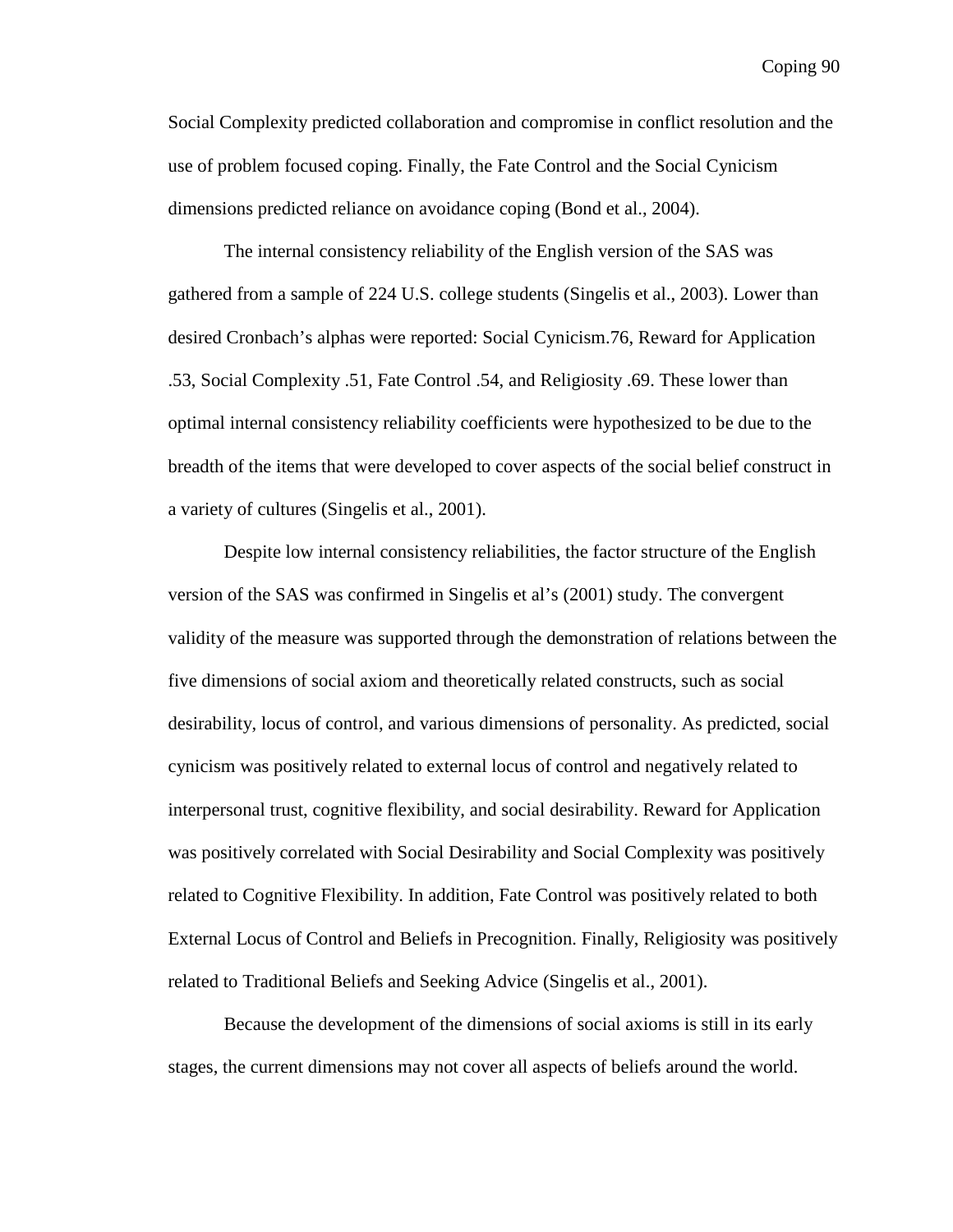However, research on the SAS shows that it captures some universal dimensions that may provide a common base for cross-cultural comparisons. Its weakness, the low to moderate levels of internal consistency demonstrated for both the Chinese and U.S. samples, may be due to item development that focused on the coverage of various aspects of the construct in different cultures. Yet, it should be noted that this weakness may lead to the underestimation of correlations of its dimensions to other variables (Nordhamn, et al., 2000). Despite this weakness, the SAS was chosen for the current study because it is the first and only one measure available assessing social beliefs, and it has been validated cross-culturally. For the current study, the 60-item English and Chinese versions of the SAS were used, which are composed of five subscales: Social Cynicism, Reward for Application, Social Complexity, Fate Control, and Religiosity. The SAS is scored by summing items on each factor and dividing the total score by the number of items, with higher scores indicating stronger beliefs.

In the current study, the Cronbach's alphas of the SAS for U.S. college students were .73 for Social Cynicism, .63 for Reward for Application, .60 for Social Complexity, .59 for Fate Control, and .79 for Religiosity. The Cronbach's alphas for the Chinese students were .80 for Social Cynicism, .78 for Reward for Application, .74 for Social Complexity, .66 for Fate Control, and .67 for Religiosity. These values are comparable to those reported in the literature.

## *Procedure*

*Translation and back-translation of instruments.* All of the instruments used in the current study, except the CISS (Endler & Parker, 1994) have both English and Chinese versions. The CCS (Shek & Cheung, 1990) was originally developed in Chinese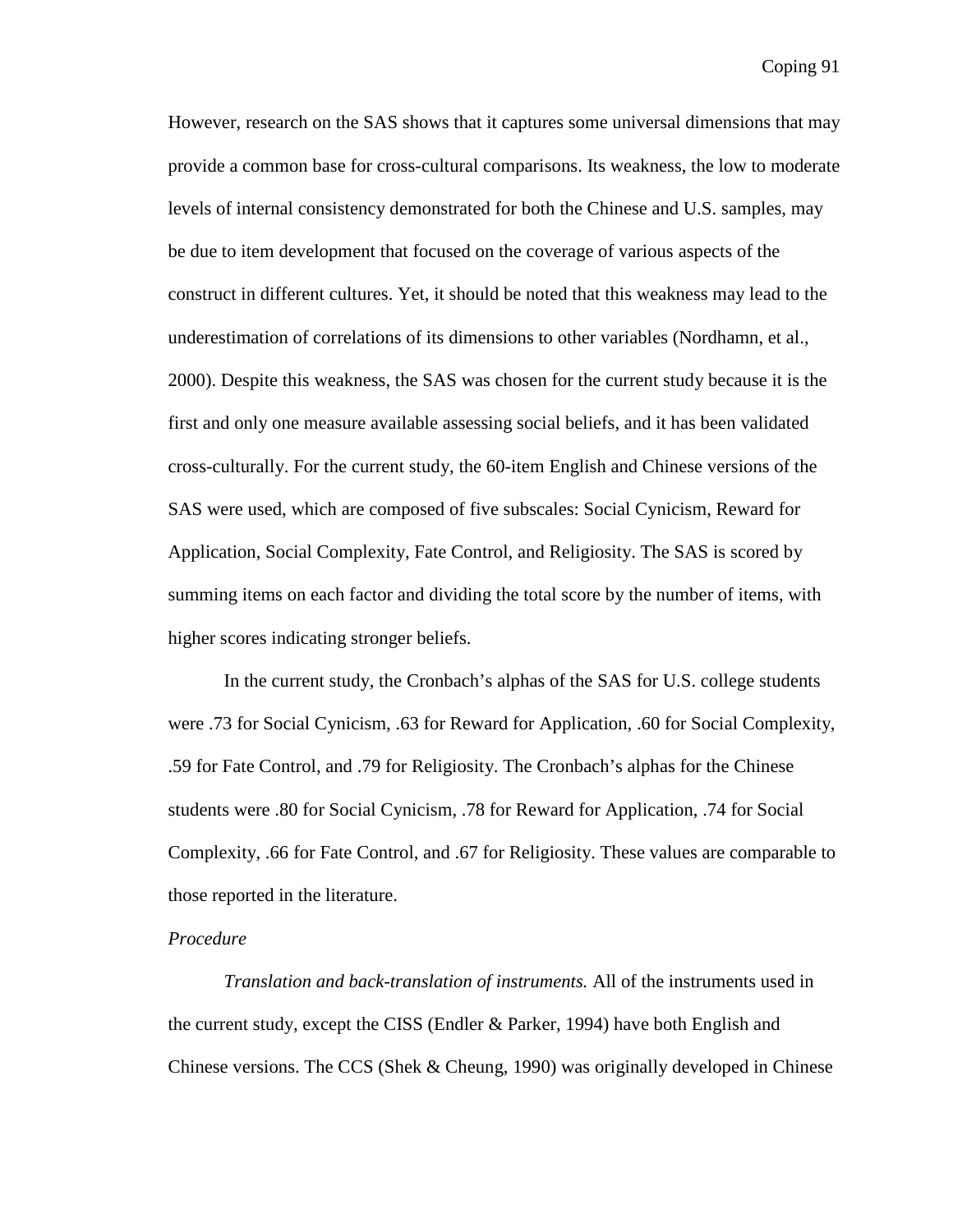and then translated into English by the authors (Shek & Chueng, 1990). It is important to note that this translation procedure has not been described by the authors in any publication. The SCS (Gudykunst et al., 1996) was developed in English and Moneta and Wang (2001) translated it to Chinese and administered it to a Chinese sample. Again no information was located on the translation procedures utilized. The SAS (Leung et al., 2002) was developed in both Chinese and English, and the English version was used for standardization. Leung et al. (2002) described the translation procedure in one sentence, "the method of back-translation was used to check the quality of the translation, and changes made where inaccuracies had been revealed through the process" (Leung et al., 2002; p.291). In this study, the author examined the accuracy of the translation of the instruments and considered them linguistically equivalent.

As the CISS had not been translated and used in studies in the United States prior to the current study, a Chinese version of the CISS was prepared based on recommendations by Ægisdóttir et al. (2008). Two Chinese-English bilingual translators worked independently to convert the English version into Chinese. One of the translators was born in China and had lived in the United States for more than 10 years at the time of the study. She had a graduate degree in Business. The other translator was the current author who is a Chinese international student in Counseling Psychology and has lived in the United States for seven years. Following the two independent translations from English to Chinese, the two translated versions were compared until agreement was reached between the two translators about the best Chinese translation. This version was then translated back to English by a third Chinese-English bilingual person who was a Chinese native studying linguistics in the Unites States toward a doctoral degree. Two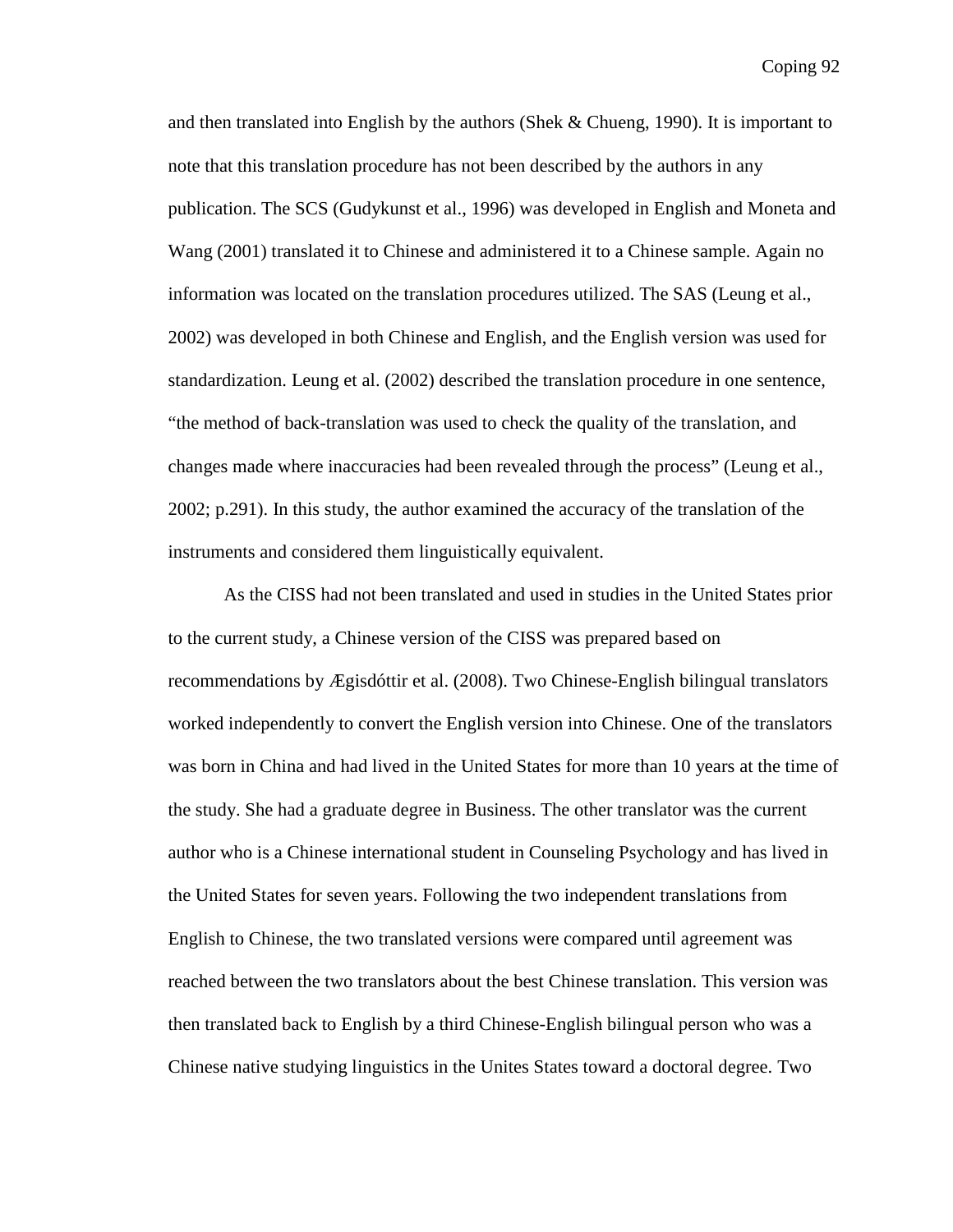persons then compared the back-translated English to the original English version. Those doing the comparison were the current author and a faculty member who is experienced in instrument translation and knowledgeable about test-development. Inconsistencies between the two versions were identified and discussed between these two individuals. When inconsistencies were discovered between an original item and a back-translated item, the Chinese items were re-examined and a determination was made whether the inconsistency was due to inaccuracy of the Chinese translation or to inaccuracy in the back translation. For example, an original item in CISS reads "I worry about what I am going to do." The back-translated English version became "I feel anxious about what I am about to do." A review of the Chinese item revealed that the Chinese translation did not capture the meaning of "worry." The current author then revised the Chinese item and replaced it with another word that better reflects the meaning of "worry." The revised Chinese version was then presented to a fourth Chinese-English bilingual person who was a doctoral student in Linguistics to translate it back to English. Again, the author and the faculty expert reviewed the second back-translated English version by comparing it to the original English version and the first Chinese version. Again differences were addressed and further modifications were made until both the author and the faculty expert agreed on the content equivalence between the Chinese and the original English version of the scale.

To further assess the content equivalence of the two versions of the CISS, both were administered to two additional Chinese-English bilingual persons that were not involved in the translation back-translation process. They were asked to read each item carefully and rate the equivalence of meaning of each item on a scale from 1 (*not*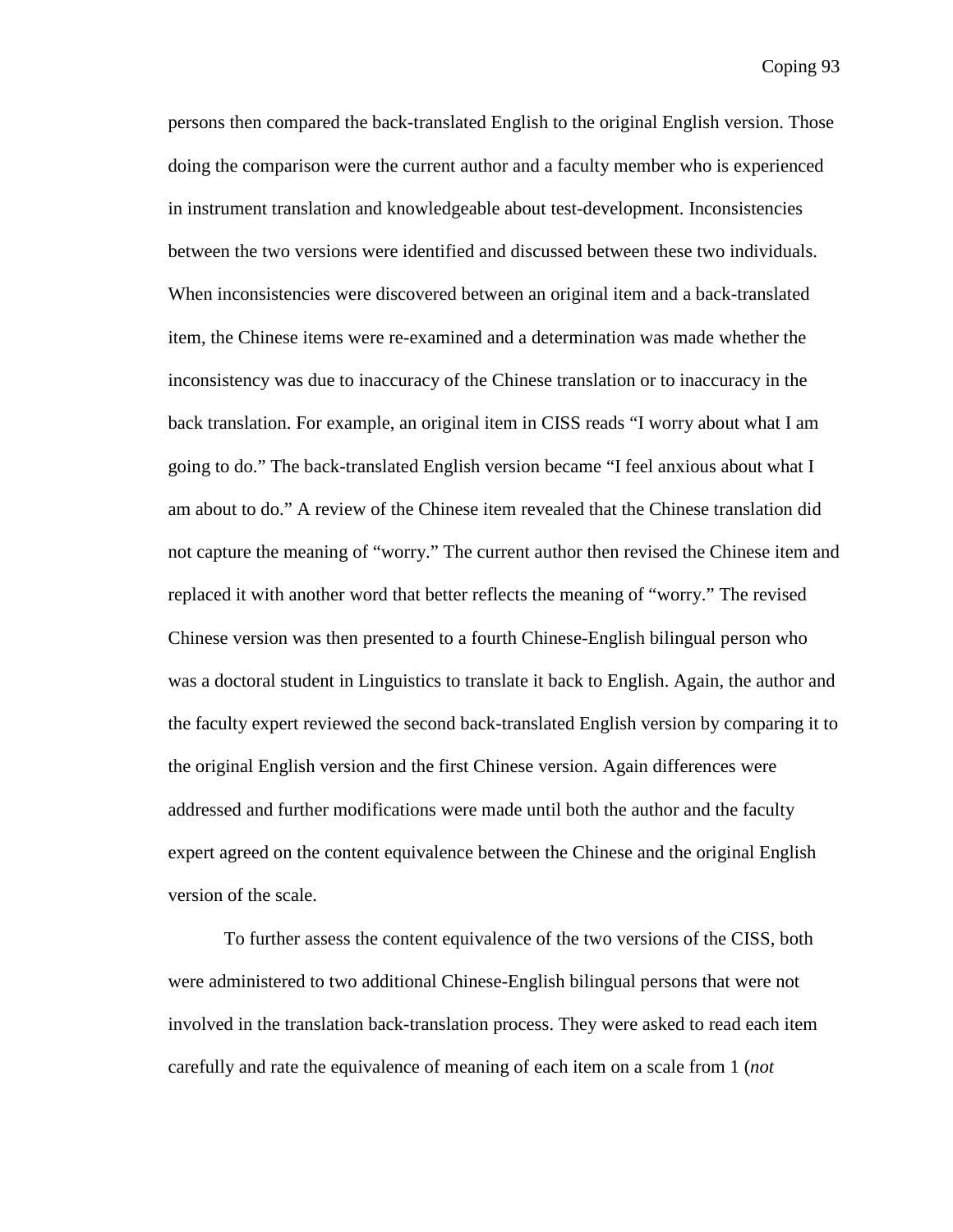*equivalent meaning at all*) to 5 (*completely equivalent meaning*). The author met with the two evaluators after they finished the evaluation. Items with a score lower than four were examined and replaced by a more accurate Chinese term based on determination of the three bilingual persons. For instance, both outside evaluators evaluated the equivalence of the item "Spend time with a special person" and its Chinese translation in the moderate range (3). They pointed out that the Chinese version did not reflect the meaning of "special." As a result, the Chinese word (yao hao-- close) was replaced by another word (te bie -- special), which more accurately captures the meaning of "special" in the English language. Moreover, both outside evaluators determined that the Chinese version of the item "Focus on my general inadequacies" carried a heavier weight on the word "focus" in the Chinese language compared to the English language due to the addition of an adverb. As a result, the adverb was removed to balance the weight given to the word "focus." With the exception of these two items, the outside evaluators rated all items on both versions with high equivalency (a score of 4 or 5). The preparation of the Chinese version of the CISS was thus finalized and later administered to college students in China.

*Administration of the instruments.* A *Demographic Sheet*, the *Chinese Coping Scale* (Shek & Cheung, 1990), the *Coping Inventory for Stressful Situation* (Endler & Parker, 1994), the *Self-Construal Scale* (Gudykunst et al., 1996), and the *Social Axiom Survey* (Leung et al., 2002), were administered to Chinese and U.S. students in their respective languages. These scales were administered in a counterbalanced order. Chinese participants were recruited by contacting the instructors for each course and requesting permission to collect data from his or her class(es). The questionnaire package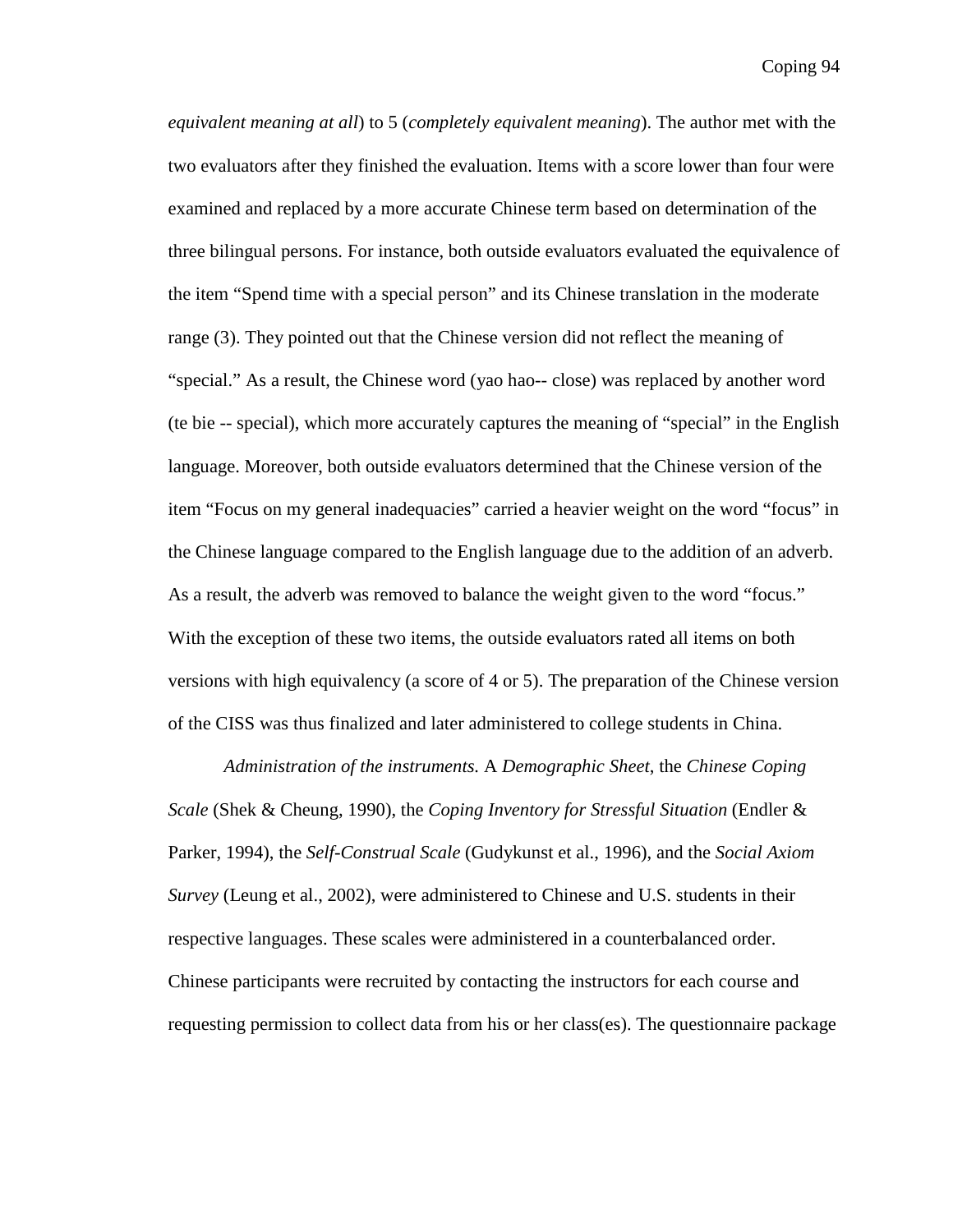was administered by the researcher to the Chinese participants in a group of 30-80 students either at the end of their class period or outside of class.

U.S. participants were recruited in two distinct fashions. U.S. participants enrolled in courses offered by the Department of Counseling Psychology and Guidance Services (CPSY) were provided an opportunity to "sign-up" for research via a posted bulletin on the department research pool board. Students who participated in the study earned one credit hour toward research participation required by one of their CPSY classes. For U.S. students outside the CPSY department, instructors of various departments were contacted and introduced to the project. With the permission of these instructors, a U.S. research assistant announced the project in class and distributed the survey to the students in groups of 10-50 who either responded to the questionnaires at the end of the class or outside of a class period. To control for potential bias in the administration procedures, an English speaking European American person administered the survey to U.S. students and a Chinese-speaking East-Asian individual (the author) administered the survey to Chinese students. All students were informed of the purpose of the study which was to gain an understanding of the way they cope with stressful events. They were also told about the approximate length of time to complete the survey. It took the students in both countries approximately 20-25 minutes to respond to the questionnaires. Students from both countries were informed that their participation was voluntary and that they were free to withdraw at any time for any reason without prejudice or penalty from the investigator. They were also assured of the confidential nature of the project and that their responses would be reported only as group data. The Ball State University Institutional Review Board (IRB) approved this project.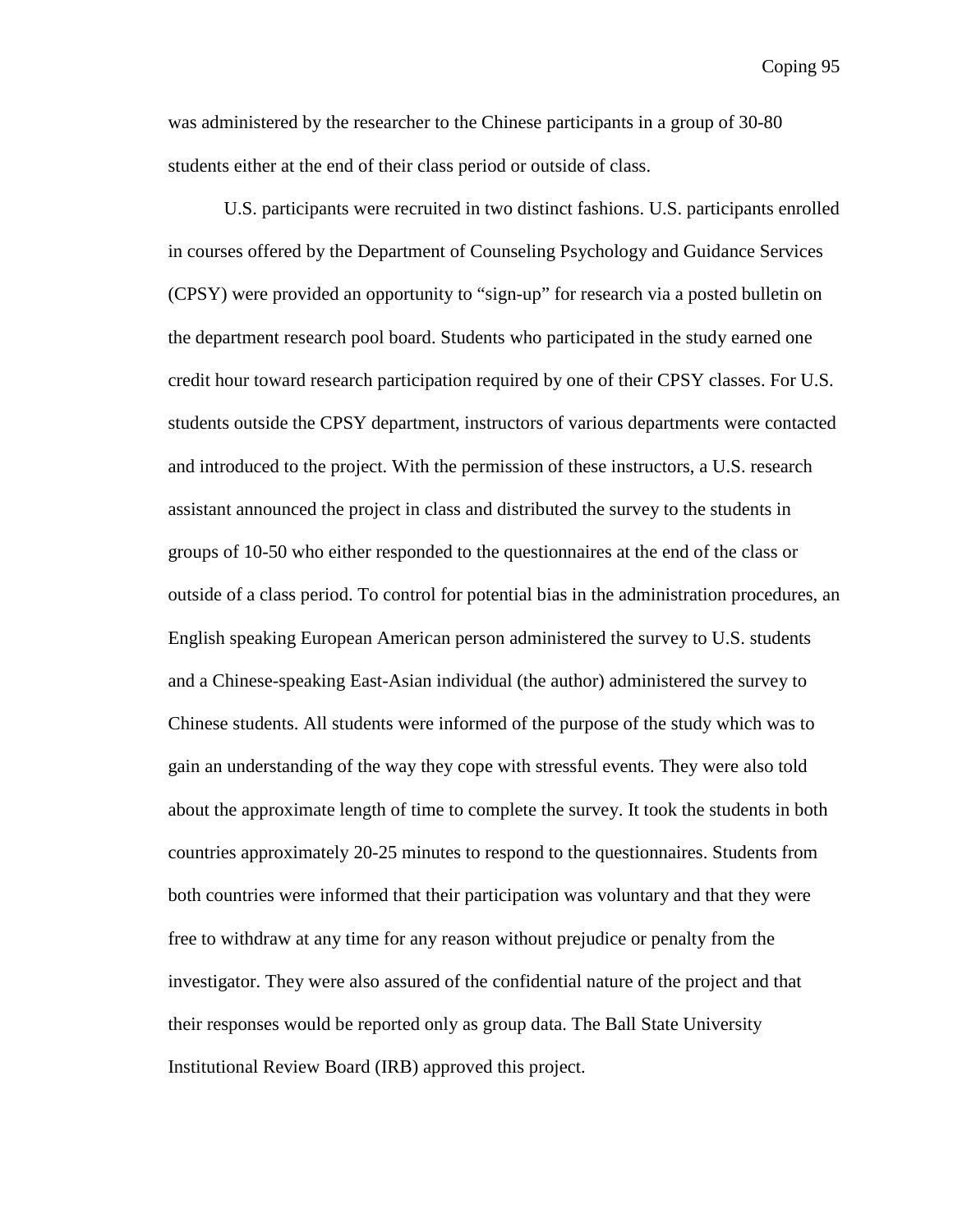## *Research Design and Statistical Procedure*

The current study was designed specifically to address some methodological problems in cross-cultural research. As mentioned previously, cross-cultural comparison is impossible when the construct under investigation is not identical across the cultures under investigation. Studies have demonstrated that the coping methods employed by Chinese and U.S persons differ (Heppner et al., 2005; Hwang, 1977; Shek & Cheung, 1990; Yue, 2001). Some unique coping dimensions observed in Chinese populations such as *Self-Regulation* and *Seeking Help* have not been captured in coping instruments developed in the United States. In the current study, a convergence approach was used to address this issue of construct bias and to enhance construct equivalence. This approach involved administrating both a Chinese (CCS; Shek & Cheung, 1990) and a U.S. based (CISS, Endler & Parker, 1994) measure of coping to both the Chinese and the U.S. samples. This method ensured a more comprehensive and balanced coverage of coping behaviors used in both countries. These two measures together include five coping dimensions which do not overlap in content.

A second purpose of this study was to study the coping construct's nomological network in each country. That is, this study attempted to understand the relationship between students' coping and their responses to variables considered to be determined by one's culture. The relationship found among coping strategies (Task-Oriented coping, Emotion-Oriented coping, Avoidance, Self Regulation, and Seek Help) and the cultural variables (Independent Self-Construal, Interdependent Self-Construal, Social Complexity, Reward for Application, Social Cynicism, Fate Control, and Religiosity) in each sample were compared to each other qualitatively to provide insights about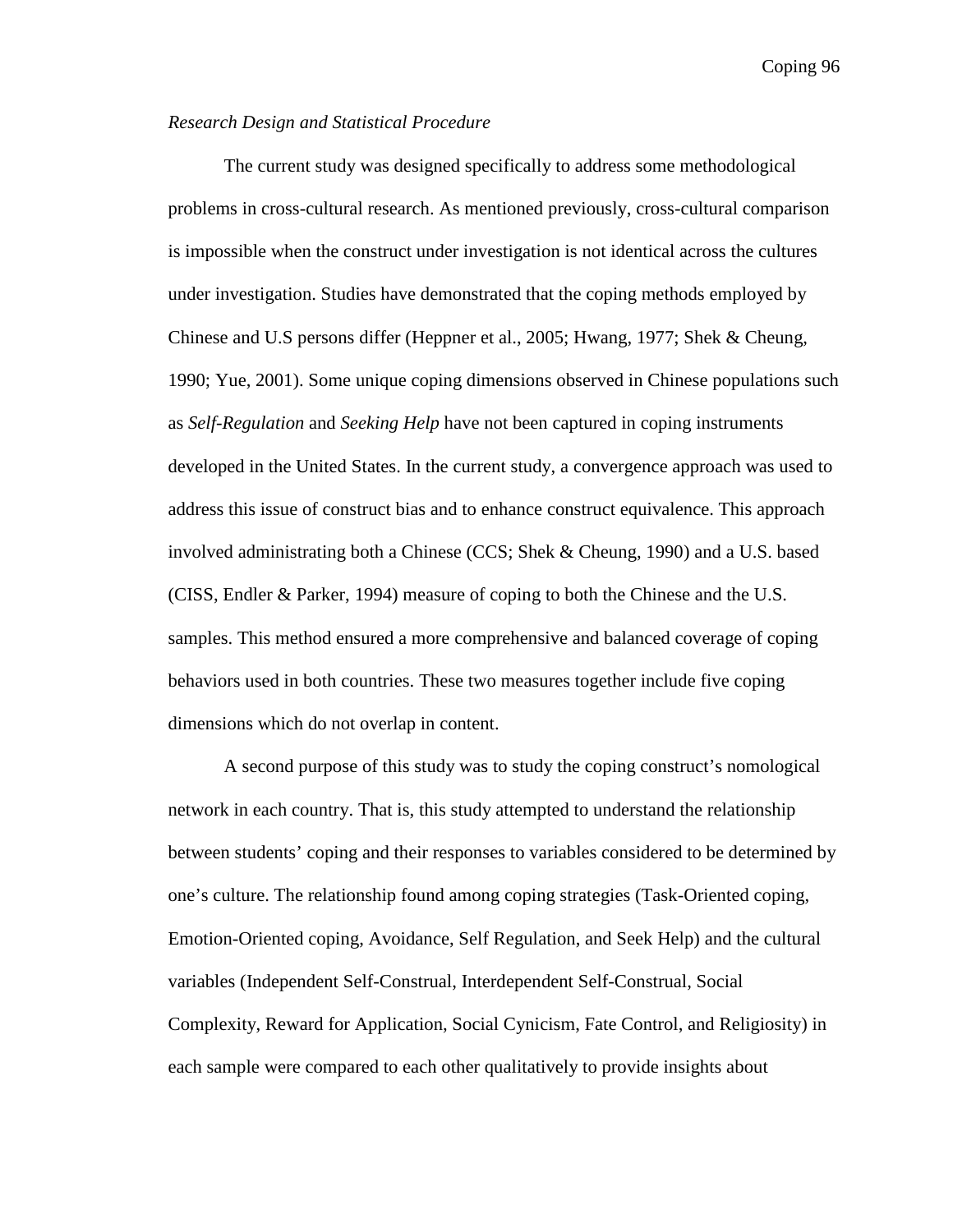similarities and differences in the coping constructs' nomological network across cultures. A Canonical Correlation analysis (a set of cultural variables and a set of coping strategies) was employed for this purpose.

In addition to minimizing construct bias, steps were taken to minimize item bias and method bias. Item bias was limited by performing a thorough translation and backtranslation of the CISS, and by using previously translated and validated instruments. To minimize method bias due to differences in administration, the instruments were administered in similar classroom settings across countries. The author, a Chinese person, announced and administered the Chinese versions of each instrument to the Chinese students, while a research assistant, a European American, administered the English versions of the measures to the U.S. students. This prevented potential communication problems due to the use of language during administration and therefore eliminated potential bias within the administration process. To further eliminate bias related to administration and familiarity with the instrumentation, the use of college student participants ensured similar levels of familiarity with paper-pencil standardized selfreport measures. The familiarity with paper-pencil self-report survey was true for both the U.S. and Chinese students. Moreover, by sampling college student participants, extraneous factors such as age, educational level and marital status were held relatively constant and can therefore be excluded as confounds when examining cultural difference. In both countries, the instruments were administered in a counterbalanced order to control for order effects. Finally, the participants were ensured of the confidentiality of the project, which minimized response biases and a desire to respond in a socially desirable fashion.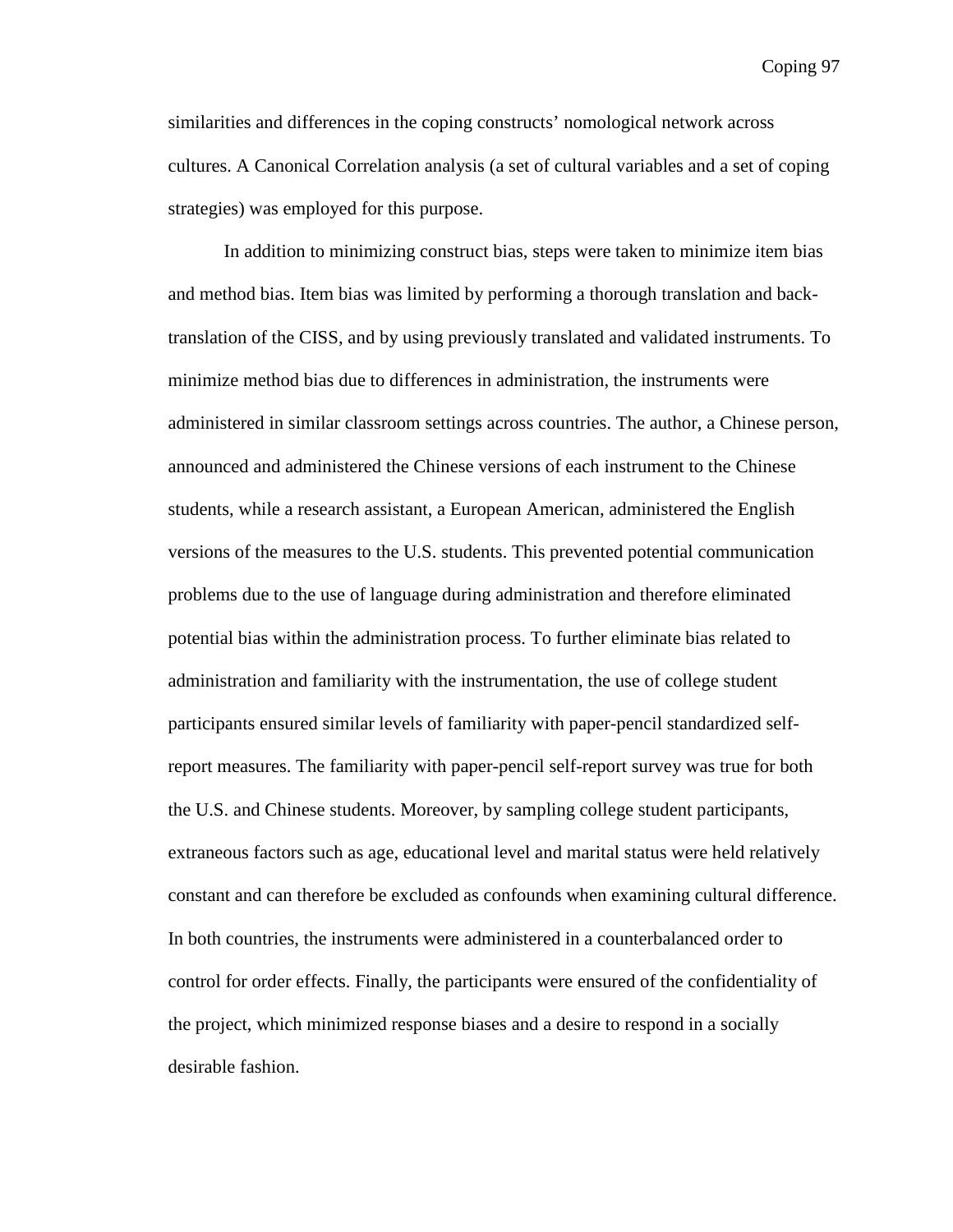### CHAPTER IV

### Results

## *Preliminary Analyses*

Preliminary analyses were performed to examine if the same relationships between gender and self-construal and between country and self-construal found in previous studies (Cross & Madson, 1997; Gabriel & Gardner, 1999; Guimond et al., 2007; Maddux & Brewer, 2005; Triandis et al., 1993) also existed in the current study. Studies have shown that women in the West are more interdependent than men and men are more independent than women (Cross & Madson, 1997; Gabriel & Gardner, 1999, Maddux & Brewer, 2005) and that gender difference in self-construal is larger in individualistic cultures than in collectivistic cultures (Guimond et la., 2007). Moreover, studies have demonstrated that Chinese persons are more interdependent than U.S. persons, whereas U.S. persons are more independent compared to Chinese persons (Triandis et al., 1993). Yet the interaction between gender and culture remains unexplored. The interaction between gender and culture on self-construal may provide insights about cross-cultural difference in the relationships between self-construal and coping. Thus, to examine the effect of gender and country on independent and interdependent self-construal, a 2 (gender: male & female) x 2 (country: the United States & China), Multivariate Analysis of Variance (MANOVA) was calculated with the scores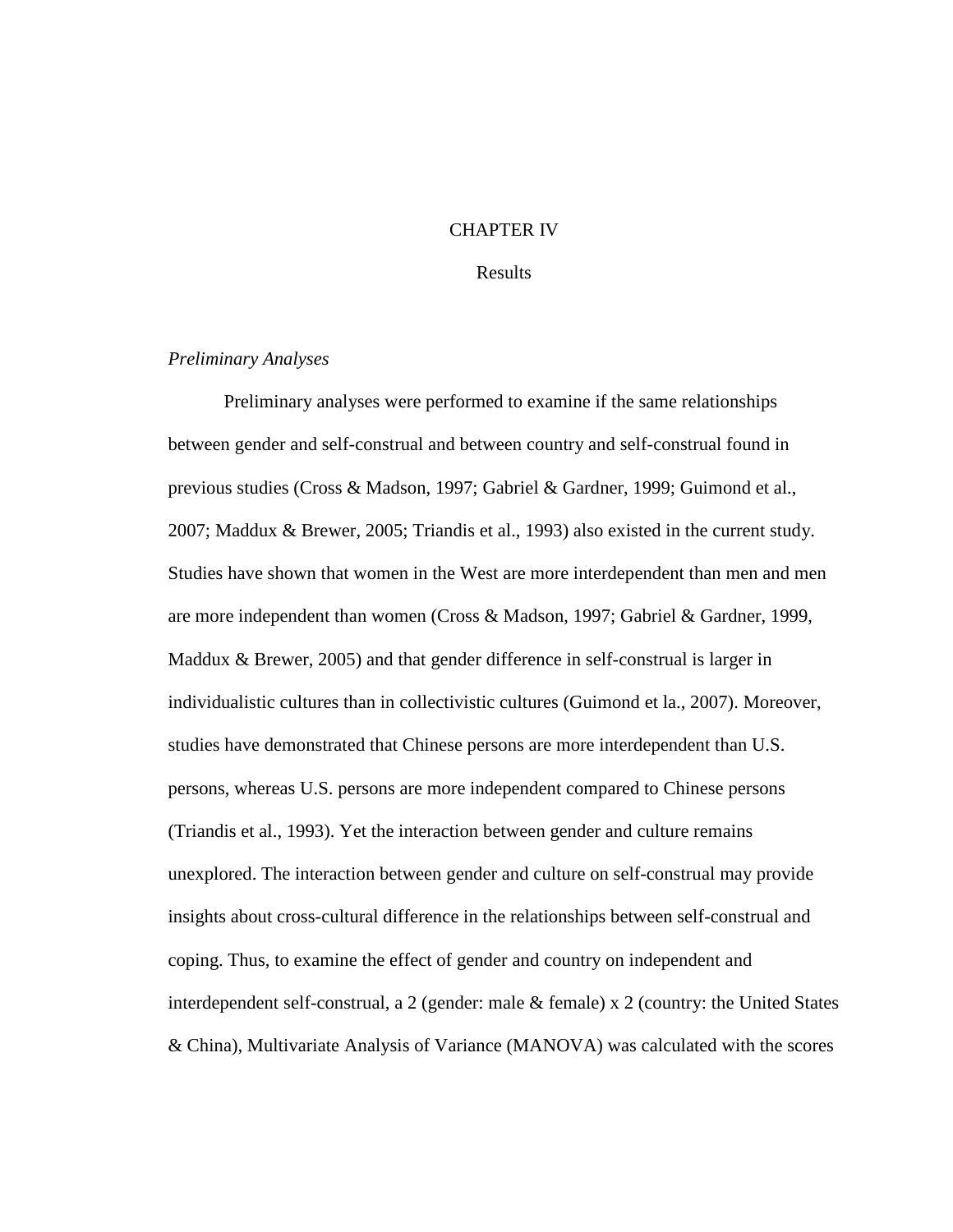on the two dimensions of self-construal: independent and interdependent self-construal as the dependent variables. The results are reported in Table 3. The MANOVA indicated significant interaction between gender and country, Wilks's  $\Delta = .99$ ,  $F(2, 640) = 4.58$ ,  $p <$ .05. Follow-up univariate Analyses of Variance (ANOVA) were conducted to explore these multivariate effects. The analyses revealed a significant interaction between gender and country on the interdependent self-construal  $(F(1, 641) = 7.05, p = .008)$ , but not on independent self-construal  $(F(1, 641) = 133.84, p = .001)$ . For independent self-construal, the U.S. college students were more independent  $(M = 5.71, SD = .04)$  than the Chinese students were  $(M = 5.10, SD = .04)$  regardless of gender. No significant difference was found between men and women regardless of country on independent self-construal. For the interdependent self-construal, only the interaction effect will be interpreted (Stevens, 1996). The interaction indicated that cultural difference in interdependent self-construal varies between men and women. Specifically, the U.S. men  $(M = 5.24, SD = .06)$ reported greater interdependent self-construal than the Chinese men did ( $M = 4.92$ ,  $SD =$ .06), whereas no significant difference was found between the U.S. women (*M* = 5.30, *SD*  $= .05$ ) and the Chinese women ( $M = 5.40$ ,  $SD = .05$ ) in their level of interdependent selfconstrual.

Correlation analyses were also conducted to examine the strength and direction of relationships between each self-construal, social beliefs and coping variables and to assess for multicollinearity. To assess the relationship between coping, self-construal, and social beliefs, correlations between responses of the subscales of the Chinese Coping Scale, the Coping Inventory for Stressful Situations, the Self-Construal Scale, and the Social Axioms Survey were computed for the U.S. and Chinese college students.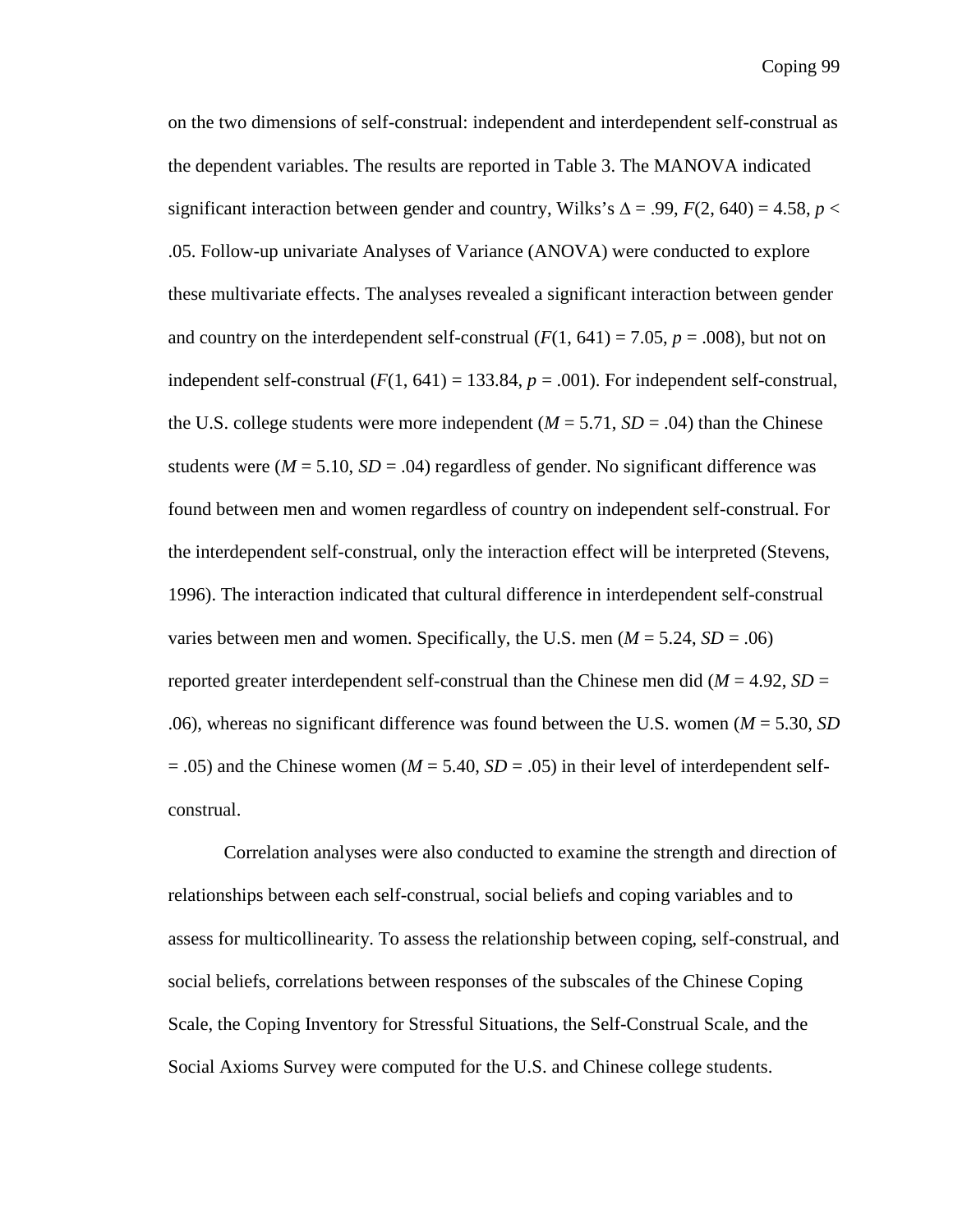Pearson's correlation coefficients are reported in Tables 4 and 5. For both populations, there were low to moderate correlations (.08 to .45) between the self-construal subscales and social beliefs subscales, which indicate that multicollinearity was not a problem. Moreover, low to moderate correlations were found between the cultural and the coping variables (.01 to .49). The highest correlation for both the Chinese and U.S. students was between independent self construal and task-oriented coping (i.e., .45 for Chinese students and .40 for U.S. students). The correlations were similar for the U.S. and the Chinese samples with a couple of exceptions. For example, a moderate correlation was found between fate control and religiosity in the Chinese sample but not in the U.S. sample. A correlation was found between help seeking and religiosity in the U.S. sample but not in the Chinese sample.

### *Main Analysis*

To analyze the hypothesized relationship between self-construal, social beliefs and coping in each country (hypothesis 1), canonical correlation analyses were conducted for the U.S and the Chinese students separately with the cultural variables (independent self-construal, interdependent self-construal, social cynicism, reward for application, social complexity, fate control and religiosity) as the predictors and the coping variables (task-oriented coping, emotion-oriented-coping, avoidance, self regulation, and help seeking) as the criterion. The results of each country were then visually compared to determine similarities and differences in the relationship pattern between the predictor and the criterion variables. The use of canonical analysis allows for the exploration of the maximum possible relationship between two sets of variables. Both canonical function coefficients (also called *weights*) and structure correlation coefficients (also called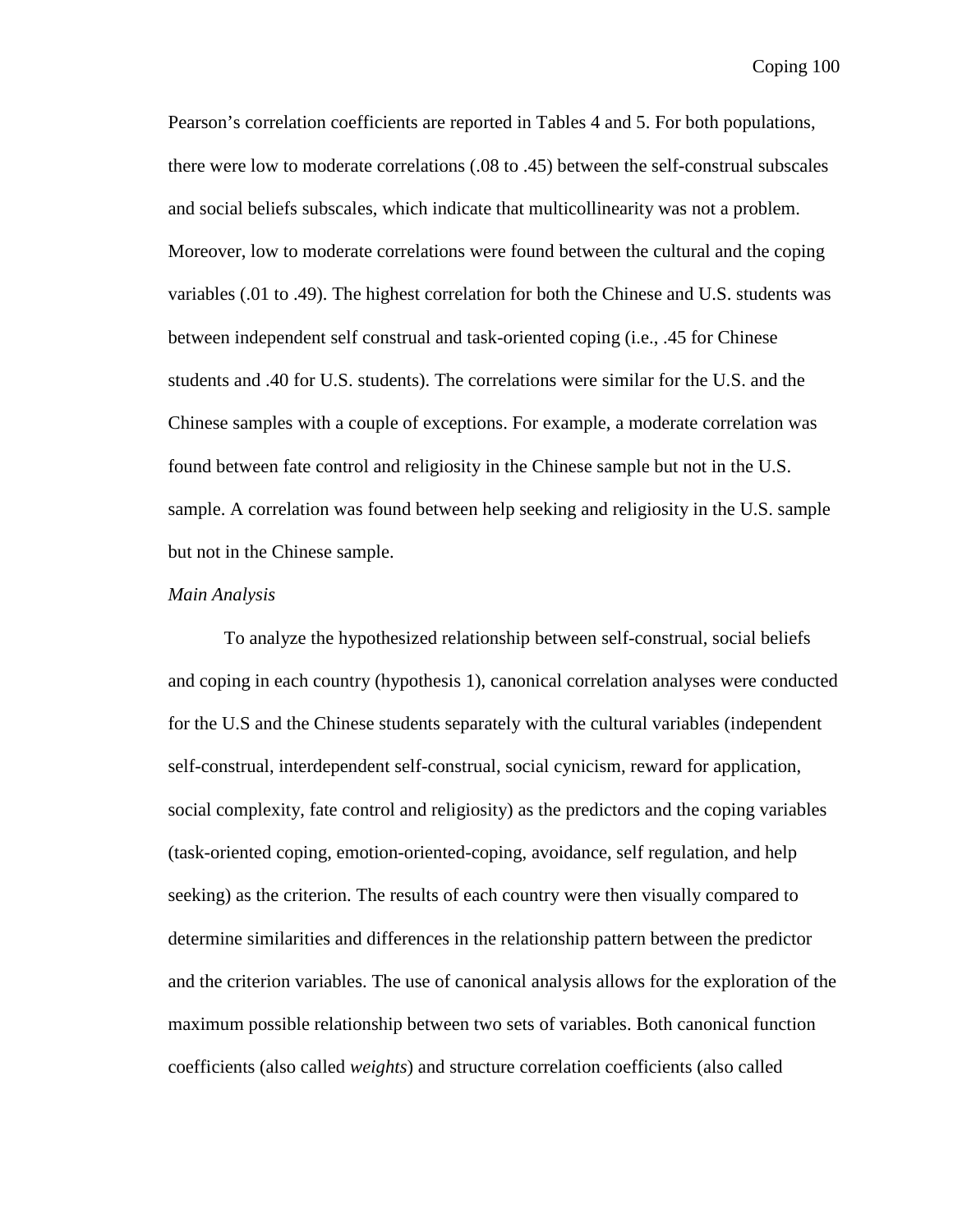*loadings*) were used to interpret the findings. The function coefficients (weights) provide information about the unique contribution of each variable to a given canonical correlation (root), while the structure coefficients (loadings) indicate the correlation between an observed variable and a synthetic variable, that is, the contribution of the observed variable (i.e., independent self-construal) to the explanatory power of the synthetic variable (i.e., the predictor variate) (Sherry  $\&$  Henson, 2005). In the current study, structure coefficients above .45 were underlined in the tables (i.e., Tables 6, 7, 14, 15, 16) and interpreted as significant, as recommended by Sherry and Henson (2005).

 For the U.S. students, three significant canonical roots were extracted. Results are reported in Table 6. These three functions accounted for 58% of the total variance between the two composites. Only the first two functions were considered noteworthy in the context of this study (accounting for 28% and 19% of shared variance, respectively). The third root was not interpreted as it only explained 11% of the remaining variance in the variable set after the extraction of the prior functions (Sherry  $\&$  Henson, 2005).

As mentioned earlier, the first canonical root accounted for 28% of the variance between the two composites of the predictor  $(Re = .53, F(35) = 6.57, p < .001)$ . The greatest contribution to this canonical root was made by the independent self-construal (.44) and task-oriented coping (.81). A further examination of the structure coefficients (loadings) of variables in the predictor synthetic variate indicates that independent selfconstrual (.72) and interdependent self-construal (.73) shared a great potion of the variance. It also shows that reward for application (.74) was another primary contributor, with social complexity (.46) making secondary contribution to the synthetic variate. Similarly, a further examination of the structure coefficients of variables in the criterion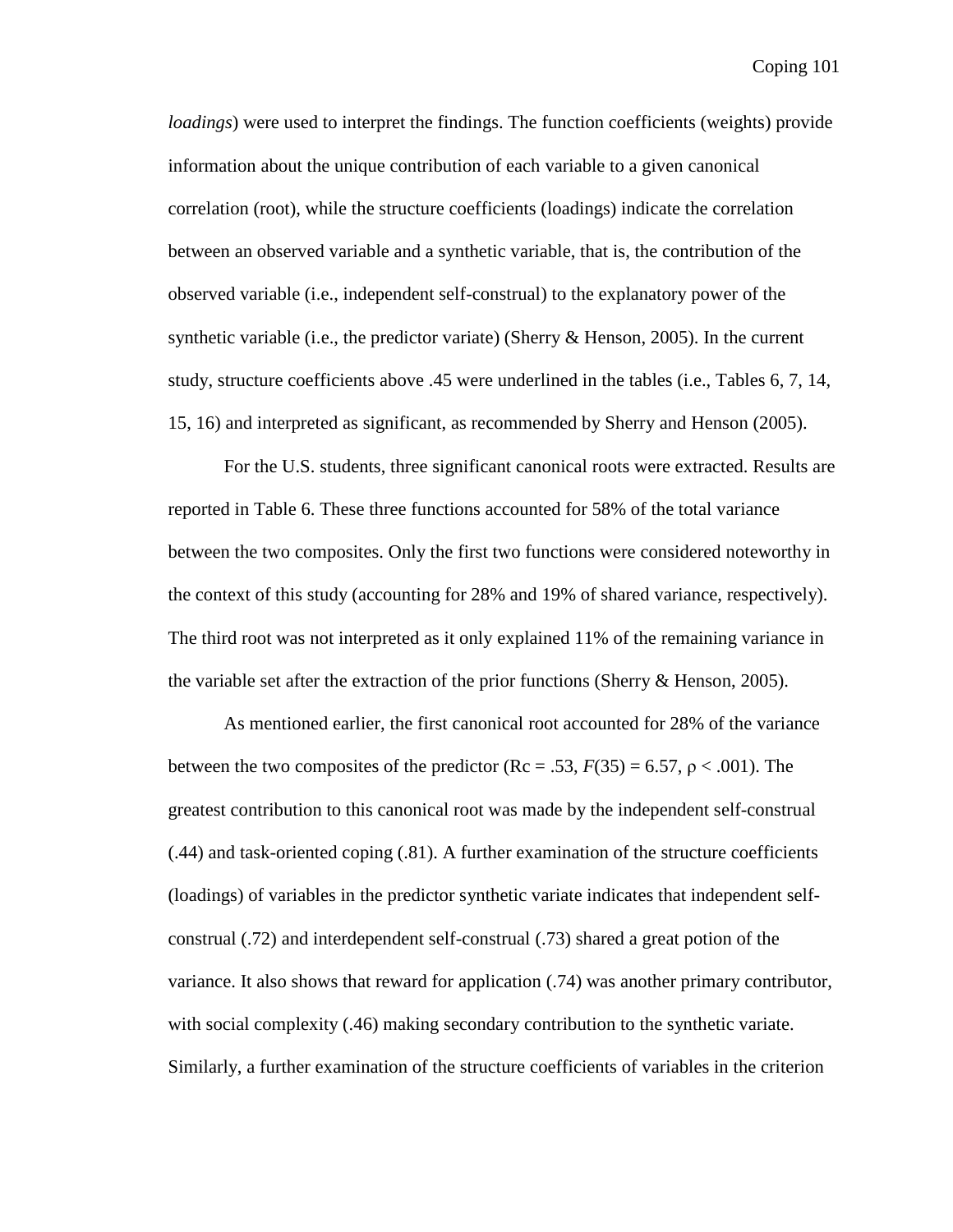synthetic variate suggests that task-oriented coping (.93) was the primary contributor with self-regulation (.54) making the secondary contribution. Thus, the first function indicates that the greater independent and interdependent self-construal the U.S. students reported, the greater their beliefs in the investment of human resources in achieving positive outcome (reward for application) and multiple solutions to problems (social complexity), the greater their tendency to use task-oriented coping and utilize personal resources to cope with a stressor. These results were generally supportive of the theoretically expected positive relationships between independent self-construal, reward for application, social complexity and task-oriented coping. The co-contribution of independent self-construal and interdependent self-construal in the predictor variate corresponds to the results in the preliminary analysis, which showed a moderate relationship between these two variables for the U.S. students. Moreover, current findings demonstrate that for the U.S. students, there was a relationship between independent self-construal, interdependent selfconstrual, reward for application, social complexity and self-regulation (adjusting one's thoughts and feelings to the external circumstance). This relationship has not been previously reported in the literature. Because the first function was characterized by a sense of personal mastery (reward for application, task-oriented coping) and internal control (independent and interdependent self-construal, self regulation), it was labeled "U.S. internal locus of coping."

The second canonical root explained 19% of the relationship between the two composites of predictor and criterion variables  $(Re = .44, F(24) = 4.76, p < .001)$ . The canonical function coefficients shows that the greatest contributions to this canonical root were made by social complexity  $(-63)$  and avoidance coping  $(.68)$ . Social complexity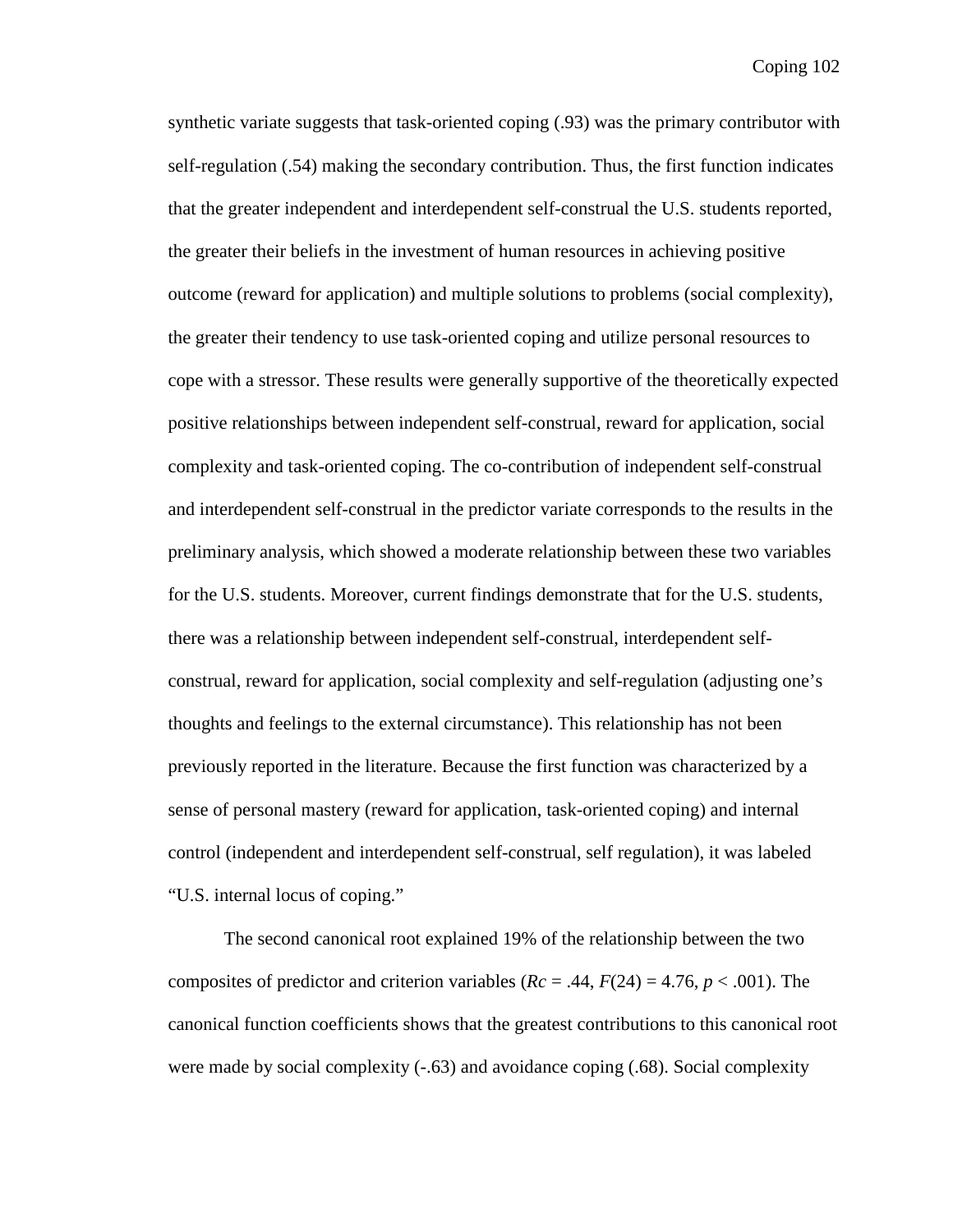was inversely related to avoidance coping. A further examination of the structure coefficients of variables in the predictor synthetic variate indicates that social complexity (-.65) and fate control (.64) were primary contributors, with social cynicism making (.55) secondary contribution to the predictor synthetic variate. Regarding the criterion synthetic variate, avoidance coping  $(.82)$  was the primary contributor, with a secondary contribution of emotion-focused coping (.58) and help-seeking (.55). These criterion variables were positively related to fate control, social cynicism and negatively related to social complexity. This function suggests that the less the U.S. students believed in multiple solutions in problem solving, the greater their belief in fate control, and the more negative their view about the world, the more likely they avoided problems, engaged in venting of emotions, and resorted to others for help. That is, the more the U.S. students believed in destiny and external locus of control, the more negative view they had about the world, the greater their tendency to avoid facing their problems, the more likely they were to use emotion-focused coping and turn to others for help. Given the nature of these variables, this function was named "U.S. external locus of coping."

For the Chinese sample, two canonical roots were significant. The results are reported in Table 7. These two roots accounted for 43% of total variance. The first canonical root accounted for 28% of the variance between the two composites of predictor and criterion variables  $(Re = .53, F(35) = 5.28, p < .001)$ . Looking at the canonical function coefficient, Table 7 reveals that independent self-construal (.68) and task-oriented coping made the greatest contribution to this canonical root. An examination of the structure coefficients revealed that independent self-construal (.90) was the primary contributor to the predictor synthetic variate, with social complexity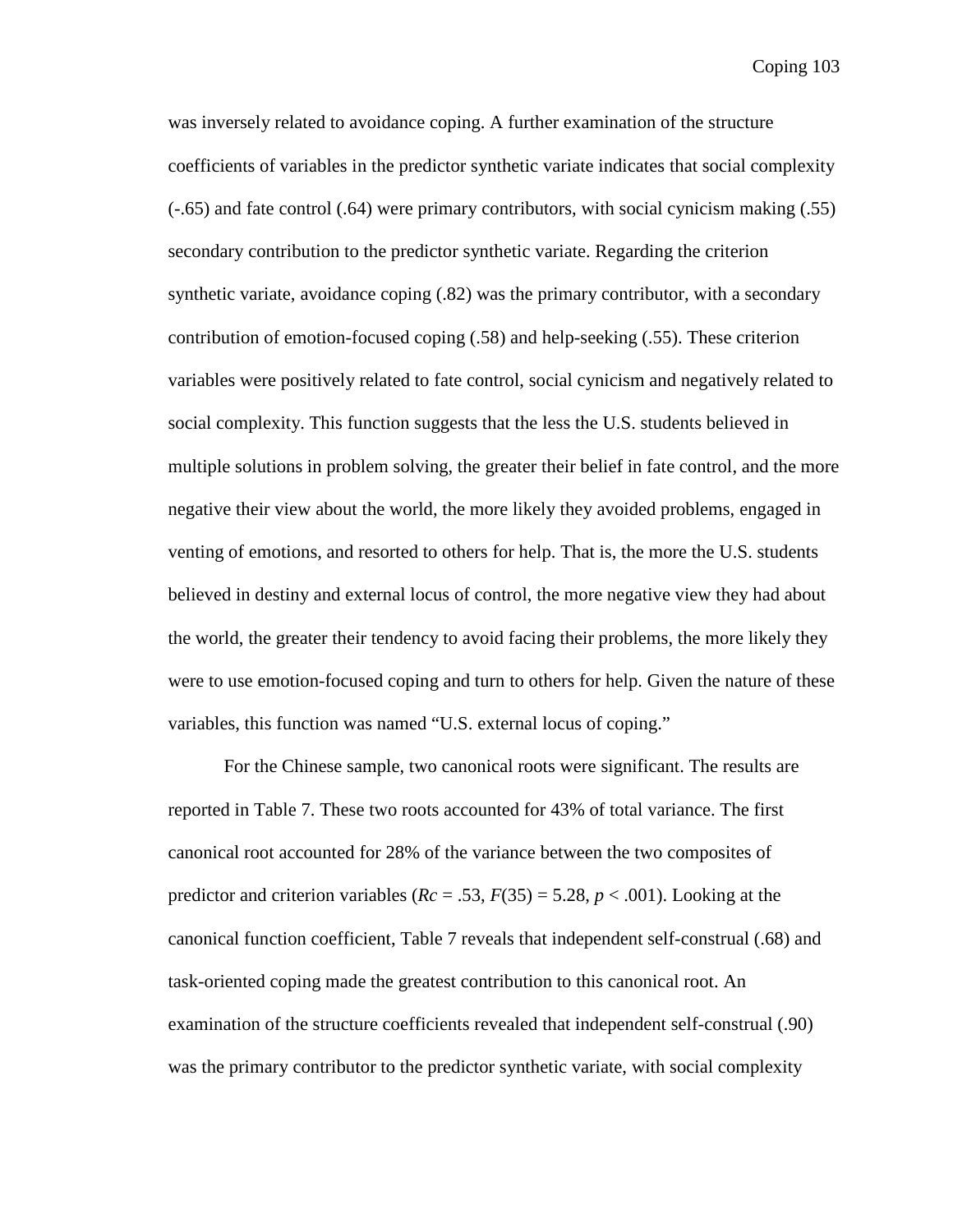(.72) and reward for application (.63) making secondary contributions. In terms of the criterion synthetic variate, task-oriented coping (.92) was the primary contributor, with a secondary contribution by self regulation (.62). This root indicates that the greater the Chinese students' independent self-construal, the greater their belief in multiple solutions to problems and importance of effort in achieving positive outcomes, the more likely they were to use task-oriented coping and utilize internal resources in dealing with stress. Because this relationship indicates self mastery (independence, efforts, self regulation, task oriented coping), this function was labeled "Chinese internal locus of coping."

The second canonical root explained 15% of the relationship between the two composites  $(Re = .38, F(24) = 3.11, p < .001)$ . As can be seen in Table 7, the canonical function coefficients suggested that the relevant predictor variable was fate control (.66) and the most relevant criterion variable was emotion-oriented coping (.80). This conclusion was supported by the structure coefficients. The canonical structure coefficients show that the primary contributors to the predictor synthetic variate were fate control (.84), with a secondary contribution by social cynicism (.48) and religiosity (.47). Regarding the criterion variable set in this function, emotion-oriented coping (.79) was the primary contributor, with avoidance (.49) and self-regulation (.45) making secondary contributions. These results indicate that the more the Chinese students believed in destiny and external control, the more negative their view of the world, and the more religious they were, the more likely they were to use emotion-focused coping, and avoid facing the stressor. As this root indicates a surrender to external power, it was named "Chinese external locus of coping."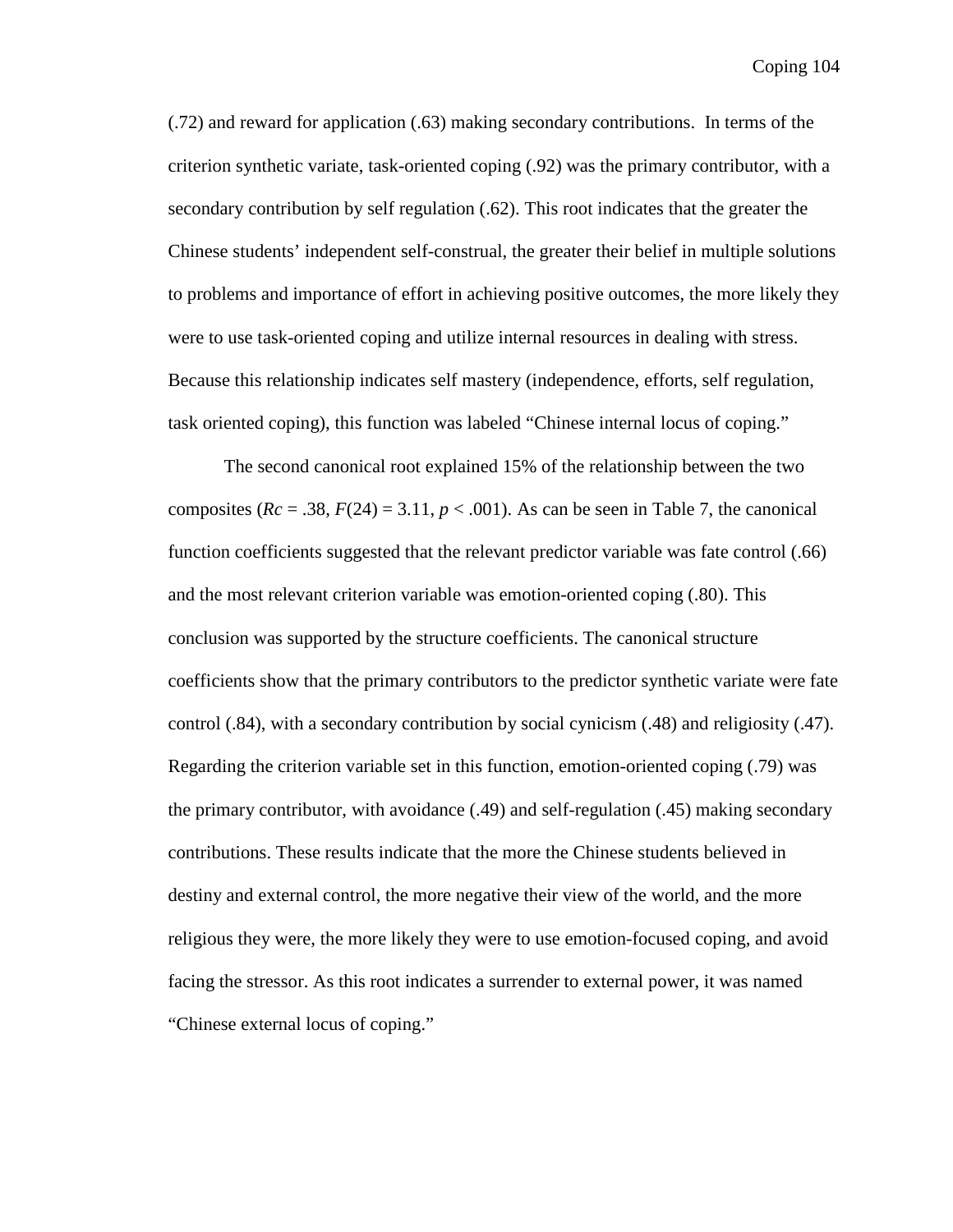The current findings lend partial support to the first hypothesis, in which it was predicted that self-construal and social beliefs were associated with different coping dimensions for both the U.S. and Chinese samples. More specifically, the findings support hypothesis 1a, stating that for the U.S. sample, independent self-construal, social complexity, and reward for application were associated with task-oriented coping; and hypothesis 1c, which stated that the more U.S. persons believe in destiny, the more negative view of society they have, and the more they use avoidance coping. Hypothesis 1b, which stated that interdependent self-construal was related to emotion-focused coping for the U.S. sample, was not supported. On the contrary, the current findings indicate that interdependent self-construal contributed as much as independent self-construal to persons' use of task-oriented coping and self-regulation. The mutual contribution of independent and interdependent self-construal to these coping strategies may be due to the co-existence of both dimensions of self-construal for U.S. nationals (Triandis et al., 1993). In addition, the findings also revealed a relationship between fate control, social cynicism, and emotion-oriented coping and help seeking. This association has not been discussed in previous literature.

For the Chinese sample, the current findings support hypothesis 1d, stating that independent self-construal, reward for application, and social complexity would contribute to task-oriented coping; and hypothesis 1f, stating that fate control and social cynicism were associated with avoidance coping. Hypothesis 1e, however, in which interdependent self-construal was expected to be related to self-regulation and help seeking was not supported. The results for the Chinese students showed an association between independent self-construal, social complexity, reward for application and self-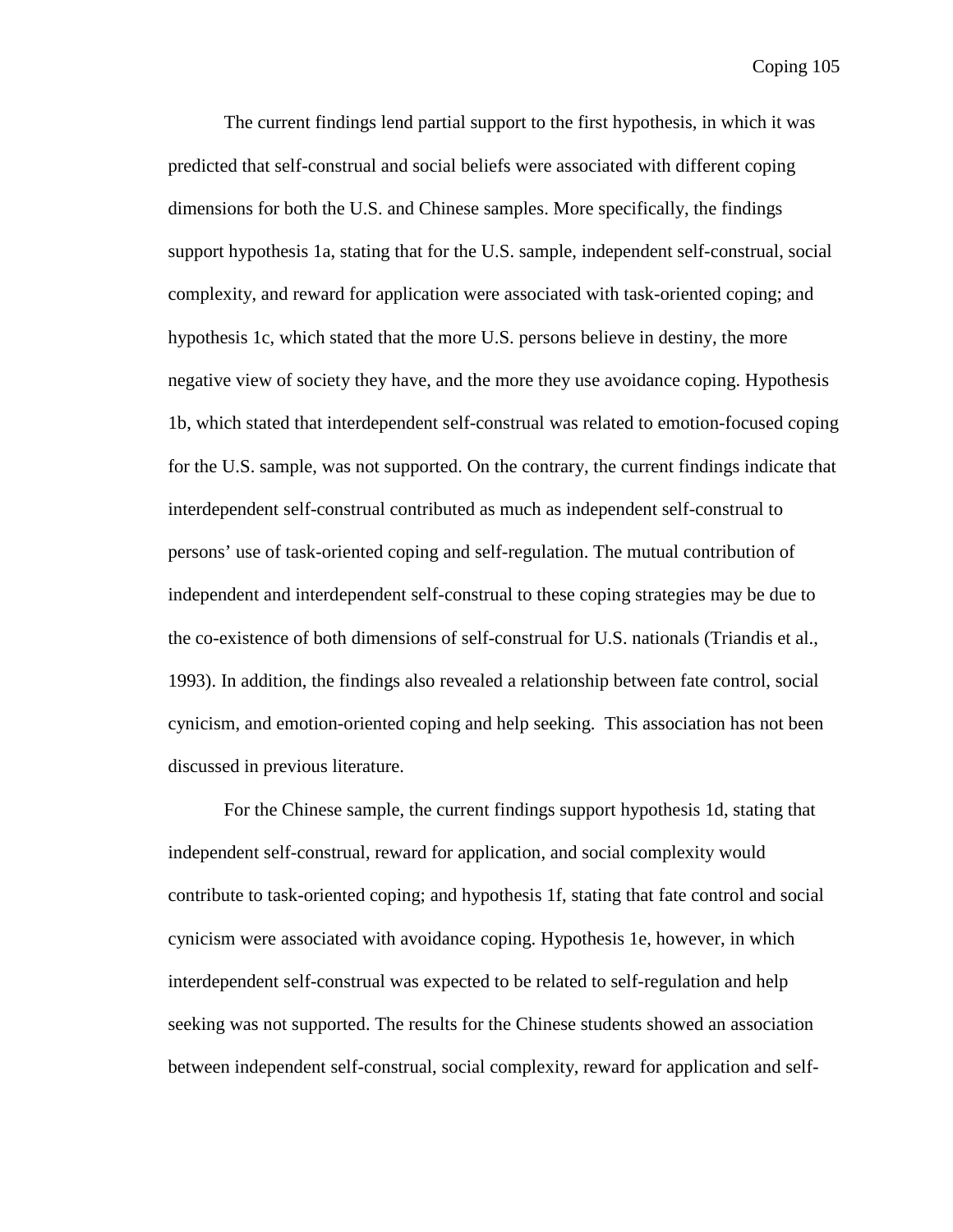regulation, which had not been previously reported. Moreover, and unexpectedly, the results demonstrated that for the Chinese students, fate control, social cynicism, and religiosity predicted emotion-oriented coping and self-regulation.

For both the Chinese and U.S. students, the greater their independent self construal, the greater their belief in reward for application and social complexity, the more they were to use self-regulation coping. Moreover, for the U.S. students, the greater their belief in fate control and social cynicism, the greater their tendency to seek help from others. These findings support hypothesis 1g in which it was predicted that selfconstrual and social beliefs influence self-regulation coping and seeking help for the U.S. and the Chinese students. In addition, for both groups, the greater their belief in fate control and social cynicism, the more likely they were to employ avoidance and emotionoriented coping. These similar results, therefore, do not support hypothesis 2, stating that the relationships between social beliefs and emotion-focused coping are different between the Chinese and U.S. students, based on the notion that emotion-focused coping is not a major coping dimension in the Chinese society.

Regardless of the similarity discovered in the relationships between Chinese and U.S. students' coping strategies and cultural variables influencing their coping, the results indicate some difference in how these factors are inter-related. For the U.S. students, for instance, both the independent and interdependent self-construal predicted task-oriented and self-regulation coping, whereas for the Chinese students, only the independent selfconstrual predicted task-oriented and self-regulation coping. Another distinction between the two samples is that religiosity as a social belief variable contributed to emotionfocused coping, avoidance, and self regulation as coping strategies for the Chinese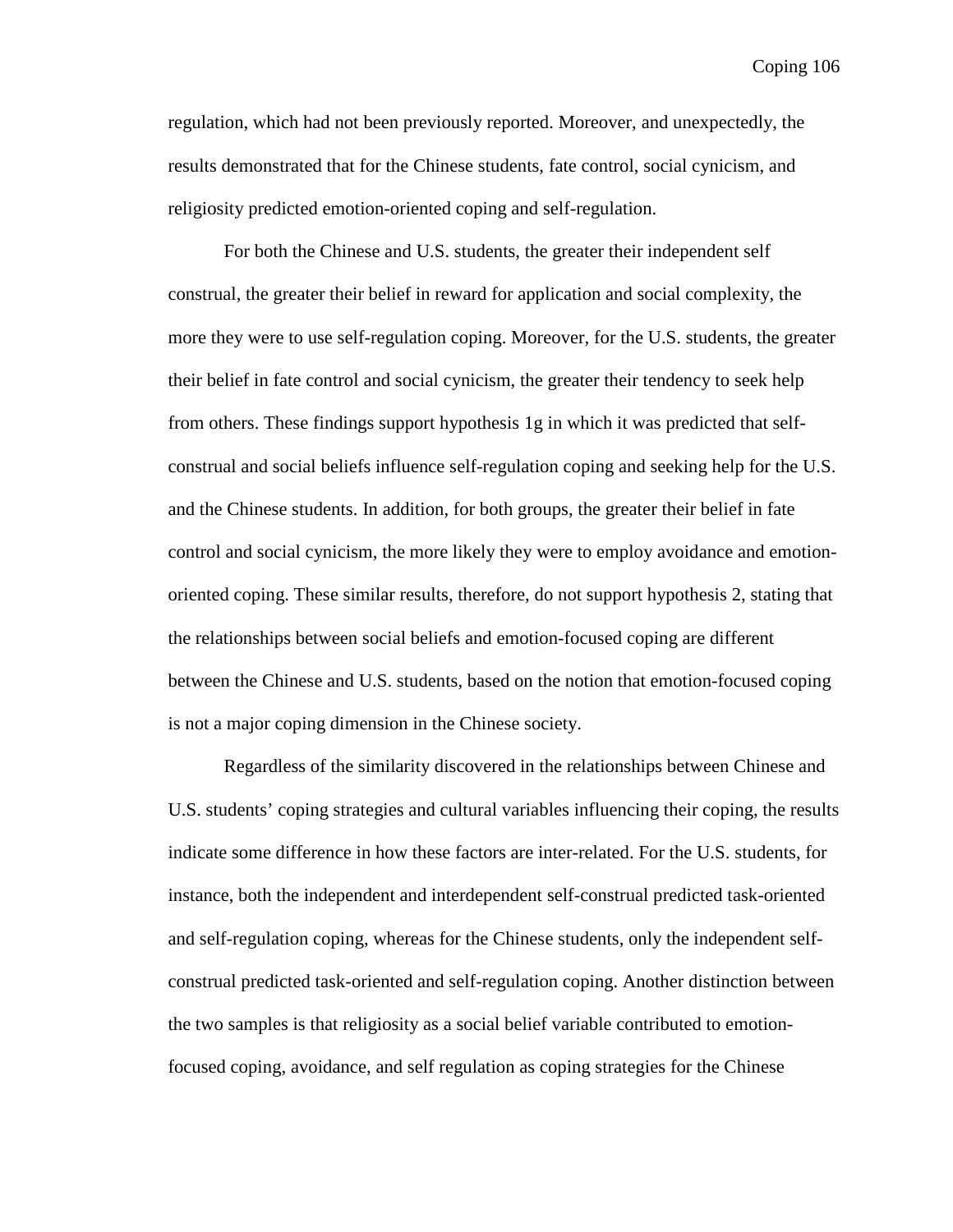students, which was not observed in the U.S. students. This finding lends support to hypothesis 3.

## *Supplementary Analyses*

 Supplementary analyses were performed to inspect if the relationship between self-construal, social beliefs and coping showed the same pattern for men and women. These analyses were performed for exploratory purposes only to gain a better understanding of the results of the main analyses. More specifically it is important to explore if the similarities or differences discovered in the relationship between cultural factors and coping among Chinese and U.S. students were affected by gender given that the preliminary MANOVA analyses indicated an interaction effect of gender and nationality on self-construal. It is important to note that as these supplementary analyses were not a part of the hypothesis testing, they may be subject to Type I error, and need to be confirmed in subsequent studies.

First, to explore the contribution of gender in the relationship between cultural variables and coping, a canonical analysis was run for men and women, with both U.S. and Chinese student samples combined. Following this procedure, additional canonical analyses were conducted for men and women of each country separately.

Correlation matrices for men and women regardless of nationality are reported in Tables 8 and 9 respectively. Inspection of Tables 8 and 9 indicates a somewhat similar relationship among the predictor and the criterion variables for men and women. There were also some differences. For example, a significant positive correlation between selfregulation and independent self-construal was found for men, but not for women. In addition, there was a significant positive correlation between self–regulation and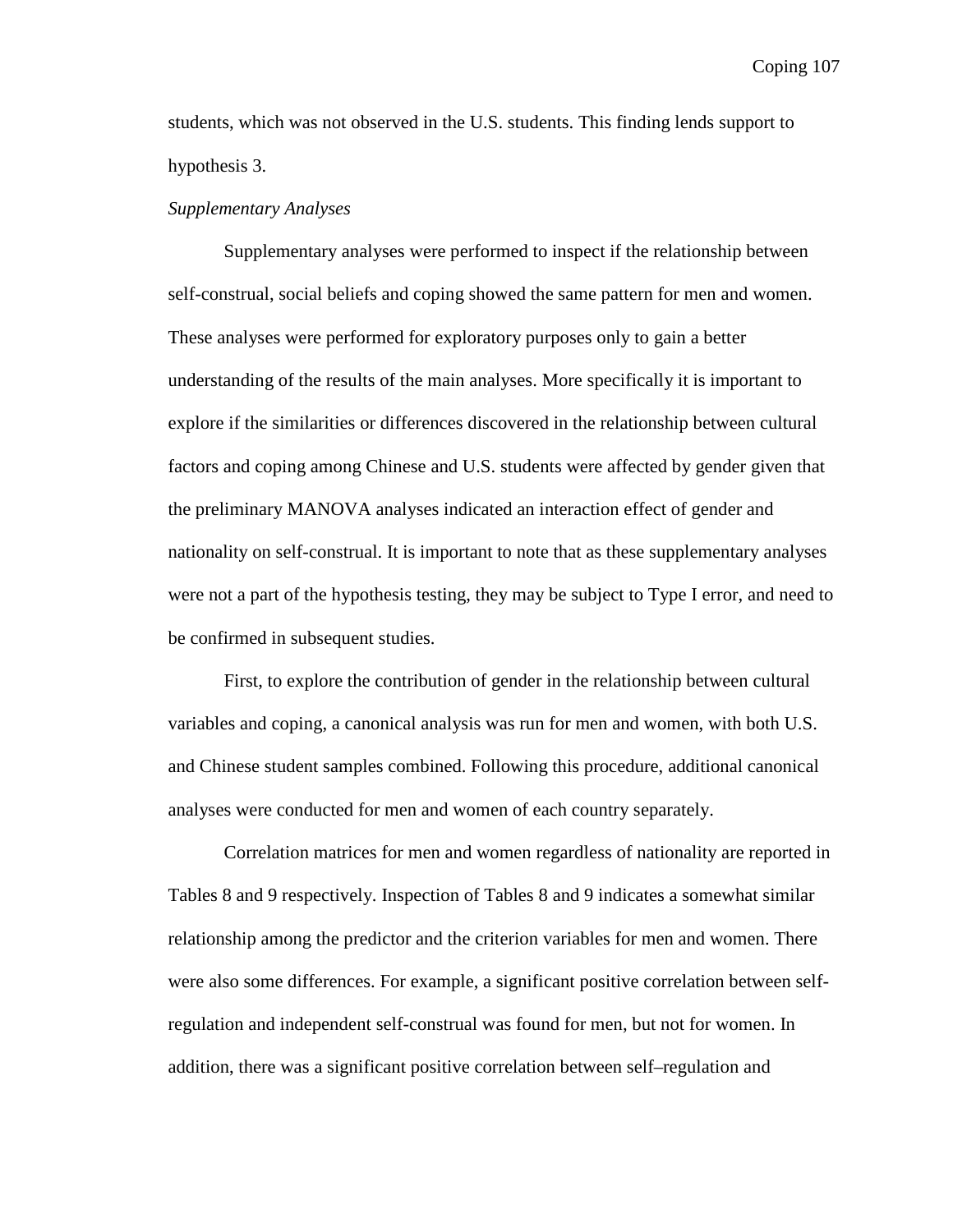cynicism in the female sample, but not the male sample. Significant positive correlations between help-seeking and independent self-construal, interdependent self-construal, and reward for application were found for women, but not for men. Furthermore, emotionfocused coping was significantly correlated to interdependent self-construal for women, but not for men.

Correlation matrices for the U.S. men and women are reported in Tables 10 and 11 respectively. A somewhat similar relationship among the predictor and the criterion variables for men and women was observed with a couple of exceptions. For example, a significant correlation between independent and interdependent self-construal existed in the male sample, but not in the female sample. Moreover, for the female sample, both independent self-construal and interdependent self-construal were significantly associated with task-oriented coping, whereas for the male sample only the independent selfconstrual was related to task-oriented coping.

Correlation matrices for Chinese men and women are reported in Tables 12 and 13. An inspection of Tables 12 and 13 suggests the relationship between the predictor variables and the criterion variables was similar between the genders.

 Results of the canonical analyses of countries combined are reported in Table 14. Three significant canonical roots were extracted for both the male and the female samples. For men the first canonical root accounted for 38% of the variance between the two composites  $(Re = .61, F(35) = 6.27, p < .001)$ . The second canonical root explained 18% of the relationship between the two sets of variables  $(Re = .42, F(24) = 3.59, p <$ .001). The third root accounted for 9% of the variance  $(Re = .30, F(15) = 2.32, p < .001)$ . Because the first and second canonical roots appear to be superior to the third one in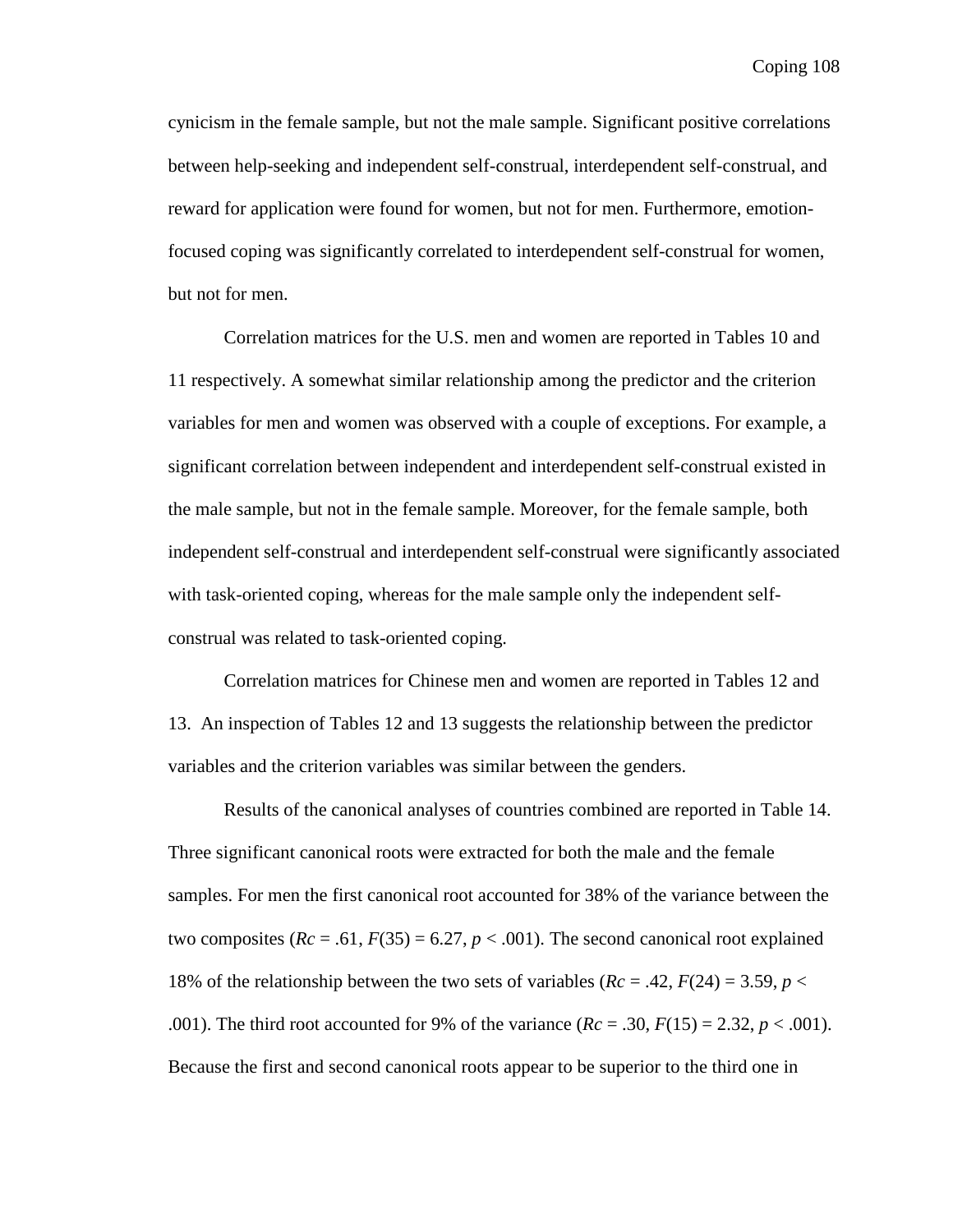terms of variance explained (38% and 18% vs. 9%) and to reduce Type I error, only the first two roots will be interpreted. As Table 14 reveals, for men, the first two roots accounted for 56% of the total variance. The greatest contributions to the canonical composite were the independent self-construal (.82), a belief in social complexity (.82), the interdependent self-construal (.72), a belief in reward for application (.73) and taskoriented coping (.97). This root indicates that the greater the men's independent and interdependent self-construal, the greater their belief in multiple solutions to problems solving and in the investment of human resources in achieving positive outcome, the more likely they used task-oriented coping. These results are similar to those found in the main analyses for the U.S. and Chinese students, which featured an internal locus of coping. When looking at men only, however, self-regulation did not contribute to the relationship between cultural factors and coping as it did in the main analyses when the data was analyzed based on nationality (U.S. and Chinese students). For the second root, the primary contributions to the canonical composite were fate control (.63), religiosity (.52), avoidance coping (.78), help-seeking (.78), and emotion-oriented coping (.56). This extraction suggests that the more men believed in destiny and external control and the more religious they were, the more likely they avoided the problem, turned to others for help, and engaged in emotion-focused coping. This function, which is similar to what was found in the U.S. and Chinese college samples, reflects an external locus of coping.

For the female sample, the first canonical root accounted for 34% of the variance between the two composites ( $Rc = .59$ ,  $F(35) = 8.76$ ,  $\rho < .001$ ). The second canonical root explained 19% of the relationship between the two sets of variables  $(Rc = .44, F(24) =$ 5.45,  $\rho < .001$ ). The third canonical root accounted for 9% of the variance ( $Rc = .31$ ,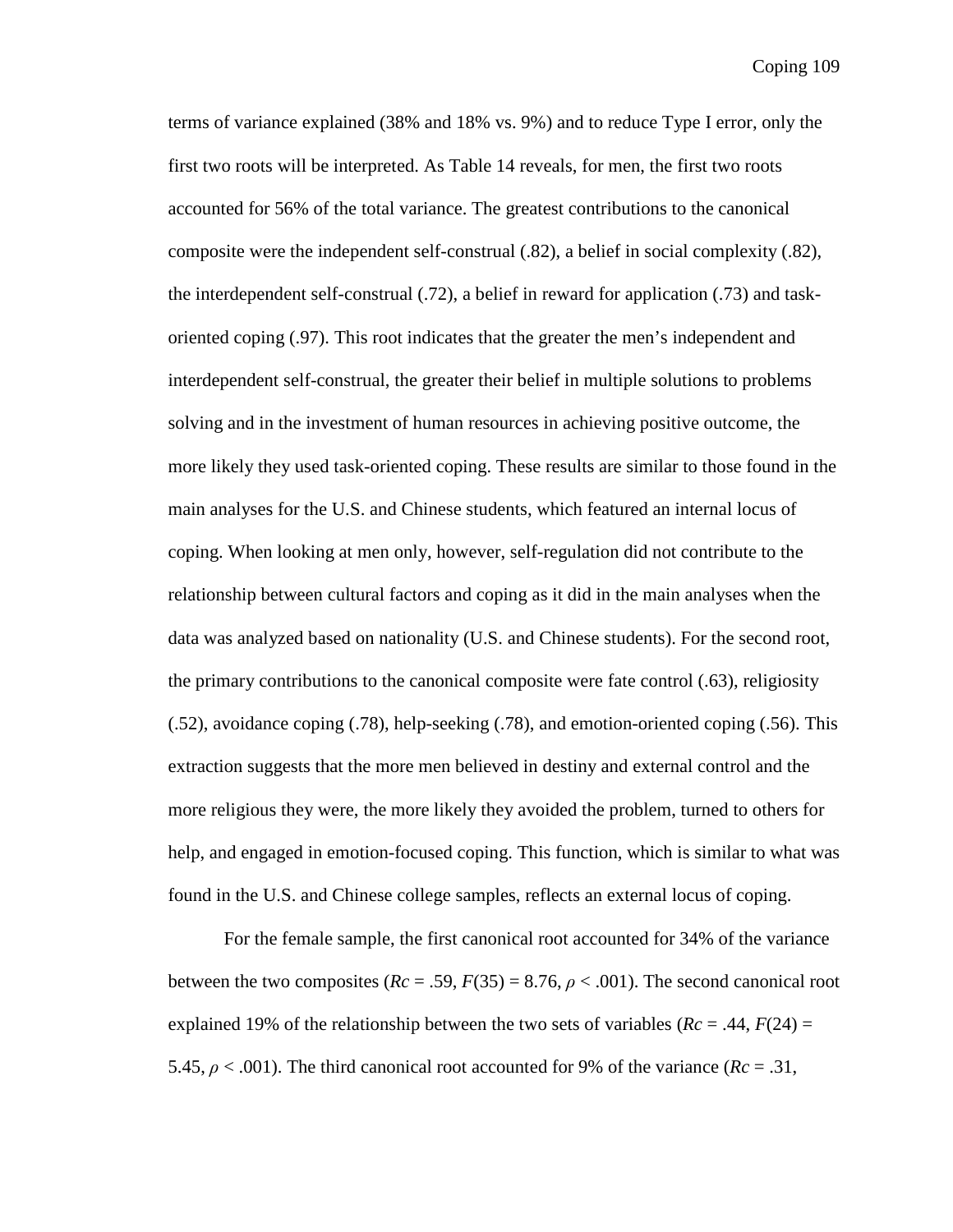$F(15) = 3.13$ ,  $\rho < .001$ ). Only the first two roots will be interpreted (explained variance: 34% and 19%) to reduce Type I error. As Table 14 reveals, for the female sample, the first two roots accounted for 53% of the total variance. The greatest contributions were made by independent self-construal (.79), religiosity (.57), reward for application (.50), social cynicism (-.47), task-oriented coping (.79), and help-seeking (.72). This root indicates that the greater the women's independent self-construal, the more religious they were, the greater their belief in the investment of human resources in achieving positive outcome, and the less negative their view about the world, the more likely they used taskoriented coping and sought help from others. Again, this root is similar to what was found in the main analyses on the U.S. and Chinese students, suggesting an internal locus of coping. For the second function, the greatest contributors were fate control (.72), interdependent self-construal (.62), social cynicism (.53) and self-regulation (.75). This extraction suggests that the more the women believed in destiny and external control, the greater their interdependent self-construal, and the more negative their view about the world, the more likely they were to adjust their thoughts and feelings to the external circumstance (i.e., self-reflection, reframing, etc.). This function reflects a surrender to external power, indicating an external locus of coping. This relationship was also observed in the main analyses of both the U.S. and the Chinese samples.

 Overall, these results indicate that there are some gender differences in the relationship between self-construal, social beliefs, and coping. For men, being independent was related to the use of task-oriented coping, whereas for women, being independent was associated with both task-oriented coping and seeking help from others. This association between independence and help seeking in women was not observed in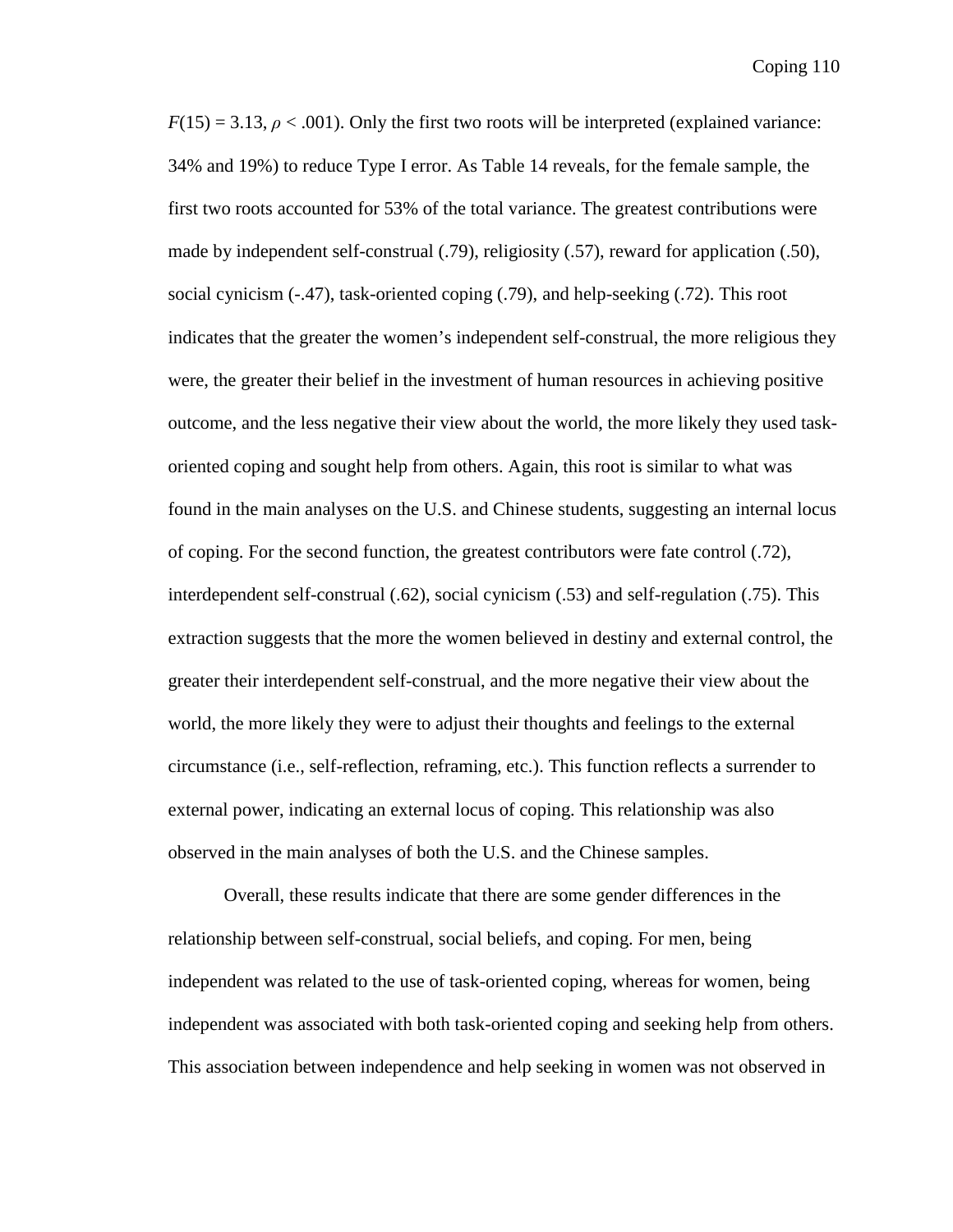the U.S. and the Chinese students when both genders were combined. This difference corresponds to the interaction effect of gender and nationality discovered in the preliminary analyses. Another difference found between men and women is that a belief in fate control was related to seeking help for men, but self-regulation for women. The association between fate control and help seeking in men was found in the main analysis with the U.S. students, but not the Chinese students. Furthermore, the association between fate control and self regulation in women was found in the main analysis for the Chinese students, but not the U.S. students. In addition, for men, both types of selfconstrual (independent and interdependent) was associated with task-oriented coping, whereas for women an independent self-construal was related to task (externally) oriented coping, while interdependent self-construal was related to self-regulation (internally targeted) coping. A third difference found between men and women in this study is that religiosity predicted task-oriented coping and help seeking for women, but not for men. Again these findings indicate the importance of looking at the effects of gender in addition to nationality when examining the effects of culture on coping behaviors.

 As mentioned earlier, a canonical analysis was also run for men and women of each country separately. These results are reported in Tables 15 for the U.S. students and 16 for the Chinese students. Because of the small size of each sample group (U.S. men: N  $= 147$ ; U.S. women: N = 178; Chinese men: N = 114; Chinese women: N = 207), only the first root of the canonical correlations was interpreted. Looking at Table 15, for U.S. men, the first canonical correlation accounted for 43% of the variance between the two composites  $(Re = .65, F(35) = 4.40, p < .001)$ . It can be seen that the more independent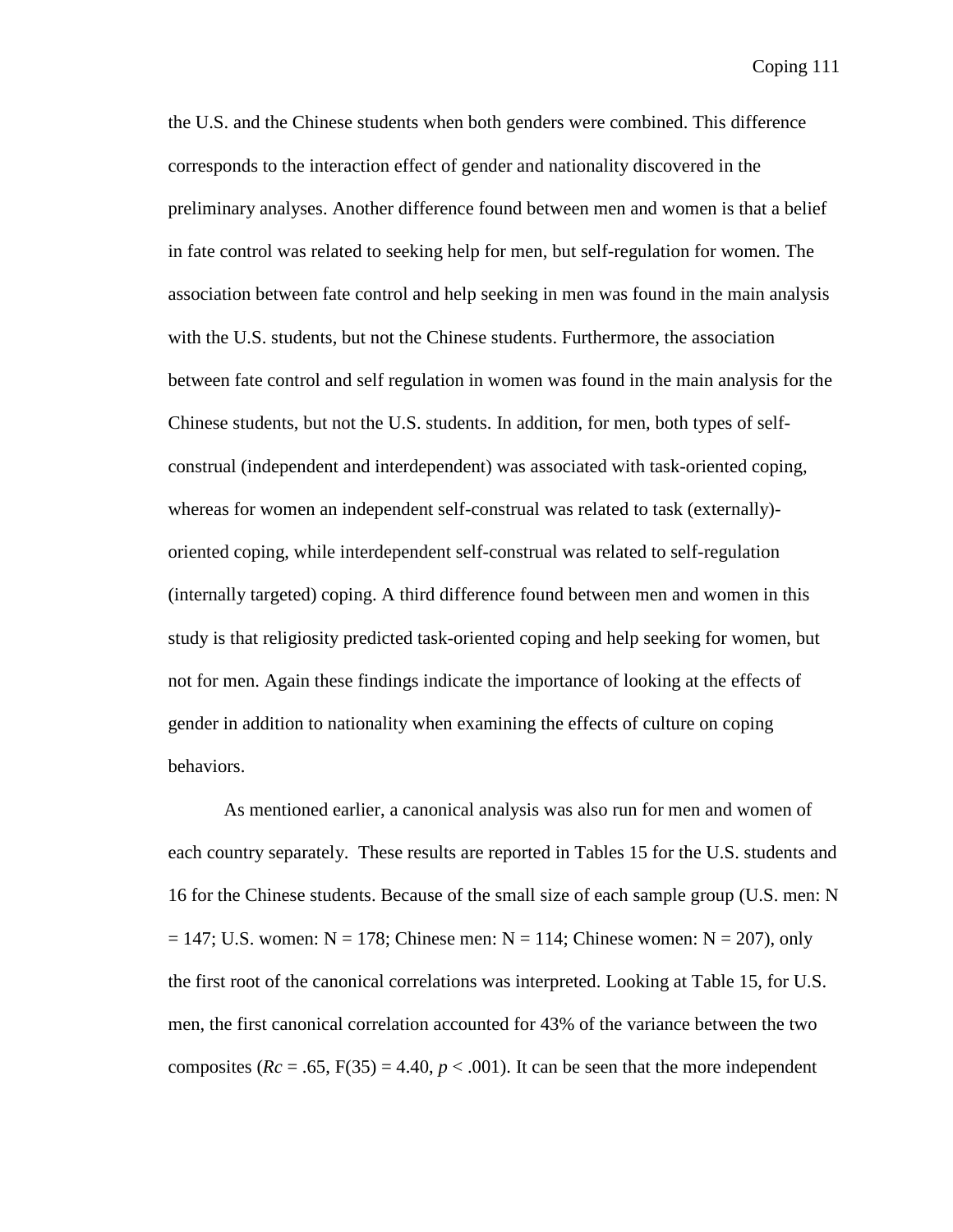and interdependent the U.S. men were, the more they believed in investment of efforts and multiple solutions in problem solving, the more likely they used task-oriented coping and self-regulation. These results correspond to the findings for the U.S. students as a whole. For the U.S. women, the first canonical correlation accounted for 27% of the variance between the two composites  $(Re = .52, F(35) = 3.61, p < .001)$ . This indicates that the more interdependent they were, they more they believed in efforts in achieving outcome, multiple solutions to problems and destiny, the more likely they were to use avoidance, task-oriented, help seeking and self regulation coping. These results were also comparable to those found in the main analyses of the U.S. student samples. The difference found between U.S. men and women echoes the difference found between men and women with both countries combined, that is, for men, being independent was related to the use of task-oriented coping, whereas for women, being independent was associated not only with task-oriented coping but also seeking help from others.

 Results of the canonical analyses of the Chinese men and women are reported in Table 16. For Chinese men, the first canonical correlation accounted for 46% of the variance between the two composites  $(Re = .68, F(35) = 2.97, p < .001)$ . It indicates that the more independent they were, and the more they believed in multiple solutions in problem solving and in the investment of efforts, the more likely they used task-oriented and self regulation coping, the less likely they were to express emotions and seek help from others. For women, the first canonical correlation accounted for 28% of the variance between the two composites  $(Re = .53, F(35) = 3.88, p < .001)$ . The result suggests that the more independent they were, the more they believed in the investment of efforts and in multiple solutions, the more likely they used task-oriented and self-regulation coping.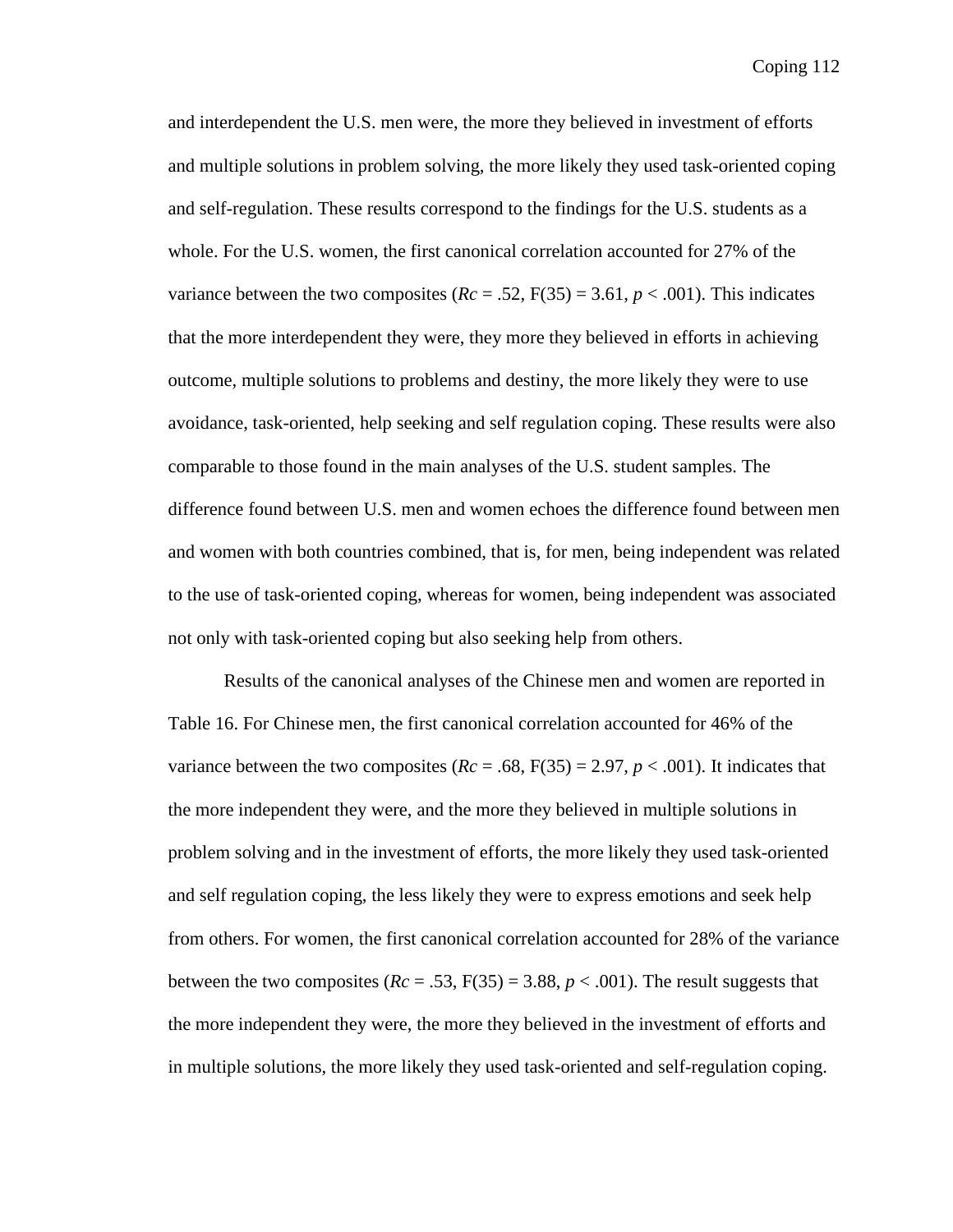These results were comparable to findings in the main analyses about the Chinese students as a whole. The difference between Chinese male and female samples indicates that Chinese men were less likely to seek help and use emotion-oriented coping than Chinese women. This difference corresponds to the difference found between men and women with both countries combined. This finding again supported the influence of gender on the relationship between cultural factors and coping.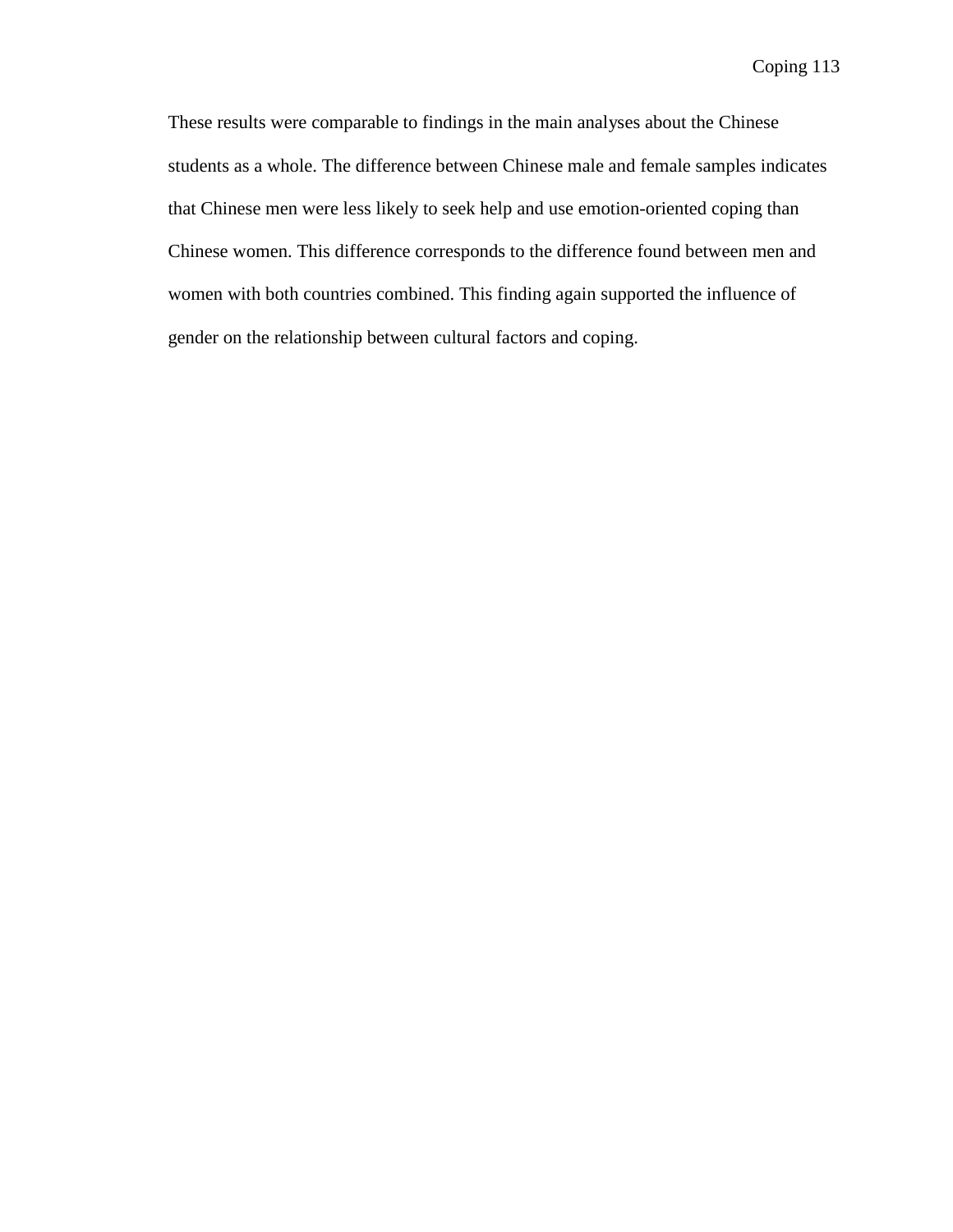# CHAPTER V

### **Discussion**

In this study, the relationship between coping behaviors and specific cultural factors, such as self-construal and social beliefs, was examined in both U.S. and Chinese college student samples utilizing canonical correlation analyses. The U.S. and Chinese samples were similar in terms of age, education, gender distribution, and quality of social relationships. English and Chinese versions of the CISS (Endler & Park, 1990, 1994), the CCS (Shek & Cheung, 1990), the SCS (Gudykunst et al., 1996), and the SAS (Leung et al., 2002) were used. The Cronbach's alphas for the listed instruments with both the Chinese and U.S. samples were comparable to those reported in the literature, supporting the integrity of the data. However, Cronbach's alpha reliabilities for both the English and Chinese versions of the subscales on the CCS were lower than those reported in the original study of the scale. These lower internal reliability coefficients raise some concerns about the internal reliability of the CCS with different populations and in different times. Limitations of using this scale will be discussed later in this chapter.

Because previous studies suggested gender difference (Cross & Madson, 1997; Maddux & Brewer, 2005) and country difference (Singelis et al., 1999; Triandis et al., 1993) in self-construal, a preliminary analysis was performed to examine the effect of gender and country on independent and interdependent self-construal. In line with past research (Triandis et al., 1993), the results showed that the U.S. college students were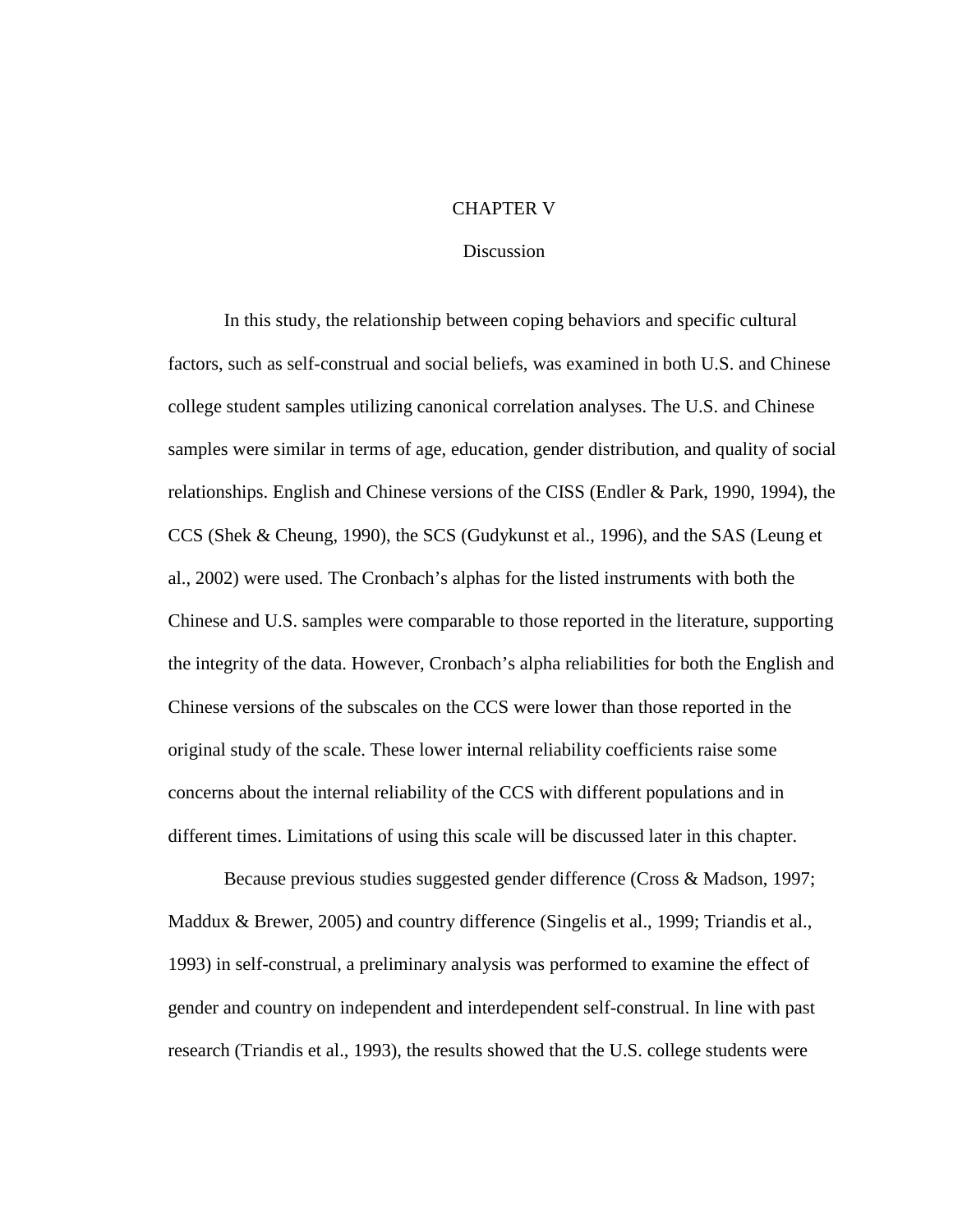more independent than were the Chinese college students. Moreover, an interaction effect was found between gender and country on interdependent self-construal. Specifically, U.S. men were more interdependent than Chinese men, whereas U.S. and Chinese women did not differ in their level of interdependent self-construal. This result corresponds to Triandis and colleagues' (1993) study which found that U.S. persons had stronger independent self-construal than Chinese persons, and that independent and interdependent self-construal co-existed in U.S. persons.

# *Associations between Self-Construal, Social Beliefs and Coping for U.S. Students*

 In the first hypothesis, it was predicted that the greater the U.S. college students' independent self-construal, the more they believed in the complexity of society and putting effort in attaining goals, the more they would use task-oriented coping. This hypothesis was supported. This finding corresponds to Lam and Zane's (2004) findings regarding the relationship between self-construal and coping. In this study, the authors found that greater orientation toward an independent self-construal accounted for the greater use of externally targeted coping, such as taking action to change a situation when facing stress. The findings in the current study are commensurate with prior studies on the relations between social beliefs and coping which suggest that a complex view of human behavior and a belief in working hard to achieve positive outcomes would lead to direct confrontation with others and a problem-focused coping style (Bond et al., 2004; Safdar et al., 2006; Sengelis, et al., 2003).

The second hypothesis anticipated that an interdependent self-construal would lead to the use of emotion-focused coping. This hypothesis was not supported. Instead it was found that U.S. students' social beliefs predicted emotion-focused coping. That is,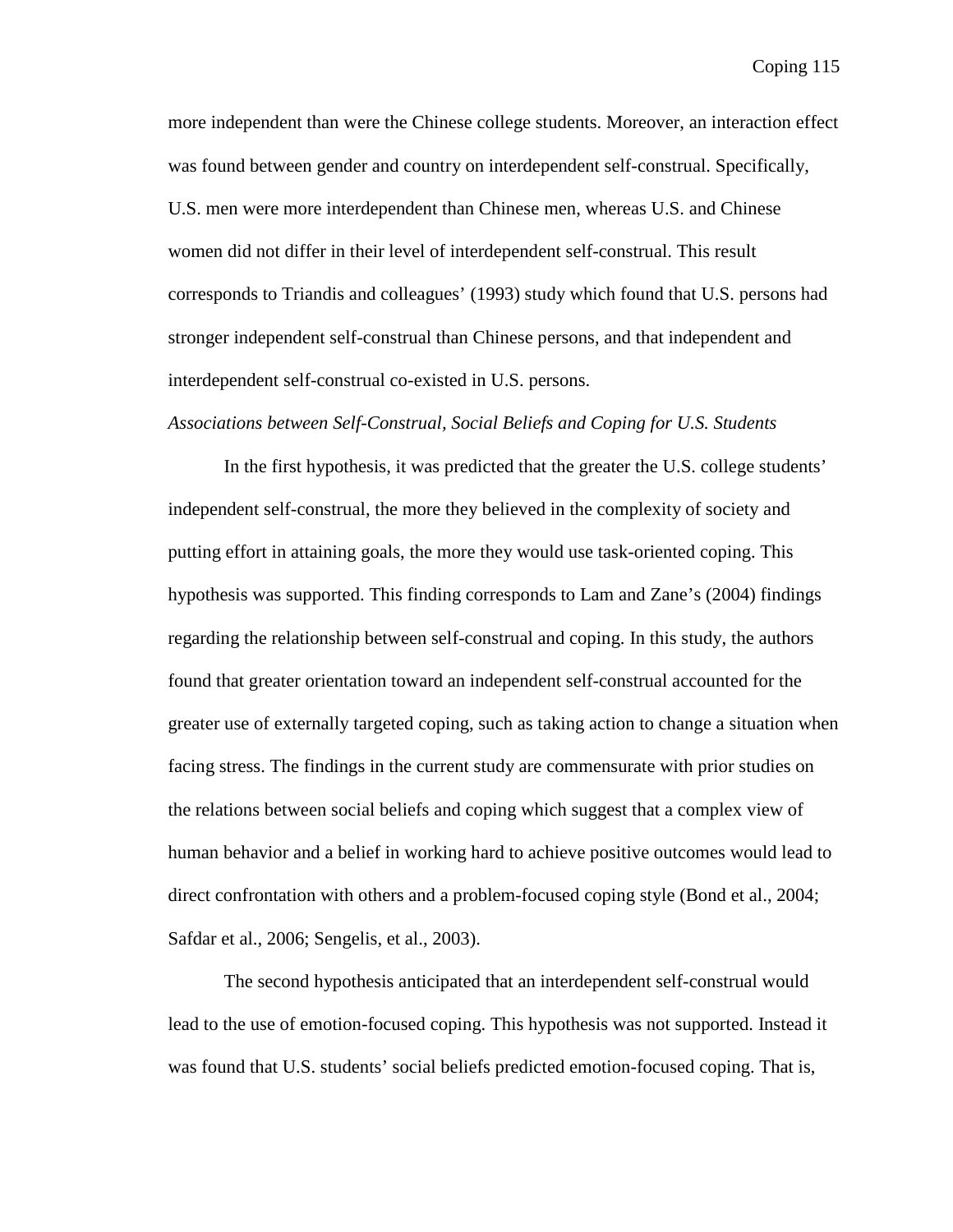the more they believed in fate control and held a negative view about others and the world, the more likely they were to use emotion-focused coping. This finding indicates that when persons believe that events are predestined and beyond their control, they resign from taking actions to change the situation. Ultimately, when hopelessness is combined with a negative attitude toward others and the world, individuals may utilize emotional venting to release their stress. This finding provides new information about the association between social beliefs and coping, which has not been described in the previous literature.

A possible reason for this new finding may lie in the statistics used in the current study. The current study used canonical analysis to examine the relationship between a set of cultural variables and a set of coping variables, whereas the previous studies (Bond et al., 2004; Safdar et al., 2006; Sengelis et al., 2003) applied univariate methods, such as Pearson's correlations, to examine the relationship between social beliefs and various coping dimensions. Canonical analysis is a multivariate method which maximizes shared variance between sets of predictor variables and criterion variables (Sherry & Hensen, 2005). Thus, it is highly probable that canonical analysis would detect a complex multivariate relationship that may be otherwise missed when using univariate methods. In the case of the current study, the association between fate control, social cynicism, and emotion-focused coping was identified when the correlation between the two variable sets was maximized in the canonical analysis. It should be noted though, because this association has not been reported in the empirical literature, it needs to be replicated in future studies.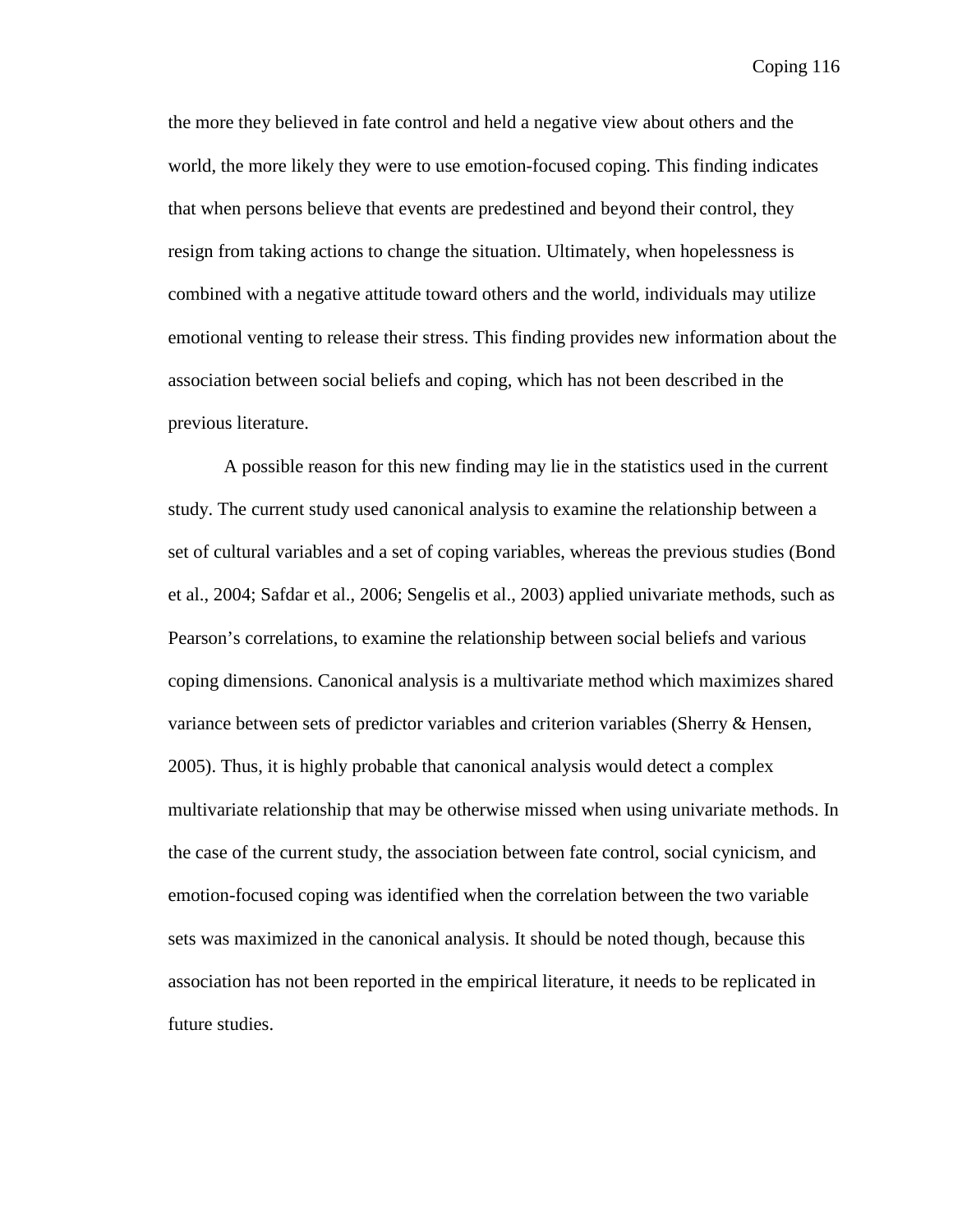The third hypothesis stated that a belief in destiny and a more negative view of society would contribute to greater use of avoidance coping. This hypothesis was supported and is in line with Singelis and colleagues' (2003) finding that individuals who believe in external control tend to avoid facing unfavorable situations instead of trying to create change. The findings of the current study also cross-validate Bond and colleagues' (2004) findings of the relationship between fate control, social cynicism, and avoidance coping among Chinese college students. Bond et al. (2004) discovered that Chinese individuals who believed that events were beyond their control and perceived human nature in a negative light tended to resort to distancing themselves from the stressor and to engaging in wishful thinking. The current study indicates that the same holds for the U.S. students.

In addition to supporting and extending the findings of Singelis and colleauges' (2003) study, the current study delineates additional findings which were not predicted given the past research. For example, both independent and interdependent self-construal contributed to task-oriented coping. In previous literature, interdependent self-construal has been associated with greater use of internally targeted coping, such as trying to change one's perception and adjusting it to the external environment (Lam & Zane, 2004). Meanwhile, task-oriented coping refers to problem-solving and taking initiatives to change the external environment (Endler & Parker, 1990, 1994). Thus an association between interdependent self-construal and task-oriented coping was not expected.

There may be several reasons for the difference between the current findings and those reported in the literature (Lam  $\&$  Zane, 2004). One possibility is the coexistence of independent and interdependent orientations among U.S. college students. With increased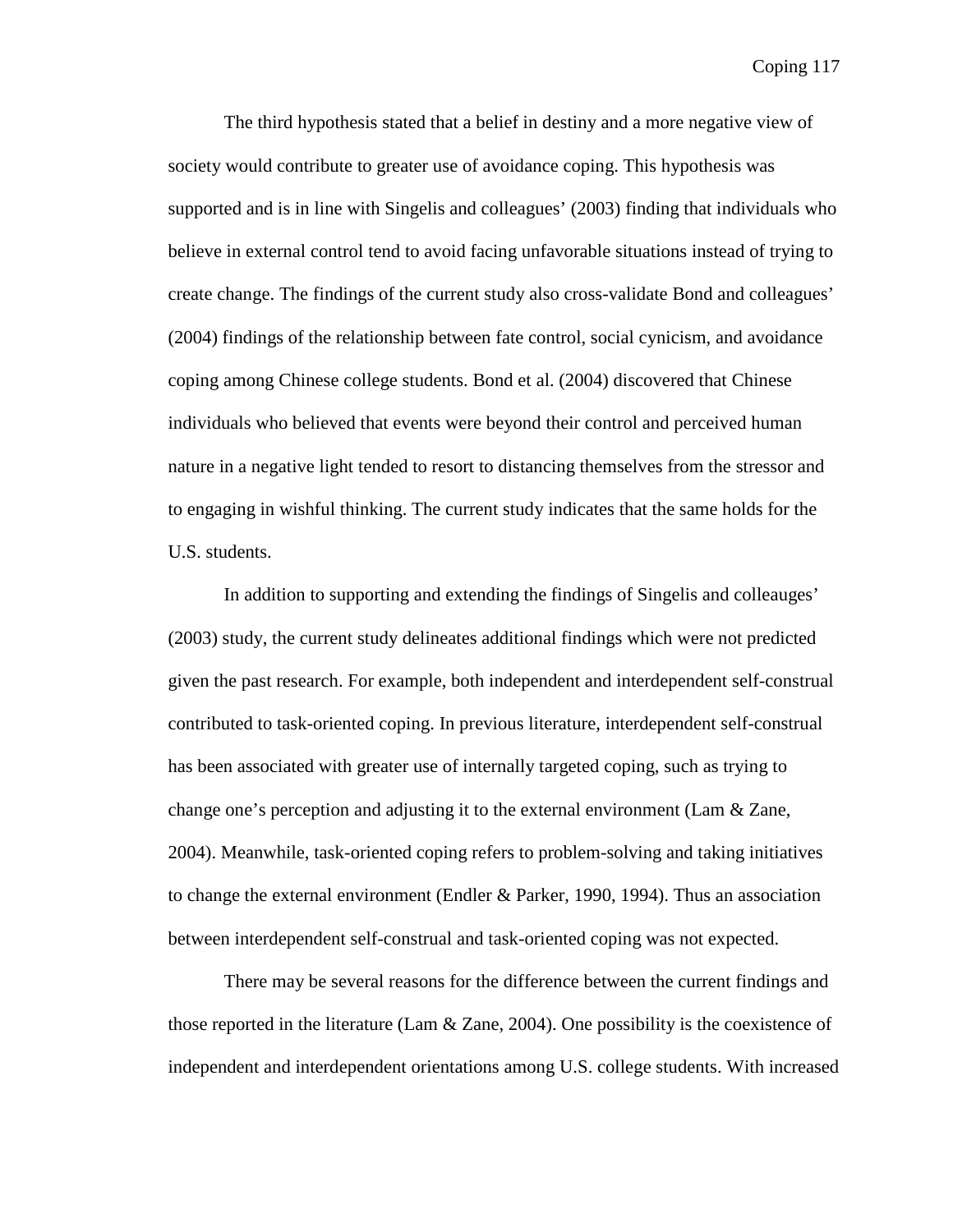opportunities for global interaction and the diversity of cultures represented within the U.S. college environment, it is possible that U.S. college students have incorporated collectivistic values from other cultures, and as a result, the distinction between an independent and interdependent self has become less salient (Galdwell, 2005). In fact, Triandis et al. (1993) and Singelis (1994), in discussing self-construal, postulated that a person may have elements of both an interdependent and independent self. Furthermore, Triandis and colleagues' (1993) study provided evidence for the co-existence of independent and interdependent self-construal in U.S. persons. Therefore, an orientation toward both independent and interdependent self-construal predicted the use of taskoriented coping for the U.S. student.

Another possible reason for the equal contribution of independent and interdependent self-construal to task-oriented coping could be the contextual nature of self-construal. Although many studies have linked self-construal to cultural identity (Markus & Kitayama, 1991), less attention has been paid to the context within which one perceives the self. Brubaker and Cooper (2000) argued that self-construal is fundamentally situational and may vary from context to context. For example, in a study investigating manipulations of self construal, Hannover, Birkner and Pohlmann (2005) found that when individuals reflected upon differences between themselves and their friends, they were more inclined to manifest an independent self construal. In contrast, after individuals reflected upon similarities between themselves and their friends, they were more inclined to manifest an interdependent self construal. The current study was conducted in the context of coping with stress, which may foster an orientation toward interdependence in the individual. For example, a college student who is facing financial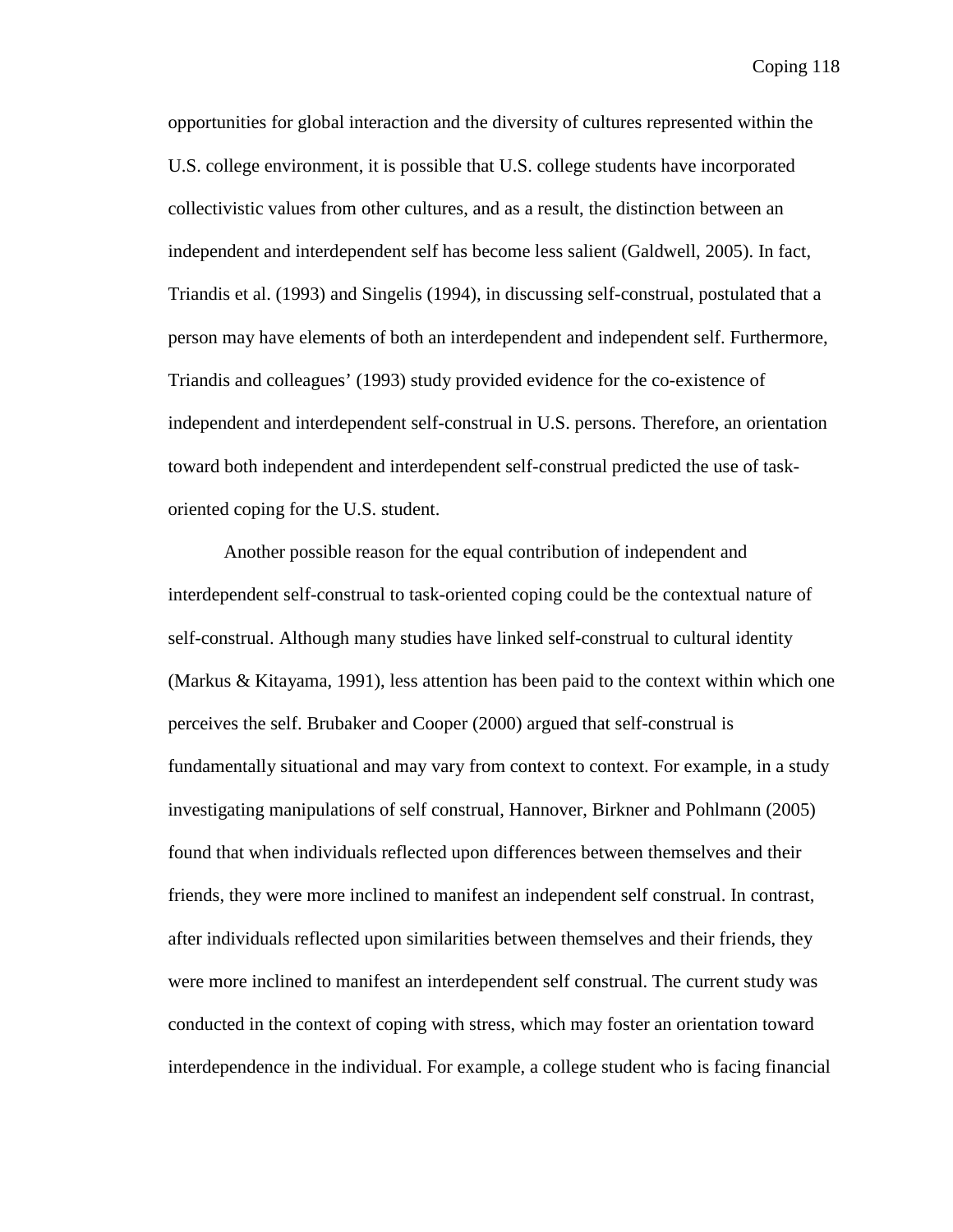stress may realize the limitations of attempting to solve problems alone (i.e., independent self-construal) and therefore seek out a social network for added support (i.e., interdependent self-construal). This finding points out the necessity of reevaluating the link between self-construal and cultural identities. People may acquire both independent and interdependent self-construal regardless of their culture of origin. Moreover, selfconstrual can be influenced by the context of an event and both types of self-construal may be activated in the context of coping with difficult situations.

The current study also found that the less U.S. students believed in multiple solutions, the more they believed in destiny, the more negative their views of society, the more likely they were to seek help from others. These findings suggest that with a sense of powerlessness and the inability to see other solutions, U.S. college students in the current sample may give up trying to deal with the stressor alone and turn to others for help. This association between fate control, social cynicism, and help seeking has not been previously explored in empirical study or theoretical literature. A possible reason that this association had not been identified may be that the help-seeking dimension had not been a part of the coping construct in previous research. Thus, the current research suggests the necessity of reexamining the current conceptualization of coping.

In addition to the above discoveries, the current study found that both independent and interdependent self-construal, beliefs in effort, and an understanding of social complexity predicted self-regulation. Self-regulation was a coping dimension originally identified in the Chinese population (Shek  $&$  Cheung, 1990). The association between self-construal, social beliefs, and self-regulation found in the U.S. sample in this study indicates that self-regulation also applies to U.S. college students. In fact, this finding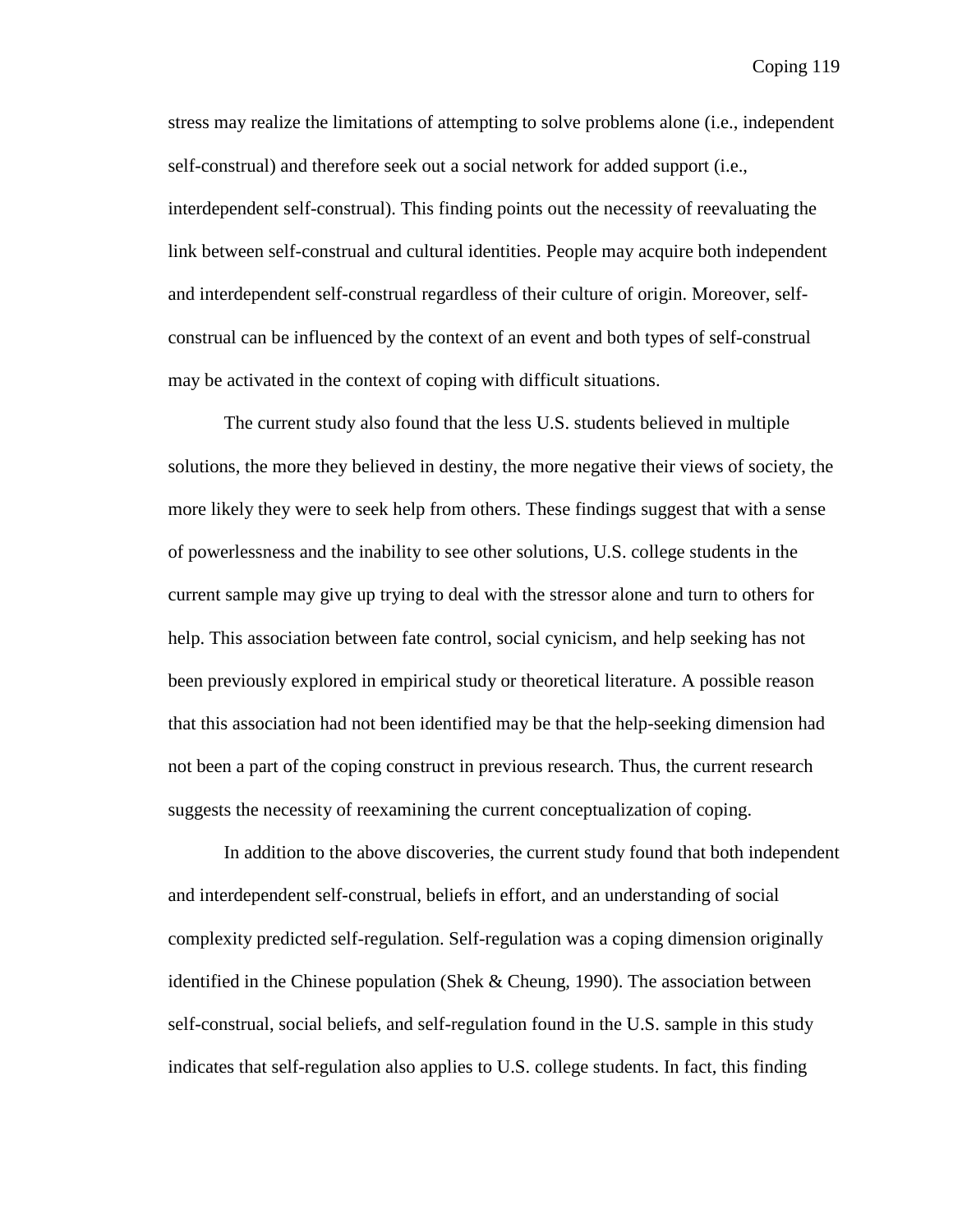partially concurs with Lam and Zane's (2004) notion regarding the association between self-construal and self-regulation. In their study, Lam and Zane (2004) on U.S. college students found that greater orientation toward interdependent self-construal predicted increased use of internally targeted coping. The association between independent selfconstrual and self-regulation may be explained by the shared emphasis on self reliance in independent self-construal and self regulation. The associations between self-construal, various aspects of social beliefs, and self-regulation correspond to associations between these cultural variables and problem-focused coping found in previous studies (Bond et al., 2004; Safdar et al., 2006; Singelis, et al., 2003). This similarity between findings in the current study and those in previous studies suggests that self-regulation may have some problem-focused components. Further examination reveals that self-regulation emphasizes resolving negative effects of situations from within the self such as reframing and adjusting one's thoughts and feelings to the external environment (Heppner et al., 2006; Shek & Cheung, 1990; Yue, 2001). Similar to task-oriented coping, self-regulation aims to resolve the problem. The difference between the two is that the former is externally oriented while the latter is internally oriented.

In general, the findings for the U.S. college students in this study reveal two major themes in the relationship between self-construal, social beliefs, and coping. One theme concerns an orientation for handling stress centered upon internal control. This theme is reflected in the association between independent and interdependent selfconstrual, beliefs in social complexity and efforts in making positive outcome, and taskoriented coping and self-regulation. The theme emphasizes problem solving (i.e., taskoriented coping, self-regulation) and internal locus of control (i.e., independent self-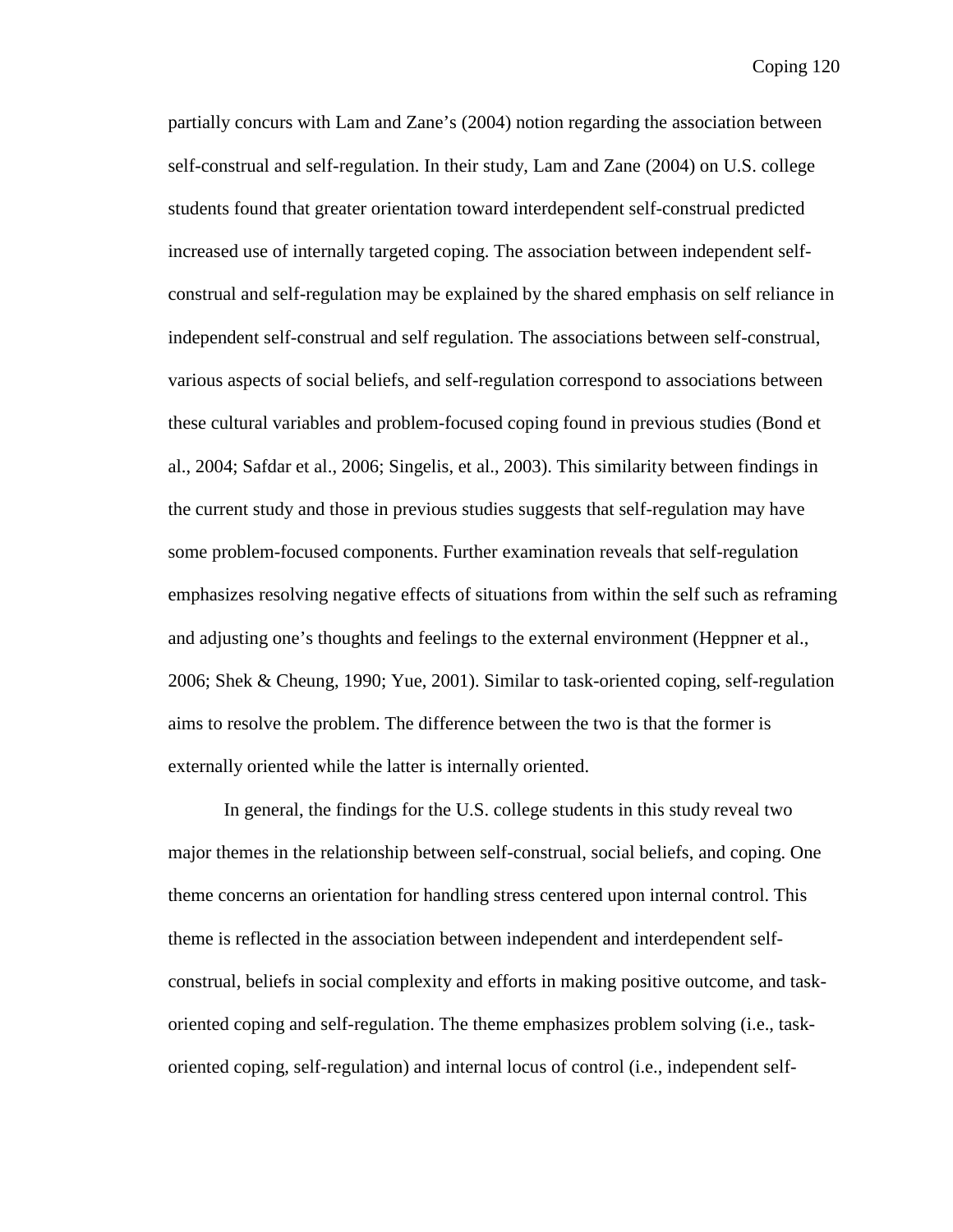construal, beliefs in efforts). The other theme is that of an orientation for handling stress which centers on external control. This is demonstrated in the association between social cynicism, fate control, and emotion-oriented coping, avoidance, and help seeking. This theme emphasizes the impact of external circumstances (i.e., fate control), skepticism about outcome (i.e., social cynicism, avoidance), and coping utilizing external resources (i.e., help seeking). In general, these two themes correspond to the literature regarding the association between locus of control and coping, which stated that a high sense of mastery or internal locus of control leads to problem-focused coping, whereas an external locus of control leads to emotion-focused coping (Lam & Zane, 2004; O'Connor & Shimizu, 2002).

*Associations between Self-Construal, Social Beliefs and Coping among Chinese College Students* 

As predicted for the Chinese college students, the greater their independent selfconstrual, the more they believed in the complexity of society and effort in attaining goals, the greater their likelihood of using task-oriented coping. This finding echoes the finding from the U.S. college student sample. These results also correspond to previous studies that demonstrated associations of independent self-construal, beliefs in social complexity, and reward for application with task-oriented coping in Chinese college students (Bond et al., 2004), Asian and Caucasian American students (Lam & Zane, 2004), East-Asian college students (Cross, 1995), Iranian college students (Safdar et al., 2006) and U.S. college students (Sengelis et al., 2003). Thus, it appears that the associations of independent self-construal, beliefs in social complexity, and reward for application to task-oriented coping are cross-culturally robust.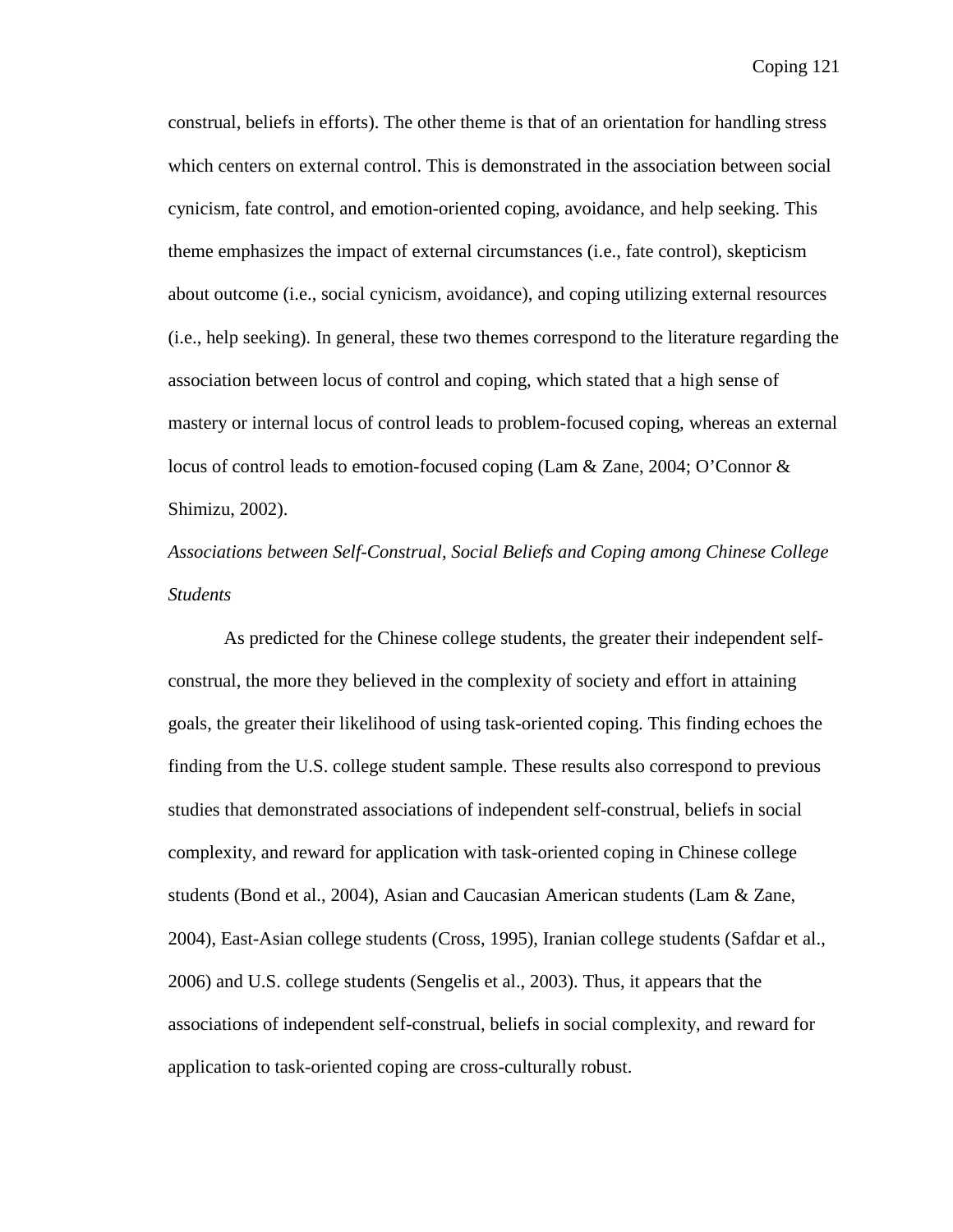The second hypothesis predicted that the more interdependent Chinese college students were, the more they would use self regulation and seek help from others. Unexpectedly, the analyses revealed that an interdependent self-construal did not contribute to these coping dimensions. Thus, the second hypothesis was rejected. This finding contradicts Lam and Zane's (2004) findings that an orientation toward interdependent self-construal was positively related to the use of internally targeted coping. One possible reason for the lack of association between interdependent selfconstrual and any coping dimension may be explained by the awakened individualism in the Chinese college student population over the last 20 years (Jin, 2003; Yu, 1997), which has resulted from increased contact with Western culture. Compared to traditional Chinese persons, present-day college students may be more independent. As a result, independent self-construal may have a greater than expected influence on Chinese college student coping strategies. In fact, an association between independent selfconstrual and self-regulation was also found in the current study which supports this notion. That is, it was discovered that the greater Chinese students' independent selfconstrual, and the greater their beliefs in both social complexity and reward for application, the greater their likelihood of using self-regulation coping. This relationship is similar to what was found for the U.S. college student sample.

 The third hypothesis, which indicated that the more Chinese students believed in destiny, the more negative their view of society and the more likely they would be to utilize avoidance coping, was supported. These findings correspond to findings in Singelis et al. (2003) and Bond et al. (2004) and were also found in the U.S. college student sample.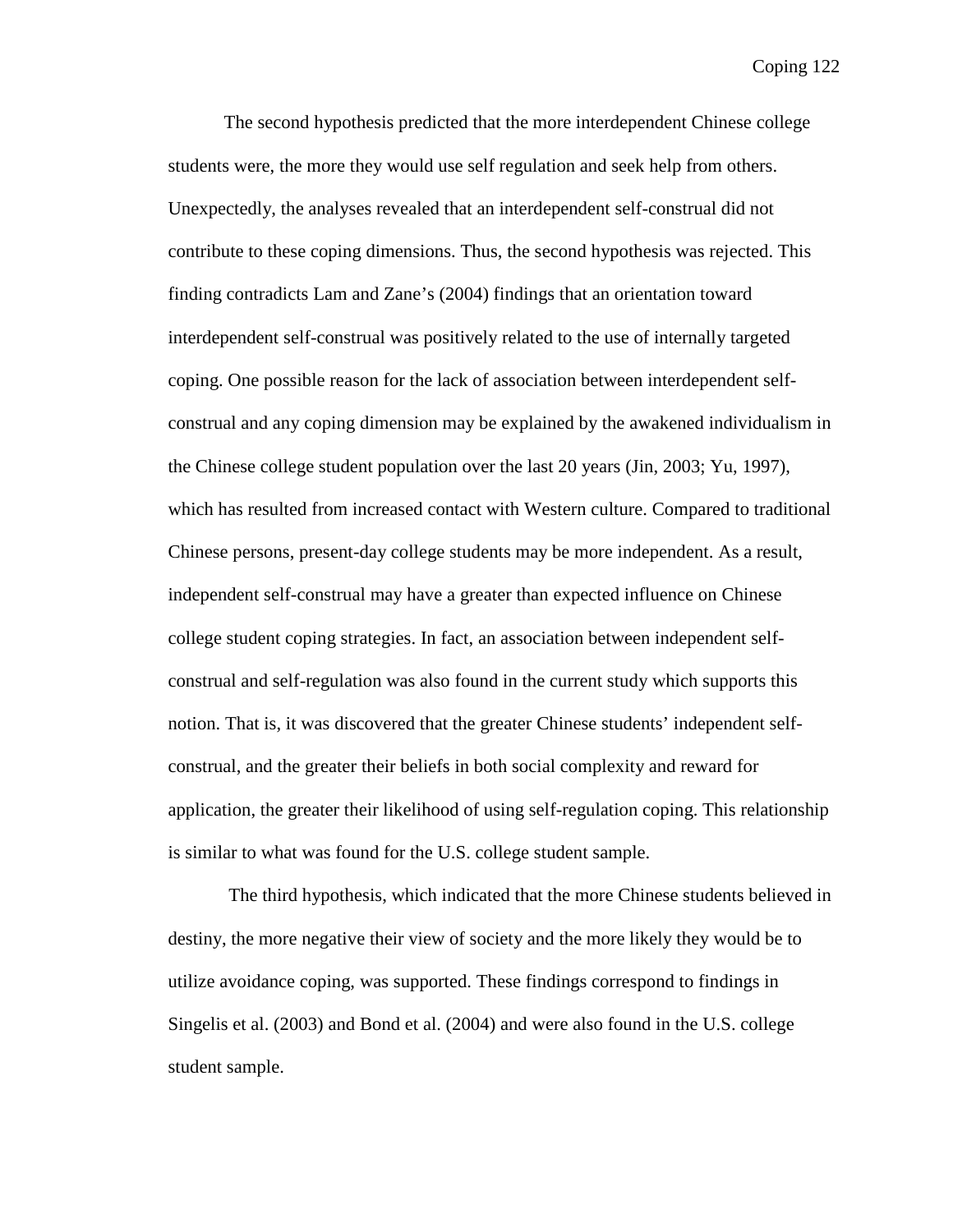In addition to findings related to the hypotheses, additional information was discovered for the Chinese students. For example, fate control, social cynicism and religiosity were found to predict emotion-focused coping. According to the literature (Markus & Kitayama, 1991; Matsumoto, 1989), emotional expression is not considered typical in collectivistic societies where interpersonal context assumes priority over private feelings. The cultural emphasis on group cohesion prevents the individual from expressing emotions for the sake of interpersonal harmony. Therefore, in the current study, an association of self-construal and social beliefs with emotion-focused coping was not expected among the Chinese students. However, the current findings indicate that emotion-focused coping may now be an active coping strategy in Chinese culture.

Chinese society has changed significantly in the past 20 years. During this period of time, China has increased its contact with the West and welcomed the influence of Western culture. An awakened individualism has been observed in the younger generations who are more assertive regarding their internal attributes than their parents' generation (Jin, 2003; Yu, 1997). Because Chinese youth feel free to experience and express their emotions more freely, Chinese college students may resort to emotional venting when they become distressed.

Similar to findings in the U.S. sample, the findings for the Chinese students can be summarized into two major themes. These themes reflect an orientation of internal control and an orientation of external control. The internal control orientation is demonstrated in the associations of independent self-construal, beliefs in social complexity, and reward for application to task-oriented coping and self-regulation. The external control orientation is evidenced in the association between fate control and social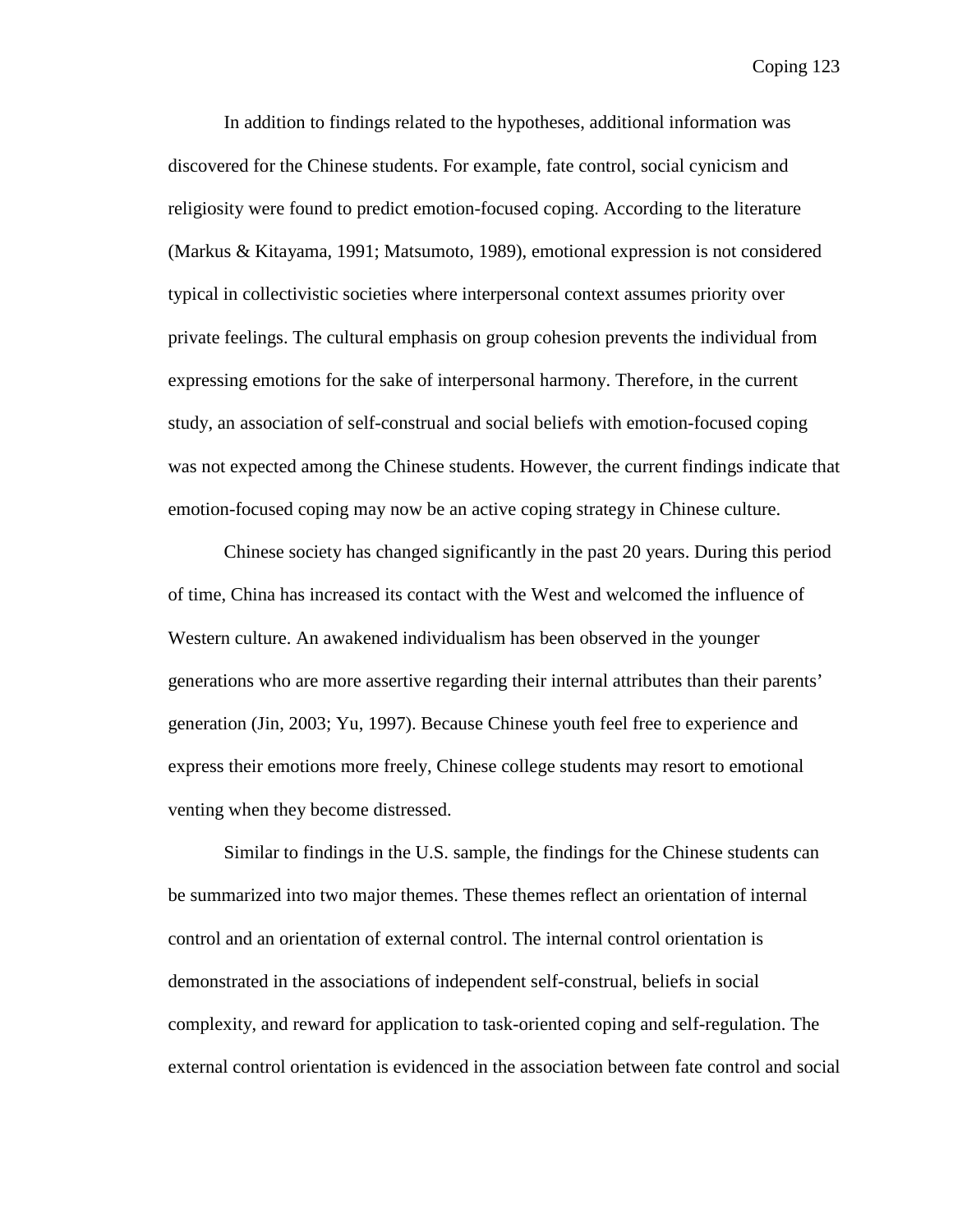cynicism, and emotion-oriented coping, avoidance, self-regulation. These two themes imply that Chinese students in this study were likely to utilize a problem solving approach (i.e., task-oriented coping, self regulation) when they had a sense of mastery and internal control, and were likely to take a passive approach (i.e., avoidance, emotionoriented coping) when they believed that control is in the hands of others.

Another hypothesis anticipated that self-construal and social beliefs influence self-regulation coping and help seeking for the U.S. and the Chinese students. This hypothesis was supported by the associations found between self-construal, social beliefs and self-regulation in both the U.S. and Chinese students, and between fate control, social cynicism and help seeking in the U.S. students.

*Comparison of Associations between Self-Construal, Social Beliefs, and Coping across Cultures* 

It was predicted that the relationship pattern between self-construal, social beliefs, and emotion-focused coping will be different between the Chinese and the U.S. students. This hypothesis was partially supported. On the one hand, for both the U.S. and the Chinese students, fate control and social cynicism predicted emotion-oriented coping. Yet, it was also discovered that religiosity contributed to emotion-focused coping for the Chinese college students, but not for the U.S. college students. It appears, therefore, that religiosity has different implications for the Chinese than the U.S. students.

Chinese religiosity fundamentally consists in living in harmony with "The Way" of nature or the external environment (Cheng, 1995). It is commonly believed that people are blessed when they follow the way of nature and accept situations which are perceived as uncontrollable. Thus, religiosity carries a passive and non-active connotation. In fact,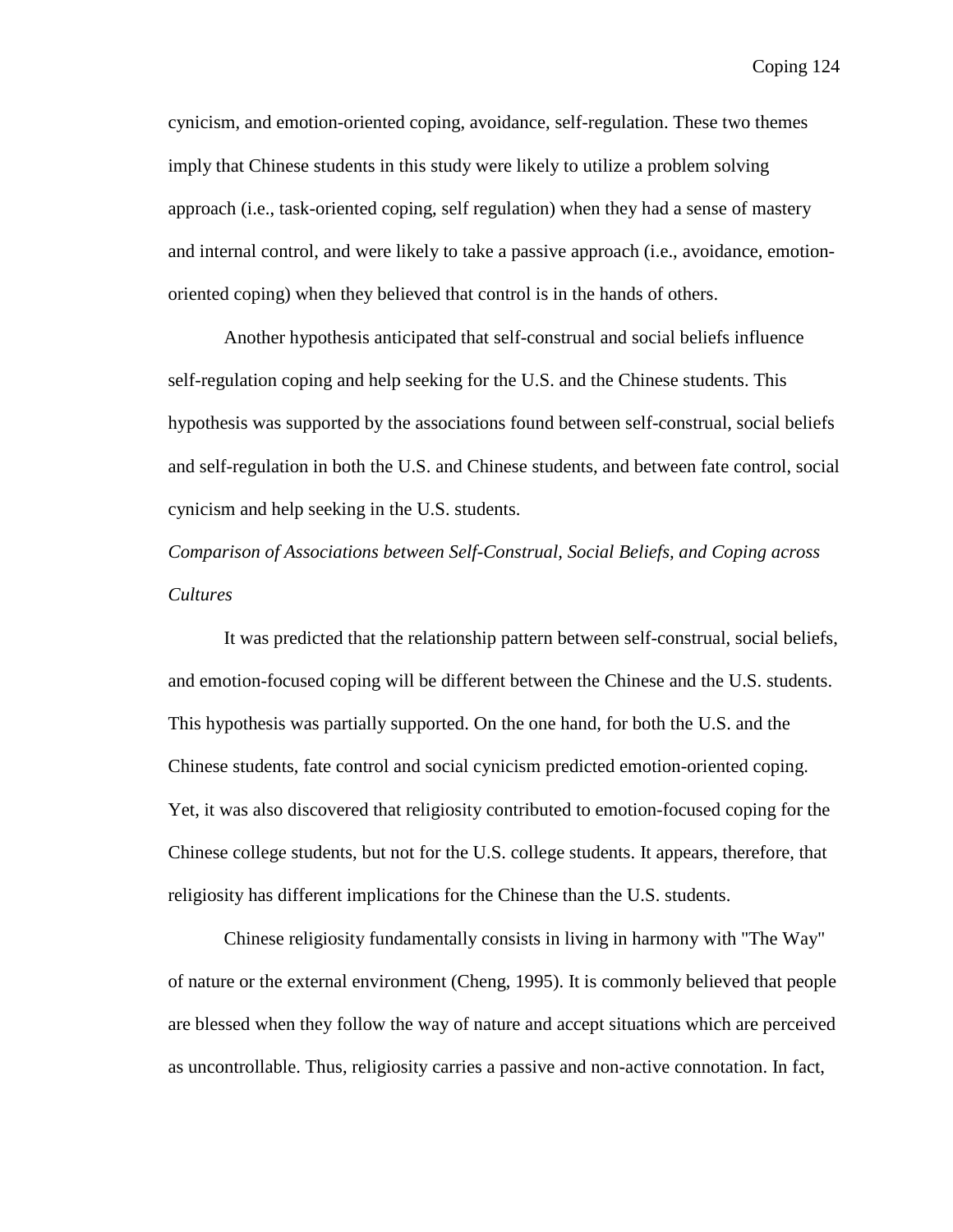the current study found that religiosity contributed to self-regulation for the Chinese students. People with religious beliefs may resort to emotional venting and focus on self transcendence rather than taking action to change the situation. In contrast, Western religiosity emphasizes the relationship between the individual and "God," and fosters a sense of hope and connectedness with others (Wilcox, 2003). Thus, people with religious faith in the U.S. are less likely to resort to emotional venting in dealing with stress. Therefore, religiosity is associated with emotion-focused coping and self regulation for the Chinese students, but not for the U.S. students. This finding supports another hypothesis in which it was expected that the relationship between religiosity and coping dimensions are different between the Chinese and the U.S. samples.

Another notable difference between the U.S. and Chinese students relates to the variations in the influence of self-construal on coping. For the U.S. students, both independent and interdependent self-construal contributed equally to task-oriented coping and self-regulation coping, whereas for the Chinese students, only independent selfconstrual predicted these coping strategies. Thus, it appears that for the U.S. students, interdependent self-construal is equally as strong as independent self-construal, whereas for the Chinese students, one orientation of the self is more salient than the other. This co-existence of an independent and an interdependent self was identified in Triandis and colleagues' study (1993) on U.S. persons.

It is possible that U.S. students have more opportunities than Chinese students to interact with diverse cultures due to a long history of immigration (Daniel, 2002) and, therefore, develop a more complex self-construal that is less dichotomized and compartmentalized. Yet, it is also possible that the nature of the U.S. sample in the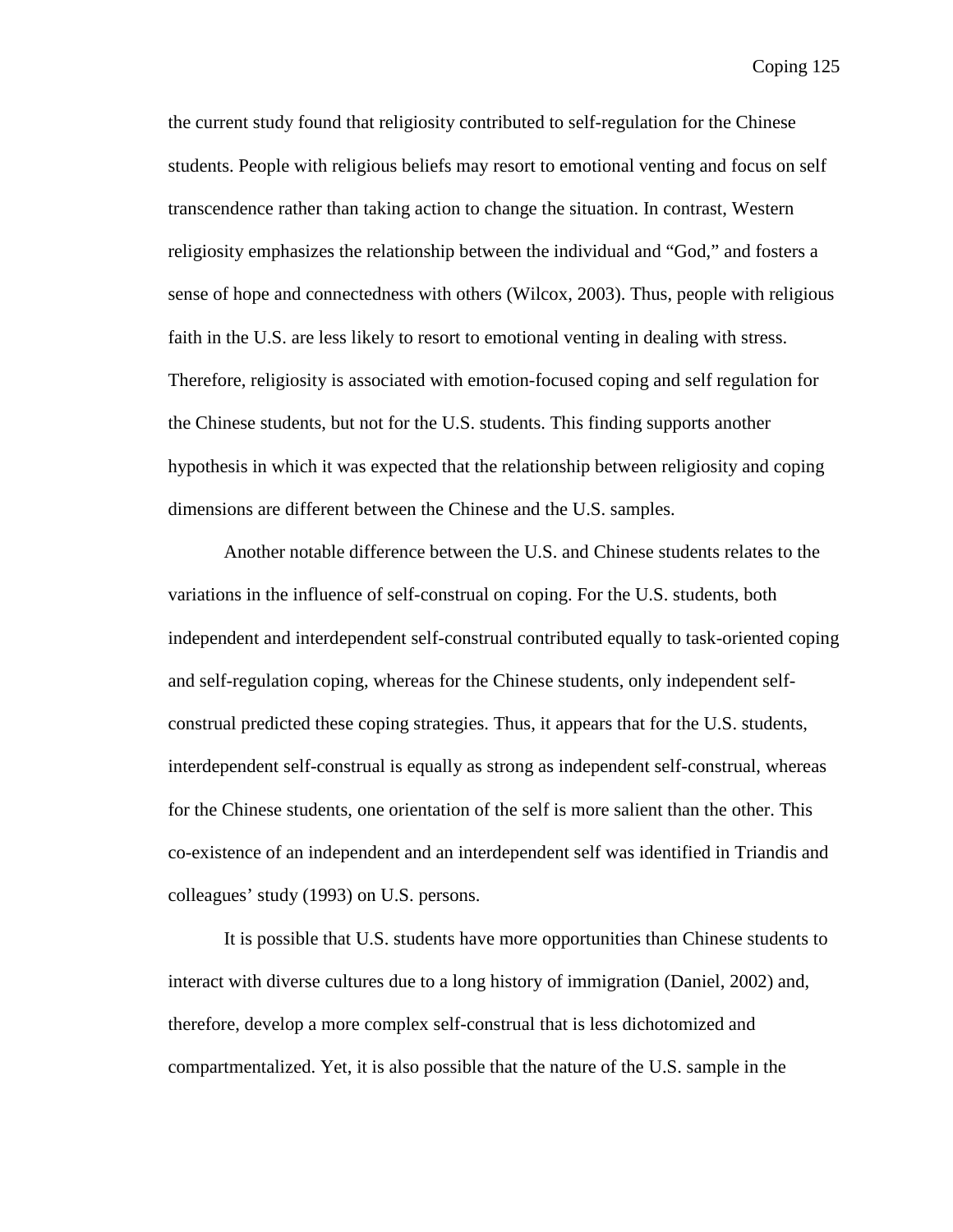current study may explain these findings as well. The U.S. sample was drawn from a university in the mid-west where religious beliefs with an emphasis on family values are very influential. In fact, seventy-five percent of the U.S. students in the study identified themselves as Christian. It has been reported that students with Christian religious beliefs are more interpersonally oriented compared to non-religious persons because of the emphasis on family values in Christian teachings (Gallagher & Smith, 1999). These factors may have also contributed to the strong interdependent self-orientation in the U.S. students.

Besides the differences observed between the two samples, similarities were also found in the relationship between self-construal, social beliefs, and coping in the two samples. For both the U.S. and the Chinese students, two major themes emerged, which were labeled as "internal locus of coping" and "external locus of coping." An internal locus of coping is reflected in the association of independent self-construal, beliefs in social complexity and importance of effort, to both task-oriented coping and self regulation coping. An external locus of coping is reflected in the association between negative worldviews and a belief in destiny, and emotion-focused and avoidance coping. This similarity indicates that, despite difference in culture of origin, the students in this study may employ similar coping strategies depending on whether they believe situations are under or beyond their control. When they believe that things are under their control, they are more likely to focus on problem-solving in dealing with stress. These problemsolving coping strategies can be internally targeted (i.e., self regulation) or externally targeted (i.e., task-oriented coping). In contrast, when they believe that things are beyond their control, they tend to use a passive approach, such as emotion-venting or avoidance.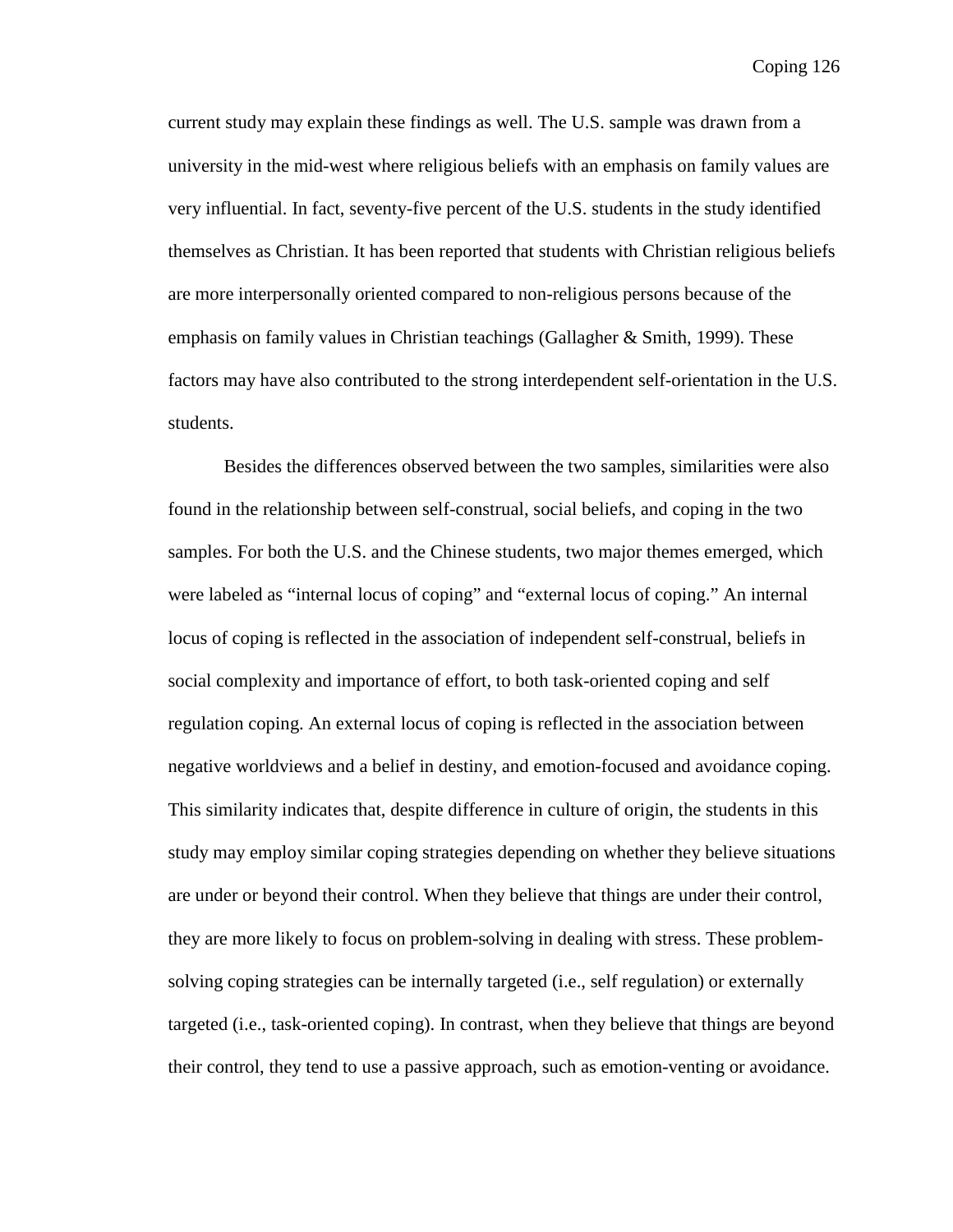*Gender Differences in the Relationships between Self-Construal, Social Beliefs and Coping* 

To further understand the differences in the relationships between cultural factors and coping for U.S. and Chinese college students, the relationships were also examined in the context of gender. For all male college students regardless of country of residence, two canonical roots were extracted. These two roots also reflected an internal and an external orientation of control for coping. Specifically, the first function demonstrated associations between independent self-construal, interdependent self-construal, belief in social complexity, and reward for application and task-oriented coping. That is, the first root indicates that a belief in personal control (i.e., independent self-construal, beliefs in social complexity and reward for application) was related to problem-solving coping. The second root revealed an association between a belief in external control (i.e., beliefs in destiny and religiosity) and external oriented coping (i.e., emotional-focused, seeking help from others).

In comparison to findings for the male students, results for the female students revealed similar themes with different corresponding coping strategies. Two canonical roots were extracted. The first root featured associations between independent selfconstrual and beliefs in religiosity and reward for application, and task-oriented coping and help seeking. This root emphasized beliefs in personal control (i.e., independent selfconstrual, beliefs in religiosity and reward for application) and problem-solving coping with both personal (i.e., task-oriented coping) and external resources (i.e., help seeking). The second root was characterized by an association between beliefs in fate control, interdependent self-construal, social cynicism, and self-regulatory coping. This root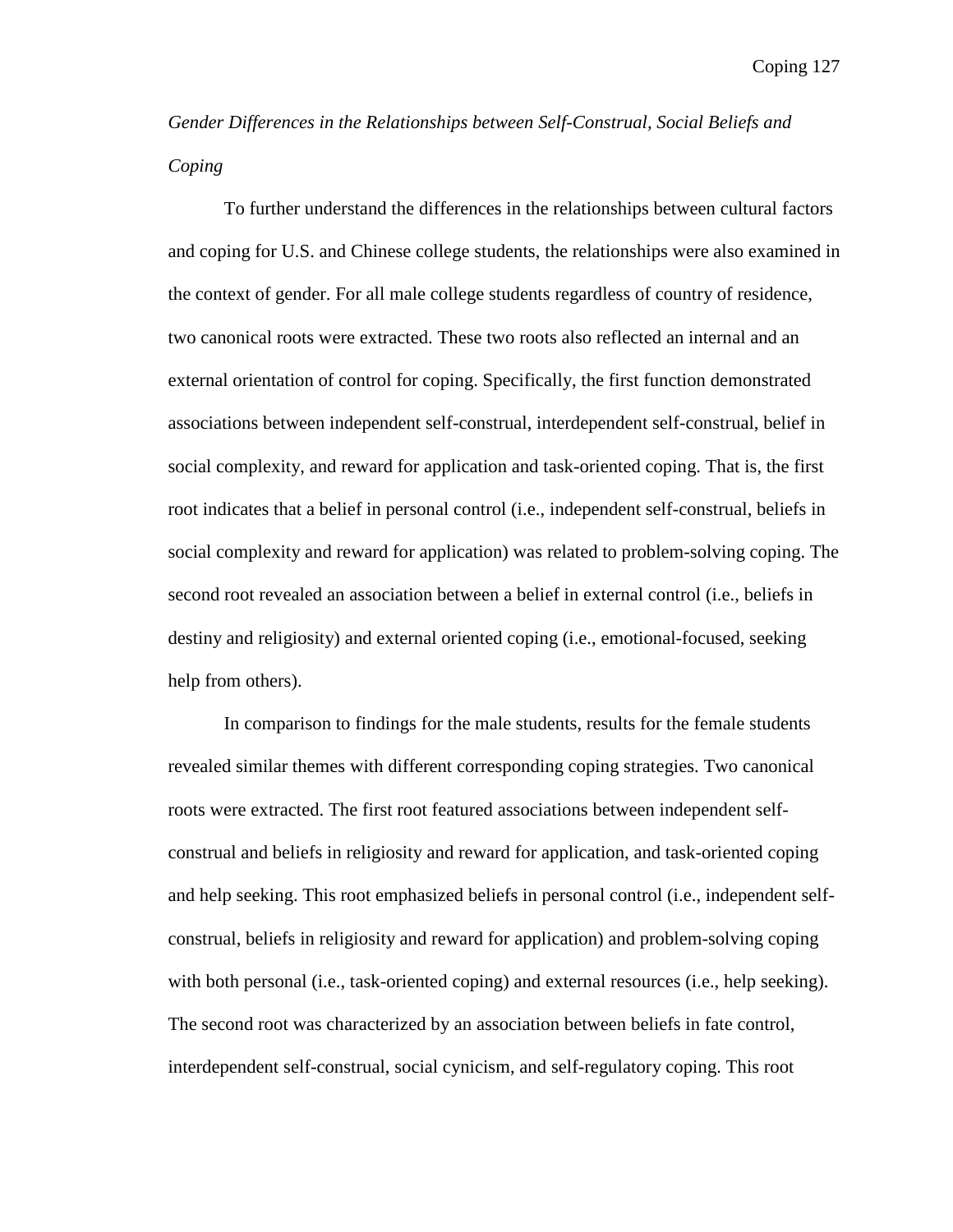reflected a belief in external control (i.e., fate control, interdependent self-construal, social cynicism) and internally targeted coping (i.e., self-regulation).

The above findings also indicate gender differences in the relationships between cultural factors and coping. For men a belief in internal control predicted the use of individual resources in problem solving, whereas for women, belief in internal control contributed to the use of both individual and social resources. When they believed a situation was under their control, men tended to rely on themselves, whereas women were likely to rely both on themselves and to seek help from others. For women, therefore, seeking help from others is a way of active problem-solving. This finding aligns with the literature which suggests that women are generally more relational and socially oriented than men (Jordon, 1996). Women are likely to reach out for available social resources while a man's need for external assistance tends to be activated only when he believes that circumstances are beyond his control. Moreover, when men believe things are predetermined and out of their control, they tend to use avoidance strategies. Under similar circumstance, when women perceive problems to be outside of their control, they tend to look within and reflect on the meaning of the event. Women appear to try to endure the adverse effects of the event and resign to what is inevitable. This is reflected in their use of self-regulatory coping (Yue, 2001). It appears, therefore, that women may be more willing than men to adapt themselves to the external circumstances by modifying their thoughts and feelings.

 Another indicator of gender difference in the relationships between self-construal, social beliefs, and coping is the different contributions independent and interdependent self-construal make to coping. For men, both independent and interdependent orientations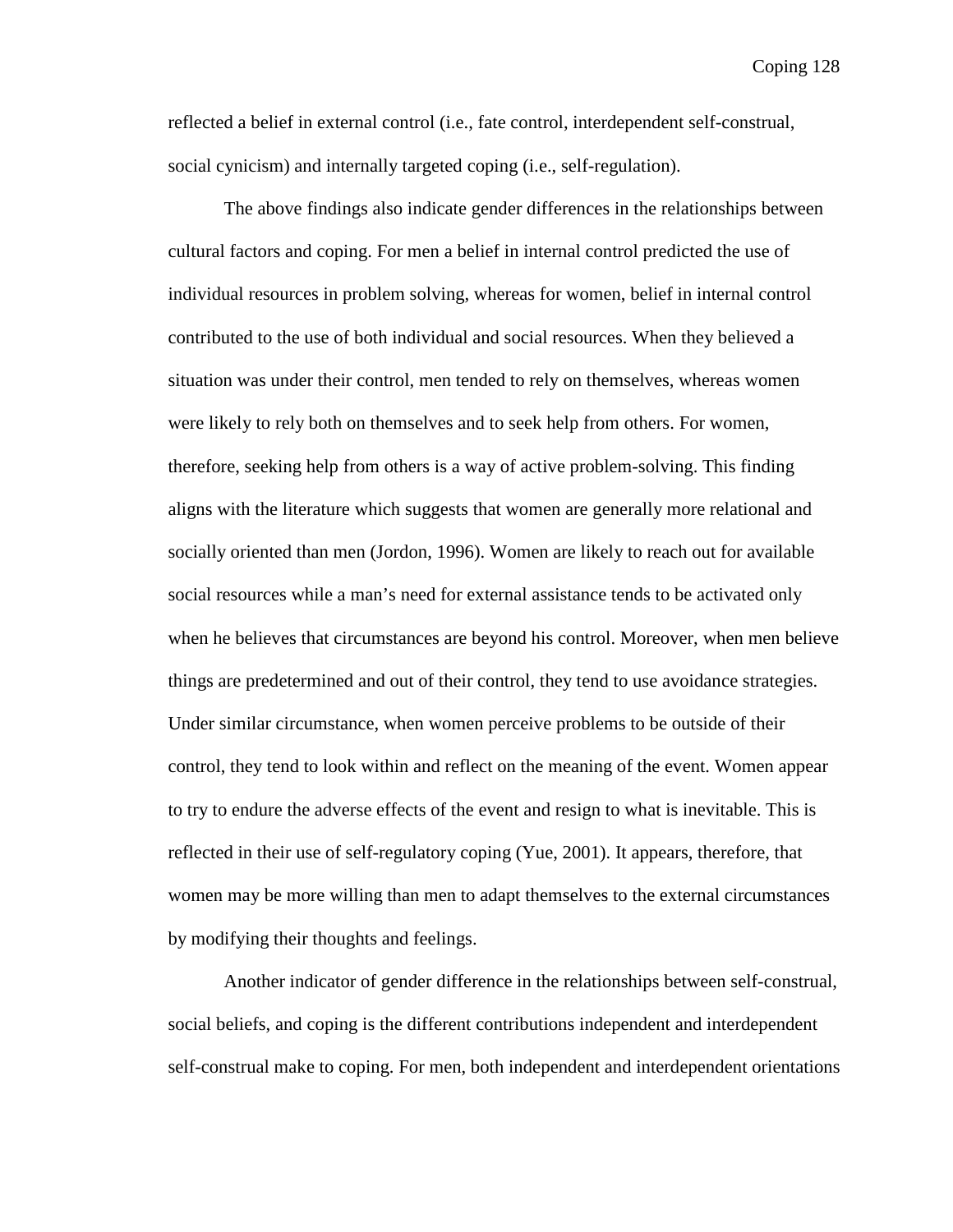predicted task-oriented coping. Yet for women, independent self-construal predicted taskoriented coping, whereas an interdependent self-construal predicted self regulation.

These associations between self-construal and coping in women echo findings from previous studies (Lam & Zane, 2004; Yeh & Inose, 2002). These studies suggested that people with interdependent orientation avoid confronting others due to the cultural emphasis on interpersonal harmony, whereas people with independent orientation tend to confront others and attempt to change the external environment to meet their needs. The current study indicates that this notion may apply more to women than to men. In another words, the coexistence of independence and interdependence may be more likely observed in men than in women. However, this finding needs to be further explored in future studies in order to solidify its reliability.

The study also found differences in the contribution of religiosity to problemsolving coping between men and women. For women, religiosity predicted task-oriented coping and help seeking, which was not observed in men. This finding suggests a bigger influence of religiosity on women's coping behavior than men's. This difference can be supported by findings which showed that women were more religious than men (Walter & Davie, 1998) and that religious involvement have a positive impact on women's wellbeing (Mirola, 1999). Women who are religious may develop a sense of internal control due to the faith in God or a supernatural power. They may also develop a social network built on the religious community. As a result, these women tend to use a problem-solving approach in dealing with stress either through mobilization of personal resources or seeking assistance from others.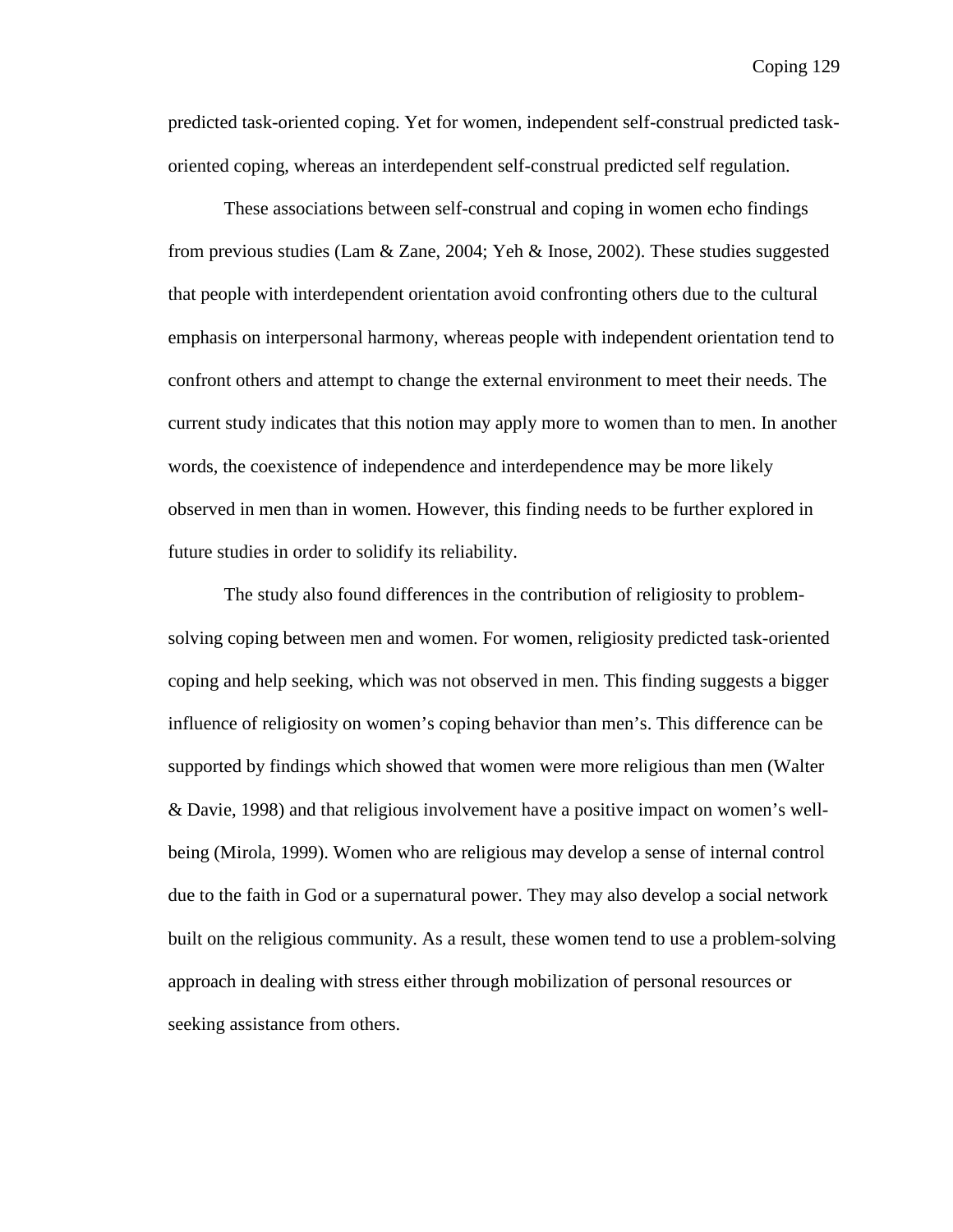Canonical analyses were also run separately for male and female students in each country to explore a possible interaction effect between gender and country. The results showed that for both Chinese and U.S. men and women, the greater their independent and interdependent self-construal, the more likely they were to utilize task-oriented and selfregulation coping. However, compared to the U.S. men, Chinese men were less likely to use emotion-oriented coping and help seeking. This finding corresponds to what was found between the Chinese men and the U.S. men in the preliminary analyses—that the U.S. men were more interdependent than the Chinese men. Moreover, for the U.S. men, independent and interdependent self-construal contributed equally to the abovementioned coping dimension, whereas for the Chinese men, independent self-construal shared a larger contribution than interdependent self-construal. These results echo what was found in the main analyses, namely, that independent and interdependent selfconstrual contributed equally to problem-focused coping amongst the U.S. students, whereas only independent self-construal made a significant contribution for the Chinese students.

Overall, the examination of the influence of gender and nationality on the relationships between self-construal, social beliefs, and coping provided support for the two major themes found for the U.S. and Chinese student samples. The themes of internal orientation of control and external orientation of control existed in both countries and within both gender groups. Specifically, an internal locus of control (e.g., independent self-construal, and a belief in the effectiveness of individual effort) predicted active problem-solving coping, whereas an external locus of control predicted emotion-focused and avoidance coping. Under this overarching framework, there are several differences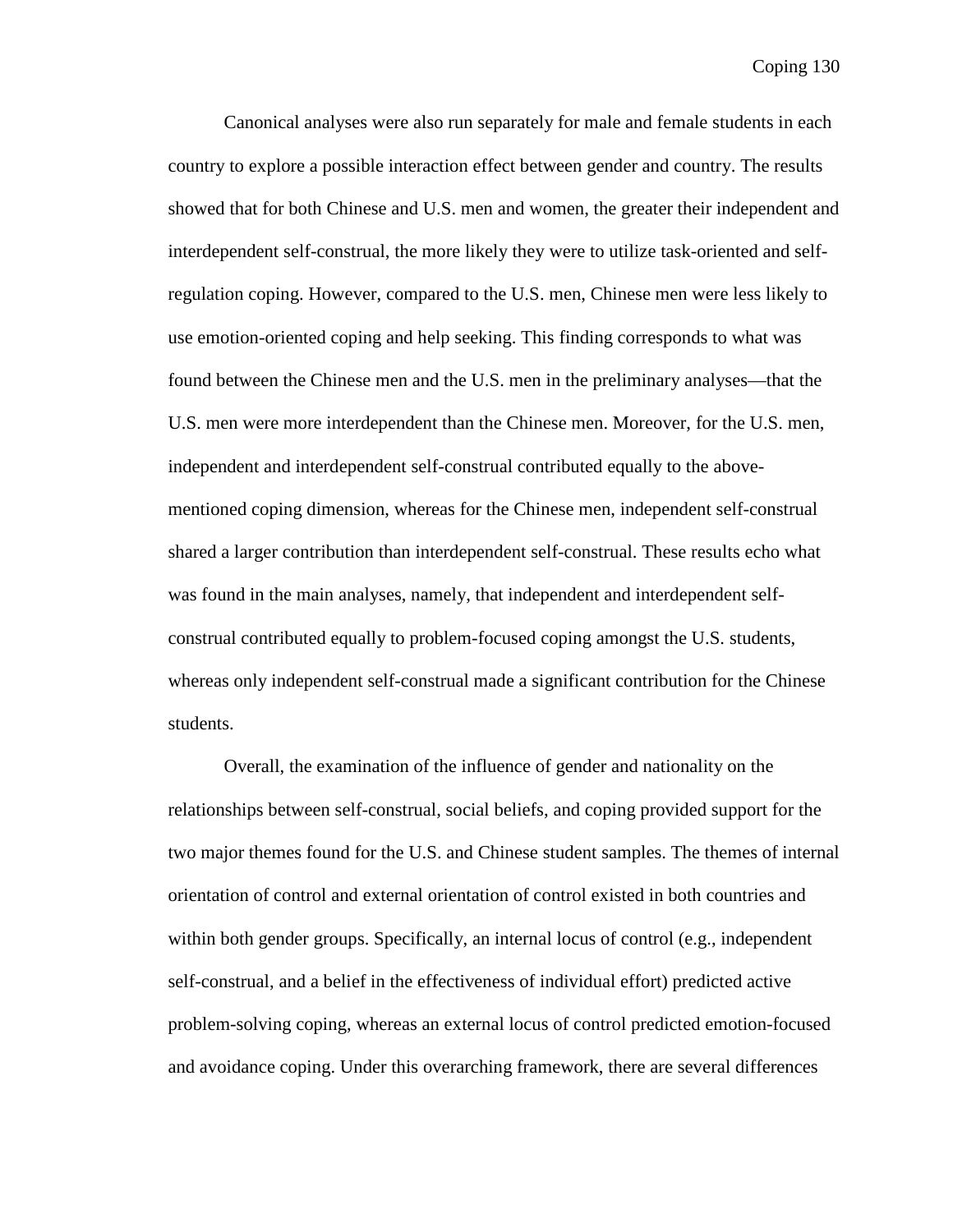between the U.S. and Chinese students and between men and women. These differences may be explained in the context of culture and gender.

#### *Limitations*

Significant efforts were made to minimize the construct bias and to strengthen the research design in this project. For this reason, a convergence approach was adopted and structure-level analyses were utilized. Still, despite these efforts, the current study has several limitations. First, a convenience sample of college students, rather than a random sample, was utilized. Thus, the samples may not accurately represent university students in these countries. Moreover, college students represent a small fraction of the population at large. Therefore, the results of the current study may have significant limitations if generalized to the U.S. and Chinese populations. Also, because the current study is correlational in nature, a cause-effect relationship between cultural factors and coping behaviors cannot be established.

 Although a careful process of translation and back-translation was adopted to develop a Chinese language version of the CISS, possible inequalities between the two versions of the instrument may still exist. Any inequalities in the measures could create item bias and confound the results of the study. Still, the strong reliability of these two versions provides some evidence to suggest significant equivalence. Moreover, the current study adopted the established English and Chinese versions of other instruments (i.e., the CCS, the SAS, the SCS) from the original studies in which they were developed (Gudykunst et al., 1996; Leung et al., 2002; Shek & Cheung, 1990). The author, a native Chinese speaker, verified the linguistic equivalence of these instruments by visually examining the content of both versions. Because of limited information about the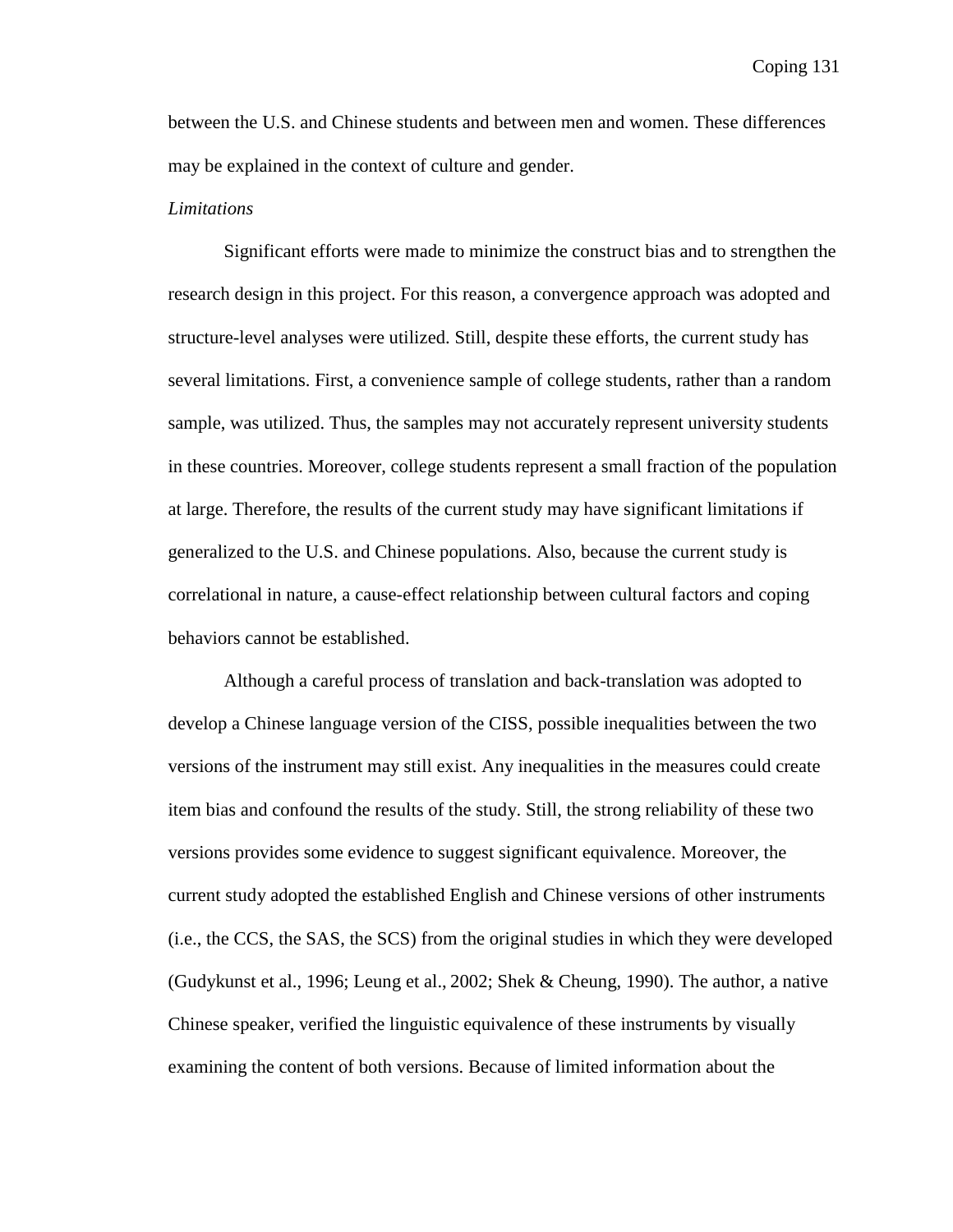translation procedure employed on the CCS, the SCS, and the SAS, the translation procedures used in developing different versions of the instruments cannot be evaluated. However, the author's item-by-item perusal of the two language versions of the instruments indicated that they are linguistically equivalent. This level of equivalence needs to be evaluated in future studies. Furthermore, scarce information about the crosscultural validity of the instruments posed a threat to the validity of the current study. Yet, information from the current study suggests initial evidence of cross-cultural validity of these instruments. The evidence includes the low to low moderate correlations between the subscales of the CCS and those of the CISS in both the U.S. sample and Chinese samples. In addition, the reliability coefficients of both versions of these instruments in the current study were comparable between the two language versions and to those reported in the original studies. This lends some support to the measurement equivalence (i.e., reliability coefficients) of these coping measures for Chinese and U.S. college students.

 In the current study, low Cronbach alpha's for the subscales of the CCS (Shek & Cheung, 1990) raise questions regarding the utility of this scale for college student populations. The Self-Regulation and Help Seeking subscales of the CCS showed moderate to high internal reliabilities for middle-aged Chinese adults in previous research (Shek & Cheung, 1990). However, in the current study the internal reliabilities were lower for both the Chinese and the U.S. student samples. Though the CCS had not been used previously on college student samples, it was used in the current study as this was the only scale available which specifically targeted coping strategies commonly found among Chinese persons. It should be noted that the low reliabilities of the Self-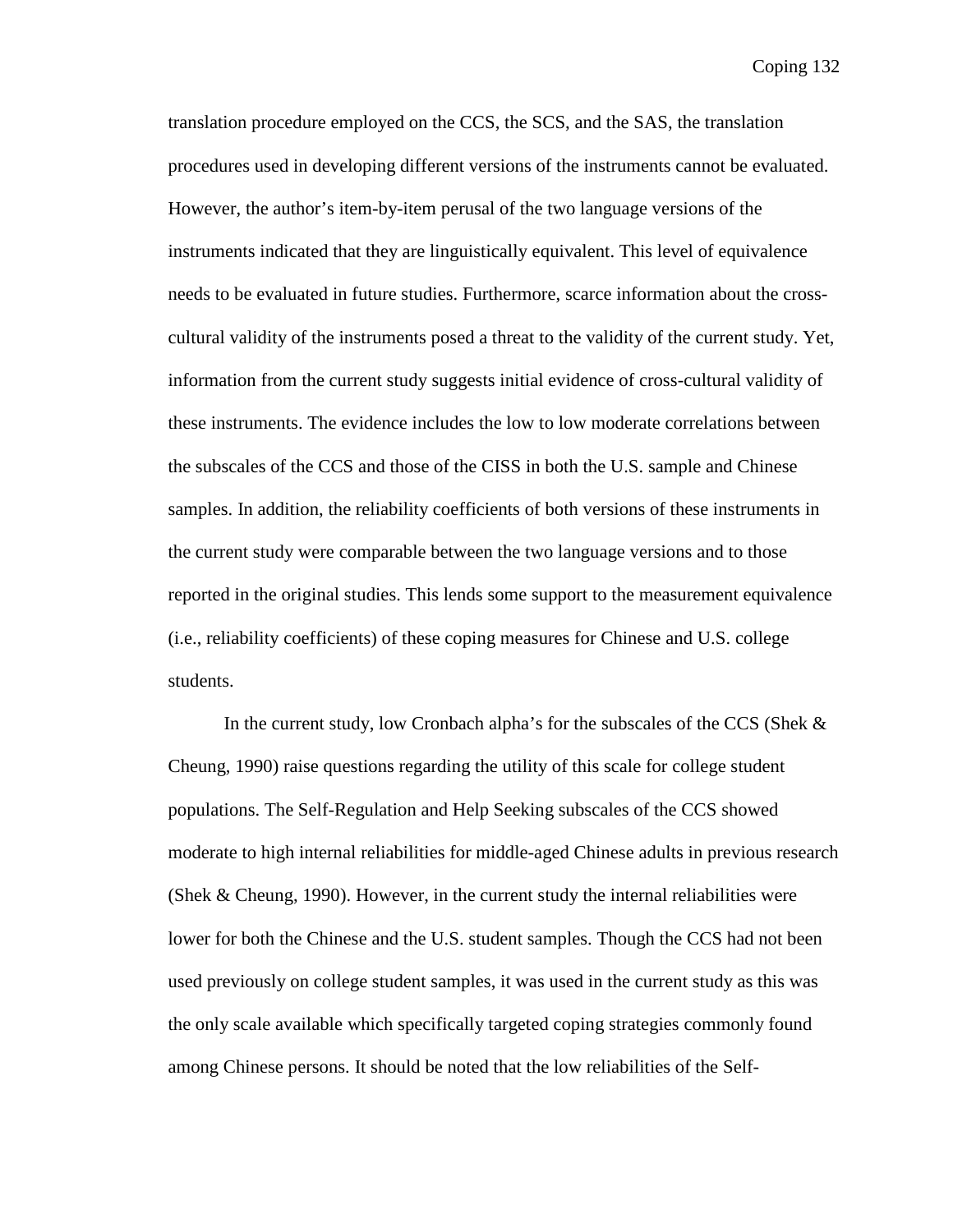Regulation and the Help Seeking subscales may lead to an underestimation of their correlations with other variables.

## *Implications of Findings*

 The results of the current study are consistent with the transactional model of coping, which emphasizes the effect of culture on coping. According to this theory, fundamental beliefs, including beliefs about the self, the world, and the relation between the self and the world, shape an individual's appraisal of stressful situations, which in turn influences coping behaviors (Park & Folkman, 1997). The current study supports the association between independent self-construal, beliefs in social complexity and reward for application, and task-oriented coping. It also supports the associations between beliefs in fate control and social cynicism, and emotion-oriented coping and avoidance. These associations were demonstrated in both the U.S. and Chinese college student samples. These findings correspond to those discovered in previous studies conducted in the U.S. (Lam & Zane, 2004), on Asian Americans (Lam & Zane, 2004), and on Chinese (Bond et al., 2004) and Iranian populations (Safdar et al., 2006). Therefore, the current study provides further evidence for the cross-cultural validity of the association between cultural and coping behaviors.

 In addition, the current study suggested associations between self-construal, social beliefs and certain coping strategies that have not been explored before. For both U.S. and Chinese college students, independent self-construal, a belief in social complexity, and a belief in hard work predicted the use of self-regulation as a coping strategy. Selfregulation is an internally targeted coping dimension that has not been previously examined in this context on Western populations. It is considered one of the most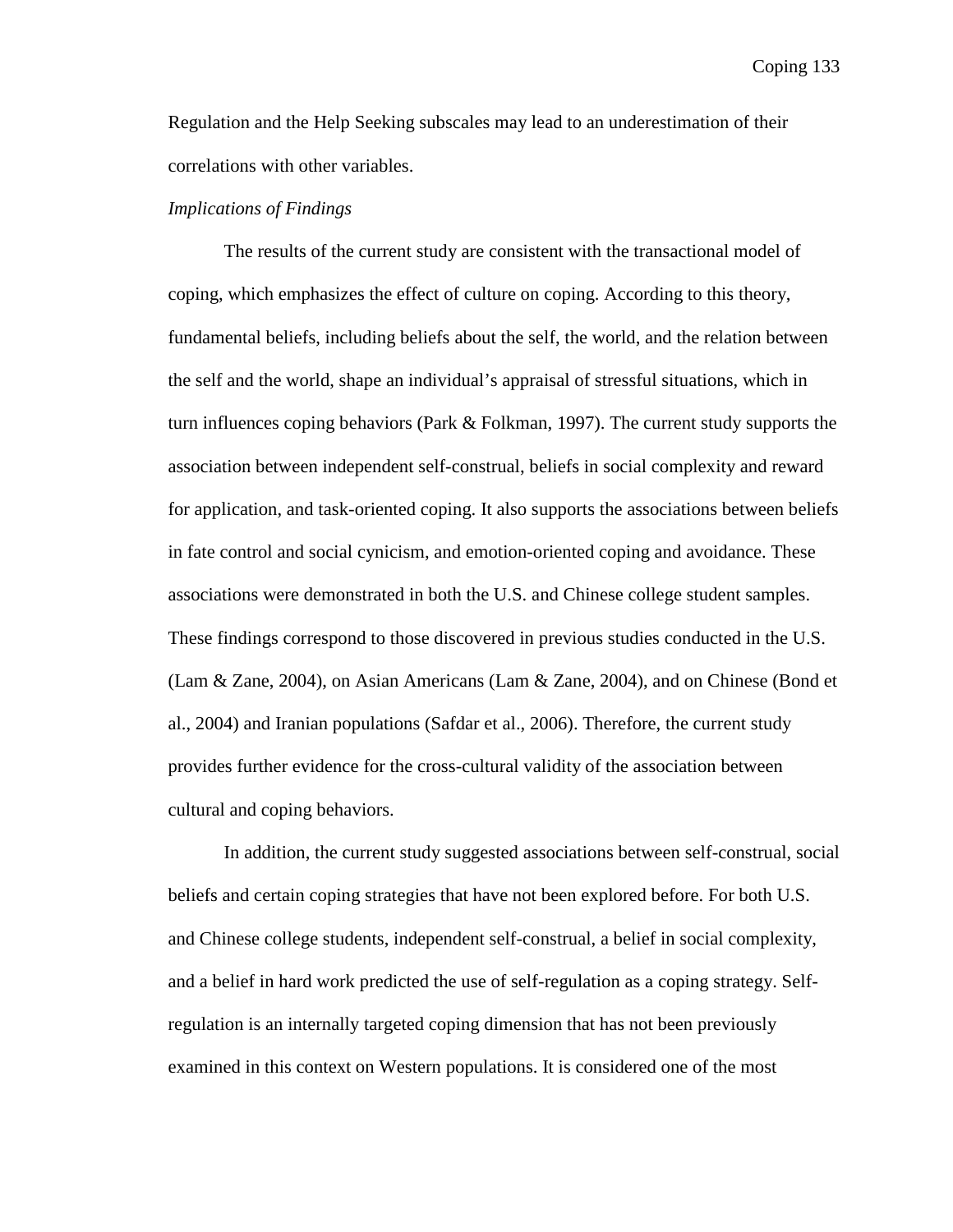frequently used coping strategy among individuals from collectivistic cultures (Heppner et al., 2005; Lam & Zane, 2004). Furthermore, self-regulation has frequently been found to be related to an interdependent construal of the self (Lam & Zane, 2004). However, in the current study, a different relationship emerged. Self-regulation, similar to task oriented coping, was found to be associated with independent self-construal, belief in social complexity, and reward for application. This finding suggests that there is a problem-solving component in self-regulation since previous studies demonstrated association between independent self-construal, beliefs in social complexity and reward for application, and problem-focused coping (Bond et al., 2004; Safdar et al., 2006; Sengelis, et al., 2003). An examination of the components of self-regulation (e.g., looking inward, self reflection, growth from adversity) reveals that this strategy often incorporates adaptation of the self to the external environment. It also emphasizes resolving negative effects of adversity from within, such that a personal transformation takes place. Therefore, self regulation may be a form of problem-focused coping similar to task-oriented coping, with the former being internally oriented (i.e., changing oneself), whereas the latter being externally oriented (i.e., changing the external environment). The association between self-construal, social beliefs, and self-regulation found among the U.S. college students also suggests that self-regulation is not only a coping strategy used solely in collectivistic cultures, but also exists in more individualistic cultures. Therefore, based on these results, given the increased interconnectedness among countries and cultures, current conceptualizations of coping in the United States and Western society may need to be expanded to include coping strategies focused on personal transformations and changes from within that are more commonly associated with Asian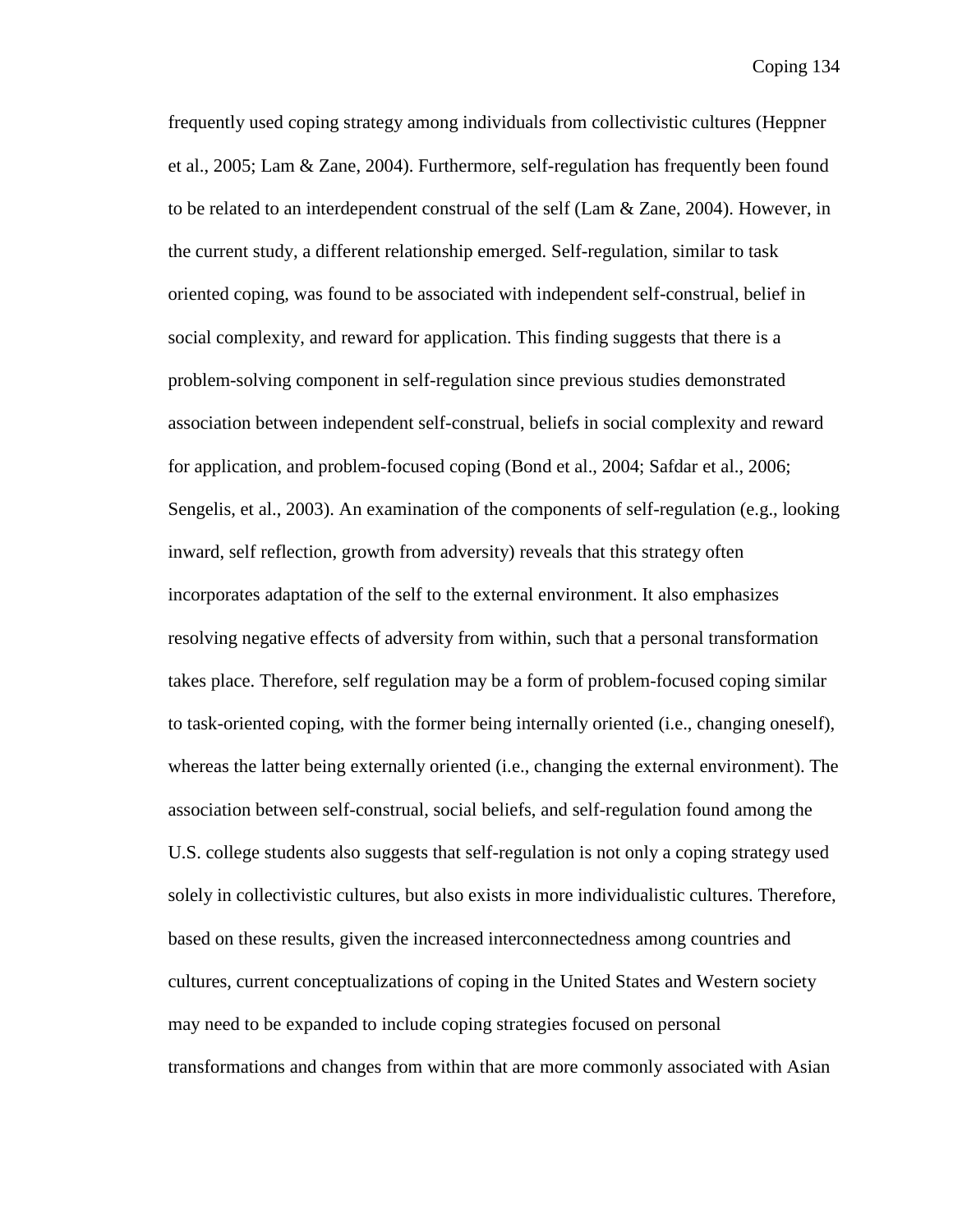cultural values. Similarly, the relationships between self-construal, social beliefs, and task-oriented and emotion-focused coping discovered among the Chinese students indicates that coping strategies identified in individualistic cultures may be applicable to Chinese individuals as well. Future studies on coping that combine qualitative and quantitative methods are needed to enhance the development of a more comprehensive theorization of the coping construct.

 Apart from offering support to the transactional model of coping, the current study presents findings that do not correspond with reported findings in the literature. For instance, in the current study it was found that independent and interdependent selfconstrual predicted problem-focused coping (task-oriented and self-regulation coping) for the U.S. students. This finding suggests the co-existence of independent and interdependent self-construal in U.S. college students. The notion that individuals from an individualistic culture are oriented toward independent self-construal and those from a collectivistic culture are oriented toward interdependent self-construal was not supported in this study. The current study points to the importance of examining the effect of specific cultural factors on coping rather than looking at coping differences based on cultural group membership. In addition to replicating the current study in different samples, future studies are needed to explore other specific cultural factors, such as personal values and multiculturalism, to better understand the complexity underlying coping behavior.

With respect to research methodology, the current study demonstrated the advantages of using canonical analysis over univariate statistical methods when examining the relationships between cultural factors and coping behaviors. As mentioned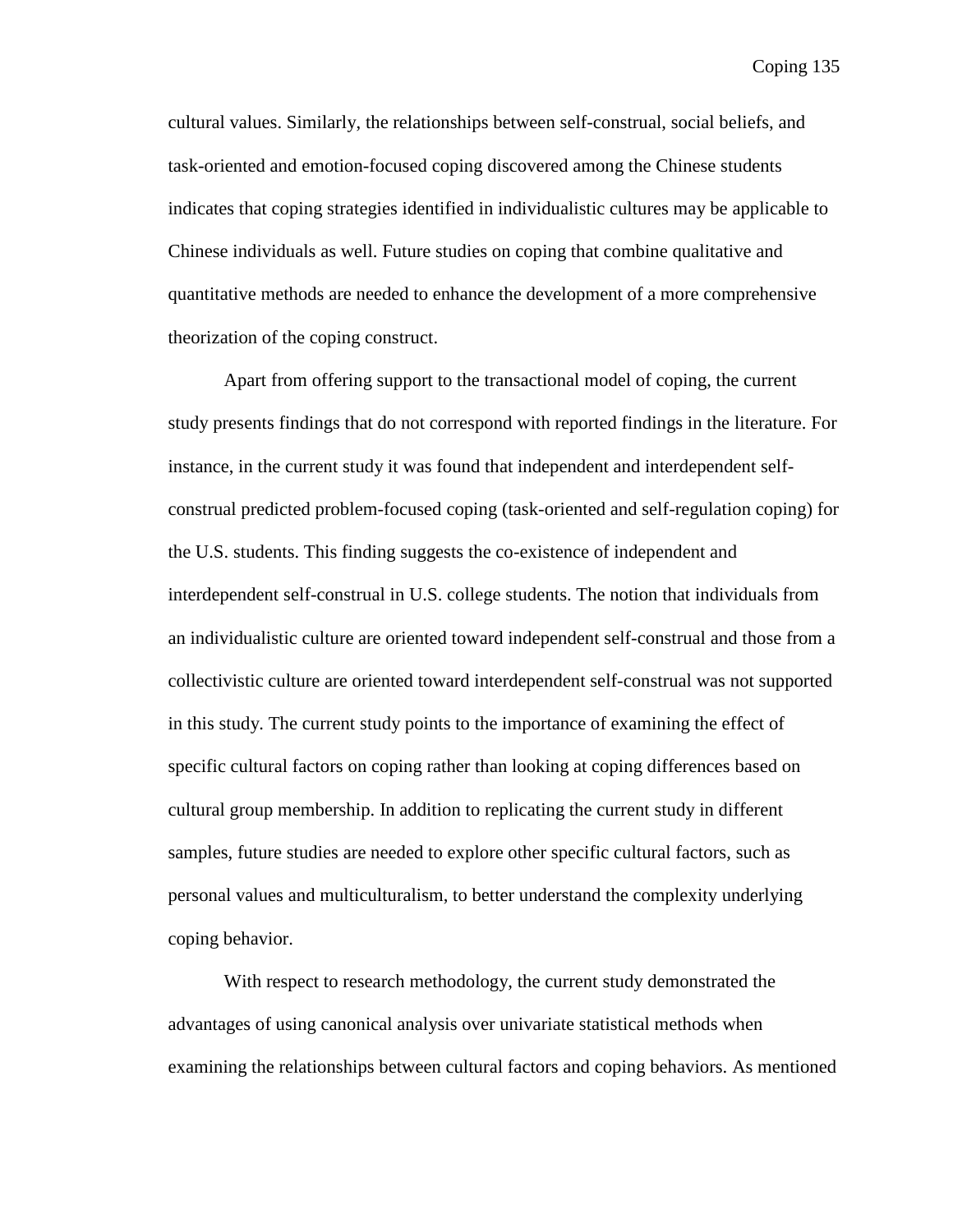earlier, canonical analysis maximizes the shared variance between two sets of variables. With this analysis, the current study discovered relationships not found in previous studies which employed bivariate correlations (Singelis et al., 2003) or regression analyses (Bond et al., 2004; Safdar et al., 2006). For example, the current study found that belief in fate control and a negative worldview were associated with emotion-focused coping in both U.S. and Chinese college students (Bond et al., 2004; Safdar et al., 2006; Singelis et al., 2003). As utilization of the canonical analysis has revealed this yet undocumented finding, future research is needed to confirm this relationship between social beliefs and coping.

Moreover, the current study combined coping constructs identified in Chinese culture and the West to minimize construct bias across cultures and to maximize the coverage of the coping behaviors that were measured. The association between selfconstrual, social beliefs, and self-regulation coping and help-seeking (the Chinese coping dimensions) in U.S. college students indicates that coping measures developed in the West may overlook some important coping behaviors that were utilized by Chinese people but also applicable to the U.S. persons. Similarly, the associations between selfconstrual, social beliefs, and Western coping behaviors, such as task-oriented and emotion-oriented coping, discovered in the Chinese students suggest that conceptualizations of coping in the Chinese culture need to be expanded. More studies, both qualitative and quantitative are needed to expand current conceptualizations and the measurement of coping behaviors in the United States and in China.

In addition to the use of a convergence approach to address construct bias, the current study applied a rigorous translation-back-translation procedure to enhance the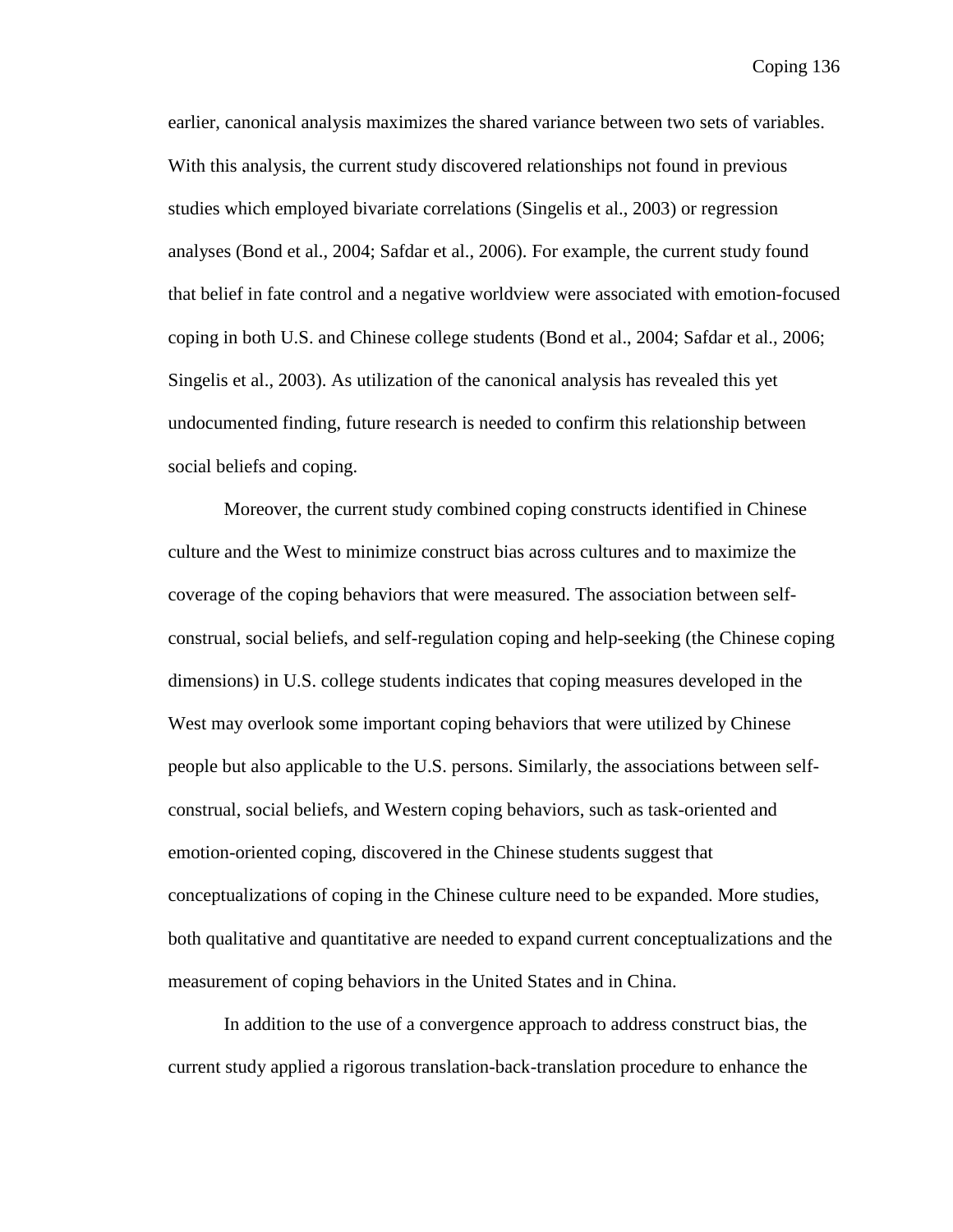Coping 137

cross-cultural validity of the CISS (Endler & Parker, 1990, 1992). Applying a proper translation methodology is very important to increase equivalence between various versions of an instrument (Ægisdóttir et al., 2008), as is reporting the details about methods of translation in the manuscript. Inappropriate translation of an instrument may threaten a study's internal validity and hinder the level of equivalence which is the base for cross-cultural comparison (Ægisdóttir et al., 2008). Future studies should place importance on the discussion of translation methods to enhance construct equivalence, which will in turn strengthen the cross-cultural validity of the study.

 The current study also provides some important implications for counseling practice in the United States and China. The findings indicate that regardless of culture of origin, U.S. and Chinese students tended to focus on problem-solving when they have a sense of mastery and internal control. They also tended to resort to emotion venting and distancing themselves from the stressor when they held a negative view about the world and believed that things were predetermined. When working with college student in both countries, it is important to assess clients' social beliefs and self-construal as a way to understand their coping styles. Intervention may involve discussions regarding the self in relation to others and general beliefs, and help clients see the link between beliefs and behaviors.

Moreover, the current study demonstrates that coping strategies unique in the Chinese culture may also be applicable in the U.S., and vice versa. Counselors may help clients of each country expand their coping toolbox and learn to utilize tools which compliment a given problematic situation. Because self-regulation has a problem-solving component and is applicable to the U.S. students, counselors may encourage U.S.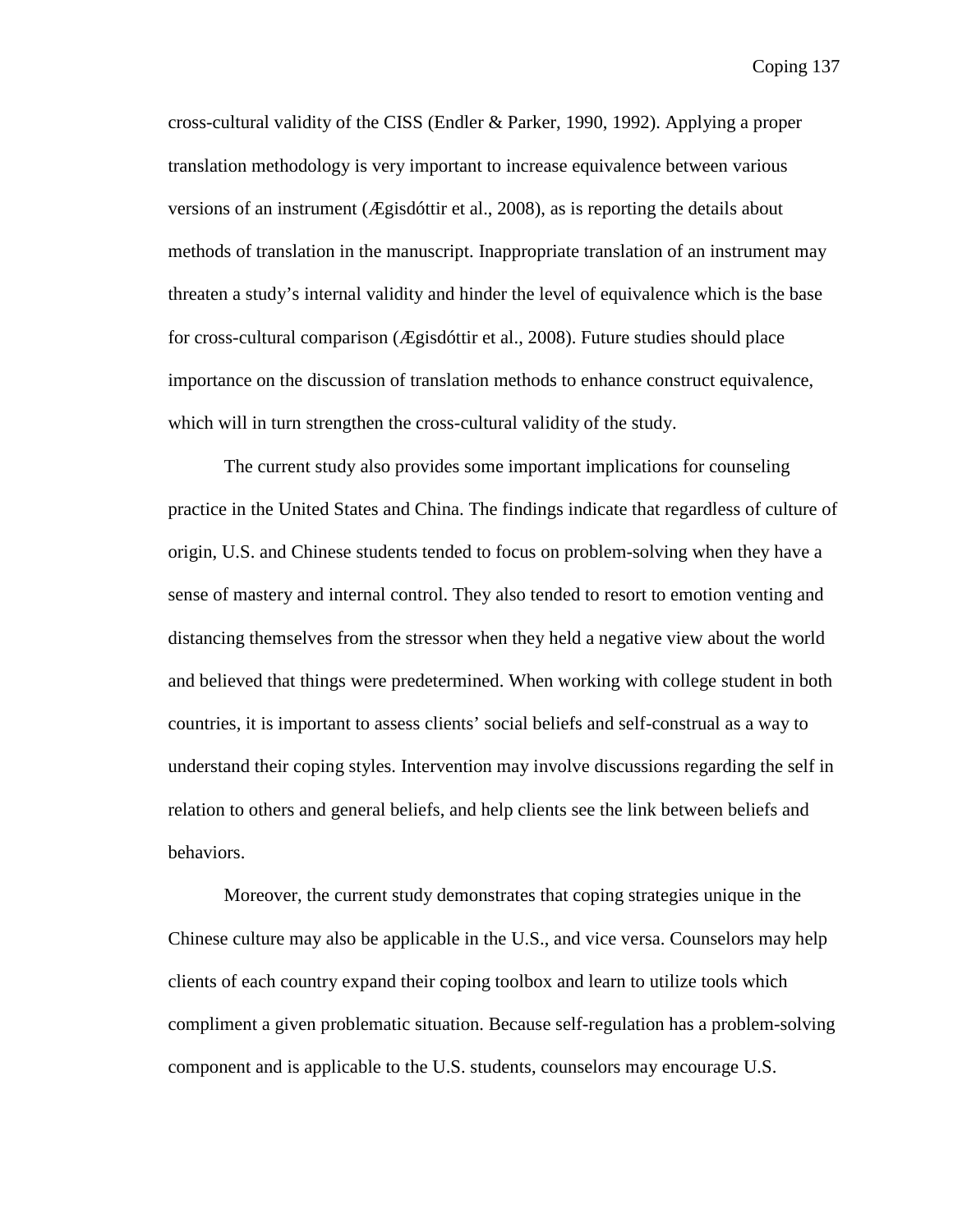students to look both externally and internally for problem solutions. In addition to taking action to change the external circumstance, clients may learn to explore personal resources and use self-reflection to develop different perspectives of the same situation. Because task-oriented coping and emotion-oriented coping are applicable to the Chinese students, counselors working with Chinese students can encourage them to take initiative in removing the stressor when the situation is perceived as under their control, and encourage the expression of emotion to help them release the stress when things are perceived as beyond their control. Caution should be made in working with Chinese men in regard to the usefulness of emotion-focused therapy because Chinese men in this study used less emotion-oriented coping and help seeking compared to the Chinese women. Talking about emotion may put them into a vulnerable state, which in turn challenges their sense of mastery.

Gender difference in the relationship between self-construal, social beliefs and coping also provide implications for practice. When they have a sense of mastery and internal control, men in this study tended to rely on themselves in problem-solving, whereas women would rely both on themselves and external resources for solution. This finding coincides with findings which showed that women were more likely to seek counseling then men (Fischer & Farina, 1995). When working with women in the U.S. and China, counselors can provide information about available resources and encourage them to seek assistance or advice from their social network.

With the expansion of coping conceptualization in the U.S. and China, counselors in both countries can bring ideas into practice by working to promote the expansion of coping reservoir of clients. Because studies have shown that the ability to learn and adopt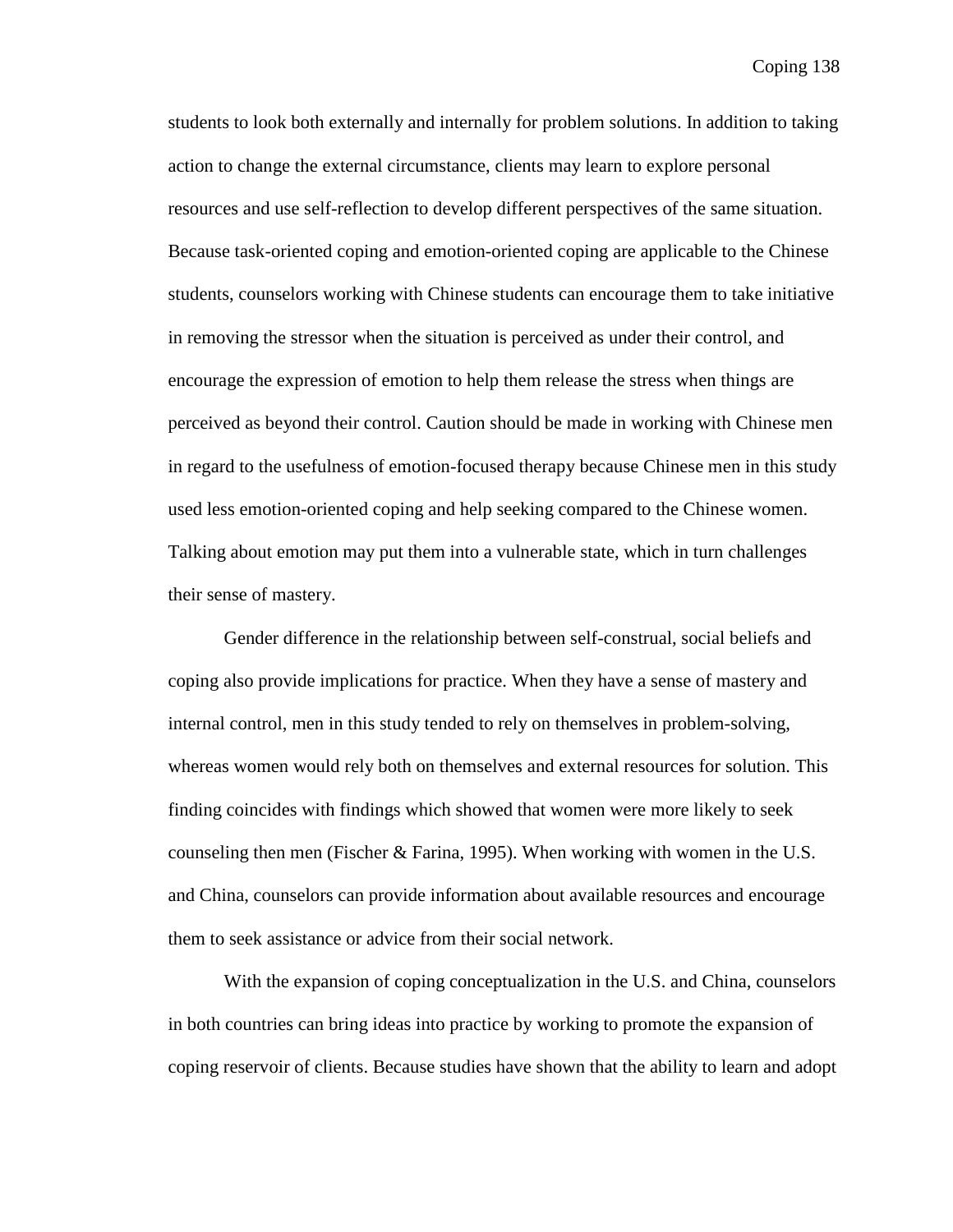Coping 139

coping strategies from other cultures decreases one's subjective experiences of distress (Essua & Trommsdorff, 1996), it is especially important to help client explore various coping options and develop the confidence and competence to utilize coping strategies flexibly in different context. With increased cross-cultural interaction and traveling, U.S. and Chinese students will benefit greatly from this expansion of their coping toolbox, which will improve the quality of their lives within their own country or abroad.

#### Conclusion

The current study investigated the relationships between self-construal, social beliefs, and coping in U.S. and Chinese college students. Similarities and differences in the relationships between these two populations were explored, as well as similarities and differences between men and women. Results indicated that cross-culturally, persons who have an independent self-construal, who believe that individual effort can result in positive outcomes and that they can conceptualize multiple solutions in problem-solving, tend to take action to make change, and often adjust their own thoughts and feelings to the external environment. In addition, persons who have a negative world view and believe in destiny, are more likely to use avoidance coping and emotion-focused coping.

Despite the above mentioned similarities, some differences across cultures were also identified. Specifically, Chinese college students with religious faith tended to use emotion-focused coping. This pattern was not found for the U.S. students. This difference suggests that religiosity may have a different meaning across cultures and may therefore affect coping differently. It was also found that, for the U.S. students, independent and interdependent self-construal contributed equally to problem-solving coping, whereas for the Chinese students, only independent self-construal predicted this style of coping. This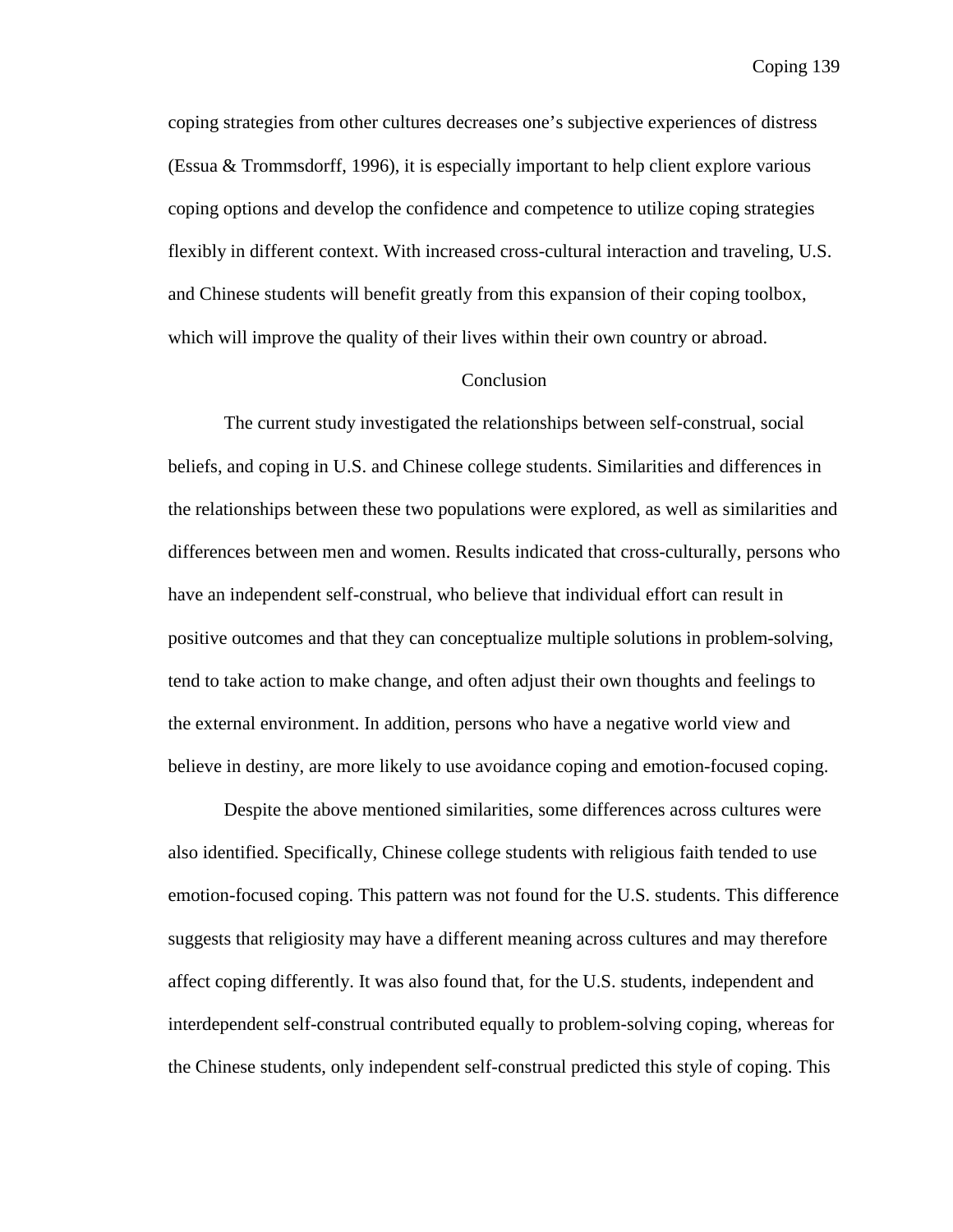suggests the co-existence of independent and interdependent self-construal among U.S. persons. This may be related to the cultural diversity present in the United States and the influence of religious beliefs.

Overall, an orientation toward internal control and an orientation toward external control existed across cultures and gender. Specifically, internal locus of control, such as an independent self-construal and beliefs in social complexity and individual efforts, predicted active, problem-focused coping, whereas an external locus of control predicted emotion-focused and avoidance coping.

In general, results of the current study support the transactional model of coping which emphasizes the effect of culture on coping. More specifically, the current study demonstrated that cultural factors such as self-construal and social beliefs contributed to various coping behaviors. Whereas some of the results were consistent with previous findings in terms of the association between independent self-construal, beliefs in effort, and social complexity and the use of task-oriented coping, as well as the association between beliefs in fate control, negative worldviews, and avoidance and emotion-focused coping, some new discoveries were obtained that warrant future research. For instance, an association was found between self-construal, social beliefs, and coping behaviors that have been unexplored in both China and the U.S. These results suggest that there is room to expand current conceptualizations of coping in both Western and Eastern societies. In fact, it may be that the coping strategies employed in these cultures are more similar than different. In addition, the current study points to the co-existence of independent and interdependent self-construal in U.S. college students and the necessity of rethinking the relationship between self-construal and culture (individualistic vs. collectivistic).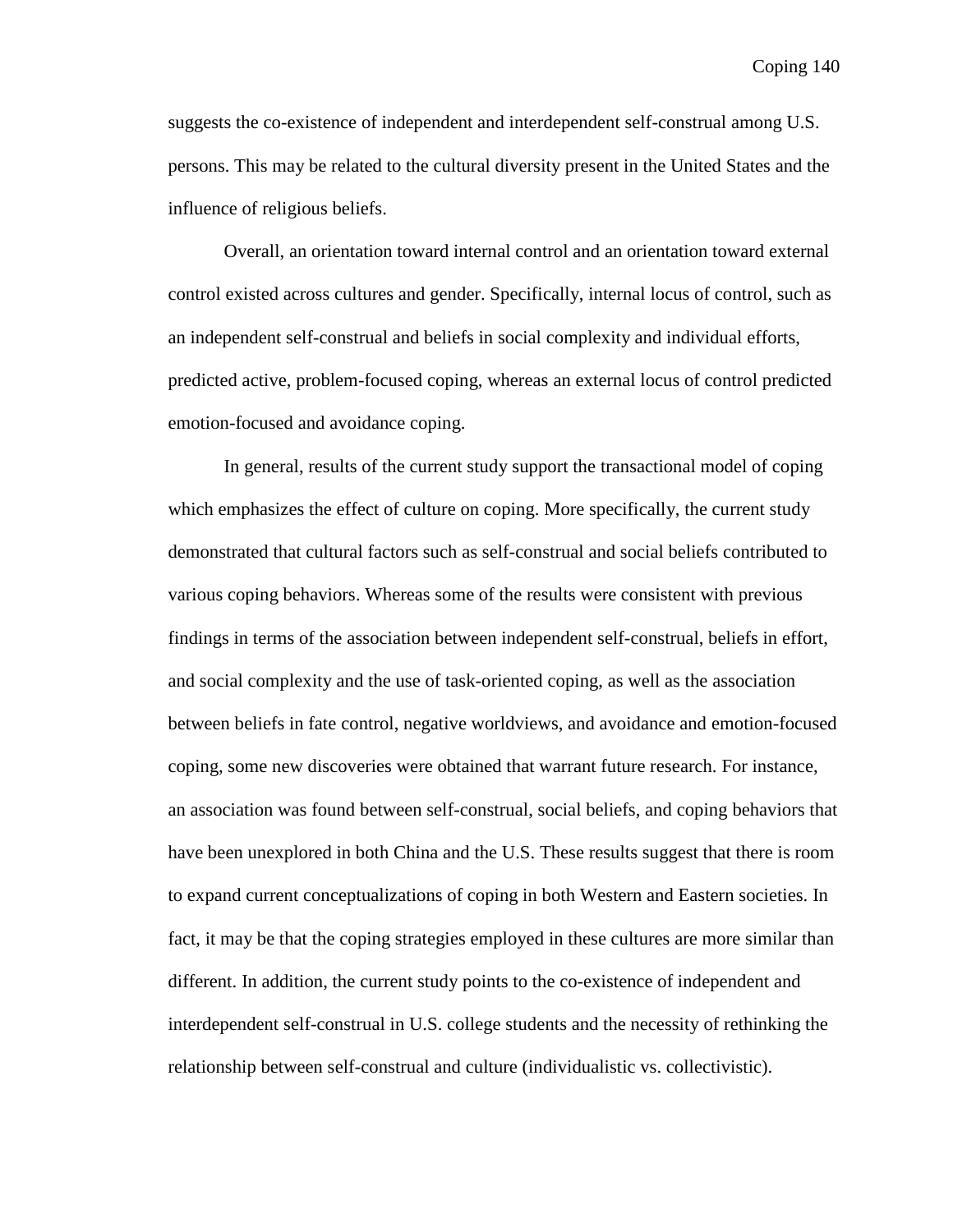Despite the current study's limitations discussed earlier, it adds to the current knowledge on the relationship between culture and coping. It also addresses the methodological limitations of previous cross-cultural studies of coping by paying greater attention to construct bias and construct equivalence. It may, therefore, provide a more accurate account of the influence of culture on coping.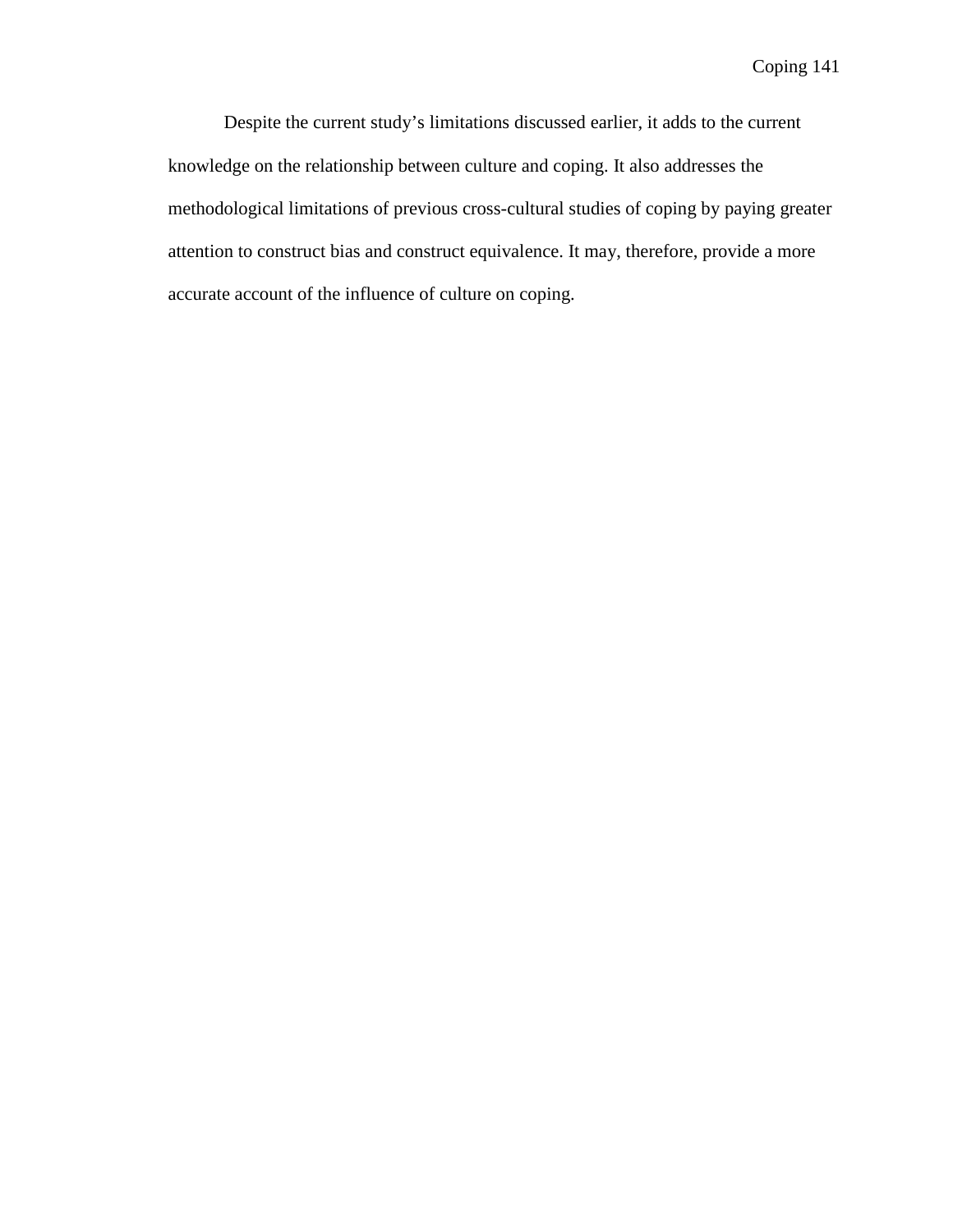#### REFERENCES

- Aldwin, C. M. (1994). *Stress, coping, and development: An integrative perspective*. New York: The Guilford Press.
- Amirkhan, J. H. (1990). A factor analytically derived measure of coping: The coping strategy indicator. *Journal of Personality and Social Psychology, 59,* 1066-1075.
- Anderson, C. R. (1977). Locus of control, coping behaviors and performance in a stress Setting: A longitudinal study. *Journal of Applied Psychology, 62,* 446-451.
- Bai, L. (1998). Monetary reward versus the national ideological agenda: career choice among Chinese university students. *Journal of Moral Education, 27,* 1-15.
- Ball State University. (n.d.). *Facts.* Retrieved May 28, 2007, from http://www.bsu.edu/factbook/
- Becker, G. (1996). The meta-analysis of factor analysis: An illustration based on the commutation of correlation matrices. *Psychological Methods, 1,* 341-353.
- Benet-Martinez, V. (2007). Cross-cultural personality research: Conceptual and methodological issues. In R. W. Robins, R. C. Fraley, & R. Krueger (Eds.), *Handbook of research methods in personality psychology*. New York, NY: Guildford Press.
- Bentler, P. M. (1995). *EQS structural equations program manual*. Encino, CA: Multivariate software.
- Billings, A. G., & Moos, R. H. (1981). The role of coping responses and social resources in attenuating the stress of life events. *Journal of Behavioral Medicine, 4,* 139- 157.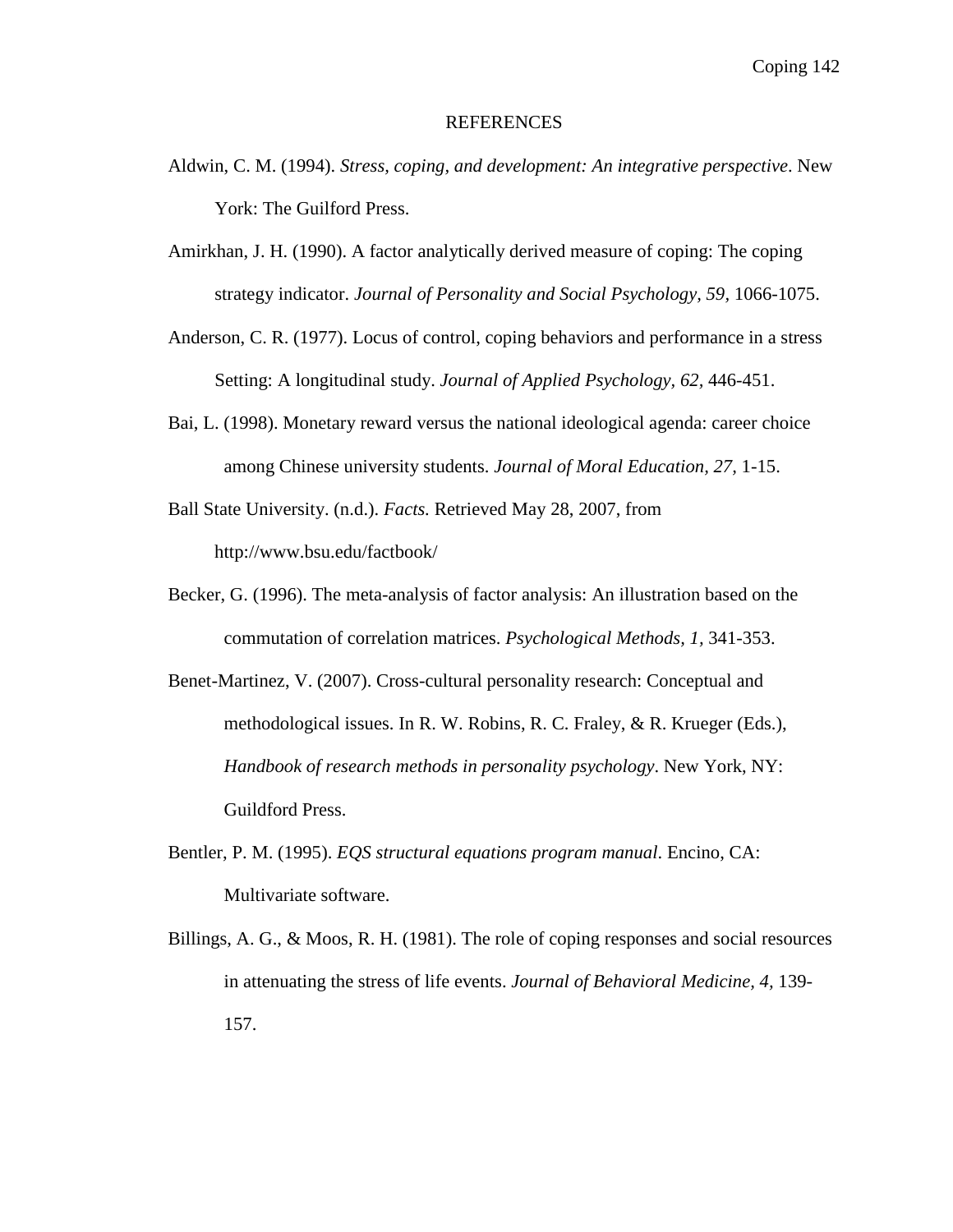- Bond, M. H. (1986). *The psychology of the Chinese people.* New York: Oxford University Press.
- Bond, M. H., Leung, K., Au, A., Tong, K. K., & Chemonges-Nielson, Z. (2004). Combining social axioms with values in predicting social behaviors. *European Journal of Personality, 18,* 177-191.
- Boomsma, A. (2000). Reporting analyses of covariance structures. *Structural Equation Modeling, 7,* 461-483.
- Browne, M. W., & Cudek, R. (1993). Alternative ways of assessing model fit. In K. A., Bollen & J. S. Long (Eds.), *Testing structural equation models* (pp. 136-162). Newbury Park, CA: Sage.
- Brubaker, R. & Cooper, F. (2000). Beyond "identity". *Theory and Society, 29*, 1-47.
- Buchwald, P. (2003). The relationship of individual and communal state-trait coping and interpersonal resources as trust, empathy and responsibility. *Anxiety, Stress, and Coping, 16,* 307-320.
- Carver, C. S., & Scheier, M. F. (1994). Situational coping and coping dispositions in a stressful transaction. *Journal of Personality and Social Psychology, 66*, 184-195.
- Carver, C. S., Scheier, M. F., & Weintraub, J. K. (1989). Assessing coping strategies: A theoretically based approach. *Journal of Personality and Social Psychology, 56,* 267-283.
- Catanzaro, S. J. (1997). Mood regulation expectancies, affect intensity, dispositional coping, and depressive symptoms: A conceptual analysis and empirical reanalysis. *Personality and Individual Differences, 23,* 1065-1069.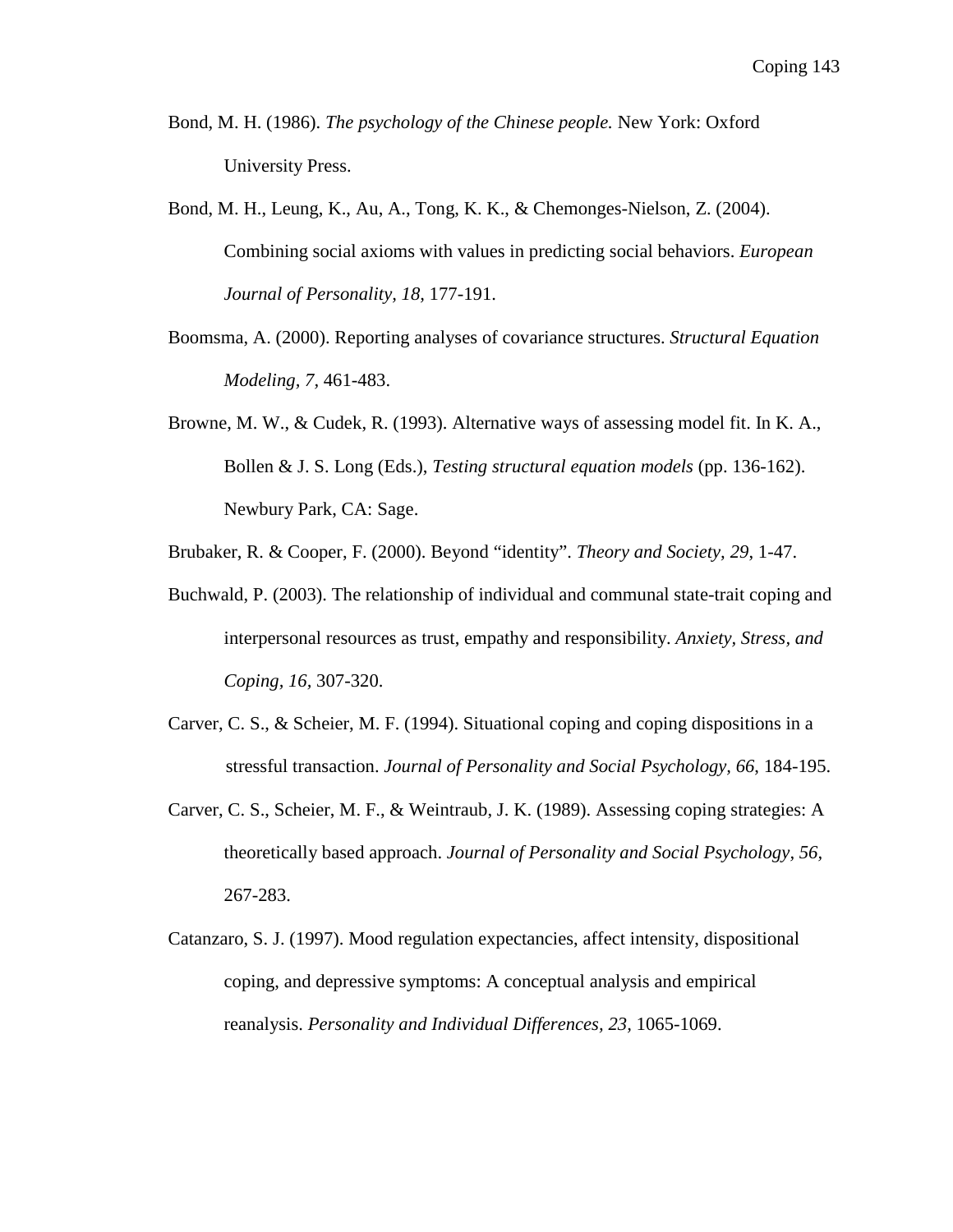- Chao, R. (1994). Beyond parental control  $\&$  authoritarian parenting style: Understanding Chinese parenting through the cultural notion of training. *Child Development, 65,* 1111-1119.
- Chang, E. C. (1996). Cultural differences in optimism, pessimism, and coping: Predictors of subsequent adjustment in Asian American and Caucasian American college students. *Journal of Counseling Psychology, 43,* 113-123.
- Chen, H & Lan W. (1998). Adolescents' perception of their parents' academic expectations: Comparison of American, Chinese-American, and Chinese high school students. *Adolescence, 98,* 385-391.
- Chen, S. X., Fok, H. K., Bond, M. H., & Matsumoto, D. (2006). Personality and beliefs about the world revisited: Expanding the nomological network of social axioms. *Personality and Individual Differences, 41,* 201-211.
- Cheng, C. (2003). Cognitive and motivational processes underlying coping flexibility: A dual-process model. *Journal of Personality and Social Psychology, 84,* 425-438.

Cheng, L. (1995). *The work of Laozu*. Hong Kong: The World Book Co.

- Chun, C. A., Moos, R. H., & Cronkite, R. C. (2006). Culture: A fundamental context for the stress and coping paradigm. In P. T. P. Wong & L. C. J. Wong (Eds), *Handbook of multicultural perspectives on stress and coping (pp. 29 - 53).* New York: Springer.
- Clark, K. K., Bormann, C. A., Cropanzano, R. S., & James, K. (1995). Validation evidence for three coping measures. *Journal of Personality Assessment, 65*, 434- 455.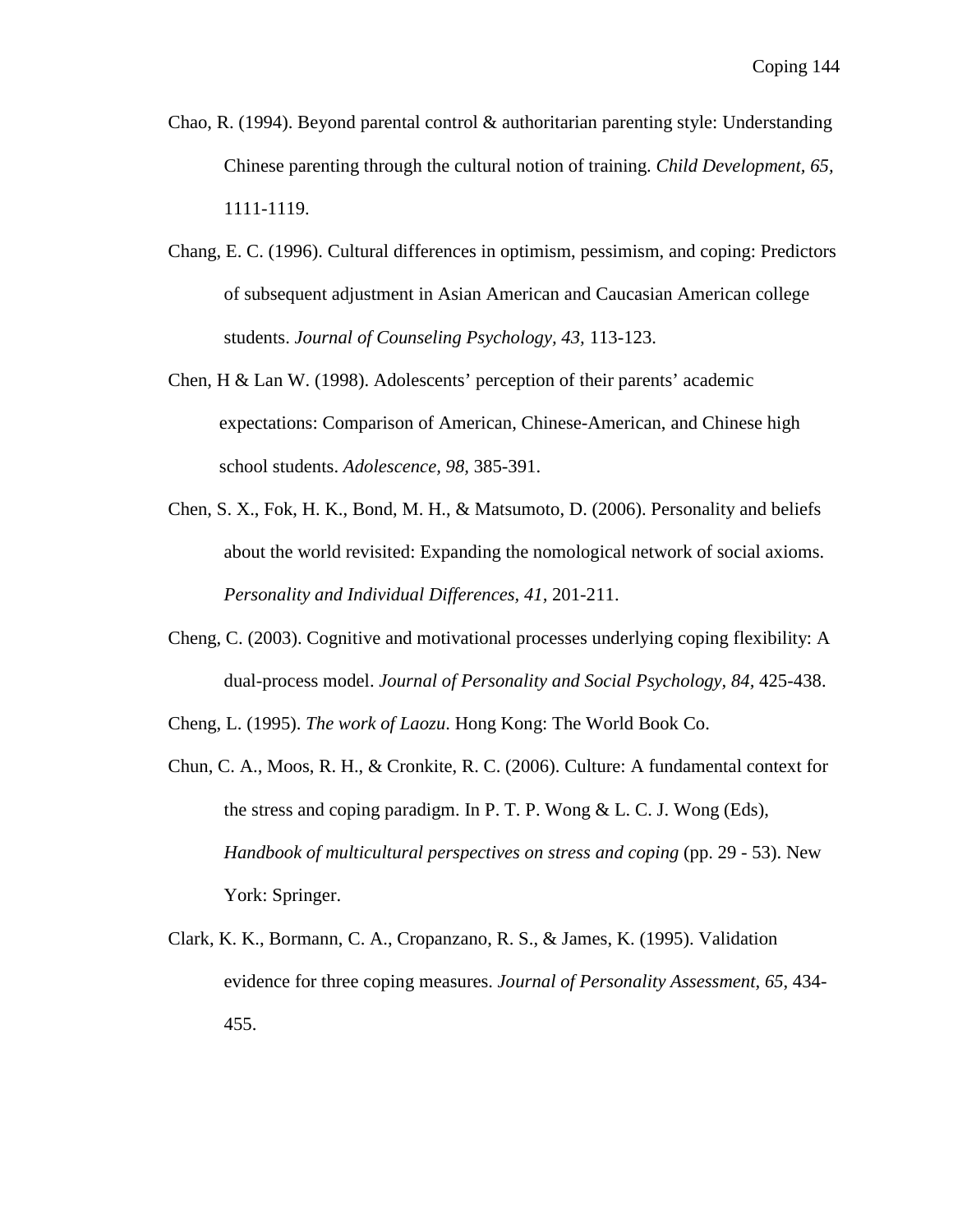- Costa, P. T., Somerfield, M. R., & McCrae, R. T. (1996). Personality and coping: A reconceptualization. In M. Zeidner & N. S. Endler (Eds), *Handbook of coping* (pp. 44-64). New York: John Wiley  $&$  Sons, Inc.
- Cross, S. E. (1995). Self-construals, coping and stress in cross-cultural adaption. *Journal of Cross-Cultural Psychology, 26,* 673-697.
- Cross, S. E., & Madson, L. (1997). Models of the self: Self-construals and gender. *Psychological Bulletin*, *122*, 5–37.
- Cross, S. E., & Vick, N.V. (2001). The interdependent self-construal and social support: The case of persistence in engineering. *Personality & Social Psychology Bulletin, 27*, 820–832.
- Crowne, D. P., & Marlowe, D. (1960). A new scale of social desirability independent of psychopathology. *Journal of Consulting Psychology, 24,* 349-354.
- Daniel, R. (2002). *Coming to America* (2<sup>nd</sup> Ed.). New York: Harper Perennial.
- Dimitrov, M. (2008). The resilient authoritarians. *Current History, 107*, 24-29.
- Donnelly, T. T. (2002). Contextual analysis of coping: Implications for immigrants' mental health care. *Issues in Mental Health Nursing, 23,* 715-732.
- Dreyer, J. T. (1999). China, the monocultural paradigm. *Orbis, 43*, 581-597.
- Dunahoo, C. L., Hobfoll, S. E., Monnier, J., Hulsizer, M. R., & Johnson, R. (1998). There's more than rugged individualism coping. Part 1: Even the long ranger had tonto. *Anxiety, Stress, and Coping, 11,* 137-165.
- Dyson, R., & Renk, K. (2006). Freshmen adaptation to university life: Depressive symptoms, stress, and coping. *Journal of Clinical Psychology*, *62,* 1231-1244.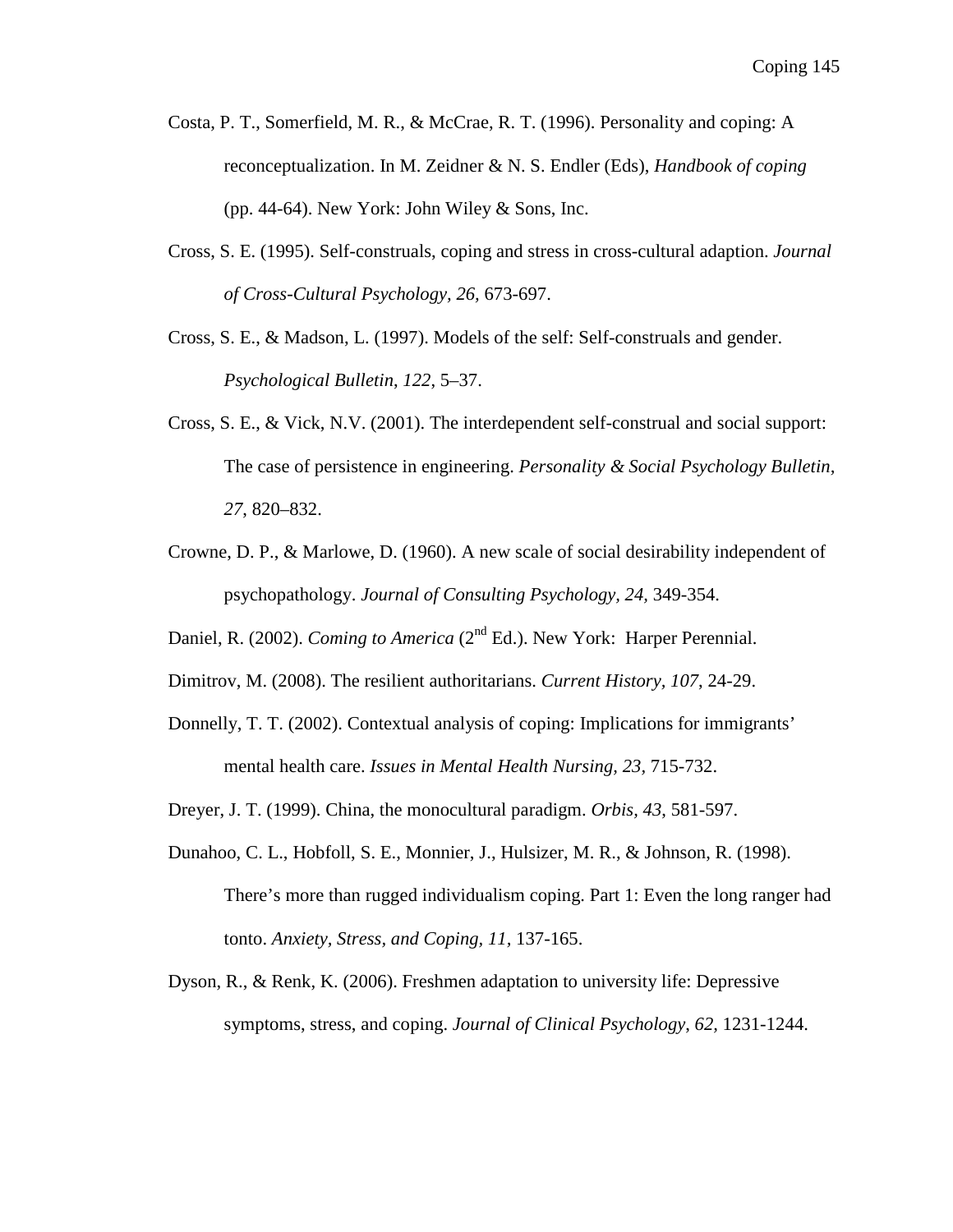- Endler, N. S., & Parker, J. D. A. (1990). Multidimensional assessment of coping: A critical evaluation. *Journal of Personality and Social Psychology, 58,* 844-854.
- Endler, N. S., & Parker, J. D. A. (1994). Assessment of multidimensional coping: Task, emotion, and avoidance strategies. *Psychological Assessment, 6,* 50-60.

Engler, S. (1997). Buddhism and the West in song of Ceylon. *The Cresset, 66,* 8-14.

- Essau, C. A., & Trommsdorff, G. (1996). Coping with university-related problems: A cross-cultural comparison. *Journal of Cross-Cultural Psychology, 27,* 315-328.
- Fischer, A. R. & Moradi, B. (2001). Racial and ethnic identity: Recent developments and needed directions. In J. G. Ponterotto, J. M. Casas, L. A. Suzuki, C. M. Alexander (Eds.), *Handbook of multicultural counseling* (pp. 341-370). Thousand Oaks, CA: Sage Publications, Inc.
- Fischer, E. H., & Farina, A. (1995). Attitudes toward seeking professional help: A shortened form and considerations for research, *Journal of College Student Development , 36,* 368–373.
- Folkman, N. S. & Lazarus, R. S. (1988). *Manual for the ways of coping questionnaire*. Palo Alto, CA: Consulting Psychologist Press.
- Folkman, N. S., & Moskowitz, J. T. (2004). Coping: Pitfalls and promise. *Annual Review of Psychology, 55,* 745-774.

Gabriel, S., & Gardner, W. L. (1999). Are there "his" and "hers" types of interdependence? The implications of gender differences in collective versus relational interdependence for affect, behavior, and cognition. *Journal of Personality and Social Psychology*, *77*, 642–655.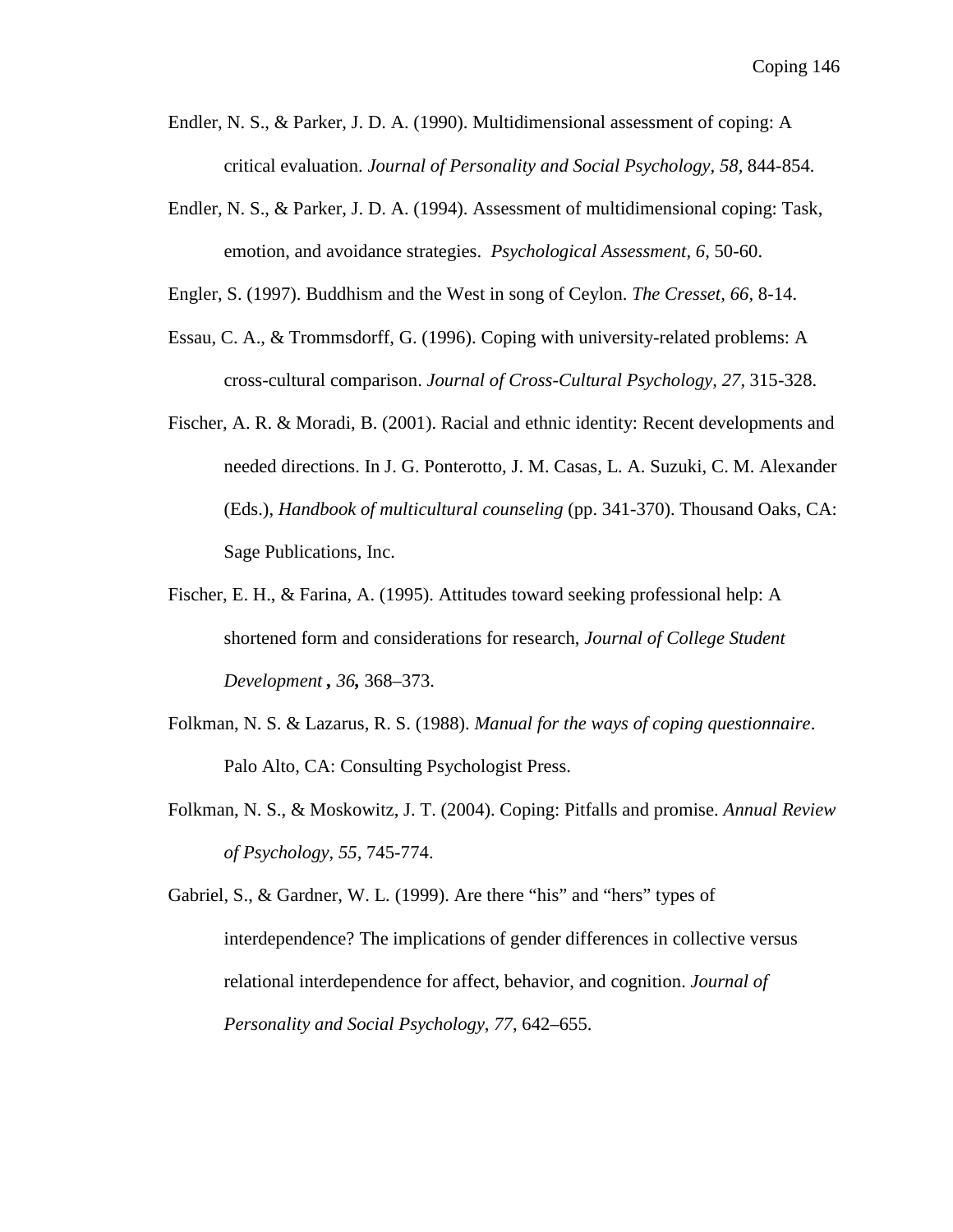- Galdwell, L. L. (2005). Self-construal in context: A response to Walker, Deng, and Dieser. *Journal of Leisure Research, 37,* 106-116.
- Gallagher, S. K., & Smith, C. (1999). Symbolic traditionalism and pragmatic egalitarian: Contemporary evangelicals, families, and gender. *Gender and Society, 13,* 211- 233.
- Grace, G. D., & Schill, T. (1986). Social support and coping styles differences in subjects high and low in interpersonal trust. *Psychological Reports, 59,* 584-586.
- Green, S. B., & Salkind, N. J. (2004). *Using SPSS for Windows and Macintosh: Analyzing and understanding data* (4<sup>th</sup> Ed.). New Jersey: Upper Saddle River.
- Gudykunst, W. G. & Lee, C. M. (2003). Assessing the validity of Self Construal Scales: A response to Levine et al.. *Human Communication Research, 29,* 253-274.
- Gudykunst, W. G., Matsumoto, Y., Ting-Toomey, S., Nishida, T., Kim, K., & Heyman, S. (1996). The influence of cultural individualism-collectivism, self construals, and individual values on communication styles across cultures. *Human Communication Research, 22,* 510-543.
- Guimond, S., Branscombe, N. R., Brunot, S., Buunk, A. P., Chatard, A., Desert, M., Garcia, D., Haque, S., Martinot, D., & Yzerbyt, V. (2007). Culture, gender, and the self: Variations and impact of social comparison processes. *Journal of Personality and Social Psychology, 92,* 1118-1134.
- Guimond, S, Chatard, A., Martinot, D., Armand, Crisp, R. J., Redersdorff, S. (2006). Social comparison, self-stereotyping, and gender differences in self-construals. *Journal of Personality & Social Psychology, 90,* 221-242.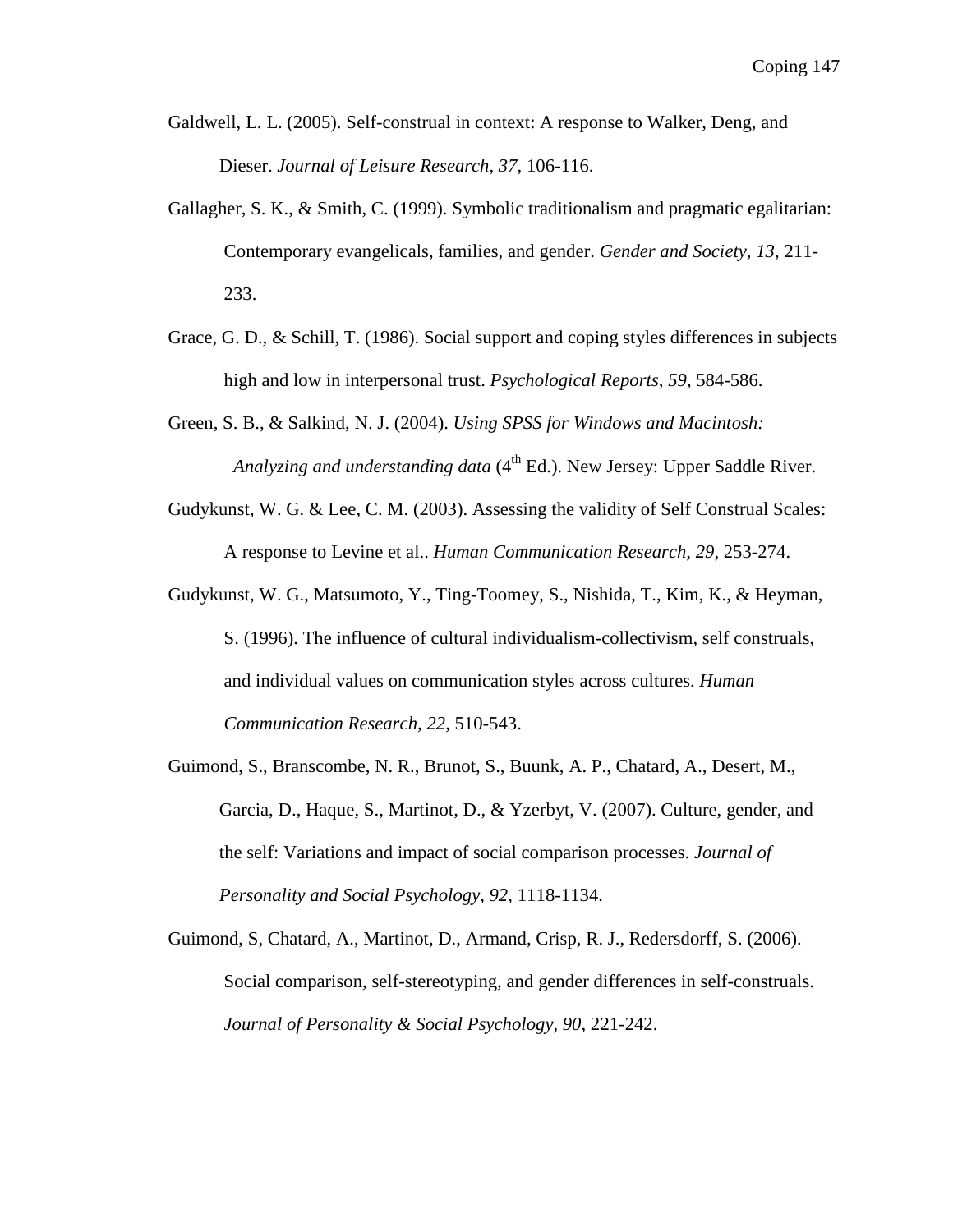- Hackman, M. Z., Ellis, K.., Johnson, C. E., & Staley, C. (1999). Self-construal orientation: Validation of an instrument and a study of the relationship to leadership communication style. *Communication Quarterly, 47*, 183-195.
- Han, X. L. (1998). Values, coping and mental health: A cross-cultural study of China and Swiss. Hamburg: Kovoc.
- Hannover, B., Birkner, N., & Pohlmann, C. (2006). Ideal selves and self-esteem in people with independent and interdependent self-construal. *European Journal of Social Psychology, 36,* 119-133.
- Heine, S., & Lehman, D. R. (1995). Cultural variation in unrealistic optimism: Does the West feel more vulnerable than East? *Journal of Personality and Social Psychology, 68,* 595-607.
- Heppner, P. P. (2008). Expanding the conceptualization and measurement of applied problem solving and coping: From stages to dimensions to the almost forgotten cultural context. *American Psychologist, 63,* 805-816.
- Heppner, P. P., Heppner M. J., Lee, D-W, Wang, Y-W, Park, H-J, & Wang, L-F. (2005). Development and validation of a collectivist coping styles inventory. *Journal of Counseling Psychology, 53*, 107-125.
- Hoedaya, D., & Anshel, M. H. (2003). Use and effectiveness of coping with stress in sport among Australian and Indonesian athletes. *Australian Journal of Psychology, 55*, 159-165.

Hofstede, G. (1980). *Culture's consequence*. Beverly Hills, CA: Sage.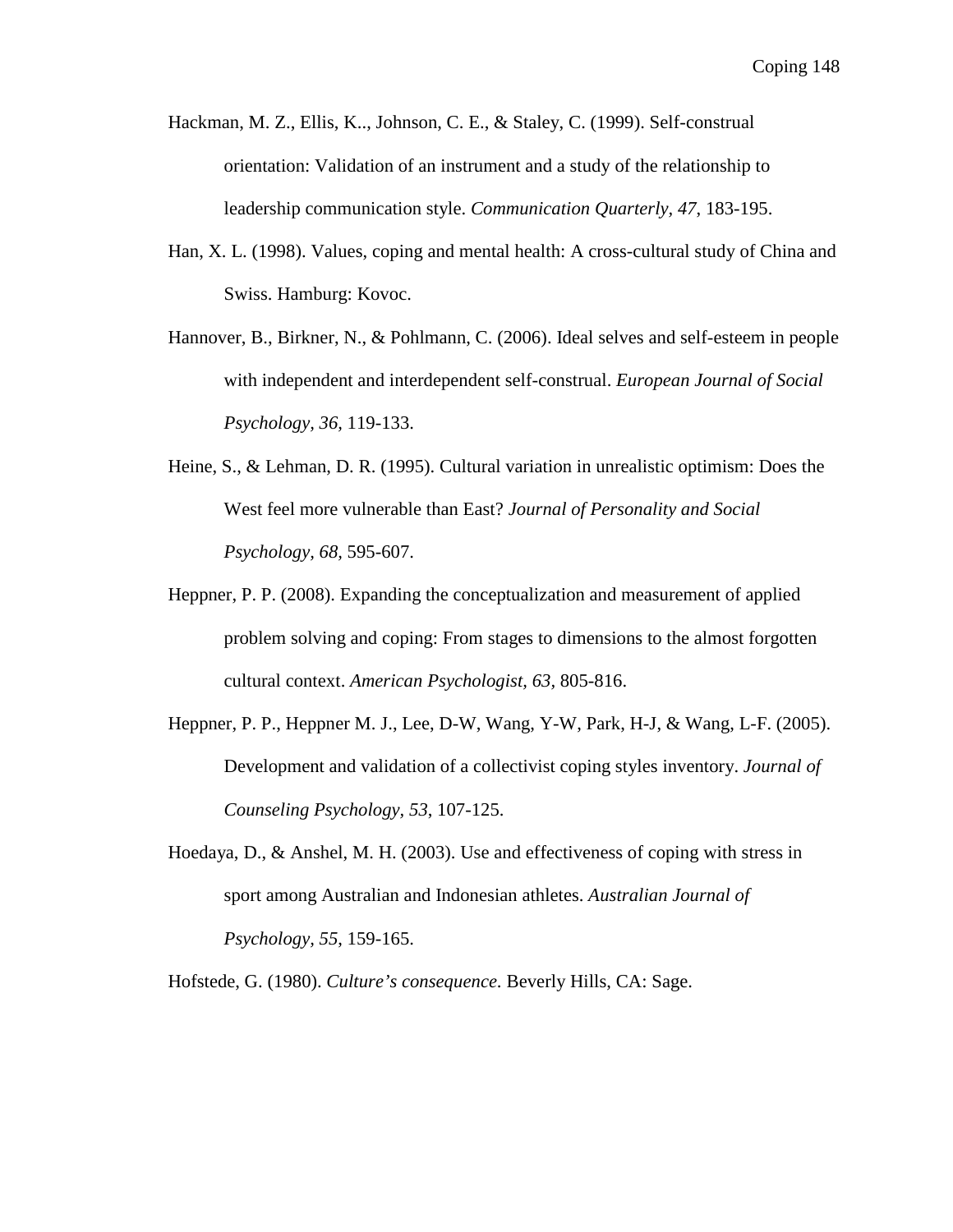- Hoyle, R., & Smith, G. (1994). Formulating clinical research hypotheses as structural equation models: A conceptual overview. *Journal of Consulting and Clinical Psychology, 62,* 429-440.
- Hu, L. T., & Bentler, P. M. (1995). Evaluating model fit. In R. H. Hoyle (Ed.). *Structural equation modeling: Concepts, issues, and applications* (pp. 76-99). Thousand Oaks, CA: Sage.
- Hwang, K. K. (1977). The patterns of coping strategies in a Chinese society. *Acta Psychologica Taiwanica, 9,* 61-73.
- Jackson, D. N. (1989). *Basic personality inventory manual*. Port Huron, MI: Sigma Assessment Systems.
- Jin, Q. (2003). The secularization of modern Chinese youth. *Chinese Education and Society, 35,* 24-32.
- Jordan, J. V. (1996). The relational model is source of empowerment for women. In M. R. Walsh (Ed.), *Women, men and gender*: *Ongoing debates* (pp. 373-385). Connecticut: Yale University Press.
- Kardum, I., & Krapic, N. (2001). Personality traits, stressful life events, and coping styles in early adolescence. *Personality and Individual Differences, 30,* 503-515.
- Kemmelmeier, M., & Oyserman, D. (2001b). The ups and downs of thinking about a successful other: Self-construals and the consequences of social comparisons. *European Journal of Social Psychology*, *31*, 311–320.
- Kim, H. S., & Sherman, D. K. (2007). "Express yourself": Culture and the effect of selfexpression on choice. *Journal of Personality and Social Psychology, 92,* 1-11.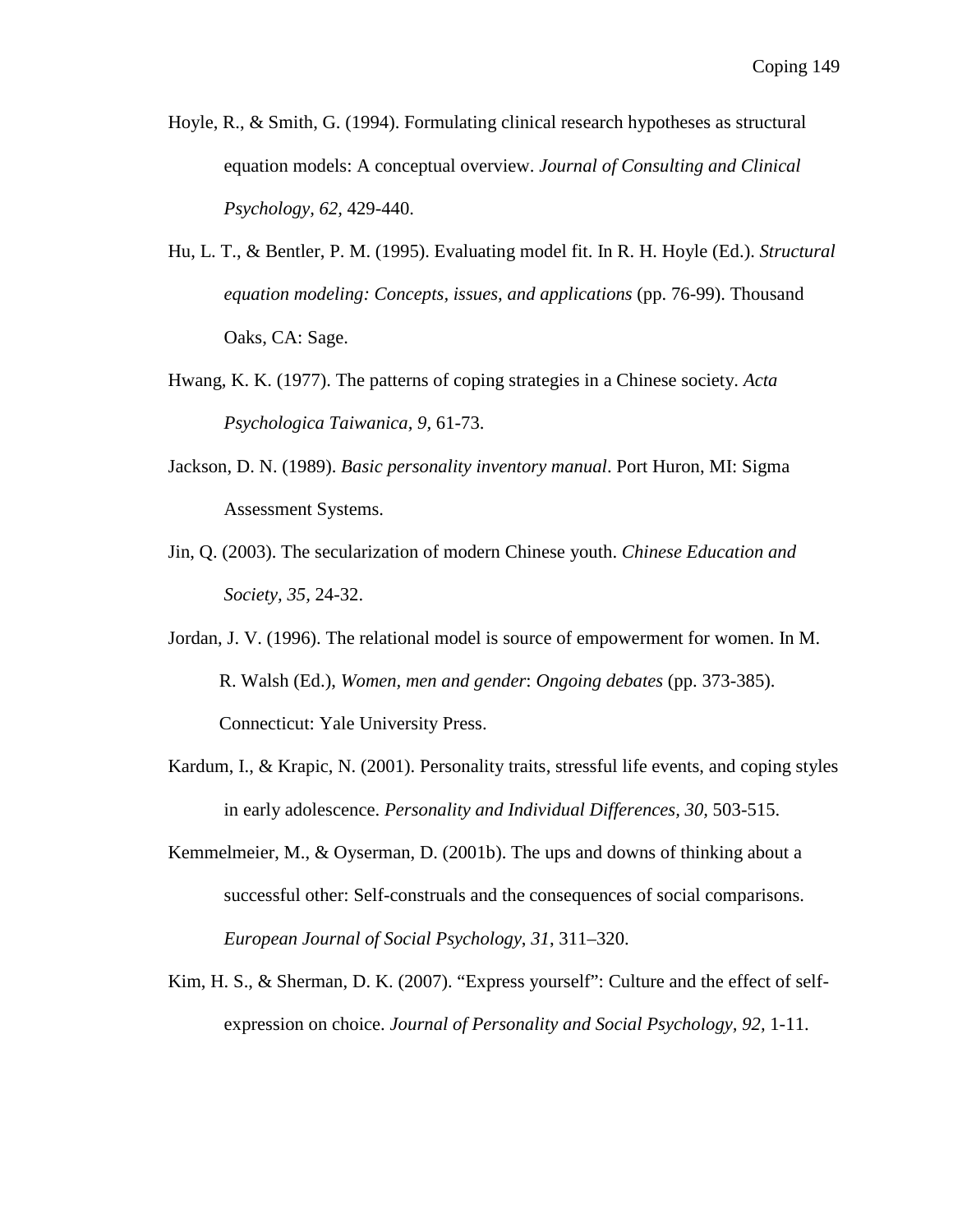- Kline, R. B. (2005). *Principles and practice of structural equation modeling* (2<sup>nd</sup> Ed.). New York: Guilford.
- Kornadt, H.J. (1991). Aggression motive and its developmental conditions in Eastern and Western cultures. In N. Bleichrodt & P.J.D. Drenth (Eds.), *Contemporary issues in cross-cultural psychology: Selectedpapers from a regional conference of the International Association for cross-cultural psychology* (pp. 155-167). Amsterdam: Swets & Zeitlinger.
- Lam, A. G., & Zane, N. W. S. (2004). Ethnic differences in coping with interpersonal stressors: A test of self-constructs as cultural mediators. *Journal of Cross-cultural Psychology, 35*, 446-459.
- Lau, S. (Ed.). (1996). *Growing up the Chinese way: Chinese child and adolescent development.* Hong Kong: the Chinese University Press.
- Lazarus, R. S., & Folkman, N. S. (1984). *Stress appraisal and coping*. New York: Springer.
- Liu, X., & Tao, S. (2005). The effect of stress and coping on female college students' negative emotions. *Acta Psychologica Sinica, 37*, 637-649.
- Lawrence, J., Ashford, K., & Dent, P. (2006). Gender differences in coping strategies of undergraduate students and their impact on self-esteem and attainment. *Active Learning in Higher Education, 7,* 273-281.
- Leung, K., Bond, M. H., Carrasquel, S. R., Munoz, C., Hernandez, M., Murakami, F., Yamaguchi, S., Bierbraueer, G., & Singelis, T. M. (2002). Social axioms: The search for universal dimensions of general beliefs about how the world functions. *Journal of Cross-Cultural Psychology, 33,* 286-302.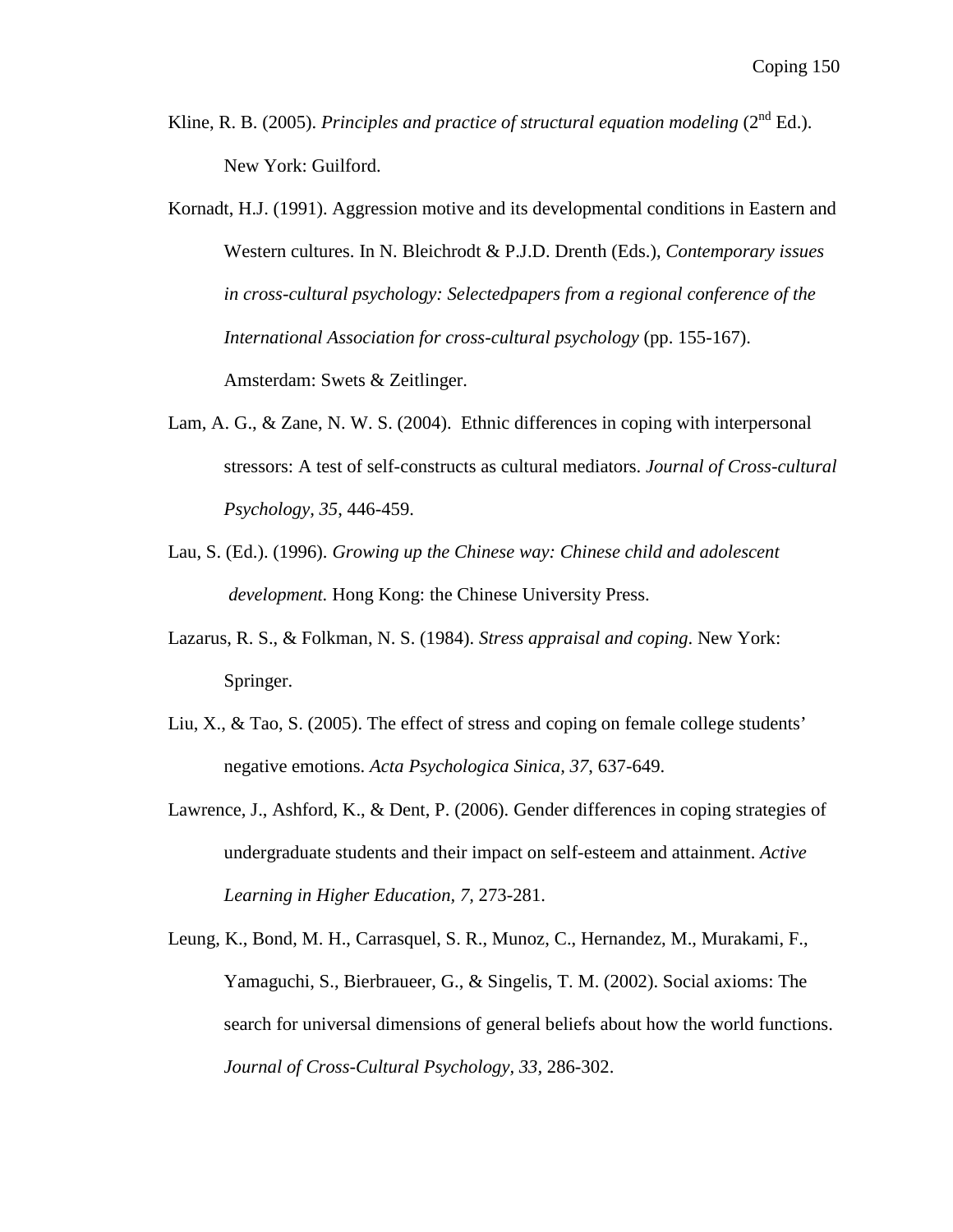- Loo, R., & Thorpe, K. (2000). Confirmatory factor analyses of the full and short versions of the Marlowe-Crowne Social Desirability Scale. *Journal of Social Psychology, 140,* 628-635.
- MacCallum, R. C., & Austin, J. T. (2000). Applications of structural equation modeling in psychological research. *Journal of Counseling Psychology, 51,* 201-226.
- Maddux, W. M., & Brewer, M. B. (2005). Gender differences in the relational and collective bases of trust. *Group Processes & Intergroup Relations*, *8*, 159–171.
- Markus, H., & Kitayama, S. (1991). Culture and the self: Implications for cognition, emotion, and motivation. *Psychological Review, 98,* 224-253.
- Martens, M. P. (2005). The use of structural equation modeling in counseling psychology research. *The Counseling Psychologist, 33*, 269-298.
- Matsumoto, D. (1989). Cultural differences on the perception of emotion. *Journal of Cross-Cultural Psychology, 20,* 92-105.
- Matsumoto, D., Kudoh, T., Scherer, K., & Wallbott, H. (1988). Antecedents of and reactions to emotions in the United States and Japan. *Journal of Cross-Cultural Psychology, 19*, 267-286.
- McCrae, R. R. (1989). Age differences and changes in the use of coping mechanism. *Journal of Gerontology: Psychological Sciences, 44,* 161-169.

McCrae, R. R. (1992). Situational determinants of coping. In B. N. Carpenter (Ed.), *Personal coping: Theory, research, and applications* (pp. 65-76). New York: Praeger.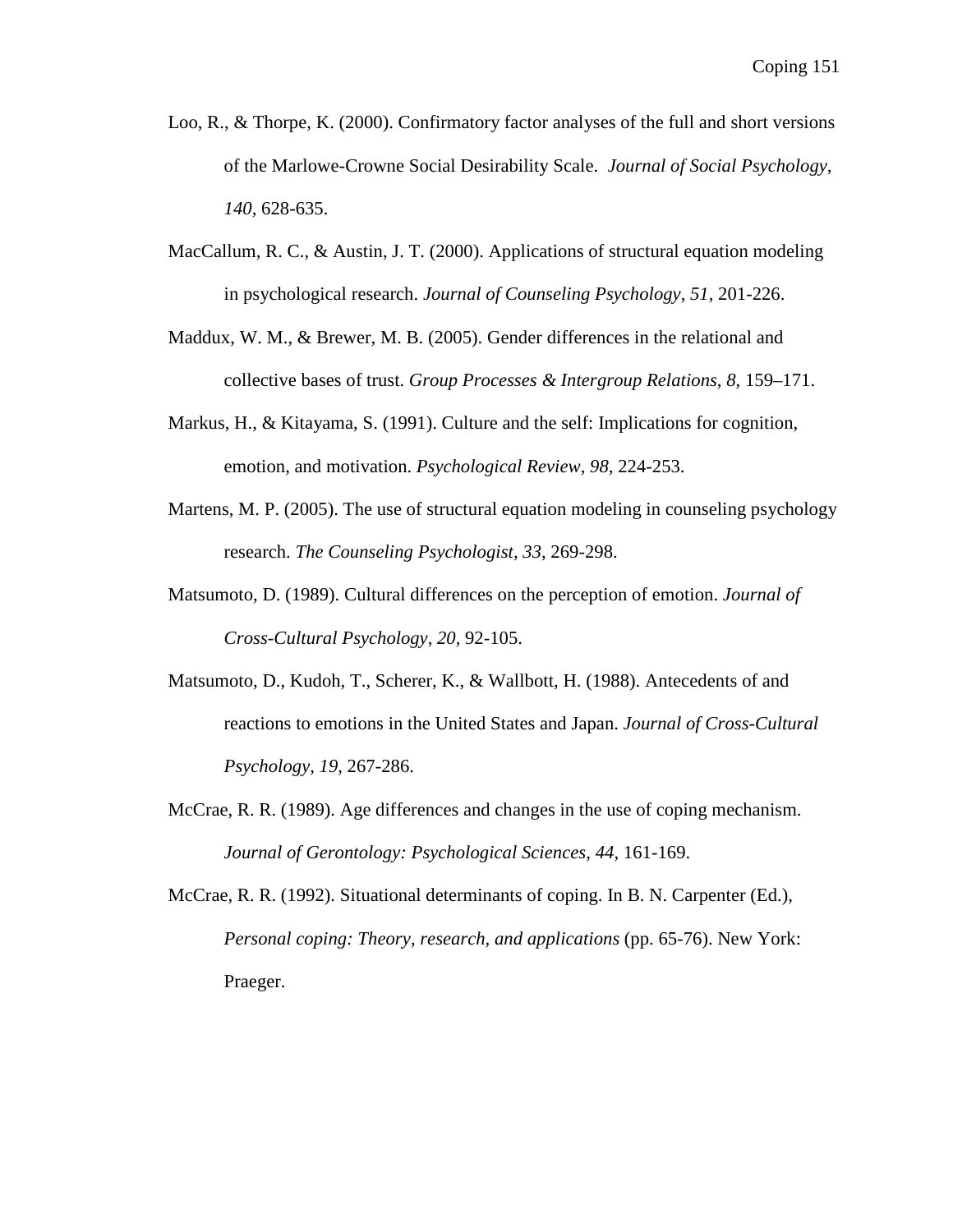- McGuire, W. J., & McGuire, C. V. (1988). Content and process in the experience of the self. In L. Berkowitz (Ed.), *Advances in experimental social psychology* (pp. 97- 144). San Diego, CA: Academic Press.
- McDonald, R. P., & Ho., M. H. R. (2002). Principles and practice in reporting structural equation analysis. *Psychological methods, 7,* 64-82.
- Millay, K., & Streeter, C. M. (2004). Implicit harmony: An overview of Confucianism and Taoism and their gifts to the Christian faith. *Chinese American Forum, 19*,  $2 - 5$ .
- Mirola, W. A. (1999). A refuge for some: Gender differences in the relationship between religious involvement and depression. *Sociology of Religion, 60,* 419-437.
- Moneta, G. B., & Wong, F. H. Y. (2001). Construct validity of the Chinese adaptation of four thematic scales of the personality research form. *Social Behavior and Personality, 29*, 459-476.
- Nevo, B., & Yin, J. L. S. (2001). Singaporean humor: A cross-cultural cross gender comparison. *Journal of General Psychology, 128,* 143-157.
- Nordhamn, K., Södergren, E., Olsson, E., Karlström, B., Vessby, B., & Berglund, L. (2000). Reliability of anthropometric measurements in overweight and lean subjects: consequences for correlations between anthropometric and other variables. *International Journal of Obesity, 24,* 652-657.
- Norman, P., Collins, S., Conner, M., Martin, R., & Rance, J. (1995). Attributions, cognitions, and coping styles: Teleworkers' reactions to work-related problems. *Journal of Applied Social Psychology, 25,* 117-128.

O'Connor, D. B., & Shimizu, M. (2002). Sense of personal control, stress and coping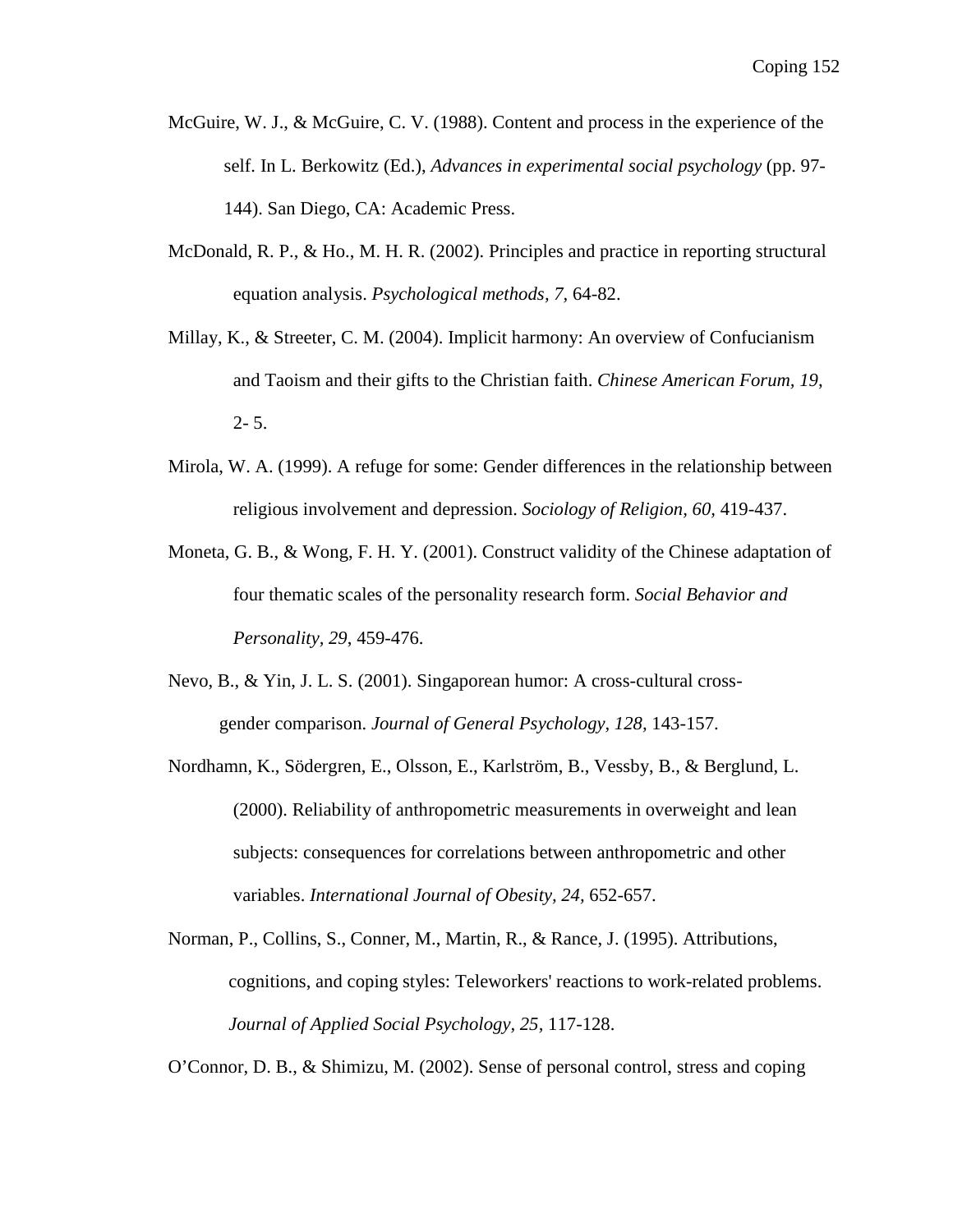style: A cross-cultural study. *Journal of the International Society for the Investigation of Stress, 18,* 173-183.

- O'Connor, D. B., & Shimizu, M. (2002). Sense of personal control, stress and coping style: A cross-cultural study. *Journal of the International Society for the Investigation of Stress, 18,* 173-183.
- Oetzel, J. G. (1998). The effects of self-construals and ethnicity on self-reported conflict styles. *Communication Reports, 11*, 133-144.
- Oyserman, D., Coon, H., & Kemmelmeier, M. (2002). Rethinking individualism and collectivism: Evaluation of theoretical assumption and meta-analyses. *Psychological Bulletin, 128,* 3-73.
- Park, C. L., & Folkman, S. (1997). Meaning in the context of stress and coping. *Review of General Psychology, 2,* 115-144.
- Parker, J. D. A., & Endler, N. S. (1992). Coping with coping assessments: A critical review. *European Journal of Personality, 6,* 321-344.
- Passchier, J., Raksadjaya, B., Sijmons, R., Goudswaard, P., Dekker, P.H., de Vries, J., & orlebeke, J.F. (1991). Physiological responses to achievement stress in students with high achievement motivation and fear of failure: Are the reactions similar in Amsterdam and Bandung? In N. Bleichrodt & P.J.D. Drenth (Eds.), *Contemporary issues incross-cultural psychology: Selected papers from a regional conferenceof the International Association for Cross-Cultural Psychology* (pp. 297-306). Amsterdam: Swets & Zeitlinger.
- Pedhazur, E. J. (1997). *Multiple regression in behavioral research* (3rd ed.). Orlando, FL: Harcourt Brace.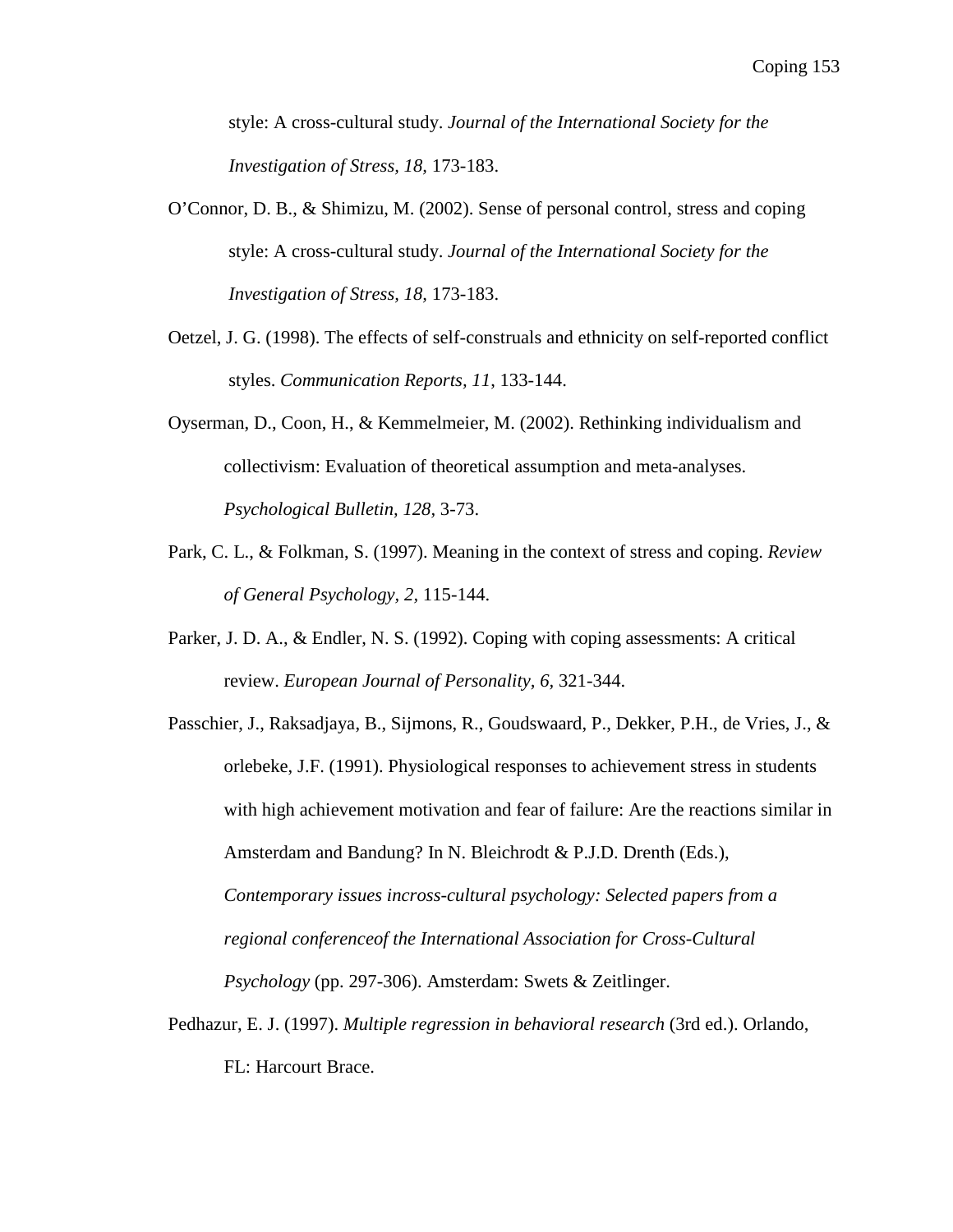- Phillips, M. R., & Pearson, V. (1996). Coping in Chinese communities: The need for a new research agenda. In M. H. Bond (Ed), *The Handbook of Chinese Psychology* (pp. 429-440). Hong Kong: Oxford University Press.
- Ponterotto, J. G. & Ruckdeschel, D. E. (2007). An overview of coefficient Alpha and a reliability matrix for estimating adequacy of internal consistency coefficients with psychological research measures. *Perceptual and Motor Skills, 105,* 997-1014.
- Ptacek, J. T., Smith, R. E., & Zanas, J. (1992). Gender, appraisal, and coping: A longitudinal analysis. *Journal of Personality, 60,* 747-772.
- Reynolds, W. M. (1982). Development of reliable and valid short forms of the Marlowe-Crowne social desirability scale. *Journal of Clinical Psychology, 38,* 119–125.
- Robinette, R. L. (1991). The relationship between the Marlowe-Crowne Form C and the validity scales of the MMPI. *Journal of Clinical Psychology, 47*, 396-399.
- Rokach, A. (1999). Cultural background and coping with loneliness. *Journal of Psychology, 133,* 217-230.
- Rim, Y. (1987). A comparative study of two taxonomies of coping, personality and sex. *Personality and Individual Differences, 8,* 521-526.
- Russel, J. A., & Yik, M. S. M. (1996). Emotion among the Chinese. In M. H. Bond (Ed.), *The handbook of Chinese psychology* (pp. 166-188). Hong Kong: Oxford University Press.
- Safdar, S., Lewis, J. R., & Daneshpour, M. (2006). Social axioms in Iran and Canada: Intercultural contact, coping and adjustment. *Asian Journal of Social Psychology, 9*, 123-131.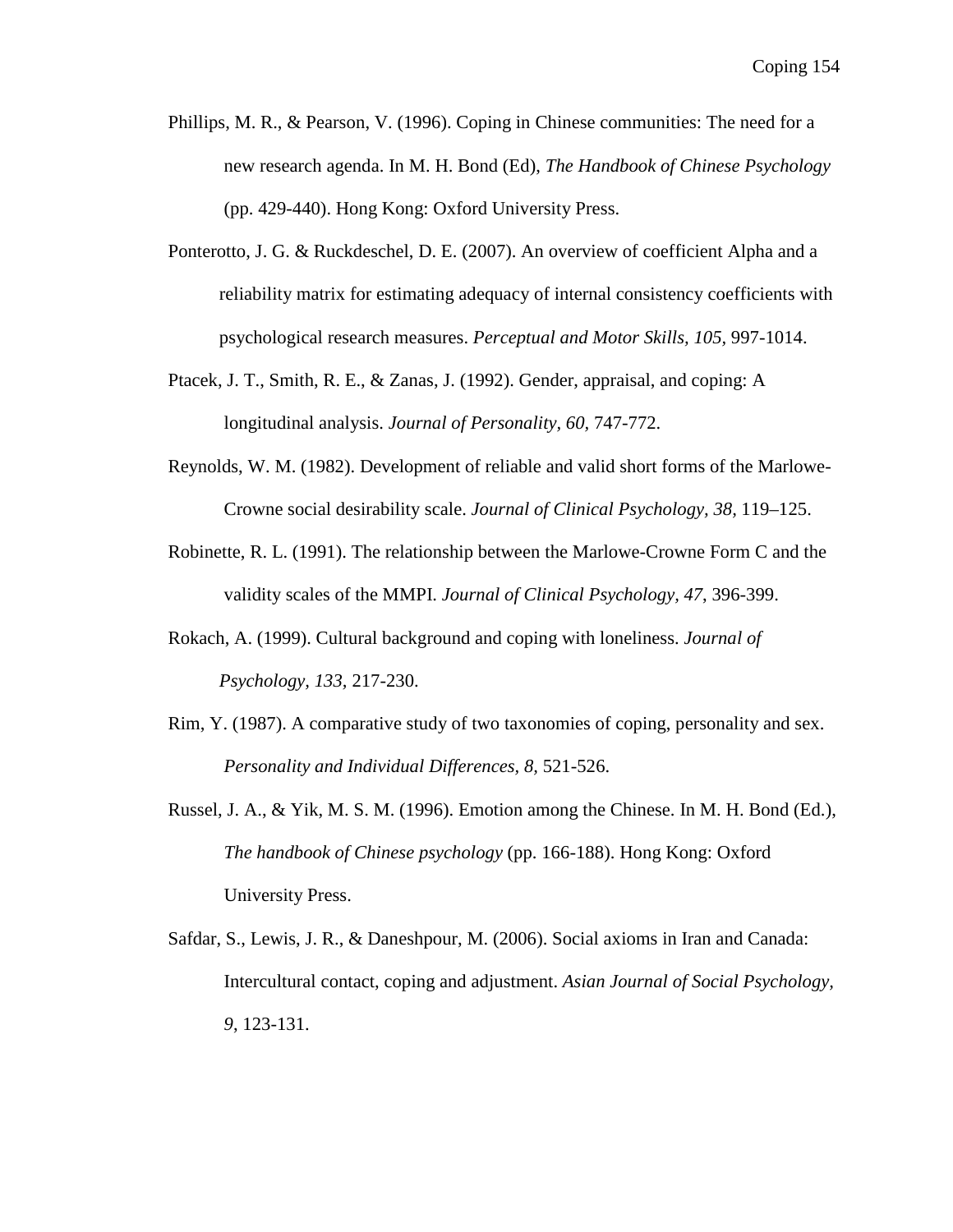- Schwarzer, R., & Schwarzer, C. (1996). A critical survey of coping instruments. In M. Zeidner & N. S. Endler (Eds.), *Handbook of coping: Theory, research, applications* (pp. 107-132). Canada: John Wiley & Sons, Inc.
- Seginer, R. (1998). Primary and secondary control in interpersonal and cultural settings. In G. Trommsdorff, W. Friedlmeier, & H. Kornadt (Eds.), *Japan in transition: Sociology and psychological aspects* (pp. 183-197). Berlin, Germany: Pabst Science.
- Shanghai Normal University. (2005). About SHNU. Retrieved May 28, 2007, from http://www.shnu.edu.cn/english
- Shek, D. T. L., & Cheung, C. K. (1990). Locus of coping in a sample of Chinese working parents: Reliance on self or seeking help from others. *Social Behavior and Personality, 18*, 327-346.
- Sherry, A., & Henson, R. K. (2005). Conducting and interpreting canonical correlation analysis in personality research: A user-friendly primer. *Journal of Personality Assessment, 84,* 37-48.
- Sheu, H. B., & Sedlacek, W. E. (2004). An exploratory study of help-seeking attitudes and coping strategies among college student by race and gender. *Measurement and Evaluation in Counseling and Development, 37,* 130-143.
- Silva, P. D. (2006). An introduction to Buddhist psychology (4<sup>th</sup> Ed.). New York: Palgrave Macmillan.
- Singelis, T. M., Bond, M. H., Sharkey, W. F., & Lai, C. S. Y. (1999). Unpackaging cultures' influence on self-esteem and embarrassability: The role of selfconstrual. *Journal of Cross-Cultural Psychology, 30,* 315-341.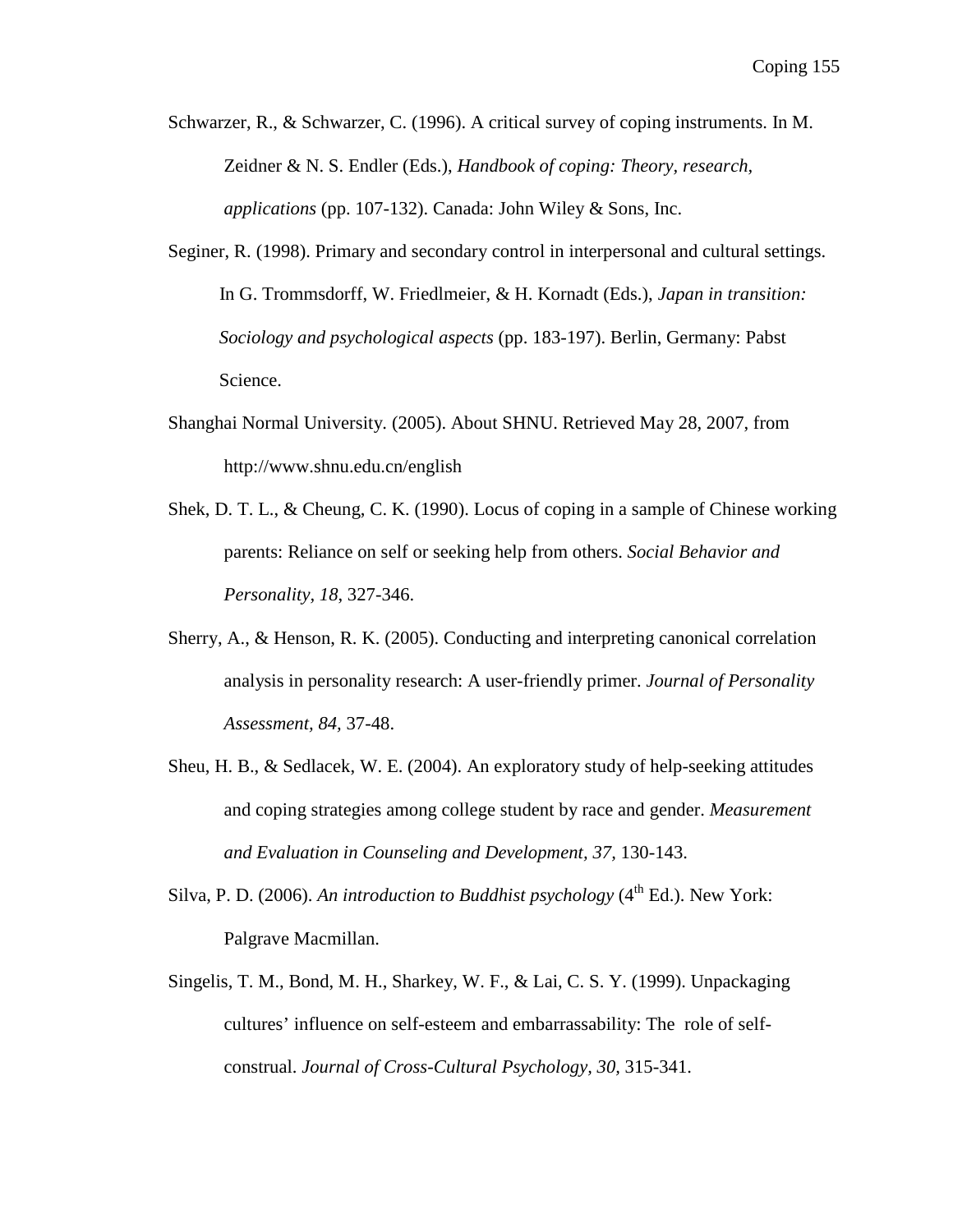- Singelis, T. M., Hubbard, D., Her, P., & An, S. (2003). Convergent validation of the Social Axioms Survey. *Personality and Individual Differences, 34*, 269-282.
- Shi, C. S., Yan, Dong, Y., Hou, Y. B., Hou, G. Z., & Zhou, X. M. (2002). Preliminary Development of the Cope Scale. *Acta Psychologica Sinica, 34,* 414-420.
- Shrive, F. M., Stuart, H., Quan, H., & Ghali, W. (2006). Dealing with missing data in a multi-question depression scale: A comparison of imputation methods. *BMC Medical Research Methodology, 57,* 1-10.
- Smith, P. B., Dugan, S., & Trompenaars, F. (1996). National culture and managerial values: A dimentional analysis across 43 nations. *Journal of Cross-Cultural Psychology, 27*, 231-264.
- Smith, T. W., Pope, M. K., Rhodewalt, F., & Poulton, J. L. (1989). Optimism, neuroticism, coping and symptom reports: An alternative interpretation of the Life Orientation Test. *Journal of Personality and Social Psychology, 56,* 640-648.
- State Statistical Bureau (2005). *China Laodong tongji nianjian.* Beijing: China Tongji Publisher.
- State Statistical Bureau (2008). *China Laodong tongji nianjian.* Beijing: China Tongji Publisher.
- Stevens, J. (1996). *Applied multivariate statistics for the social sciences* ( $3<sup>rd</sup>$  ed.). Mahwah, NJ: Lawrence Erlbaum Associates.
- Tabachnick, B. G., & Fidell, L. S. (2001). *Using multivariate statistics* (4th ed.). Needham Heights, MA: Allyn and Bacon.
- The Society for Anglo-Chinese Understanding. (2008). About China. Retrieved June 07, 2008, from http://www.sacu.org.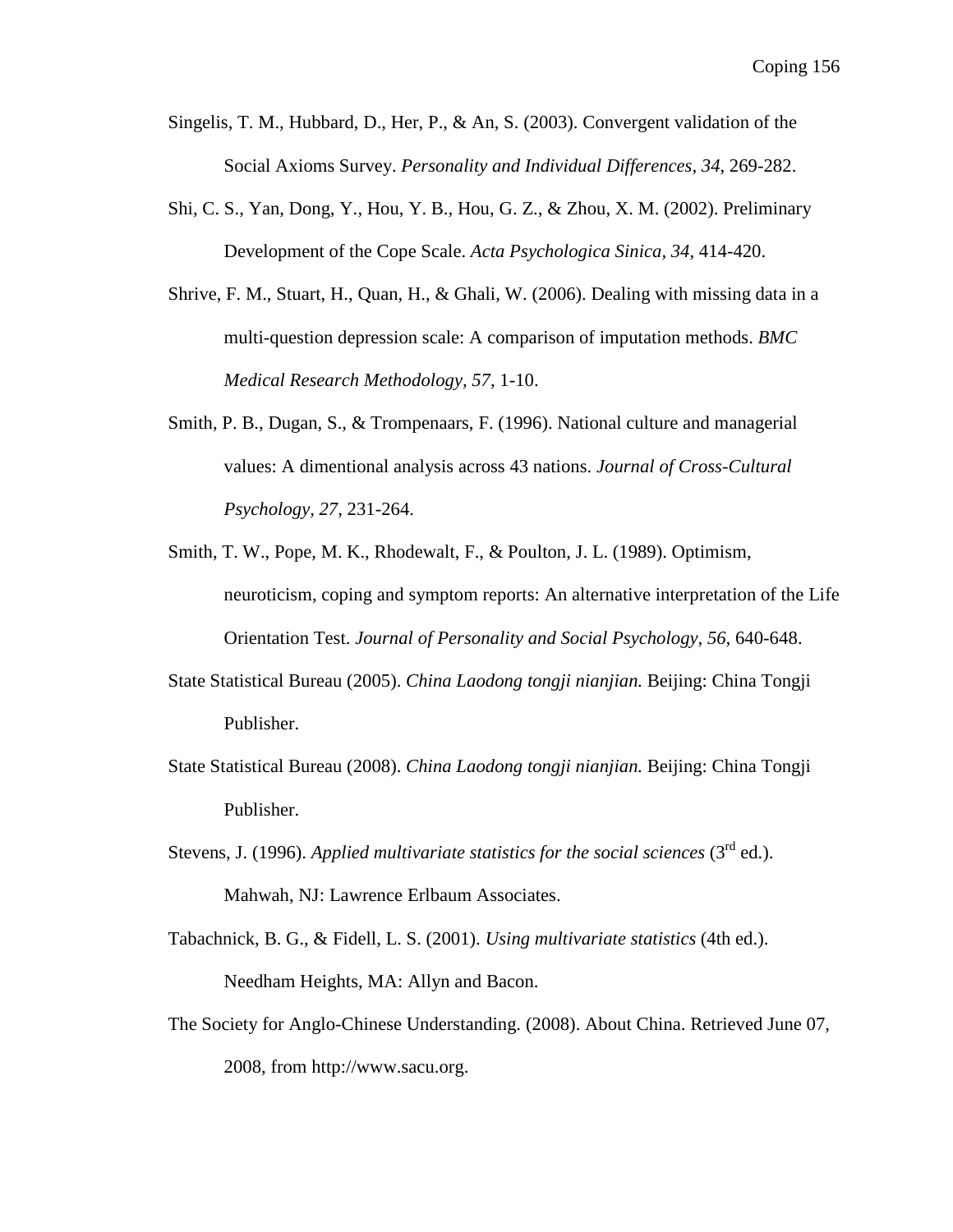Triandis, H. C. (1995). *Individualism and Collectivism.* Boulder, CO: Westview.

- Triandis, H. C. (2001). Individualism-collectivism and personality. *Journal of Personality, 69*, 907-924.
- Triandis, H. C., Bontempo, R., Villareal, M. J., Asai, M., & Lucca, N. (1988). Individualism and collectivism: Cross-cultural perspectives on self-ingroup relations. *Journal of Personality and Social Psychology, 54,* 323-338.
- Triandis, H. C., McCusker, C., Betancourt, H., Iwao, S., Leung, K., Salazar, J. M., Setiadi, B., Sinha, J. B. P., Touzard, H., & Zaleski, Z. (1993). An etic-emic analysis of individualism and collecitivism. *Journal of Cross-Cultural Psychology, 24,* 366-383.
- Tweed, R. G., & Conway, L. G. (2006). Coping strategies and culturally influenced beliefs about the world. In P. T. P. Wong & L. C. J. Wong (Eds), *Handbook of multicultural perspectives on stress and coping* (pp. 133-153). New York: Springer.
- Tweed, R. G., White, K., & Lehman, D. R. (2004). Culture, stress, and coping: Internally- and externally-targeted control strategies of European Canadians, East Asian Canadians, and Japanese. *Journal of Cross-cultural Psychology, 35*, 652- 668.
- Van de Vijver, F. J. R. (2003). Bias and equivalence: Cross-cultural perspectives. In J. A. Harkness, F. J. R. Van de Vijver, P. P. Mohler (Eds.), *Cross-cultural survey methods* (pp. 143-156). Hoboken, NJ: John Wiley & Sons, Inc.
- Van de Vijver, F. J. R., & Leung, K. (1997). *Methods and data analysis for crosscultural research.* Thousand Oaks, CA: Sage Publications.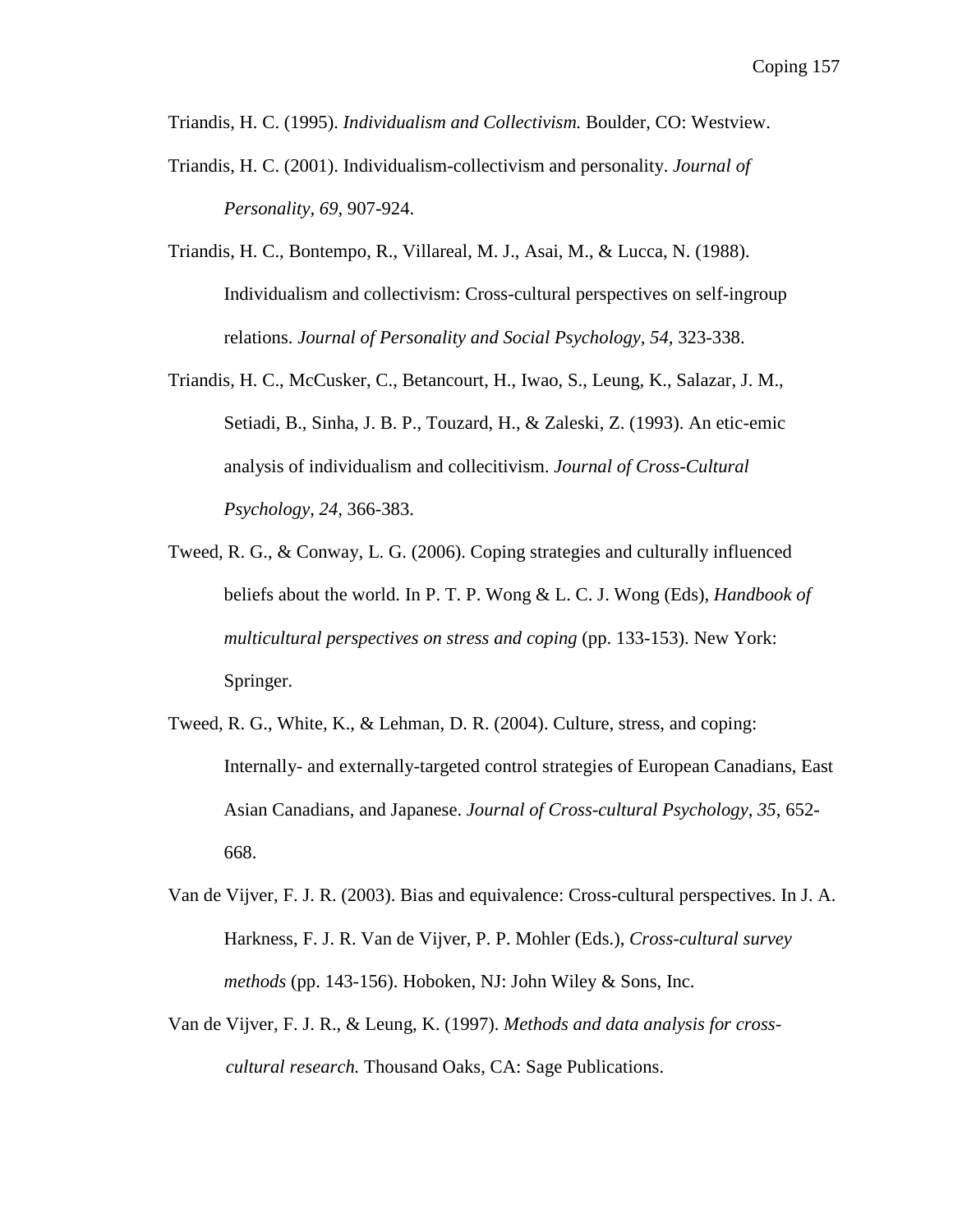- Walter, T., & Davie, G. (1998). The religiosity of women in the modern West. *The British Journal of Sociology, 49,* 640-660.
- Wang, Y. (2006). Value changes in an era of social transformations: College-educated Chinese youth. *Educational Studies: 32,* 233-240.
- Watkins, D., Adair, J., Akande, A., Cheng, C., Fleming, J., Lefner, K., & Gerong, A. (1998). Cultural dimensions, gender, and the nature of self-concept: A fourteen country study. *International Journal of Psychology, 33,* 17-31.
- Watkins, D., Yau, J., Fleming, J., Davis-Zinner, N., Tam, A., Juhasz, A. M., & Walker, A. (1997). Gender differences in the basis and level of adult self-esteem: A cross cultural perspective. *Psychologia, 40,* 265-276.
- Wei, M., Heppner, P. P., Ku, T.-Y., & Liao, K. Y.-H. (2008). *Racial discrimination impact and depression for Asian Americans: Individualistic vs. collectivistic and dispositional vs. situation-specific coping.* Manuscript submitted for publication.
- Weston, R., & Gore, P. A. (2006). A brief guide to structural equation modeling. *The Counseling Psychologist, 34,* 719-751.
- Wilcox, M. W. (2003). *Coming out in Christianity: Religion, identity, and community*. Indiana: Indiana University Press.
- Yang, D. P. (2005). China's education in 2003. *Chinese Education and Society, 38,*11-45.
- Yang, K. S. (1981). Social orientation and individual modernity among Chinese students in Taiwan. *Journal of Social Psychology, 113,* 159-170.
- Yu, S. (1997). Special overview: Political enthusiasm exists side by side with political indifference. *Chinese Education and Society, 30,* 65-72.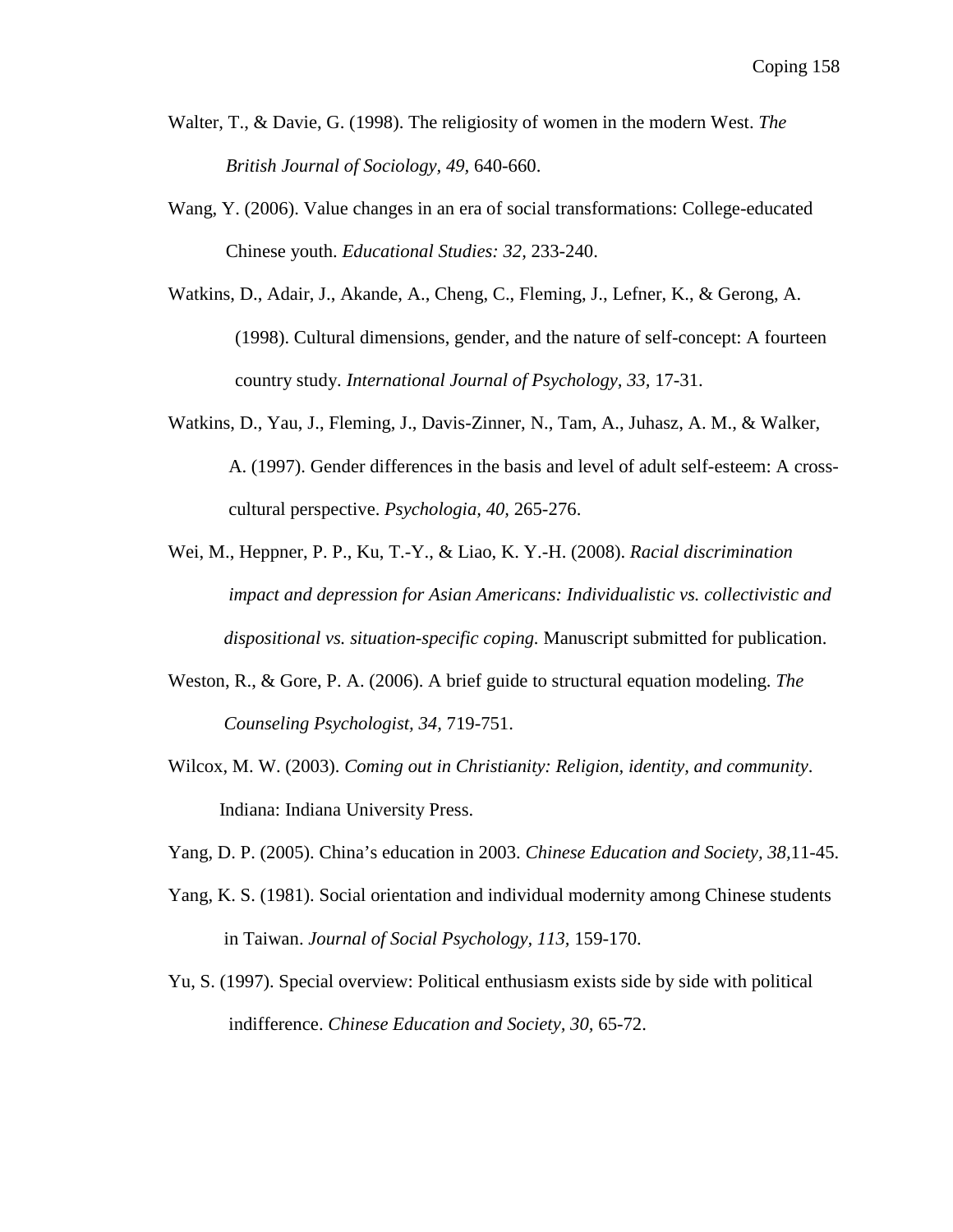- Yue, K. H. (2001). A cross-cultural comparison of the coexistence and domain superiority of individuating and relating autonomy. *International Journal of Psychology, 44,* 213-221.
- Yue, X. D. (1994). An Ethnographic Study of Coping Strategies among Chinese College Students in Beijing. *Educational Research Journal, 9,* 65-76.
- Yeh, C. J., Arora, A. K., & Wu, K. A. (2006). A new theoretical model of collectivistic coping. In P. T. P. Wong & L. C. J. Wong (Eds), *Handbook of multicultural perspectives on stress and coping* (pp. 55-72). New York: Springer.
- Yeh, C. J. & Inose, M. (2002). Difficulties and coping strategies of Chinese, Japanese, and Korean immigrant students. *Adolescence, 37,* 69-82.
- Zakowski, S. G., Hall, M. H., Klein, L. C., & Baum, A. (2001). Appraised control, coping, and stress in a community sample: A test of the goodness-of-fit hypothesis. *Annals of Behavioral Medicine, 23,* 158-166.
- Zhang, W. D. (2001). Study on the Dimensionality of the Coping Inventory (COPE)**.** *Acta Psychologica Sinica, 33,* 55-62**.**
- Zaff, J. F., Blount, R. L., Phillips, L., & Cohen, L. (2002). The role of ethnic identity and self-construal in coping among African American and Caucasian American seventh graders: An exploratory analysis of within-group variance. *Adolescence, 37,* 751-753.
- Ægisdóttir, S., Gerstein, L., & Çinarbaş, D. (2008). Methodological issues in cross cultural counseling research. *The Counseling Psychologist, 26,* 188-2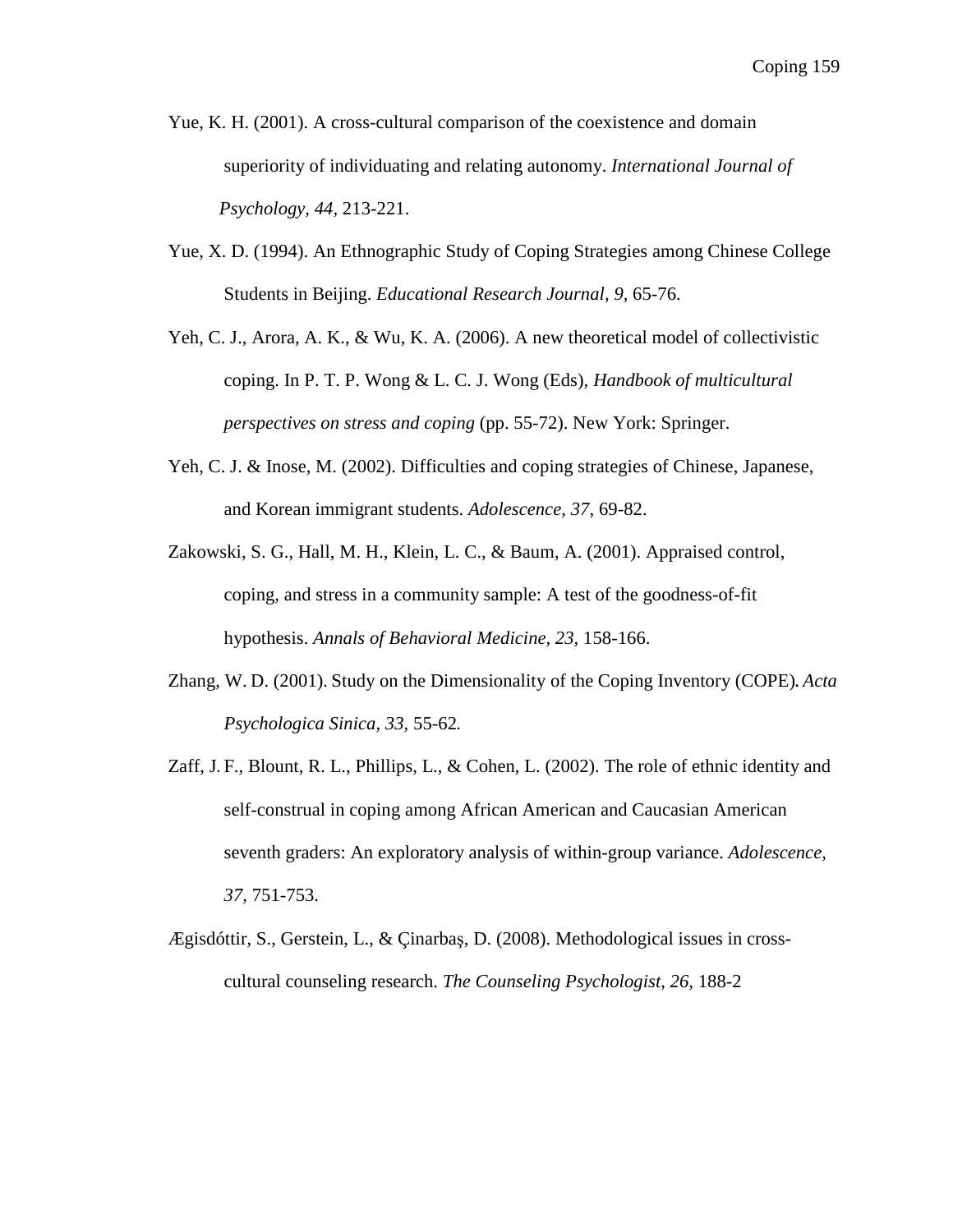|                  |                  | <b>Chinese Students</b><br>$(N=321)$ |                       | U.S. Students<br>$(N=325)$ | Total<br>$(N=646)$ |                |  |
|------------------|------------------|--------------------------------------|-----------------------|----------------------------|--------------------|----------------|--|
|                  | %                | $\overline{N}$                       | $\%$                  | $\mathbf N$                | $\%$               | N              |  |
|                  |                  |                                      | <b>Sex</b>            |                            |                    |                |  |
| Men              | 36               | 114                                  | 45                    | 147                        | 40                 | 261            |  |
| Women            | 64               | 207                                  | 55                    | 178                        | 60                 | 385            |  |
|                  |                  |                                      | Year in College       |                            |                    |                |  |
| First            | 27               | 88                                   | 15                    | 49                         | 21                 | 139            |  |
| Second           | 36               | 115                                  | 10                    | 34                         | 23                 | 149            |  |
| Third            | 35               | 111                                  | 29                    | 93                         | 32                 | 205            |  |
| Fourth           | $\overline{2}$   | 6                                    | 33                    | 107                        | 18                 | 114            |  |
| Fifth or more    | $\overline{0}$   | 1                                    | 13                    | 42                         | 7                  | 43             |  |
|                  |                  |                                      | <b>Marital Status</b> |                            |                    |                |  |
| Married          | $\boldsymbol{0}$ | $\overline{0}$                       | 6                     | 18                         | $\mathbf{1}$       | 18             |  |
| Single           | 90               | 289                                  | 72                    | 234                        | 81                 | 523            |  |
| Widowed          | $\overline{0}$   | $\overline{0}$                       | $\overline{0}$        | $\mathbf{1}$               | $\overline{0}$     | $\mathbf{1}$   |  |
| Engaged          | 10               | 32                                   | 22                    | 71                         | 16                 | 103            |  |
| Other            | $\overline{0}$   | $\overline{0}$                       | $\overline{0}$        | $\mathbf{1}$               | $\overline{0}$     | $\mathbf{1}$   |  |
|                  |                  |                                      | Ethnicity             |                            |                    |                |  |
| Han              | 97               | 311                                  | $\boldsymbol{0}$      | $\overline{0}$             | 48                 | 311            |  |
| Chinese          | 3                | 8                                    | $\overline{0}$        | $\overline{0}$             | $\mathbf{1}$       | 8              |  |
| minority         |                  |                                      |                       |                            |                    |                |  |
| African Amr      | $\boldsymbol{0}$ | $\boldsymbol{0}$                     | $\tau$                | 24                         | $\overline{4}$     | 24             |  |
| European Amr     | 0                | $\overline{0}$                       | 81                    | 264                        | 41                 | 264            |  |
| Hispanic Amr     | $\overline{0}$   | $\overline{0}$                       | $\overline{2}$        | 7                          | $\mathbf{1}$       | $\tau$         |  |
| Asian or Pacific | $\boldsymbol{0}$ | $\overline{0}$                       | $\overline{2}$        | 6                          | $\mathbf{1}$       | 6              |  |
| American         | $\overline{0}$   | $\overline{0}$                       | $\mathbf{1}$          | 3                          | $\overline{0}$     | 3              |  |
| Indian           |                  |                                      |                       |                            |                    |                |  |
| Other            | $\overline{0}$   | $\overline{0}$                       | 5                     | 17                         | 3                  | 17             |  |
|                  |                  |                                      | Religion              |                            |                    |                |  |
| None             | 85               | 273                                  | 17                    | 55                         | 51                 | 328            |  |
| <b>Buddhism</b>  | 12               | 37                                   | $\boldsymbol{0}$      | $\boldsymbol{0}$           | 6                  | 37             |  |
| Taoism           | $\boldsymbol{0}$ | $\mathbf{1}$                         | $\boldsymbol{0}$      | $\boldsymbol{0}$           | $\boldsymbol{0}$   | $\mathbf{1}$   |  |
| Marxism          | 0                | 1                                    | $\overline{0}$        | $\overline{0}$             | $\overline{0}$     | 1              |  |
| Christianity     | 3                | 9                                    | 75                    | 244                        | 39                 | 253            |  |
| Muslim           | 0                | $\overline{0}$                       | $\mathbf{1}$          | $\overline{2}$             | $\boldsymbol{0}$   | $\mathbf{2}$   |  |
| Atheist          | $\overline{0}$   | $\overline{0}$                       | $\overline{2}$        | 5                          | 1                  | 5              |  |
| Agnostic         | $\overline{0}$   | $\overline{0}$                       | $\overline{2}$        | 7                          | $\mathbf{1}$       | $\overline{7}$ |  |
| Other            | $\overline{0}$   | $\overline{0}$                       | $\mathbf{1}$          | $\overline{4}$             | 1                  | $\overline{4}$ |  |

# *Demographics and Counseling Experience*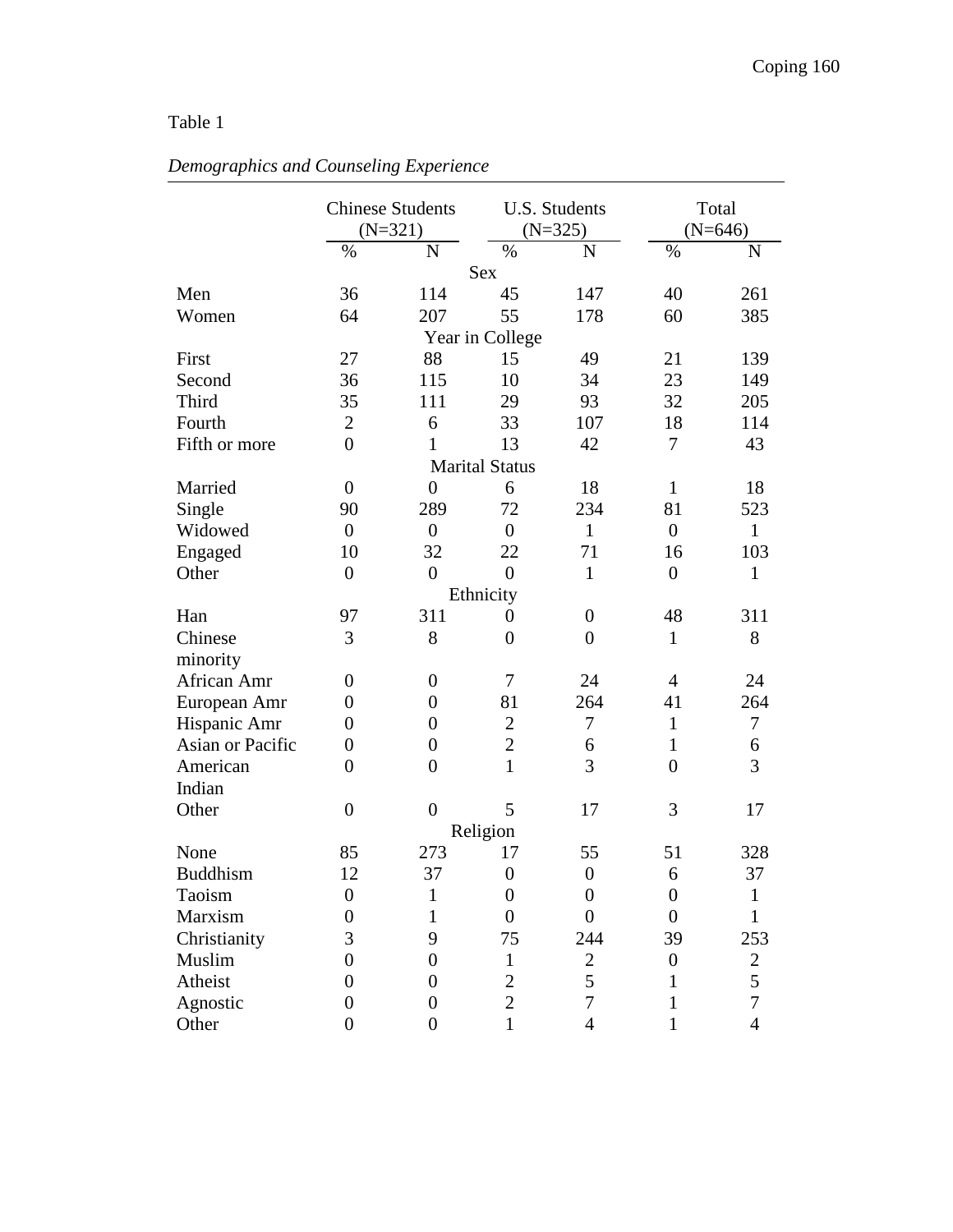|                                                       |                    |                | Living Arrangement |                                                     |                |                |  |  |  |  |  |  |  |
|-------------------------------------------------------|--------------------|----------------|--------------------|-----------------------------------------------------|----------------|----------------|--|--|--|--|--|--|--|
| Live alone on                                         | 8                  | 25             | 5                  | 15                                                  | 6              | 41             |  |  |  |  |  |  |  |
| campus                                                |                    |                |                    |                                                     |                |                |  |  |  |  |  |  |  |
| Live alone off                                        | $\mathbf{1}$       | 3              | 7                  | 24                                                  | $\overline{4}$ | 27             |  |  |  |  |  |  |  |
| campus                                                |                    |                |                    |                                                     |                |                |  |  |  |  |  |  |  |
| Live with                                             | 23                 | 75             | 16                 | 49                                                  | 19             | 126            |  |  |  |  |  |  |  |
| family                                                |                    |                |                    |                                                     |                |                |  |  |  |  |  |  |  |
| Live with                                             | 67                 | 215            | 72                 | 234                                                 | 69             | 449            |  |  |  |  |  |  |  |
| roommate                                              |                    |                |                    |                                                     |                |                |  |  |  |  |  |  |  |
| Other                                                 | $\mathbf{1}$       | 3              | 8                  | 3                                                   | 6              | 41             |  |  |  |  |  |  |  |
|                                                       |                    |                | Home Town/City     |                                                     |                |                |  |  |  |  |  |  |  |
| Large city                                            | 55                 | 171            | 11                 | 36                                                  | 32             | 206            |  |  |  |  |  |  |  |
| Small city                                            | 12                 | 39             | 37                 | 121                                                 | 21             | 134            |  |  |  |  |  |  |  |
| Town                                                  | 22                 | 70             | 37                 | 120                                                 | 29             | 191            |  |  |  |  |  |  |  |
| Village                                               | 11                 | 36             | 15                 | 48                                                  | 13             | 86             |  |  |  |  |  |  |  |
| other                                                 | $\overline{0}$     | $\mathbf{1}$   | $\overline{0}$     | $\boldsymbol{0}$                                    | $\overline{0}$ | $\overline{2}$ |  |  |  |  |  |  |  |
|                                                       |                    |                | Mother's Education |                                                     |                |                |  |  |  |  |  |  |  |
| Elementary                                            | 8                  | 24             | $\boldsymbol{0}$   | $\mathbf{1}$                                        | $\overline{4}$ | 206            |  |  |  |  |  |  |  |
| Middle                                                | 26                 | 82             | $\overline{2}$     | 6                                                   | 14             | 89             |  |  |  |  |  |  |  |
| High                                                  | 57                 | 180            | 51                 | 165                                                 | 54             | 346            |  |  |  |  |  |  |  |
| <b>Bachelor</b>                                       | 8                  | 24             | 31                 | 101                                                 | 20             | 126            |  |  |  |  |  |  |  |
| <b>Masters</b>                                        | $\overline{0}$     | $\mathbf{1}$   | 15                 | 48                                                  | 8              | 49             |  |  |  |  |  |  |  |
| Doctoral                                              | $\mathbf{1}$       | 3              | $\mathbf{1}$       | 3                                                   | $\mathbf{1}$   | 6              |  |  |  |  |  |  |  |
|                                                       | Father's Education |                |                    |                                                     |                |                |  |  |  |  |  |  |  |
| Elementary                                            | $\mathbf{1}$       | $\overline{4}$ | $\boldsymbol{0}$   | $\boldsymbol{0}$                                    | $\mathbf{1}$   | $\overline{4}$ |  |  |  |  |  |  |  |
| Middle                                                | 3                  | 8              | 3                  | 11                                                  | 3              | 19             |  |  |  |  |  |  |  |
| High                                                  | 76                 | 244            | 48                 | 155                                                 | 62             | 399            |  |  |  |  |  |  |  |
| <b>Bachelor</b>                                       | 14                 | 45             | 31                 | 100                                                 | 22             | 145            |  |  |  |  |  |  |  |
| <b>Masters</b>                                        | 3                  | 8              | 11                 | 36                                                  | $\tau$         | 44             |  |  |  |  |  |  |  |
| Doctoral                                              | $\mathbf{1}$       | 3              | 5                  | 17                                                  | 3              | 20             |  |  |  |  |  |  |  |
|                                                       |                    |                |                    |                                                     |                |                |  |  |  |  |  |  |  |
|                                                       | Men                |                |                    | Vocational Counseling Experience (Chinese)<br>Women |                |                |  |  |  |  |  |  |  |
| Yes                                                   | 12                 | 14             | 8                  | 17                                                  | 10             | 31             |  |  |  |  |  |  |  |
| No                                                    | 88                 | 100            | 92                 | 190                                                 | 90             | 290            |  |  |  |  |  |  |  |
|                                                       |                    |                |                    | Personal Counseling Experience (Chinese)            |                |                |  |  |  |  |  |  |  |
|                                                       | Men                |                |                    | Women                                               |                |                |  |  |  |  |  |  |  |
| Yes                                                   | 8                  | 10             | 5                  | 10                                                  | 6              | 20             |  |  |  |  |  |  |  |
| N <sub>0</sub>                                        | 92                 | 104            | 95                 | 197                                                 | 63             | 301            |  |  |  |  |  |  |  |
|                                                       |                    |                |                    | Vocational Counseling Experience (U.S.)             |                |                |  |  |  |  |  |  |  |
| Yes                                                   | Men<br>9           | 13             | 9                  | Women<br>16                                         | 9              | 29             |  |  |  |  |  |  |  |
| N <sub>0</sub>                                        | 91                 | 134            | 91                 | 162                                                 | 91             | 296            |  |  |  |  |  |  |  |
|                                                       |                    |                |                    |                                                     |                |                |  |  |  |  |  |  |  |
| Personal Counseling Experience (U.S.)<br>Women<br>Men |                    |                |                    |                                                     |                |                |  |  |  |  |  |  |  |
| Yes                                                   | 18                 | 27             | 34                 | 61                                                  | 27             | 88             |  |  |  |  |  |  |  |
| N <sub>0</sub>                                        | 82                 | 120            | 66                 | 117                                                 | 73             | 237            |  |  |  |  |  |  |  |
|                                                       |                    |                |                    |                                                     |                |                |  |  |  |  |  |  |  |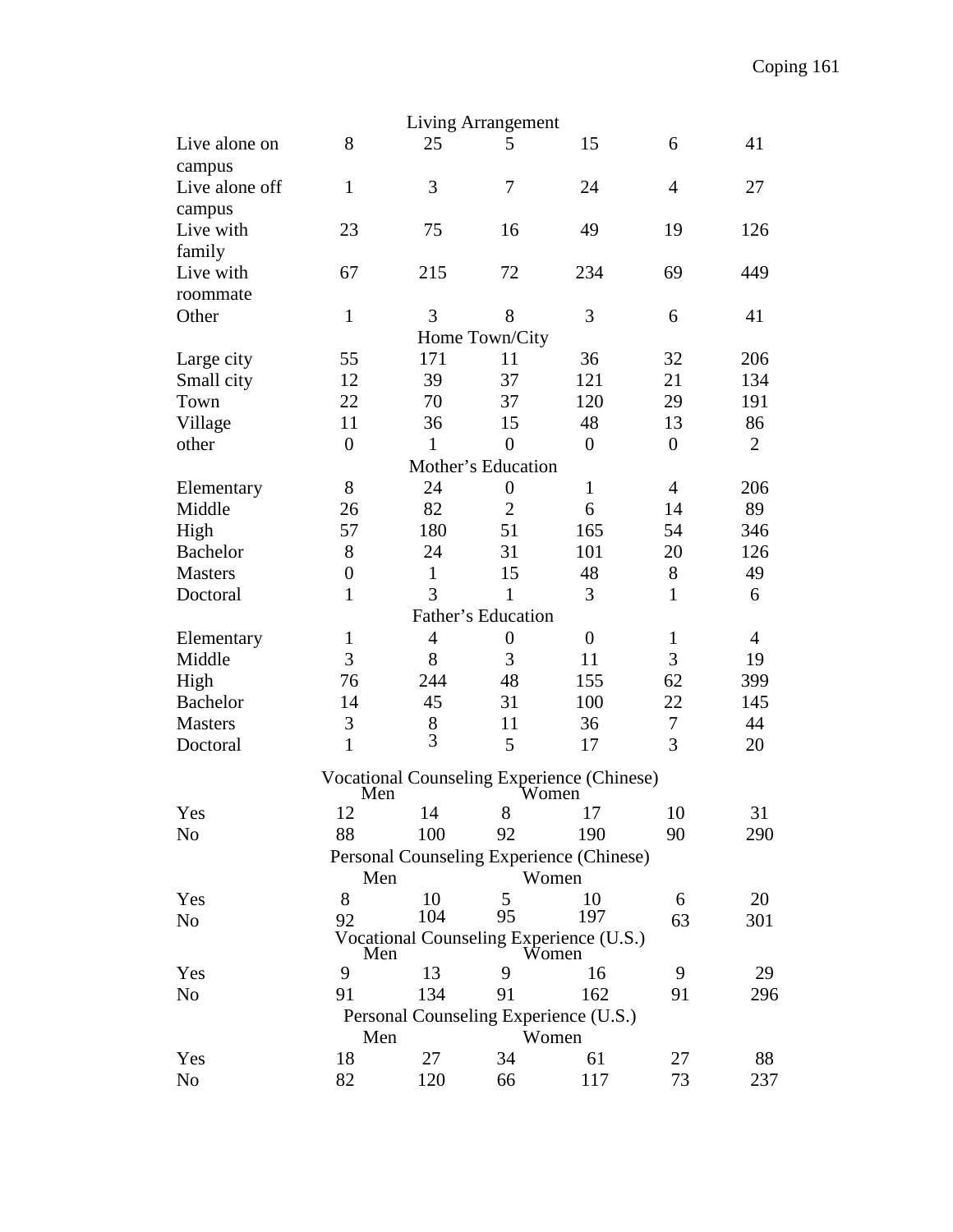|                       |       | <b>Chinese Students</b> | U.S. Students |           |  |  |
|-----------------------|-------|-------------------------|---------------|-----------|--|--|
|                       |       | $(N=321)$               |               | $(N=325)$ |  |  |
|                       | M     | <b>SD</b>               | M             | <b>SD</b> |  |  |
| Family relationship   | 4.16  | .86                     | 4.34          | .82       |  |  |
| Social Relationship   | 4.00  | .71                     | 4.42          | .72       |  |  |
|                       |       |                         |               |           |  |  |
|                       |       |                         |               |           |  |  |
| Family Income (U.S.D) | 8,634 | 13,981                  | 90,671        | 61,326    |  |  |

*Means and Standard Deviations of Family and Social Relationships and Family Income* 

Note: Family Relationship scores: 1: very distant. 5: very close. Social Relationship scores: 1: very distant. 5: very close.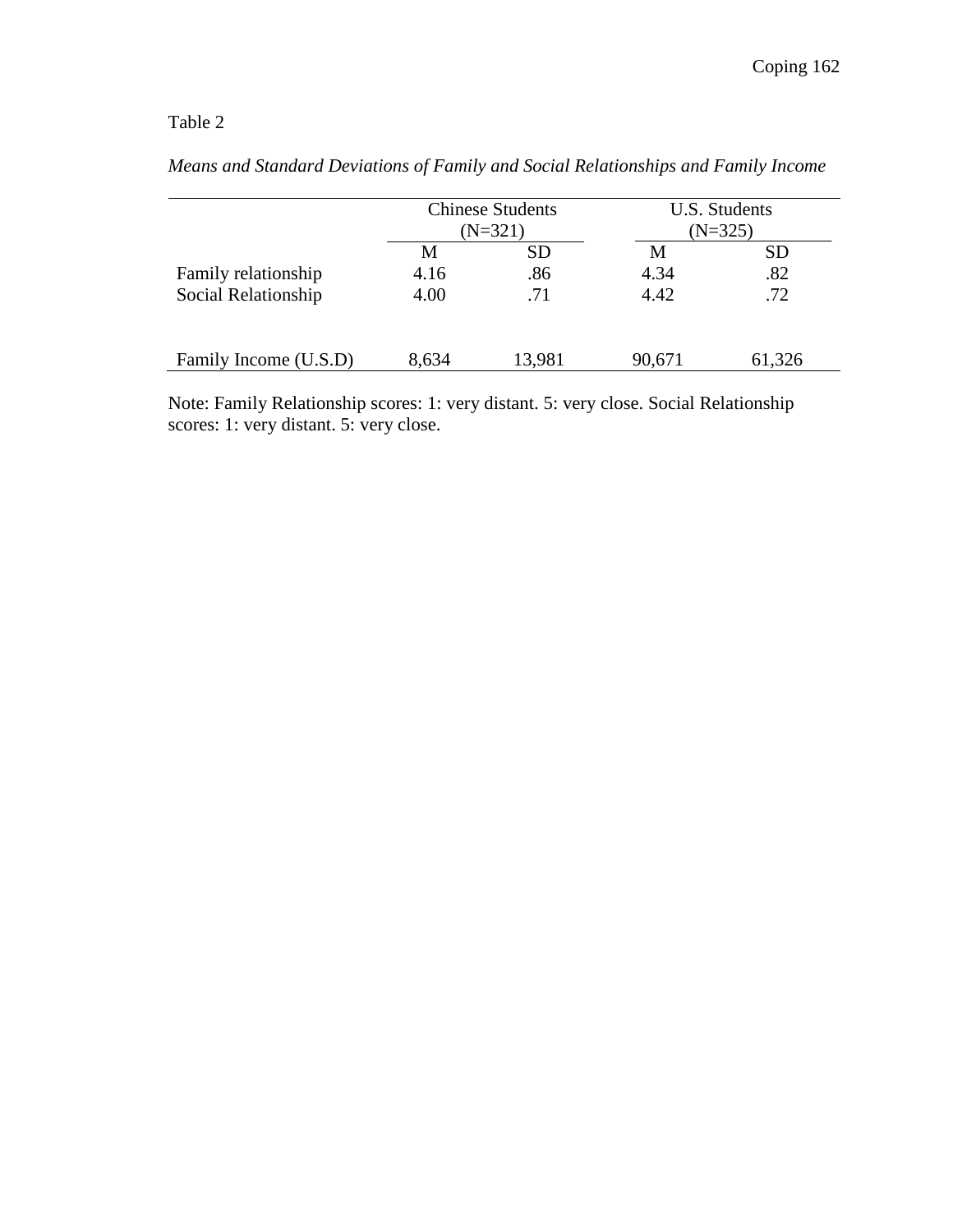## *Results of MANOVA*

|                      | Wilks's<br>Lambda | Approx. F | Hypoth.<br>DF  | Error DF | Sig. of F |
|----------------------|-------------------|-----------|----------------|----------|-----------|
| Self-Construal       |                   |           |                |          |           |
| Gender               | .97               | 9.75      | $\overline{2}$ | 640      | .000      |
| Country              | .83               | 66.93     | 2              | 640      | .000      |
| Gender by<br>Country | .99               | 4.58      | 2              | 640      | .011      |

Note: Significant at .05 level (2-tailed test)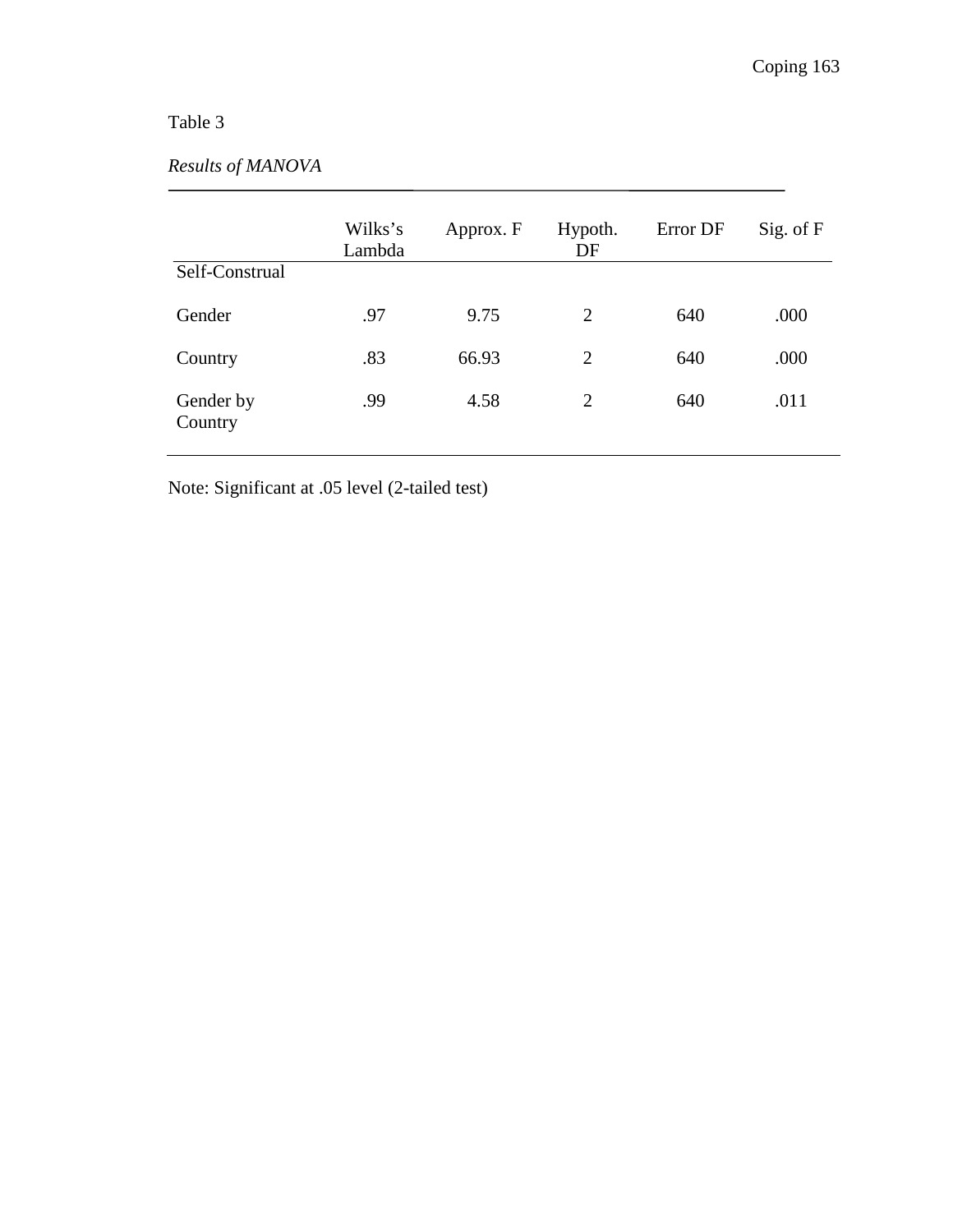*Correlations among and between Coping, Self-Construal and Social Beliefs, U.S. Sample (N = 325)* 

| Subscale                                                   | $\mathbf{1}$ | 2                                 | 3                  | $\overline{4}$                      | 5                      | 6                        | $\overline{7}$                | 8                           | $\mathbf{9}$          | 10                           | 11                                    | 12                                         |
|------------------------------------------------------------|--------------|-----------------------------------|--------------------|-------------------------------------|------------------------|--------------------------|-------------------------------|-----------------------------|-----------------------|------------------------------|---------------------------------------|--------------------------------------------|
| <b>CCS</b><br>1. Self<br>2. Help                           | $ -$         | $.12*$<br>$\mathbb{L} \mathbb{L}$ | $.37**$<br>$.18**$ | $-.22**$<br>$.28**$                 | .08<br>$.42**$         | $.24**$<br>.05           | $.21**$<br>$.20**$            | .01<br>.09                  | $.23**$<br>$.16**$    | $.12*$<br>$-.05$             | .09<br>$.16**$                        | .05<br>$.31**$                             |
| <b>CISS</b><br>3. Task<br>4. Emo<br>5. Avoid               |              |                                   | $\qquad \qquad -$  | $-.13*$<br>$\overline{\phantom{m}}$ | .09<br>$.31**$<br>$--$ | $.40**$<br>$-.02$<br>.05 | $.30**$<br>$.08\,$<br>$.21**$ | $-.09$<br>$.18**$<br>$.15*$ | $.38**$<br>.03<br>.07 | $.32**$<br>$-.08$<br>$-.15*$ | .06<br>$.20**$<br>$.28**$             | $.17**$<br>$-.03$<br>$.08\,$               |
| <b>SCS</b><br>6. Ind<br>7. Inter                           |              |                                   |                    |                                     |                        | $\qquad \qquad -$        | $.35**$<br>$-$                | $-.06$<br>$-.15**$          | $.36**$<br>$.31**$    | $.32**$<br>$.31**$           | $-.08$<br>.08                         | $.07$<br>$.22**$                           |
| SAS<br>8. Cyn<br>9. Rew<br>10. Com<br>11. Fate<br>12. Relg |              |                                   |                    |                                     |                        |                          |                               | $\qquad \qquad -$           | $.16**$<br>$-$        | $-.13*$<br>$.45**$<br>$ -$   | $.43**$<br>$.24**$<br>$-15*$<br>$- -$ | $-.08$<br>$.24**$<br>.11<br>$.13*$<br>$--$ |

Note: \*\* =  $p < .001$ ; \*  $p < .01$ , two tailed. Self refers to Self Regulation. Help refers to Help Seeking. Task refers to Tast-Oriented coping. Emo refers to Emotion-Oriented coping. Avoid refers to Avoidance coping. Ind refers to Independent self-construal. Inter refers to Interdependent self-construal. Cyn refers to Social Cynicism. Rew refers to Reward for Application. Com refers to Social Complexity. Fate refers to Fate Control. Relg refers to Religiosity.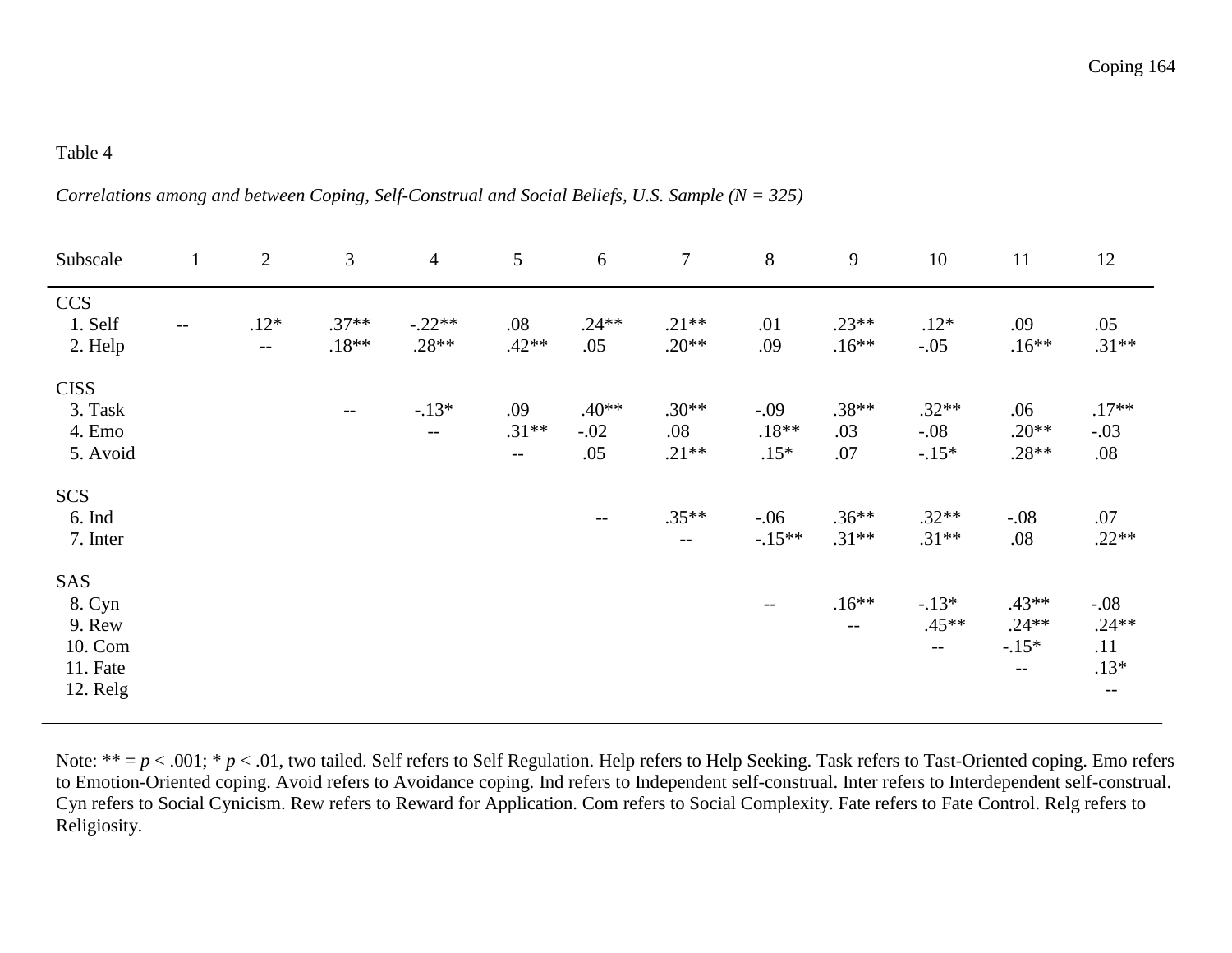*Correlations among and between Coping, Self-Construal and Social Beliefs, Chinese Sample (N = 321)* 

| Subscale                                                   | $\mathbf{1}$ | $\overline{2}$      | 3                 | $\overline{4}$    | 5                                           | 6                           | $\tau$                              | 8                     | 9                        | 10                       | 11                               | 12                                   |
|------------------------------------------------------------|--------------|---------------------|-------------------|-------------------|---------------------------------------------|-----------------------------|-------------------------------------|-----------------------|--------------------------|--------------------------|----------------------------------|--------------------------------------|
| <b>CCS</b><br>1. Self<br>2. Help                           | $- -$        | .03<br>$\mathbf{u}$ | $.43**$<br>$-.04$ | $-.11*$<br>$.17*$ | $.25**$<br>$.29**$                          | $.30**$<br>$-.19**$         | $.21**$<br>$-.09$                   | .03<br>$-.02$         | $.25**$<br>.00           | $.22**$<br>$-.24**$      | $.13*$<br>.08                    | $.16*$<br>$-.04$                     |
| <b>CISS</b><br>3. Task<br>4. Emo<br>5. Avoid               |              |                     | $ -$              | $-.10$<br>$- -$   | .07<br>$.34**$<br>$\mathcal{L} \mathcal{L}$ | $.45**$<br>$-.07$<br>$-.01$ | $.19**$<br>.04<br>$.15**$           | .04<br>$.23**$<br>.10 | $.34**$<br>$-.04$<br>.10 | $.35**$<br>$-.02$<br>.03 | $-.03$<br>$.24**$<br>$.12*$      | .01<br>.09<br>.04                    |
| <b>SCS</b><br>6. Ind<br>7. Inter                           |              |                     |                   |                   |                                             | $- -$                       | $.30**$<br>$\overline{\phantom{m}}$ | $.16**$<br>$-.06$     | $.31**$<br>$.40**$       | $.47**$<br>$.45**$       | .05<br>$-.03$                    | $.07$<br>$-.08$                      |
| SAS<br>8. Cyn<br>9. Rew<br>10. Com<br>11. Fate<br>12. Relg |              |                     |                   |                   |                                             |                             |                                     | $\qquad \qquad -$     | .02<br>$ -$              | .01<br>.49**<br>$- -$    | $.39**$<br>$-.01$<br>.05<br>$--$ | .05<br>.08<br>.08<br>$.42**$<br>$--$ |

Note: \*\* =  $p$  < .001; \*  $p$  < .01, two tailed. Self refers to Self Regulation. Help refers to Help Seeking. Task refers to Tast-Oriented coping. Emo refers to Emotion-Oriented coping. Avoid refers to Avoidance coping. Ind refers to Independent self-construal. Inter refers to Interdependent self-construal. Cyn refers to Social Cynicism. Rew refers to Reward for Application. Com refers to Social Complexity. Fate refers to Fate Control. Relg refers to Religiosity.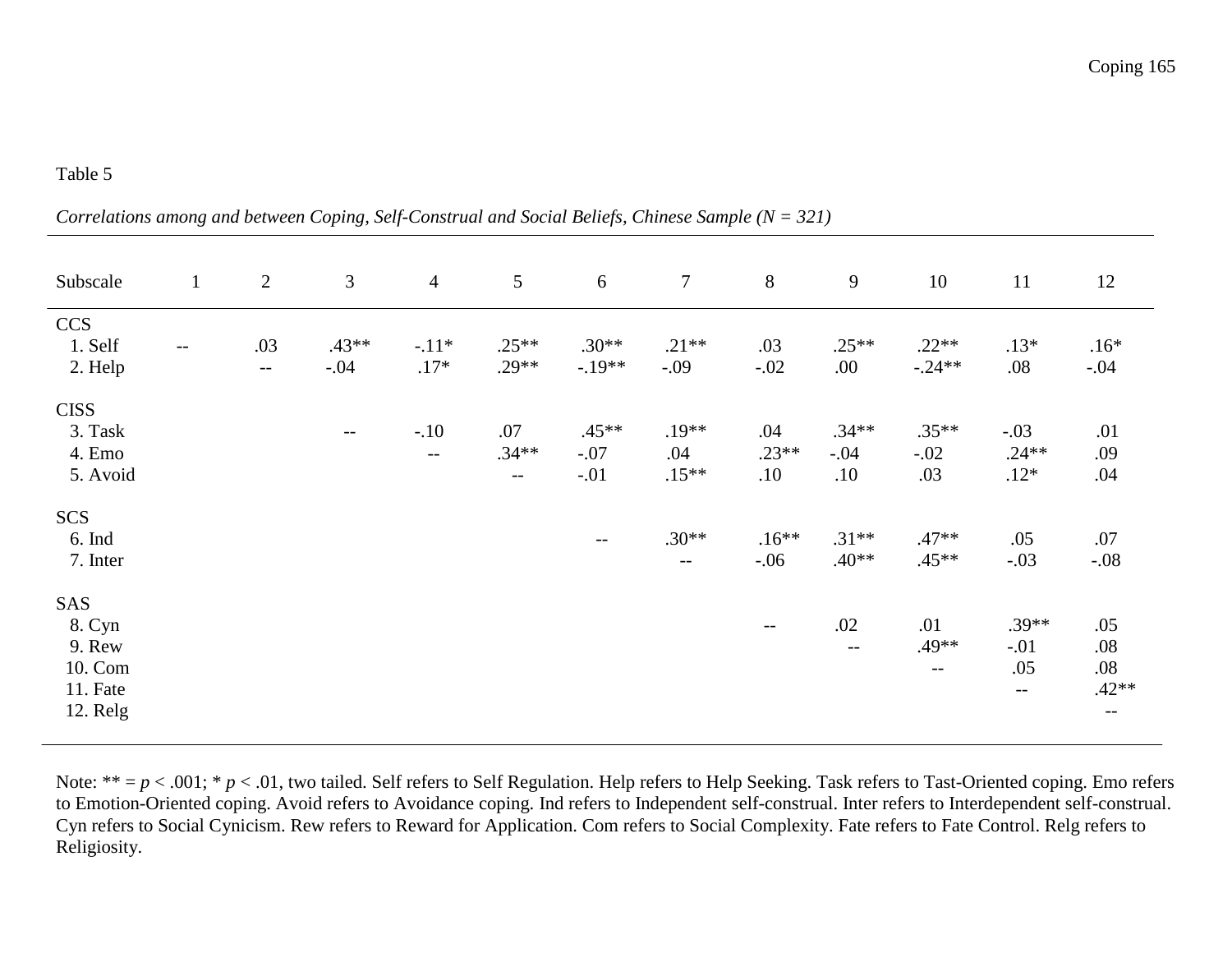|                               | Standardized Canonical Coefficients (Structure Coefficient) |               |                |
|-------------------------------|-------------------------------------------------------------|---------------|----------------|
|                               | Function one                                                | Function two  | Function three |
| Predictors                    |                                                             |               |                |
| Self-Construal                |                                                             |               |                |
| Independent                   | .44(.72)                                                    | $-15(-.25)$   | $-.30(-.25)$   |
| Interdependent                | .36(.73)                                                    | .49(.21)      | $-.26(-.13)$   |
| <b>Social Beliefs</b>         |                                                             |               |                |
| Social Cynicism               | $-.14(-.08)$                                                | .38(.55)      | $-.04(-.15)$   |
| <b>Reward for Application</b> | .36(.74)                                                    | $-.10(-.10)$  | .20(.13)       |
| <b>Social Complexity</b>      | .04(0.46)                                                   | $-.63(-.65)$  | $-.10(-.05)$   |
| <b>Fate Control</b>           | .25(.29)                                                    | .35(.64)      | $-.27(-.08)$   |
| Religiosity                   | .12(.40)                                                    | .11(.12)      | .95(.87)       |
| Criterion                     |                                                             |               |                |
| Coping                        |                                                             |               |                |
| <b>Task Oriented</b>          | .81(.93)                                                    | $-.46(-.32)$  | $-.07(-03)$    |
| <b>Emotion Oriented</b>       | .14(.08)                                                    | .28(.58)      | $-.57(-.25)$   |
| Avoidance                     | .12(.34)                                                    | $.68 \ (.82)$ | $-.37(-.13)$   |
| Self-Regulation               | .23(.54)                                                    | $.12(-.06)$   | $-.40(-.21)$   |
| Seek-Help                     | .18(.43)                                                    | .24(.55)      | 1.07(.68)      |
| <b>Canonical Correlation</b>  | .53                                                         | .44           | .33            |
| Canonical R-Squared           | .28                                                         | .19           | .11            |
| Canonical Eigenvalue          | .40                                                         | .24           | .12            |
| $F (n = 325)$                 | $6.57**$                                                    | $4.76***$     | $2.92*$        |
|                               | $(df=35)$                                                   | $(df=24)$     | $(df=15)$      |

*Canonical Analysis of Self-Construal, Social Beliefs and Coping, U.S. sample (N=325)* 

Note:  $** = p < .001$ ;  $* = p < .01$ : canonical loadings equal or greater than .45 were underlined.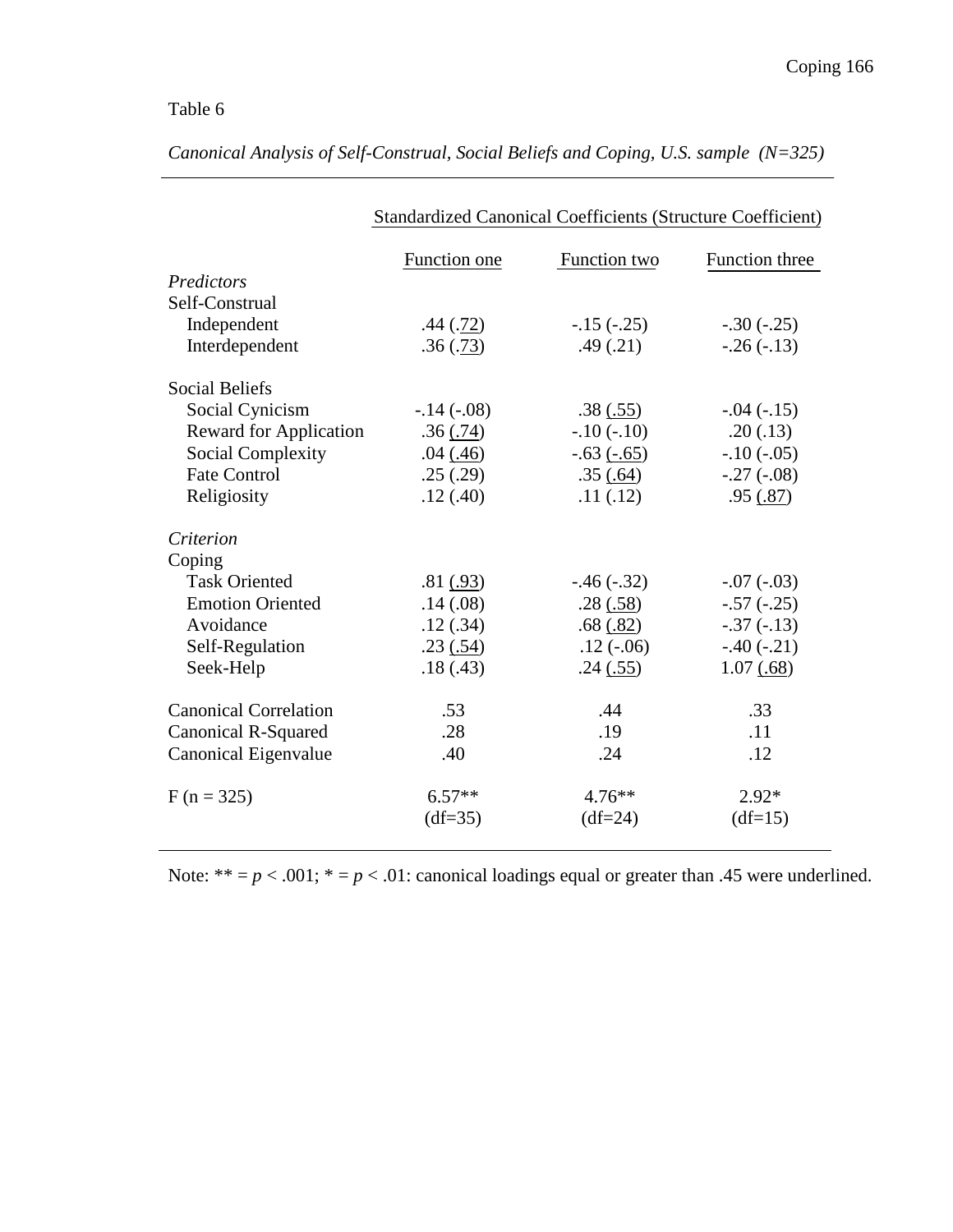|                               |               | <b>Standardized Canonical Coefficients (Loadings)</b> |
|-------------------------------|---------------|-------------------------------------------------------|
|                               | Root one      | Root two                                              |
| Predictors                    |               |                                                       |
| Self-Construal                |               |                                                       |
| Independent                   | .68(.90)      | $-.07(.05)$                                           |
| Interdependent                | $-0.01$ (.43) | .57(.36)                                              |
| <b>Social Beliefs</b>         |               |                                                       |
| Social Cynicism               | $-.02(.09)$   | .27(.48)                                              |
| <b>Reward for Application</b> | .27(.63)      | $-.05(.06)$                                           |
| Social Complexity             | .29(.72)      | $-.22(.03)$                                           |
| <b>Fate Control</b>           | $-.11(-.07)$  | .66(.84)                                              |
| Religiosity                   | .08(.13)      | .26(.47)                                              |
| Criterion                     |               |                                                       |
| Coping                        |               |                                                       |
| <b>Task Oriented</b>          | .83(.92)      | $-.29(-05)$                                           |
| <b>Emotion Oriented</b>       | $-.01(-.14)$  | .80(.79)                                              |
| Avoidance                     | $-.02(.03)$   | .08(.49)                                              |
| Self-Regulation               | .26(.62)      | .65(.45)                                              |
| Seek-Help                     | $-.30(-.26)$  | .08(.21)                                              |
| <b>Canonical Correlation</b>  | .53           | .38                                                   |
| Canonical R-Squared           | .28           | .15                                                   |
| Canonical Eigenvalue          | .39           | .17                                                   |
| $F (n = 321)$                 | $5.28**$      | $3.11**$                                              |
|                               | $(df=35)$     | $(df=24)$                                             |
|                               |               |                                                       |

*Canonical Analysis of Self-Construal, Social Beliefs and Coping, Chinese Sample (N = 321)* 

Note: \*\*  $=p < .001$ ; \*  $=p < .01$ : canonical loadings equal or greater than .45 were underlined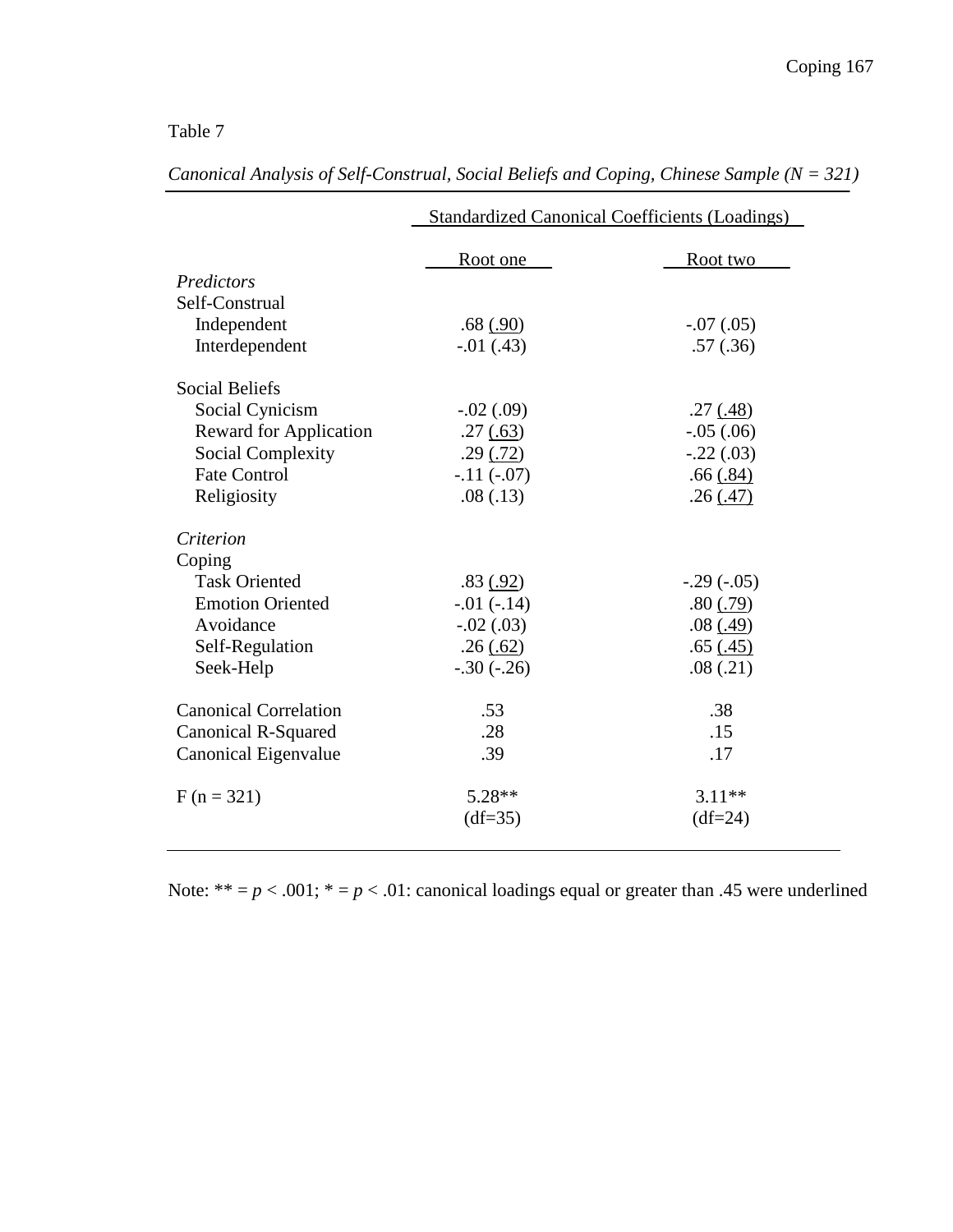*Correlations among and between Coping, Self-Construal, and Social Beliefs, Combined Male Sample (N = 261)* 

| Subscale                                                   | $\mathbf{1}$ | $\overline{2}$ | $\mathfrak{Z}$    | $\overline{4}$    | $5\overline{)}$                                                    | 6                        | $\overline{7}$              | 8                             | 9                        | 10                                                                 | 11                                      | 12                                                         |
|------------------------------------------------------------|--------------|----------------|-------------------|-------------------|--------------------------------------------------------------------|--------------------------|-----------------------------|-------------------------------|--------------------------|--------------------------------------------------------------------|-----------------------------------------|------------------------------------------------------------|
| <b>CCS</b><br>1. Self<br>2. Help                           | $-$          | 0.6<br>$- -$   | $.29**$<br>$.16*$ | $-.08$<br>$.32**$ | .08<br>$.51**$                                                     | $.14*$<br>$-.02$         | $.26**$<br>.11              | .08<br>$-.03$                 | $.28**$<br>$.08$         | $.21**$<br>$-.13*$                                                 | $.14*$<br>$.14*$                        | 0.6<br>$.27**$                                             |
| <b>CISS</b><br>3. Task<br>4. Emo<br>5. Avoid               |              |                | $--$              | $-.09$<br>$- -$   | $.12*$<br>$.38**$<br>$\mathord{\hspace{1pt}\text{--}\hspace{1pt}}$ | $.51**$<br>$-.04$<br>.04 | $.45**$<br>$-.06$<br>$.13*$ | $-.13**$<br>$.23*$<br>$.07\,$ | $.44**$<br>$-.04$<br>.04 | $.48**$<br>$-.17**$<br>$-.12$                                      | $-.07$<br>$.20**$<br>$.19**$            | $.21**$<br>.03<br>$.18**$                                  |
| <b>SCS</b><br>6. Ind<br>7. Inter                           |              |                |                   |                   |                                                                    | $--$                     | $.50**$<br>$ -$             | $-.10$<br>$-.17**$            | $.41**$<br>$.54**$       | $.50**$<br>$.46**$                                                 | $-.20**$<br>$-.14*$                     | $.17**$<br>$.17**$                                         |
| SAS<br>8. Cyn<br>9. Rew<br>10. Com<br>11. Fate<br>12. Relg |              |                |                   |                   |                                                                    |                          |                             | $--$                          | $-.10$<br>$--$           | $-.06$<br>$.61**$<br>$\mathord{\hspace{1pt}\text{--}\hspace{1pt}}$ | $.41**$<br>$-00 -$<br>$-.18**$<br>$- -$ | $-.23**$<br>$.24**$<br>.10<br>$.20**$<br>$\qquad \qquad -$ |

Note: \*\* =  $p < .001$ ; \*  $p < .01$ , two tailed. Self refers to Self Regulation. Help refers to Help Seeking. Task refers to Tast-Oriented coping. Emo refers to Emotion-Oriented coping. Avoid refers to Avoidance coping. Ind refers to Independent self-construal. Inter refers to Interdependent self-construal. Cyn refers to Social Cynicism. Rew refers to Reward for Application. Com refers to Social Complexity. Fate refers to Fate Control. Relg refers to Religiosity.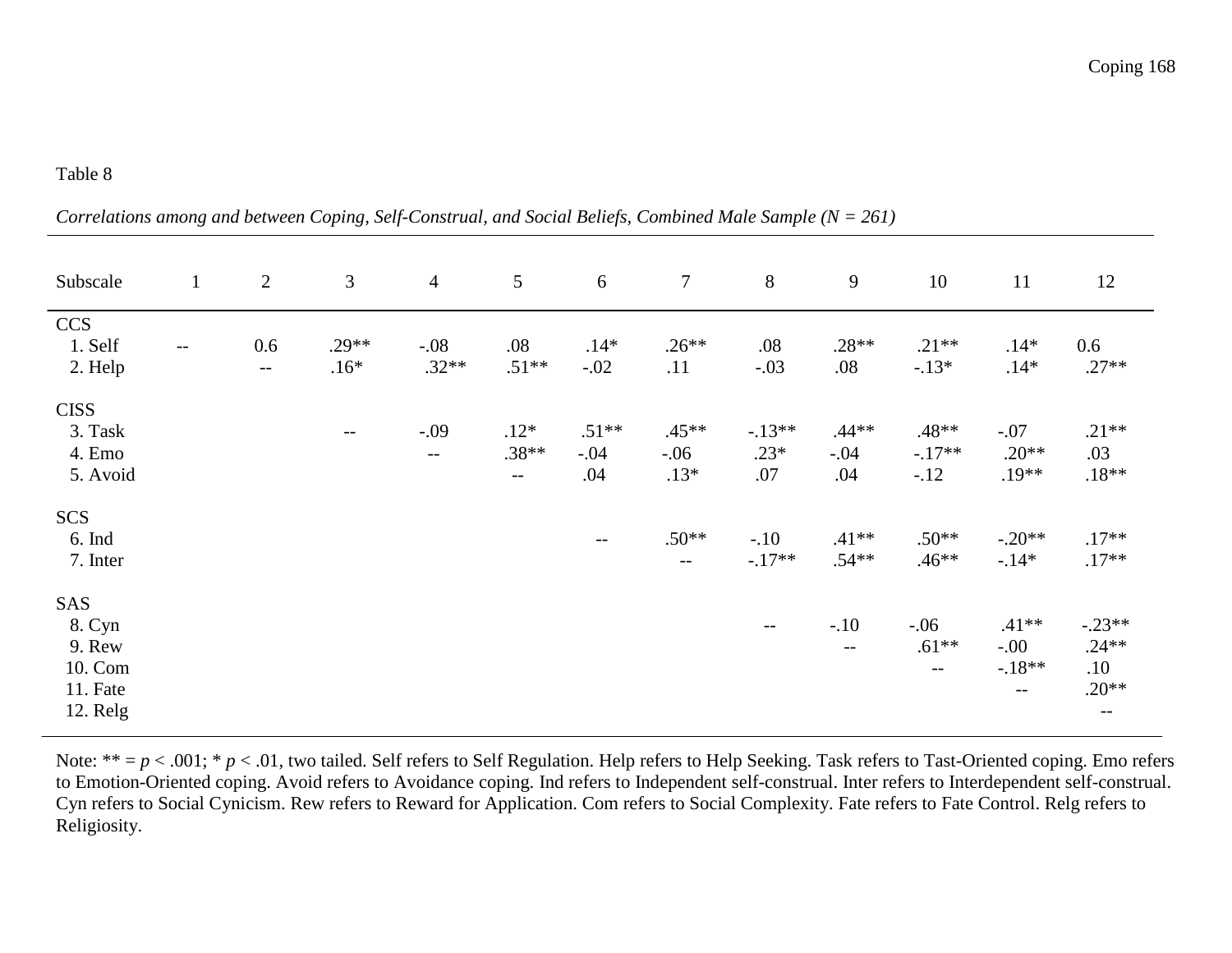*Correlations among and between Coping, Self-Construal, and Social Beliefs, Combined Female Sample (N = 385)* 

| Subscale                                                   | $\mathbf{1}$             | $\overline{2}$   | 3                  | $\overline{4}$      | $\mathfrak{S}$              | 6                         | $\overline{7}$                      | $8\,$                        | 9                     | 10                                 | 11                                                       | 12                               |
|------------------------------------------------------------|--------------------------|------------------|--------------------|---------------------|-----------------------------|---------------------------|-------------------------------------|------------------------------|-----------------------|------------------------------------|----------------------------------------------------------|----------------------------------|
| <b>CCS</b><br>1. Self<br>2. Help                           | $\overline{\phantom{m}}$ | $-15**$<br>$- -$ | $.31**$<br>$.23**$ | $-.25**$<br>$.21**$ | .05<br>$.35**$              | .07<br>$.28**$            | $.15**$<br>$.15**$                  | $.16**$<br>$-.20**$          | $.12*$<br>$.18**$     | $.21**$<br>$-.05$                  | $.25**$<br>$-.11*$                                       | $-.11*$<br>$.33**$               |
| <b>CISS</b><br>3. Task<br>4. Emo<br>5. Avoid               |                          |                  | $- -$              | $-.06$<br>$ -$      | $.16**$<br>$.27**$<br>$- -$ | $.45**$<br>.05<br>$.18**$ | $.18**$<br>$.18**$<br>$.25**$       | $-.17**$<br>$.12*$<br>$-.02$ | $.31**$<br>.04<br>.13 | $.19**$<br>$-.01$<br>$-.07$        | $-.08$<br>$.14**$<br>.05                                 | $.19**$<br>.09<br>$.12*$         |
| <b>SCS</b><br>6. Ind<br>7. Inter                           |                          |                  |                    |                     |                             | $\overline{\phantom{m}}$  | $.20**$<br>$\overline{\phantom{a}}$ | $-.16**$<br>$-.04$           | $.30**$<br>$.25**$    | $.17**$<br>$.31**$                 | $-14**$<br>$.10*$                                        | $.26**$<br>.09                   |
| SAS<br>8. Cyn<br>9. Rew<br>10. Com<br>11. Fate<br>12. Relg |                          |                  |                    |                     |                             |                           |                                     | $\qquad \qquad -$            | .10<br>$--$           | .09<br>$.31**$<br>$\mathrel{{-}-}$ | $.55**$<br>$.14**$<br>$-.08$<br>$\overline{\phantom{m}}$ | $-15**$<br>$.15**$<br>.05<br>.02 |

Note: \*\* =  $p$  < .001; \*  $p$  < .01, two tailed. Self refers to Self Regulation. Help refers to Help Seeking. Task refers to Tast-Oriented coping. Emo refers to Emotion-Oriented coping. Avoid refers to Avoidance coping. Ind refers to Independent self-construal. Inter refers to Interdependent self-construal. Cyn refers to Social Cynicism. Rew refers to Reward for Application. Com refers to Social Complexity. Fate refers to Fate Control. Relg refers to Religiosity.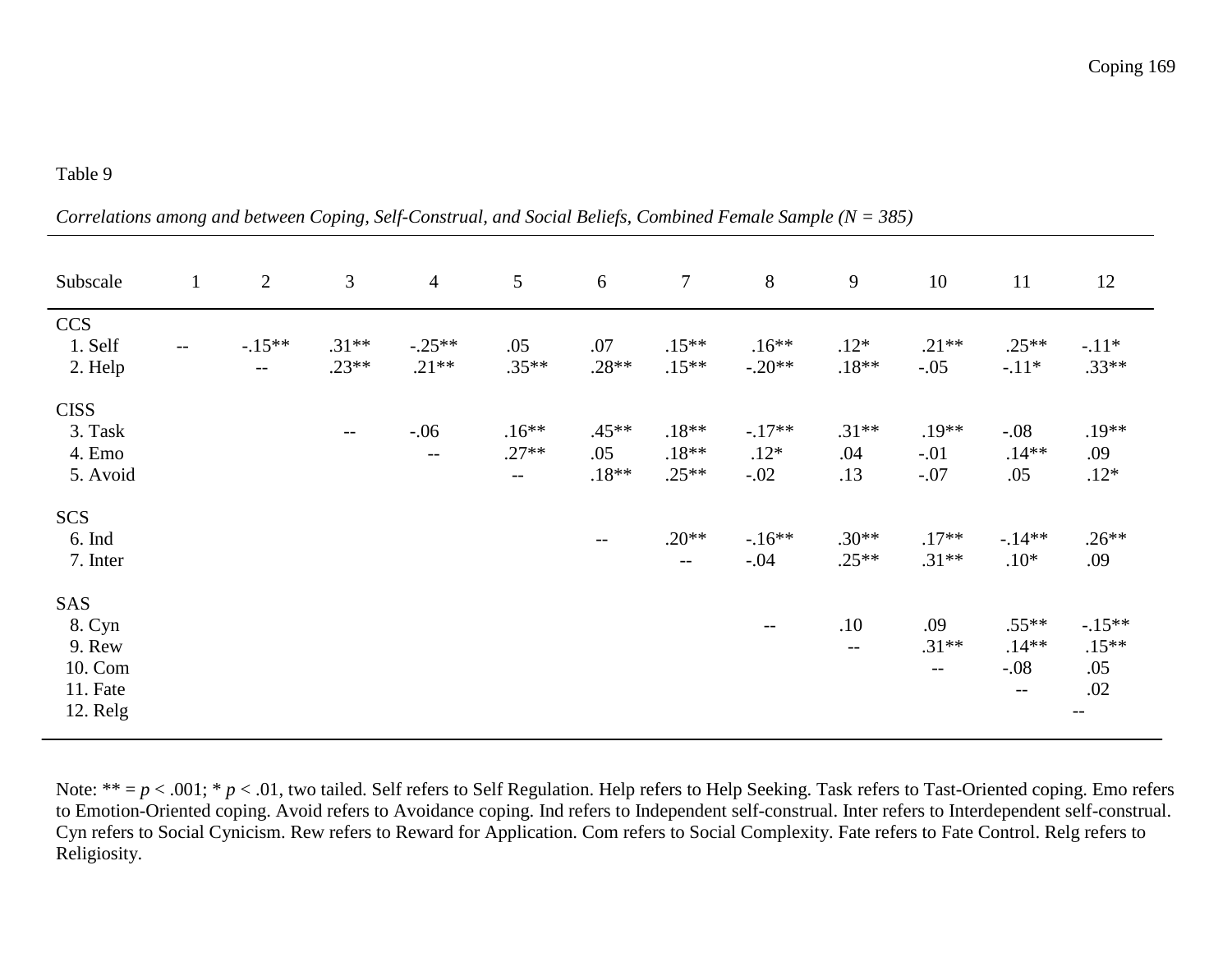*Correlations among and between Coping, Self-Construal, and Social Beliefs, U.S. Male Sample (N = 147)* 

| Subscale                                                   | $\mathbf{1}$ | 2               | 3                                             | $\overline{4}$    | $5\overline{)}$                       | 6                     | $\overline{7}$       | 8                          | 9                     | 10                                                                | 11                                 | 12                                          |
|------------------------------------------------------------|--------------|-----------------|-----------------------------------------------|-------------------|---------------------------------------|-----------------------|----------------------|----------------------------|-----------------------|-------------------------------------------------------------------|------------------------------------|---------------------------------------------|
| <b>CCS</b><br>1. Self<br>2. Help                           | $- -$        | $0.17*$<br>$--$ | $.30**$<br>.13                                | $-.04$<br>$.41**$ | .13<br>.48**                          | $.28*$<br>$-.04$      | $.30**$<br>.14       | .03<br>.11                 | $.31**$<br>$.17*$     | .15<br>$-.11$                                                     | .04<br>$.27**$                     | 0.09<br>$.29**$                             |
| <b>CISS</b><br>3. Task<br>4. Emo<br>5. Avoid               |              |                 | $\mathord{\hspace{1pt}\text{--}\hspace{1pt}}$ | .05<br>$- -$      | $.48*$<br>$.37**$<br>$\mathrel{{-}-}$ | $.52**$<br>.02<br>.02 | $-.02$<br>.00<br>.11 | .48**<br>$.32*$<br>$.21**$ | $.44**$<br>.07<br>.06 | $.46**$<br>$-12$<br>$-.20*$                                       | $-.03$<br>$.27**$<br>$.33**$       | $.26**$<br>$-.03$<br>.12                    |
| <b>SCS</b><br>6. Ind<br>7. Inter                           |              |                 |                                               |                   |                                       | $--$                  | $.57**$<br>$- -$     | .01<br>$-16$               | .48**<br>.49**        | $.42**$<br>$.40**$                                                | $-.05$<br>.05                      | .15<br>$.28**$                              |
| SAS<br>8. Cyn<br>9. Rew<br>10. Com<br>11. Fate<br>12. Relg |              |                 |                                               |                   |                                       |                       |                      | $\qquad \qquad -$          | .03<br>$--$           | $-16$<br>$.53**$<br>$\mathord{\hspace{1pt}\text{--}\hspace{1pt}}$ | $.37**$<br>.12<br>$-.20*$<br>$- -$ | $-.15$<br>$.37**$<br>.11<br>$.17*$<br>$- -$ |

Note: \*\* = *p* < .001; \* *p* < .01, two tailed. Self refers to Self Regulation. Help refers to Help Seeking. Task refers to Tast-Oriented coping. Emo refers to Emotion-Oriented coping. Avoid refers to Avoidance coping. Ind refers to Independent self-construal. Inter refers to Interdependent self-construal. Cyn refers to Social Cynicism. Rew refers to Reward for Application. Com refers to Social Complexity. Fate refers to Fate Control. Relg refers to Religiosity.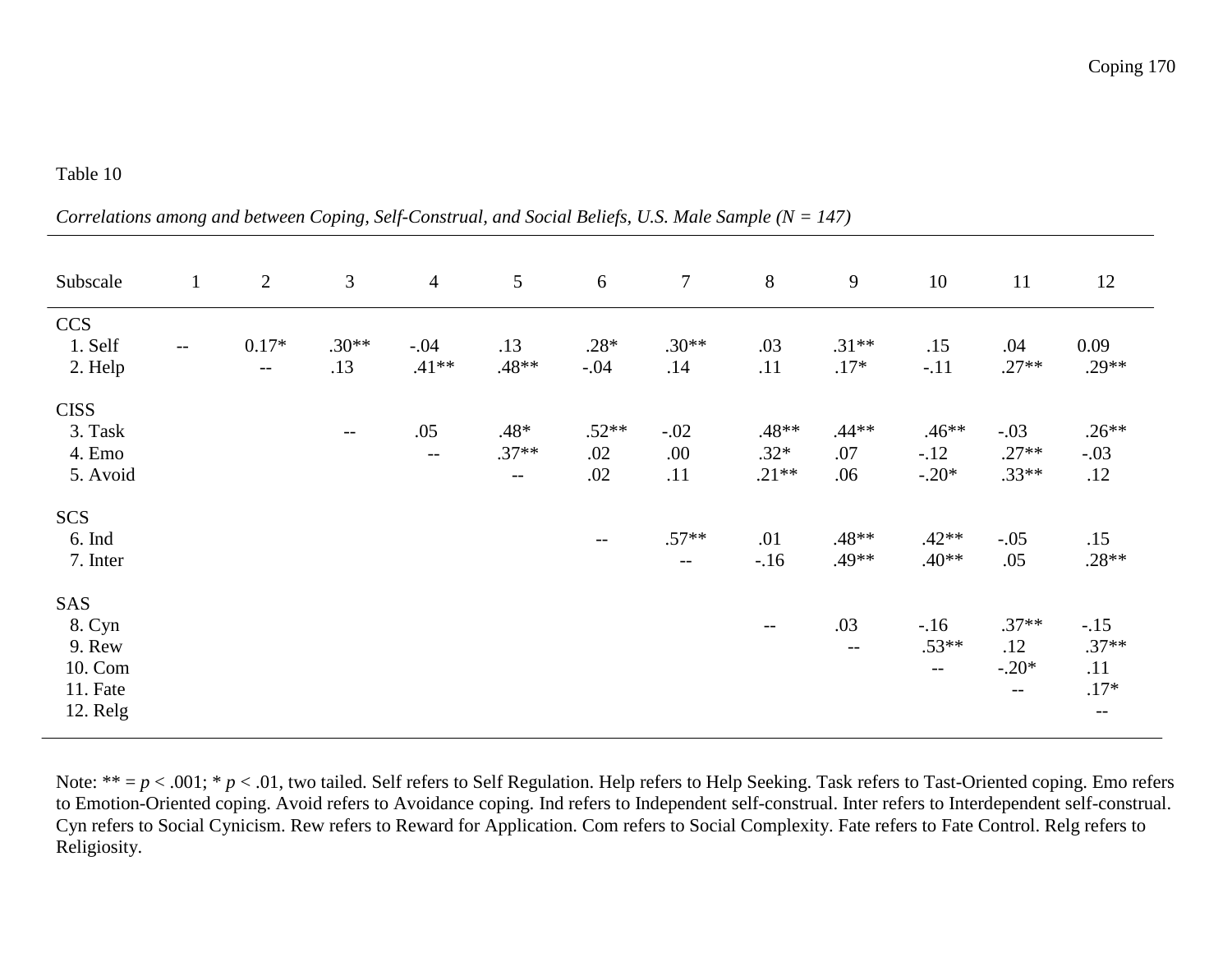*Correlations among and between Coping, Self-Construal, and Social Beliefs, U.S. Female Sample (N = 178)* 

| Subscale                                                   | $\mathbf{1}$             | 2            | $\mathfrak{Z}$    | $\overline{4}$         | $5\phantom{.0}$         | 6                        | $\tau$                          | 8                        | 9                     | 10                          | 11                                   | 12                                    |
|------------------------------------------------------------|--------------------------|--------------|-------------------|------------------------|-------------------------|--------------------------|---------------------------------|--------------------------|-----------------------|-----------------------------|--------------------------------------|---------------------------------------|
| <b>CCS</b><br>1. Self<br>2. Help                           | $\overline{\phantom{m}}$ | 0.13<br>$--$ | $.52**$<br>$.19*$ | $-.31**$<br>$.18*$     | .06<br>$.35**$          | $.30*$<br>.12            | $.18**$<br>$.21*$               | $-.20$<br>.14            | .12<br>$.23**$        | .12<br>.03                  | .02<br>$.16*$                        | .05<br>$.31**$                        |
| <b>CISS</b><br>3. Task<br>4. Emo<br>5. Avoid               |                          |              | $- -$             | $-.13$<br>$\mathbf{u}$ | .15<br>$.20**$<br>$- -$ | $.32**$<br>$-.11$<br>.08 | $.17*$<br>$.16*$<br>$.29**$     | $-.12$<br>$.21**$<br>.14 | $.29**$<br>.01<br>.09 | $.19**$<br>$-.07$<br>$-.13$ | .12<br>$.16*$<br>$.27**$             | .11<br>$-.06$<br>.03                  |
| <b>SCS</b><br>6. Ind<br>7. Inter                           |                          |              |                   |                        |                         | $- -$                    | .12<br>$\overline{\phantom{m}}$ | $-.09$<br>$-.06$         | $.28**$<br>$.21**$    | $.20**$<br>$.26**$          | $-.10$<br>.14                        | .02<br>$.19*$                         |
| SAS<br>8. Cyn<br>9. Rew<br>10. Com<br>11. Fate<br>12. Relg |                          |              |                   |                        |                         |                          |                                 | $\overline{\phantom{m}}$ | $.21**$<br>$- -$      | $-16*$<br>$.33**$<br>$-\,-$ | $.45**$<br>$.34**$<br>$-.07$<br>$--$ | $-.02$<br>$.17*$<br>.12<br>.12<br>$-$ |

Note: \*\* =  $p$  < .001; \*  $p$  < .01, two tailed. Self refers to Self Regulation. Help refers to Help Seeking. Task refers to Tast-Oriented coping. Emo refers to Emotion-Oriented coping. Avoid refers to Avoidance coping. Ind refers to Independent self-construal. Inter refers to Interdependent self-construal. Cyn refers to Social Cynicism. Rew refers to Reward for Application. Com refers to Social Complexity. Fate refers to Fate Control. Relg refers to Religiosity.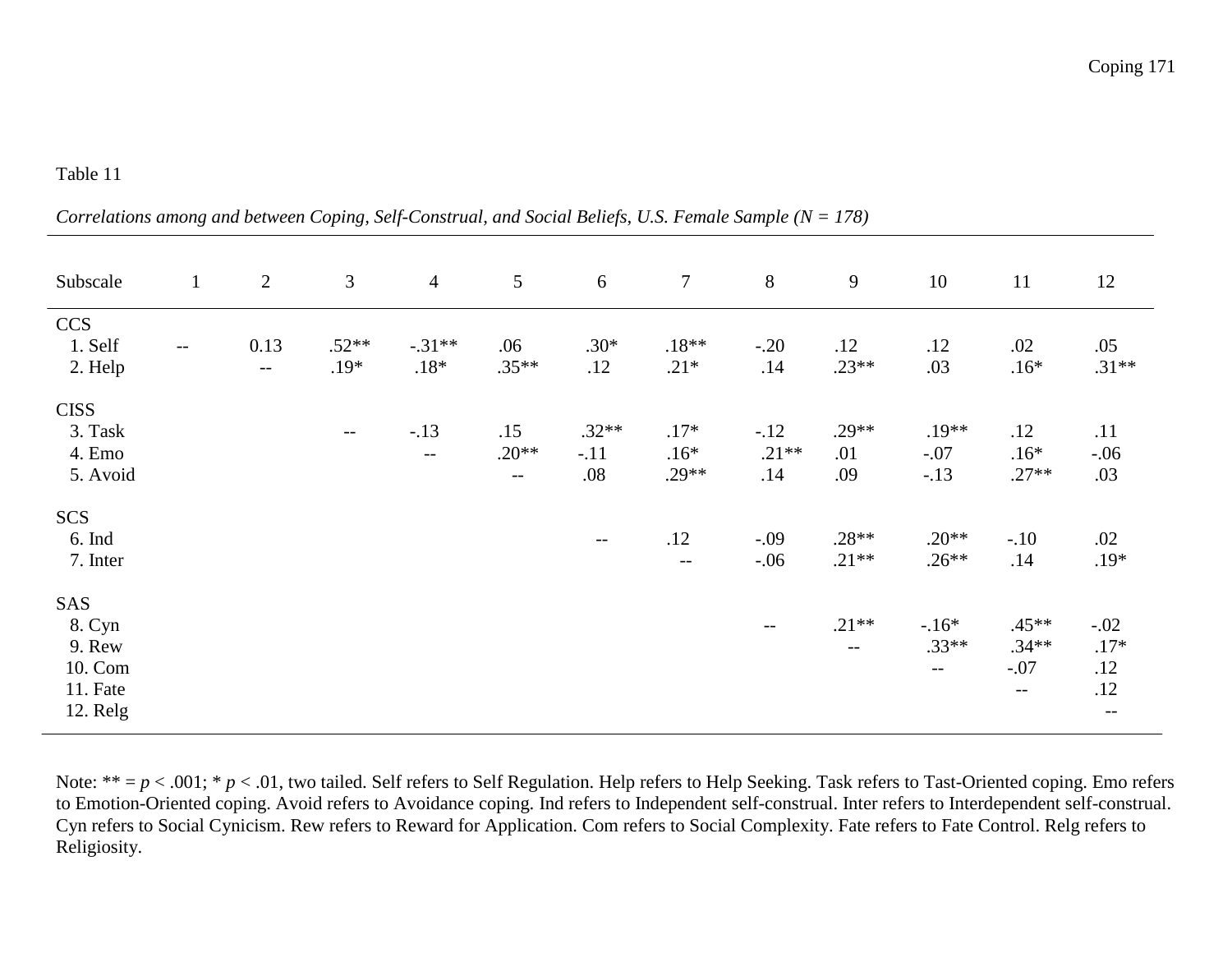*Correlations among and between Coping, Self-Construal, and Social Beliefs, Chinese Male Sample (N = 114)* 

| Subscale                                                   | $\mathbf{1}$             | $\overline{2}$  | 3              | $\overline{4}$  | 5                                                               | 6                           | $\tau$                              | 8                    | 9                           | 10                                                              | 11                                   | 12                                      |
|------------------------------------------------------------|--------------------------|-----------------|----------------|-----------------|-----------------------------------------------------------------|-----------------------------|-------------------------------------|----------------------|-----------------------------|-----------------------------------------------------------------|--------------------------------------|-----------------------------------------|
| <b>CCS</b><br>1. Self<br>2. Help                           | $\overline{\phantom{m}}$ | $.08\,$<br>$--$ | $.42**$<br>.06 | $-.12$<br>$.17$ | .17<br>$.45**$                                                  | $.22*$<br>$-.29$            | $.34**$<br>$-.07$                   | $-.06$<br>.09        | $.29**$<br>$-.06$           | $.32**$<br>$-.22$                                               | .12<br>.18                           | $.21*$<br>.03                           |
| <b>CISS</b><br>3. Task<br>4. Emo<br>5. Avoid               |                          |                 | $--$           | $-.05$<br>$- -$ | .13<br>$.40**$<br>$\mathord{\hspace{1pt}\text{--}\hspace{1pt}}$ | $.46**$<br>$-.18$<br>$-.15$ | $.32**$<br>$-.17$<br>.04            | .04<br>$.21*$<br>.16 | $.42**$<br>$-.18$<br>$-.01$ | .49**<br>$-.27**$<br>$-.08$                                     | $-0.00$<br>.16<br>.16                | $-.04$<br>.10<br>.11                    |
| <b>SCS</b><br>$6.$ Ind<br>7. Inter                         |                          |                 |                |                 |                                                                 | $--$                        | $.33**$<br>$\overline{\phantom{a}}$ | .13<br>$-.03$        | $.37**$<br>$.59**$          | $.60**$<br>$.51**$                                              | $-.20*$<br>$-.23*$                   | $-.06$<br>$-.11$                        |
| SAS<br>8. Cyn<br>9. Rew<br>10. Com<br>11. Fate<br>12. Relg |                          |                 |                |                 |                                                                 |                             |                                     |                      | $-.17$<br>$ -$              | .11<br>$.67**$<br>$\mathord{\hspace{1pt}\text{--}\hspace{1pt}}$ | $.32**$<br>$-.08$<br>$-.13$<br>$- -$ | $-.09$<br>.08<br>.02<br>$.50**$<br>$--$ |

Note: \*\* =  $p$  < .001; \*  $p$  < .01, two tailed. Self refers to Self Regulation. Help refers to Help Seeking. Task refers to Tast-Oriented coping. Emo refers to Emotion-Oriented coping. Avoid refers to Avoidance coping. Ind refers to Independent self-construal. Inter refers to Interdependent self-construal. Cyn refers to Social Cynicism. Rew refers to Reward for Application. Com refers to Social Complexity. Fate refers to Fate Control. Relg refers to Religiosity.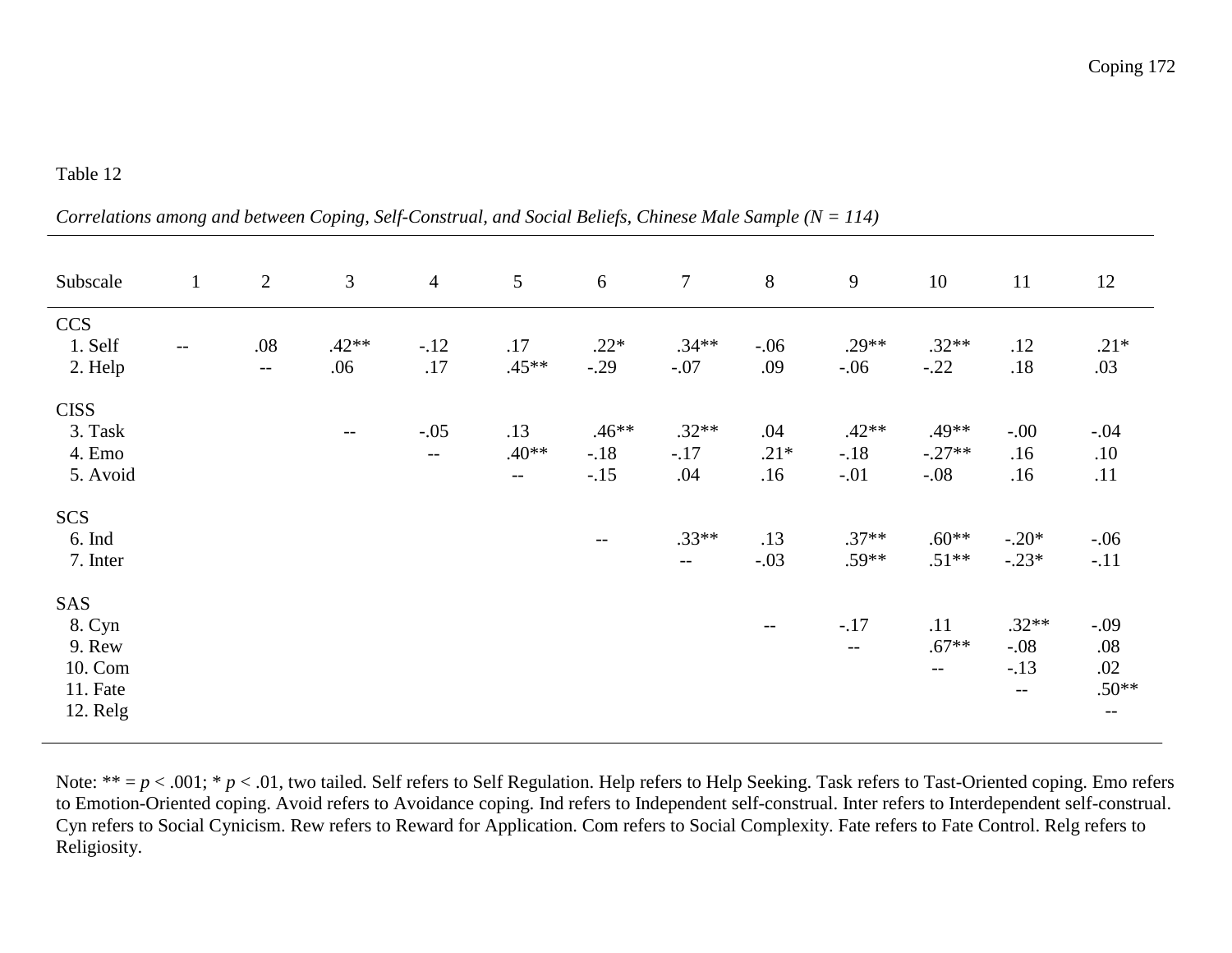|  |  |  | Correlations among and between Coping, Self-Construal, and Social Beliefs, Chinese Female Sample ( $N = 207$ ) |  |
|--|--|--|----------------------------------------------------------------------------------------------------------------|--|
|--|--|--|----------------------------------------------------------------------------------------------------------------|--|

| Subscale                                                   | $\mathbf{1}$ | $\overline{2}$ | $\mathfrak{Z}$ | $\overline{4}$                     | 5                                          | 6                     | $\tau$                        | $8\,$                 | $\mathbf{9}$             | 10                          | 11                            | 12                                   |
|------------------------------------------------------------|--------------|----------------|----------------|------------------------------------|--------------------------------------------|-----------------------|-------------------------------|-----------------------|--------------------------|-----------------------------|-------------------------------|--------------------------------------|
| <b>CCS</b><br>1. Self<br>2. Help                           | $ -$         | .02<br>$\sim$  | .49**<br>.01   | $-.11$<br>.07                      | $.28**$<br>$.16*$                          | $.37**$<br>.02        | $.18*$<br>.08                 | .05<br>$-.13$         | $.21**$<br>.08           | $.21**$<br>$-.01$           | $.15*$<br>.02                 | .13<br>$-.08$                        |
| <b>CISS</b><br>3. Task<br>4. Emo<br>5. Avoid               |              |                | $- -$          | $-.10$<br>$\overline{\phantom{m}}$ | .06<br>$.27**$<br>$\overline{\phantom{a}}$ | $.44**$<br>.03<br>.08 | $.19**$<br>$.19**$<br>$.20**$ | .02<br>$.25**$<br>.08 | $.32**$<br>.05<br>$.14*$ | $.28**$<br>.11<br>.05       | $-.06$<br>$.32**$<br>.07      | .05<br>.12<br>$-.00$                 |
| <b>SCS</b><br>6. Ind<br>7. Inter                           |              |                |                |                                    |                                            | $- -$                 | $.28**$<br>$- -$              | $.18*$<br>.00.        | $.32**$<br>$.28**$       | $.33**$<br>$.37**$          | $.18*$<br>.11                 | $.17*$<br>$-.04$                     |
| SAS<br>8. Cyn<br>9. Rew<br>10. Com<br>11. Fate<br>12. Relg |              |                |                |                                    |                                            |                       |                               | $\qquad \qquad -$     | .10<br>$-$               | $.19**$<br>$.33**$<br>$- -$ | $.45**$<br>.05<br>.12<br>$--$ | .13<br>.09<br>.10<br>$.35**$<br>$--$ |

Note: \*\* = p < .001; \* p < .01, two tailed. Self refers to Self Regulation. Help refers to Help Seeking. Task refers to Tast-Oriented coping. Emo refers<br>to Emotion-Oriented coping. Avoid refers to Avoidance coping. Ind ref Religiosity.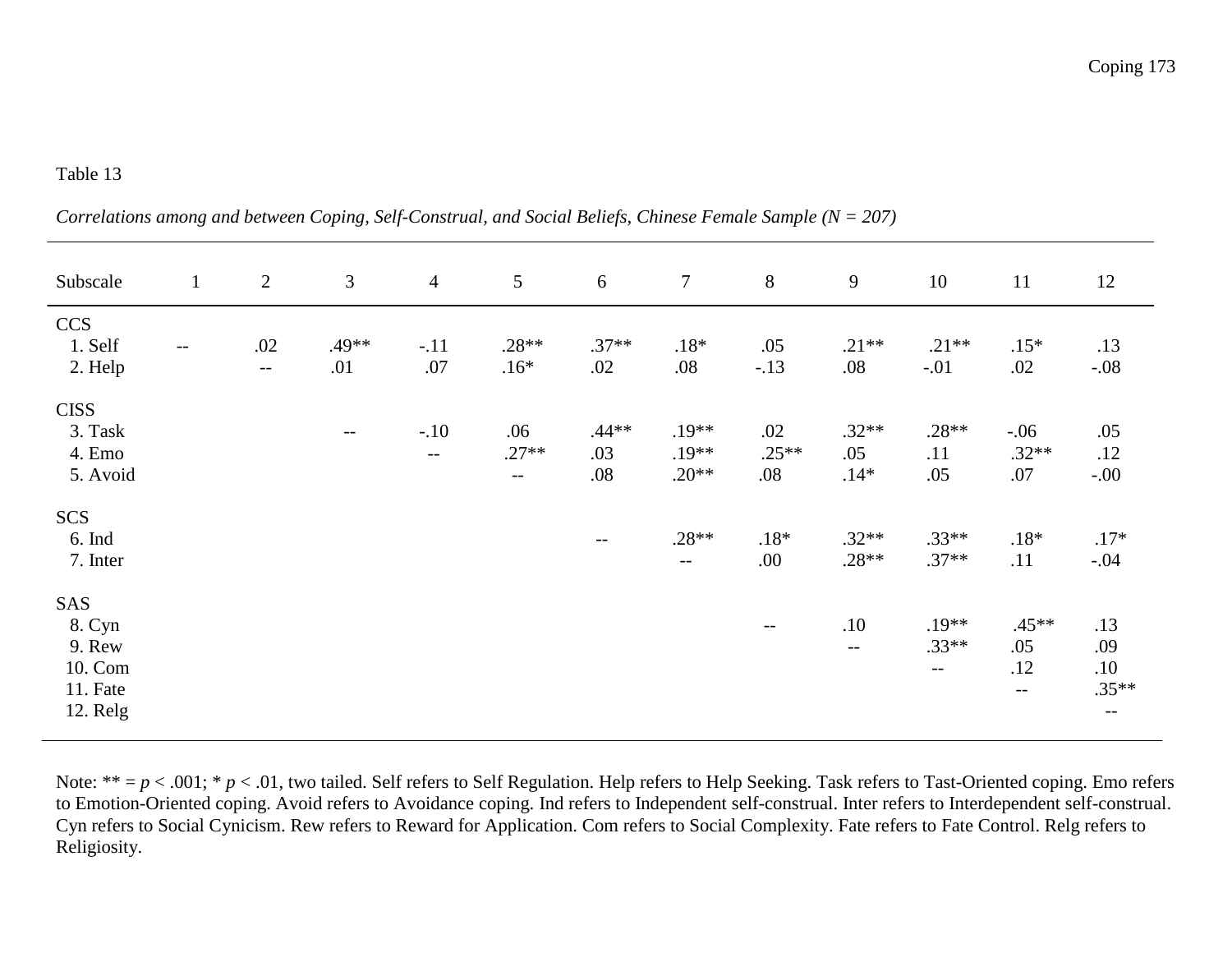# *Canonical Analysis of Self-Construal, Social Beliefs and Coping by Gender, Combined Sample*

|                               | <b>Standardized Canonical Coefficients</b><br>(Loadings)<br>Male |              |              | <b>Standardized Canonical Coefficients</b><br>(Loadings)<br>Female |
|-------------------------------|------------------------------------------------------------------|--------------|--------------|--------------------------------------------------------------------|
|                               | Root one                                                         | Root two     | Root one     | Root two                                                           |
| Predictors                    |                                                                  |              |              |                                                                    |
| Self-Construal                |                                                                  |              |              |                                                                    |
| Independent                   | .45(.82)                                                         | $-.04 (-03)$ | .54(.79)     | .30(.25)                                                           |
| Interdependent                | .23(.72)                                                         | .52(.32)     | .16(.33)     | .48 $(.62)$                                                        |
| <b>Social Beliefs</b>         |                                                                  |              |              |                                                                    |
| Social Cynicism               | $-.09(-.17)$                                                     | .33(.30)     | $-.28(-.47)$ | $.22$ $(.53)$                                                      |
| <b>Reward for Application</b> | .17(0.73)                                                        | .30(.23)     | .35(.50)     | .01(.33)                                                           |
| <b>Social Complexity</b>      | .41 $(.82)$                                                      | $-.69(-.34)$ | $-.17(.06)$  | .16(.42)                                                           |
| <b>Fate Control</b>           | $.11(-.12)$                                                      | .34(.63)     | $-.13(-.30)$ | .58(.72)                                                           |
| Religiosity                   | .01(.24)                                                         | .43(.52)     | .33(.57)     | $-.23(-.12)$                                                       |
| Criterion                     |                                                                  |              |              |                                                                    |
| Coping                        |                                                                  |              |              |                                                                    |
| <b>Task Oriented</b>          | .97(0.97)                                                        | $-.12(.10)$  | .73(.79)     | .06(.29)                                                           |
| <b>Emotion Oriented</b>       | $-.01(-.15)$                                                     | .27(.56)     | $-.08(.10)$  | .61(.42)                                                           |
| Avoidance                     | $-.00(.03)$                                                      | .41(.78)     | .16(.41)     | .21(.37)                                                           |
| Self-Regulation               | .14(.40)                                                         | .40(.40)     | $-.27(-.09)$ | .85( .75)                                                          |
| Seek-Help                     | $-.18(-.02)$                                                     | .48(.78)     | .48(.72)     | $-.17(-.08)$                                                       |
| <b>Canonical Correlation</b>  | .61                                                              | .42          | .59          | .44                                                                |
| <b>Canonical R-Squared</b>    | .38                                                              | .18          | .34          | .19                                                                |
| Canonical Eigenvalue          | .61                                                              | .21          | .52          | .24                                                                |
| $F(n=261 (M); 385 (F))$       | $6.27**$                                                         | $3.59**$     | $8.76***$    | $5.45**$                                                           |
|                               | $(df=35)$                                                        | $(df=24)$    | $(df=35)$    | $(df=24)$                                                          |

Note: \*\*  $= p < .001$ ; \*  $= p < .01$ : canonical loadings equal or greater than .45 were underlined.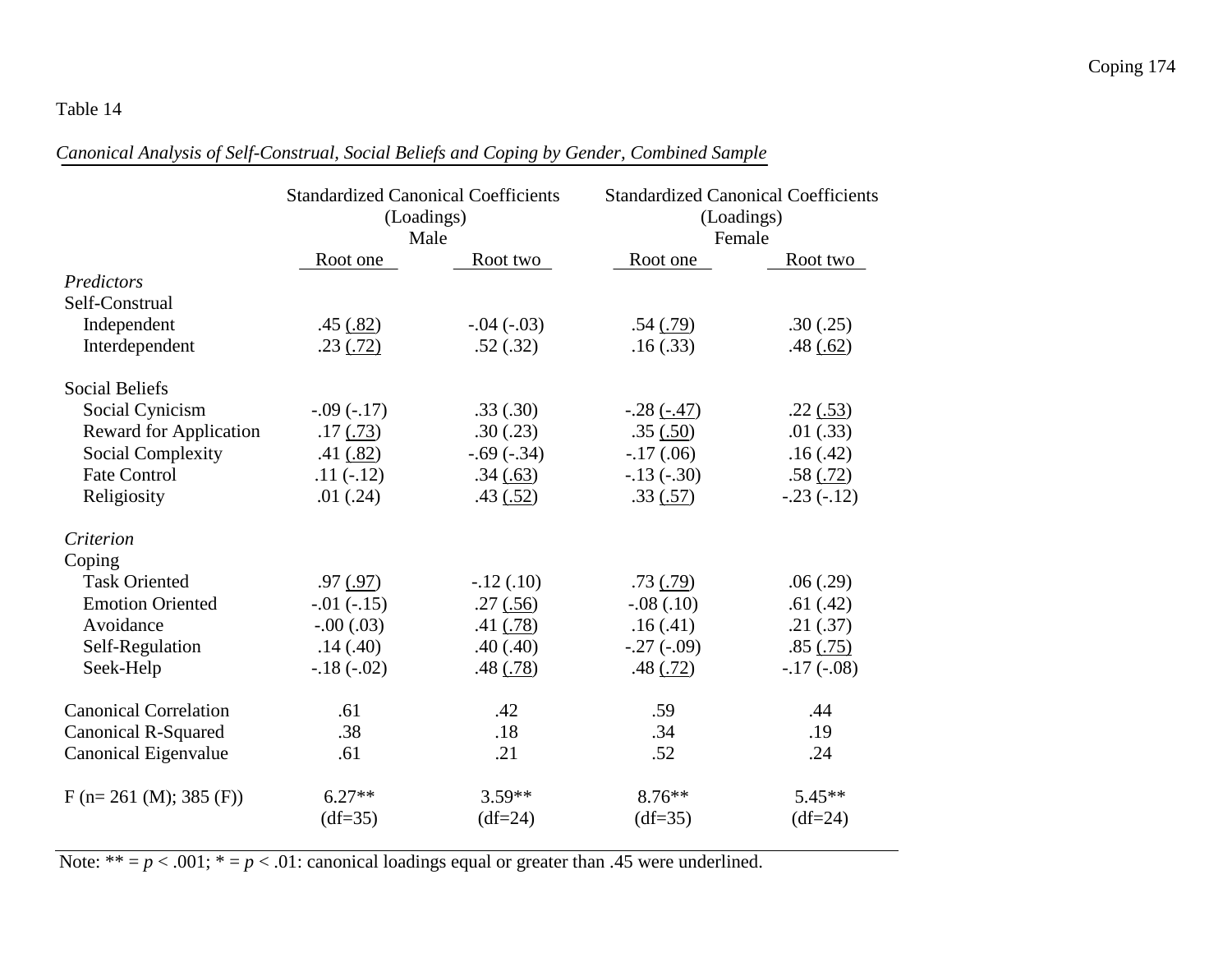*Canonical Analysis of Self-Construal, Social Beliefs and Coping by Gender (U.S.)* 

|                               |               | <b>Standardized Canonical Coefficients (Loadings)</b> |              |             | <b>Standardized Canonical Coefficients (Loadings)</b> |              |  |  |  |
|-------------------------------|---------------|-------------------------------------------------------|--------------|-------------|-------------------------------------------------------|--------------|--|--|--|
|                               |               | Male                                                  |              |             | Female                                                |              |  |  |  |
|                               | Root one      | Root two                                              | Root three   | Root one    | Root two                                              | Root three   |  |  |  |
| Predictors                    |               |                                                       |              |             |                                                       |              |  |  |  |
| Self-Construal                |               |                                                       |              |             |                                                       |              |  |  |  |
| Independent                   | .34(.80)      | .18(.04)                                              | .52(.31)     | .50(.55)    | $-.31 (-.47)$                                         | $-.24(-.21)$ |  |  |  |
| Interdependent                | .34(.80)      | $-.39(-.22)$                                          | $-19(-13)$   | .58(.71)    | .56(.29)                                              | $-.09(-03)$  |  |  |  |
| <b>Social Beliefs</b>         |               |                                                       |              |             |                                                       |              |  |  |  |
| Social Cynicism               | $-.00(-.10)$  | $-.37(-.52)$                                          | .37(.59)     | $-.13(.05)$ | .52(.54)                                              | .60(.49)     |  |  |  |
| <b>Reward for Application</b> | .31(.79)      | $-.28(-.23)$                                          | $.05(-.07)$  | .17(.50)    | $-.36(-.34)$                                          | .24(.26)     |  |  |  |
| <b>Social Complexity</b>      | .27(.72)      | .57(0.45)                                             | $-.02(-.03)$ | $-.23(.09)$ | $-.34(-.50)$                                          | $-.07(-.04)$ |  |  |  |
| <b>Fate Control</b>           | $-.03(-0.05)$ | $-.40(-.76)$                                          | .18(.15)     | .43(.49)    | .10(.31)                                              | $-.41(.07)$  |  |  |  |
| Religiosity                   | .03(.32)      | $-.23(-.38)$                                          | $-76(-74)$   | .14(.31)    | $-.30(-.30)$                                          | .81(.76)     |  |  |  |
| Criterion                     |               |                                                       |              |             |                                                       |              |  |  |  |
| Coping                        |               |                                                       |              |             |                                                       |              |  |  |  |
| <b>Task Oriented</b>          | .92(.95)      | .12(.02)                                              | $-.06(-.20)$ | .09(68)     | $-.57(-.57)$                                          | $-12(-.23)$  |  |  |  |
| <b>Emotion Oriented</b>       | $.20(-.02)$   | $-.24(-.63)$                                          | .84(.51)     | .17(0.16)   | .51(.65)                                              | $-.19(.13)$  |  |  |  |
| Avoidance                     | $-.10(-.00)$  | $-.54(-.85)$                                          | .22(.10)     | .48(.70)    | $.62$ $(.55)$                                         | $-.27(-.02)$ |  |  |  |
| Self-Regulation               | .27(.51)      | $-15(-.25)$                                           | .31(.12)     | .35(.56)    | $.02(-.43)$                                           | $-.54(-.43)$ |  |  |  |
| Seek-Help                     | $-.11(.09)$   | $-.44 (-.80)$                                         | $-.99(-.50)$ | .30(.61)    | $-.23(-.03)$                                          | .99(0.77)    |  |  |  |
| <b>Canonical Correlation</b>  | .65           | .49                                                   | .37          | .52         | .44                                                   | .36          |  |  |  |
| <b>Canonical R-Squared</b>    | .43           | .24                                                   | .14          | .27         | .20                                                   | .13          |  |  |  |
| Canonical Eigenvalue          | .74           | .31                                                   | .16          | .36         | .24                                                   | .15          |  |  |  |
| $F (n = 147 (M); 178 (F))$    | $4.40**$      | $2.74**$                                              | $1.72*$      | $3.61**$    | 2.89**                                                | $2.04*$      |  |  |  |
|                               | $(df=35)$     | $(df=24)$                                             | $(df=15)$    | $(df=35)$   | $(df=24)$                                             | $(df=15)$    |  |  |  |

Note: \*\*  $=p < .001$ ; \*  $=p < .01$ : canonical loadings equal or greater than .45 were underlined.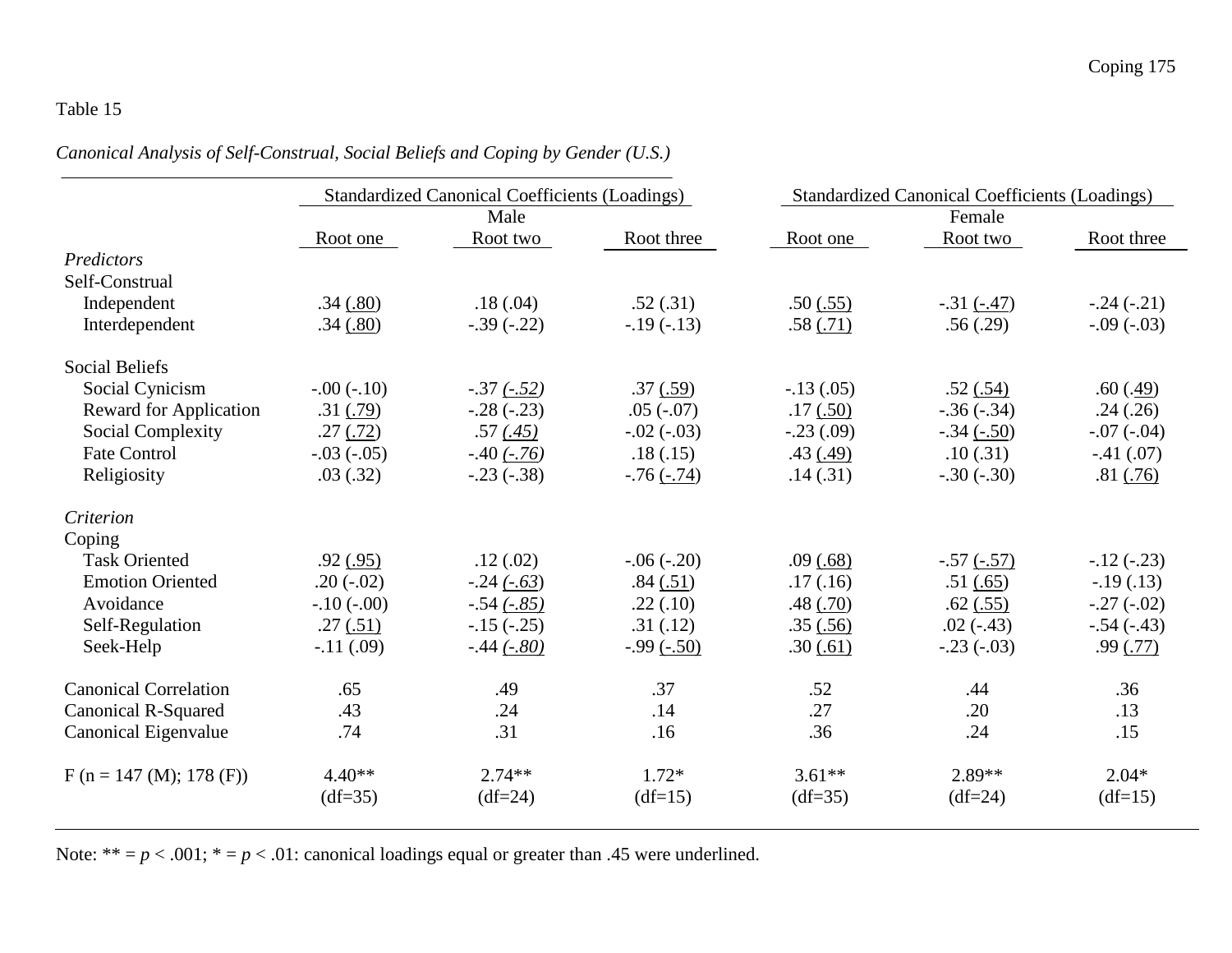|                               |               | <b>Standardized Canonical Coefficients (Loadings)</b> |              |  |  |  |  |  |  |
|-------------------------------|---------------|-------------------------------------------------------|--------------|--|--|--|--|--|--|
|                               | Male          | Female                                                |              |  |  |  |  |  |  |
|                               | Root one      | Root one                                              | Root two     |  |  |  |  |  |  |
| Predictors                    |               |                                                       |              |  |  |  |  |  |  |
| Self-Construal                |               |                                                       |              |  |  |  |  |  |  |
| Independent                   | .51(.81)      | .68(.89)                                              | $-.32(-.06)$ |  |  |  |  |  |  |
| Interdependent                | .16(.54)      | .14(.49)                                              | .37(.31)     |  |  |  |  |  |  |
| <b>Social Beliefs</b>         |               |                                                       |              |  |  |  |  |  |  |
| Social Cynicism               | $-.39(-.14)$  | .02(.22)                                              | .26(.54)     |  |  |  |  |  |  |
| <b>Reward for Application</b> | $-.09(.61)$   | .29(.62)                                              | $-.16(-.08)$ |  |  |  |  |  |  |
| <b>Social Complexity</b>      | $.62$ $(.86)$ | .23(.60)                                              | $-.00(.13)$  |  |  |  |  |  |  |
| <b>Fate Control</b>           | $.26(-.16)$   | $-.05(.16)$                                           | .75(.89)     |  |  |  |  |  |  |
| Religiosity                   | $-17(-05)$    | .08(.22)                                              | .13(.34)     |  |  |  |  |  |  |
| Criterion                     |               |                                                       |              |  |  |  |  |  |  |
| Coping                        |               |                                                       |              |  |  |  |  |  |  |
| <b>Task Oriented</b>          | $.71$ $(.77)$ | .75(.91)                                              | $-.52(-.37)$ |  |  |  |  |  |  |
| <b>Emotion Oriented</b>       | $.02(-.46)$   | .26(.16)                                              | .89(.86)     |  |  |  |  |  |  |
| Avoidance                     | $-.32(-.22)$  | .03(.26)                                              | $-.10(.23)$  |  |  |  |  |  |  |
| Self-Regulation               | .20(.48)      | .38(.72)                                              | .50(.13)     |  |  |  |  |  |  |
| Seek-Help                     | $-.45(-.45)$  | .03(.07)                                              | $-.09(-.04)$ |  |  |  |  |  |  |
| <b>Canonical Correlation</b>  | .68           | .53                                                   | .43          |  |  |  |  |  |  |
| <b>Canonical R-Squared</b>    | .46           | .28                                                   | .19          |  |  |  |  |  |  |
| Canonical Eigenvalue          | .85           | .39                                                   | .23          |  |  |  |  |  |  |
| $F (n = 114 (M); 207 (F))$    | $2.97**$      | $3.88**$                                              | $2.67**$     |  |  |  |  |  |  |
|                               | $(df=35)$     | $(df=24)$                                             | $(df=15)$    |  |  |  |  |  |  |

*Canonical Analysis of Self-Construal, Social Beliefs and Coping by Gender (Chinese)* 

Note:  $** = p < .001$ ;  $* = p < .01$ : canonical loadings equal or greater than .45 were underlined.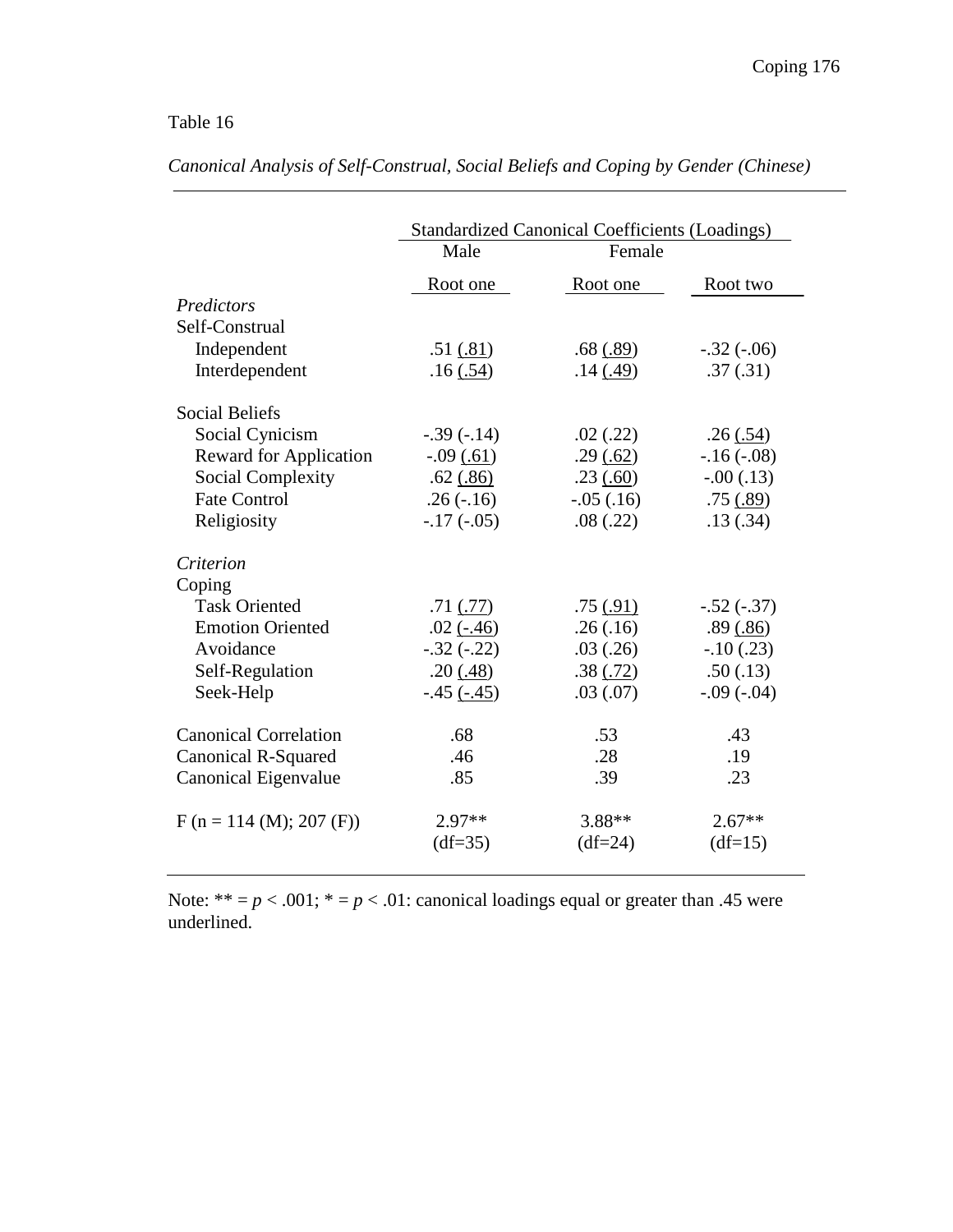## APPENDIX A

## CISS, English Version

*Instructions*: The following are ways people react to various difficult, stressful, or upsetting situations. Please circle a number from 1 to 5 for each item. Indicate how much you engage in these types of activities when you encounter a difficult, stressful, or upsetting situation.

|     |                                      | Not at all   |                |                |                | Very           |
|-----|--------------------------------------|--------------|----------------|----------------|----------------|----------------|
|     |                                      |              |                |                |                | much           |
| 1.  | Schedule my time better.             | 1            | $\overline{2}$ | $\mathfrak{Z}$ | $\overline{4}$ | $\sqrt{5}$     |
| 2.  | Focus on the problem and see how I   | $\mathbf{1}$ | $\overline{2}$ | $\overline{3}$ | $\overline{4}$ | $\overline{5}$ |
|     | can solve it.                        |              |                |                |                |                |
| 3.  | Think about the good times I've had. | $\mathbf{1}$ | $\overline{2}$ | 3              | $\overline{4}$ | 5              |
| 4.  | Try to be with other people.         | $\mathbf{1}$ | $\overline{2}$ | $\overline{3}$ | $\overline{4}$ | $\overline{5}$ |
| 5.  | Blame myself for procrastinating.    | $\mathbf{1}$ | $\overline{2}$ | $\overline{3}$ | $\overline{4}$ | $\overline{5}$ |
| 6.  | Do what I think best.                | $\mathbf{1}$ | $\overline{2}$ | $\overline{3}$ | $\overline{4}$ | $\overline{5}$ |
| 7.  | Preoccupied with aches and pains.    | $\mathbf{1}$ | $\overline{2}$ | $\overline{3}$ | $\overline{4}$ | $\overline{5}$ |
| 8.  | Blame myself for having gotten into  |              |                |                |                | 5              |
|     | this situation.                      | $\mathbf{1}$ | $\overline{2}$ | 3              | $\overline{4}$ |                |
| 9.  | Window shop.                         | $\mathbf{1}$ | $\overline{2}$ | 3              | $\overline{4}$ | 5              |
| 10. | Outline my priorities.               | $\mathbf{1}$ | $\overline{2}$ | $\overline{3}$ | $\overline{4}$ | $\overline{5}$ |
| 11. | Try to go to sleep.                  | $\mathbf{1}$ | $\overline{2}$ | $\overline{3}$ | $\overline{4}$ | $\overline{5}$ |
| 12. | Treat myself to a favorite food or   | $\mathbf{1}$ | $\overline{2}$ | 3              | $\overline{4}$ | 5              |
|     | snack.                               |              |                |                |                |                |
| 13. | Feel anxious about not being able to | $\mathbf{1}$ | 2              | 3              | $\overline{4}$ | 5              |
|     | cope.                                |              |                |                |                |                |
| 14. | Become very tense.                   | $\mathbf{1}$ | $\overline{2}$ | $\overline{3}$ | $\overline{4}$ | $\overline{5}$ |
| 15. | Think about how I have solved        | $\mathbf{1}$ | $\overline{2}$ | 3              | $\overline{4}$ | 5              |
|     | similar problems.                    |              |                |                |                |                |
| 16. | Tell myself that it is really not    | $\mathbf{1}$ | $\overline{2}$ | 3              | $\overline{4}$ | 5              |
|     | happening to me.                     |              |                |                |                |                |
| 17. | Blame myself for being too           | $\mathbf{1}$ | $\overline{2}$ | 3              | $\overline{4}$ | 5              |
|     | emotional about the situation.       |              |                |                |                |                |
| 18. | Go out for a snack or meal.          | $\mathbf{1}$ | $\overline{2}$ | 3              | $\overline{4}$ | 5              |
| 19. | Become very upset.                   | $\mathbf{1}$ | $\overline{2}$ | $\overline{3}$ | $\overline{4}$ | $\overline{5}$ |
| 20. | Buy myself something.                | $\mathbf{1}$ | $\overline{2}$ | $\overline{3}$ | $\overline{4}$ | $\overline{5}$ |
| 21. | Determine a course of action and     | $\mathbf{1}$ | $\overline{2}$ | 3              | $\overline{4}$ | 5              |
|     | follow it.                           |              |                |                |                |                |
| 22. | Blame myself for not knowing what    | $\mathbf{1}$ | $\overline{2}$ | 3              | $\overline{4}$ | 5              |
|     | to do.                               |              |                |                |                |                |
| 23. | Go to a party.                       | $\mathbf{1}$ | $\overline{2}$ | 3              | $\overline{4}$ | 5              |
| 24. | Work to understand the situation.    | $\mathbf{1}$ | $\overline{2}$ | $\overline{3}$ | $\overline{4}$ | $\overline{5}$ |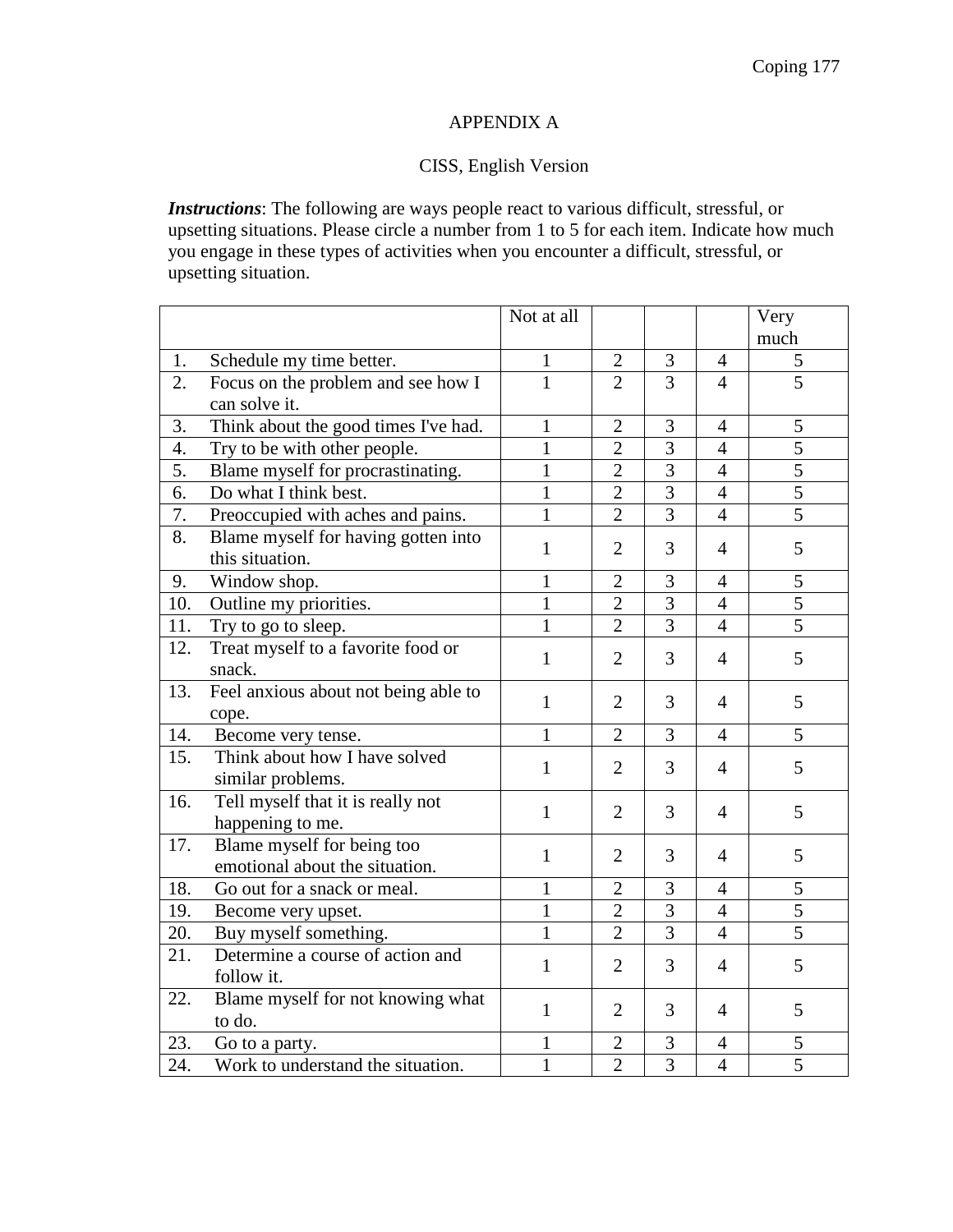| 25. | "Freeze" and don't know what to do.                         | 1            | $\overline{2}$ | 3              | $\overline{4}$ | 5              |
|-----|-------------------------------------------------------------|--------------|----------------|----------------|----------------|----------------|
| 26. | Take corrective action immediately.                         | 1            | $\overline{2}$ | $\overline{3}$ | $\overline{4}$ | $\overline{5}$ |
| 27. | Think about the event and learn                             | $\mathbf{1}$ | $\overline{2}$ | 3              | $\overline{4}$ | 5              |
|     | from my mistakes.                                           |              |                |                |                |                |
| 28. | Wish that I could change what had                           | 1            | $\overline{2}$ | 3              | $\overline{4}$ | 5              |
|     | happened or how I felt.                                     |              |                |                |                |                |
| 29. | Visit a friend.                                             | $\mathbf{1}$ | $\overline{2}$ | 3              | $\overline{4}$ | 5              |
| 30. | Worry about what I am going to do.                          | $\mathbf{1}$ | $\overline{2}$ | $\overline{3}$ | $\overline{4}$ | $\overline{5}$ |
| 31. | Spend time with a special person.                           | $\mathbf{1}$ | $\overline{2}$ | $\overline{3}$ | $\overline{4}$ | $\overline{5}$ |
| 32. | Go for a walk.                                              | 1            | $\overline{2}$ | $\overline{3}$ | $\overline{4}$ | $\overline{5}$ |
| 33. | Tell myself that it will never happen<br>again.             | 1            | $\overline{2}$ | 3              | $\overline{4}$ | 5              |
| 34. | Focus on my general inadequacies.                           | $\mathbf{1}$ | $\overline{2}$ | 3              | $\overline{4}$ | 5              |
| 35. | Talk to someone whose advice I<br>value.                    | 1            | $\overline{2}$ | 3              | $\overline{4}$ | 5              |
| 36. | Analyze the problem before<br>reacting.                     | 1            | $\overline{2}$ | 3              | $\overline{4}$ | 5              |
| 37. | Phone a friend.                                             | $\mathbf{1}$ | $\overline{2}$ | 3              | $\overline{4}$ | 5              |
| 38. | Get angry.                                                  | $\mathbf{1}$ | $\overline{2}$ | $\overline{3}$ | $\overline{4}$ | $\overline{5}$ |
| 39. | Adjust my priorities.                                       | $\mathbf{1}$ | $\overline{2}$ | $\overline{3}$ | $\overline{4}$ | 5              |
| 40. | See a movie.                                                | $\mathbf{1}$ | $\overline{2}$ | $\overline{3}$ | $\overline{4}$ | $\overline{5}$ |
| 41. | Get control of the situation.                               | $\mathbf{1}$ | $\overline{2}$ | $\overline{3}$ | $\overline{4}$ | $\overline{5}$ |
| 42. | Make an extra effort to get things<br>done.                 | $\mathbf{1}$ | $\overline{2}$ | 3              | $\overline{4}$ | 5              |
| 43. | Come up with several different<br>solutions to the problem. | $\mathbf{1}$ | $\overline{2}$ | 3              | $\overline{4}$ | 5              |
| 44. | Take time off and get away from the<br>situation.           | 1            | $\overline{2}$ | 3              | $\overline{4}$ | 5              |
| 45. | Take it out on other people.                                | $\mathbf{1}$ | $\overline{2}$ | 3              | $\overline{4}$ | 5              |
| 46. | Use the situation to prove that I can                       | $\mathbf{1}$ | $\overline{2}$ | 3              | $\overline{4}$ | 5              |
|     | do it.                                                      |              |                |                |                |                |
| 47. | Try to be organized so I can be on<br>top of the situation. | 1            | $\overline{2}$ | 3              | $\overline{4}$ | 5              |
| 48. | Watch TV.                                                   | $\mathbf{1}$ | $\overline{2}$ | 3              | $\overline{4}$ | 5              |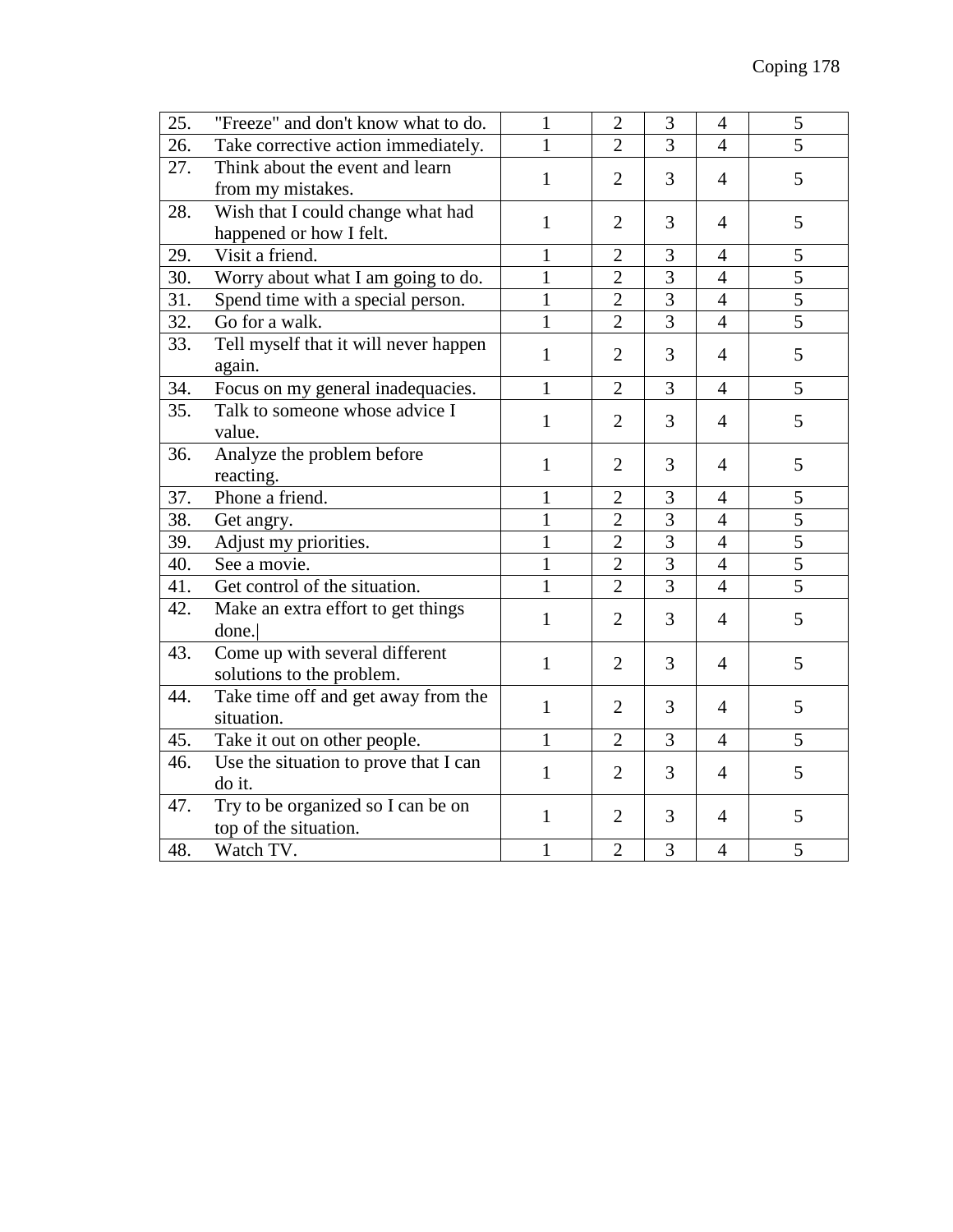#### APPENDIX B

## CISS, Chinese Version

说明:本测评量表反映了人们面对生活中种种不同的困难、压力和苦恼情况下的各种应对方 式。每个陈述后有 1 至 5 的数字. 请从中选出一个反应您面对困难, 压力, 或苦恼情况下采 用这种应对方式程度的数字,并在上面画圈。

| 面临困难 压力 或苦恼情况下              | 从未           | 很少             | 有时             | 经常             | 很频             |
|-----------------------------|--------------|----------------|----------------|----------------|----------------|
|                             |              |                |                |                | 繠              |
| 更好的安排我的时间<br>$1_{-}$        | $\mathbf{1}$ | $\overline{2}$ | $\overline{3}$ | 4              | 5              |
| 把精力放在问题上,看我该如何解决<br>2.      | $\mathbf{1}$ | $\overline{2}$ | 3              | $\overline{4}$ | $\overline{5}$ |
| 想想我曾拥有的快乐时光<br>3.           | $\mathbf{1}$ | $\overline{2}$ | $\overline{3}$ | 4              | 5              |
| 尽量和他人呆在一起<br>4.             | $\mathbf{1}$ | $\overline{2}$ | 3              | $\overline{4}$ | 5              |
| 因为延误事情而自责<br>5 <sub>1</sub> | $\mathbf{1}$ | $\overline{2}$ | 3              | $\overline{4}$ | $\overline{5}$ |
| 做我认为最好的<br>6.               | $\mathbf{1}$ | $\overline{2}$ | 3              | $\overline{4}$ | 5              |
| 过于关注身体的疼痛<br>7.             | 1            | $\overline{2}$ | $\overline{3}$ | 4              | 5              |
| 为陷入当前境地而自责<br>8.            | $\mathbf{1}$ | $\overline{2}$ | 3              | 4              | 5              |
| 逛街<br>9.                    | $\mathbf{1}$ | $\overline{2}$ | 3              | 4              | 5              |
| 10. 按事情的轻重缓急排列顺序            | $\mathbf{1}$ | $\overline{2}$ | 3              | 4              | 5              |
| 11. 试着入睡                    | $\mathbf{1}$ | $\overline{2}$ | $\overline{3}$ | 4              | 5              |
| 12. 给自己吃喜欢的食物或零食            | $\mathbf{1}$ | $\overline{2}$ | $\overline{3}$ | $\overline{4}$ | 5              |
| 13. 为不能应付感到焦虑               | $\mathbf{1}$ | $\overline{2}$ | $\overline{3}$ | $\overline{4}$ | 5              |
| 14. 开始非常紧张                  | $\mathbf{1}$ | $\overline{2}$ | 3              | $\overline{4}$ | 5              |
| 15. 想想自己是如何解决类似问题的          | $\mathbf{1}$ | $\overline{2}$ | $\overline{3}$ | 4              | 5              |
| 16. 告诉自己事情并没有真正发生在自己        | $\mathbf{1}$ | $\overline{2}$ | 3              | 4              | 5              |
| 身上                          |              |                |                |                |                |
| 17. 为自己对此亊过于情绪化而自责          | $\mathbf{1}$ | $\overline{2}$ | 3              | 4              | 5              |
| 18. 出去吃饭或吃点零食               | $\mathbf{1}$ | $\overline{2}$ | 3              | 4              | 5              |
| 19. 感到非常难过                  | $\mathbf{1}$ | $\overline{2}$ | 3              | $\overline{4}$ | 5              |
| 20. 给自己买点什么                 | $\mathbf{1}$ | $\overline{2}$ | 3              | 4              | 5              |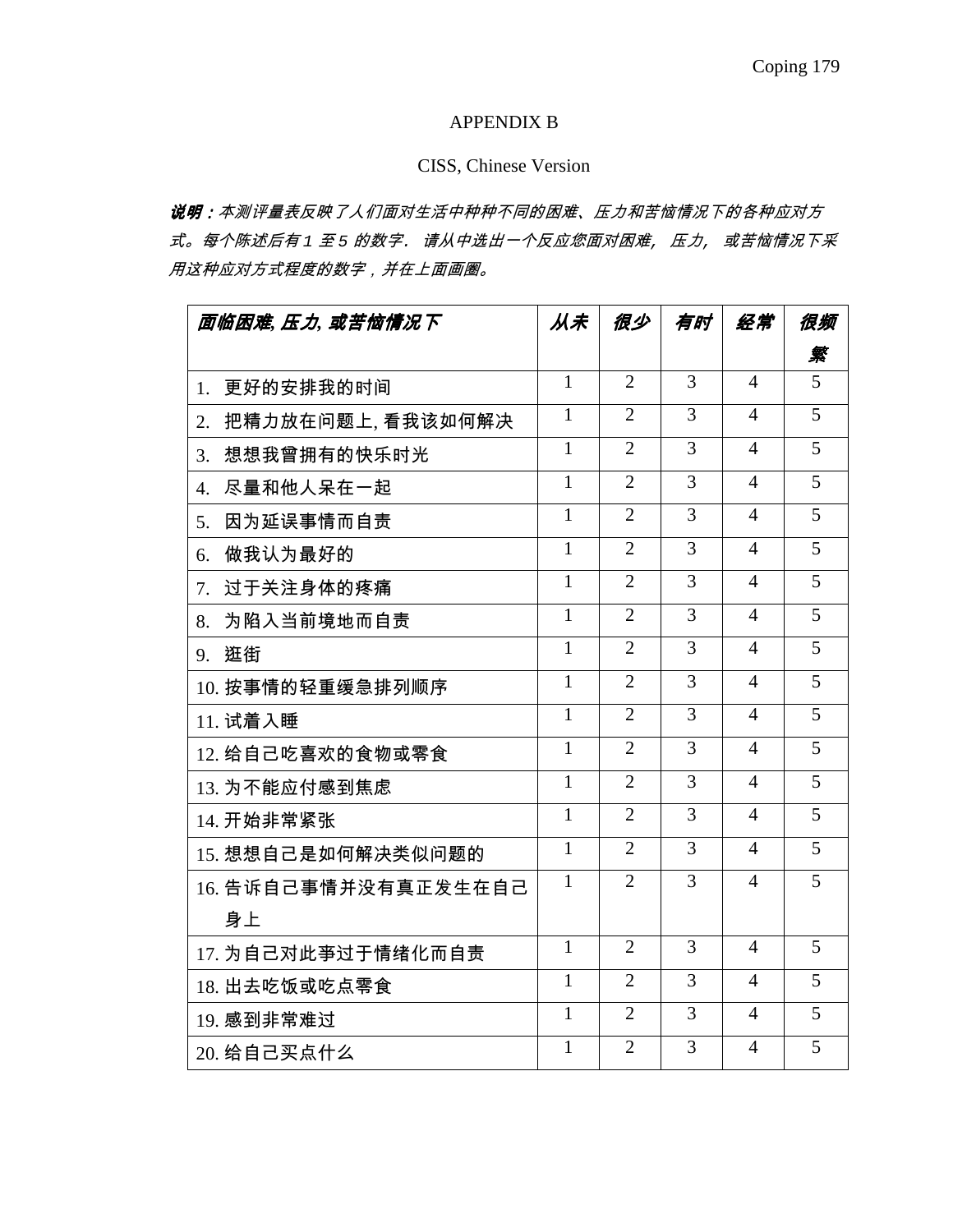| 21. 决定行动方案并付诸实施      | 1            | $\overline{2}$ | 3 | 4              | 5 |
|----------------------|--------------|----------------|---|----------------|---|
| 22. 为不知如何应对而自责       | $\mathbf{1}$ | $\overline{2}$ | 3 | $\overline{4}$ | 5 |
| 23. 参加聚会             | $\mathbf{1}$ | $\overline{2}$ | 3 | 4              | 5 |
| 24. 尽力了解情况           | 1            | $\overline{2}$ | 3 | $\overline{4}$ | 5 |
| 25. "呆了", 不知如何应对     | 1            | $\overline{2}$ | 3 | $\overline{4}$ | 5 |
| 26. 立即纠正行动           | 1            | $\overline{2}$ | 3 | $\overline{4}$ | 5 |
| 27. 对事件进行反思,从错误中吸取教训 | 1            | $\overline{2}$ | 3 | 4              | 5 |
| 28. 希望我能够改变已经发生的事情或改 | $\mathbf{1}$ | $\overline{2}$ | 3 | 4              | 5 |
| 变我的感受                |              |                |   |                |   |
| 29. 拜访朋友             | 1            | $\overline{2}$ | 3 | 4              | 5 |
| 30. 为我即将做的事情感到忧虑     | $\mathbf{1}$ | $\overline{2}$ | 3 | $\overline{4}$ | 5 |
| 31. 和某个特别的人待在一起      | $\mathbf{1}$ | $\overline{2}$ | 3 | 4              | 5 |
| 32. 散步               | 1            | $\overline{2}$ | 3 | $\overline{4}$ | 5 |
| 33. 告诉我自己这事再也不会发生了   | 1            | $\overline{2}$ | 3 | $\overline{4}$ | 5 |
| 34. 专注于自己的不足之处       | $\mathbf{1}$ | $\overline{2}$ | 3 | $\overline{4}$ | 5 |
| 35. 和一个我看重其意见的人聊聊    | $\mathbf{1}$ | $\overline{2}$ | 3 | 4              | 5 |
| 36. 作出反应前对问题进行分析     | $\mathbf{1}$ | $\overline{2}$ | 3 | 4              | 5 |
| 37. 给朋友打电话           | $\mathbf{1}$ | $\overline{2}$ | 3 | $\overline{4}$ | 5 |
| 38. 生气               | 1            | $\overline{2}$ | 3 | 4              | 5 |
| 39. 调整我的轻重缓急         | 1            | $\overline{2}$ | 3 | 4              | 5 |
| 40. 看电影              | 1            | 2              | 3 | 4              | 5 |
| 41. 控制住事态            | 1            | $\overline{2}$ | 3 | 4              | 5 |
| 42. 格外努力把事情办成        | 1            | $\overline{2}$ | 3 | 4              | 5 |
| 43. 想出几个不同的解决方案      | $\mathbf{1}$ | $\overline{2}$ | 3 | $\overline{4}$ | 5 |
| 44. 暂时放一放, 将自己置身于其外  | 1            | $\overline{2}$ | 3 | $\overline{4}$ | 5 |
| 45. 向别人泄忿            | 1            | $\overline{2}$ | 3 | $\overline{4}$ | 5 |
| 46. 通过此事证明我行         | 1            | $\overline{2}$ | 3 | 4              | 5 |
| 47. 妥当安排, 以便游刃有余     | $\mathbf{1}$ | $\overline{2}$ | 3 | 4              | 5 |
| 48. 看电视              | $\mathbf{1}$ | $\overline{2}$ | 3 | $\overline{4}$ | 5 |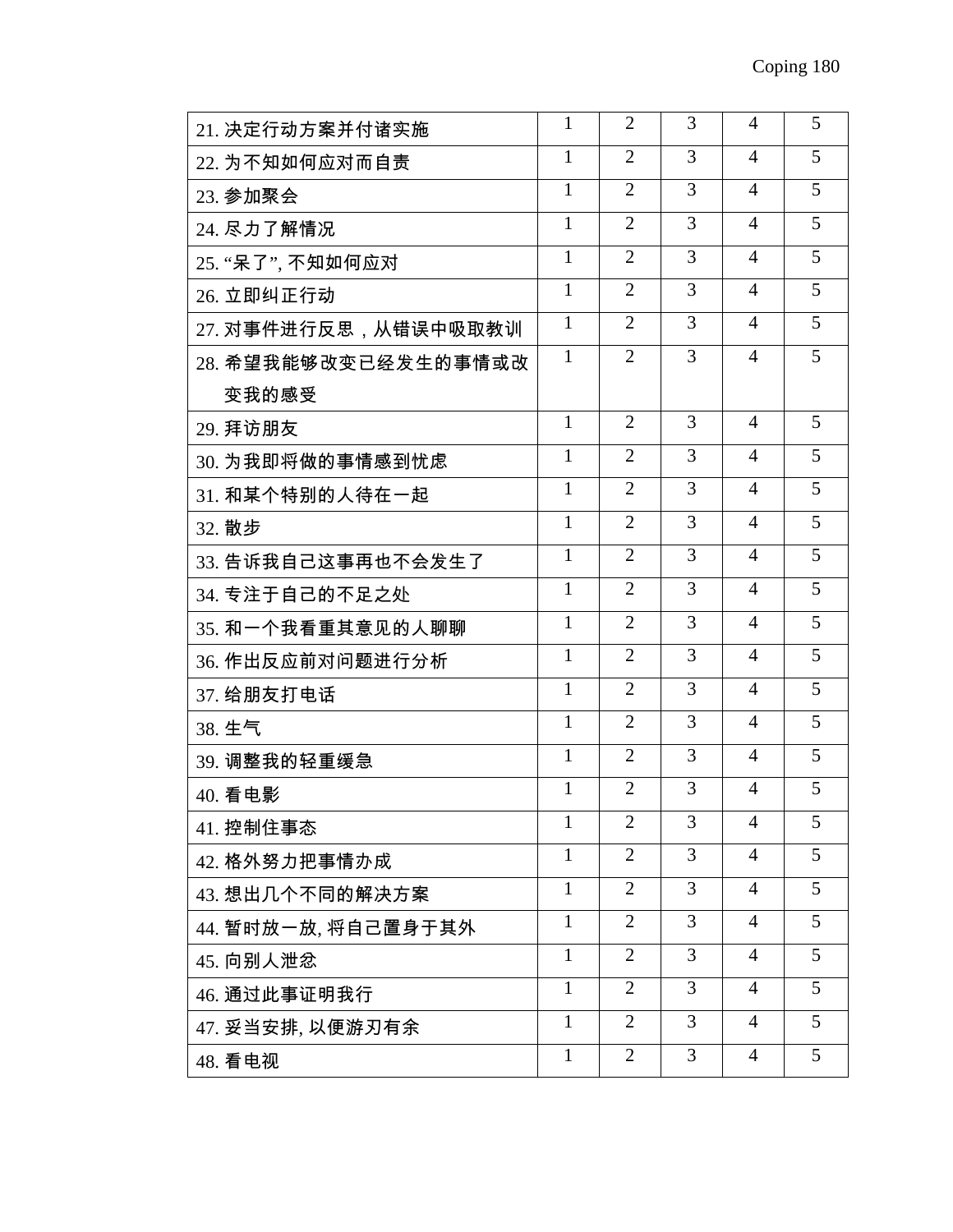## APPENDIX C

# CCS, English Version

We want to know how you cope when you experience stress. Please response based on your experience and usual ways of coping. There is no right or wrong answers, just respond as you honestly do.

|                                               | Almost | Occasionally   | Often | Almost |
|-----------------------------------------------|--------|----------------|-------|--------|
|                                               | Never  |                |       | Always |
| 1. Face the problems and devise the solution  |        | $\mathfrak{D}$ | 3     |        |
| 2. Forbear and remain calm                    |        | 2              |       | 4      |
| 3. Maintain optimism and self-confidence      |        | $\overline{2}$ | 3     | 4      |
| 4. Seek help from spouse                      |        | $\overline{2}$ | 3     | 4      |
| 5. Seek help from friends                     |        | 2              | 3     | 4      |
| 6. Seek help from superiors                   |        | 2              | 3     | 4      |
| 7. Seek help from relatives                   |        | 2              | 3     | 4      |
| 8. Seek help from parents                     |        | 2              | 3     | 4      |
| 9. Seek help from fortune-tellers             |        | 2              | 3     | 4      |
| 10. Seek help from professionals              |        | 2              | 3     | 4      |
| 11. Seek help from in-laws                    |        | $\overline{2}$ | 3     | 4      |
| 12. Resign to what is inevitable              |        | $\overline{2}$ | 3     | 4      |
| 13. Believe that the problem will be resolved |        | $\overline{2}$ | 3     | 4      |
| 14. Believe that doing nothing solves all     |        | $\overline{2}$ | 3     | 4      |
| 15. Make one feeling not so stressful         |        | $\mathfrak{D}$ | 3     | 4      |
| 16. Seek help from supernatural power         |        | ↑              |       |        |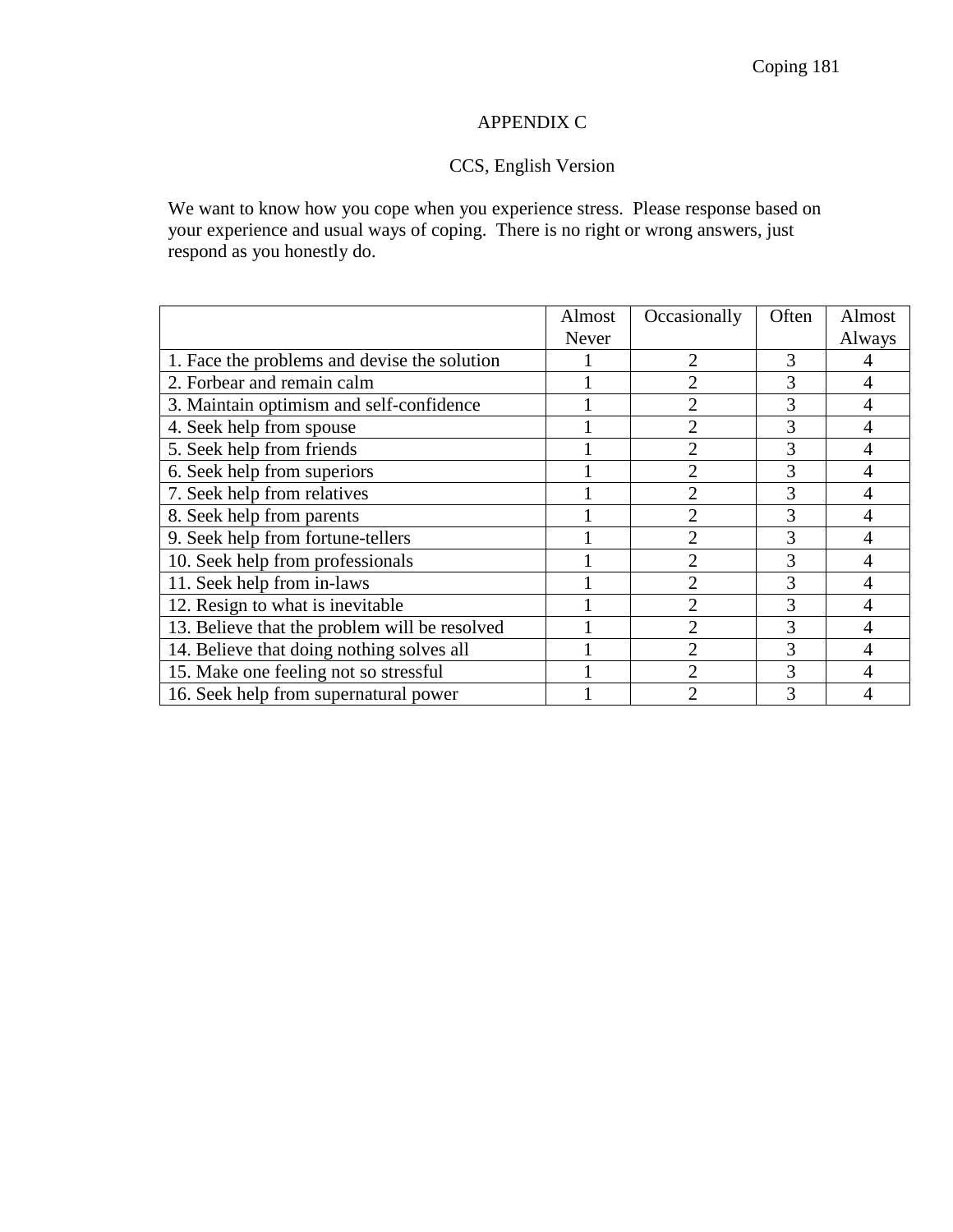### APPENDIX D

## CCS, Chinese Version

说明*:* 以下我们想知道当您遇到压力时会作出的反应*.* 请您按着您的感受和日常如 何处理压力的方法作答*.* 请您注意这些答案无所谓对或错*.* 请您只要按照您的实况作 答就可以了*.* 

| 面临压力情况下             | 差不多          | 偶尔             | 时常             | 差不多            |
|---------------------|--------------|----------------|----------------|----------------|
|                     | 从未           |                |                | 总是             |
| 面对问题想办法<br>1.       |              | $\overline{2}$ | 3              | 4              |
| 忍耐冷静<br>2.          | $\mathbf{1}$ | $\overline{2}$ | 3              | $\overline{4}$ |
| 3. 乐观自信             | $\mathbf{1}$ | $\overline{2}$ | 3              | $\overline{4}$ |
| 向配偶请求帮助<br>4.       | 1            | $\overline{2}$ | 3              | $\overline{4}$ |
| 向朋友请求帮助<br>5.       | 1            | $\overline{2}$ | 3              | $\overline{4}$ |
| 向导师请求帮助<br>6.       | 1            | $\overline{2}$ | 3              | $\overline{4}$ |
| 向亲戚请求帮助<br>7.       | $\mathbf{1}$ | $\overline{2}$ | 3              | $\overline{4}$ |
| 向父母请求帮助<br>8.       | $\mathbf{1}$ | $\overline{2}$ | 3              | $\overline{4}$ |
| 9. 向专业人事(如辅导员,心理咨询  | $\mathbf{1}$ | $\overline{2}$ | 3              | $\overline{4}$ |
| 师,等)请求帮助            |              |                |                |                |
| 10. 向相士/算命先生请求帮助    | $\mathbf{1}$ | $\overline{2}$ | 3              | $\overline{4}$ |
| 11. 向配偶的父母请求帮助      | $\mathbf{1}$ | $\overline{2}$ | 3              | 4              |
| 12. 自己看开一点          | $\mathbf{1}$ | $\overline{2}$ | 3              | $\overline{4}$ |
| 13. 相信 "船到桥头自然直".   | $\mathbf{1}$ | $\overline{2}$ | 3              | 4              |
| 14. 以不变应万变          | $\mathbf{1}$ | $\overline{2}$ | 3              | $\overline{4}$ |
| 15. 用办法开解自己(如娱乐,饮酒) | $\mathbf{1}$ | $\overline{2}$ | 3              | $\overline{4}$ |
| 16. 祈求神明帮助          | $\mathbf{1}$ | $\overline{2}$ | $\overline{3}$ | $\overline{4}$ |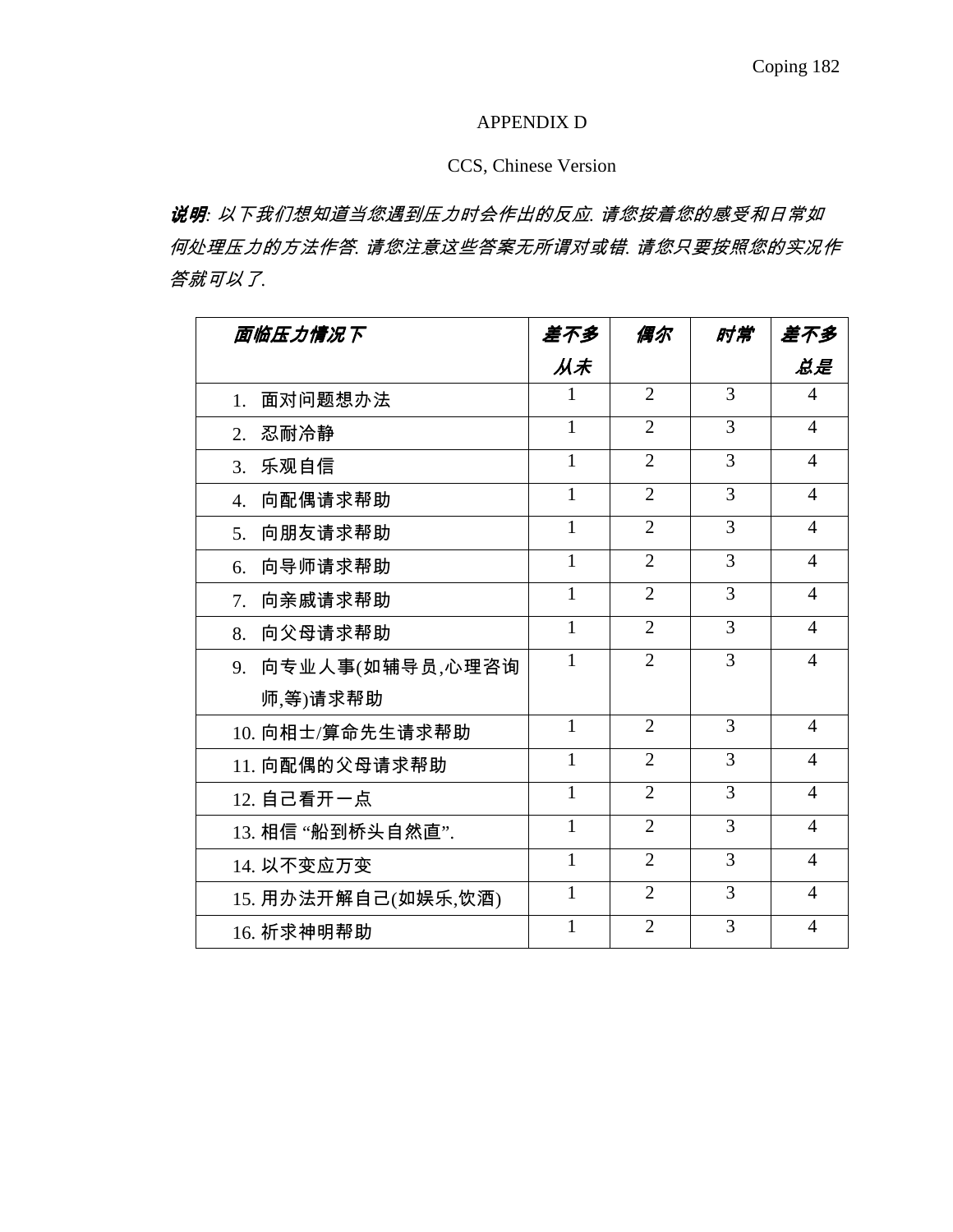## APPENDIX E

## SCS, English Version

This is a questionnaire that measures a variety of feelings and behaviors in various situations. Listed below are a number of statements. Read each one as if it referred to you. Beside each statement write the number that best matches your agreement or disagreement. Please respond to every statement. Thank you.

|                                              | Strongly<br>Disagree | Moderately<br>Disagree | Slightly<br>Disagree | N <sub>0</sub><br>Opinion | Slightly<br>Agree | Moderately<br>Agree | Strongly<br>Agree |
|----------------------------------------------|----------------------|------------------------|----------------------|---------------------------|-------------------|---------------------|-------------------|
| 1. I should be judged on my own merit.       |                      |                        |                      |                           |                   |                     |                   |
| 2. I respect the majority's wishes in        |                      |                        |                      |                           |                   |                     |                   |
| groups of which I am a member.               |                      |                        |                      |                           |                   |                     |                   |
| 3. Being able to take care of myself is a    |                      |                        |                      |                           |                   |                     |                   |
| primary concern for me.                      |                      |                        |                      |                           |                   |                     |                   |
| 4. My personal identity is very important    |                      |                        |                      |                           |                   |                     |                   |
| to me.                                       |                      |                        |                      |                           |                   |                     |                   |
| 5. I try to abide by customs and             |                      |                        |                      |                           |                   |                     |                   |
| conventions at work.                         |                      |                        |                      |                           |                   |                     |                   |
| 6. I give special consideration to others'   |                      |                        |                      |                           |                   |                     |                   |
| personal situations so I can be              |                      |                        |                      |                           |                   |                     |                   |
| efficient at work.                           |                      |                        |                      |                           |                   |                     |                   |
| 7. I prefer to be self-reliant rather than   |                      |                        |                      |                           |                   |                     |                   |
| dependent on others.                         |                      |                        |                      |                           |                   |                     |                   |
| 8. I am a unique person separated from       |                      |                        |                      |                           |                   |                     |                   |
| others.                                      |                      |                        |                      |                           |                   |                     |                   |
| 9. I will sacrifice my self-interest for the |                      |                        |                      |                           |                   |                     |                   |
| benefit of my group.                         |                      |                        |                      |                           |                   |                     |                   |
| 10. If there is a conflict between my        |                      |                        |                      |                           |                   |                     |                   |
| values and the values of groups of           |                      |                        |                      |                           |                   |                     |                   |
| which I am a member, I follow my             |                      |                        |                      |                           |                   |                     |                   |
| values.                                      |                      |                        |                      |                           |                   |                     |                   |
| 11. It is better to consult with others and  |                      |                        |                      |                           |                   |                     |                   |
| get their opinions before doing              |                      |                        |                      |                           |                   |                     |                   |
| anything.                                    |                      |                        |                      |                           |                   |                     |                   |
| 12. It is important to consult close         |                      |                        |                      |                           |                   |                     |                   |
| friends and get their ideas before           |                      |                        |                      |                           |                   |                     |                   |
| making a decision.                           |                      |                        |                      |                           |                   |                     |                   |
| 13. I try not to depend on others.           |                      |                        |                      |                           |                   |                     |                   |
| 14. My relationships with others are         |                      |                        |                      |                           |                   |                     |                   |
| more important than my                       |                      |                        |                      |                           |                   |                     |                   |
| accomplishments.                             |                      |                        |                      |                           |                   |                     |                   |
| 15. I consult with others before making      |                      |                        |                      |                           |                   |                     |                   |
| important decisions.                         |                      |                        |                      |                           |                   |                     |                   |
| 16. I take responsibility for my own         |                      |                        |                      |                           |                   |                     |                   |
| actions.                                     |                      |                        |                      |                           |                   |                     |                   |
| 17. I respect decisions made by my           |                      |                        |                      |                           |                   |                     |                   |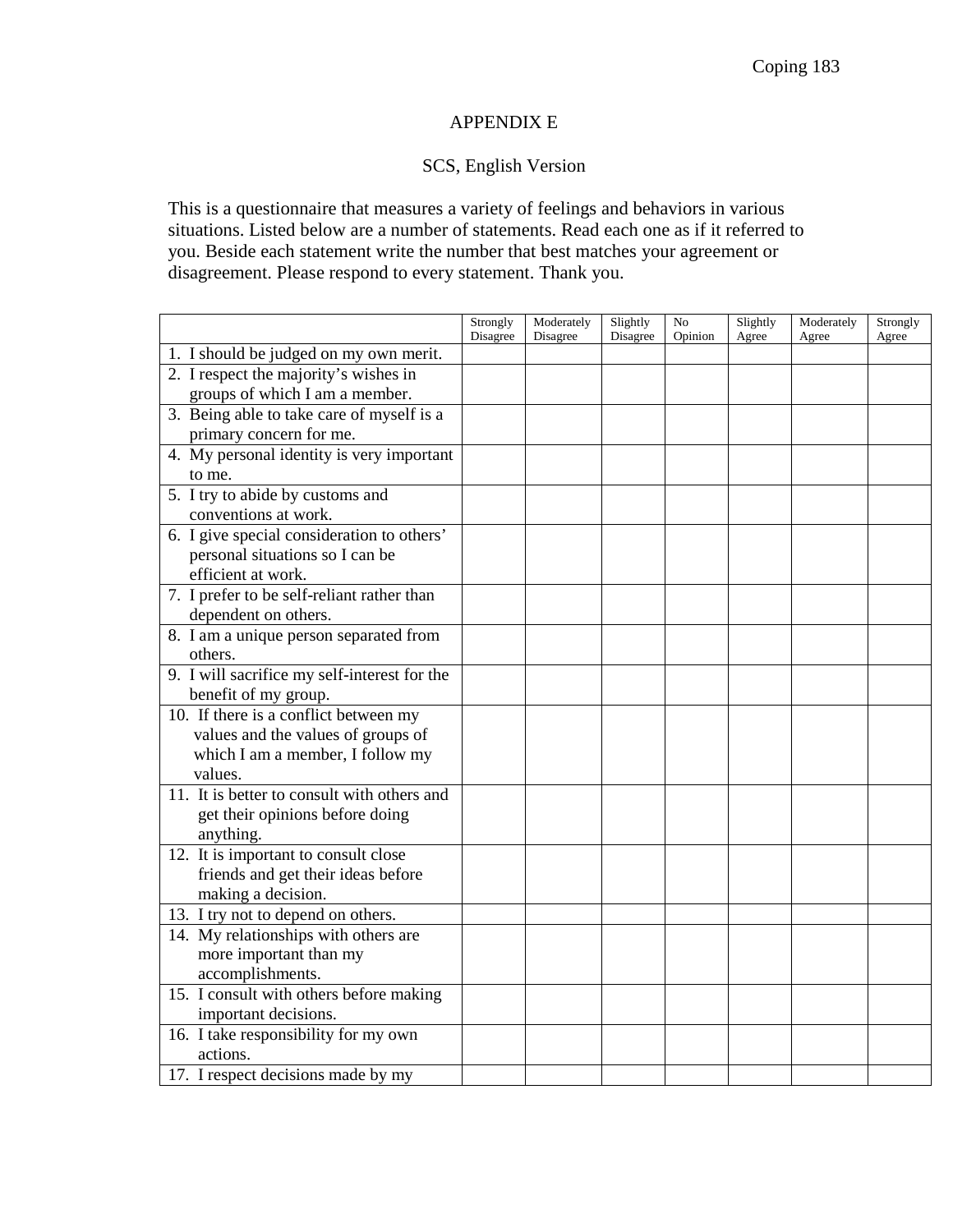| group.                                   |  |  |  |  |
|------------------------------------------|--|--|--|--|
| 18. I will stay in a group if they need  |  |  |  |  |
| me, even when I am not happy with        |  |  |  |  |
| the group.                               |  |  |  |  |
| 19. It is important for me to act as an  |  |  |  |  |
| independent person.                      |  |  |  |  |
| 20. I should decide my own future on     |  |  |  |  |
| my own.                                  |  |  |  |  |
| 21. What happens to me is my own         |  |  |  |  |
| doing.                                   |  |  |  |  |
| 22. I consult with co-workers on work-   |  |  |  |  |
| related matters.                         |  |  |  |  |
| 23. I enjoy being unique and different   |  |  |  |  |
| from others.                             |  |  |  |  |
| 24. I maintain harmony in groups of      |  |  |  |  |
| which I am a member.                     |  |  |  |  |
| 25. I am comfortable being singled out   |  |  |  |  |
| for praises and rewards.                 |  |  |  |  |
| 26. I stick with my group even through   |  |  |  |  |
| difficulties.                            |  |  |  |  |
| 27. I help acquaintances, even if it is  |  |  |  |  |
| inconvenient.                            |  |  |  |  |
| 28. I don't support a group decision     |  |  |  |  |
| when it is wrong.                        |  |  |  |  |
| 29. I remain in the groups of which I am |  |  |  |  |
| a member if they need me, even           |  |  |  |  |
| though I am dissatisfied with them.      |  |  |  |  |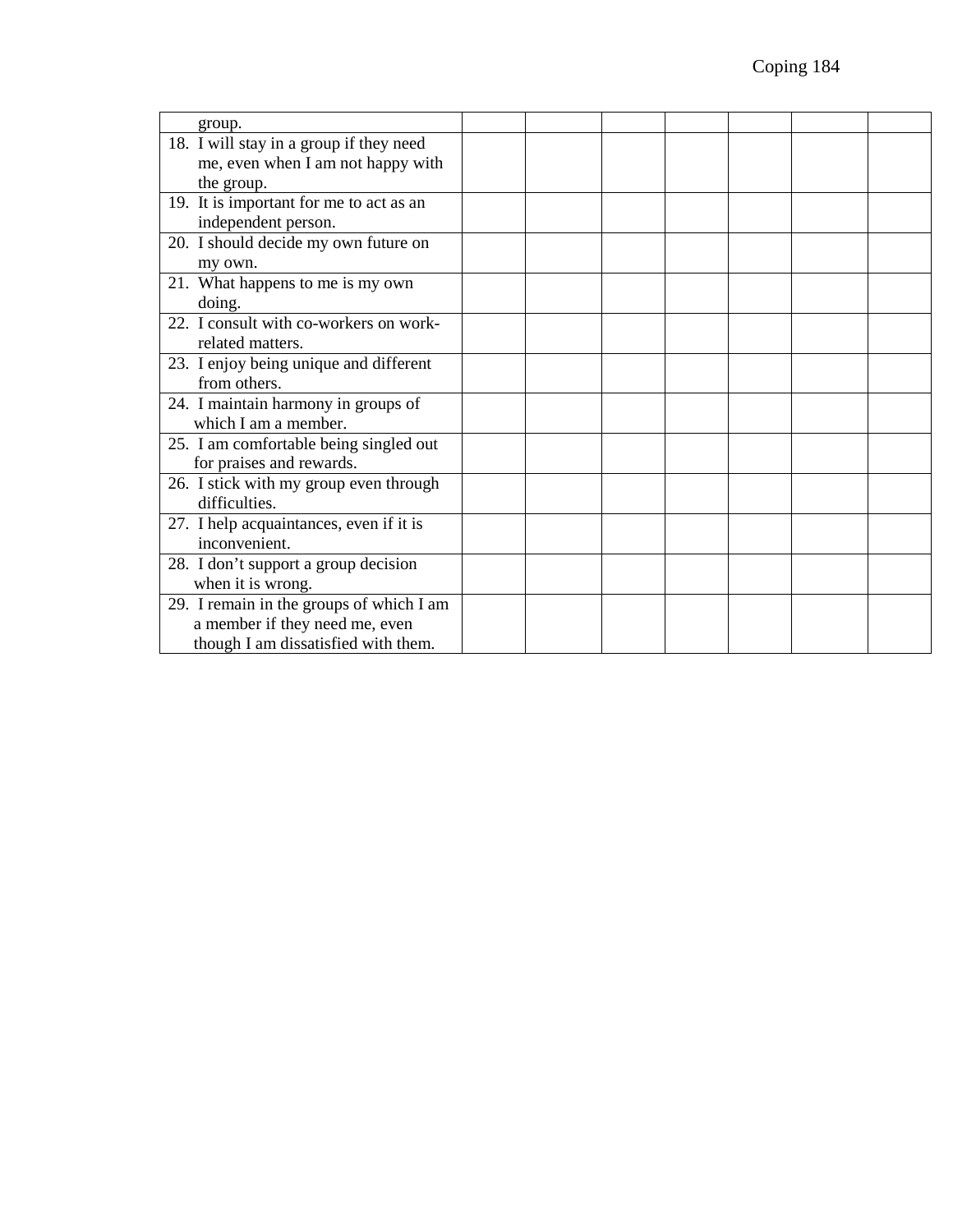### APPENDIX F

## SCS, Chinese version

说明: 这是一个为量度感觉及行为而设计的问卷。请仔細阅读下列各项,并选出最能反映 : 您对句子的评分。答案并沒有对錯之分,所有答案都会保持机密。请尽量诚实地回答所有 问题。

|                  | 极不             | 不同             | 轻微             | 无意                       | 轻微             | 同意             | 极同             |
|------------------|----------------|----------------|----------------|--------------------------|----------------|----------------|----------------|
|                  | 同意             | 意              | 不同             | 见                        | 同意             |                | 意              |
|                  |                |                | 意              |                          |                |                |                |
| 1. 我的判断应基于我的优点。  | $\overline{1}$ | $\overline{2}$ | $\overline{3}$ | $\overline{4}$           | $\overline{5}$ | 6              | $\overline{7}$ |
| 2.在我作出重要決定前, 我会  | 1              | $\overline{2}$ | $\overline{3}$ | $\overline{4}$           | 5              | 6              | $\tau$         |
| 与其他人商议。          |                |                |                |                          |                |                |                |
| 3. 我会与同学商量一些与学习  | $\mathbf{1}$   | $\overline{2}$ | $\overline{3}$ | $\overline{4}$           | $\overline{5}$ | 6              | $\overline{7}$ |
| 有关的事情。           |                |                |                |                          |                |                |                |
| 4.我首要的关注是能夠照顾自   | $\mathbf{1}$   | $\overline{2}$ | $\overline{3}$ | $\overline{\mathcal{L}}$ | $\overline{5}$ | $\overline{6}$ | $\overline{7}$ |
| 己。               |                |                |                |                          |                |                |                |
| 5.我会为了我小组的利益而牺   | $\mathbf{1}$   | $\overline{2}$ | $\overline{3}$ | $\overline{4}$           | 5              | 6              | $\tau$         |
| 牲我自己的利益。         |                |                |                |                          |                |                |                |
| 6. 个人身份对我是非常重要的. | $\overline{1}$ | $\overline{2}$ | $\overline{3}$ | $\overline{4}$           | $\overline{5}$ | 6              | $\overline{7}$ |
| 7. 我宁愿依赖自己也不依赖   | $\mathbf{1}$   | $\overline{2}$ | $\overline{3}$ | $\overline{4}$           | 5              | 6              | $\tau$         |
| 他人。              |                |                |                |                          |                |                |                |
| 8. 即使困难重重, 我也会留  | $\mathbf{1}$   | $\overline{2}$ | 3              | $\overline{4}$           | 5              | 6              | $\overline{7}$ |
| 在我的小组。           |                |                |                |                          |                |                |                |
| 9. 如果小组需要我,即使我   | $\mathbf{1}$   | $\overline{2}$ | $\overline{3}$ | $\overline{4}$           | 5              | 6              | $\overline{7}$ |
| 在当中感到不愉快,我仍会     |                |                |                |                          |                |                |                |
| 留在这小组。           |                |                |                |                          |                |                |                |
| 10. 我是一个独特的和与其他  | 1              | $\overline{2}$ | $\overline{3}$ | $\overline{4}$           | 5              | 6              | $\overline{7}$ |
| 人不同的人。           |                |                |                |                          |                |                |                |
| 11. 尊重我小组所作的决定。  | $\overline{1}$ | $\overline{2}$ | $\overline{3}$ | $\overline{4}$           | 5              | 6              | $\overline{7}$ |
| 12. 如果我的价值观与我的小  | 1              | $\overline{2}$ | $\overline{3}$ | $\overline{4}$           | 5              | 6              | $\tau$         |
| 組价值观有冲突,我会跟      |                |                |                |                          |                |                |                |
| 从我自己的价值观         |                |                |                |                          |                |                |                |
| 13. 我会保持我的小组合谐。  | $\mathbf{1}$   | $\overline{2}$ | $\overline{3}$ | $\overline{4}$           | 5              | 6              | $\overline{7}$ |
| 14.我尝試不依赖他人。     | $\mathbf{1}$   | $\overline{2}$ | $\overline{3}$ | $\overline{4}$           | 5              | 6              | $\overline{7}$ |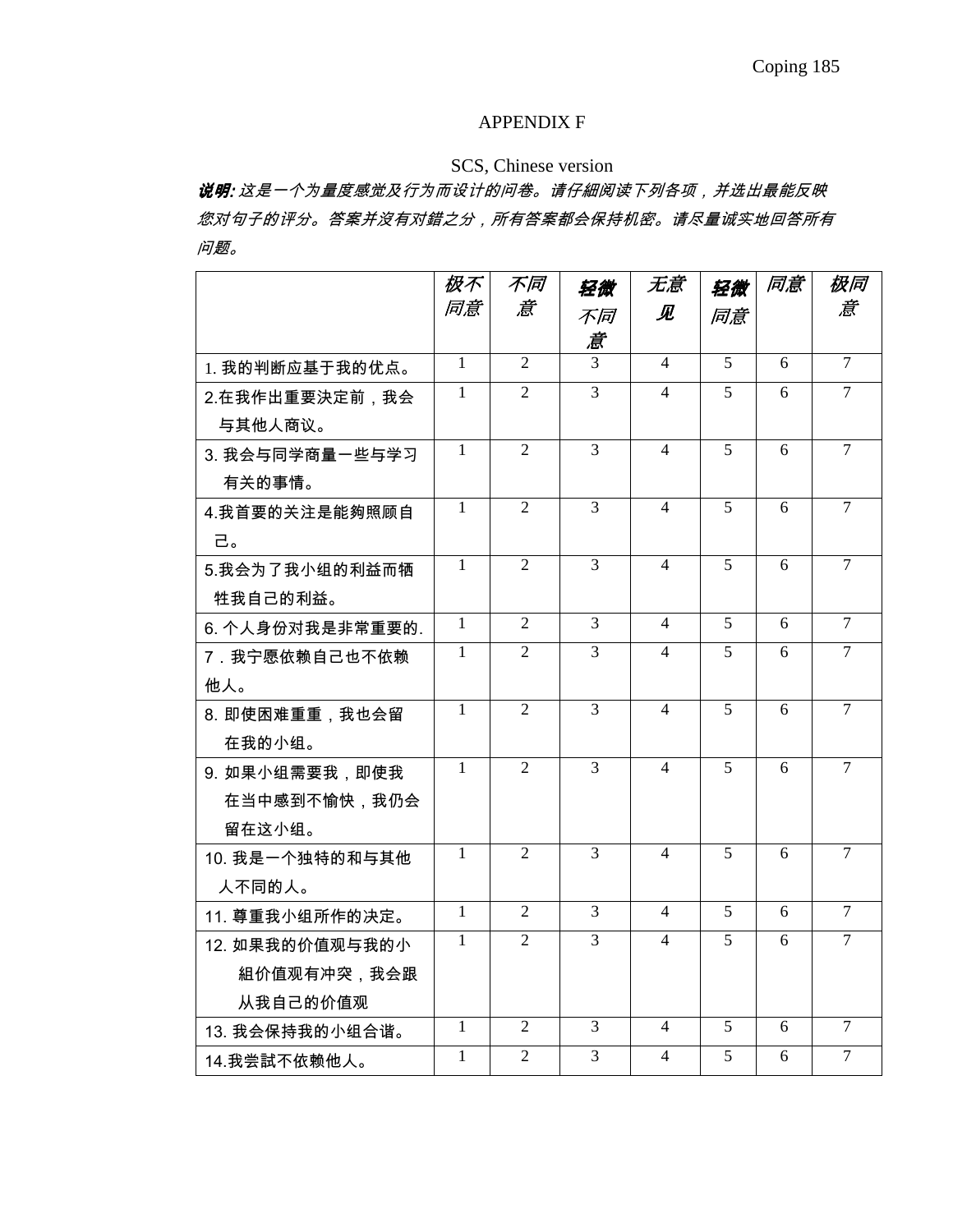| 15. 我尊重我小组多数人的決  | 1            | 2              | 3              | 4                        | 5              | 6 | 7              |
|------------------|--------------|----------------|----------------|--------------------------|----------------|---|----------------|
| 定。               |              |                |                |                          |                |   |                |
| 16. 对我自己的行为负责任。  | $\mathbf{1}$ | 2              | $\overline{3}$ | 4                        | $\overline{5}$ | 6 | 7              |
| 17.对我來說,作为一个行事独  | 1            | 2              | 3              | $\overline{4}$           | 5              | 6 | $\overline{7}$ |
| 立的人是重要的。         |              |                |                |                          |                |   |                |
| 18.如果小组需要我,就算我不  | $\mathbf{1}$ | 2              | 3              | $\overline{4}$           | 5              | 6 | $\tau$         |
| 滿意他們,我也会留在這小     |              |                |                |                          |                |   |                |
| 组。               |              |                |                |                          |                |   |                |
| 19. 我的將來应由自己來決定。 | $\mathbf{1}$ | 2              | $\overline{3}$ | $\overline{4}$           | 5              | 6 | $\overline{7}$ |
| 20.发生在我身上的事是我自己  | 1            | $\overline{2}$ | 3              | 4                        | 5              | 6 | $\tau$         |
| 的行为。             |              |                |                |                          |                |   |                |
| 21. 我在工作时会遵守传统和  | 1            | 2              | 3              | 4                        | 5              | 6 | 7              |
| 习俗。              |              |                |                |                          |                |   |                |
| 22.因为我对他人个別情況給予  | $\mathbf{1}$ | 2              | $\overline{3}$ | $\overline{4}$           | 5              | 6 | $\tau$         |
| 特別考虑,所以我能有效      |              |                |                |                          |                |   |                |
| 率地工作。            |              |                |                |                          |                |   |                |
| 23.我享受作為一个独特及与別  | 1            | $\overline{2}$ | 3              | $\overline{\mathcal{L}}$ | 5              | 6 | $\tau$         |
| 不同的人。            |              |                |                |                          |                |   |                |
| 24.在做任何事情前,与別人商  | $\mathbf{1}$ | 2              | 3              | 4                        | 5              | 6 | $\tau$         |
| 量及听取他們的意见是较      |              |                |                |                          |                |   |                |
| 好的。              |              |                |                |                          |                |   |                |
| 25. 我感到单独地被挑选出來  | $\mathbf{1}$ | 2              | $\overline{3}$ | $\overline{4}$           | 5              | 6 | $\overline{7}$ |
| 嘉许奨赏是自在的。        |              |                |                |                          |                |   |                |
| 26.即使是不方便,我也会帮助  | 1            | 2              | 3              | 4                        | 5              | 6 | 7              |
| 相识的人。            |              |                |                |                          |                |   |                |
| 27. 作出決定前,与好友商量  | 1            | 2              | 3              | $\overline{4}$           | 5              | 6 | $\overline{7}$ |
| 及听取其意见是重要的。      |              |                |                |                          |                |   |                |
| 28. 我与其他人的关系比我的  | 1            | $\overline{2}$ | $\overline{3}$ | $\overline{4}$           | 5              | 6 | $\tau$         |
| 成就更重要。           |              |                |                |                          |                |   |                |
| 29.当我的小组所作的決定是错  | $\mathbf{1}$ | $\overline{2}$ | $\overline{3}$ | $\overline{4}$           | 5              | 6 | $\tau$         |
| 误时,我不会支持。        |              |                |                |                          |                |   |                |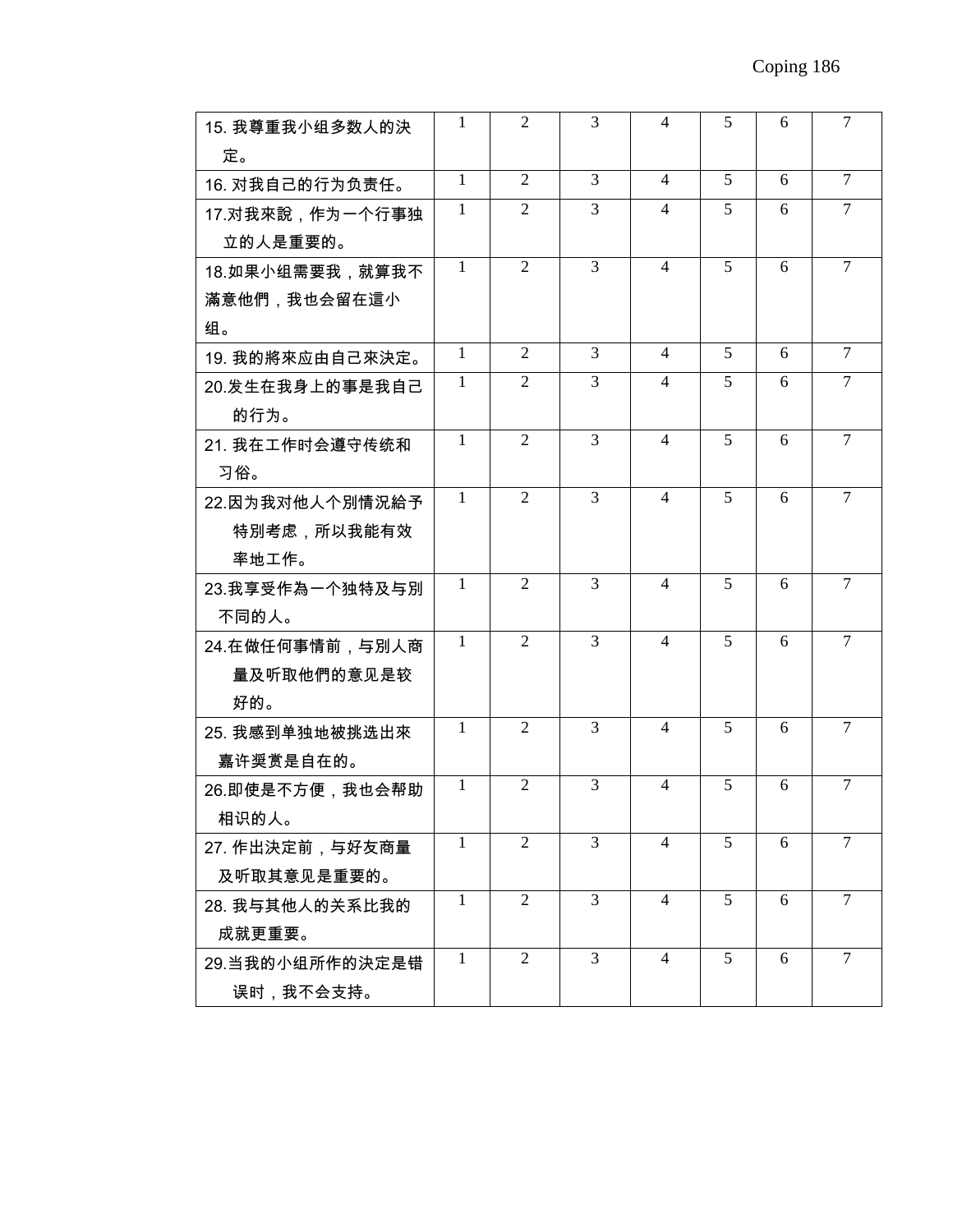## APPENDIX G

# SAS, English Version

The following sentences are statements related to beliefs. Please read each statement carefully, and circle the number that most closely reflects your opinion.

|                                                                                     | Strongly     | Disbelieve     | N <sub>O</sub> | Believe        | Strongly       |
|-------------------------------------------------------------------------------------|--------------|----------------|----------------|----------------|----------------|
|                                                                                     | Disbelieve   |                | Opinion        |                | <b>Believe</b> |
| 1. Religious faith contributes<br>to good mental health.                            | 1            | $\overline{2}$ | 3              | $\overline{4}$ | 5              |
| 2. Caution helps avoid<br>mistakes.                                                 | $\mathbf{1}$ | $\overline{2}$ | $\overline{3}$ | $\overline{4}$ | $\overline{5}$ |
| 3. Good luck follows if one<br>survives a disaster.                                 | $\mathbf{1}$ | $\overline{2}$ | 3              | $\overline{4}$ | 5              |
| 4. Human behavior changes<br>with the social context.                               | $\mathbf{1}$ | $\overline{2}$ | 3              | $\overline{4}$ | 5              |
| 5. Religion makes people<br>escape from reality.                                    | $\mathbf{1}$ | $\overline{2}$ | 3              | $\overline{4}$ | 5              |
| 6. People may have opposite<br>behavior on different<br>occasions.                  | $\mathbf{1}$ | $\overline{2}$ | 3              | $\overline{4}$ | 5              |
| 7. One's appearance does not<br>reflect one's character.                            | $\mathbf{1}$ | $\overline{2}$ | 3              | $\overline{4}$ | 5              |
| 8. Fate determines one's<br>successes and failures.                                 | $\mathbf{1}$ | $\overline{2}$ | 3              | $\overline{4}$ | 5              |
| 9. Religious people are more<br>likely to maintain moral<br>standards.              | $\mathbf{1}$ | $\overline{2}$ | 3              | $\overline{4}$ | 5              |
| 10. Ghosts or spirits are<br>people's fantasy.                                      | $\mathbf{1}$ | $\overline{2}$ | 3              | $\overline{4}$ | 5              |
| 11. Individual effort makes<br>little difference in the outcome.                    | $\mathbf{1}$ | $\overline{2}$ | 3              | $\overline{4}$ | 5              |
| 12. There is a supreme being<br>controlling the Universe.                           | $\mathbf{1}$ | $\overline{2}$ | 3              | $\overline{4}$ | 5              |
| 13. One who does not know<br>how to plan his or her future<br>will eventually fail. | $\mathbf{1}$ | $\overline{2}$ | 3              | $\overline{4}$ | 5              |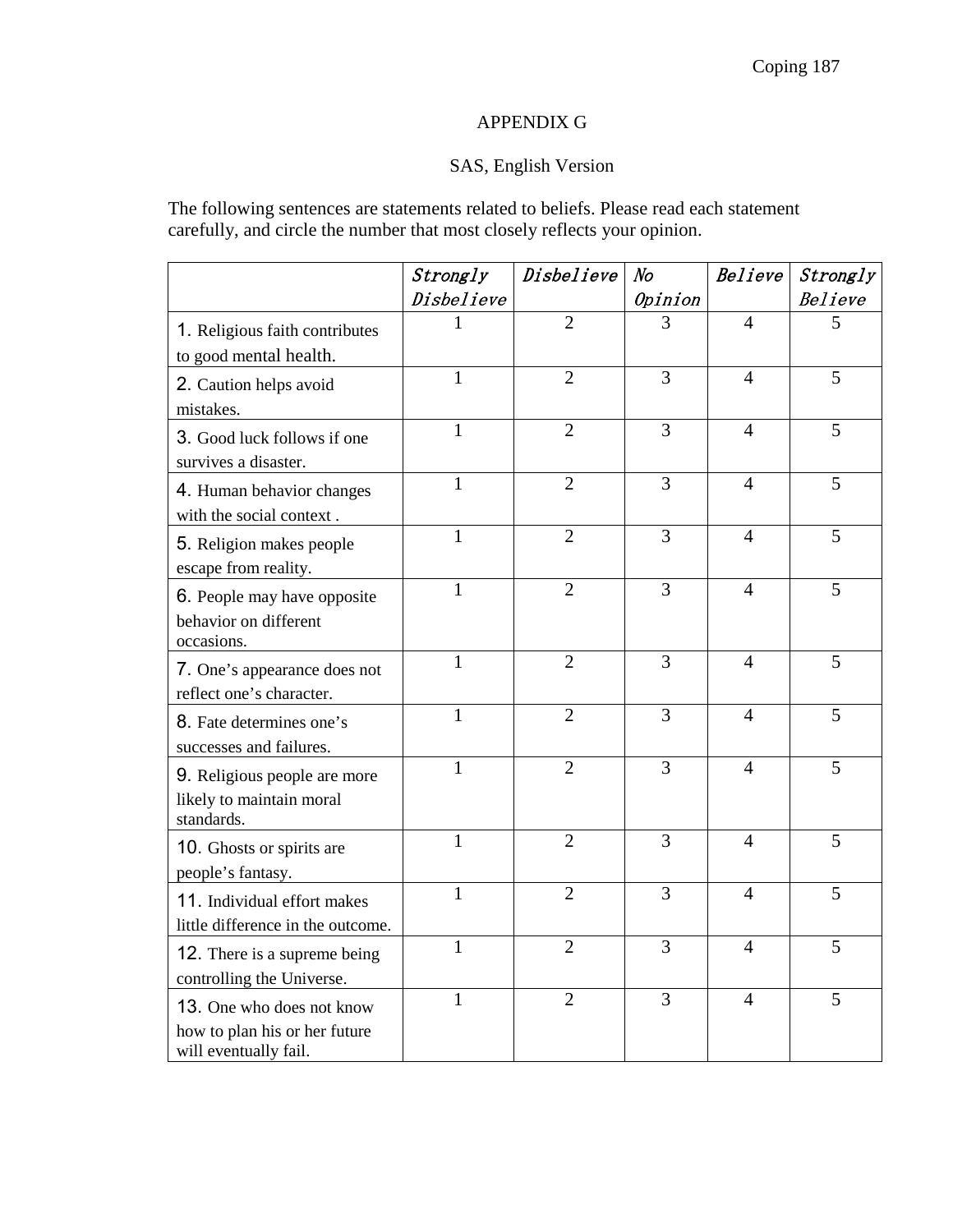| 14. There are phenomena in<br>the world that cannot be<br>explained by science.           |              | $\overline{2}$ | 3 | 4              | 5 |
|-------------------------------------------------------------------------------------------|--------------|----------------|---|----------------|---|
| 15. Knowledge is necessary<br>for success.                                                | $\mathbf{1}$ | $\overline{2}$ | 3 | $\overline{4}$ | 5 |
| 16. Young people are<br>impulsive and unreliable.                                         | $\mathbf{1}$ | $\overline{2}$ | 3 | $\overline{4}$ | 5 |
| 17. It is rare to see a happy<br>ending in real life.                                     | $\mathbf{1}$ | $\overline{2}$ | 3 | $\overline{4}$ | 5 |
| 18. Mutual tolerance can lead<br>to satisfactory human<br>relationships.                  | 1            | $\overline{2}$ | 3 | $\overline{4}$ | 5 |
| 19. Individual characteristics,<br>such as appearance and<br>birthday, affect one's fate. | $\mathbf{1}$ | $\overline{2}$ | 3 | $\overline{4}$ | 5 |
| 20. Females need a better<br>appearance than males.                                       | $\mathbf{1}$ | $\overline{2}$ | 3 | $\overline{4}$ | 5 |
| 21. Adversity can be<br>overcome by effort.                                               | $\mathbf{1}$ | $\overline{2}$ | 3 | $\overline{4}$ | 5 |
| 22. Every problem has a<br>solution.                                                      | $\mathbf{1}$ | $\overline{2}$ | 3 | $\overline{4}$ | 5 |
| 23. One has to deal with<br>matters according to the<br>specific circumstances.           | $\mathbf{1}$ | $\overline{2}$ | 3 | $\overline{4}$ | 5 |
| 24. Competition brings about<br>progresses.                                               | $\mathbf{1}$ | $\overline{2}$ | 3 | $\overline{4}$ | 5 |
| 25. There is usually only one<br>way to solve a problem.                                  | $\mathbf{1}$ | $\overline{2}$ | 3 | $\overline{4}$ | 5 |
| 26. Most disasters can be<br>predicted.                                                   | $\mathbf{1}$ | $\overline{2}$ | 3 | $\overline{4}$ | 5 |
| 27. To deal with things in a<br>flexible way leads to success.                            | $\mathbf{1}$ | $\overline{2}$ | 3 | $\overline{4}$ | 5 |
| 28. Old people are usually<br>stubborn and biased.                                        | $\mathbf{1}$ | $\overline{2}$ | 3 | $\overline{4}$ | 5 |
| 29. A person's talents are<br>inborn.                                                     | $\mathbf{1}$ | $\overline{2}$ | 3 | $\overline{4}$ | 5 |
| 30. Good deeds will be                                                                    | $\mathbf{1}$ | $\overline{2}$ | 3 | $\overline{4}$ | 5 |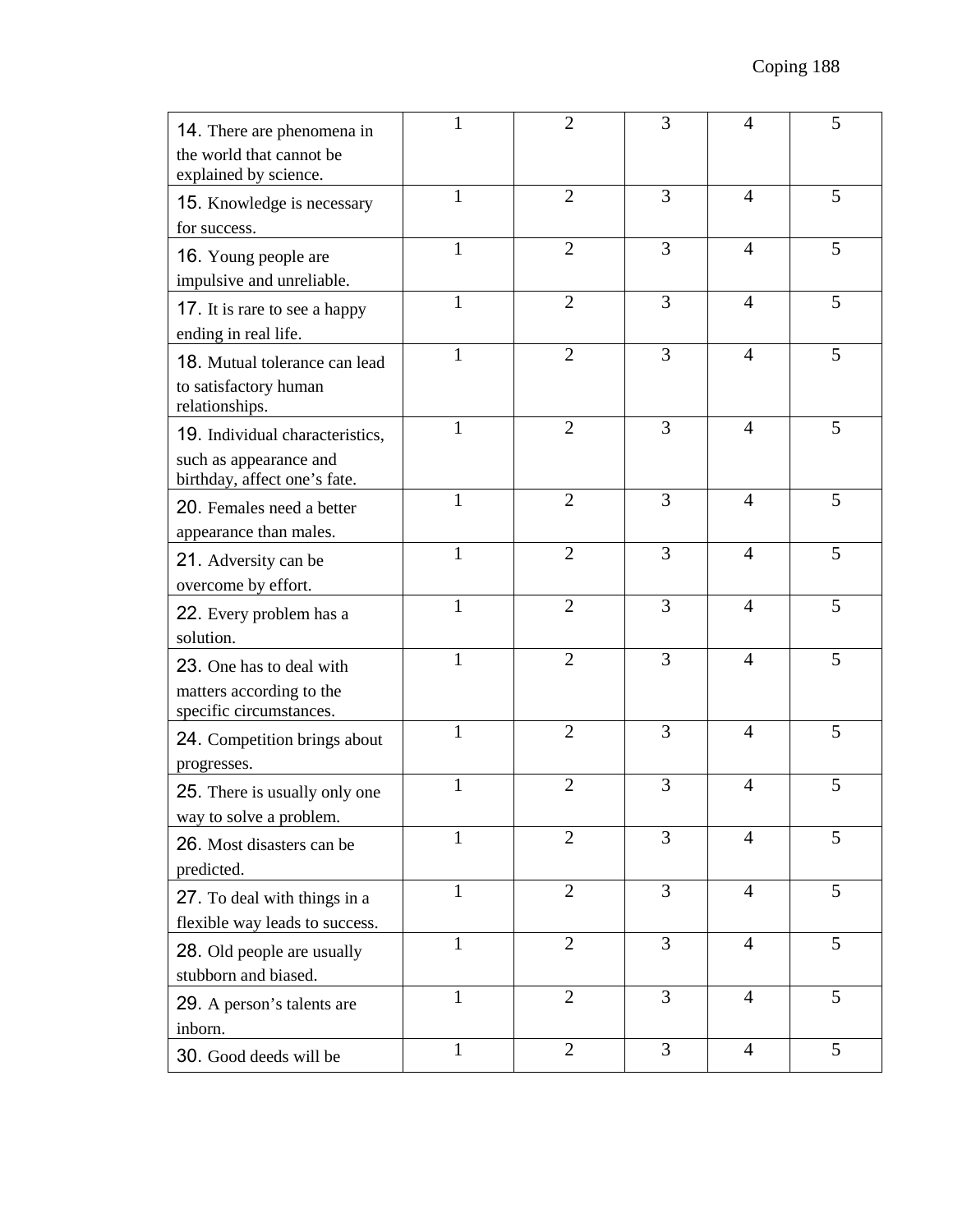| rewarded, and bad deeds will<br>be punished.                                             |              |                |   |                |   |
|------------------------------------------------------------------------------------------|--------------|----------------|---|----------------|---|
| 31. One's behaviors may be                                                               | $\mathbf{1}$ | $\overline{2}$ | 3 | $\overline{4}$ | 5 |
| contrary to his or her true<br>feelings.                                                 |              |                |   |                |   |
| 32. There are certain ways to                                                            | 1            | $\overline{2}$ | 3 | $\overline{4}$ | 5 |
| help us improve our luck and<br>avoid unlucky things.                                    |              |                |   |                |   |
| 33. One will succeed if he/she<br>really tries.                                          | $\mathbf{1}$ | $\overline{2}$ | 3 | $\overline{4}$ | 5 |
| 34. Failure is the beginning of                                                          | $\mathbf{1}$ | $\overline{2}$ | 3 | $\overline{4}$ | 5 |
| success.                                                                                 |              |                |   |                |   |
| 35. Humility is dishonesty.                                                              | $\mathbf{1}$ | $\overline{2}$ | 3 | $\overline{4}$ | 5 |
| 36. To experience various life<br>styles is a way to enjoy life.                         | 1            | $\overline{2}$ | 3 | $\overline{4}$ | 5 |
| 37. Religious beliefs lead to                                                            | $\mathbf{1}$ | $\overline{2}$ | 3 | $\overline{4}$ | 5 |
| unscientific thinking.                                                                   |              |                |   |                |   |
| 38. Social justice can be                                                                | 1            | $\overline{2}$ | 3 | $\overline{4}$ | 5 |
| maintained if everyone cares<br>about politics.                                          |              |                |   |                |   |
| 39. Current losses are not                                                               | $\mathbf{1}$ | $\overline{2}$ | 3 | $\overline{4}$ | 5 |
| necessarily bad for one's long-<br>term future.                                          |              |                |   |                |   |
| 40. To plan for possible                                                                 | 1            | $\overline{2}$ | 3 | $\overline{4}$ | 5 |
| mistakes will result in<br>fewer<br>obstacles and will make things<br>easier to achieve. |              |                |   |                |   |
| 41. Power and status makes                                                               | $\mathbf{1}$ | $\overline{2}$ | 3 | $\overline{4}$ | 5 |
| people arrogant.                                                                         | $\mathbf{1}$ | $\overline{2}$ | 3 | $\overline{4}$ | 5 |
| 42. All things in the universe<br>have been determined.                                  |              |                |   |                |   |
| 43. Powerful people tend to                                                              | $\mathbf{1}$ | $\overline{2}$ | 3 | $\overline{4}$ | 5 |
| exploit others.                                                                          |              |                |   |                |   |
| 44. People will stop working                                                             | $\mathbf{1}$ | $\overline{2}$ | 3 | $\overline{4}$ | 5 |
| hard after they secure a<br>comfortable life.                                            |              |                |   |                |   |
| 45. The various social                                                                   | $\mathbf{1}$ | $\overline{2}$ | 3 | $\overline{4}$ | 5 |
| institutions in society are<br>biased towards the rich.                                  |              |                |   |                |   |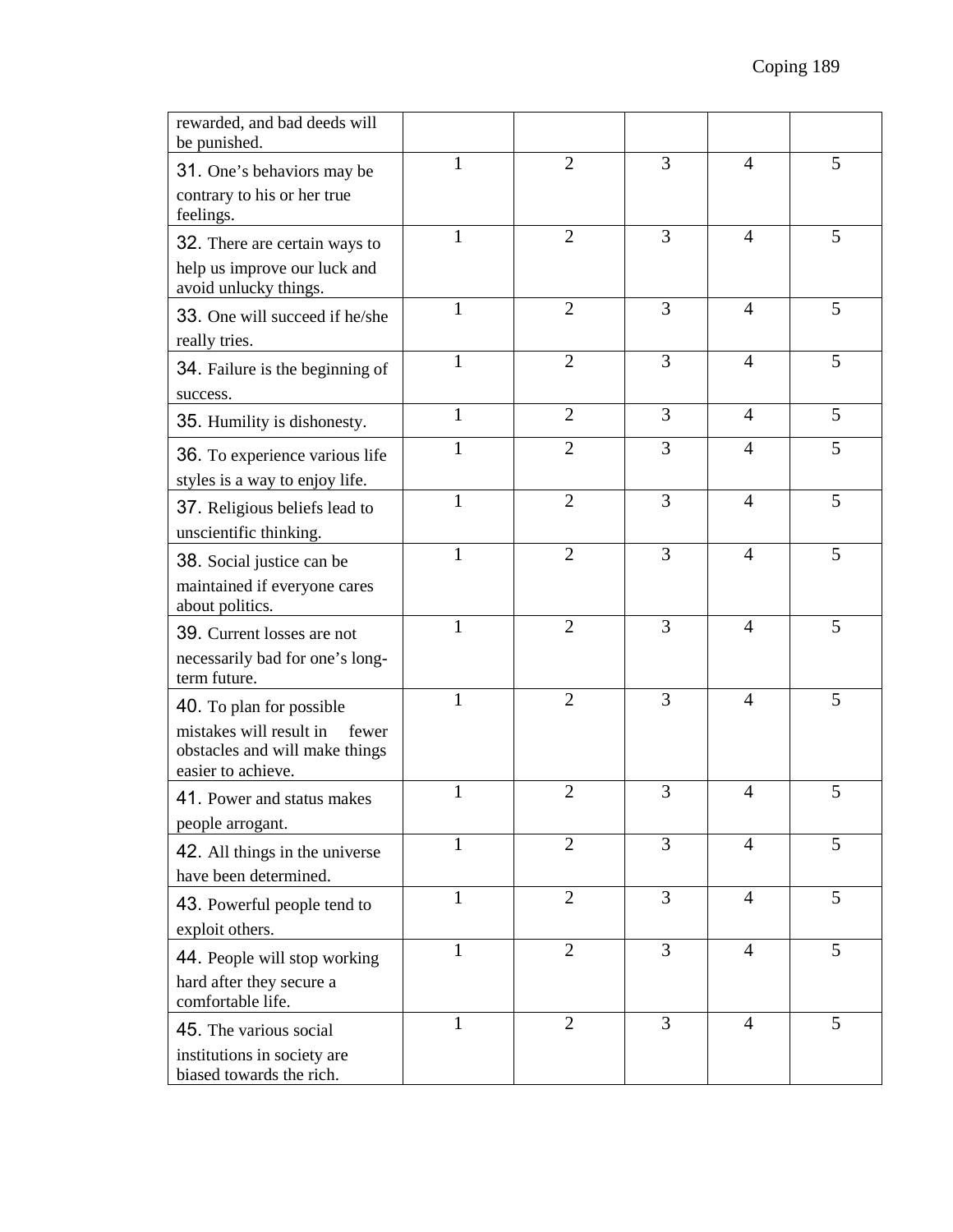| 46. Beliefs in a religion helps<br>one understand the meaning of<br>life.                                       |              | $\overline{2}$ | 3 | $\overline{4}$ | 5 |
|-----------------------------------------------------------------------------------------------------------------|--------------|----------------|---|----------------|---|
| 47. It is easier to succeed if<br>one knows how to take short-<br>cuts.                                         | $\mathbf{1}$ | $\overline{2}$ | 3 | $\overline{4}$ | 5 |
| 48. King-hearted people are<br>easily bullied.                                                                  | $\mathbf{1}$ | $\overline{2}$ | 3 | $\overline{4}$ | 5 |
| 49. Old people are a heavy<br>burden on society.                                                                | $\mathbf{1}$ | $\overline{2}$ | 3 | $\overline{4}$ | 5 |
| 50. The just will eventually<br>defeat the wicked.                                                              | $\mathbf{1}$ | $\overline{2}$ | 3 | $\overline{4}$ | 5 |
| 51. A modest person can make<br>a good impression on people.                                                    | $\mathbf{1}$ | $\overline{2}$ | 3 | $\overline{4}$ | 5 |
| 52. Beliefs in a religion makes<br>people good citizens.                                                        | 1            | $\overline{2}$ | 3 | $\overline{4}$ | 5 |
| 53. People deeply in love are<br>usually blind.                                                                 | $\mathbf{1}$ | $\overline{2}$ | 3 | $\overline{4}$ | 5 |
| 54. Kind-hearted people<br>usually suffer losses.                                                               | 1            | $\overline{2}$ | 3 | $\overline{4}$ | 5 |
| 55. To care about societal<br>affairs only brings trouble for<br>yourself.                                      | $\mathbf{1}$ | $\overline{2}$ | 3 | $\overline{4}$ | 5 |
| 56. There are many ways for<br>people to predict what will<br>happen in the future.                             | $\mathbf{1}$ | $\overline{2}$ | 3 | $\overline{4}$ | 5 |
| 57. Hard working people will<br>achieve more in the end.                                                        | $\mathbf{1}$ | $\overline{2}$ | 3 | $\overline{4}$ | 5 |
| 58. Significant achievement<br>requires one to show no<br>concern for the means needed<br>for that achievement. | $\mathbf{1}$ | $\overline{2}$ | 3 | $\overline{4}$ | 5 |
| 59. Harsh laws can make<br>people obey.                                                                         | $\mathbf{1}$ | $\overline{2}$ | 3 | $\overline{4}$ | 5 |
| 60. Most people hope to be<br>repaid after they help others.                                                    | $\mathbf{1}$ | $\mathfrak{2}$ | 3 | $\overline{4}$ | 5 |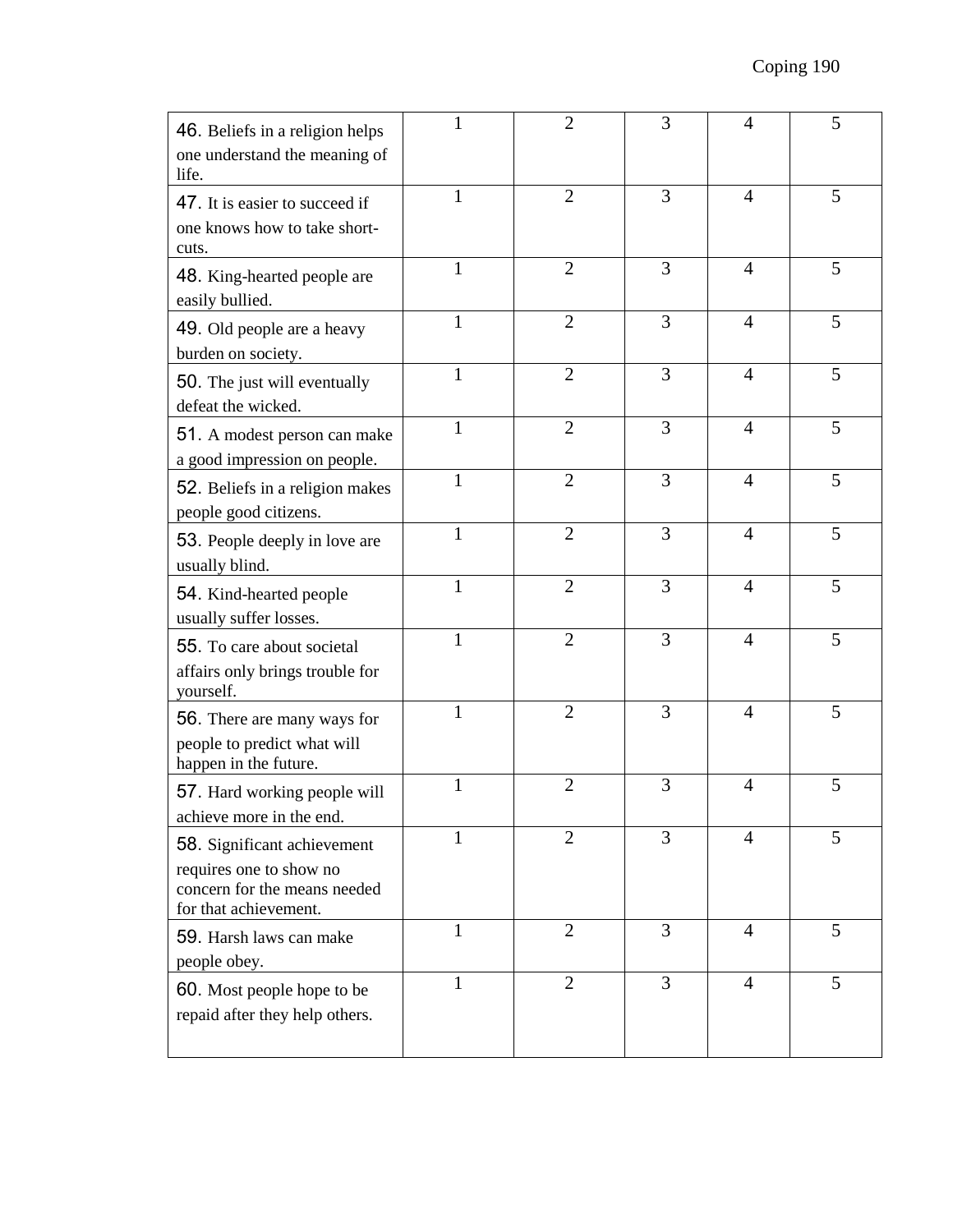#### APPENDIX H

#### SAS, Chinese Version

说明: 以下是一些与您的信念有关的句子, 请小心阅读每个句子, 然后, 在最 能代表您的意见的数字上画圈。答案並沒有对错之分,请按照您的想法回答便 可。答案只作研究之用,絕對保密!请回答所有问题,多谢合作!

|                     | 极不相          | 不相             | 无意 | 相              | 极为相            |
|---------------------|--------------|----------------|----|----------------|----------------|
|                     | 信            | 信              | 见  | 信              | 信              |
| 1. 宗教信仰有助精神健康。      | $\mathbf{1}$ | $\overline{2}$ | 3  | $\Delta$       | $\overline{5}$ |
| 2. 做事谨慎能避免出錯。       | 1            | $\overline{2}$ | 3  | $\overline{4}$ | 5              |
| 3. 大难不死,必有后福。       | $\mathbf{1}$ | $\overline{2}$ | 3  | 4              | 5              |
| 4. 人的行为会随环境而改变。     | 1            | $\overline{2}$ | 3  | 4              | 5              |
| 5. 宗教使人逃避现实。        | 1            | $\overline{2}$ | 3  | 4              | 5              |
| 6. 在不同的场合可以有相反的行为表  | $\mathbf{1}$ | $\overline{2}$ | 3  | 4              | 5              |
| 现。                  |              |                |    |                |                |
| 7. 外表不能反映一个人的好坏。    | $\mathbf{1}$ | $\overline{2}$ | 3  | $\overline{4}$ | 5              |
| 8. 命运決定人的得失。        | $\mathbf{1}$ | $\overline{2}$ | 3  | $\overline{4}$ | 5              |
| 9. 有宗教信仰的人更加坚守道德标   | 1            | $\overline{2}$ | 3  | $\Delta$       | 5              |
| 准。                  |              |                |    |                |                |
| 10. 鬼神是人幻想出來的。      | $\mathbf{1}$ | 2              | 3  | $\overline{4}$ | 5              |
| 11. 人的努力对事情的成败影响很小。 | $\mathbf{1}$ | $\overline{2}$ | 3  | $\Delta$       | 5              |
| 12. 冥冥中有一个主宰。       | $\mathbf{1}$ | $\overline{2}$ | 3  | $\Delta$       | 5              |
| 13. 懂得为将來打算的人,最终多会失 | $\mathbf{1}$ | $\overline{2}$ | 3  | $\overline{4}$ | 5              |
| 败。                  |              |                |    |                |                |
| 14. 世界上有些现象不是科学可以解释 | $\mathbf{1}$ | $\overline{2}$ | 3  | 4              | 5              |
| 的。                  |              |                |    |                |                |
| 15. 有真才实学,做事才会成功。   | $\mathbf{1}$ | $\overline{2}$ | 3  | 4              | 5              |
| 16. 年轻人容易冲动,做事不可靠。  | 1            | $\overline{2}$ | 3  | $\overline{4}$ | 5              |
| 17.美满的结局在现实生活中十分罕见。 | $\mathbf{1}$ | $\overline{2}$ | 3  | 4              | 5              |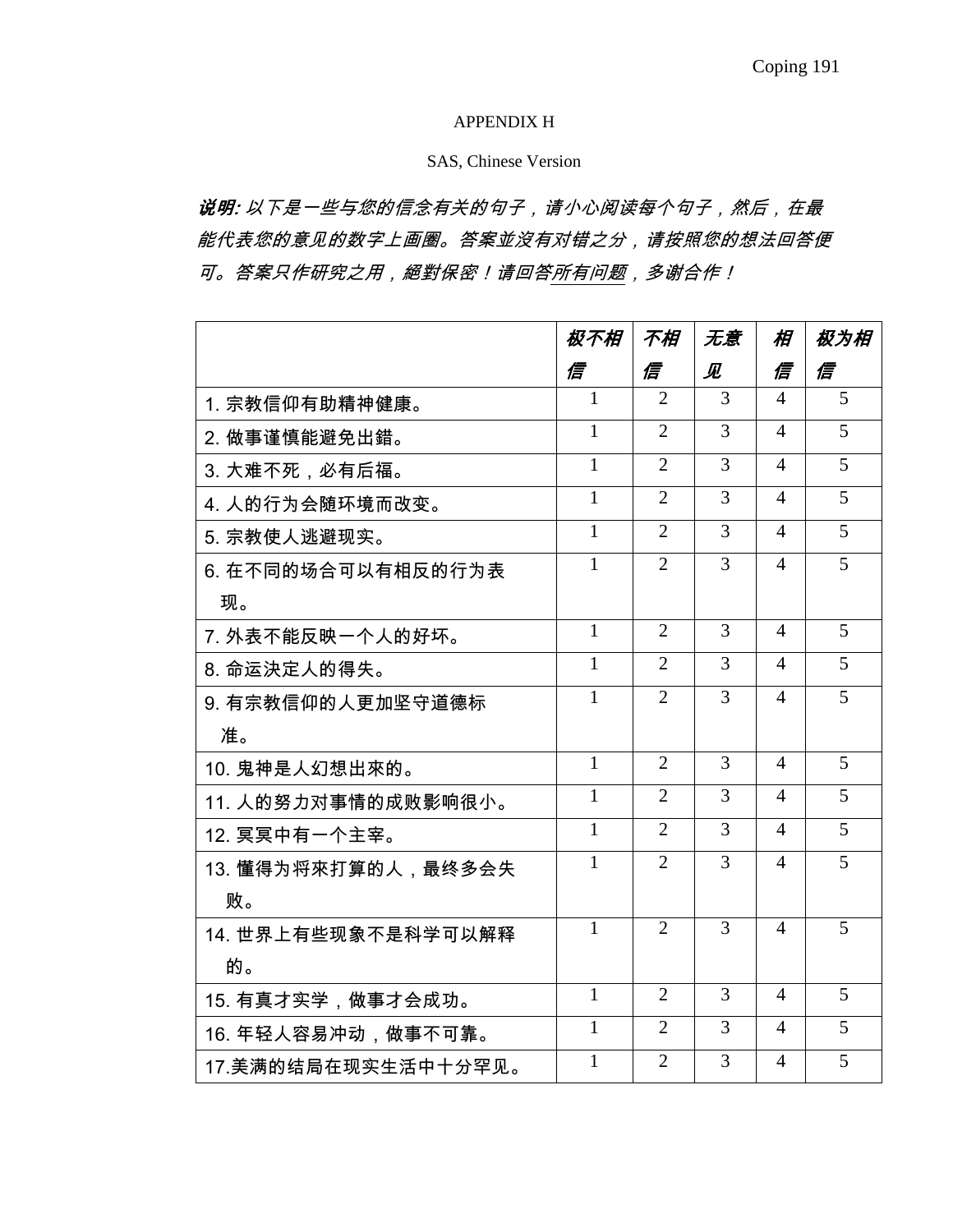| 18. 互相容忍能使人际关系美满。    | 1            | 2              | 3              | 4              | 5 |
|----------------------|--------------|----------------|----------------|----------------|---|
| 19.个人的特征例如长相、出生日期等,  | $\mathbf{1}$ | $\overline{2}$ | 3              | 4              | 5 |
| 会影响一个人的命运。           |              |                |                |                |   |
| 20. 女性比男性更需要有好看的外貌。  | $\mathbf{1}$ | $\overline{2}$ | 3              | $\overline{4}$ | 5 |
| 21. 通过努力可以扭转逆境。      | 1            | $\overline{2}$ | 3              | $\overline{4}$ | 5 |
| 22. 任何问題都有解決的办法。     | 1            | $\overline{2}$ | 3              | $\overline{4}$ | 5 |
| 23. 处事要视乎情況,不可一成不变。  | $\mathbf{1}$ | $\overline{2}$ | 3              | 4              | 5 |
| 24. 竞争帶來进步。          | 1            | 2              | 3              | $\overline{4}$ | 5 |
| 25.通常解決问题的正确方法只有一个。  | $\mathbf{1}$ | $\overline{2}$ | 3              | $\overline{4}$ | 5 |
| 26. 大部份灾难性的事都可以预测。   | 1            | $\overline{2}$ | 3              | $\overline{4}$ | 5 |
| 27. 处事有弹性才能成功。       | $\mathbf{1}$ | $\overline{2}$ | 3              | 4              | 5 |
| 28. 老人通常固执、偏见。       | $\mathbf{1}$ | $\overline{2}$ | 3              | $\overline{4}$ | 5 |
| 29. 人的才能是与生俱來的。      | $\mathbf{1}$ | $\overline{2}$ | $\overline{3}$ | $\overline{4}$ | 5 |
| 30. 善有善报,恶有恶报。       | 1            | $\overline{2}$ | 3              | 4              | 5 |
| 31.外在的行为与內心感受可能完全反。  | 1            | $\overline{2}$ | 3              | 4              | 5 |
| 32. 有些方法可以帮助我們趋吉避凶。  | $\mathbf{1}$ | $\overline{2}$ | 3              | $\overline{4}$ | 5 |
| 33. 有志者事竟成。          | $\mathbf{1}$ | 2              | 3              | $\overline{4}$ | 5 |
| 34. 失败是成功的开始。        | $\mathbf{1}$ | $\overline{2}$ | $\overline{3}$ | $\overline{4}$ | 5 |
| 35. 谦虚是虚伪的表现。        | 1            | $\overline{2}$ | 3              | $\overline{4}$ | 5 |
| 36. 尝试不同的生活方式是一种生活趣。 | 1            | $\overline{2}$ | 3              | $\overline{4}$ | 5 |
| 37. 宗教信仰使人存有不科学的思想。  | 1            | 2              | 3              | 4              | 5 |
| 38. 人人关心政治可维持社会公义。   | 1            | $\overline{2}$ | 3              | 4              | 5 |
| 39. 眼前利益受损,对长远来说未必是坏 | 1            | 2              | 3              | 4              | 5 |
| 事。                   |              |                |                |                |   |
| 40. 办事要预计有出错的可能,这样才会 | $\mathbf{1}$ | 2              | 3              | $\overline{4}$ | 5 |
| 順利。                  |              |                |                |                |   |
| 41. 权力和地位使人骄傲自大。     | 1            | 2              | 3              | 4              | 5 |
| 42. 世事冥冥中早有安排。       | 1            | 2              | 3              | 4              | 5 |
| 43. 有权势的人傾向剝削其他人。    | 1            | 2              | 3              | $\overline{4}$ | 5 |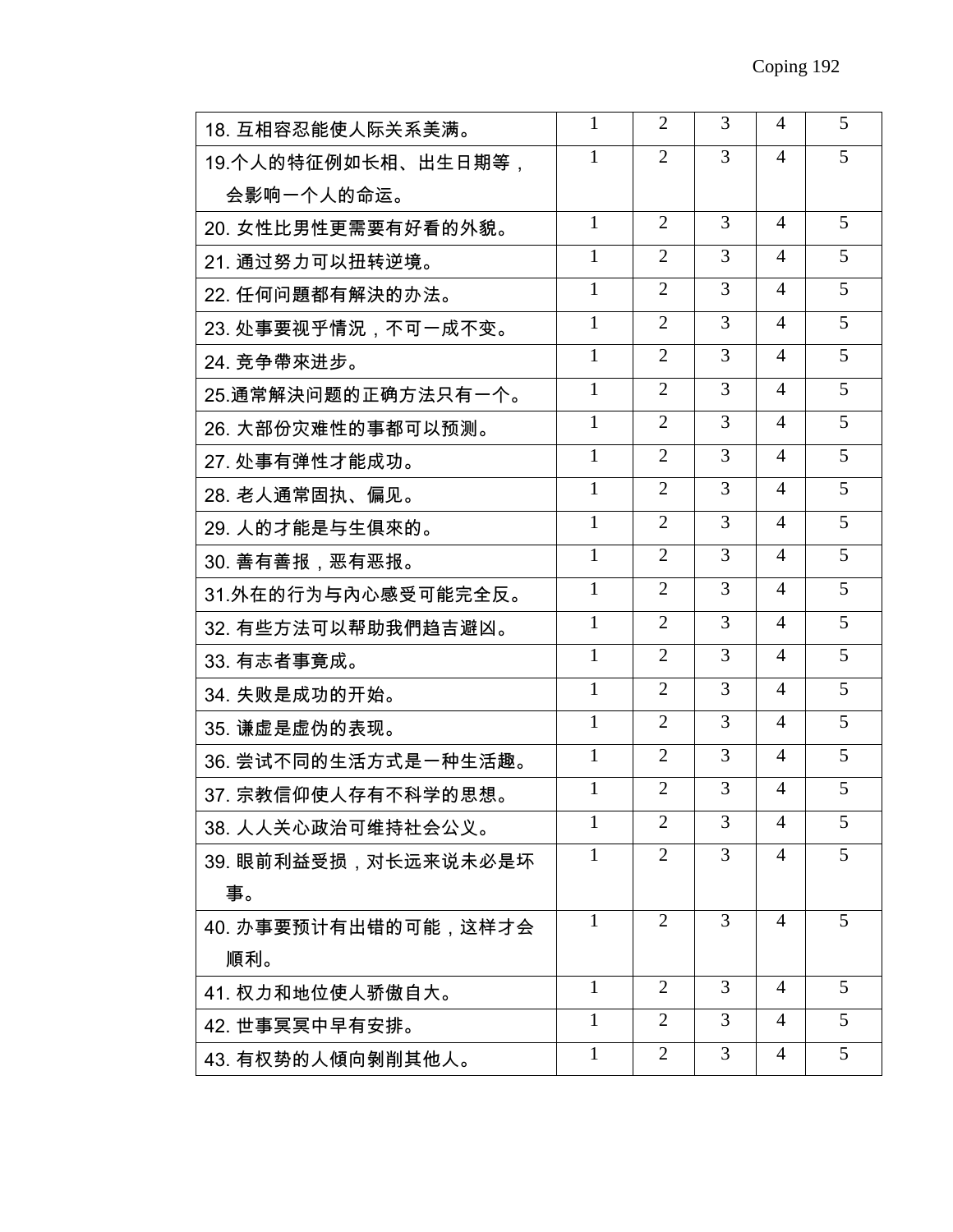| 44. 有了舒适的生活条件之后,人就会停 | L            | $\overline{2}$ | $\mathcal{R}$ | $\overline{4}$ | 5 |
|----------------------|--------------|----------------|---------------|----------------|---|
| 止努力上进。               |              |                |               |                |   |
| 45. 社会的各种制度是有利於有钱人的。 | 1            | $\overline{2}$ | 3             | $\overline{4}$ | 5 |
| 46. 宗教信仰可以帮助理解人生意义。  | 1            | $\overline{2}$ | 3             | $\overline{4}$ | 5 |
| 47. 懂得走捷径才容易成功。      | 1            | $\overline{2}$ | 3             | $\overline{4}$ | 5 |
| 48. 做人太善良会被欺负。       | 1            | $\overline{2}$ | 3             | $\Delta$       | 5 |
| 49. 年老的人为社会帶來沉重的负担。  | 1            | $\overline{2}$ | 3             | $\overline{4}$ | 5 |
| 50. 正义的人最终必定可以战胜邪恶人。 | $\mathbf{1}$ | $\overline{2}$ | 3             | $\overline{4}$ | 5 |
| 51. 谦虚可得到他人好感。       | $\mathbf{1}$ | $\overline{2}$ | 3             | $\overline{4}$ | 5 |
| 52. 宗教信仰令人成为好市民。     | $\mathbf{1}$ | $\overline{2}$ | 3             | $\overline{4}$ | 5 |
| 53. 热恋中的人往往会盲目。      | $\mathbf{1}$ | $\overline{2}$ | 3             | $\overline{4}$ | 5 |
| 54. 好心的人通常吃亏。        | $\mathbf{1}$ | $\overline{2}$ | 3             | $\overline{4}$ | 5 |
| 55. 关注社会事务只会为自己帶來烦恼。 | $\mathbf{1}$ | $\overline{2}$ | 3             | 4              | 5 |
| 56. 人們可以用很多方法去预测將來会  | $\mathbf{1}$ | $\overline{2}$ | 3             | $\overline{4}$ | 5 |
| 发生什么事。               |              |                |               |                |   |
| 57. 勤奋的人最后成就必定更大。    | 1            | $\overline{2}$ | 3             | $\overline{4}$ | 5 |
| 58. 做大事就要不择手段。       | 1            | $\overline{2}$ | 3             | 4              | 5 |
| 59. 严刑峻法可促使人們遵守法紀。   | $\mathbf{1}$ | $\overline{2}$ | 3             | 4              | 5 |
| 60. 大部份人帮別人后都想得到回抱。  | 1            | $\overline{2}$ | 3             | 4              | 5 |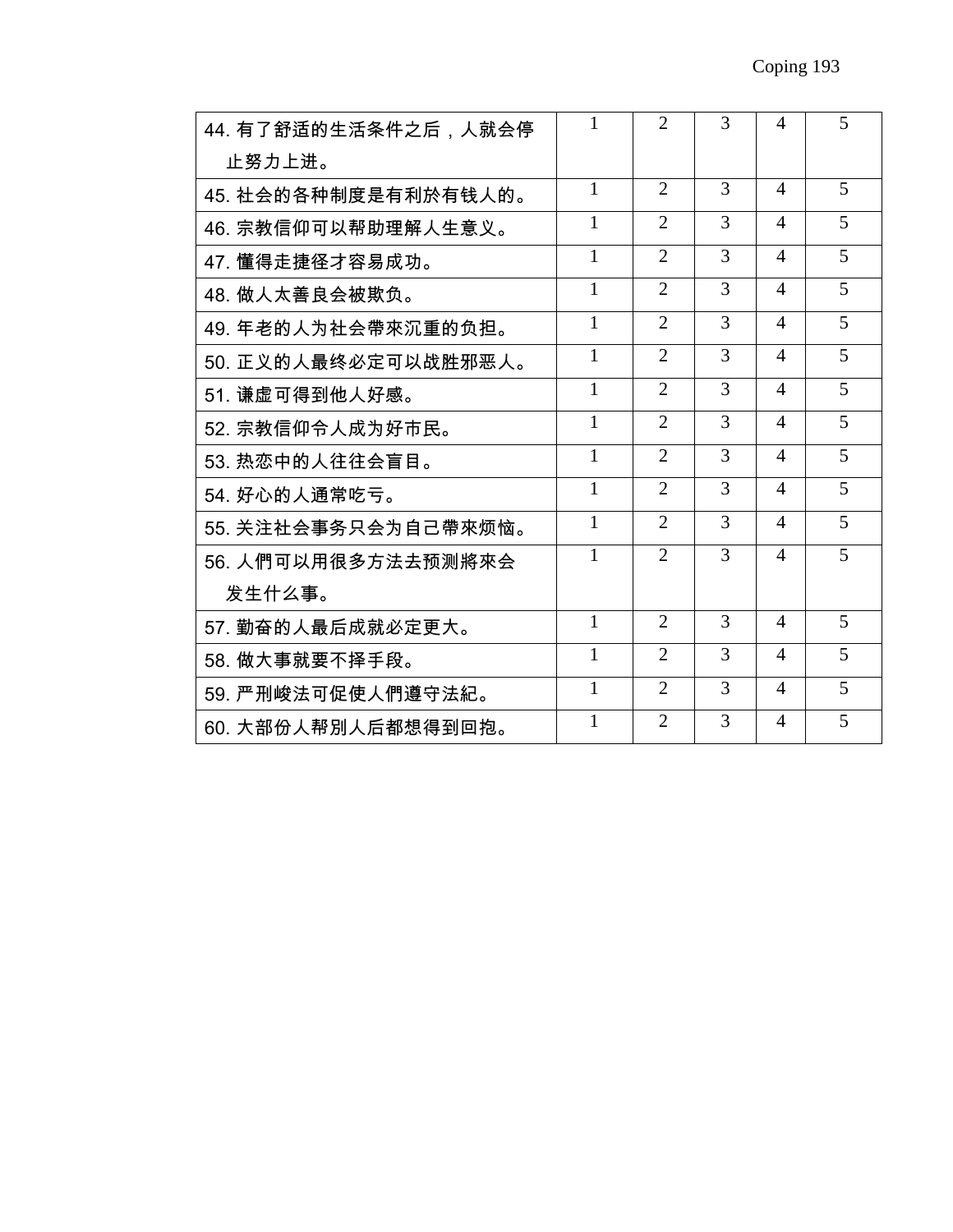#### APPENDIX I

## Demographic Information, English Version

Please fill out the following demographic information:

- 1.What is your gender?
	- a. Male
	- b. Female
- 2. What is your age?
- 3. What is your marital status?
	- a. Married/Cohabiting
	- b. Single
	- c. Widowed
	- d. Engaged/In a committed relationship
- 4. What is your living arrangement?
	- a. Live alone on campus
	- b. Live alone off campus
	- c. Live with (a) family member(s) (parents, spouse/partner, other family members)
	- d. Live with (a) roommate(s)
	- e. Other:\_\_\_\_\_\_\_\_\_\_\_\_\_\_\_\_

## 5. What is your ethnicity (For Chinese participants)?

- a. Han
- b. Other: \_\_\_\_\_\_\_\_\_\_\_\_\_\_\_\_\_

What is your ethnicity (For U.S. participants)?

- a. African American
- b. European American
- c. Hispanic American
- d. Asian or Pacific Islander
- e. American Indian or Alaskan Native
- f. Other: \_\_\_\_\_\_\_\_\_\_\_\_\_\_\_\_\_\_\_\_\_
- 6. Are you an international student (For U.S. participants)?
	- a. Yes
	- b. No.
- 7. What is your religion?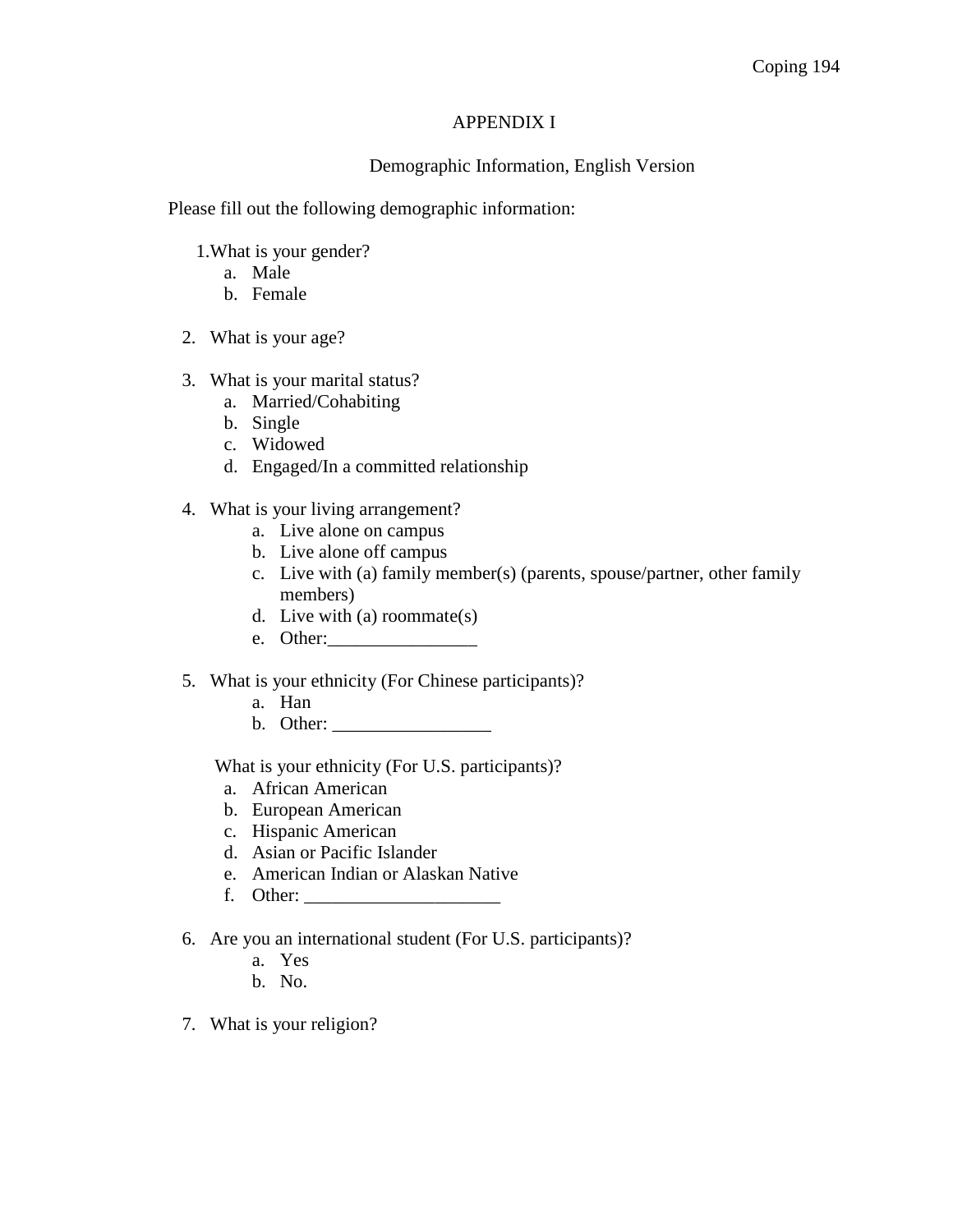- 8. What is your year in college?
	- a. First/Freshman
	- b. Second/Sophomore
	- c. Third/Junior
	- d. Fourth/Senior
	- e. Fifth or more
- 9. What is your major?
- 10. Approximately, what is your family's total annual income?
- 11. What is your mother's occupation?
- 12. What is your father's occupation?\_\_\_\_\_\_\_\_\_\_\_\_\_\_\_\_\_\_
- 13. What is your mother's educational status?
	- a. Had no schooling and is illiterate
	- b. Can read and write but did not complete elementary school
	- c. Completed elementary school (5th grade)
	- d. Completed middle school (8th grade)
	- e. Completed high school
	- f. Completed Bachelor's Degree
	- g. Completed Master's Degree
	- h. Completed Doctorate Degree
- 14. What is your father's educational status
	- a. Had no schooling and is illiterate
	- b. Can read and write but did not complete elementary school
	- c. Completed elementary school (5th grade)
	- d. Completed middle school (8th grade)
	- e. Completed high school
	- f. Completed Bachelor's Degree
	- g. Completed Master's Degree
	- a. Completed Doctorate Degree
- 15. What is the type of place you lived in the longest before you came to college?
	- a. small village in the country/ rural setting
	- b. town
	- c. small city
	- d. big city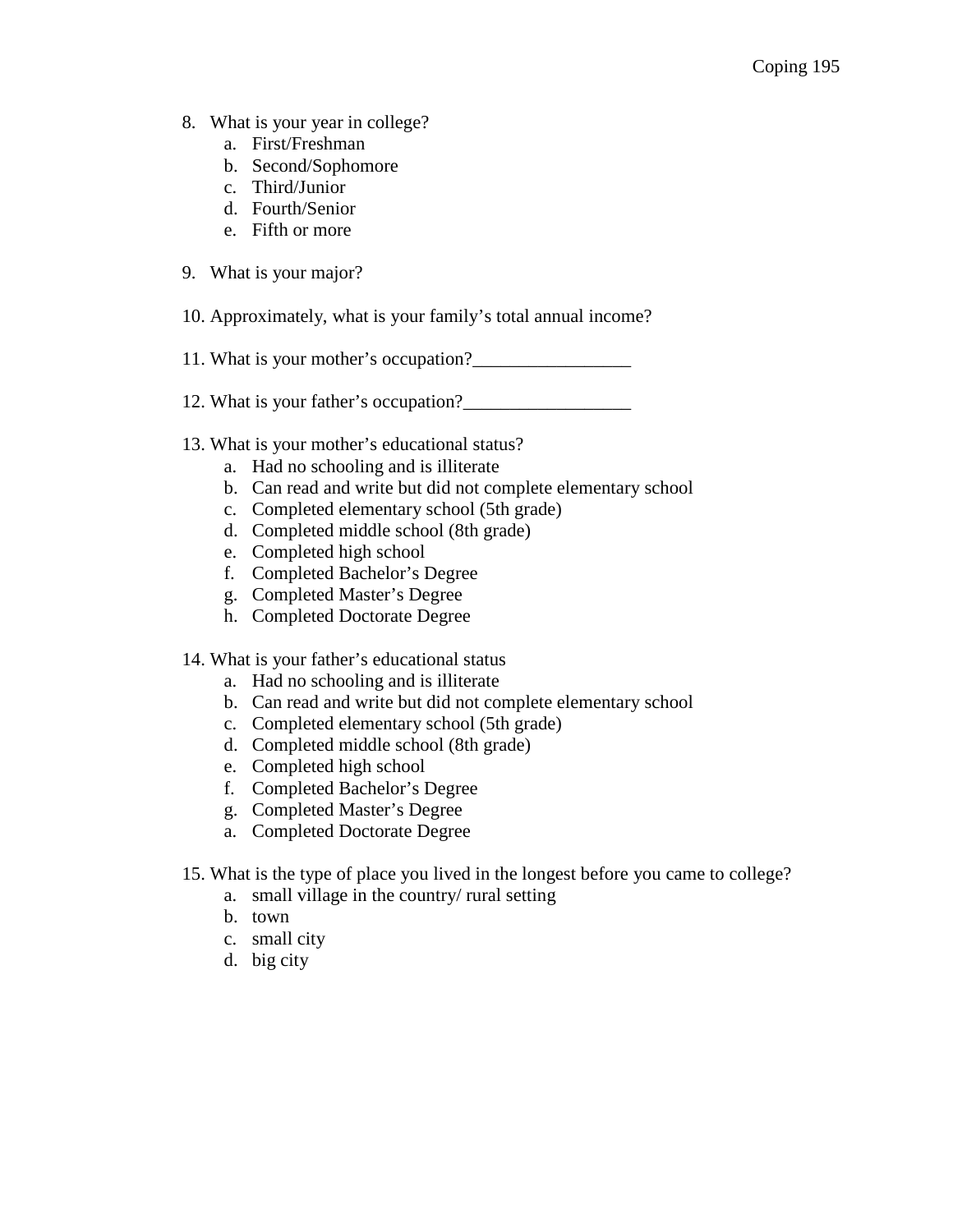16. Please circle a number that most accurately describe the quality of your relationship with your family members

| Very distant |  |  | Very close |  |
|--------------|--|--|------------|--|
|              |  |  |            |  |

17. Please circle a number that most accurately describe the quality of your relationship with your friends<br>
Very distant

| Very distant |  | Very close |  |
|--------------|--|------------|--|
|              |  |            |  |

- 18. Have you ever seen a counselor/psychologist for vocational problems? a. Yes
	- b. No
- 19. How many times have you seen a counselor/psychologist for vocational problems? (not number of sessions, but number of times you sought their services)
- 20. Have you ever seen a counselor/psychologist for personal problems? a. Yes
	- b. No
- 21. How many times have you seen a counselor/psychologist for personal problems? (not number of sessions, but number of times you sought their services)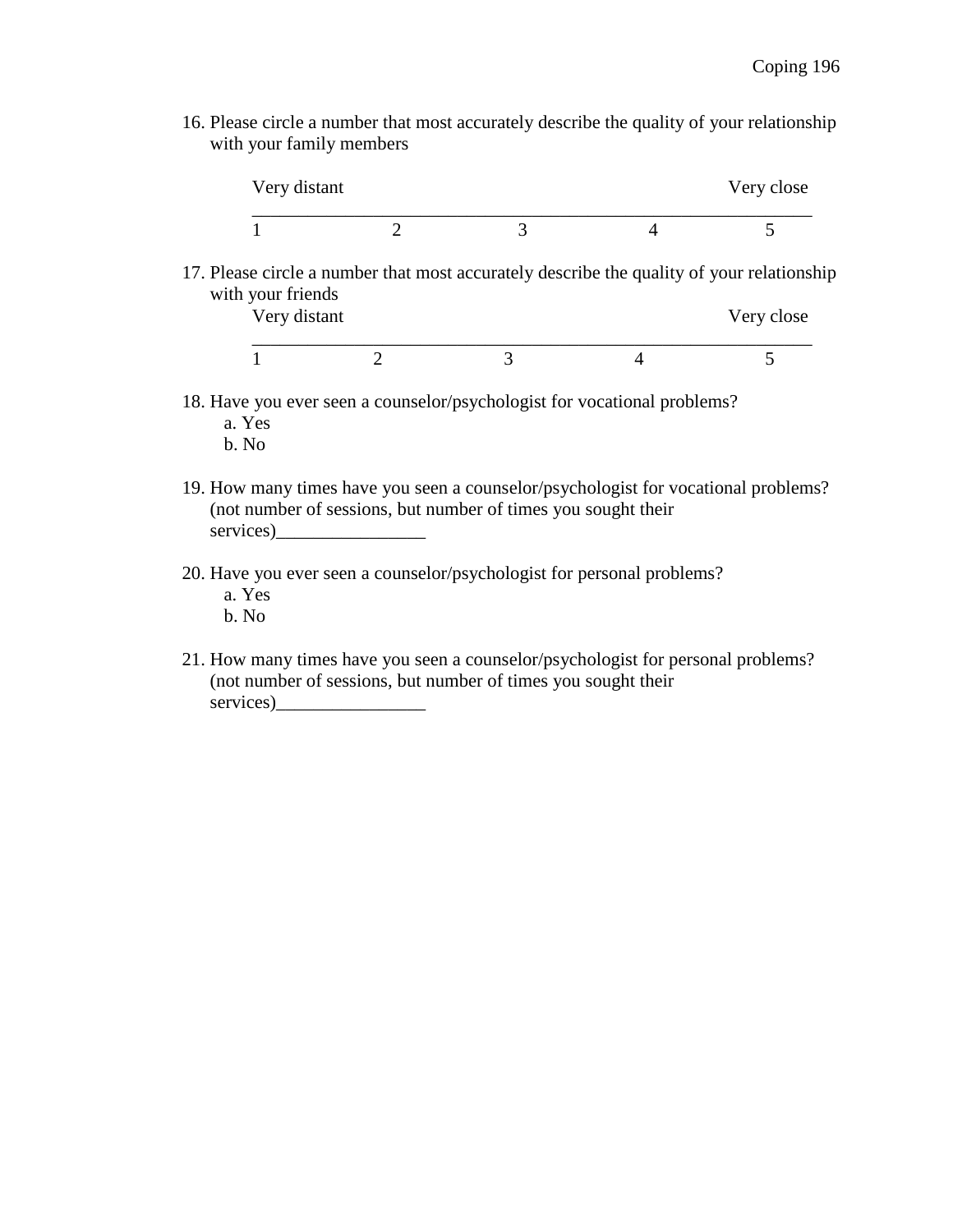### APPENDIX J

## Demographic Information, Chinese Version

说明: 请回答以下关于您个人情况的问题. 请在适合您个人情况的答案上划圈.

1. 您的性别

a. 男

b. 女

2. 您的年龄 \_\_\_\_\_\_

3. 您的婚姻状况

- a. 已婚/同居
- b. 单身
- c. 丧偶
- d. 定婚/以确定恋爱关系

4. 您的居住状况

- a. 单独住校
- b. 单独住校外
- c. 和家庭成员一块住(包括父母, 配偶/伴侣, 其他家庭成员)
- d. 和室友同住
- e. 其他\_\_\_\_\_\_\_\_\_\_\_\_\_\_\_\_\_\_\_\_
- 5. 您的宗教信仰\_\_\_\_\_\_\_\_\_\_\_\_\_\_\_\_
- 6. 您的民族
	- a. 汉族
	- b. 其他\_\_\_\_\_\_\_\_\_\_\_\_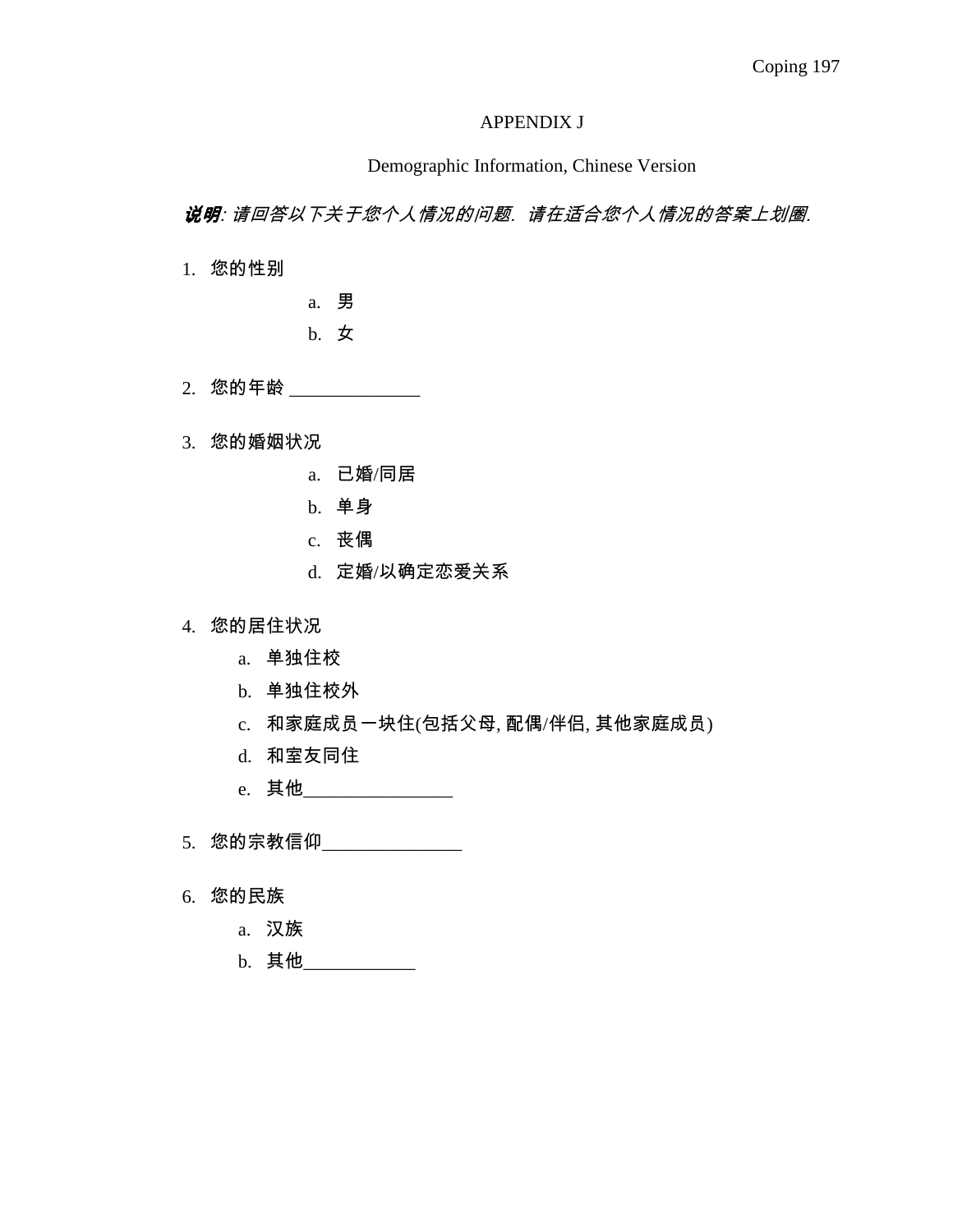7. 您的年级

a. 大学一年级

- b. 大学二年级
- c. 大学三年级
- d. 大学四年级
- e. 五年或以上

8. 您的专业\_\_\_\_\_\_\_\_\_\_\_\_\_\_\_\_\_

9. 您家庭的总收入大约\_\_\_\_\_\_\_\_\_\_\_\_\_\_\_\_\_\_\_\_

- 10. 您母亲的职业\_\_\_\_\_\_\_\_\_\_\_\_\_\_\_\_\_\_\_\_
- 11. 您父亲的职业

12. 您母亲的教育程度

| a. 无学历或文盲 | e. 大专 |
|-----------|-------|
| b. 小学     | f. 本科 |
| c. 中学     | g. 硕士 |
| d. 高中     | h. 博士 |

## 13. 您父亲的教育程度

| a. 无学历或文盲 | e. 大专   |
|-----------|---------|
| b. 小学     | f. 本科   |
| c. 中学     | $g.$ 硕士 |
| d. 高中     | h. 博士   |

#### 14. 上大学之前, 您居住的区域

- a. 农村
- b. 镇
- c. 小城市
- d. 大城市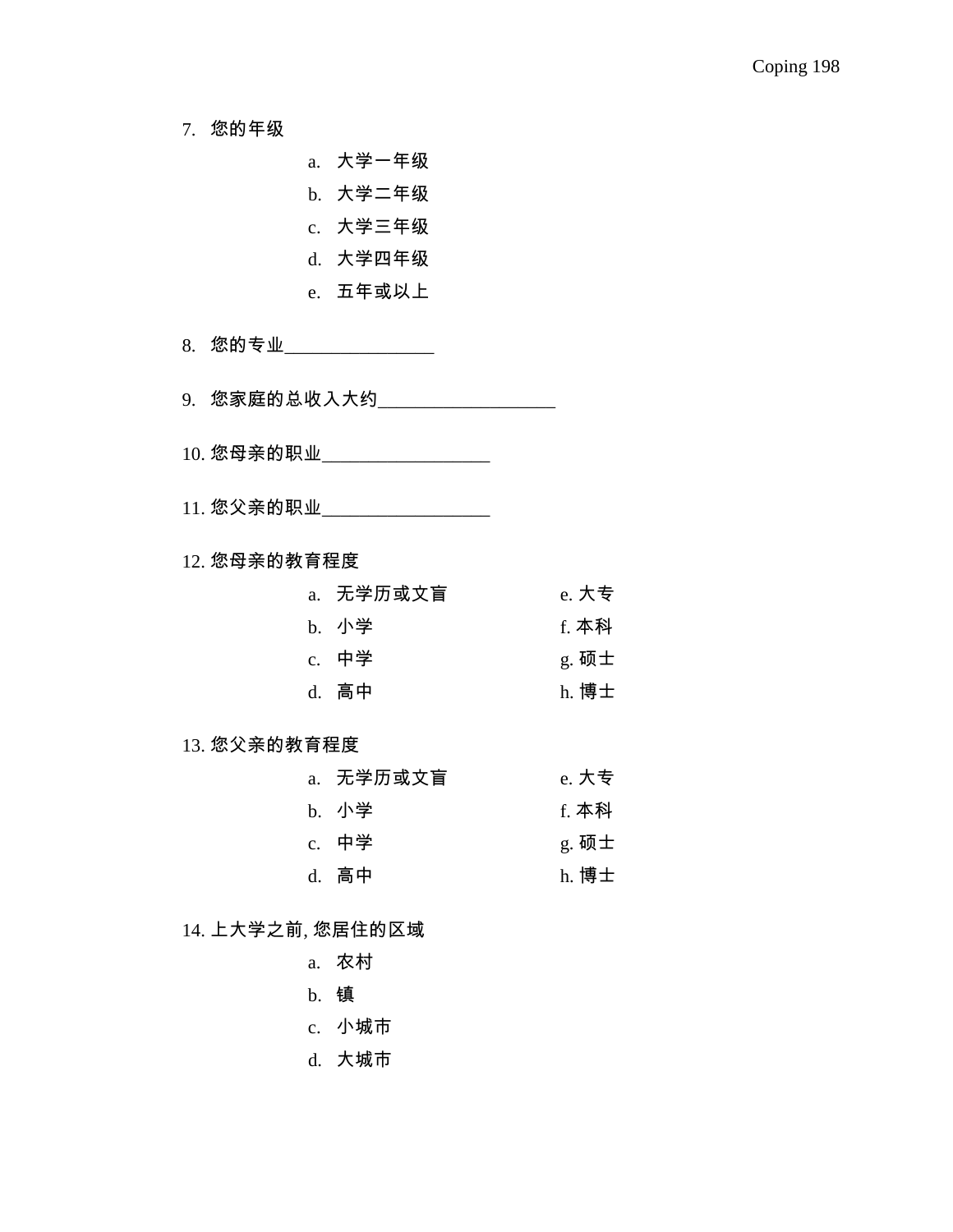15. 请选择最能反映您与家人关系的数字

|                | 非常疏远             |                      |   |                | 非常亲近 |
|----------------|------------------|----------------------|---|----------------|------|
| $\mathbf{1}$   |                  | $\overline{2}$       | 3 | $\overline{4}$ | 5    |
|                |                  | 16. 请选择最能反映您与朋友关系的数字 |   |                |      |
|                | 非常疏远             |                      |   |                | 非常亲近 |
| $\mathbf{1}$   |                  | $\overline{2}$       | 3 | $\overline{4}$ | 5    |
|                | 17. 您曾经寻求过职业咨询吗? |                      |   |                |      |
|                | a. 有过            |                      |   |                |      |
|                | b. 没有            |                      |   |                |      |
|                |                  | 18. 您有过几次参加职业咨询的经历?  |   |                |      |
|                |                  | 19. 您曾经因个人问题寻求心理咨询吗  |   |                |      |
| a <sub>z</sub> | 有过               |                      |   |                |      |
|                | b. 没有            |                      |   |                |      |
|                |                  |                      |   |                |      |

20. 您有过几次参加心理咨询的经历? \_\_\_\_\_\_\_\_\_\_\_\_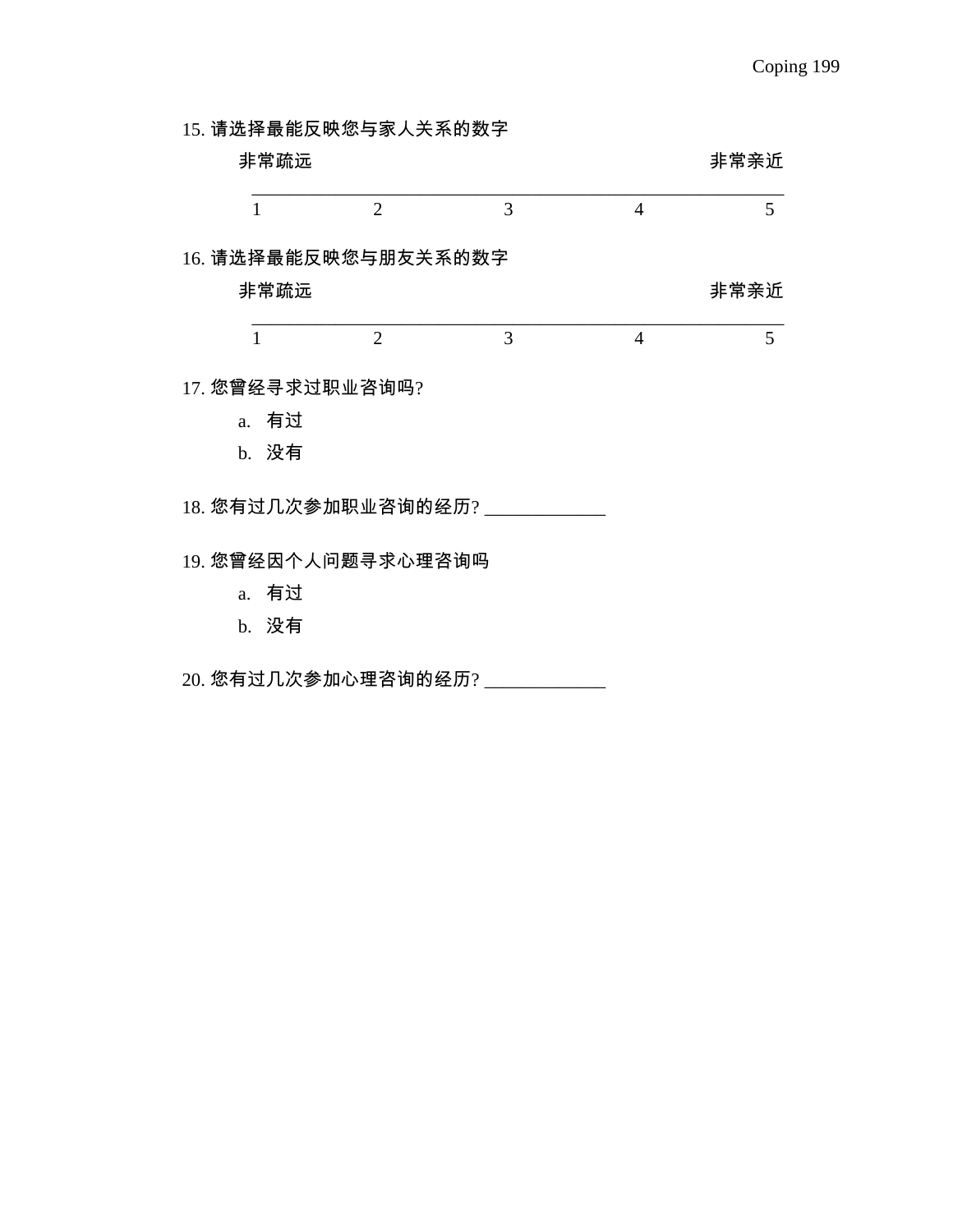#### APPENDIX K

#### Opening Script, English Version

*Dear research participants,* 

*The purpose of this study is to gain an understanding of the way your cope with stressful events. If you decide to participate in the study, your involvement will take about 45 minutes of your time. We will ask you to fill out a survey package that consists of six questionnaires that are related to your coping. There are no foreseeable risks or benefits from your participation because this is an assessment study and not a treatment study.* 

*Your participation is completely voluntary and you will be free to refuse or stop at any time without penalty. Your grades or class standing will not be affected in any way if you decide to stop. (For U.S. students enrolled in a counseling psychology class) your will earn one credit hour for your participation, or (for other U.S. students) you will have a chance to win a \$25 gift certificate. All information will be number coded and strictly confidential. Your identity will not be revealed and your data will be anonymous.* 

*The six questionnaires in this package include questions about your coping strategies for stressful events, attitudes toward help seeking, self-construal, social beliefs, as well as a demographic sheet asking you for some background information. There is a separate instruction to each questionnaire. Please read the instruction to each questionnaire very carefully before answering.* 

*Thank you very much for your participation.* 

*Sincerely,* 

*Hong Ying Chen, M.S. Principal investigator Department of Counseling Psychology and Guidance Services, TC 622 Ball State University Phone: 765-285-2490 Email: hchen@bsu.edu*

*For questions about your rights as research subject, please contact Melanie L. Morris, Coordinator of Research Compliance, Office of Academic Research and Sponsored Programs, Ball State University, Munie, IN 47306, (765)285-5070, irb@bsu.edu*